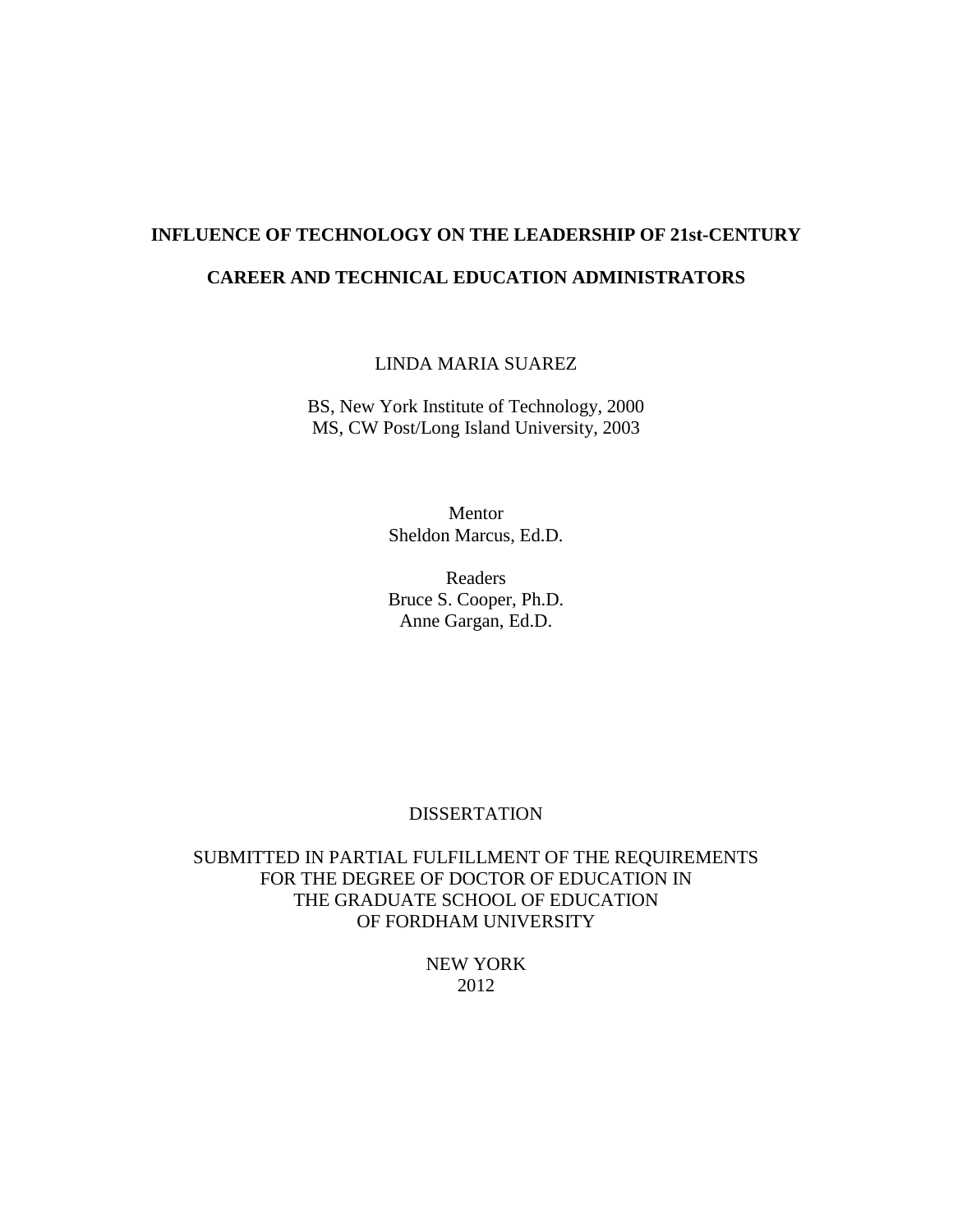# **COPYRIGHT**

© Linda Maria Suarez, 2012, All Rights Reserved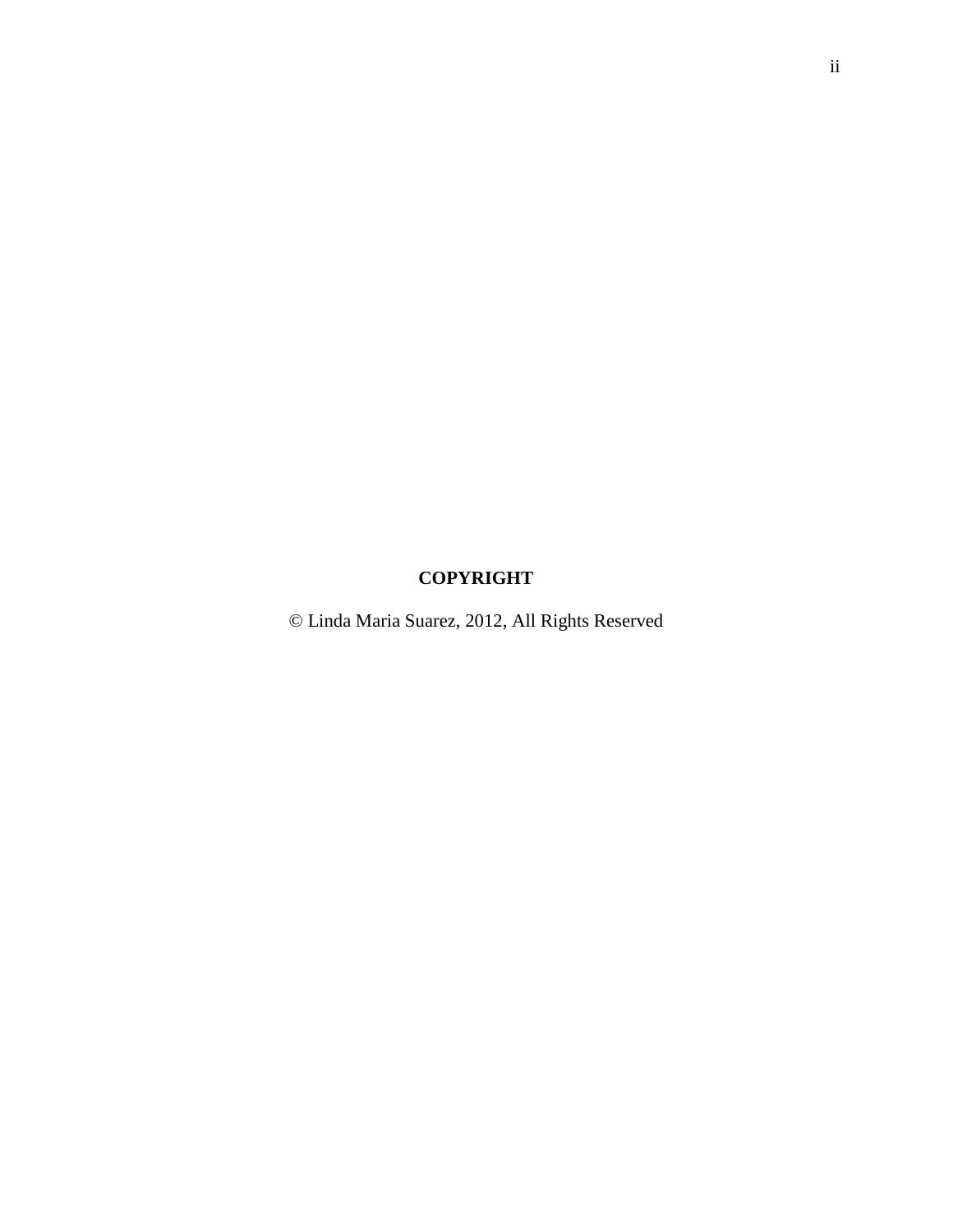#### **ACKNOWLEDGMENTS**

 I would like to take this opportunity to acknowledge and express my appreciation and gratitude to Dr. Anne Gargan, Dr. Bruce S. Cooper, and most importantly, Dr. Sheldon Marcus, for supporting me through this stimulating educational process.

 I will always be grateful to Dr. Bruce S. Cooper for his guidance in assisting me to develop my research topic and design. Dr. Cooper is a kind and caring educator who promotes lifelong learning.

 I will forever be thankful for the emotional support and educational guidance given to me by Dr. Anne Gargan. Dr. Gargan is a consummate professional who is always willing to lend a hand to support the education growth of her mentees

 I would also like to thank Dr. Sheldon Marcus, who encouraged and demanded I perform at my best. I will forever be grateful for his ability to challenge me to produce "quality" work.

 Last, I'd like to thank my fellow ELAP cohort members, who were always willing to assist one another in completing assignments, providing emotional support and guidance, providing late Friday night snacks, and most importantly, providing the mental stimulation of intelligent and prolific thinkers. In addition to gaining a degree, I believe I have gained a lifelong personal and professional support system for which I will forever be thankful.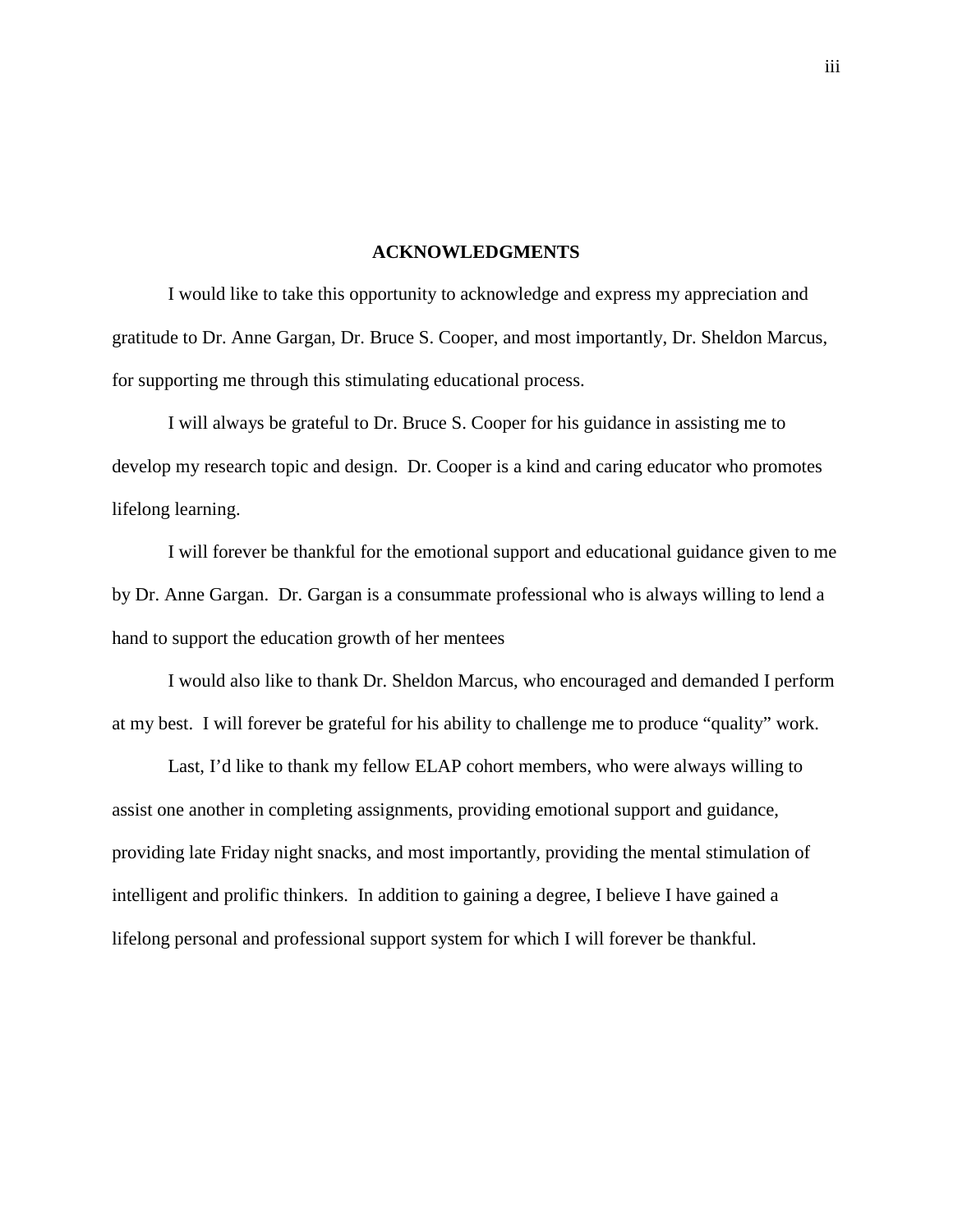### **DEDICATION**

 I dedicate my dissertation to my family, friends, and colleagues who have supported me and provided me with the love and care needed to keep me emotionally strong through this challenging academic endeavor.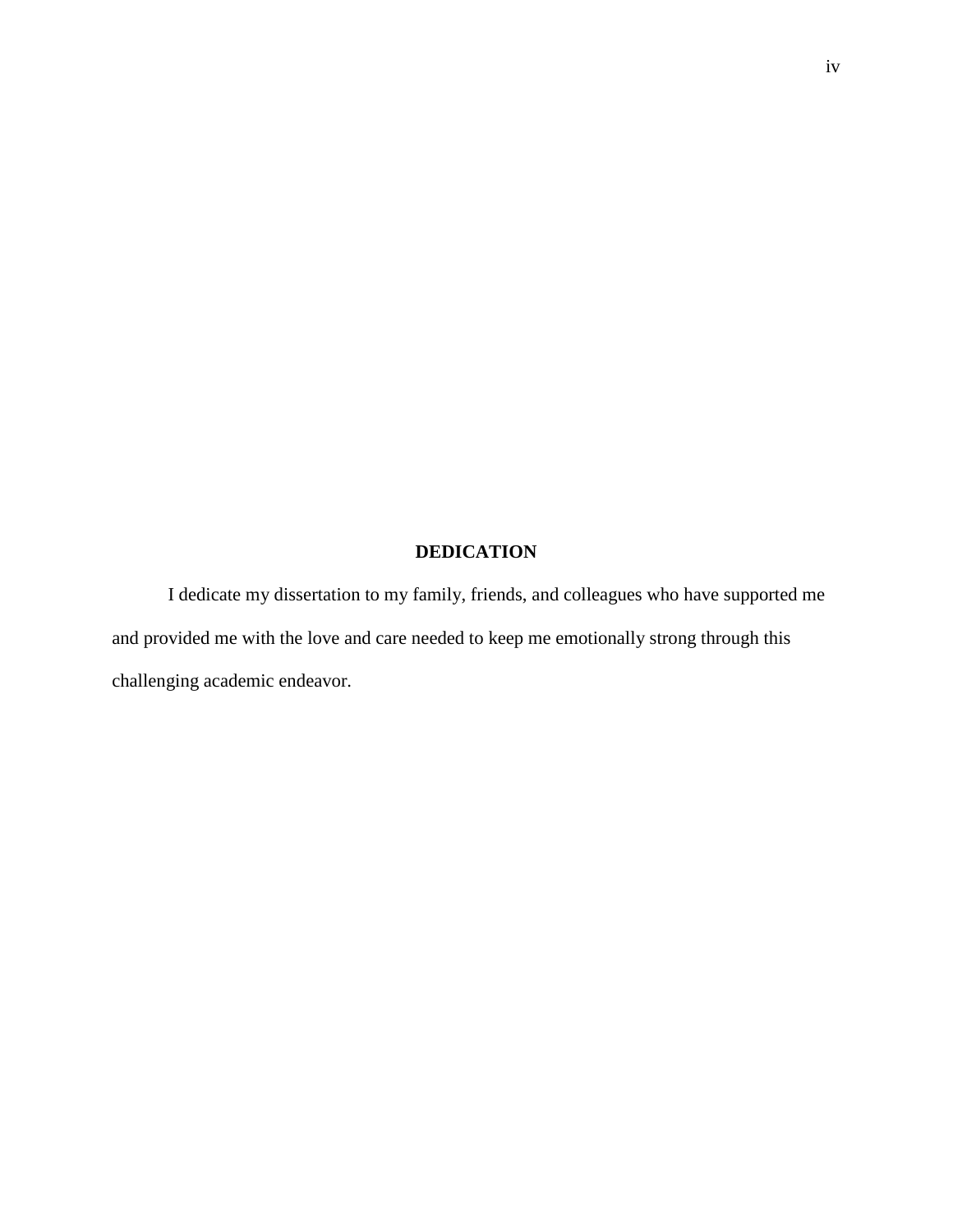# **TABLE OF CONTENTS**

| I |
|---|
|---|

| NOTICE OF COPYRIGHT                      | ii           |
|------------------------------------------|--------------|
| <b>ACKNOWLEDGMENTS</b>                   | iii          |
| <b>DEDICATION</b>                        | iv           |
| <b>LIST OF TABLES</b>                    | ix           |
| <b>LIST OF FIGURES</b>                   | $\mathbf X$  |
| <b>ABSTRACT</b>                          | $\mathbf{1}$ |
| <b>CHAPTER I. THE PROBLEM</b>            | 3            |
| Introduction to the Problem              | 3            |
| Background of the Study                  | 5            |
| <b>Statement of the Problem</b>          | 8            |
| Purpose of the Study                     | 9            |
| <b>Theoretical Rationale</b>             | 10           |
| <b>Research Questions</b>                | 12           |
| Limitations of the Study                 | 12           |
| Significance of the Study                | 13           |
| Conceptual Framework of the Study        | 15           |
| Definition of Terms                      | 16           |
| CHAPTER II. REVIEW OF RELATED LITERATURE | 17           |
| Introduction                             | 17           |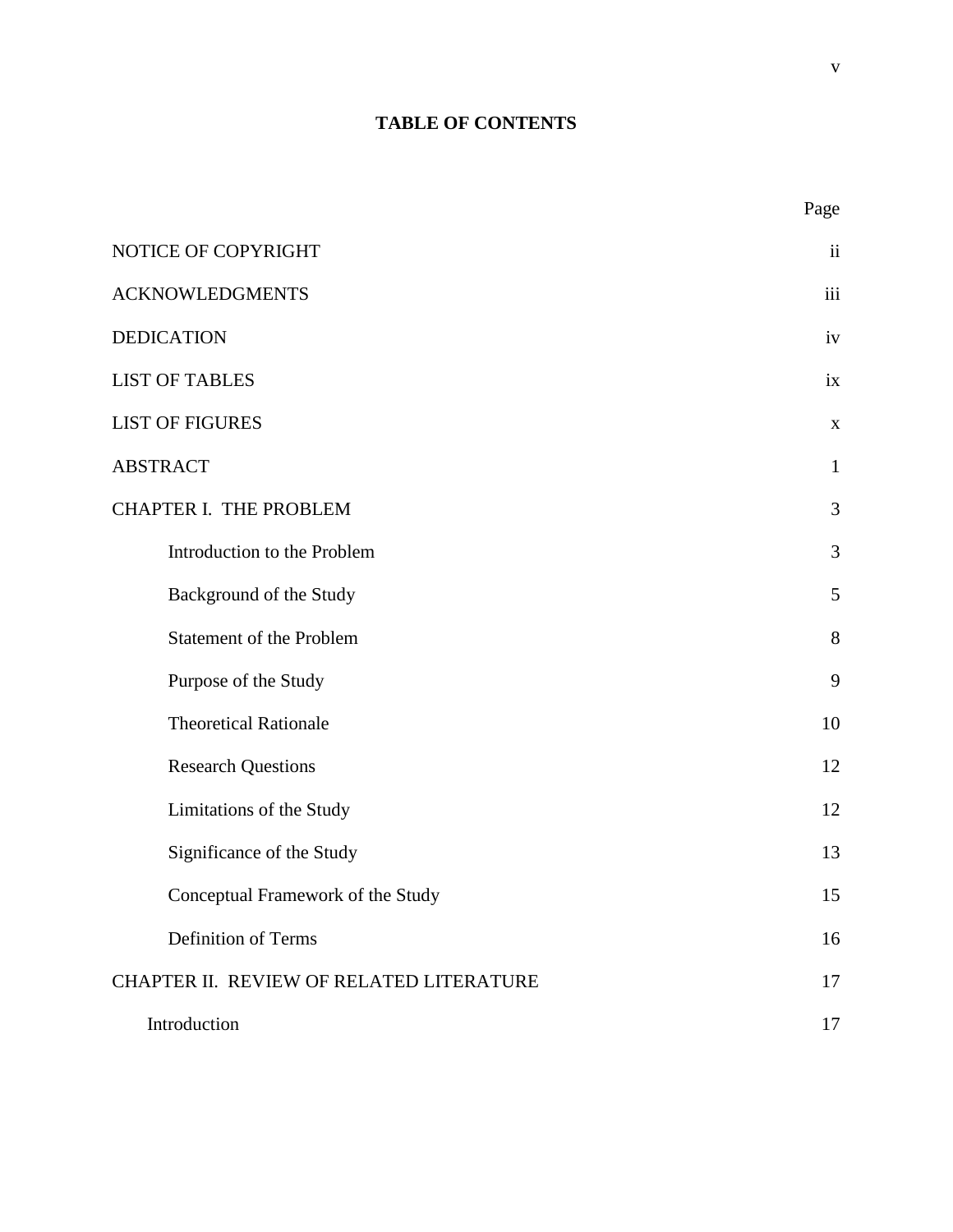## **TABLE OF CONTENTS (***continued***)**

| Theories of Education Leadership                           | 20 |
|------------------------------------------------------------|----|
| Leadership and 21st-Century Classroom Instruction          | 40 |
| Curriculum and Instruction                                 | 46 |
| <b>Student Engagement</b>                                  | 48 |
| <b>Teacher Performance</b>                                 | 51 |
| Globalization and 21st-Century Leadership Skills           | 53 |
| Summary                                                    | 59 |
| CHAPTER III. RESEARCH DESIGN AND METHODOLOGY               | 61 |
| Introduction                                               | 61 |
| Methodology of the Study                                   | 62 |
| Unit of Analysis                                           | 63 |
| Design of the Study                                        | 68 |
| Document Study                                             | 71 |
| CHAPTER IV. FINDINGS: SCHOOL ORGANIZATION AND TECHNOLOGY   | 75 |
| School Organization                                        | 75 |
| Leadership Technology Beliefs and Practices                | 76 |
| Finding 1: Influence of Technology on Leadership           | 77 |
| Leadership Organizational Methods and Technology Practices | 79 |
| Leadership and Technology Supported Instructional Methods  | 91 |
| Finding 1 Summary                                          | 94 |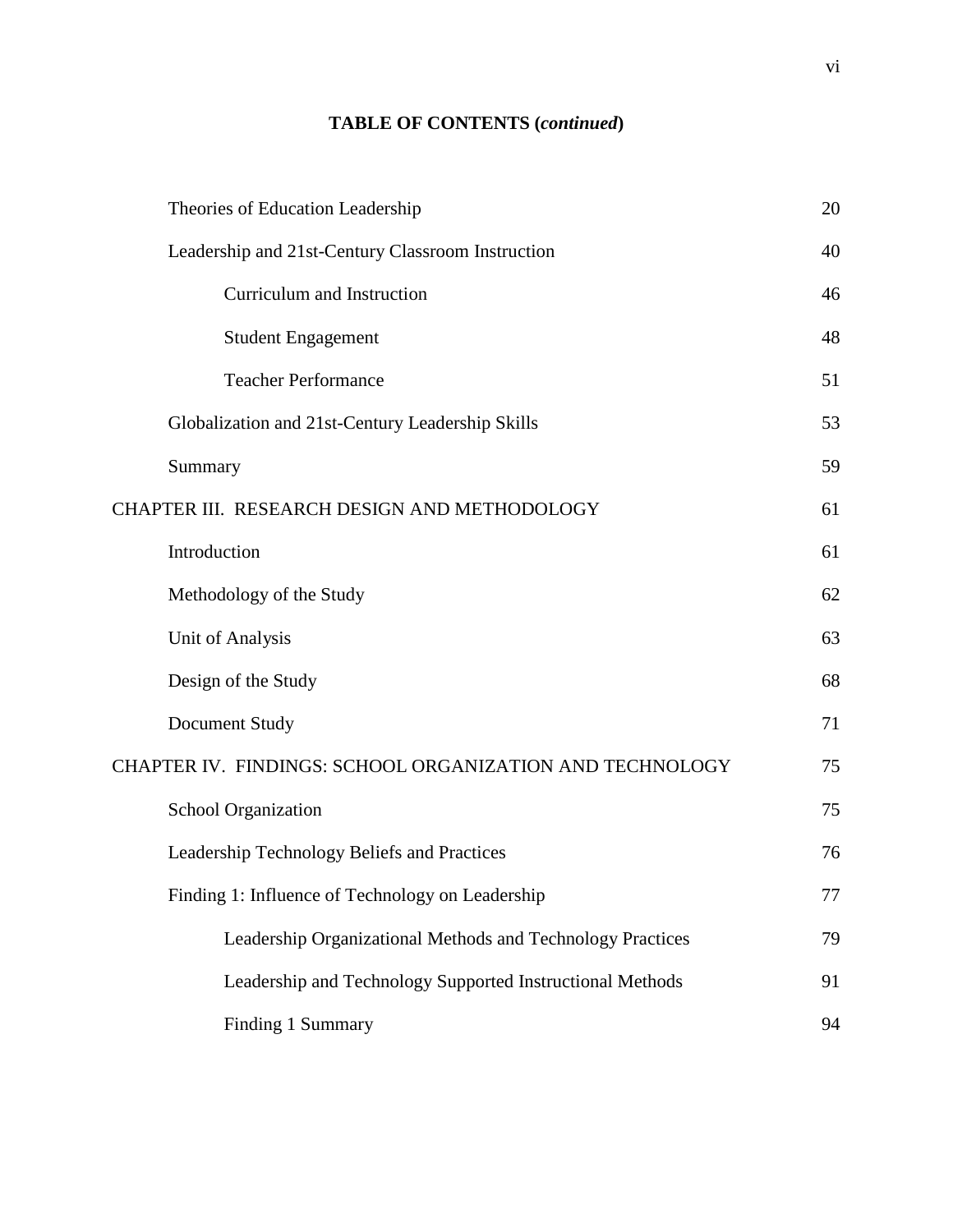## **TABLE OF CONTENTS (***continued***)**

| Finding 2: The Efficacy of Technology                        | 95  |
|--------------------------------------------------------------|-----|
| Leadership Demographic Analysis                              | 96  |
| Influence of Technology Perceptions on Leadership and Policy | 99  |
| Finding 2 Summary                                            | 105 |
| CHAPTER V. FINDINGS: TEACHING AND LEARNING WITH TECHNOLOGY   | 108 |
| Teaching and Learning                                        | 108 |
| Finding 3: Technology Process and Planning                   | 108 |
| Leadership and the Technology Assessment Process             | 115 |
| Document Review: Technology Plans                            | 117 |
| <b>Document Review: Teacher Observations</b>                 | 125 |
| Leadership Annual Review                                     | 137 |
| Leadership and Technology Policy                             | 141 |
| Technology Budgeting and Financing                           | 143 |
| Finding 3 Summary                                            | 149 |
| CHAPTER VI. PROFESSIONAL DEVELOPMENT                         | 151 |
| Finding 4: Schism within Technology Professional Development | 151 |
| Leadership and Professional Development                      | 152 |
| Document Review of Professional Development Opportunities    | 160 |
| <b>Finding 4 Summary</b>                                     | 163 |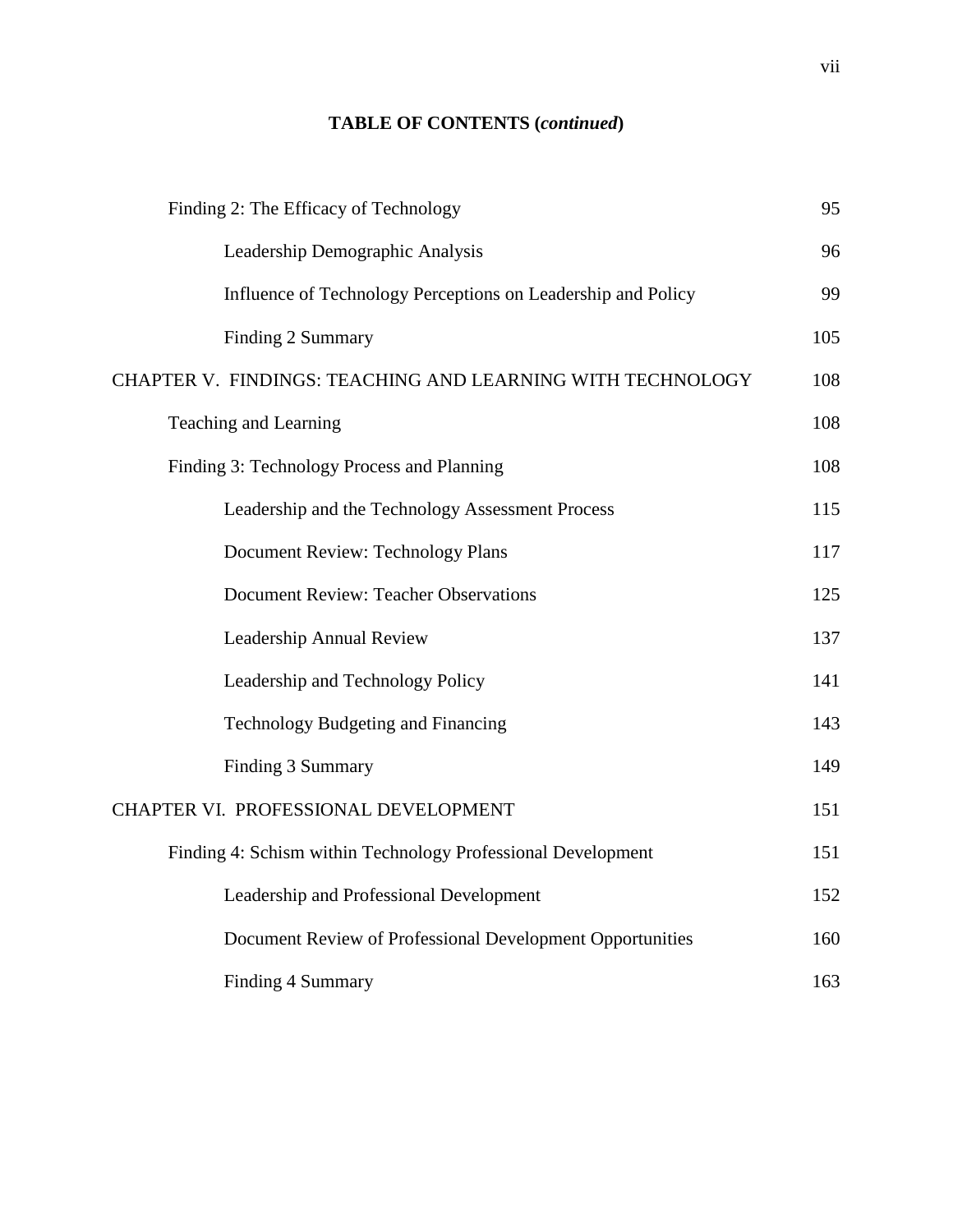### **TABLE OF CONTENTS (***continued***)**

| CHAPTER VII. DISCUSSION AND RECOMMENDATIONS      | 164 |
|--------------------------------------------------|-----|
| <b>Discussion</b>                                | 164 |
| Recommendations                                  | 168 |
| <b>Recommendations for Future Research</b>       | 168 |
| <b>Recommendations for Future Practice</b>       | 171 |
| Conclusions                                      | 174 |
| <b>REFERENCES</b>                                | 177 |
| APPENDIX A. ADMINISTRATOR SELF-REFLECTIVE SURVEY | 192 |
| APPENDIX B. PERMISSION TO USE ISTE RUBRIC        | 197 |
| APPENDIX C. INTERVIEW QUESTIONS                  | 200 |
| APPENDIX D. FOCUS GROUP QUESTIONNAIRE            | 203 |
| APPENDIX E. INVITATION LETTER                    | 205 |
| APPENDIX F. INFORMED CONSENT FORM                | 207 |
| APPENDIX G. IRB APPROVAL                         | 210 |
| APPENDIX H. ANALYSIS OF RESEARCH FINDINGS        | 213 |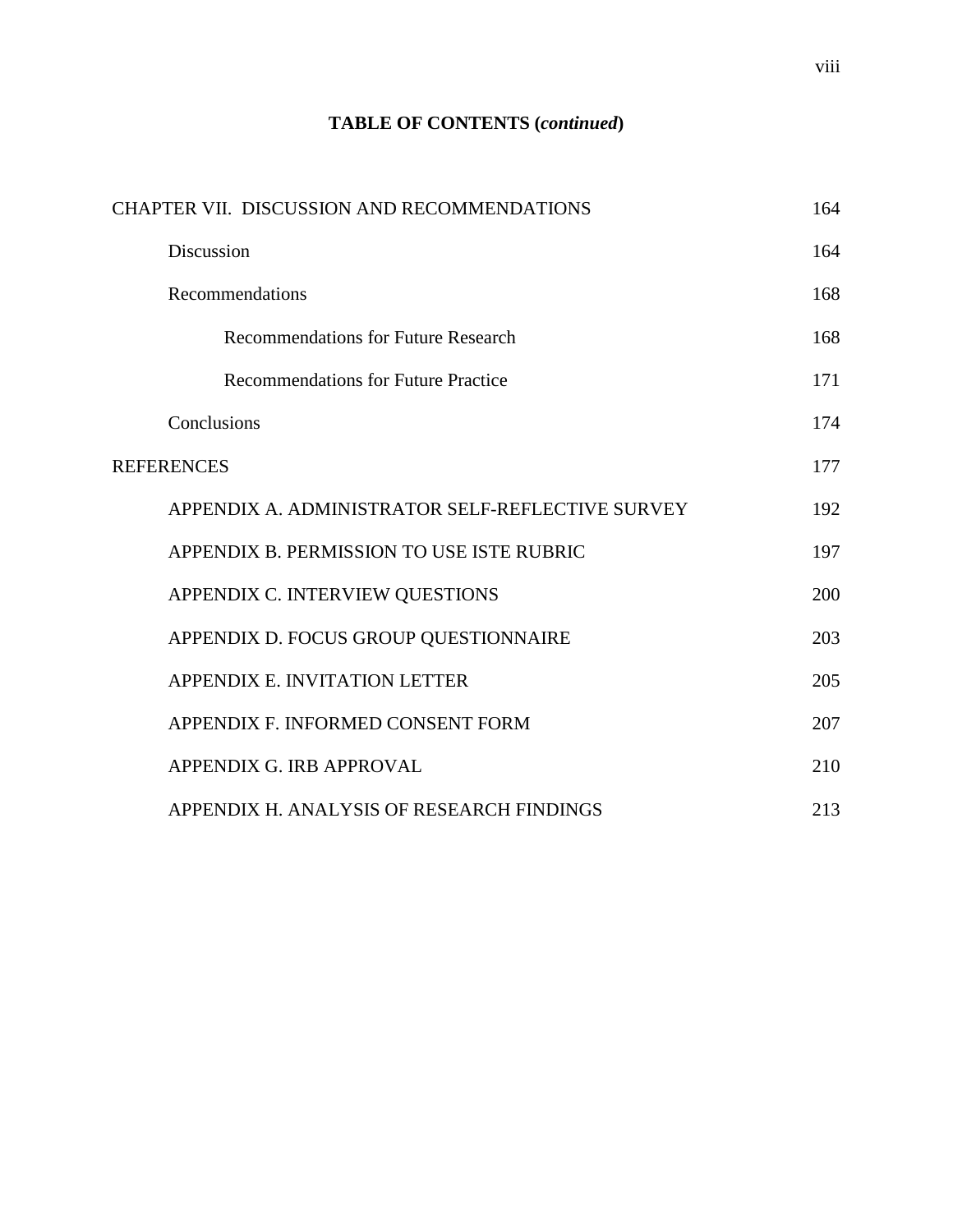# **LIST OF TABLES**

| Table                           | Page |
|---------------------------------|------|
| 1. BOCES Annual Budget          | 144  |
| 2. BOCES Technology Allocations | 147  |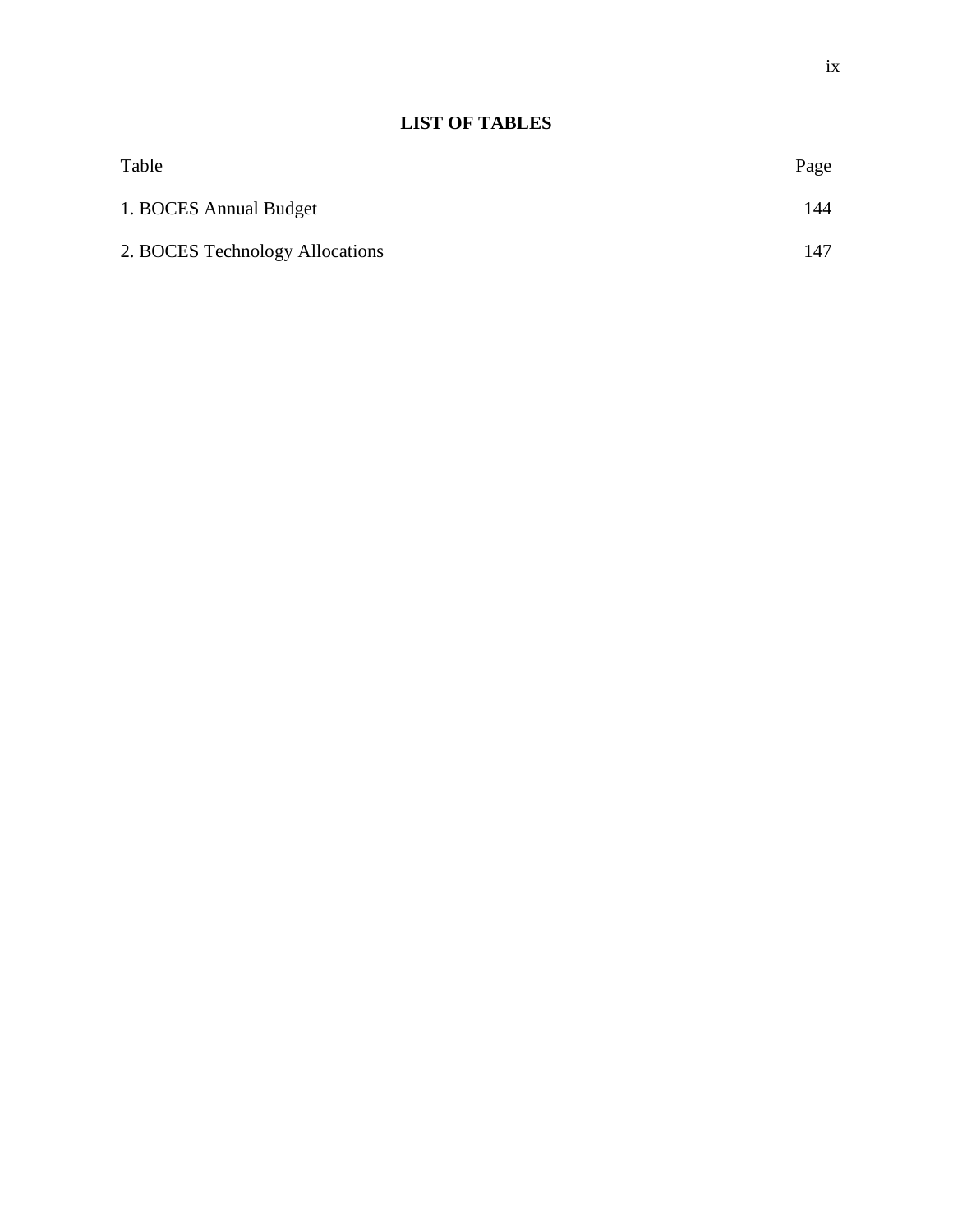### **LIST OF FIGURES**

| Figure                                                       | Page |
|--------------------------------------------------------------|------|
| 1. Conceptual Design of Research Study                       | 16   |
| 2. ISTE Rubric Results                                       | 99   |
| 3. System Approach Technology Supported Learning Environment | 106  |
| 4. 21st-century Technology Supported Learning Environment    | 107  |
| 5. Summative Technology Planning                             | 109  |
| 6. Disengagement of Student and Teacher Skill Level          | 114  |
| 7. Cumulative Technology Planning                            | 115  |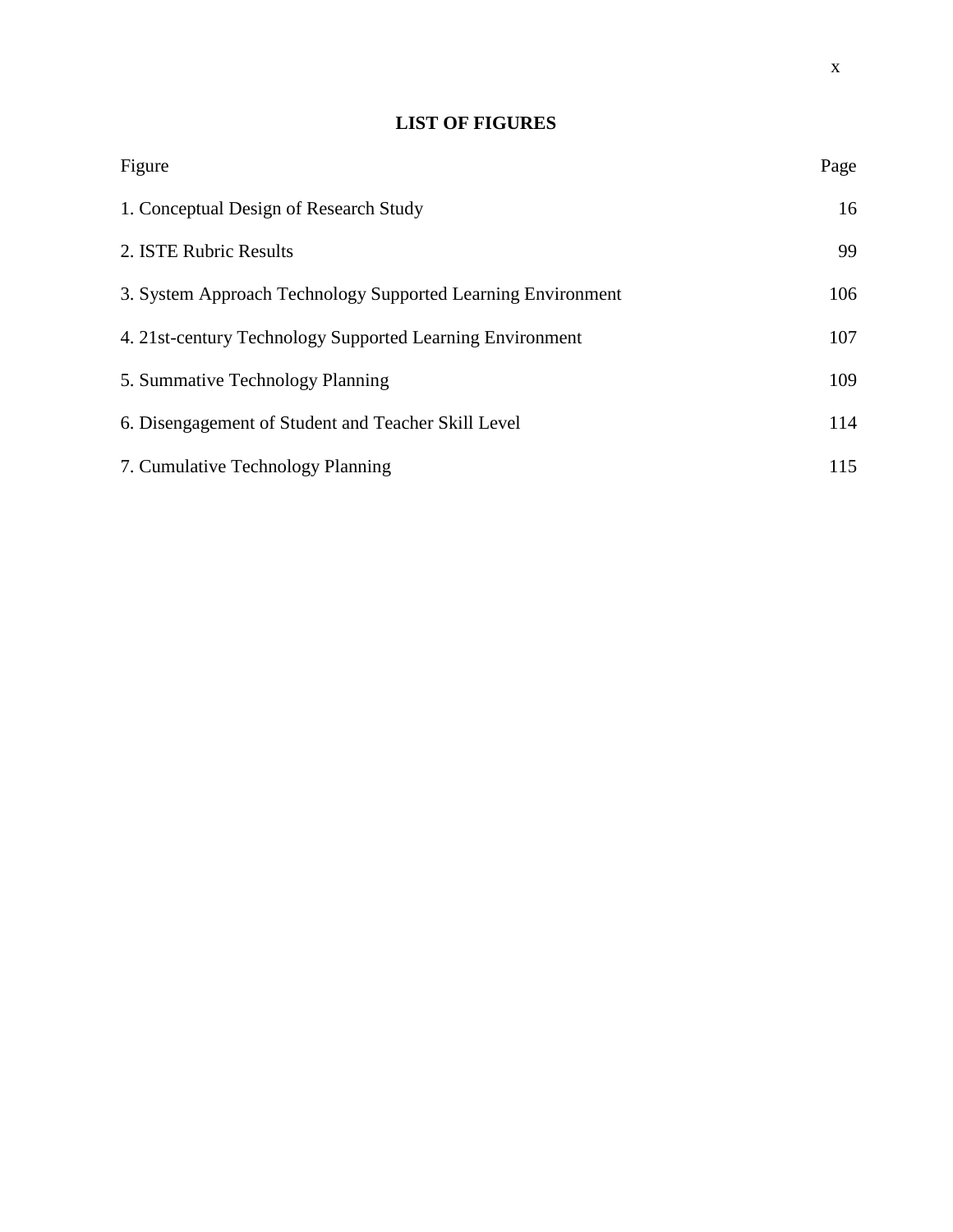#### ABSTRACT

# **INFLUENCE OF TECHNOLOGY ON THE LEADERSHIP OF 21st-CENTURY CAREER AND TECHNICAL EDUCATION ADMINISTRATORS**

Linda Maria Suarez, Ed.D.

Fordham University, New York, 2012

Mentor: Sheldon Marcus, Ed.D.

 The purpose of this qualitative study was to examine how the technology beliefs of New York State Career and Technical Education Board of Cooperative Education Services administrators influenced their leadership behaviors. The participants were from a purposive selection from five suburban and rural Boards of Cooperative Education Services in New York State. All of the career and technical education (CTE) administrators participated in in-depth interviews and provided data related to the transition process of antiquated CTE programs into 21st-century technology-supported CTE learning environments. To assist in triangulation, the participants completed a self-reflective survey developed by the International Society for Technology in Education to identify their perceived technology competencies. And a document review was conducted that examined classroom observations, administrator evaluations budget expenditures for technology hardware, software, and teacher professional development. Analysis of data determined the 21st-century CTE administrator is a self-taught *technology immigrant*, whose technology beliefs and perceptions have little influence on the transition process of CTE programs. The study results revealed a dichotomy between the technology beliefs and perceptions of the CTE administrators and the actual frequency and efficacy of classroom technology. Recommendations for future research and practice included exploring the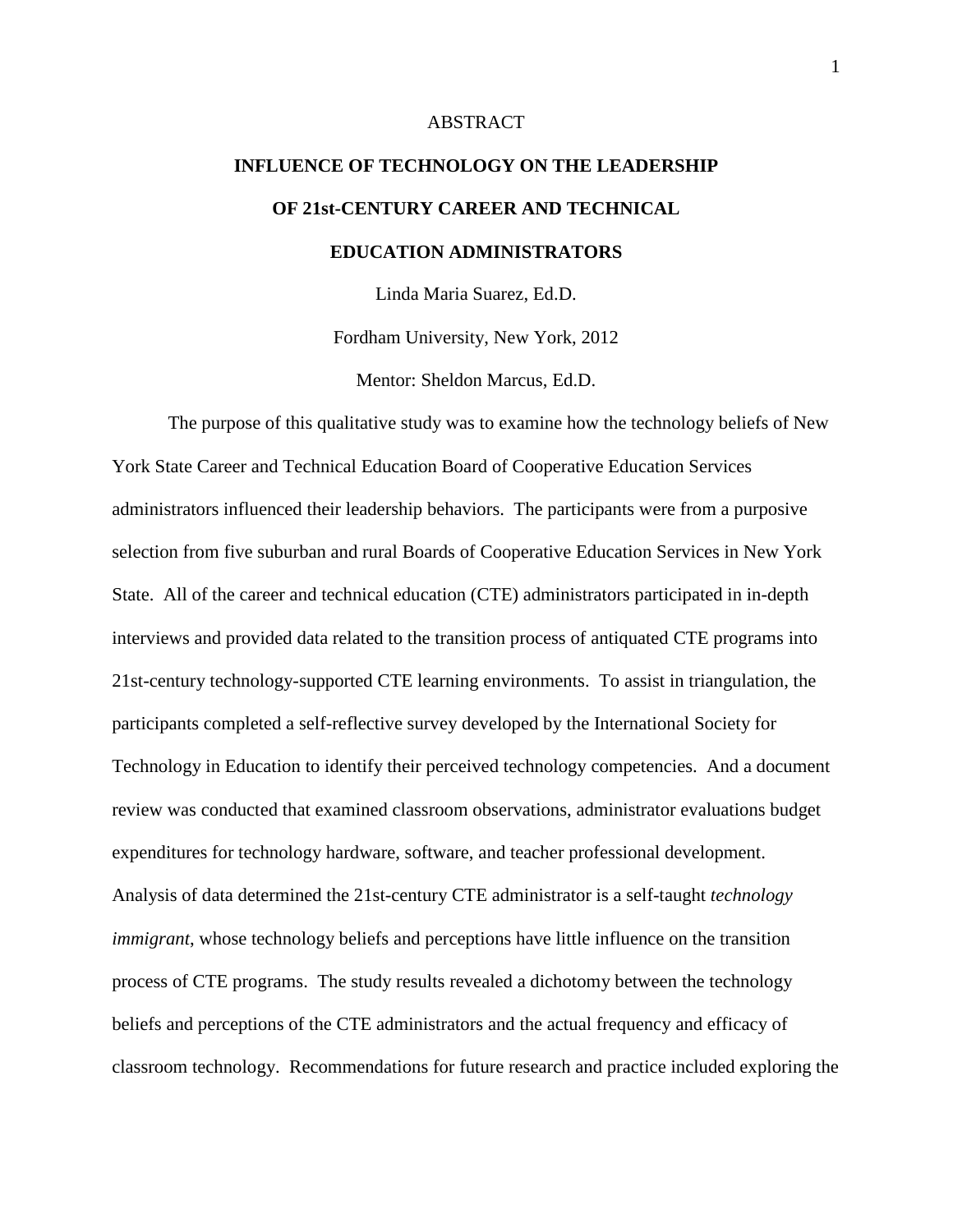relationship between student achievement and a CTE technology-supported environment as well as the implications and value of bring-your-own-device (BYOD) technology policies.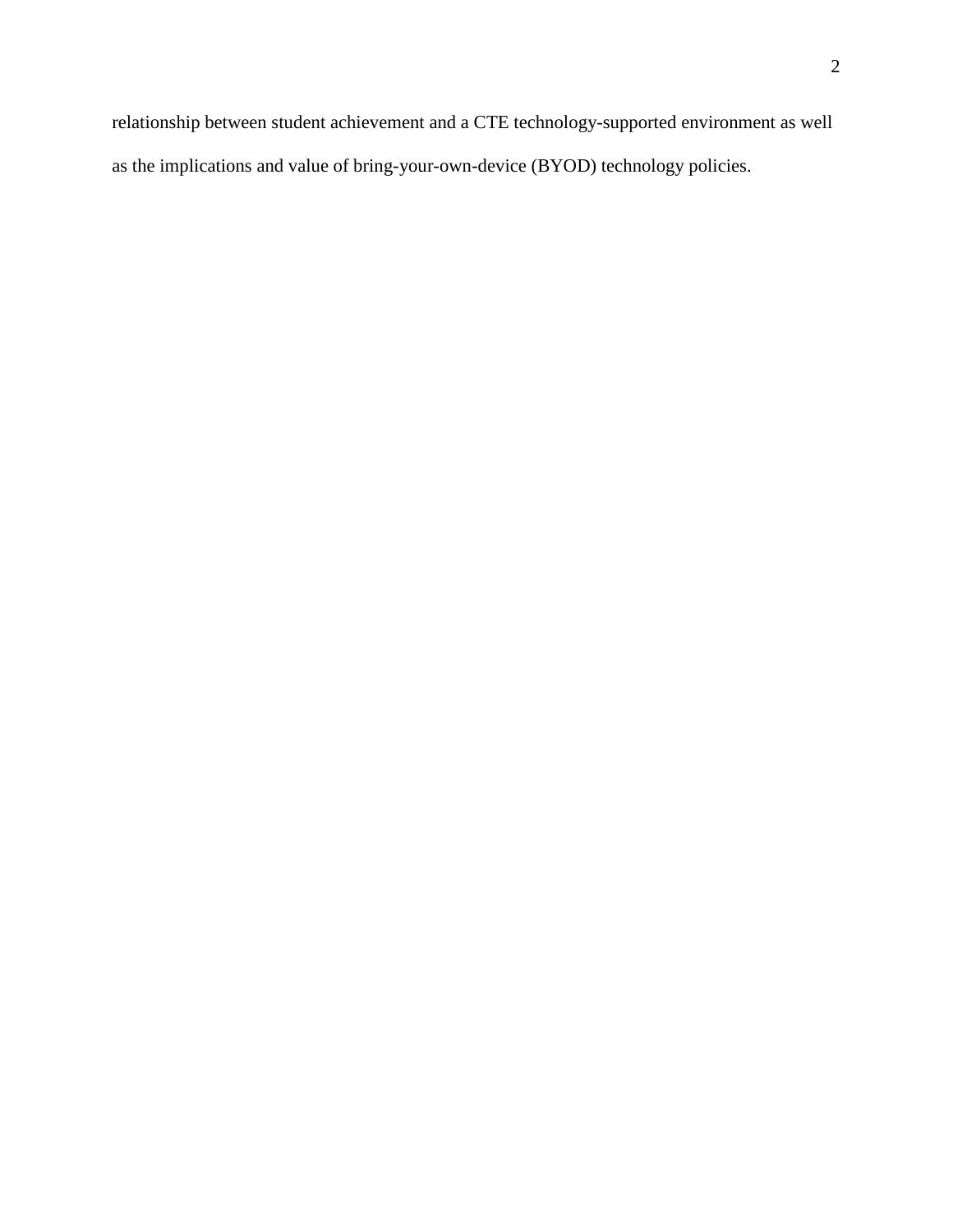#### **CHAPTER I**

#### **THE PROBLEM**

#### **Introduction to the Problem**

Futurist Toffler (1970) predicted, "The illiterate of the 21st century will not be those who cannot read and write, but those who cannot learn, unlearn, and relearn" (p. 271). Toffler's statement frames the new educational paradigm emerging as schools transition from a traditional bricks-and-mortar teaching classroom environment to a 21st-century learning environment supported by technology. The Interactive Educational Systems Design *National Survey Report* (2011) on schools reported, "76% of the districts reported about 25% of the teachers or more use teacher generated online content," an increase from the "64% reported in 2009" (p. 5).

The new paradigm for the 21st-century school demands higher order learning skills for students and teachers alike, and school leaders are expected to facilitate these changes. "Students, whose teachers emphasized higher order thinking skills, small-group instruction, and hands-on learning activities, out-performed their peers" (Wenglinsky, 2000, as cited in McCaslin & Parker, 2003, p. 1). Freedman (2009) stated, "Top performing schools are making great headway individualizing education by using real-time data to change and modify education in the classroom" (p. 6). "The role of educational leaders, especially in schools, has changed considerably as many countries have transformed their education systems and schools to better prepare young people for today's world of economic globalization and increased mobility of people" (Pont, Nusche, & Moorman, 2008, p. 1).

"The number of elementary and secondary students who are enrolled in online courses; increased tenfold between 2001 and 2007, from about 200,000 to almost 2 million" (Association for Career and Technical Education, 2010, p. 2). This increase in course-imbedded technology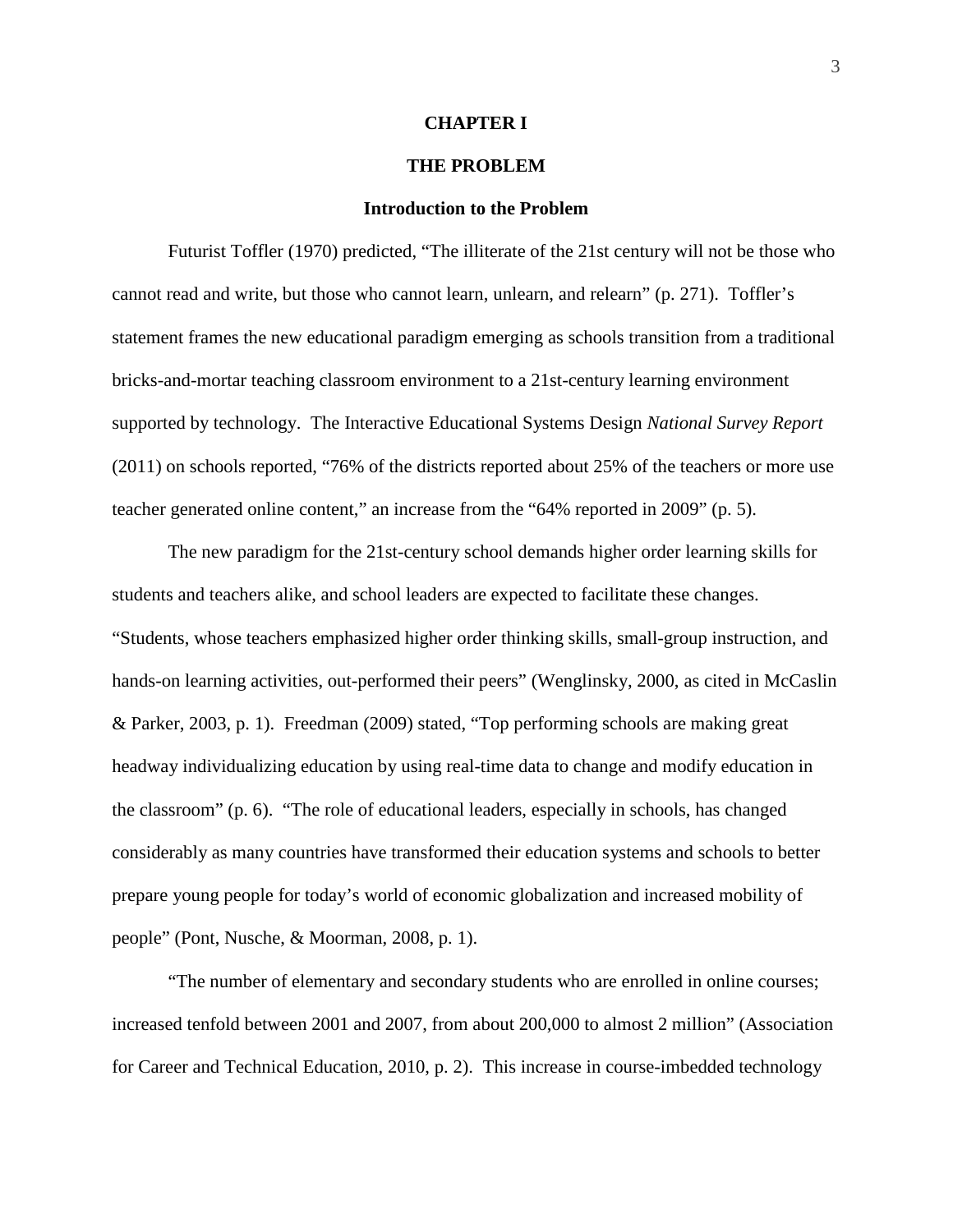for secondary students can be seen throughout the United States. A study conducted by the Institute of Education Sciences (2008) reported an estimated 100% of public schools had one or more instructional computers with Internet access, and the ratio of students to instructional computers with Internet access was 3.1 to 1. All of these reports demonstrated the growing trend in education as yielding to technology-supported instruction and curricula to prepare students for the 21st-century workforce.

The mastering of complex thinking skills by means of internet technology in a real-world environment has been a crucial need in a Career and Technical Education (CTE) classroom, and a shift from traditional teaching that produces low (level) thinking to the development of complex thinking must be made. (Jakovljevic, 2006, p. 2)

What gives these thinking skills a 21st-century twist are the powerful technologies available today for accessing, searching, analyzing, storing, managing, creating, and communicating information to support critical thinking and problem solving (Trilling & Fadel, 2009). Nowhere is this trend more prevalent than in CTE programs.

Career and technical education (CTE), formerly known as vocational education programs or shop class, are being revamped and enhanced to provide students with the opportunity to learn academic content while acquiring relevant job-related skills. In 2006, the passage of the Carl D. Perkins CTE Improvement Act addressed the need to "strengthen the focus on responsiveness to the economy, while tightening up the accountability statement in regards to the integration of academics and technical standards" (Threeton, 2007, p. 66). Harkins (2002) reasoned,

The potential role of CTE leadership in developing and testing a human capital paradigm that leaves repetitious performance and information storage to machines, even as it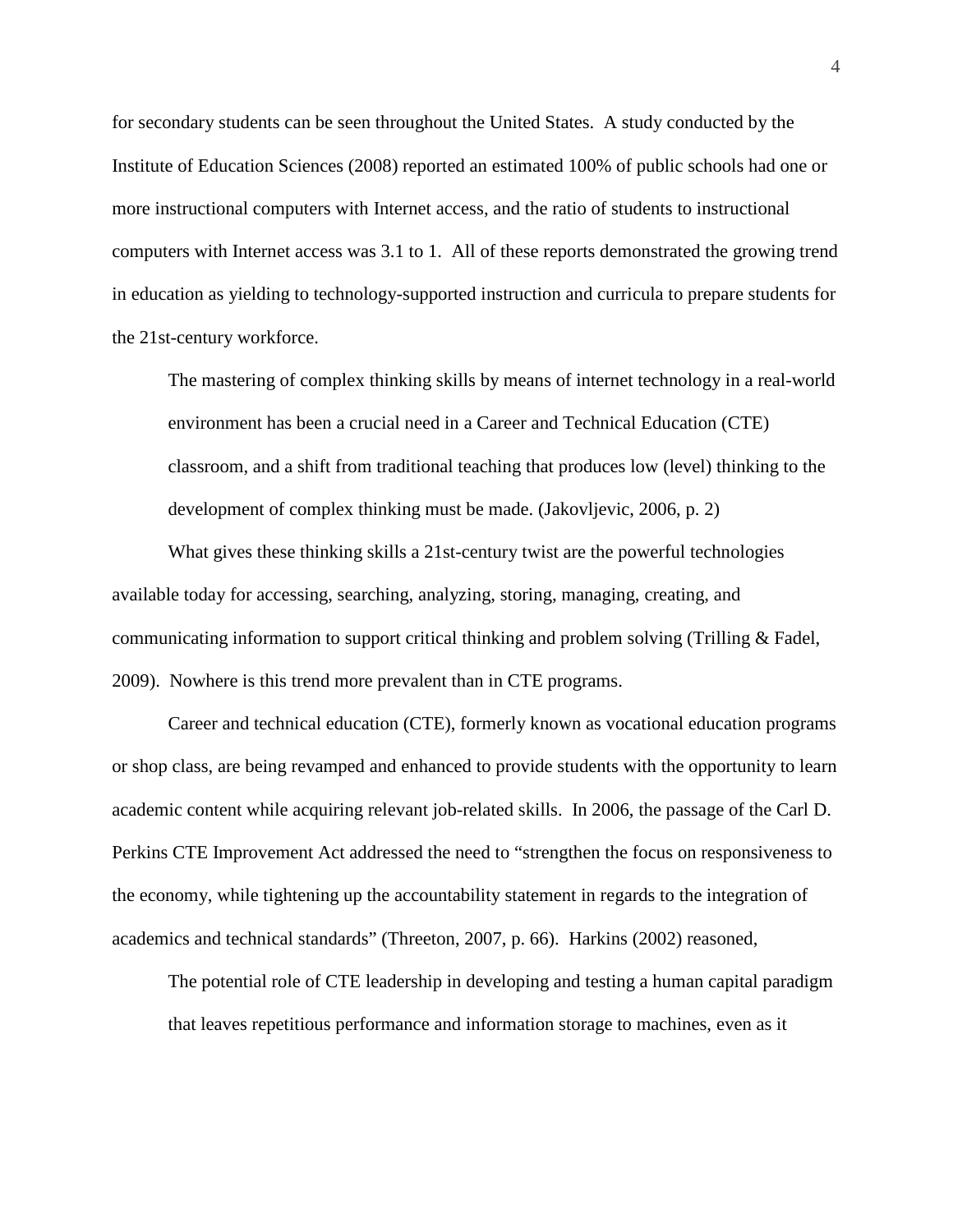provides new and saved resources for the growth of creative, inventive, and innovative human beings. (p. 1)

As of 2007, approximately 220,695 high school students participated in CTE programs across New York State (Camp & Camp-Heath, 2007). CTE programs have begun to transition from a traditional "shop" classroom setting into a CTE 21st-century learning environment supported by new and emerging technologies. Many of the CTE curricula have links to postsecondary institutions' syllabi, and the courses provide a seamless articulation process from secondary to postsecondary education. The New York State Education Department (NYSED; 2011a) implemented the College and Career Readiness initiative. This initiative was in response to the national education movement, which sought to improve post-secondary student achievement rates and prepare students for a 21st-century workplace. Harkins (2002) stated,

America is already moving toward rapid-cycle organizational deconstruction and continuous innovation based on distributed software. In such a society, workers must change rapidly. They must be assisted by appropriate technology, such as computers and hand-helds, together with the software and net ware required to make these connectively useful. (p. 2)

#### **Background of the Study**

CTE programs were introduced into the American school system as a means to provide skilled labor for industry. Presently, "Of 147 million jobs in the United States in 2005, only 32 million (21%) will require a college degree" (Hoyle, English, & Steffy, 2005, p. 188). In the past, the CTE classroom (shop class) was a place where students were trained to complete a job through rote learning applications, with the understanding that, with enough time on task and practice, a student would become proficient enough for employment.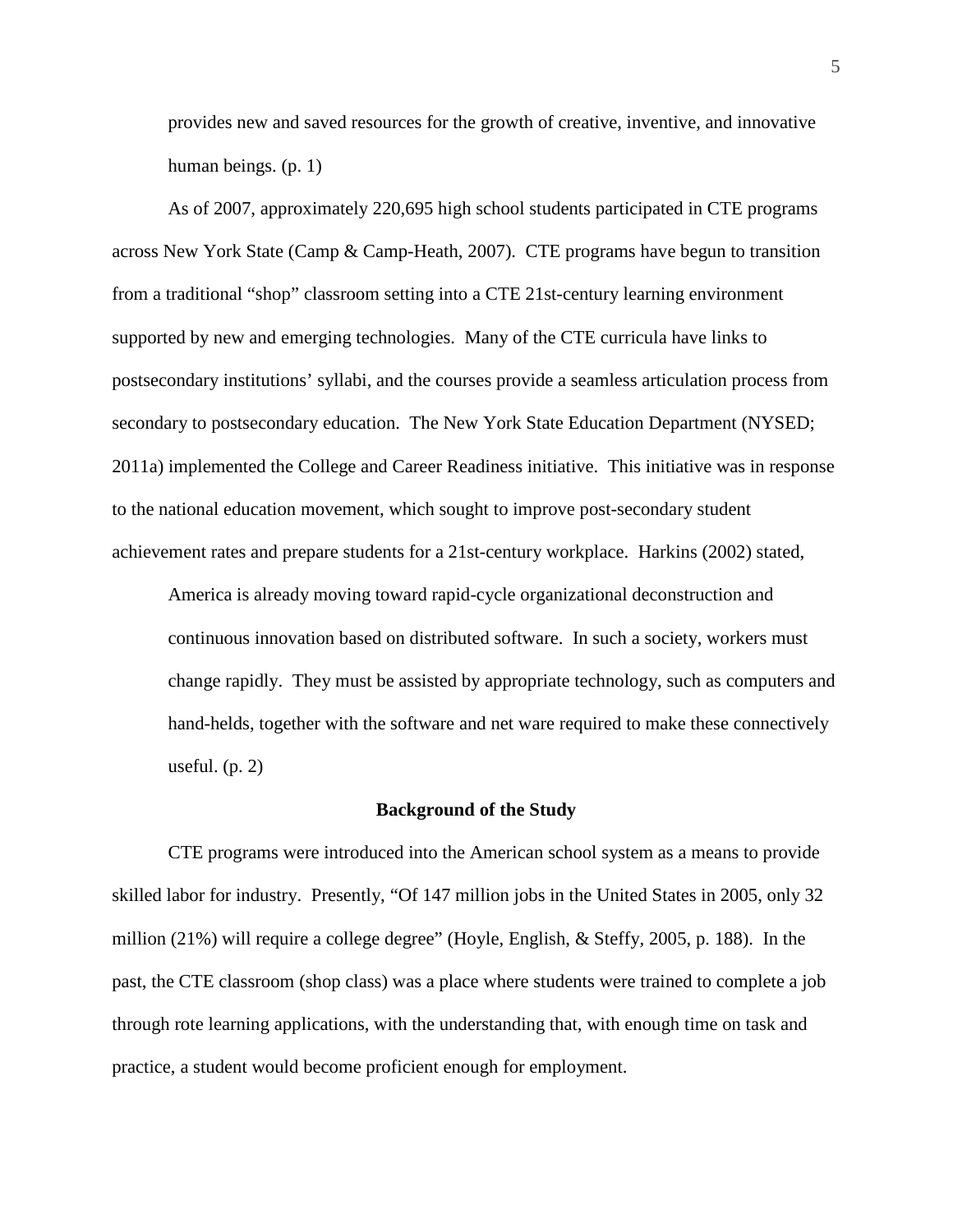However, times have changed, and McCaslin and Parker (2003) stated, "CTE is facing a rapidly changing external and internal environment" (p. 1). Juxtaposed to the objectives of the CTE classroom of the past; "A greater emphasis will be placed on educating students for highskill/high wage jobs rather than merely providing four-year college degrees" (Hoyle et al., 2005, p. 188). CTE programs have different pedagogical and classroom support needs from traditional academic programs. Paradoxically, in New York State, CTE teachers typically enter the field of education by an alternative pathway that does not require traditional teacher preparation.

In New York, most CTE teachers are hired with minimal higher education credits requirements. The prospective CTE teachers must demonstrate only trade skill proficiencies through industry certification and provide evidence of five years of employment in the related trade area. CTE teachers have six years to pursue the New York State Education Department (NYSED) mandated 60 college credits (NYSED, 2011d). As a result, CTE administrators must continuously monitor and assess CTE instruction and provide appropriate ongoing professional development for the CTE teacher to support the pedagogical growth to promote positive student achievement. Both Firestone and Shipps (2005) and Honig and Hatch (2004) stated administrators are expected to,

Balance many obligations; negotiate the competing political demands of constituents; meet legal and bureaucratic obligations; manage employees; provide a professional structure for educational decisions; compete for employees; provide a professional structure for education decisions; compete for employees, grants and clients; and make pedagogical choices in light of equity and other community values. (Cooper, Cibulka, & Fusarelli, 2008, p. 99)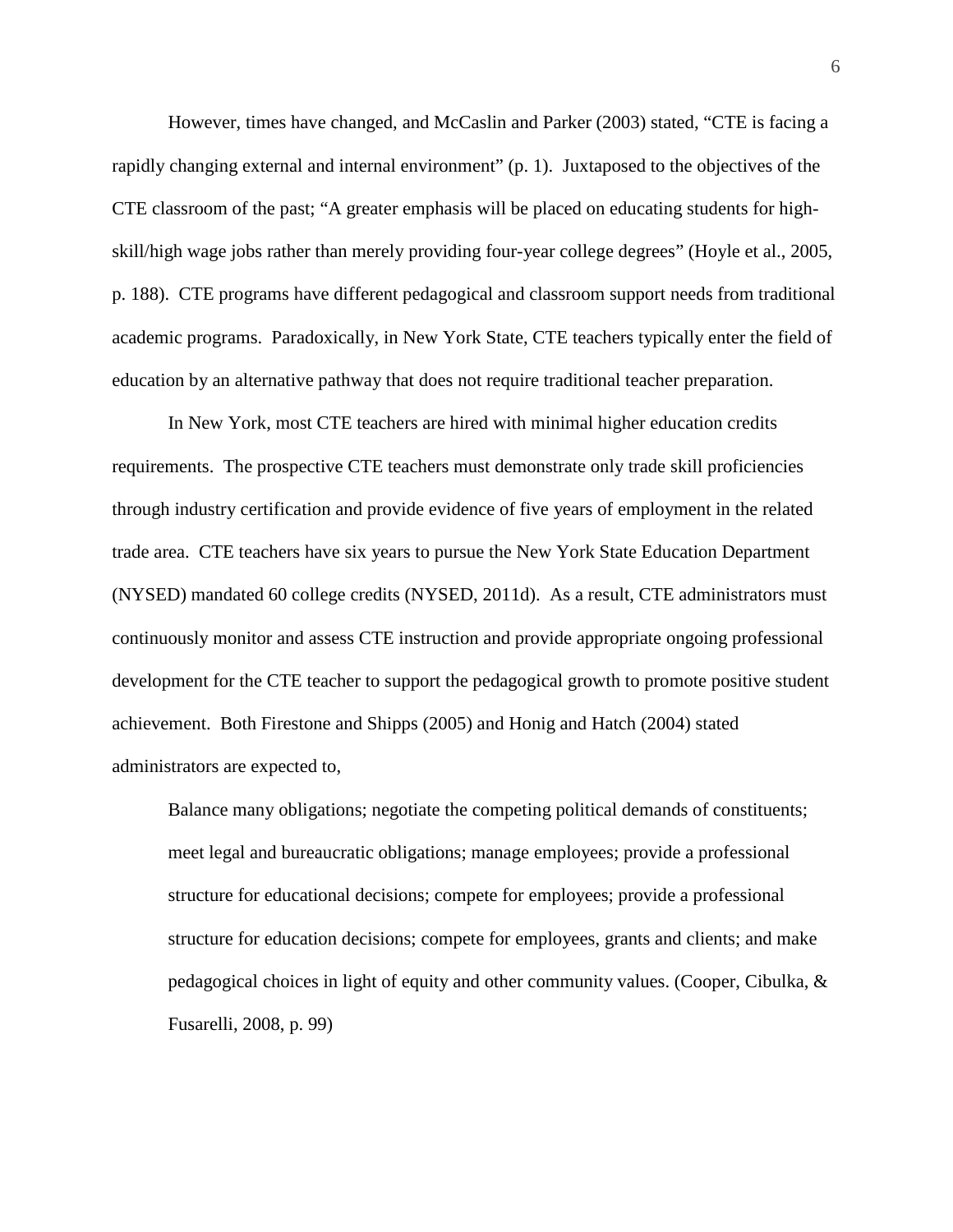In 2010, New York State signed on as one of 14 governing states and one of 12 participating states to the nationally funded Race to the Top and the Partnership for the Assessment of Readiness for College and Careers (PARCC) consortia. These two consortia share one goal, which involves the "building of their collective capacity to dramatically increase the rates at which students graduate from high school prepared for success in college and the workplace" (PARCC, 2010). As a result of the new education reform, a new annual professional performance review (NYSED, 2011c) was implemented in 2011 to evaluate all New York State teachers. As the national education reforms move from concepts to practical applications,

School reform will continue to fail, until we recognize there aren't any quick fixes or perfect education theories. School reform is a slow, steady, labor-intensive process that depends on harnessing the talent of individuals instead of punishing them for noncompliance with bureaucratic mandates and destroying their initiative. (Cohn, as cited in Ravitch, 2010, p. 66)

The influence of the CTE administrator will greatly affect the progression of the practical application process of CTE program transformation. Bryk and Schneider (2004) reasoned, "Trust, not coercion, is a necessary precondition for school reform" (p. 87). The objective of the current study was to examine the nature of the supervision of CTE high school programs. Career and Technical Education students learn in line with the new 21st-century learning standards. The CTE administrators need to provide the appropriate leadership that can inspire faculty to transform their traditional "chalk-and-talk" lessons into technology supported student learning activities to meet 21st-century learning goals.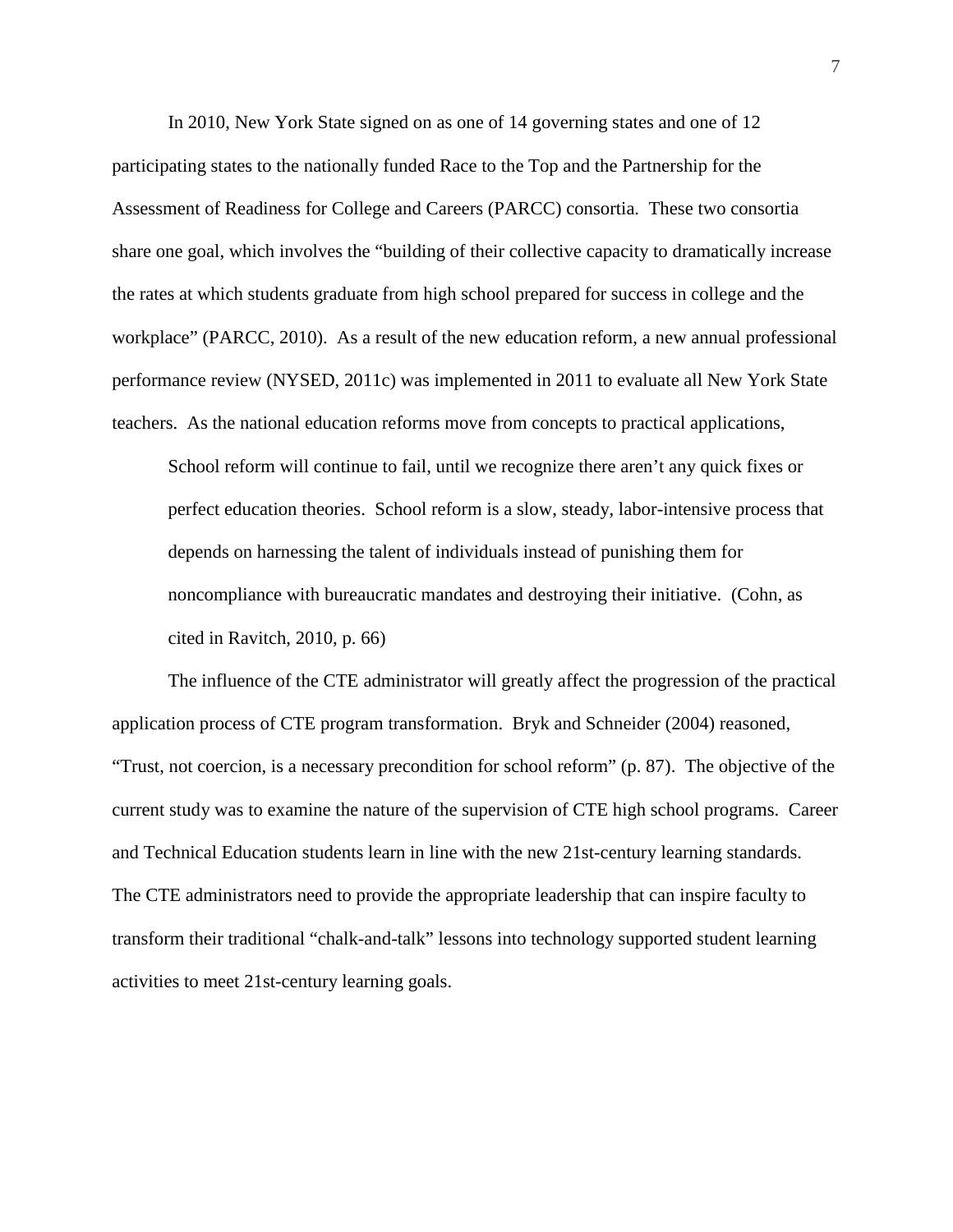#### **Statement of the Problem**

In 2008, Wagner asked, "Why is it, the longer our kids are in school, the less curious they seem?" (p. 41). The way in which students learn has changed. Technology supported instructional methods and practices require CTE administrators to review their programs for industry relevancy and CTE pedagogical appropriateness. The MAGI Education Services (n.d.) conducted a two-year follow up study and reported:

Rote learning appeared to be the prominent level of student performance. The lessons provided were very traditional: A problem is presented and solved, and then similar problems are presented for students to solve, with little opportunity for true exploration of concepts. More abstract and higher-level algebra topics were missing. (p. 7)

CTE administrators supervise and evaluate how 21st-century technology-supported curricula and instruction are implemented in CTE programs. The continuous introduction of newer technology perpetuates changes in the methodology of instruction, thus influencing pedagogy and the role of the administrator. Prensky (2001) believed the emerging education paradigm is driven by students who he identified as *digital natives*. Prensky reported the new generation gap is the difference between *digital natives* and *digital immigrants*, who are the adults and teachers in their lives. Present day students are,

No longer the people the educational system was designed to teach; they have changed not just incrementally from those of the past, but a big discontinuity has taken place. They represent the first generation to grow up with the new technology-and have spent their lives around it and using it; they think and process information fundamentally differently from their predecessors. (Prensky, 2001, as cited in Berger and Trexler, 2010, p. 104)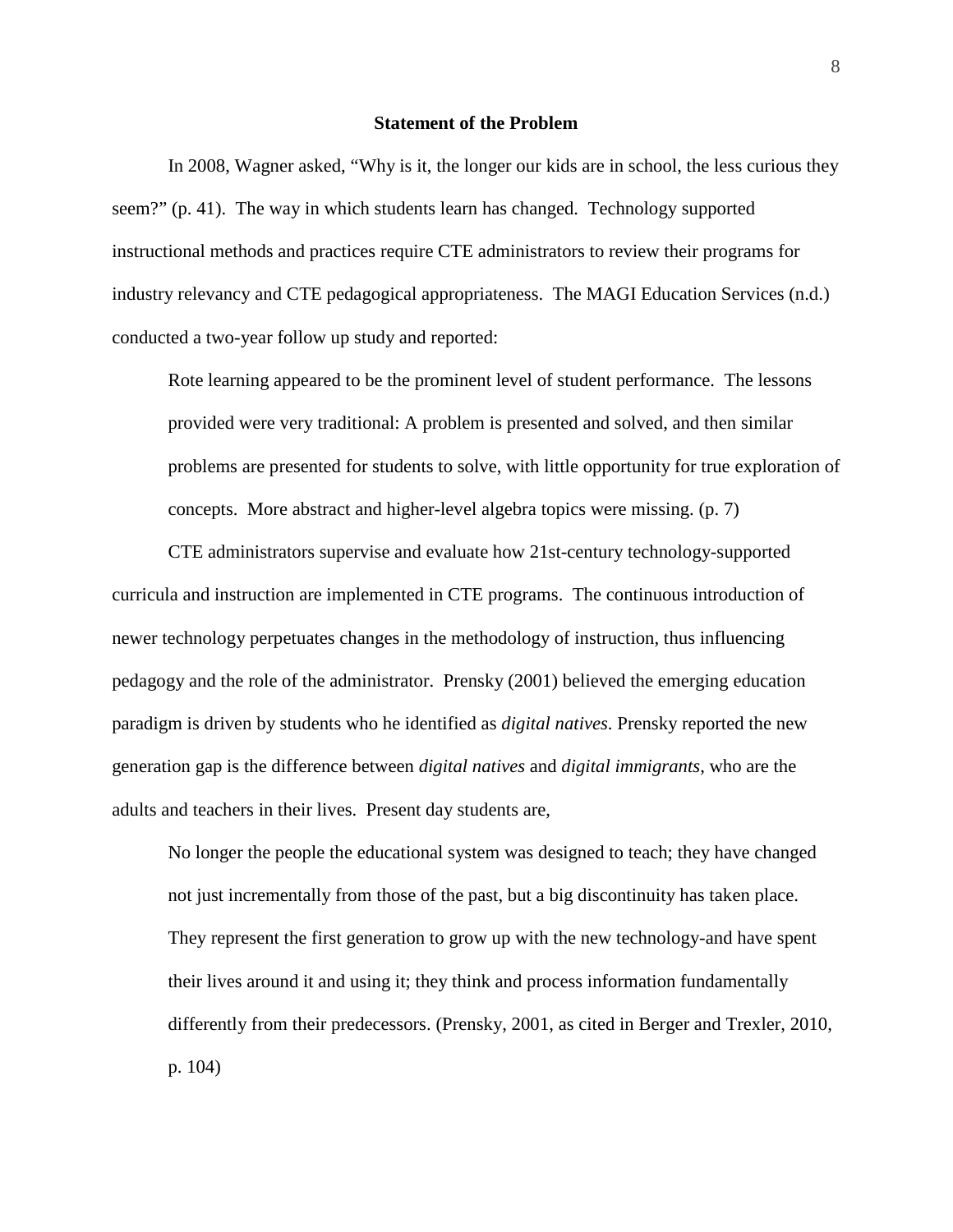Values and attitudes define the different generations. According to Howe and Strauss, who have conducted extensive research in generation studies, "Every generation attempts to reverse what it perceives as the worst characteristics of older generations and to fill the roles being vacated by the dying generation"(as cited in Daggett, 2008, p. 26). The generation characteristics of the baby boomer educators, Generation X, or Gen-Xer's parents, and presentday millennial students' characteristics present varying values and beliefs reinforced by experiences, era, and age. The current study represented an attempt to understand the relationship, if any, between the CTE administrators' technology beliefs and perceptions and their support for the use of imbedded technology in the classrooms they supervise.

#### **Purpose of the Study**

The purpose of this qualitative study was to examine how the technology beliefs of New York State Career and Technical Education Board of Cooperative Education Services administrators influenced their leadership behaviors. The goal of the study was to explore the technology perceptions and beliefs of CTE administrators as related to the organization, to teaching and learning, and to the professional development of CTE teachers. Additional topics explored included school leadership and the identification of new and emerging 21st-century administrator skills and support needs. Pink suggested, "Mastery is a mindset: It requires the capacity to see your abilities not as finite, but as infinitely improvable. Mastery is a pain: It demands effort, grit, and deliberate practice" (2009, pp. 222-223). The underlying values and beliefs of CTE administrators were studied to identify trends as they facilitated the development of new programs and upgraded older CTE programs. The CTE administrator's perceptions and beliefs about technology supported student learning activities, and possible emerging 21stcentury CTE leadership skills were topics explored to determine the commonalities of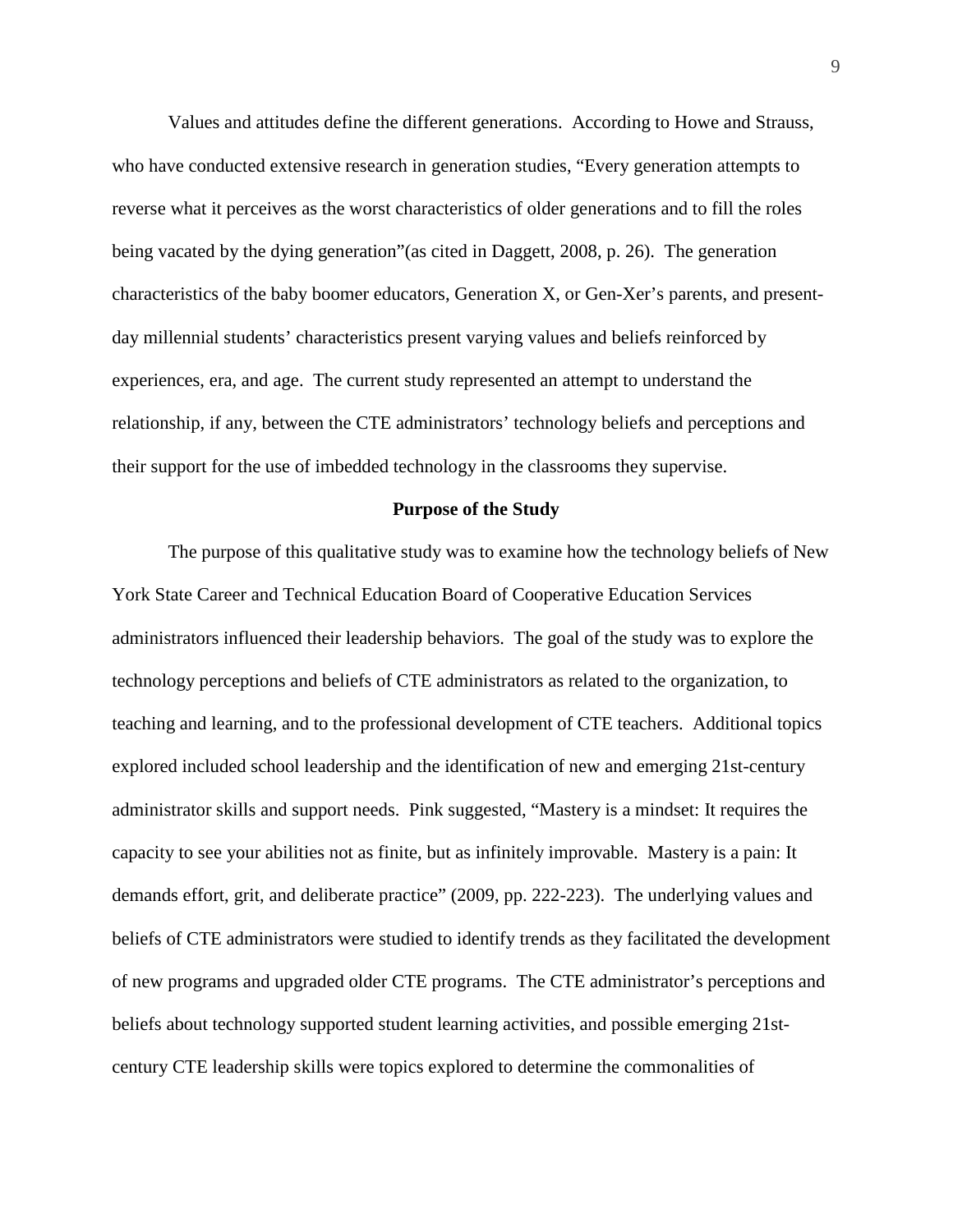experiences and expectations of CTE administrators employed by Board of Cooperative Education Services (BOCES) in New York State. The focus of this study was on the complexities of supervising CTE programs in an era of change, not only in education, but also in the globalization of the workforce.

### **Theoretical Rationale**

The theoretical framework of this study was derived from the four frames of leadership developed by Bolman and Deal (2008). The four-frame model provided an appropriate lens through which to examine CTE administrators' managerial practices as they navigated the transformation process of revamping outdated shop classrooms to a newer, more relevant 21stcentury CTE learning environment. The construct of reframing assisted in analyzing how CTE administrators designed, planned, and implemented new 21st-century school organization initiatives. The four frames of leadership also provided a lens through which to evaluate how school leaders' styles and approaches to school organization issues and initiatives to allow classification and comparison to assess best practices and school organization trends.

Symbolic leadership is the inspirational characteristics of leadership and the ability of the school leader to view an organization as a stage or theater on which certain roles and impressions are exhibited (Bolman & Deal, 2008). Human resources leadership identifies the leader as a supportive advocate for his/her employees. Structural leadership requires analysis and a design focus on structure, strategy, environment, implementation, experimentation, and adaptation. Political leadership addresses how organization leaders facilitate coalition building (Bolman & Deal, 2008).

CTE programs are an integral component of secondary education. "When academic and CTE content is presented in an integrated model, students are able to identify the real-world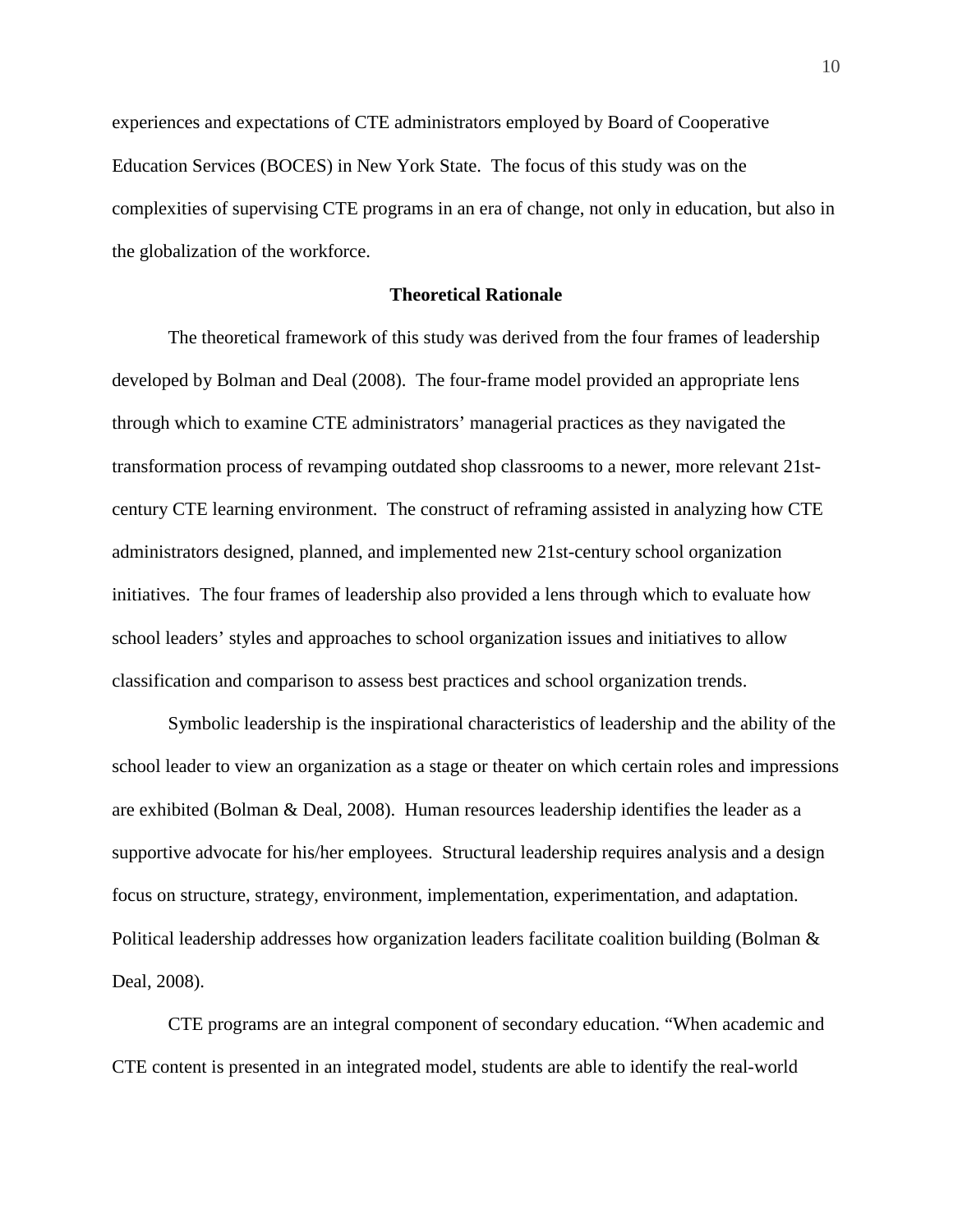applicability of academic concepts" (Meeder & Hebert-Giffen, 2009, p. 2). New school reform policies require administrators to implement these learning paradigms for students.

Successfully transforming CTE programs requires CTE administrators to understand the change process and the complexities of organization, leadership, and social change. Fullan (2001) believed effective leaders, "must cultivate their knowledge, understanding, and skills of what has to come to be known as complexity science" (p. 45). CTE administrators must demonstrate the capacity to navigate the political, structural, human resource, and symbolic relationships that are particular to their own school organizations. "When managers and consultants fail, government frequently responds with legislation, policies, and regulations, and all stakeholders are badgered to do something"(Bolman & Deal, 2008, p. 9). Utilizing a framestructured theory for the current study provided the ability to "register and assemble key bits of perceptual data into a coherent pattern;-a picture of what's happening" (Bolman & Deal, 2008, p. 11). The frame-structured theory served as a filter to disaggregate the process by which CTE administrators experienced or perceived their experiences in the transition process of CTE programs.

Today's advanced technology drives organizations to become more open in their operations. A leader in an open organization "is still required to set goals, the strategy, and the agenda,-but with greater information sharing and distributed decision making" (Li, 2010, p. 197). To better understand the process by which the CTE administrator goes about setting goals and assessing strategies to facilitate the creation of 21st-century CTE learning environments in a new and emerging open organizational setting, a traditional organizational theoretic framing was used to provide clear and distinct categories by which to identify trends, commonalities in practice, and specific differences. As 21st-century trends emerged, Gladwell (2002) stated, "We are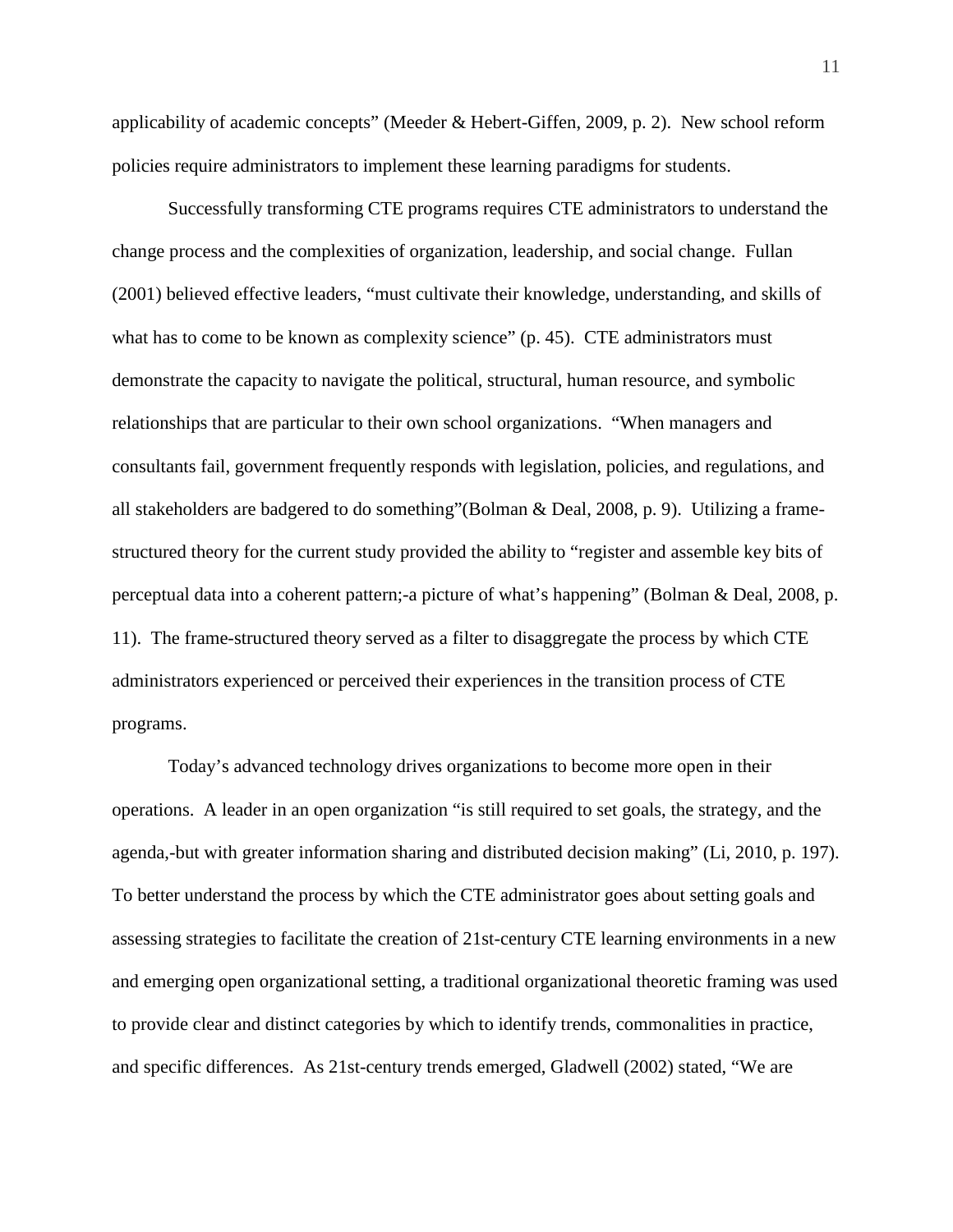required to reframe the way we think about the world and the idiosyncrasies of the way we relate to new information and to each other" (p. 257).

#### **Research Questions**

The following research questions guided the current study:

- 1. What relationships exist among the CTE administrators' technology comfort levels and proficiencies and the degree to which 21st-century instruction is implemented?
- 2. How do CTE administrators' perceptions about their frequency of use and knowledge of specific technologies correlate with CTE 21st-century technologysupported instruction?
- 3. How do the CTE administrators' beliefs and perceptions about the frequency with which specific technologies are used influence the role of a CTE administrator?
- 4. To what degree do differences exist between the CTE administrators' beliefs and perceptions about technology and the actual efficacy (value) of technology in CTE programs?
- 5. How do the technology beliefs and perceptions of the CTE administrator influence the degree to which technology influences school organization methods and structure?

#### **Limitations of the Study**

No research instruments are devoid of assumptions. However, the nuances of the CTE administrators who are employed by a BOCES, and each of whom is the director of a BOCES career and technical education center, were purposefully selected as units of analysis for this study because of the similarity of the structures of their organizations. All the CTE centers were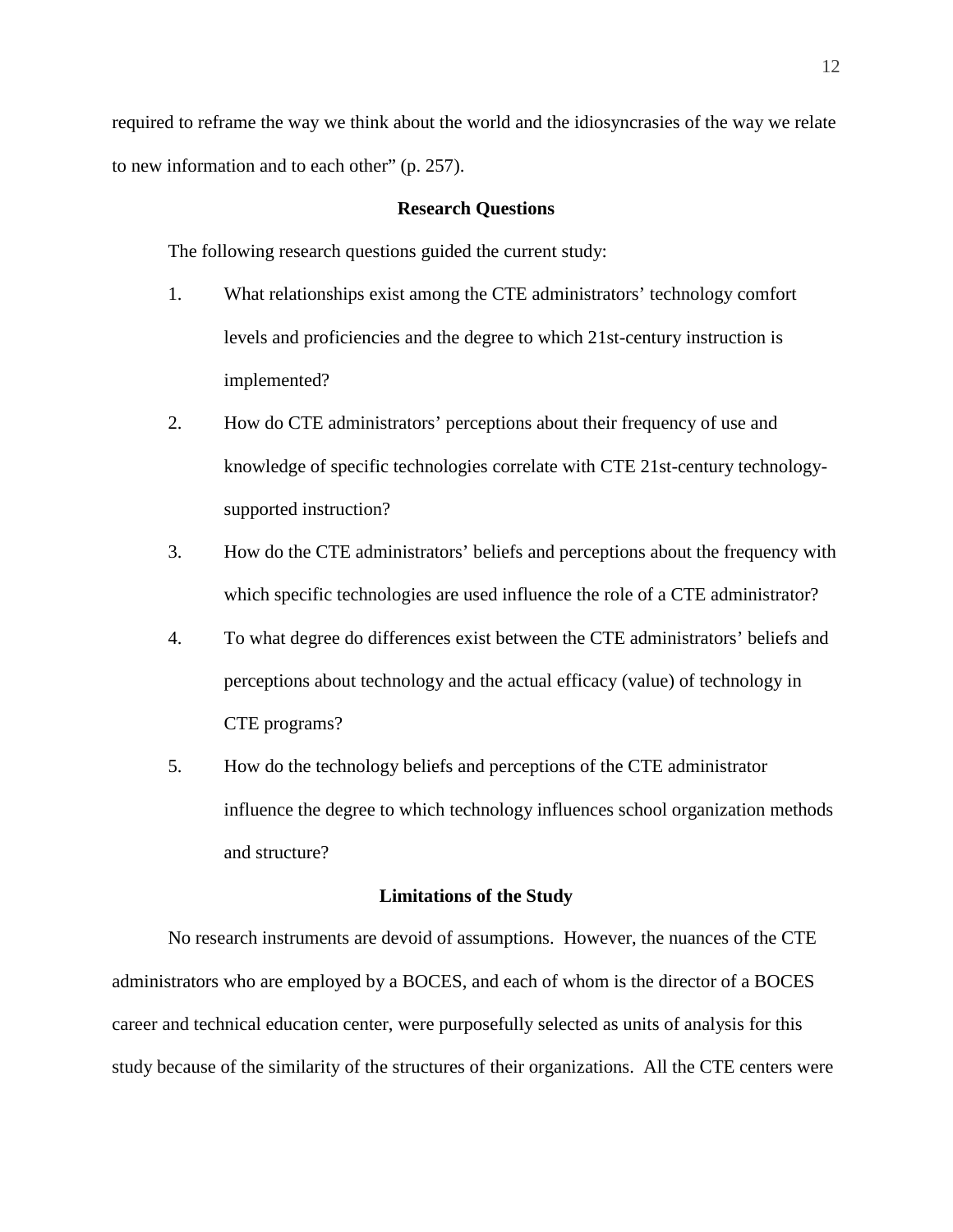located in New York State. All selected directors shared the commonalities of the supervisory role and responsibility of a NYS BOCES CTE administrator. Excluded from this study were the city CTE comprehensive high schools (Buffalo, Rochester, Yonkers, New York City, Mount Vernon), because of the complexity of their CTE programming and CTE supervision assignments, descriptions, roles and responsibilities.

#### **Significance of the Study**

As technology drives industry to reconsider old norms of doing business, education is compelled to address the new learning needs of the 21st-century student who will compete for jobs in a global economy. Daggett (2008) believed, "The world in general—and America in particular—is being pushed by fundamental changes caused by both globalization and technology. The implication for what students need to know, and be able to do is increasingly dramatic" (p. 1). School organizations are composed of human resources that provide a service to the public. The determining factors for the relevancy of service are industry and societal needs. The 21st-century technological advances continue to forever change the landscape of the United States economy, industry trends, and education. Wagner (2008) stated,

It's hard for people in the U.S. to work globally because they are used to being in control. It's hard for many to let go and trust people to do the work, to truly empower people to achieve results, not just complete tasks; to let people in more junior organizations have power—and the resources they need to get a job done. (p. 25)

In this time of change in education, "The actions of the school leader will determine the fate of public education in the 21st century, and maintaining the status quo is not an option" (Daggett, 2010, p. 61). Countries such as India, Brazil, and China have responded to the global market by implementing targeted 21st-century education initiatives to educate and prepare their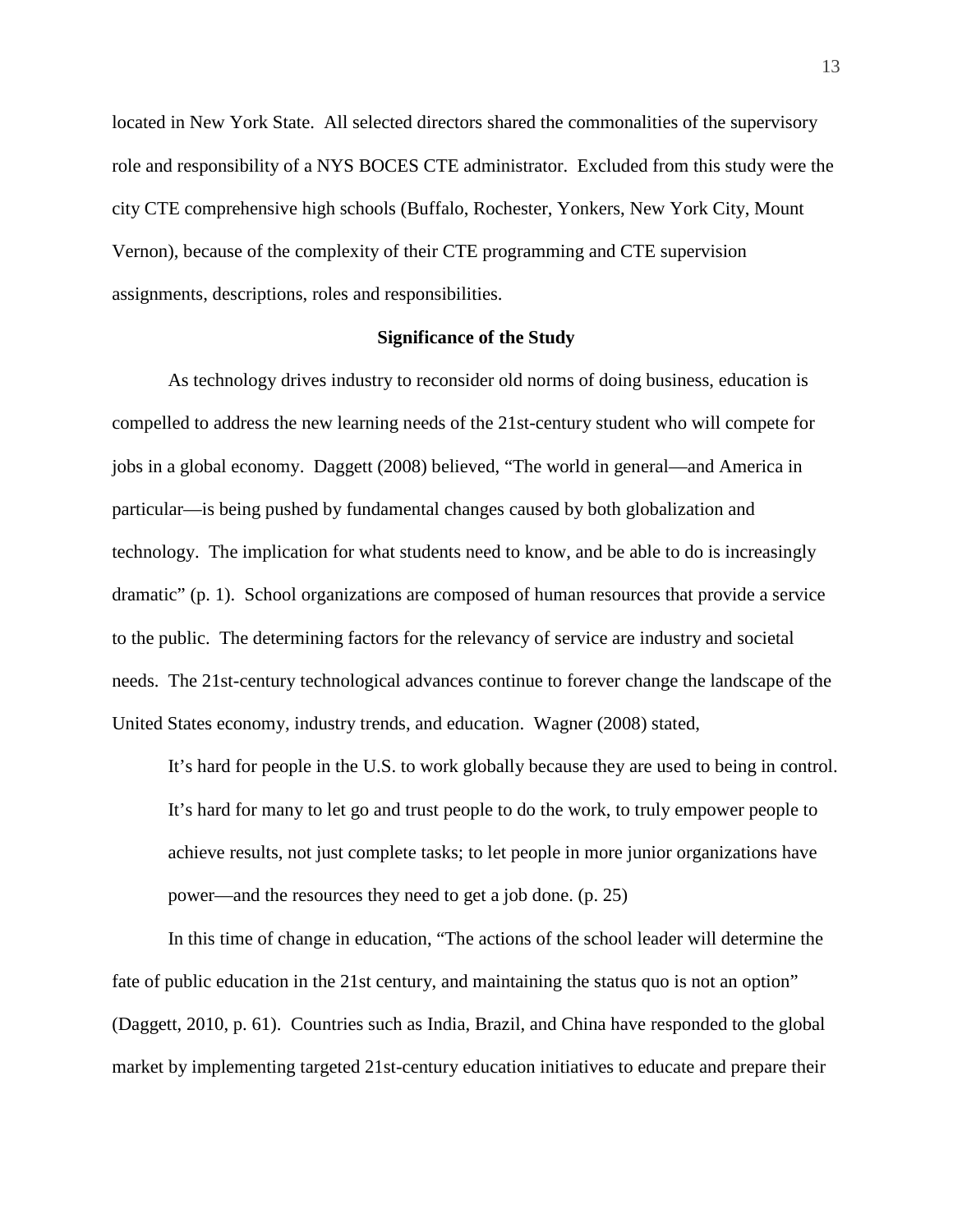citizenry for the global workforce. According to the Trends in International Mathematics and Science 2007 score report, the U. S. held eighth place, behind Chinese Taipei, Korea, Singapore, Hong Kong, Japan, Hungary, England, and the Russian Federation on eighth grade math and science scores Baldi, Jin, Skemer, Green, Herget, & Xie (2008). Presently, America, "at the politico-military level, remains a single-superpower, but in every other dimension-industrial, financial, educational, social, and cultural-the distribution of power is shifting away from American dominance" (Zakaria, 2008, p. 4). Freidman (2006) cautioned, "It is clear the U.S. and other rich nations will have to transform their educational systems so as to produce workers for the jobs that will actually exist in their societies" (p. 302).

The goal in this study was to examine the technology beliefs of the selected CTE administrators to better understand how their personal values and beliefs influenced the integration of technology and technology-supported curriculum into CTE programs. As technology transforms traditional (mastery) classroom activities of teaching, "We may need to re-calibrate our value system around helping students develop the 21st-century skills needed to meet the demands of their future workplace" (Project Tomorrow, 2011, p. 9). Results of the 2010 Speak Up research survey conducted for Project Tomorrow indicated,

Given the increase in online learning, there is an increased interest in ensuring today's students have a solid foundation in key information and media literacy skills. However, teachers and students are not on the same page when it comes to evaluating the relative importance of particular skills. (Project Tomorrow, 2011, p. 9)

Questions in the Speak Up 2010 survey were limited to the technology values and beliefs of students and teachers. Results provide evidence of how technology is not only changing the way in which students learn, but also how it is changing the values of the type of work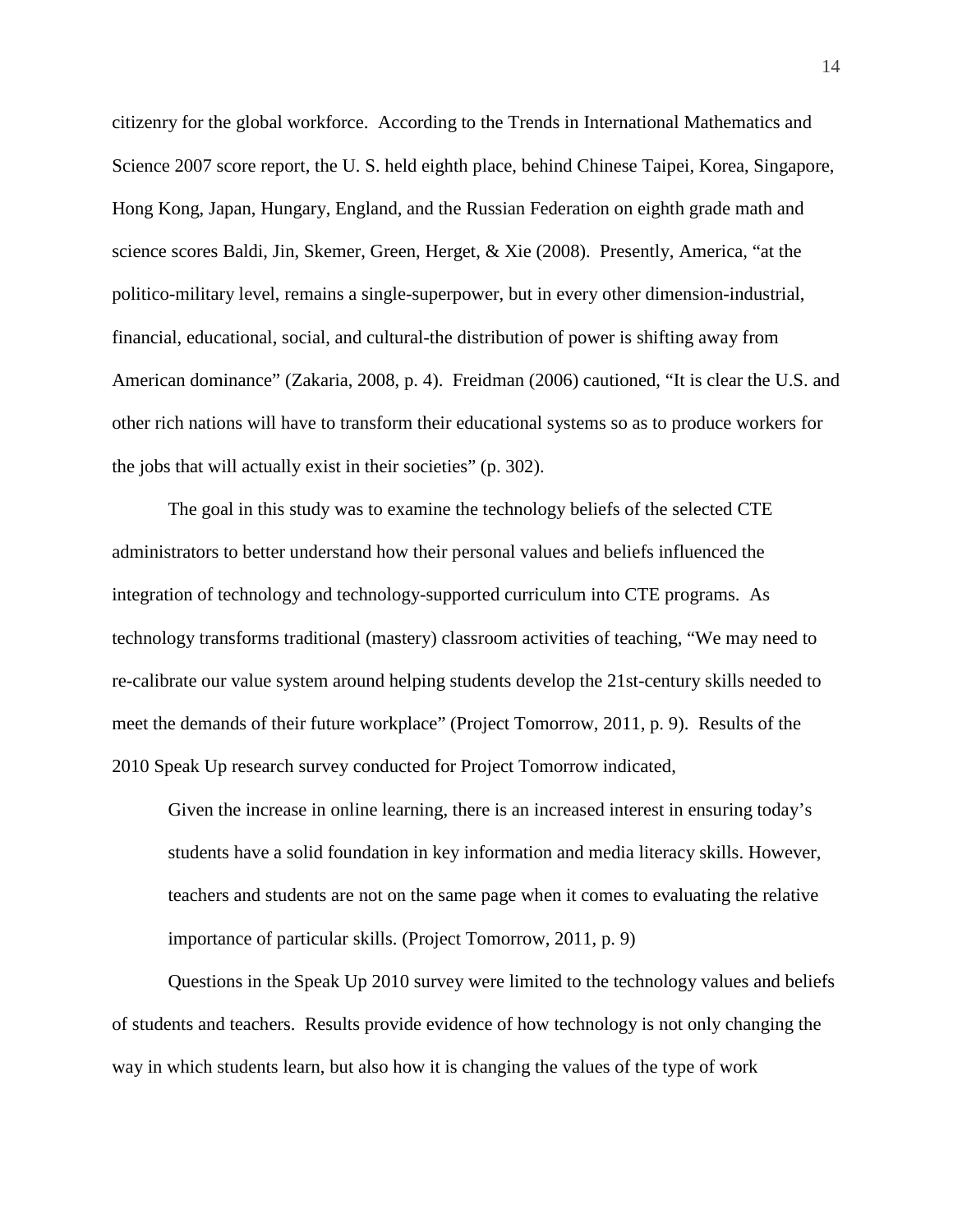performed in the classroom. The significance of this qualitative study was limited to examining the New York State CTE administrators' technology values and beliefs as they supported their faculties and as they addressed the perceived disparities in New York State CTE secondary education programs.

#### **Conceptual Framework of the Study**

The purpose of this qualitative study was to examine how the technology beliefs of New York State Career and Technical Education BOCES administrators influenced their leadership behaviors. This study was an exploration of the relationship between the CTE administrators' technology perceptions and beliefs and their leadership behaviors in the process of transitioning a CTE traditional "chalk-and-talk" instructional environment to a 21st-century learning environment. "Today's older folks were socialized differently from their kids, and they are now in the process of learning a new language. And a language learned later in life, scientists tell us, goes into a different part of the brain" (Prensky, 2001, p. 2). Friedman and Mandelbaum (2011) believed, "Today's hyper-connected world poses yet another new educational challenge: To prosper, America has to educate its young people up to and beyond the new levels of technology" (p. 102). The technology ideology of CTE administrators who are expected to lead this education initiative was the subject explored in this study (See Figure 1).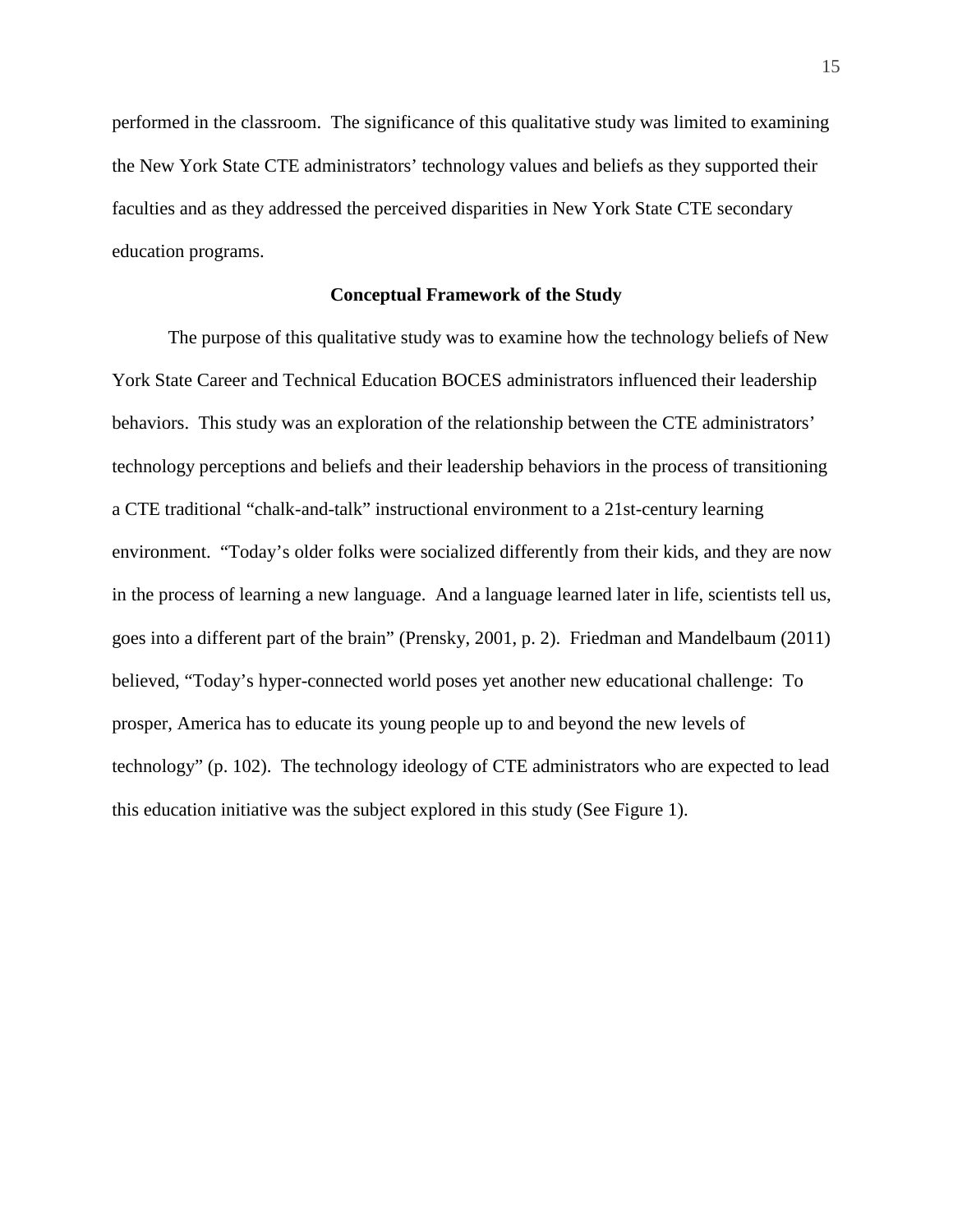#### Figure 1.

#### *Conceptual Design of Research Study*



#### **Definition of Terms**

**21st-century learning environment.** This term refers to an aligned and synergistic system of learning practices that support teaching and learning.

**21st-century skills.** These skills are the digital age proficiencies necessary for students to thrive in a digital, global economy.

**Approved career and technical education programs**. This refers to certified New York State Department of Education career and technical (CTE) programs for high school students that prepare them college and career.

**Endorsed CTE diploma.** This is a New York State Department of Education distinction awarded to students who earn a minimum of 22 units of high school commencement level credit, of which 8 are CTE.

**Integrated academic programs.** These programs are the New York State Department of Education -CTE program curricula that yield academic and CTE credit concurrently.

**Chalk and talk-traditional teaching environment.** This refers to teacher-directed classroom instruction.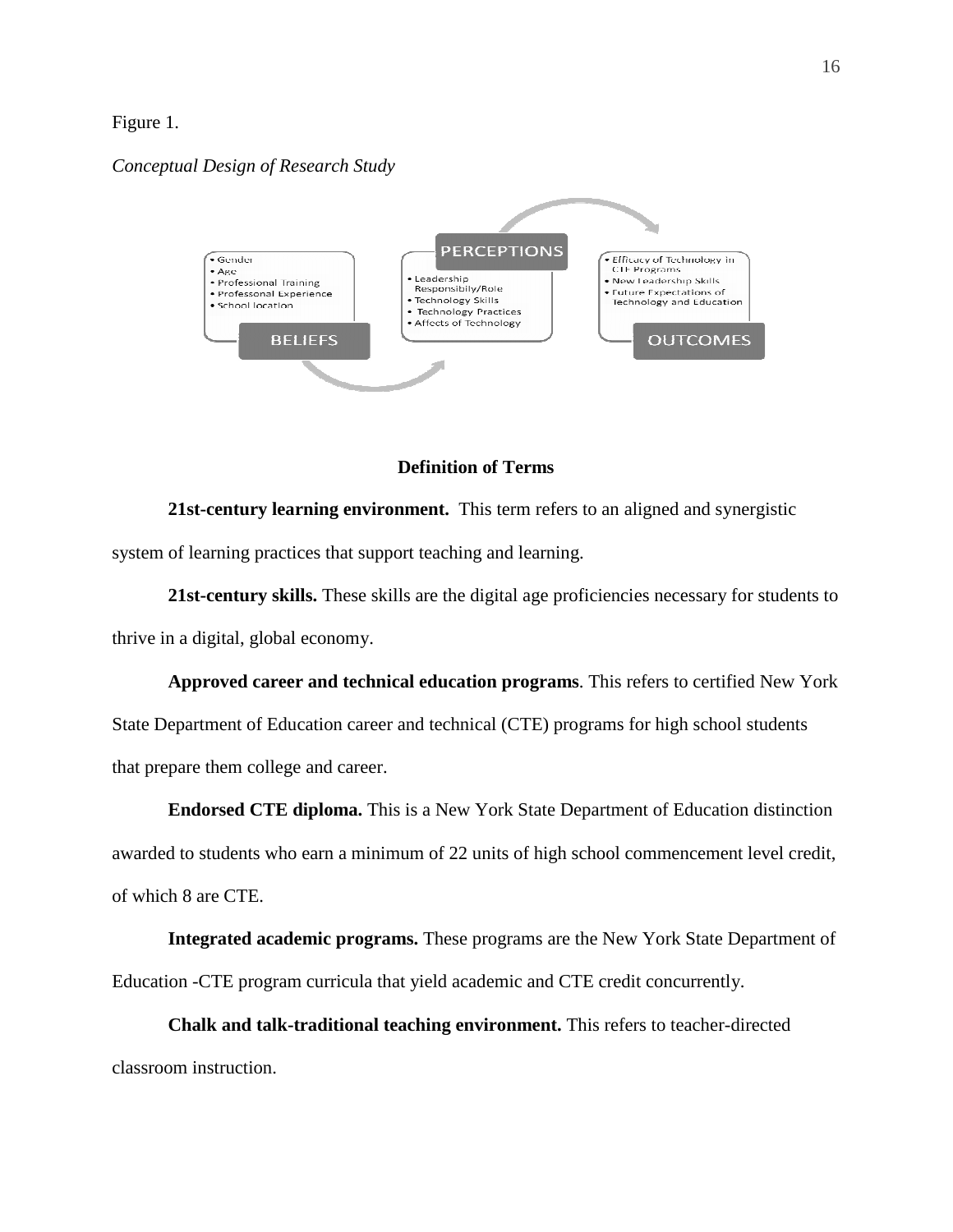#### **CHAPTER II**

### **REVIEW OF RELATED LITERATURE**

#### **Introduction**

In 1997, Hirschbuhl and Bishop predicted, "In the very near future, we will have the needed links to bring the community, home, school, and business together in a lifelong interactive education experience" (as cited in Hoyle et al., 2005, p. 78). The 21st-century CTE classroom is in transition to a learning environment supported with technology including e-books such as Kindles and Nooks, cellular laptops, smart phones, laptops, iPads, SMART boards, wikis, cloud computing, and podcasting. This trend is aligned with the Project Tomorrow (2011) national survey findings, which indicated, "One third of all  $6<sup>th</sup>$  grade students have a smart phone, 73 percent own a MP3 player, half of all  $6<sup>th</sup>$  graders take online tests, and 25 percent of  $6<sup>th</sup>$  graders are already using an e-textbook" (p. 1).

The digitization of the CTE classroom compels CTE leaders to examine the new and emerging relationships between teachers and administrators. "Most importantly, what can we learn today about the students aspirations, adoption, and adaption of emerging technologies for learning that can help us plan for the future?" (Project Tomorrow, 2011, p. 1). The International Society for Technology in Education (ISTE) is an association supporting PK-12 learning and teaching by advocating for and advancing the effectiveness of technology in schools. In 2009, ISTE presented the following five revised National Educational Technology Standards for Administrators: (a) Inspire excellence through transformational leadership, (b) Establish a robust digital age learning culture, (c) Advance excellence in digital age practice, (d)-Ensure systemic transformation of the educational enterprise, and (e) Model and advance digital citizenship" (ISTE, 2009).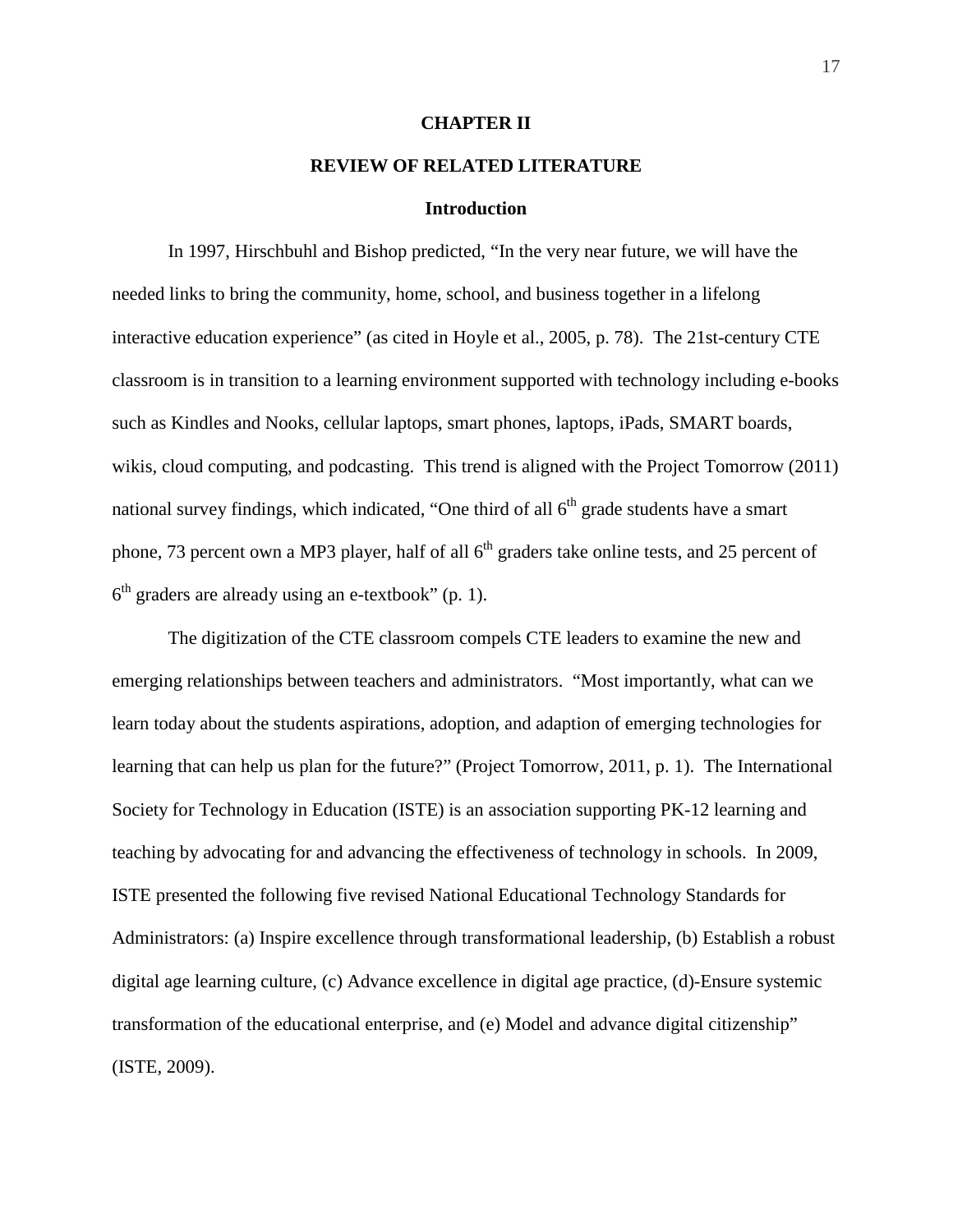Schrum and Levin (2009) purported, "It appears a school leader must do many things simultaneously to lead and support educators to function in a 21st-century school and to employ technology when appropriate" (p. 103). The 21st-century CTE curricula are mostly in a blended theory/practicum model that requires CTE administrators to evaluate student learning and teacher instruction differently from how they have in the past. "The separation of technical/vocational education from liberal or general education will greatly diminish, and career education will shift to career creation and career cycling" (Harkins, 2002, p. 2).

Education leaders hold varying opinions about how to design appropriate 21st-century curricula. The two opposing sides support either a skill-based or a content-based curriculum initiative. Harkins (2002) argued:

K-12 and higher education should emulate the worker software movement by bringing it into the common experience of students. Software-based preparation of students for success in a continuous innovation society will be driven by performance-based learning, in which the skills of (1) software and device management, and (2) developing and working within fast cultures will become the new CTE basics. (p. 2) In agreement with Harkins, Darling-Hammond (2010) asserted: Knowledge and skill can be taught well together. There is living proof that strong interdisciplinary (and interdisciplinary) learning is not at odds with the new so-called 21st-century skills, such as problem solving, critical and creative thinking, the capacity for independent learning, reflection, and communication. (p. 235)

Willingham stated, "Teaching of a skill is inseparable from of core content, but also it's the content itself that allows individuals to recognize problems and to determine which criticalthinking skills to apply to solve them" (2009, p. 14). CTE administrators in New York State are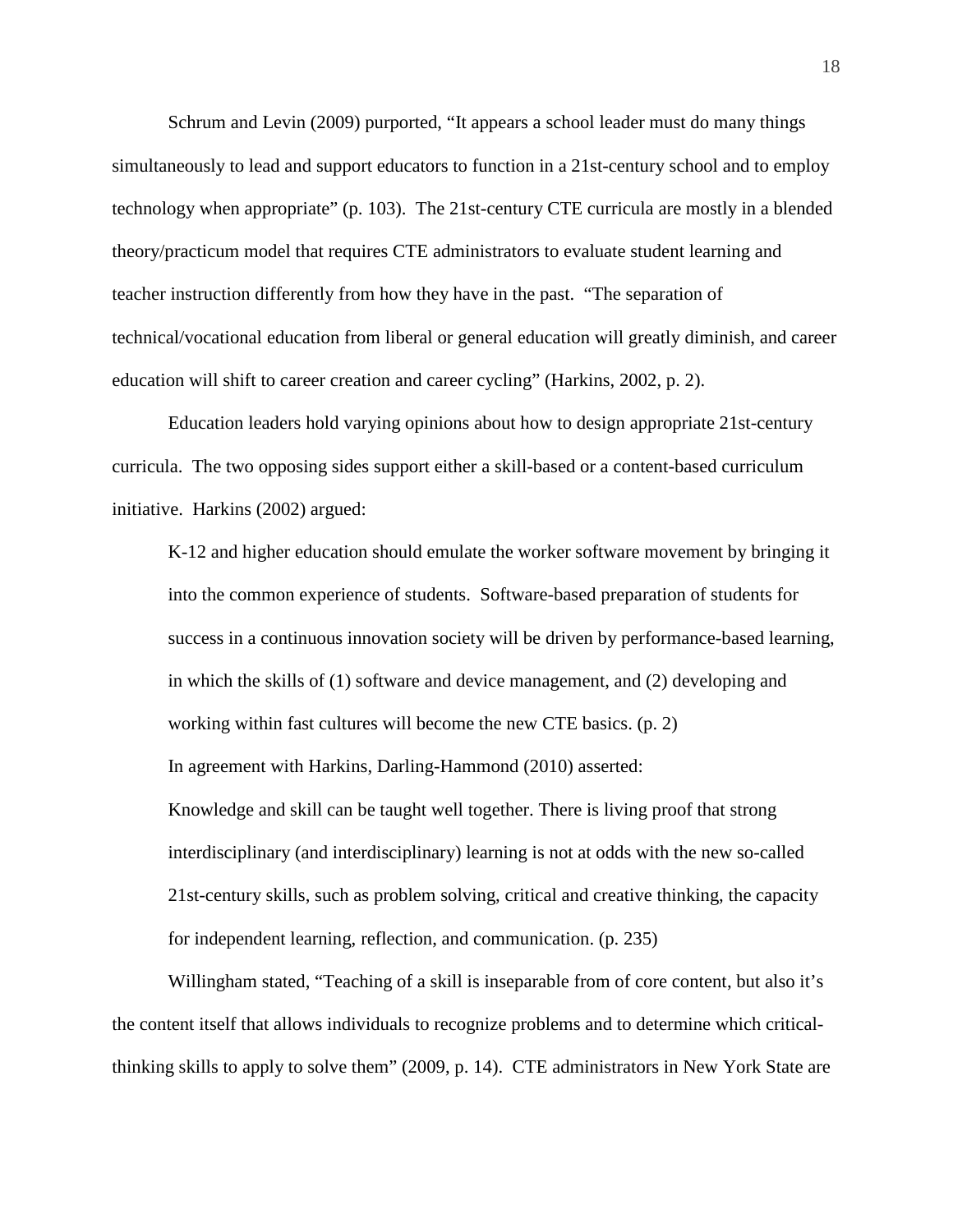redesigning stagnant CTE programs into 21st-century CTE learning environments that will have support from the national school reform movement in the guise of the Common Core Learning Standards (NYSED, 2011d). Today's education leaders have to be "credible, capable human beings as well as capable professional educators" (Duignan, 2010, p. 116). Kelly (2000) asserted, "It is not a matter of knowing something, but becoming someone; not just a matter of knowing relevant things, but of becoming a relevant person" (p. 19).

The motivation of school leaders will influence the speed of restructuring these programs to reflect the needs of the 21st-century workforce. Pink (2009) advanced, "Within organizations, a new 'purpose motive' is expressing itself in three ways: in goals that use profit to reach purpose; in words that emphasize more than self-interest; and in policies that allow people to pursue on their own terms" (p. 223). In a 21st-century educational and learning environment, this drive or motivation of self-interest and ability to pursue the goal on one's own terms is a construct relating to the student, teacher, and administrator as a direct result of technology blurring the relationships within a classroom or school organization. Bolger presented evidence from his study that indicated, "Empowering teachers and giving them decision-making opportunities improved their professional commitment" (Bolger, 2005, as cited in Schrum & Levin, p. 103).

The present study was an exploration of the technology perceptions and beliefs of CTE administrators as they related to the organization of CTE programs, school leadership, and the identification of any new and emerging 21st-century administrator skills and support needs. To support the study, Chapter II is a review the pertinent literature under the headings of theories of education leadership, education leadership and 21st-century classroom instruction, and globalization and 21st-century leadership skills.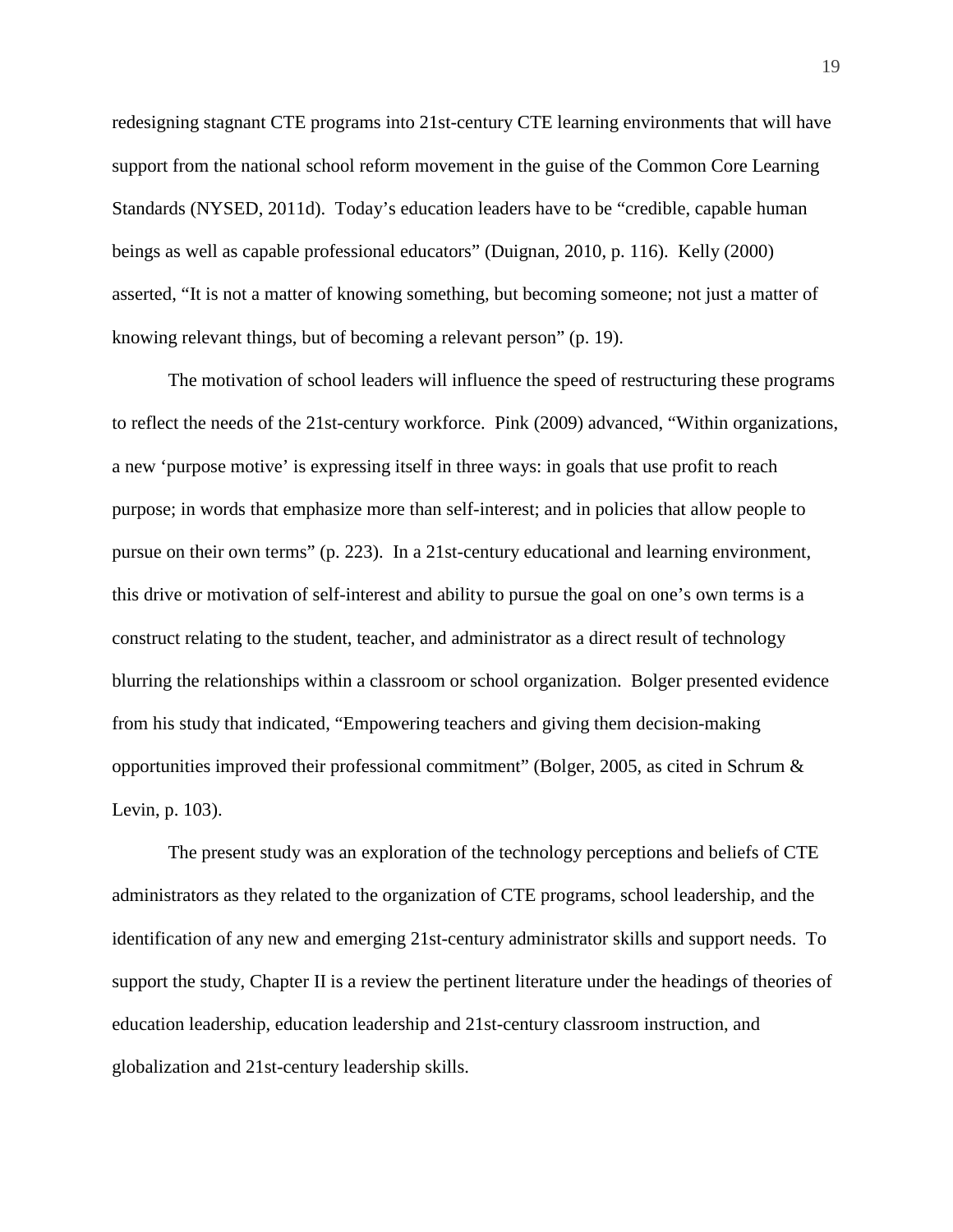#### **Theories of Education Leadership**

"The hierarchical model simply doesn't work anymore. The craftsman apprentice model has been replaced by learning organizations; filled with knowledge workers who don't respond to 'top down' leadership" (George, 2010). When examining the relationships between school leadership and teachers, use of a school organizational theory model to evaluate efficacy and relevancy is typical. However, due to the prevalence of content virtualization in the present study, the researcher examined data pertaining to teacher/administrator perceptions, beliefs, and instructional methodologies related to the virtualization of CTE instruction to provide an opportunity to understand how technology has impacted the relationships.

Watson reported, "Relatively little was known about how the K-12 programs conducted online learning" (Watson, as cited in Berge & Clarke, 2005, p. 10). "The job of all educational leaders, whether their primary responsibility is to a single school or school district, is to create highly reliable organizations in which all children can be successful" (Hoyle et al., 2005, p. 53). Petersen and Fusarelli (2005), editors of *The Politics of Leadership*, contended, "The American public has persistently demanded that schools align their work with changing demographics, social, economic, political, and technological realities of society" (p. 4).

Successful school leaders understand the discrete needs of their organizations and provide appropriate leadership to influence and make the needed changes. As Young stated, "Indeed, professional standards should be used as a foundation for the learning of professionals, around which faculty members have a responsibility to build programs based upon the students they serve, their conceptual framework, and the expertise of their faculty" (2005, p. 169). Identifying the nuances of the processes by which these successful school leaders navigate the social architecture of their school organizations in a transitional era of school change was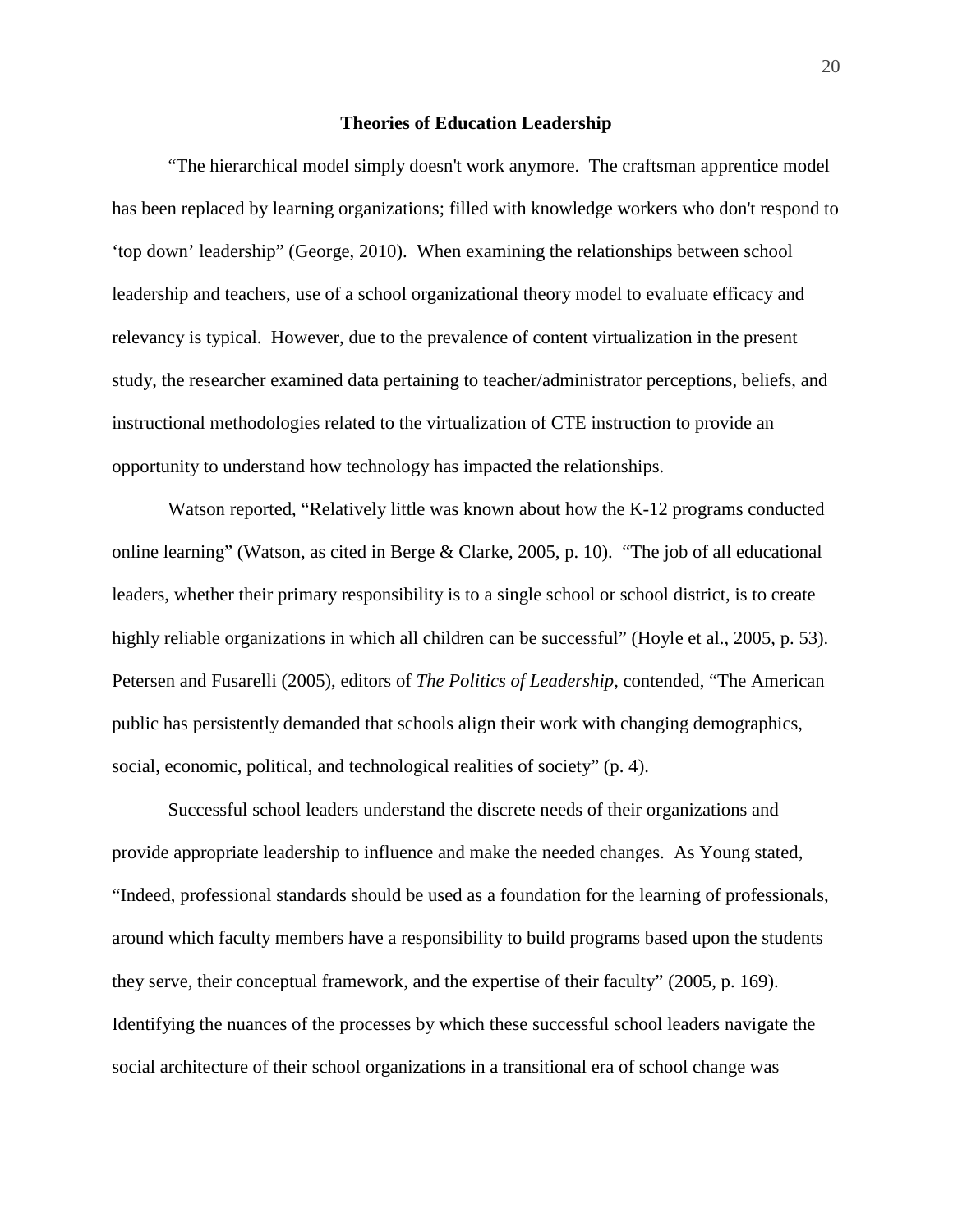valuable when grappling with ways to individualize and implement new school reforms that are, by design, standardized. In the four frames of leadership, the structural frame "explores the key role social architecture plays in the functioning of organizations" (Bolman & Deal, 2008, p. 78).

Graen and Uhl-bien (1995) proposed members accomplish their work through roles. The Graen and Uhl-bien research findings expressed the importance of evaluating the nature of roles in organizations, as well as the processes used to identify and to classify individual behaviors into one of three domains: the physical domain, the interpersonal-social domain, or the personal domain. These particular domain indicators are crucial in understanding teacher/administrator interactions.

Because of the anonymity of virtual learning, online classrooms are devoid of the physical domain in many respects. The interpersonal-social domain takes on new perceptions when viewed through the lens of a virtual synchronous and asynchronous virtual instructional learning environment. The personal domain becomes a less dominant focal point as related to teacher-administrator roles in the expanding virtual education learning environments. Picciano & Seaman (2007) purported: "Approximately 50 percent of the total distance education course enrollment of 328,000 or 164,000 is internet-based or online" (p. 4). Based on predictions, the United States Department of Education (USDOE) expected K-12 enrollment to exceed 600,000 by 2005. The upward enrollment trending 21st-century learning environments are supported by technology that has influenced the leadership-subordinate pedagogical relationship.

The autonomous nature of virtualization of instruction can be either a synchronized or unsynchronized online learning course, or an in-class blended course of instruction that requires students to meet face to face with a teacher, with most of the course content online and or in a fully digitized classroom. Such virtualization of instruction has diminished the need for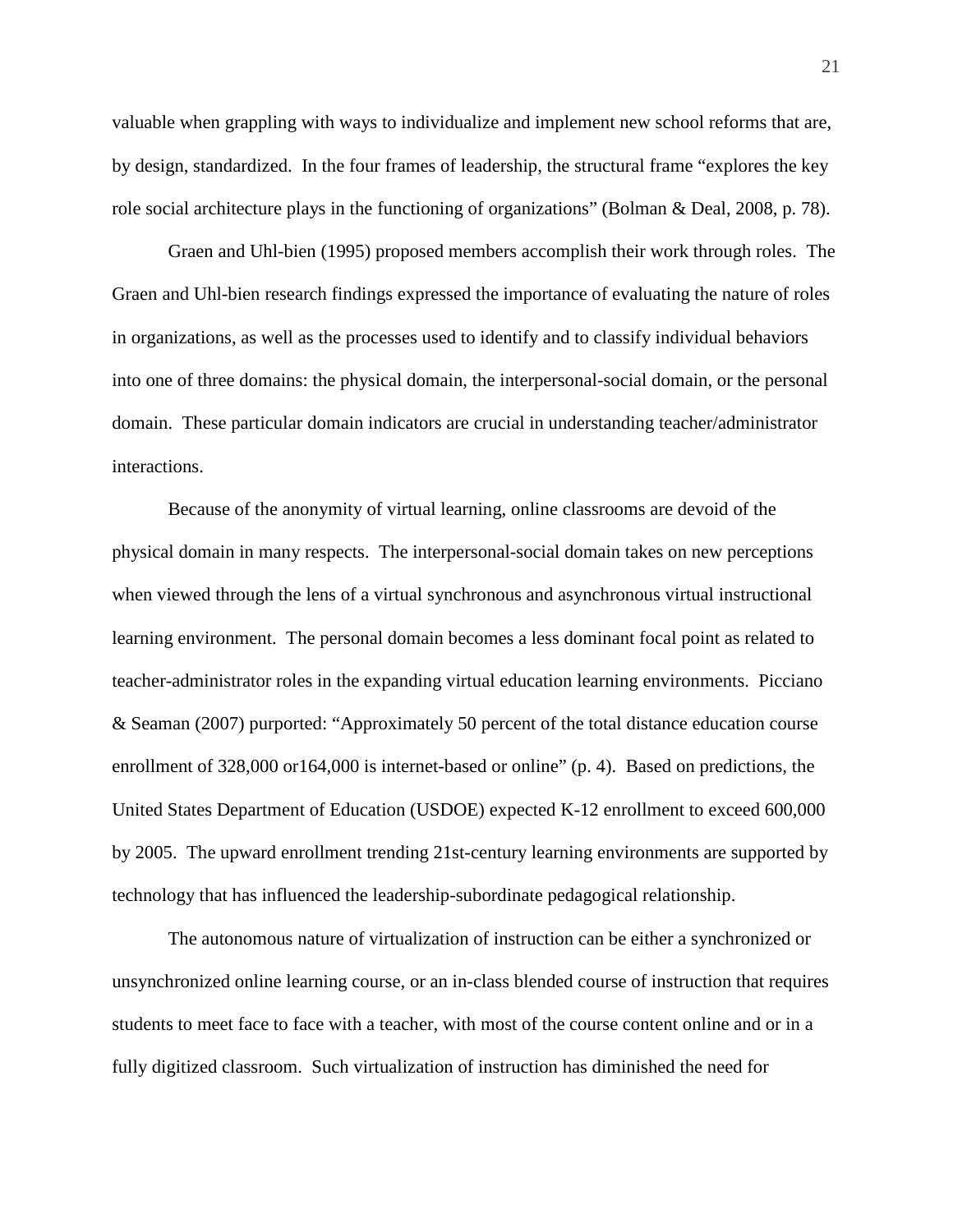administrators to micro-manage day-to-day instruction and classroom activities such as lesson planning, assessment development, and student information management, as many of these activities are now managed by web-based software. Teachers and administrators are expected to focus on a "21st-century teacher model that includes practice in designing and implementing inquiry, design, and collaborative learning projects" (Trilling & Fadel, 2009, p. 125). Northouse (2007) stated:

It is common for transformational leaders to create a vision. The vision emerges from the collective interest of various individuals and units in an organization. The vision is a focal point for transformational leadership. It gives the leader and the organization a conceptual map for where the organization is headed; it gives meaning and clarifies the organization's identity. (p. 190)

Graen and Cashman (1975) introduced the concept of vertical dyad linkage. Their research was one of the first studies to evaluate the exchange theory that focused on the vertical dyadic relationship of the leader to the subordinate. The construct examined the ways in which personality and personal traits define the relationship between the subordinate and the leader: "Within an organizational work unit, subordinates become a part of the in-group or the outgroup, based on how well they work with the leader" (Northouse, 2007, p. 152). Graen and Cashman documented the ways by which these two groups responded to job responsibilities, job satisfaction, and additional participation in job-related activities.

Leaders must be consummate relationship builders with diverse people and groups, especially with people different than themselves. Effective leaders constantly foster purposeful interaction and problem solving, and are wary of easy consensus. (Fullan, 2001, p. 5)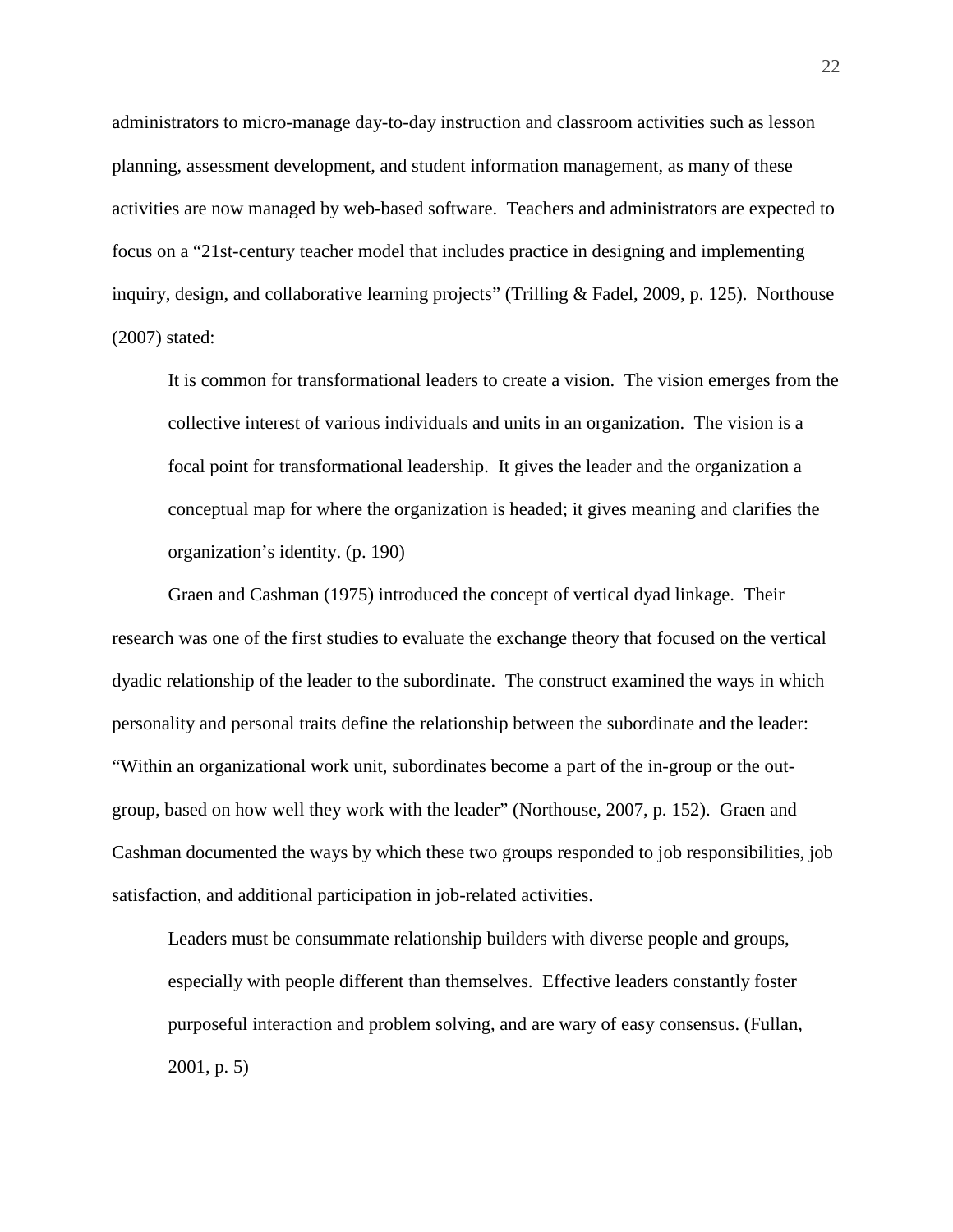Administrators in the 21st century grapple with the question of how to effectively evaluate and implement classroom technologies as well as how to set appropriate goals for teachers and the school organization digitalization. According to Bolman and Deal (2008), an organization's characteristics can be evaluated through four discrete elements: complex, surprise, deception, and ambiguity. These elements are "the complexity of human behavior, the surprise of unanticipated outcomes, deception from undefined roles and responsibilities, and the ambiguity of organizational day to day confusion" (pp. 31–32). Such traditional thinking yields to Harkins' (2002) concepts of convergent thinking, which Harkins said, "Thrives on the qualities of the educational bureaucrat and visionless legislature," as opposed to divergent thinking that supports "reliably continuous innovation" (p. 11). Harkins believed, "American education appeared to operate on the presumption of continuity, resisting calls for substantial change [that] were synonymous with chaos, and therefore was, by definition, unmanageable" (p. 11). Fayol's 1916 principle of management stated the belief:

Division of work permits reduction in the number of objects to which attention and effort must be directed and has been recognized as the best means of making use of individuals and of groups of people. It is not merely applicable to technical work, but without exception, to all work involving a more or less considerable number of people and demanding abilities of various types, and it results in specialization of functions and separation of powers. (Fayol, 1916, as cited in Shafritz, Ott, &, Jang, 2005, p. 49)

Today's schools require technology reorganization initiatives that augment the need for administrators to learn how to manage the growing teacher autonomy within a school organization without undermining the positive characteristics of a self-directed work environment, while simultaneously attempting to meet the demands of school reforms, parents,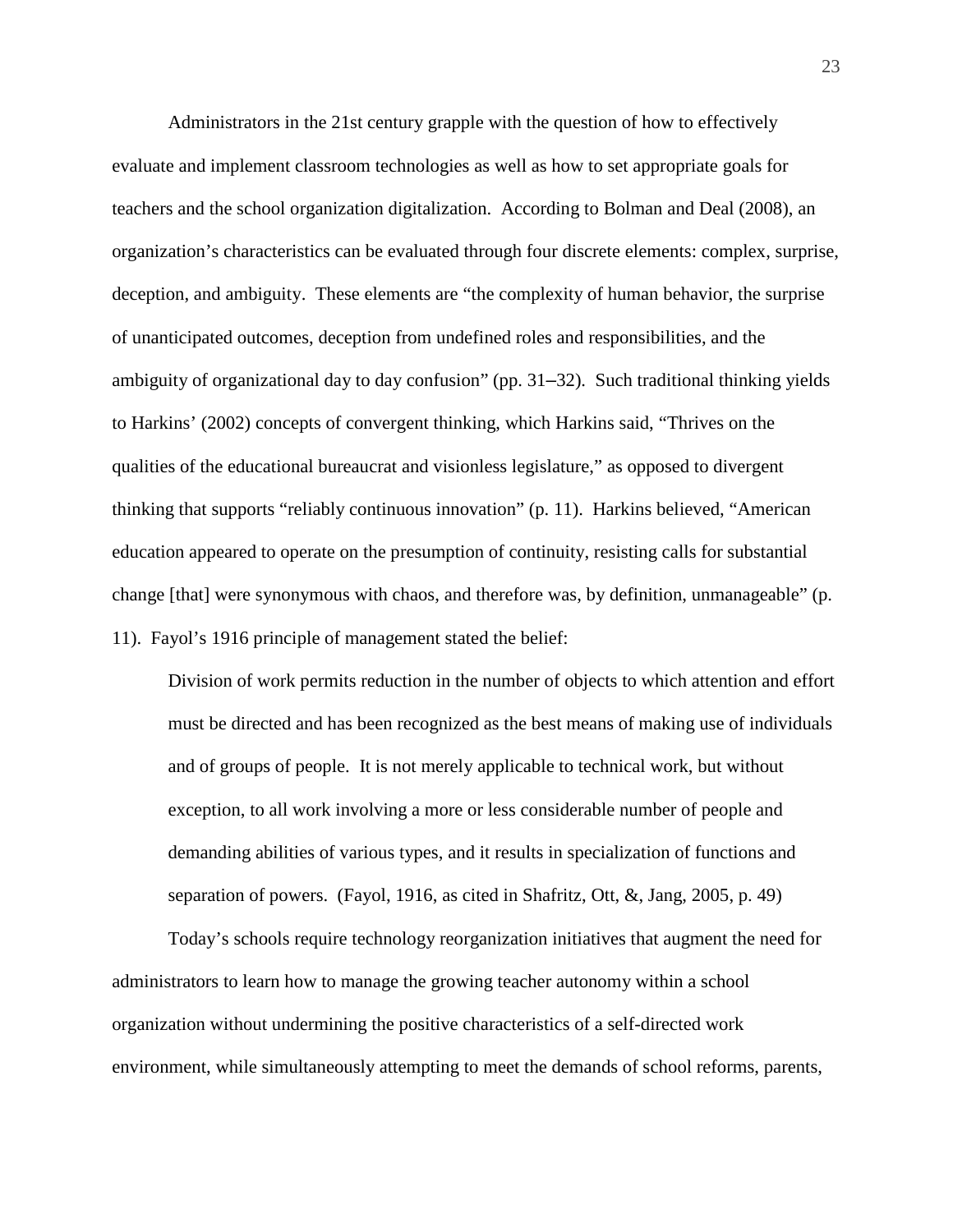and students. Leithwood, Louis, and Anderson (2004) wrote, "Most definitions of leadership included two factors, providing direction and exercising influence. Each of these can be carried out in different ways, and such differences distinguish many models of leadership from one another" (as cited in Degehardt & Duignan p. 130).

In many aspects, all teachers need to take a leadership role as they implement technologies such as virtual instruction activities into their daily lessons. Like industry, education leaders have to cope with the ever-changing, technology-driven, work environment. Kotter (1996) stated, "Without sufficient empowerment, critical information about quality sits unused in workers' minds and energy to implement changes lies dormant" (pp. 166-167).

The complexities of managing organizations are the results of the difficulty in predicting human behavior. Bolman and Deal (2008) believed trying to obtain the validity of "people doing work" and determining how such work impacts results could be clouded by biased perceptions and ineffective evaluation skills. They identified the underpinnings of an organization's ambiguity:

We are not sure what the problem is. We are not sure what is really happening. We are not sure what we want. We do not have the resources we need. We are not sure what we are supposed to do. We are not sure how to get what we want. We are not sure how to determine if we have succeeded. (Bolman & Deal, 2008, p. 33)

These statements of ambiguity are points of discussion when attempting to understand the thoughts and perceptions of CTE administrators who are responsible for realigning their curriculum, instruction delivery, and program designs to meet the needs of the 21st-century learner. To better understand how leaders make sense of their organizations, the concept provided by Bolman and Deal (2008) seemed applicable: "A frame is a coherent set of ideas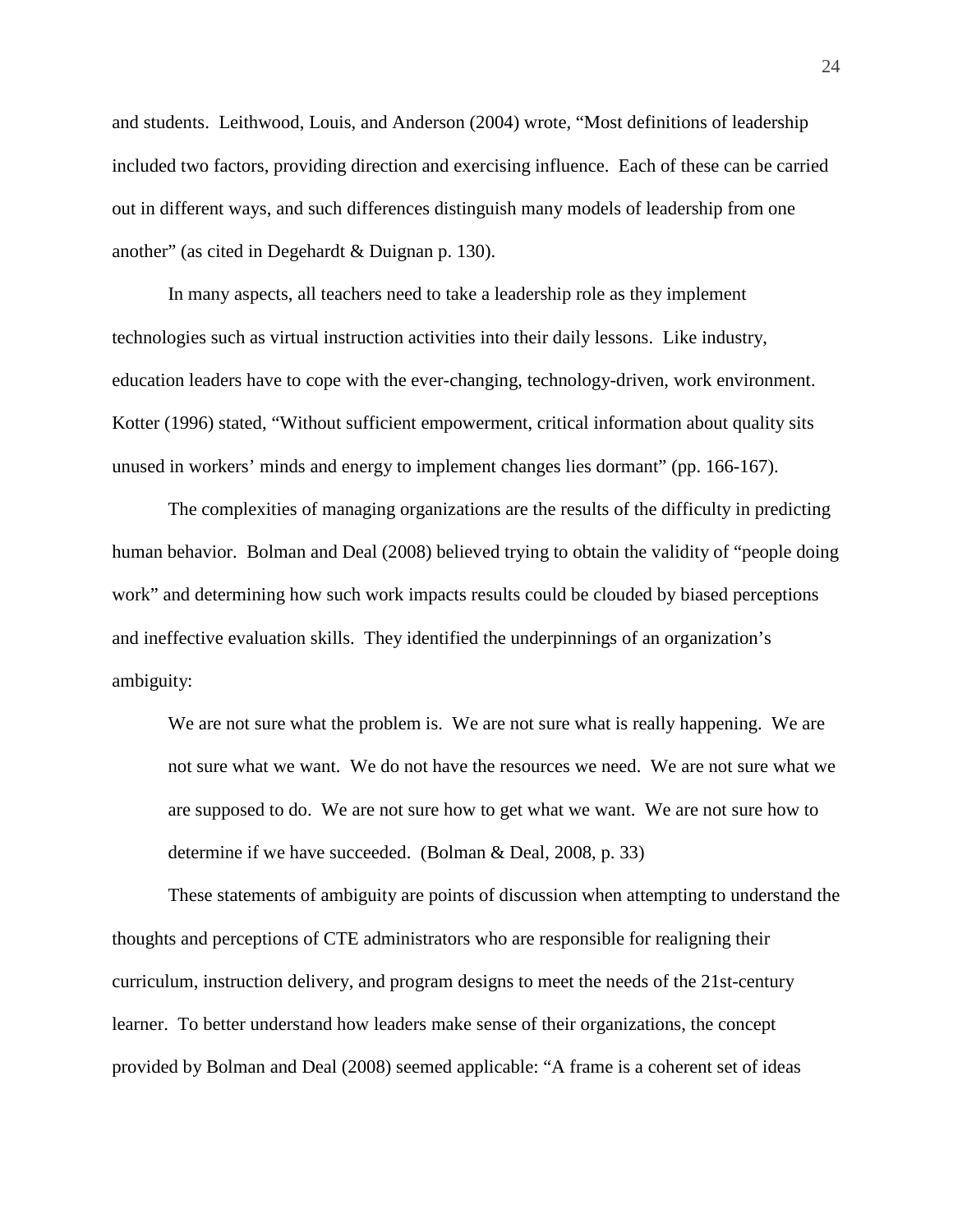forming a prism or lens that enables the researcher to see and understand more clearly what goes on from day to day" (p. 43). Bolman and Deal outlined the six assumptions underlying the construct:

Organizations exist to achieve established goals and objectives. Organizations increase efficiency and enhance performance through specialization and appropriate division of labor. Suitable forms of coordination and control ensure diverse efforts of individuals and units mesh. Organizations work best when rationality prevails over personal agendas and extraneous pressures. Structures must be designed to fit an organization's current circumstances (including its goals, technology, workforce, and environment). Problems arise and performance suffers from structural deficiencies, which can be remedied through analysis and restructuring. (Bolman & Deal, 2008, p. 47)

The assumptions support the structural frame and have their origins in Taylor's (1911) research of time and motion, which he branded *scientific management*, as well as Fayol's model outlining the following indicators as a *monochromic bureaucracy*. These indicators are a fixed division of labor, a hierarchy of offices, a set of rules governing performance, a separation of personal from official property and rights, the use of technical qualifications rather than family ties or friendship for selecting personnel, and employment as a primary occupation and longterm career. Conventional organizational models were challenged in this research by the nuances of the 21st-century work environments, where bricks and mortar workspaces (e.g., classrooms/schools) are eroding and virtual work environments (online, webinars etc.) are increasing. Hill purported:

Today's public school system tolerates new ideas only on a small scale and it does so largely to reduce pressures for broader change. The current system is intended to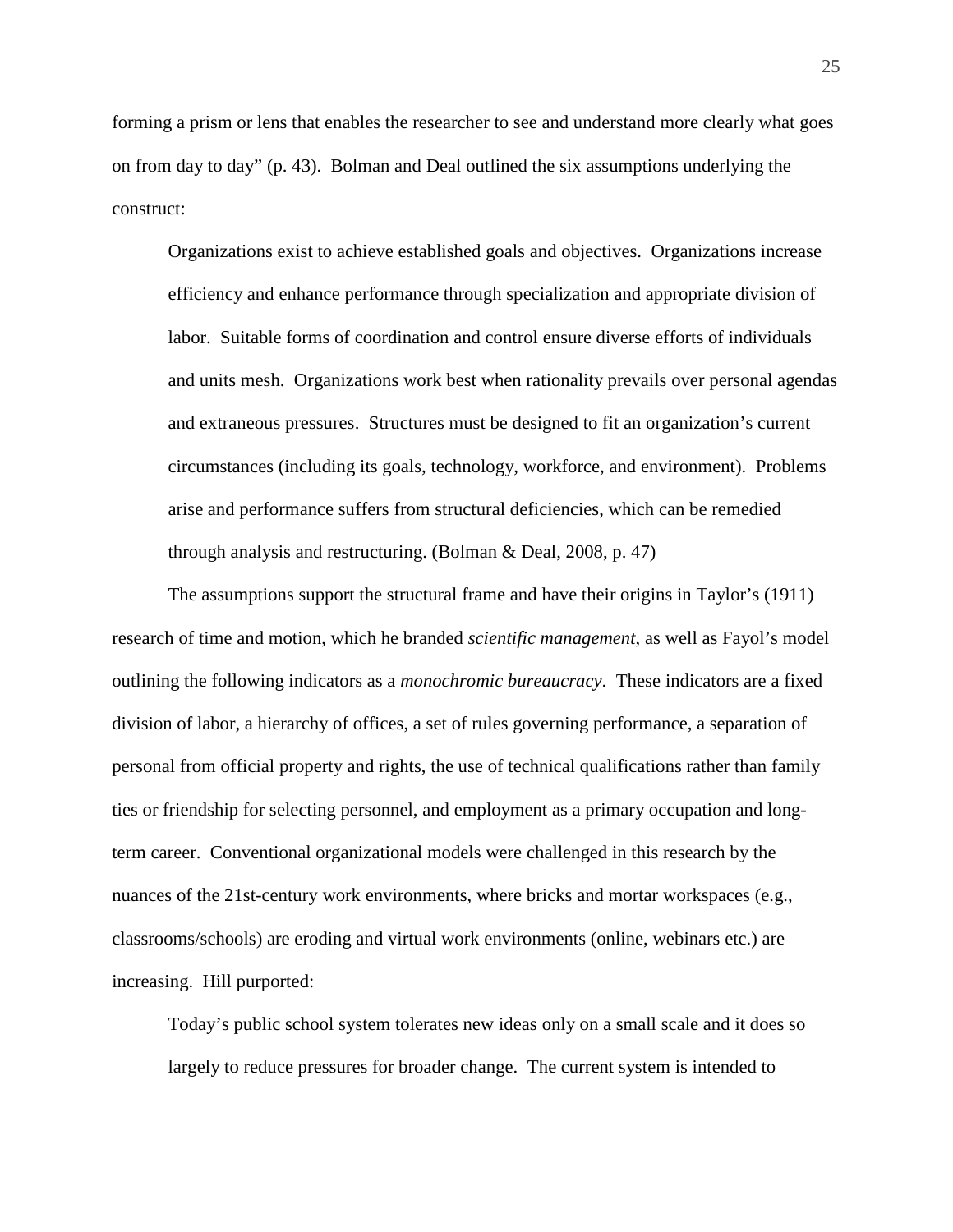advance individual, community, and national goals, but is, in fact, engineered for stability. That is normally a good thing. We want schools to open on time, teachers to count on having jobs from one day to the next, and parents to feel secure knowing their children will have a place to go to school. Stability alone, however, is the wrong goal in a complex, fast-changing, modern economy. (Hill, as cited in Darling-Hammond, 2010, p. 266)

The current educational reforms represent an attempt to bring education and learning into the 21st-century. Traditional education has followed in the footsteps of traditional business and industry whereby

Two things have happened to put pressure on this traditional mode. First, the parameters of success have changed from process control to innovation. You simply can't "Six Sigma" your way into new markets. Instead, organizations need to develop the organizational flexibility to adapt to fast-changing situations. Second, businesses are now more likely to be delivering services than manufacturing objects. (Li, 2010, p. 13)

"The modern official always strives and usually enjoys a distinct social esteem as compared with the governed" (Weber, 1964, as cited in Shafritz et al., 2005, p. 75). The new paradigm requires administrators to evaluate teacher performance through a different lens. It also compels them to examine themselves to ascertain how they will perceive their new roles and or positions in the hierarchy of the teaching and learning environment. Weber expanded, saying,

The actual social position of the official is normally highest where, as in old civilized countries, the following conditions prevail: a strong demand for administration by trained experts; a strong and stable social differentiation, where the official predominantly derives from socially and economically privileged strata because of the social distribution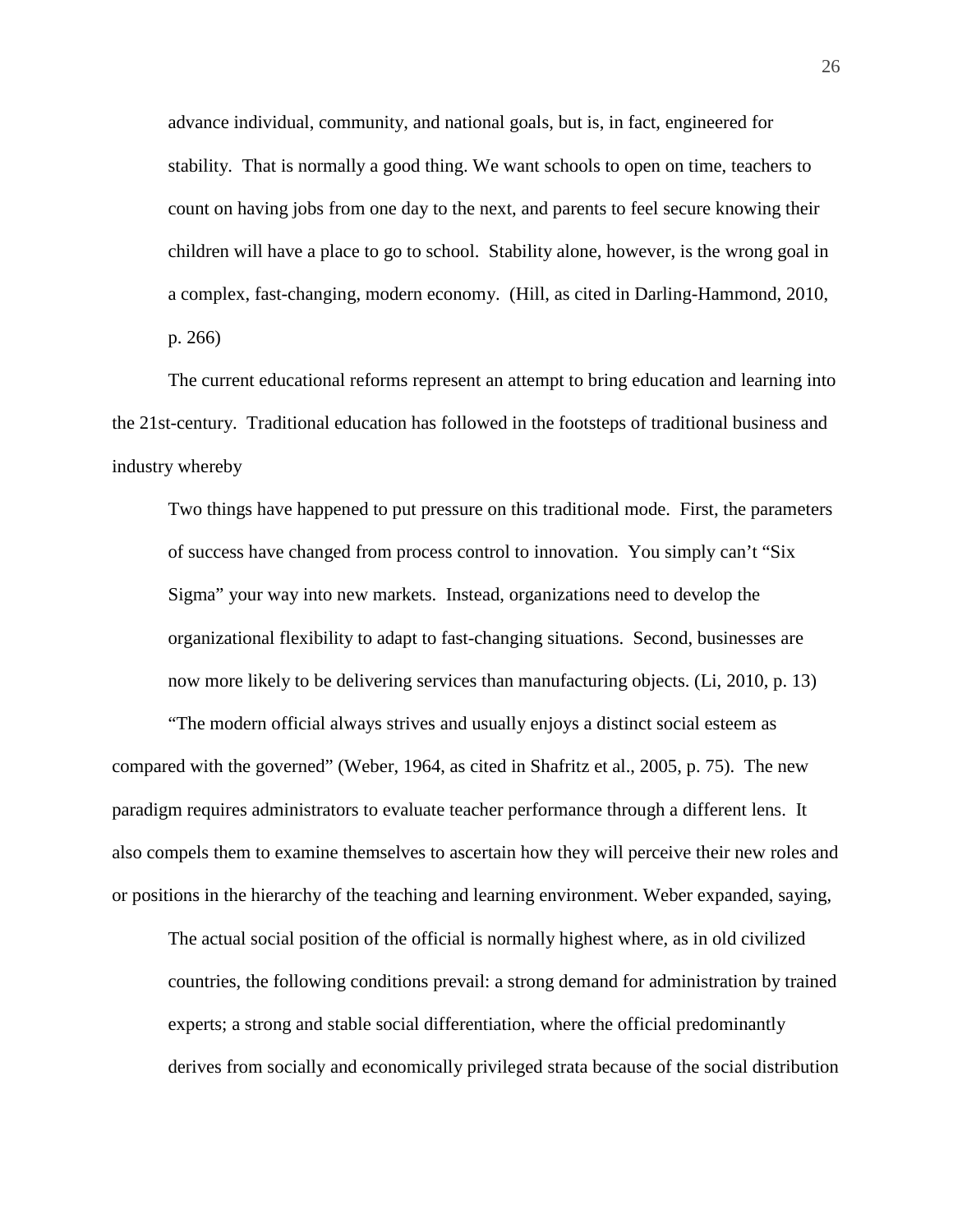of power; or where the costliness of the required training and status conventions are binding upon him. (Weber, 1964, as cited in Shafritz et al., 2005, p. 75)

The focus of the present research was to examine the ways in which the beliefs and perceptions of CTE administrators influenced the general school organization protocols and methodologies of the administrators when they developed learning environments during a period demonstrating a sharp decrease in hierarchal delineations. In the leader-member exchange (LMX) theory defined by Dansereau, Graen, and Haga (1975), the leader was the most important figure, due to his or her ability to impose sanctions and grant privileges to subordinates. As the construct was refined, a less authoritative view of the leader was implemented as a variable and was replaced with the idea that the leader communicates a set of expectations regarding the appropriate role behavior of the member (Katz & Kahn, 1966). Elmore (2000) stated,

The job of administrative leaders is primarily about enhancing the skills and knowledge of people in the organization, creating a common culture of expectations around the use of those skills and knowledge, holding the various pieces of the organization together in a productive relationship with each other, and holding individuals accountable for their contributions to the collective result. (p. 15)

Today many CTE administrators could view this as a time of uncertainty, because what was previously known and understood to be sound leadership qualities are now in question, due to the new and emerging needs of the 21st-century CTE classroom. Zmuda, Kuklis, and Kline (2004) suggested the world of the 21st-century demands creative coping mechanisms. Sociologists Bryk and Schneider proposed, "Trust foments a moral imperative to take on the hard work of school improvement" (as cited in Ravitch, 2010, p. 66). The uncertainty for many administrators and industry leaders centers on the concept of "leading by influence" (Wagner,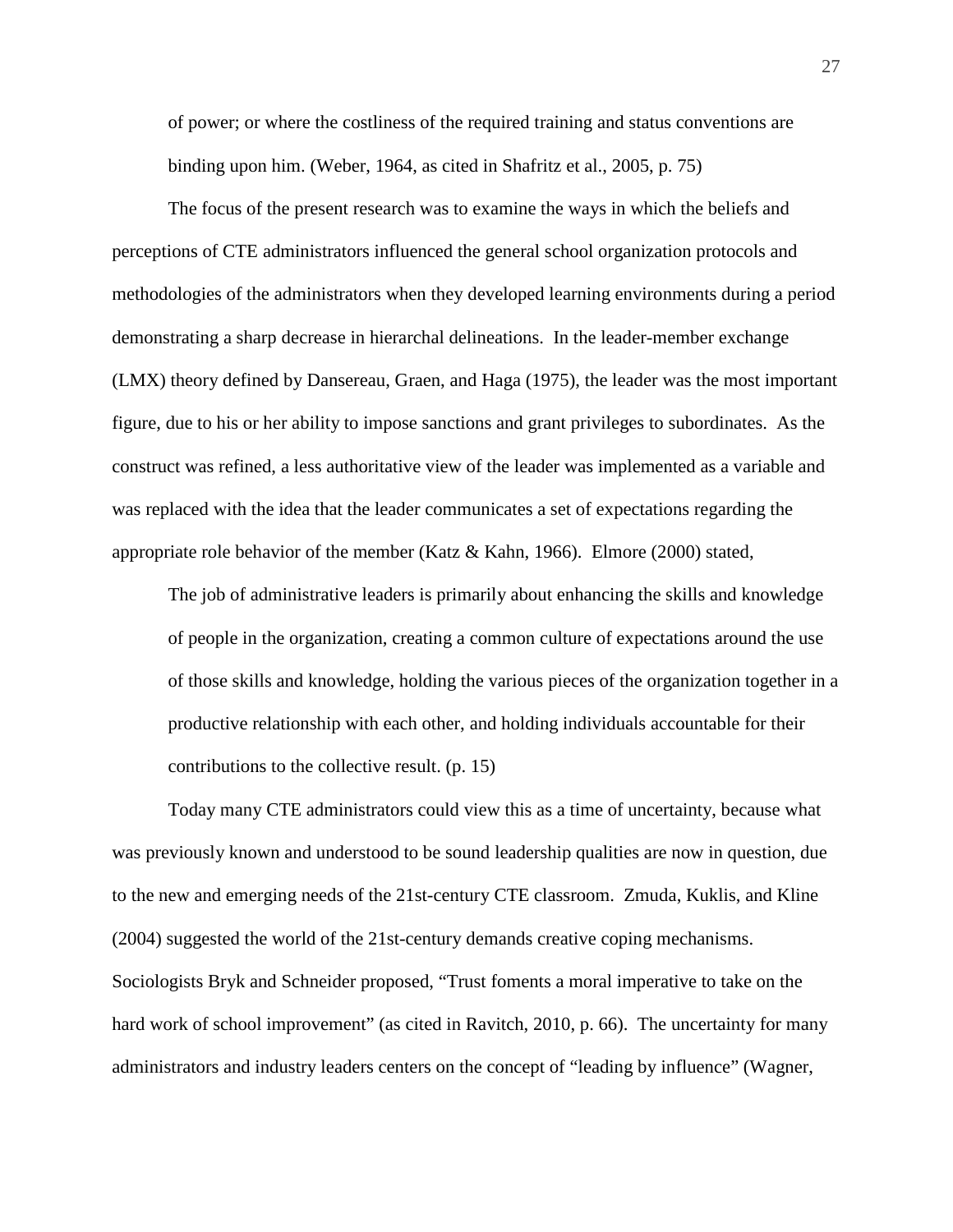2008, p. 28). A leader in the 21st-century workplace is required to manage a complicated system of people. Kotter (1996) maintained,

Management is a set of processes that can keep a complicated system of people and technology running smoothly. The most important aspects of management include planning, budgeting, organizing, staffing, controlling, and problem solving. And leadership is a set of processes that creates organizations in the first place or adapts them to significantly changing circumstances. Leaders define what the future should look like, align people with vision, and inspire them to make it happen, despite the obstacles. (p. 25)

In the 21st century, CTE school organization instructional environment, CTE administrators supervise programs that allow more autonomy for teachers and students. "Having the confidence and humility to give up the need to control but to inspire commitment from people to accomplish goals" (Li, 2010, p. 18) is an emerging supervisory standard. Administrators need to explore the advantages of having less control in this technologically driven environment in order to lead successfully. Supporting education leaders with technology is an emerging concept. "Whereas the division of labor up to this point has been between the operators themselves, the introduction of a manager introduces a first administrative division of labor in the structure—between those who do the work and those who supervise it" (Mintzberg, as cited in Shafritz et al., 2005, p. 219). Pink (2009) believed, "Our default setting is to be autonomous and self-directed; unfortunately, circumstances, including outdated notions of management, often conspire to change this default setting" (p. 222). Similarly, Pfeffer (1994) pointed out, "A focus on individual self-actualization is useful, but a focus on sheer self-reliance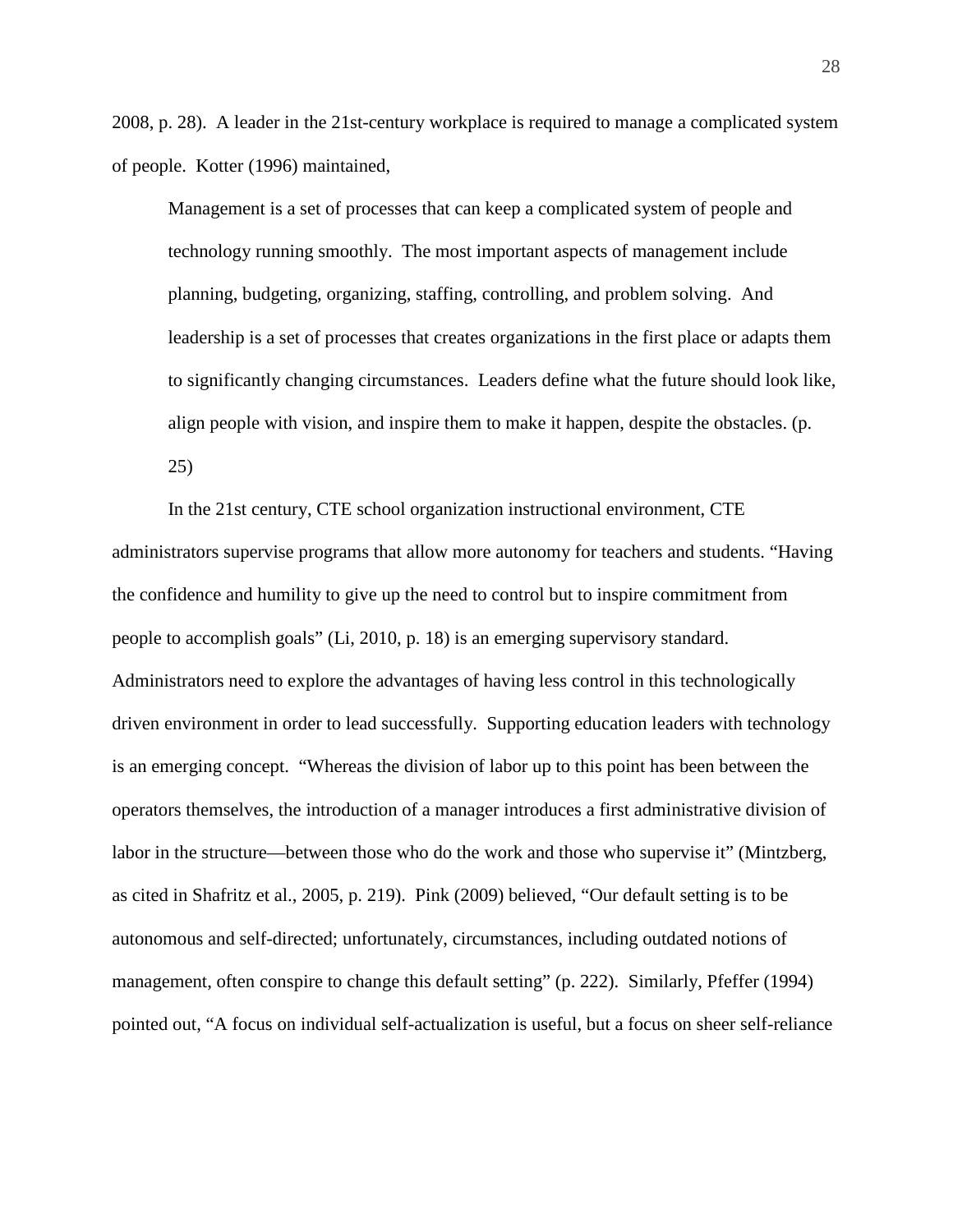is not likely to encourage one to try to get things done with and through other people—to be a manager or a leader" (p. 8).

To date, most education leaders have focused on student learning, curriculum, and student achievement, and on acquiring the needed supporting technology. However, the day-today duties and responsibilities of the 21st-century school leader are not defined as clearly as in the past. "Command and control hierarchical leadership, is increasingly becoming a relic of the past" (Neal, as cited in Wagner, 2009, p. 25). As technology increases in education, administrators' skills need to adapt to the new demands of the 21st-century school organization model.

Duignan (2010) declared, "The challenge to lead in a time of change is a difficult one, because it often requires a shift in a hierarchical world model to an inclusive, transformational leadership model" (p. 33). Administrators are expected to organize and monitor school/classroom portals, thus blurring the lines between administrator and teachers. Gladwell (2002) stated, "We are powerfully influenced by our surroundings, our immediate context, and the personalities of those around us" (p. 259). Li (2010) cautioned, "Open leaders will have to be very comfortable with using social technologies when implementing an open strategy" (p. 195).

In the study conducted by Project Tomorrow, parents were surveyed concerning the features they desired in an online school or classroom. The study results indicated,

Seventy-four percent favored access to curriculum materials and online textbooks that can be used at home. Sixty-two percent favored information updated daily on their child's homework assignments, projects, and upcoming tests. Fifty-three percent favored the updated daily information on their child's progress. Fifty-one percent favored the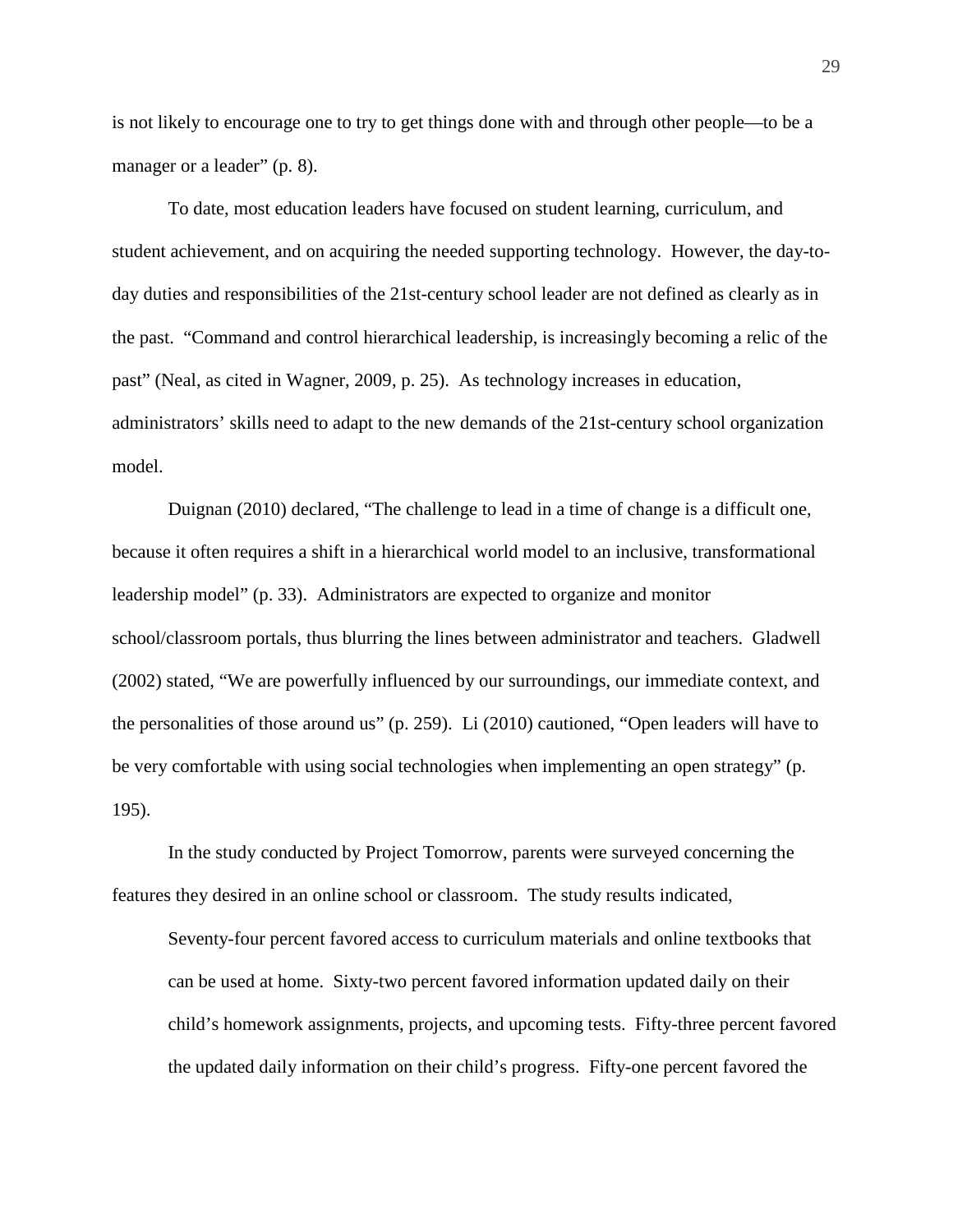special alerts for missing assignments, low grades and failing of a class. (Project Tomorrow, 2011, p. 13)

An open enterprise suggests a system can spontaneously restructure, move into a larger heterogeneity, and still maintain a steady state, and employees can still perform with minimal interruption or disruption to doing work. Through the open process, enterprises are robust and self-sustaining by demonstrating their ability to conduct regular commerce in products or services with other enterprises, institutions, and persons in their external social environment (Trist, 1993). The belief is that an open enterprise will always yield to the joint action of its core and to material or human resources as well as the broader social environment. The present research included a close look at leadership motivation and at how technology-driven instruction could increase or decrease personal and professional satisfaction. Among the concepts examined were leadership motivation and technology-driven instruction in relationship to the efficacy of faculty pedagogy.

Trist and Bamforth (1951) disaggregated the two terms of "socio-technical system" and "technological system" from each other, based on the social structure of the occupation roles that had been institutionalized. This new construct went against the traditional belief that researchers should treat systemic work issues as a whole. Two different perspectives from two different disciplines, social science and engineering, can combine to offer new and unique constructs as related to today's workplace.

The new construct is by nature similar to the educational phenomenon of merging academic disciplines such as science, technology, engineering, and math (STEM). Harkin prophesized; "The separation of technical/vocational education from liberal or general education will greatly diminish" (p. 5). As the 21st-century CTE learning model advocates, the new CTE

30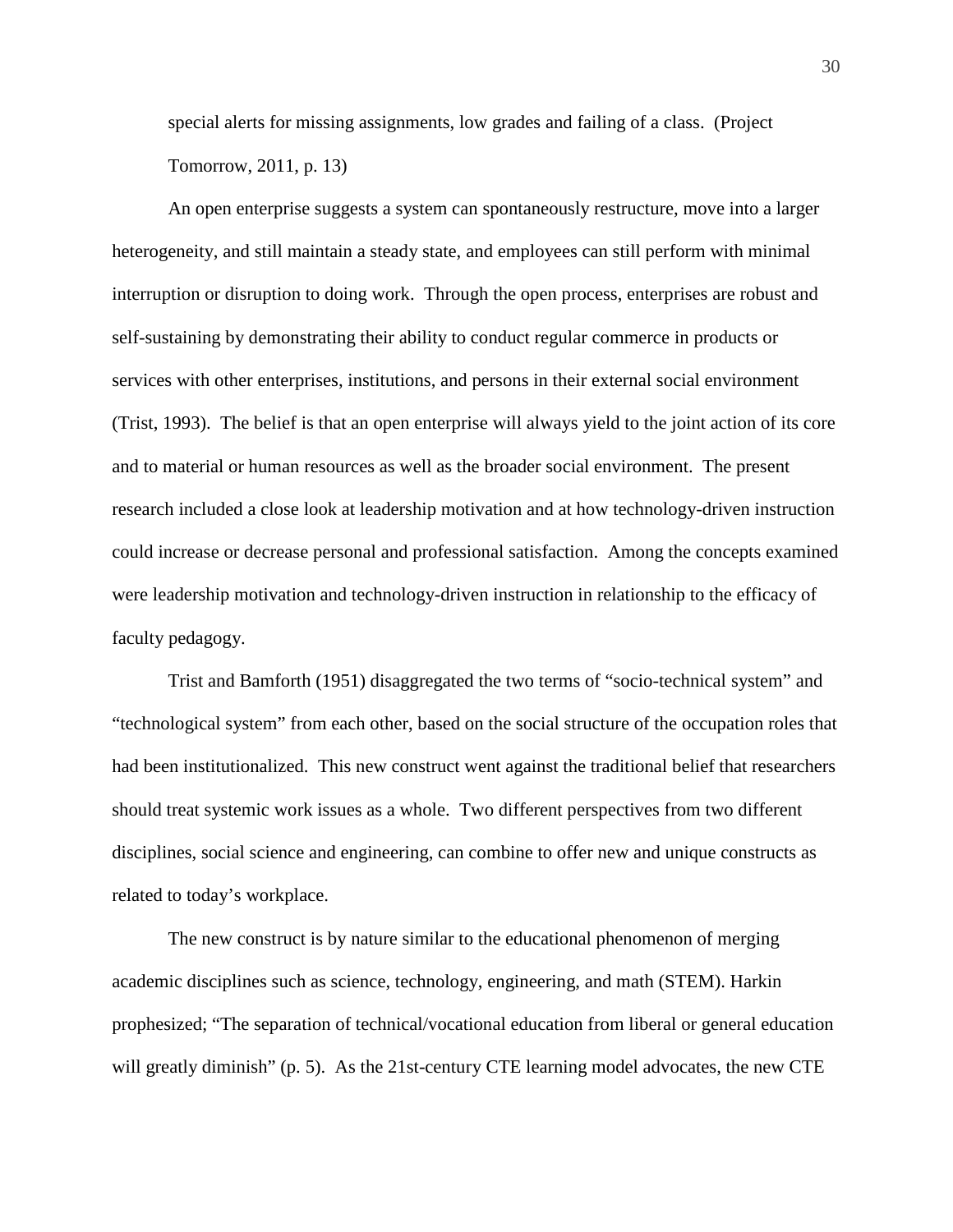classroom is a transition into a technology-supported learning and training environment in which students are enrolled to gain 21st-century skills, meet industry standards, and earn academic graduate level credit simultaneously. This model aligns with the beliefs of Friedman (2006) who maintained, "The United States still excels at teaching science and engineering at the graduate level, but the Chinese get more feeder stock coming up through their improving high schools and universities" (p. 347). In New York State, all New York State Education Department (NYSED) approved BOCES CTE programs provide the successful CTE student with the opportunity to earn college and CTE graduate level credit concurrently, thus providing a financial and educational value added component (NYSED, 2011a).

Administrators of CTE programs must introduce new CTE programs and upgrade old programs to meet the new 21st-century industry needs. When the restructuring of an organization occurs, time and resources are expended. According to Bolman and Deal (2008), a successful outcome is never assured, due to environment shifts, technology changes, organization growth, and leadership changes.

Transitioning from a traditional organization model to a 21st-century school organization model has a less defined work-learning environment that mandates education leaders to understand the contextual variables of employee motivation as they promote 21st-century workplace teamwork and collaboration. Employee motivation and perceptions can influence organizational transformations, and Pink (2009) believed, "Unfortunately, despite sweetsmelling words like 'empowerment' that waft through corporate corridors, the modern workplaces' most notable feature may be its lack of engagement and its disregard for mastery" (p. 109). Pink elaborated, "Only engagement can produce mastery, an important but often dormant part of our drive and that become essential in making one's way in today's economy"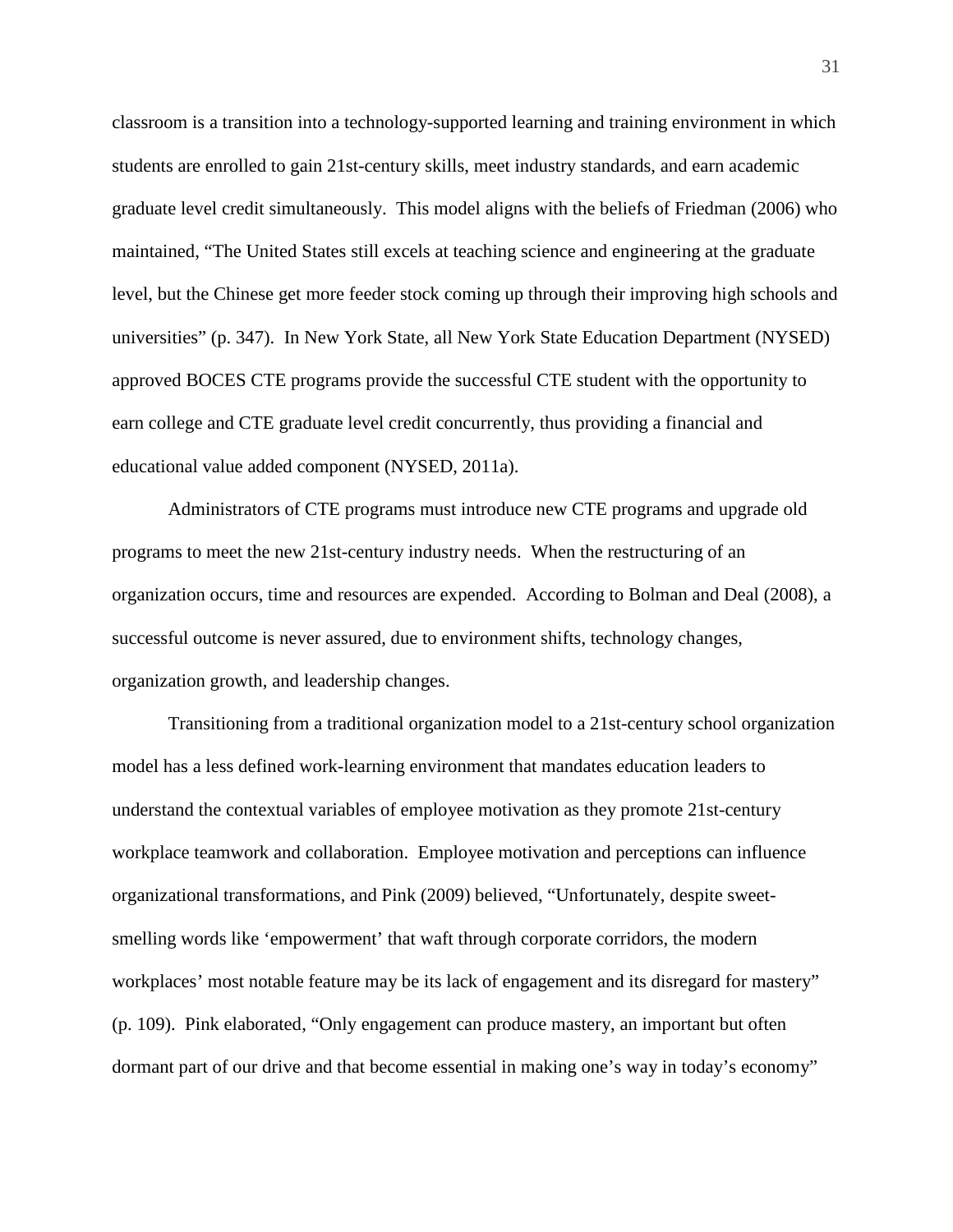(p. 109). Bolman and Deal (2008) outlined the following ten questions that administrators should consider when attempting to vet the behaviors that can distort anticipated outcomes when reconfiguring organizational teams:

- 1. What are your goals?
- 2. What needs to be done?
- 3. Who should do what?
- 4. How should we make decisions?
- 5. Who is in charge?
- 6. How do we coordinate efforts?
- 7. What do individual members care about most: time, quality, participation?
- 8. What are the special skills and talents of each group member?
- 9. What is the relationship between this group and other?
- 10. How will we determine success? (Bolman & Deal, 2008, pp. 102-103)

These questions examine goal setting, the specific objectives and responsibilities of each member, the decision-making structure and coordination, and the question of leadership. In addition, the questions examine individual organization members' concerns, skills, relationships, and their definitions of success. Pink stated, "One reason for anxiety and depression in the 'high attainers' is they are not having good relationships" (2009, p. 143). The fore-mentioned questions Bolman and Deal (2008) presented provide a lens to evaluate possible responses that would impede or bolster the success of an organization's transformation because they relate to relationships and motivation.

Use of both the four frames of leadership (Bolman & Deal, 2008) and the social theory proposed by Trist and Bamforth (1951) that addressed the relationship between man and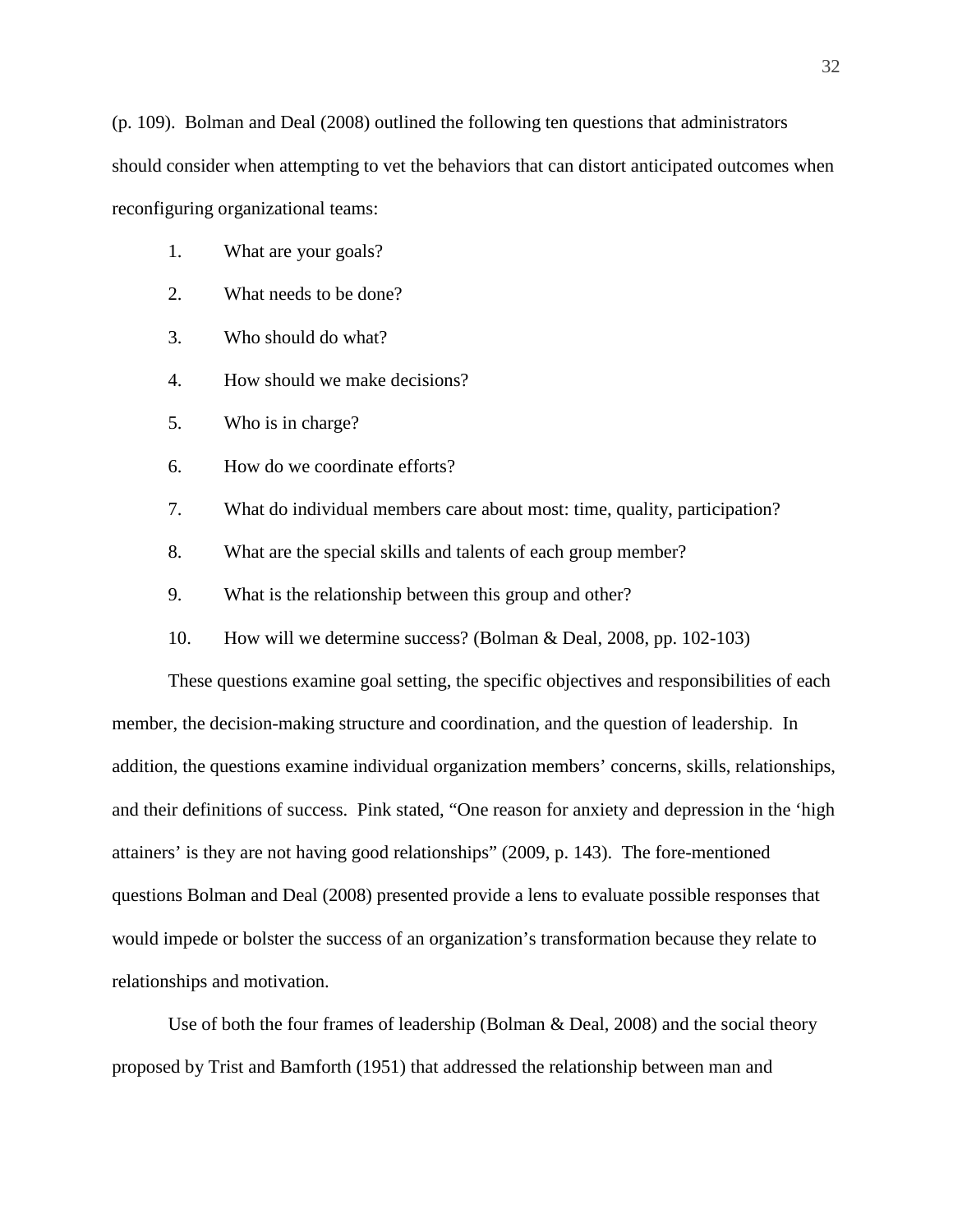machine provided a foundation for the findings of the present research to provide some insight into the effects of technology on CTE school organization. Fullan (2001) advocated, "It is essential for leaders to understand the change process; moral purpose without an understanding of change will lead to moral martyrdom" (p. 5). The Race to the Top is one of three major American school reforms that have shaped the nation's school programs within the last 30 years. In 1981, government leaders commissioned a study on the state of the nation's school systems. The findings from the study *A Nation at Risk* (USDOE, 1983) reported, "Our nation is at risk. Our once unchallenged preeminence in commerce, industry, science, and technological innovation is being overtaken by competitors throughout the world," and recommended,

State and local high school graduation requirements are strengthened and, at a minimum, all students seeking a diploma are required to lay the foundations in the Five New Basics by taking the following curriculum during their 4 years of high school.... For the collegebound, 2 years of foreign language in high school are strongly recommended in addition to those taken earlier. (USDOE, 1983, "Recommendation A: Content")

The *Nation at Risk* report further recommended, "Citizens across the Nation hold educators and elected officials responsible for providing the leadership necessary to achieve these reforms, and, citizens provide the fiscal support and stability required to bring about the reforms we propose" (USDOE, 1983, "Recommendation E: Leadership and Fiscal Support" section).

In 2001*,* the No Child Left Behind (NCLB) school reform mandated, "A 100 percent proficiency in reading and mathematics by 2013-2014 by all U.S. public and private schools that receive public funding" (Ravitch, 2010, p. 97). In 2009, Race To The Top (RTTT), a 21stcentury school reform, was introduced. Its purpose was to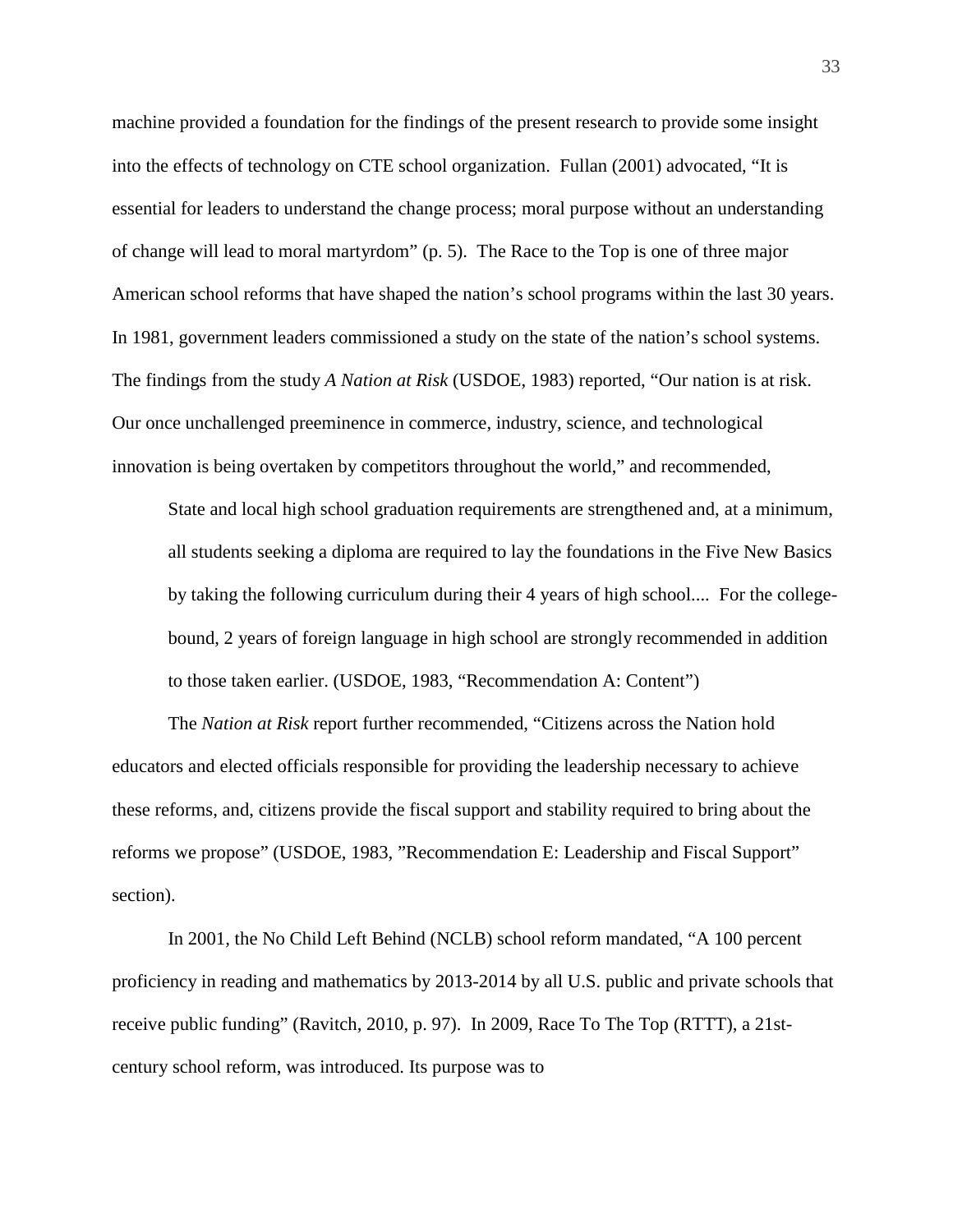Adopt standards and assessments that prepare students to succeed in college and the workplace; Build data systems that measure student growth and success and inform teachers and principals how to improve instruction; Recruit, develop, reward, and retain effective teachers and principals, especially where they are needed most; and Turn around the lowest-performing schools. (Race to the Top Fund, 2009, "Purpose")

These mandates are supported by standardized, high-stakes testing conducted, for the most part, online. "For the first time, state assessments will make widespread use of smart technology. They will provide students with realistic, complex performance tasks, immediate feedback, computer adaptive testing, and incorporate accommodations for a range of students" (USDOE, 2010a, para. 11). The new assessment mandates restrict administrators from individualizing instruction and, some argue, limit creativity.

School reform will continue to fail, until we recognize there are no quick fixes or perfect educational theories. School reform is a slow, steady, labor-intensive process that depends on harnessing the talent of individuals instead of punishing them for noncompliance with bureaucratic mandates and destroying their initiative. (Cohn, as cited in Ravitch, 2010, p. 66)

Biases or personal preferences can be covertly or overtly observed. Independent of one stating his/her preferences/bias, research must find alternate avenues to explore the complexities of motivation. Gladwell (2009) stated, "We like to think of ourselves as autonomous and innerdirected: who we are and how we act is something permanently set by our genes and our temperament" (p. 258). Juxtaposed with Gladwell's belief that we are not so autonomous or inner-directed, Starratt (2003) proposed an ethical person is autonomous: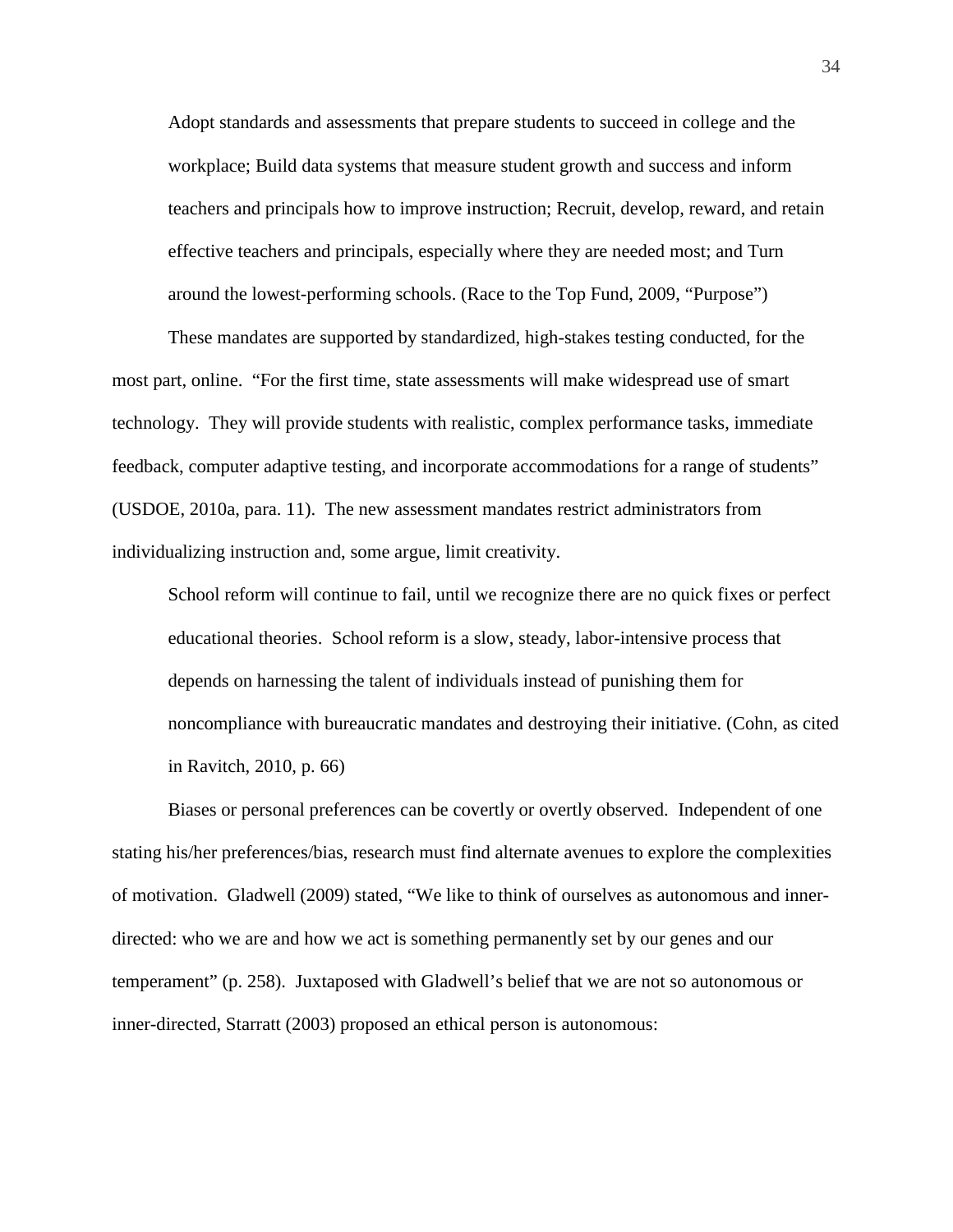The ethical people are independent agents who act of an intuition of what is right or appropriate in a given situation. Their autonomy is in contrast to those who act of a mindless routine, or simply because others tell them to act that way, or who act of a feeling of obligation to or fear of those in authority. (Starratt, 2003, p. 30)

Starratt's belief was, "Autonomy implied a sense of personal choice, of taking personal responsibility for one's actions, of claiming ownership of one's actions" (p. 30). Understanding how to transform stagnant, compliance-driven CTE programs to a more open and autonomous student-driven learning environment requires CTE leaders to straddle the distance between organizational compliance and autonomy initiatives. Pink (2009) reasoned, "The opposite of autonomy is control. And since they sit at difference poles of the behavioral compass, they point us toward different destinations. Control leads to compliance; autonomy leads us to engagement" (p. 108). Career and Technical Education administrators who understand self- and employee motivation will assist all to identify the ways they should implement change, with or without any challenges to their personal moral code of ethical beliefs. Starratt (2003) stated:

Schools tend to reduce rationality to skills, to the processing of and the repackaging of information, but always to satisfy some external criteria of achievement defined by some impersonal other: an organization, a government agency, a commercial enterprise. The more these students accept this practical definition of intelligence, the less they feel any responsibility for what they know. (p. 21)

Understanding the CTE leader's stated perceptions and beliefs about pedagogical autonomy, observing the implications of contrary ideology in leadership behaviors, and documenting the ways in which they conducted the evaluation of their subordinates also served as core components of the present research. Career and Technical Education administrators need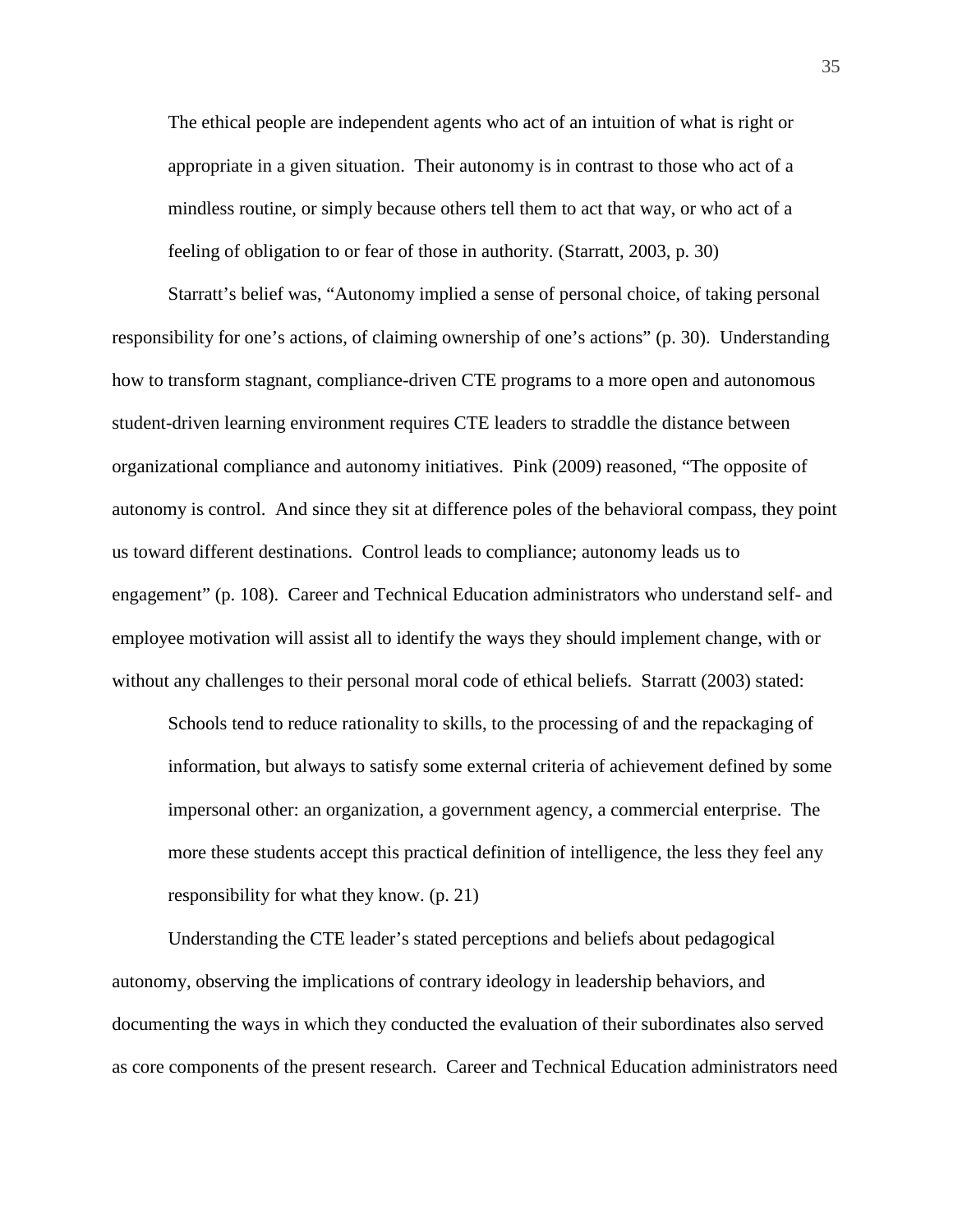to transition their CTE programs from a closed-door, teacher-in-charge classroom to a more open learning environment, where boundaries are no longer defined by a physical classroom wall, by rigid student programming and curriculum, or by teacher capacity. According to Li (2010), an open organization model, "still requires a leader to set goals, strategy, and the agenda, but with greater information sharing and distributed decision making, the leader's role in the organization changes in subtle but significant ways" (p. 197).

The obstacles of a smooth transition rely on a leader who understands this premise. Li (2010) indicated, "You are asking a group of individuals to do things differently from what they have done in the past" (p. 197). Present day school "architecture, technology, enrollments, and employment patterns" (Degenhardt & Duignan, 2009, p. 122) all support the need for appropriate change in the ways in which administrators design CTE programs. The perceptions and beliefs of the CTE administrators who design the new programs will define the ease with which they grapple with the technology-driven open leadership practices of authenticity and transparency, and will also define their comfort level as they function in an open forum. This new forum is where "radical new pedagogy–student focused, highly relational, and based on authentic curriculum and authentic assessment–will be developed" (Degenhardt & Duignan, 2009, p. 40).

Making the needed changes without bias can be difficult. Bolman and Deal (2008) expressed that organizational goal setting success involves "the manager as the politician" and defined the constructs of a politician as someone who is able to "diagnose political realities, set agendas, build networks, negotiate, and make ethical and effective choices" (2009, p. xi). Secretary of Education Arne Duncan's "Pathway to Prosperity" (2011a) report clearly stated:

The mission of CTE has to change. It can no longer be about earning a diploma and landing a job after high school. The goal of CTE 2.0 should be that students earn a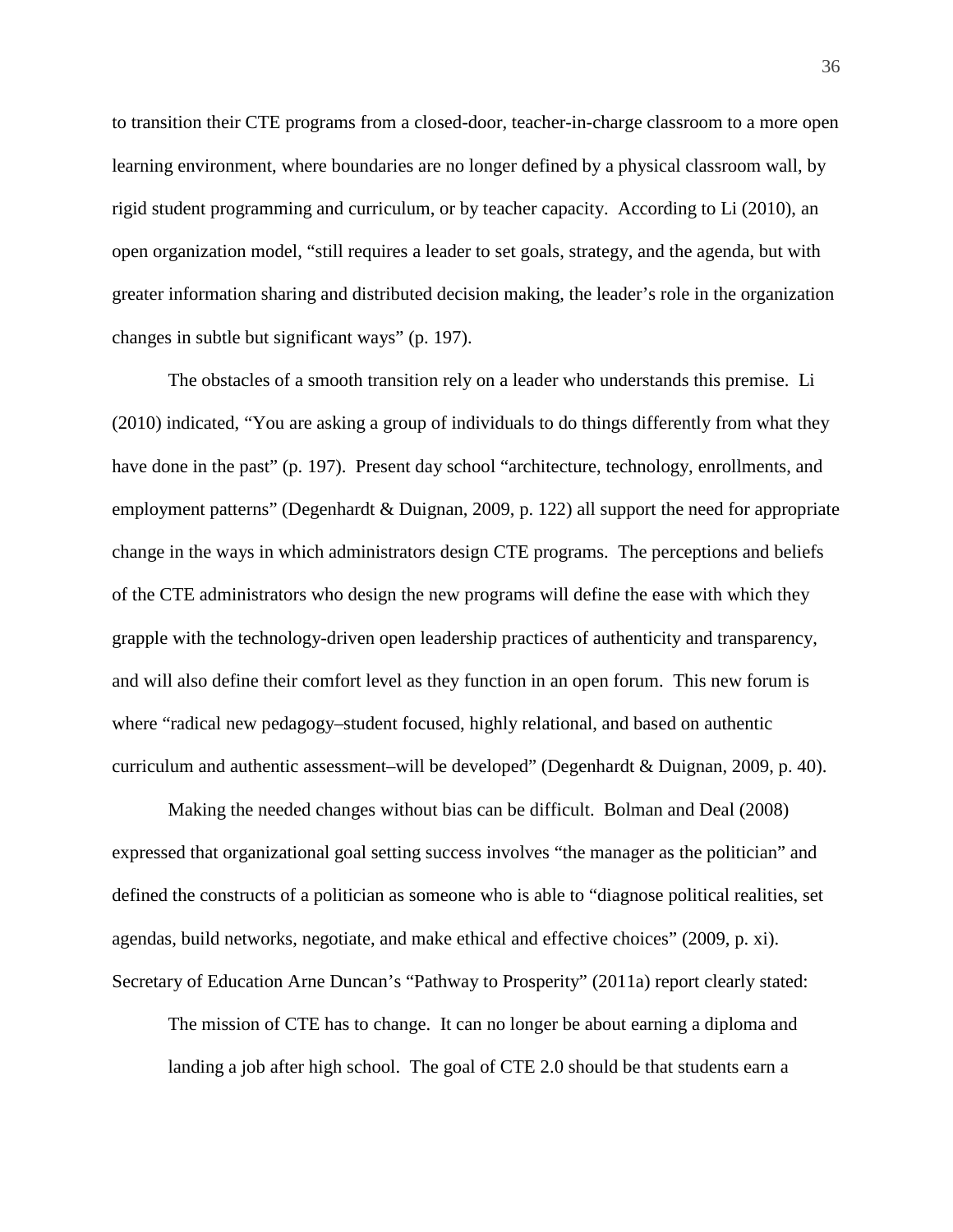postsecondary degree or an industry-recognized certification--and land a job that leads to a successful career. (p. 3)

Secretary Duncan's message also broadened the breadth and depth of the challenge presented to current CTE administrators by stating; "To be fair, the uneven quality of career and technical education is one reason CTE fails to receive the attention it deserves. The shortcomings of the old vocational educational system are well-known, and unfortunately, many of them persist today" (2011a, p. 3). The CTE administrator is clearly called upon to change the face of this nation's career and technical education programs. On the local level, the CTE administrator must attempt to upgrade while maintaining quality CTE programs that meet the new 21st-century political agenda. On the local level, New York State's Career and Technical Education Policy of 2001 was established as a means to improve the design and quality of CTE programs and to offer students a flexible pathway to graduation (MAJI Education Services, 2006, p. 1). Although Duncan's (2011b) message addressed the need to improve and promote CTE programs, NYSED does not mandate CTE programs.

Easton determined, "A political system is considered to be an open system; that is, one draws resources from its environment, processes them in some fashion, and returns the process resources to the environment" (Easton, 1965, as cited in King, Swanson, & Sweetland, 2003, p. 14). As school budgets face stress due to the downturn in the local economies and struggle to find ways to appropriate tax levy monies that provide for student education programs, King et al. (2003) further explained:

The crisis is not so much a function of the deterioration of the quality of public education in its traditional format as it is the result of global, social, and economic changes making much of what a system was designed to do in and for another era irrelevant. The solution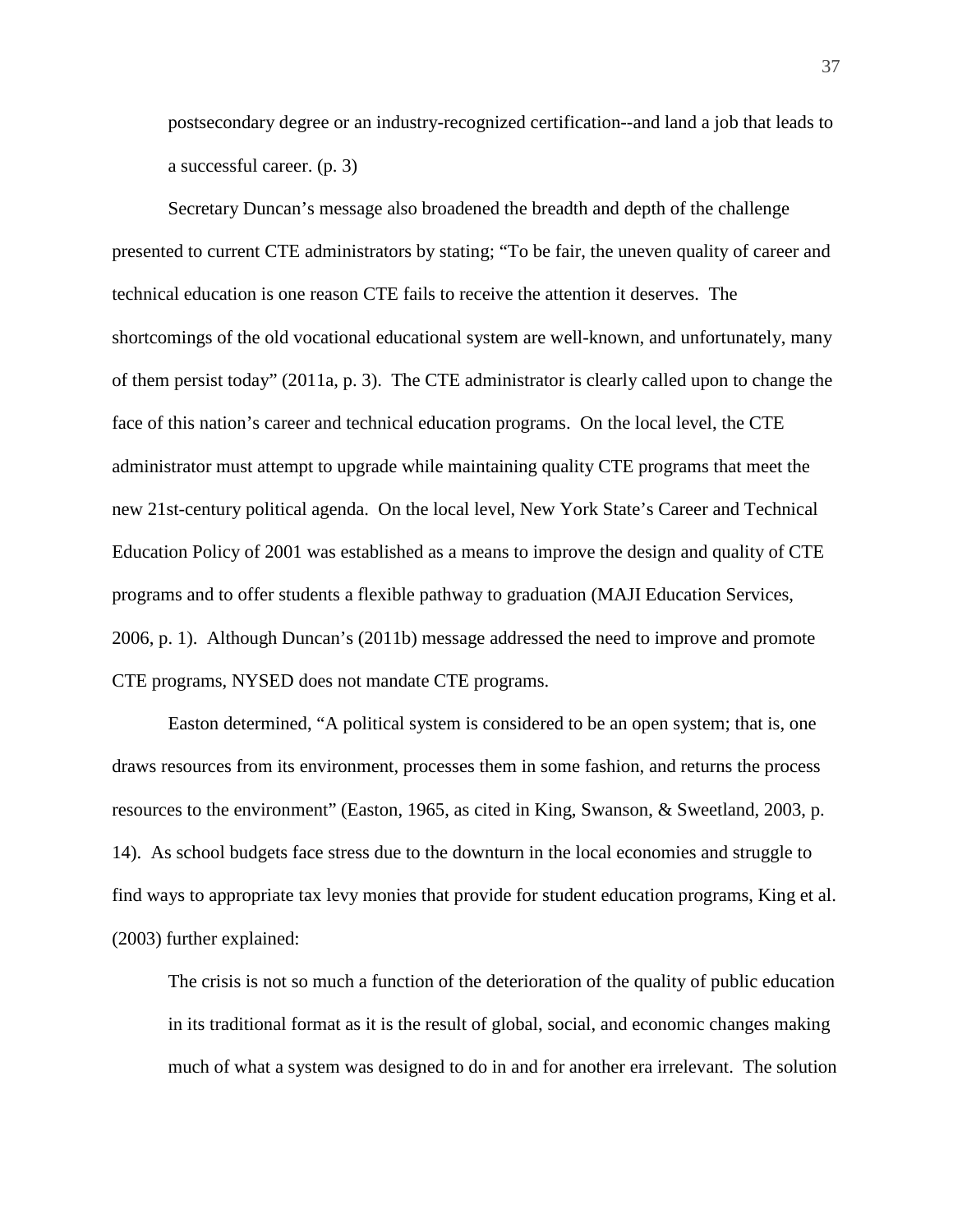requires realignment or redesign of the system in order to enable educators to prepare graduates to live and work successfully under new conditions. (pp. 4-5)

Administrators for BOCES CTE programs must develop annual operating budgets, negotiate within their own organizations for funding and support, and promote the added value of CTE programs to the component district school to ensure that a robust student enrollment will generate sufficient tuition revenues to cover operating annual operating costs. The purpose of interviewing BOCES CTE administrators in this research was to determine how, if at all, the political realities are different in the new CTE paradigm. Bjork observed, "During the last few decades, the American public has persistently demanded that schools align their work with changing demographics, social, economic, and technological realities of society" (2005, p. 4).

In the current era of school change, CTE administrators need to prepare CTE teachers to teach in new and upgraded CTE programs. Many teachers hired more than 10-15 years ago find themselves feeling technologically challenged. "The workforce in education is ageing, and in many of the Western countries, the average of age of teachers is in excess of 45 years" (Santiago, 2001, as cited in Duignan, 2010, p. 38).

Paradoxically, the Dawley, Rice, and Hincks (2010) study results showed teachers with five years or less of teaching experience exhibited the greatest need in instructional design, design tools, and syllabi design. Teachers with six or more years of teaching experience reported fewer training needs than their peers reported. However, the more experienced teachers required support in areas such as psychology of online learning, promoting student autonomy, and student readiness. Duignan (2010) stated, "As the average age of educators continues to rise, education systems and schools need to devote more resources and generate creative solutions to ensure that teachers and other educational leaders continue to be professionally challenged" (p. 39)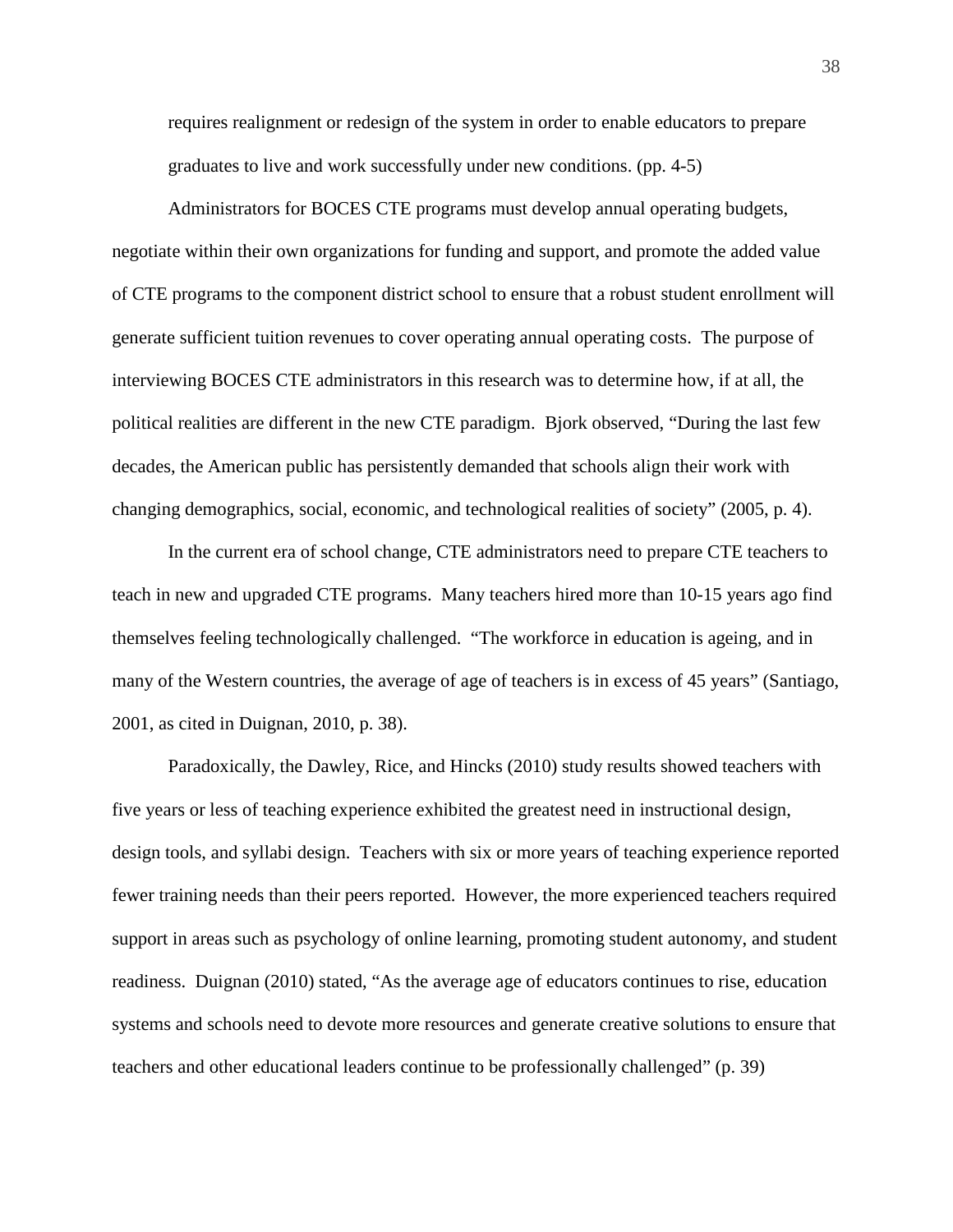The CTE administrator has to manage both the widely divergent perceptions between technological pedagogy skill ability and fact when determining program assignments and program relevancy. Bandura (1997) contended, "The role of self-efficacy beliefs in human functioning is people's level of motivation, affective states, and actions are based more on what they believe than on what is objectively true" (p. 2). Duignan (2010) explained, saying, "Education leaders in the 21st-century need to devise new and creative ways of ensuring that teachers and other educators with many years of experience are continuously challenged and actively engaged in their own personal and professional development" (p. 41). Ongoing teacher professional development is an option employed by CTE administrators to assist in mitigating this growing problem, but resources and funding are limited and the CTE administrator has to determine where best to allocate funds.

Perceptions and data-supported facts are the two divergent underpinnings of a school organization. A CTE administrator who attempts to foster an open organization has to learn how to politically integrate "passion for the vision, focus on relationships, and have a hacker mentality" (Li, 2010, p. 202). Focusing on relationships requires an astute administrator who has the ability to identify the people who are open and available to advocate for the organization in a less structured environment. "Social structure can be designed to produce specific social goods, including knowledge, trust, formal rules, and commitment or loyalty" (Zucker & Darby, 2005, p. 562). Redesigning CTE programs will compel CTE administrators to facilitate learning environments where the status-quo is shunned and is looked upon as a good reason for change. Daggett (2008) believed:

Schools must do more to keep pace with the rapid technology, research, and societal changes. They must embrace new designs for learning based on emerging research about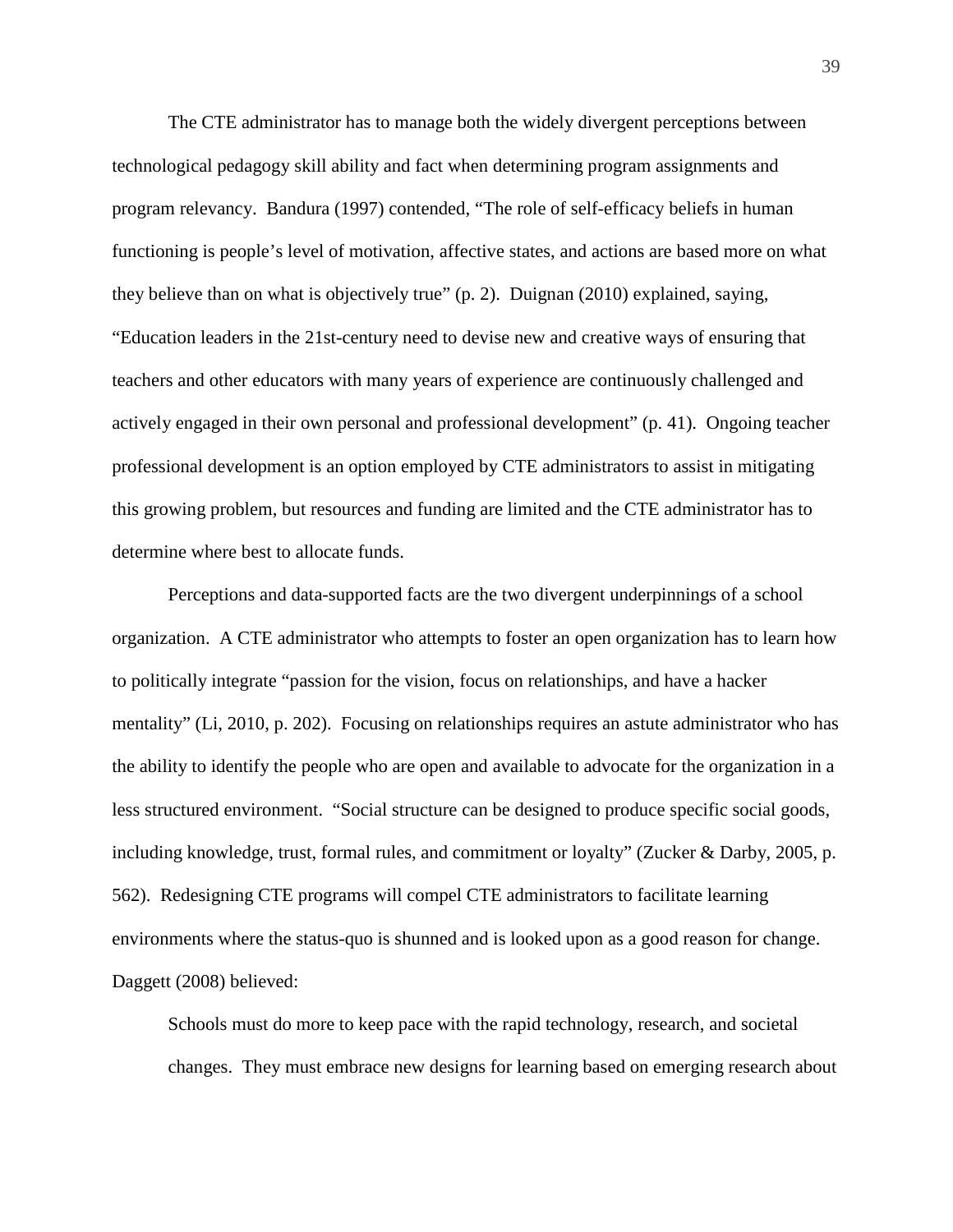how people learn, how to use technology effectively, and what skills are needed in the 21st-century. (p. 93)

## **Leadership and 21st-Century Classroom Instruction**

Wagner believed schools must prepare to address,

The rapid evolution of the new global knowledge economy, with profound effects on the world of work—all work; the sudden and dramatic shift from information that is limited in terms of amount of information characterized by flux and glut; and the increasing impact of media and technology on how young people learn and relate to the world and to each other. (Wagner 2008, p. xxvi)

The educational leader who is responsible for facilitating change will influence how schools prepare students for the 21st-century workplace. Daggett (2008) asserted, "While all educators must play key roles in changing schools, those in leadership positions bear an even greater burden. They must respond to change appropriately, and they must show others the way" (p. 61). Chen (2010) suggested, "We need to put the edge into education and create a sense that teaching and learning are exciting, contemporary, and cool; as its most important enterprise, education should be on the cutting edge of society, technology, and culture, rather than trailing other sectors" (p. 3). Chen cited the Time, Learning, and Afterschool Task Force (2007), which suggested, "The structure of the day for American children and youth is more than timeworn. It is obsolete; in a new day for learning, there is no final bell" (Chen, 2010, p. 139). The North American Council for Online Learning (NACOL), which conducted a study in 2006 on the efficacy of virtual learning in the American classroom, declared:

Online learning through virtual schools is one of the most important advancements in attempting to rethink the effectiveness of education in the United States. Education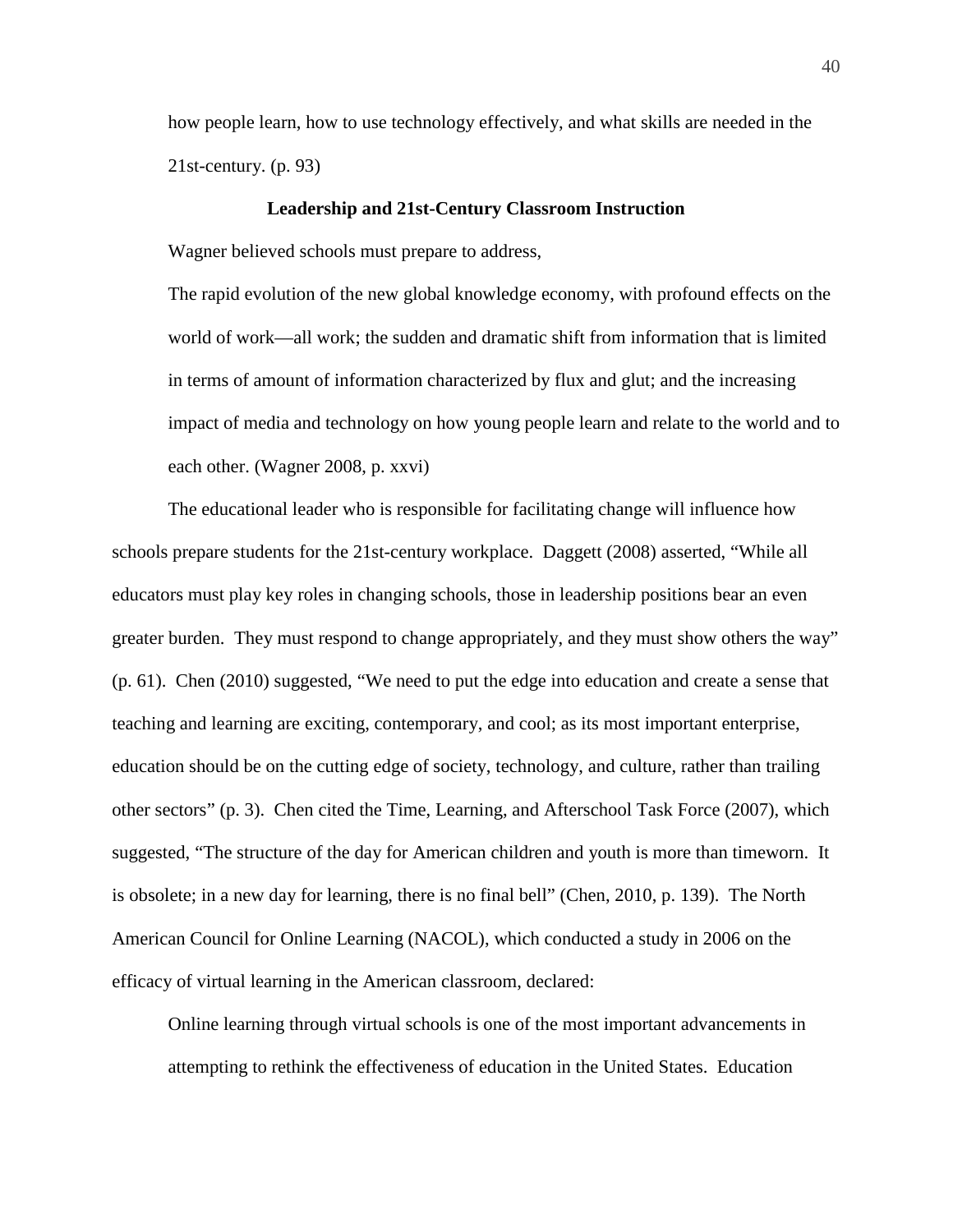leaders are re-thinking how the national educational system will address the learning needs of today's learners and prepare our nation's students for the world of work. From national defense to environmental defense, from national security to economic security, every major issue of our day depends on our capacity to educate our citizenry. (NACOL, 2006, p. 2)

In an attempt to meet these new demands, today's education leaders are challenged with deficiencies in funding, technology, and visionary leadership. Duignan (2010) suggested, "Management issues such as strategic planning, resource allocation, or organizing and scheduling educational processes and tasks demand the application of sound management processes, at the core is the relationship issues between and among the people involved" (p. 43). The New Commission on the Skills of the American Workforce (2007) stated, "Our core problem is that our education training systems were built for another era, an era in which most workers needed only a rudimentary education" (p. 7). The present and future competitive, global economy will require American students to demonstrate strong creativity, problem-solving, communication, and analytical thinking skills.

On January 10, 2011, the New York State Board of Regents approved the recommended additions to the Common Core Learning Standards for English Language Arts and Literacy and Common Core Learning Standards for Mathematics, plus a new set of Pre-kindergarten Standards (NYSED, 2011b). However, Darling-Hammond speculated:

The best employers the world over will be looking for the most competent, most creative, and most innovative people on the face of the earth. Beyond strong skills in English, mathematics, technology, and science, candidates will have to be comfortable with ideas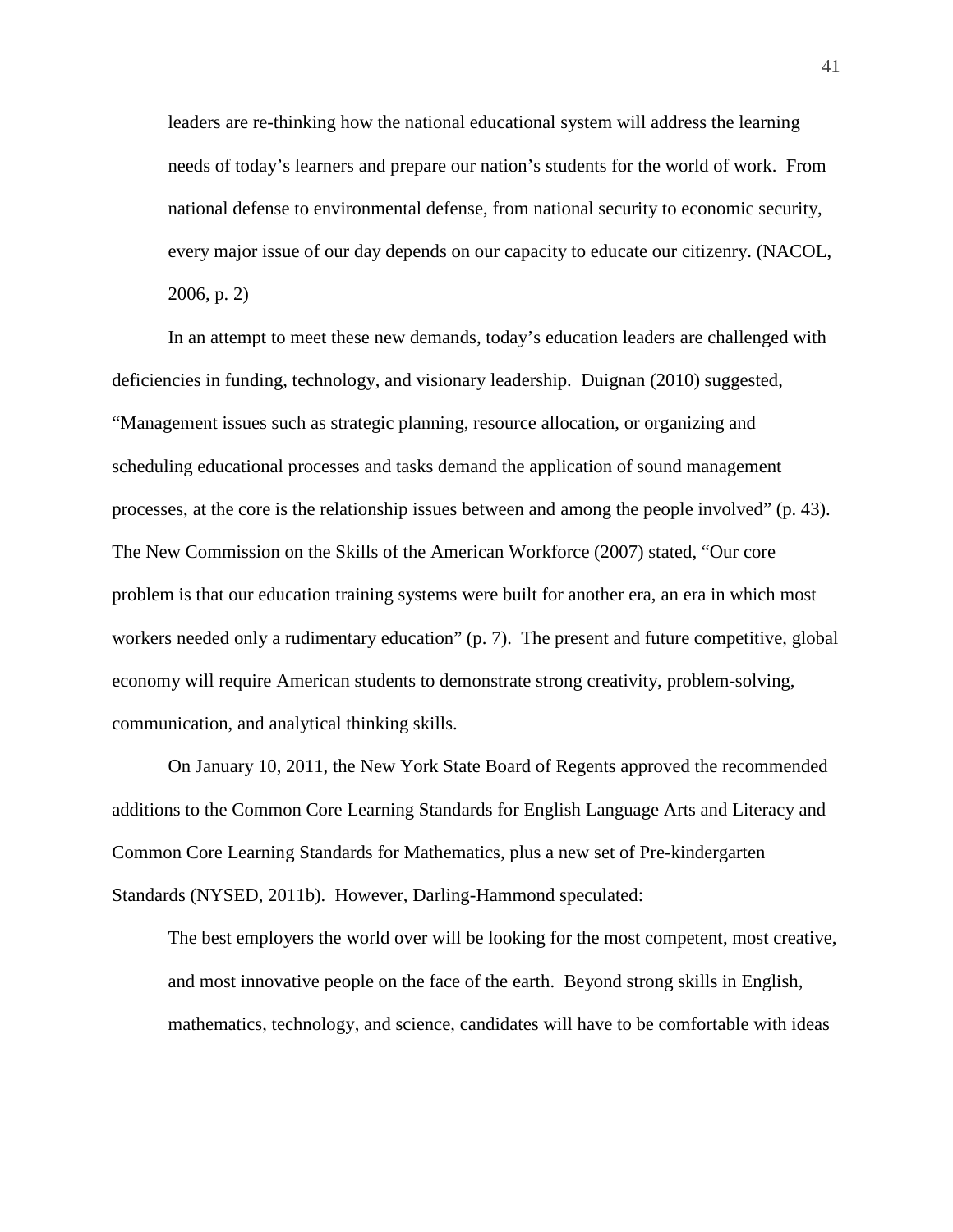and abstractions, good at both analysis and synthesis, creative and innovative, selfdisciplined, and well organized. (2010, p. 1)

Dawley, Rice, and Hinck (2010) presented a case for virtual education as an option to meet the goals that will prepare students for college and career. Dawley et al. showed online delivery through teaching and learning management systems could improve data-driven decisions and strengthen the school-to-parent connection. Such learning management systems provide rich data-driven environments that can inform instructional and administrative decisionmaking and thus improve student achievement. McNulty (2011) suggested, "Technology can be an optimal learning tool, allowing students to work with graphic and interactive displays, and organizational and problem solving skills can be developed through the use of technology and honed for the use in the world of work"(p. 6). Both fully online and blended courses are beginning to make major inroads in our schools today. A Sloan Consortium follow-up study found:

Of the three quarters of the responding public schools, 75 percent had one or more students enrolled in a fully online or blended course, 70 percent had one or more students enrolled in a fully online course, and 41 percent had one or more students enrolled in a blended course, and these percentages presented a 10 percent increase since the 2005- 2006 report. (Picciano & Seaman, 2008, p. 1)

CTE administrators who transform their programs will have to evaluate the appropriateness of various technologies as they relate to curriculum content, delivery of instruction, and their effect on CTE teaching and learning. Daggert (2008) contended, as educators, "[We] must embrace new designs for learning based on emerging research about how people learn, how to use technology effectively, and what skills are needed in the 21st century"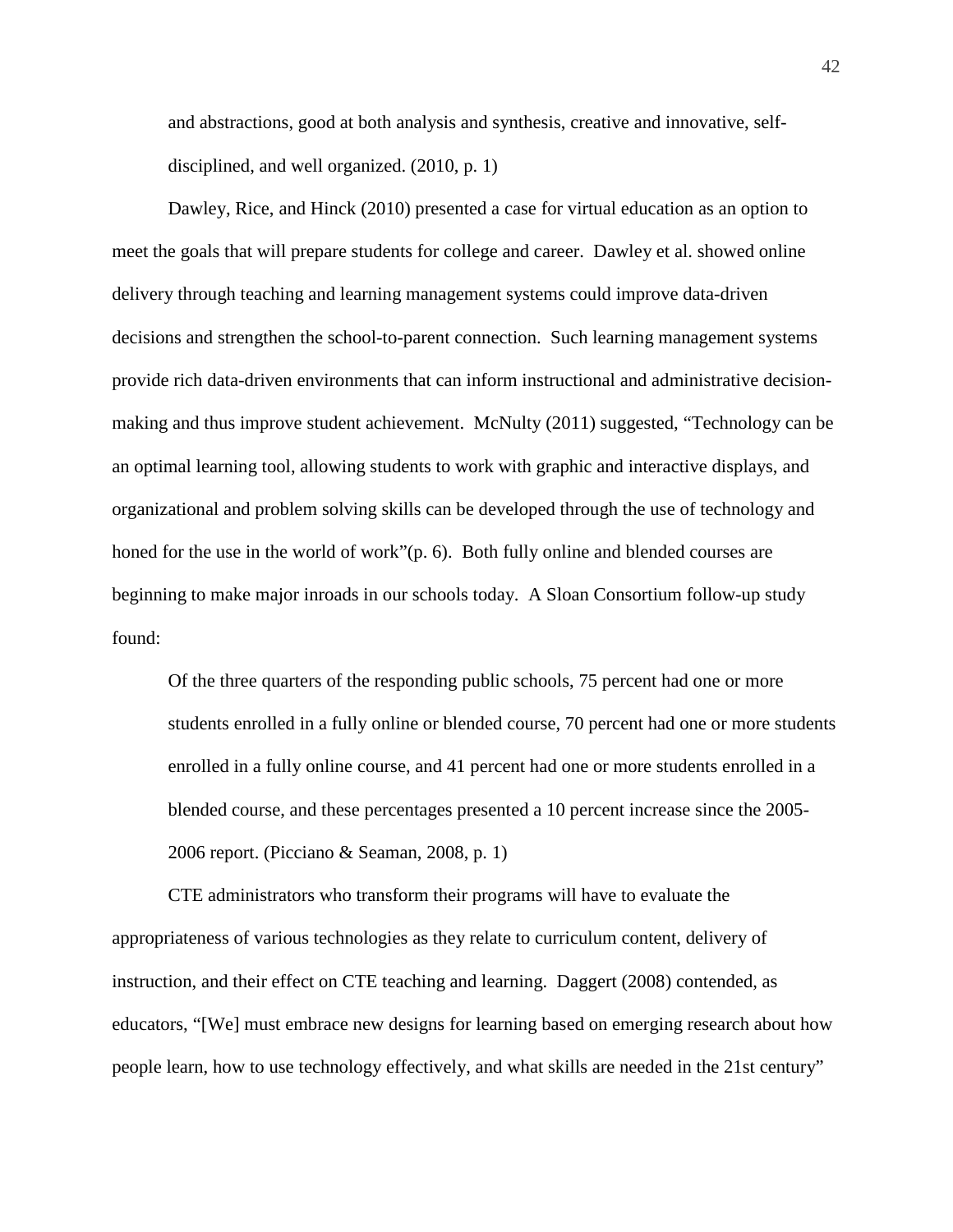(p. 93). The supporting concept of technology and its implications for CTE are dependent upon how successful it is at incorporating 21st-century skills related to design, delivery, and instructional methodology. Daggert explained,

Most teaching of document*,* technological, and quantitative (DTQ) literacy takes place in career and technical education programs . . . educators need to understand what level of skill their students are demonstrating DTQ literacy [and teachers] need specific strategies to help teach the skills needed for DTQ literacy. (2008, pp. 94-95)

The influence of technology in the classroom may produce a variety of outcomes. However, the NACOL *Virtual Schools and 21st-Century Skills* White Paper (2006) reported:

- The 21st framework should be integrated, wherever possible, into all aspects of virtual school curriculum, instruction, and assessment.
- Online students should be expected to demonstrate mastery of 21st-century skills as a distinct outcome of their education experiences.
- Virtual school teachers should be provided with appropriate opportunities to learn effective techniques and best practices for teaching 21st-century skills in online environments. (p. 8)

The theory of socio-technical systems discovered by Trist and Bamforth (1951) can assist in framing the relationship between technology and 21st-century classroom pedagogy (teacher tasks and or roles). Related studies conducted by Oeser and Emery (1954) suggested,

The child's relation to the learning material is given little opportunity to develop into a spontaneous interest relation because it is overshadowed by the teacher-child relationship. The teacher generally decides what material should be worked on, the relative importance of the different aspects, how it should be worked on, the standards of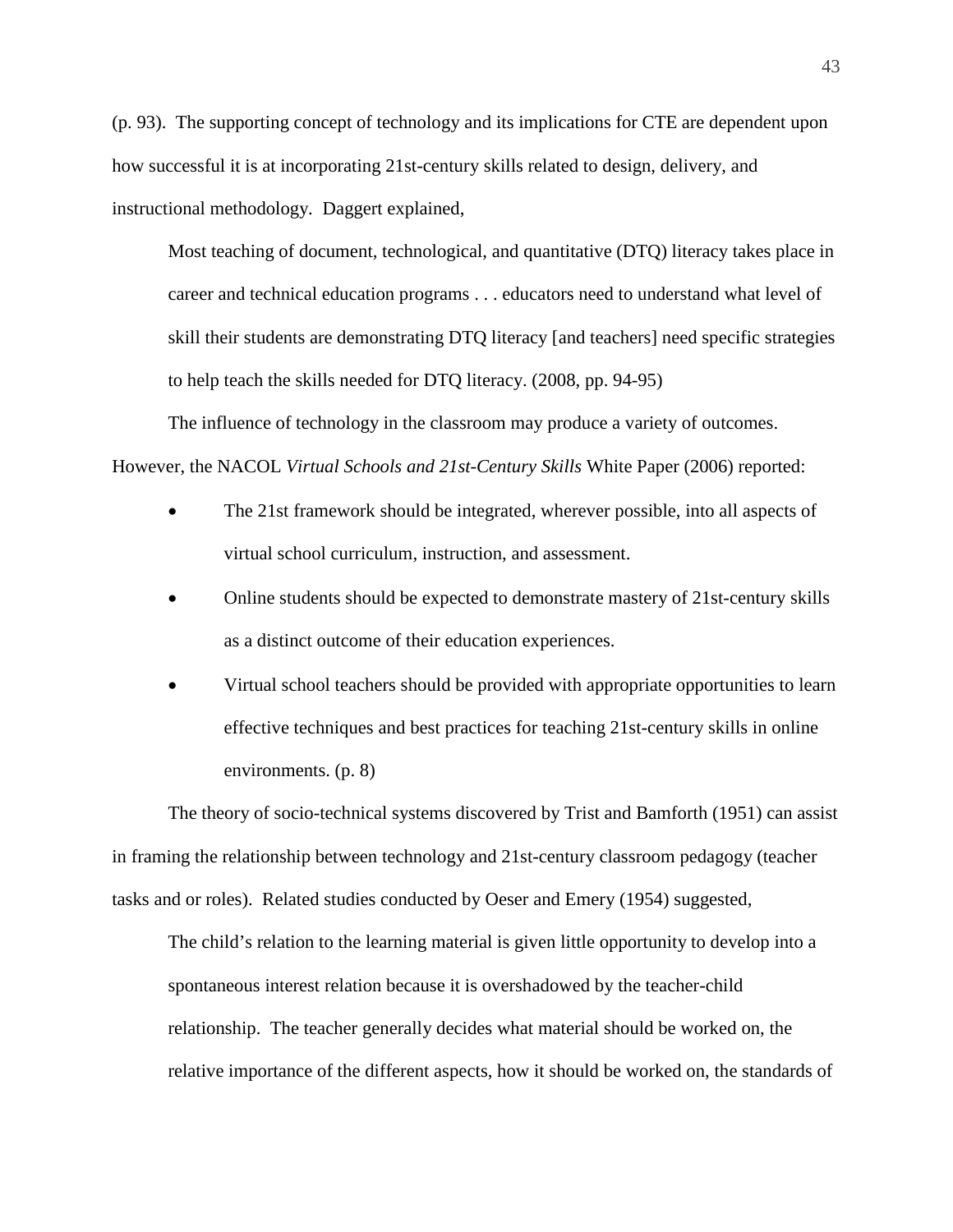achievement, and when work should cease. It is only rarely that the child's behavior is spontaneously oriented towards problems posed by the material itself or guided by the demands implicit in the structure of the material. (p. 132)

This construct speaks to how technology individualizes learning and teaching tasks. "The whole individual raises new problems for the organization, partly because of the needs of his own personality and partly because he brings with him a set of established habits" (Selznick, 1948, p. 26). Bruner stated, "There is a tremendous difference between learning about physics and learning to be a physicist. Isolated facts and formulae do not take on meaning and relevance until learners discover what tools can do for them" (as cited in Lombardi, 2007, p. 2). Authentic learning is "comprised of three factors: first, learned material must be significant; second, it must demand intellectual quality; and third, it must be delivered within a quality learning environment" (Gore, 2005, as cited in Degenhardt and Duignan, 2010, p. 97).

Students have more options with an online learning experience because of its flexibility in scheduling, customization of personalizing and individualizing instruction to meet individual needs, and interest in the subject and delivery mode. Project Tomorrow (2011) asserted, "Some students rely on their teachers or schools to facilitate these enhanced digital learning opportunities, while other students, those who are identified as 'free agent learners', seek out such online learning resources on their own" (p. 2). These findings align with the identified needs of the 21st-century workforce. Christy Pedra, CEO of Siemens, stated,

The concept of teamwork today is very different from what it had been twenty years ago. Technology has allowed for virtual teams. The way some engineering projects in our company are set up is that you are part of a virtual team. We have teams working on major infrastructure projects that are all over the U.S. On other projects, you're working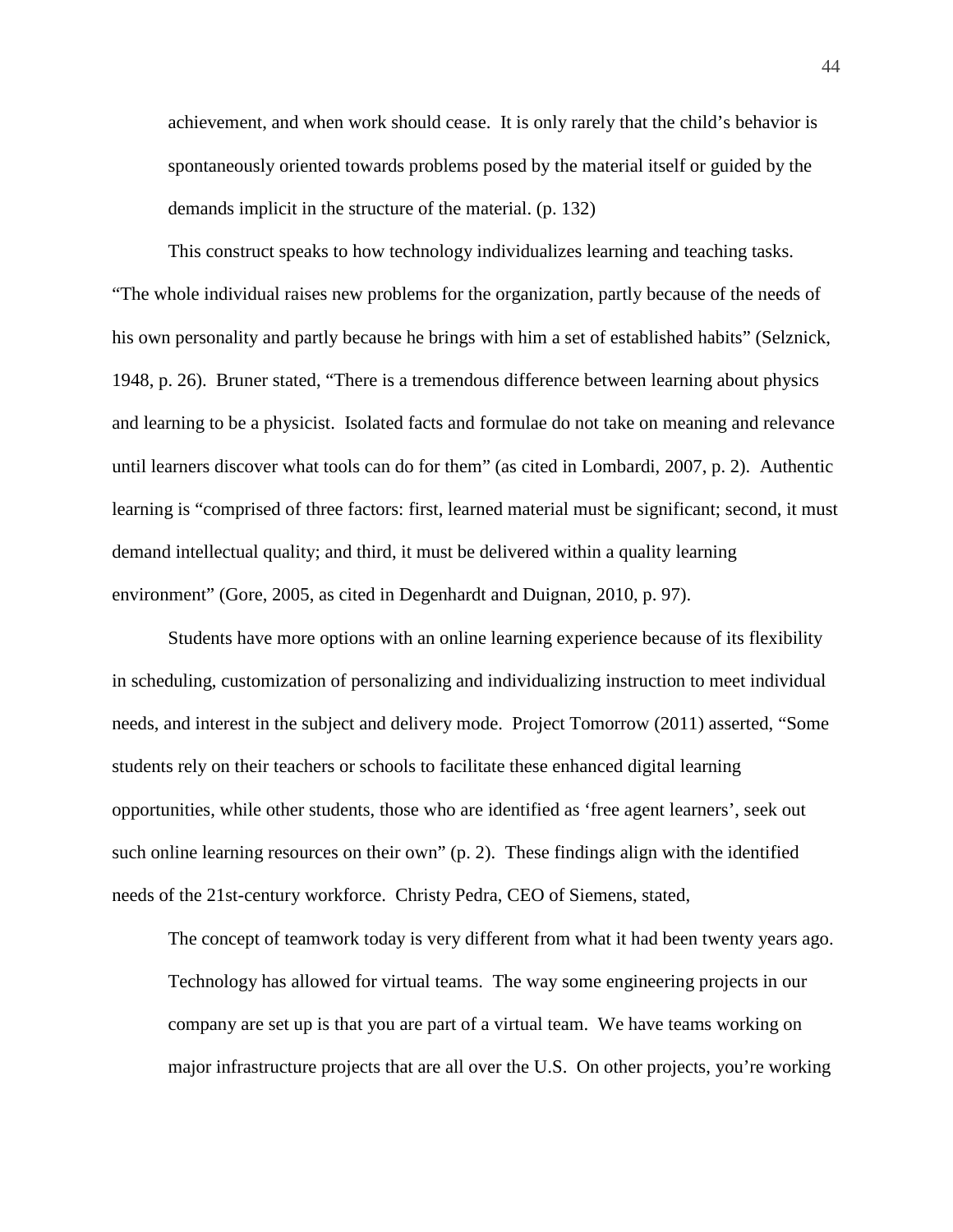with people all around the world on solving a software problem. They don't work in the same room, they don't come to the same office, but every week they're on a variety of conference calls; they're doing web casts; they're doing net meetings. (Pedra, as cited in Wagner, 2008, p. 23)

Today's CTE administrators attempt to make sense of the dynamics of supervising a blended virtual learning environment and managing student and school organization information digitally, a complex task (Gladwell, 2009). This ability to stay current is paramount for teachers and administrators to maintain relevant lessons and curriculum. Wurman stated, "A weekly edition of *The New York Times* contains more information than the average person was likely to come across in a lifetime in 17th-century England" (Wurman, as cited in Berger & Trexler, 2010, p. 32). Wagner (2008) contended, "The use of the Internet and other digital technology has transformed both what young people learn today and how they learn" (p. 178).

Wagner (2008) speculated that students today need to acquire what he termed the seven basic survival skills: critical thinking and problem solving, collaboration across networks and leading by influence, agility and adaptability, initiative and entrepreneurialism, effective oral and written communication, assessing and analyzing information, and curiosity and imagination*.* The CTE administrators need to upgrade antiquated classrooms to address 21st-century employment, college, and career expectations, as well as to reevaluate CTE curricula, instruction delivery, and teacher evaluation. As Wagner (2008) stated, "The portrait of the new world of work is emerging as a complex one; the shifts from hierarchal authority telling you what to do to a team-based environment have been both rare and profound" (p. 30). Technology has influenced the role of the leader. Karen Bruett, manager of strategic development in K-12 education at the Dell Computer Corporation, reported,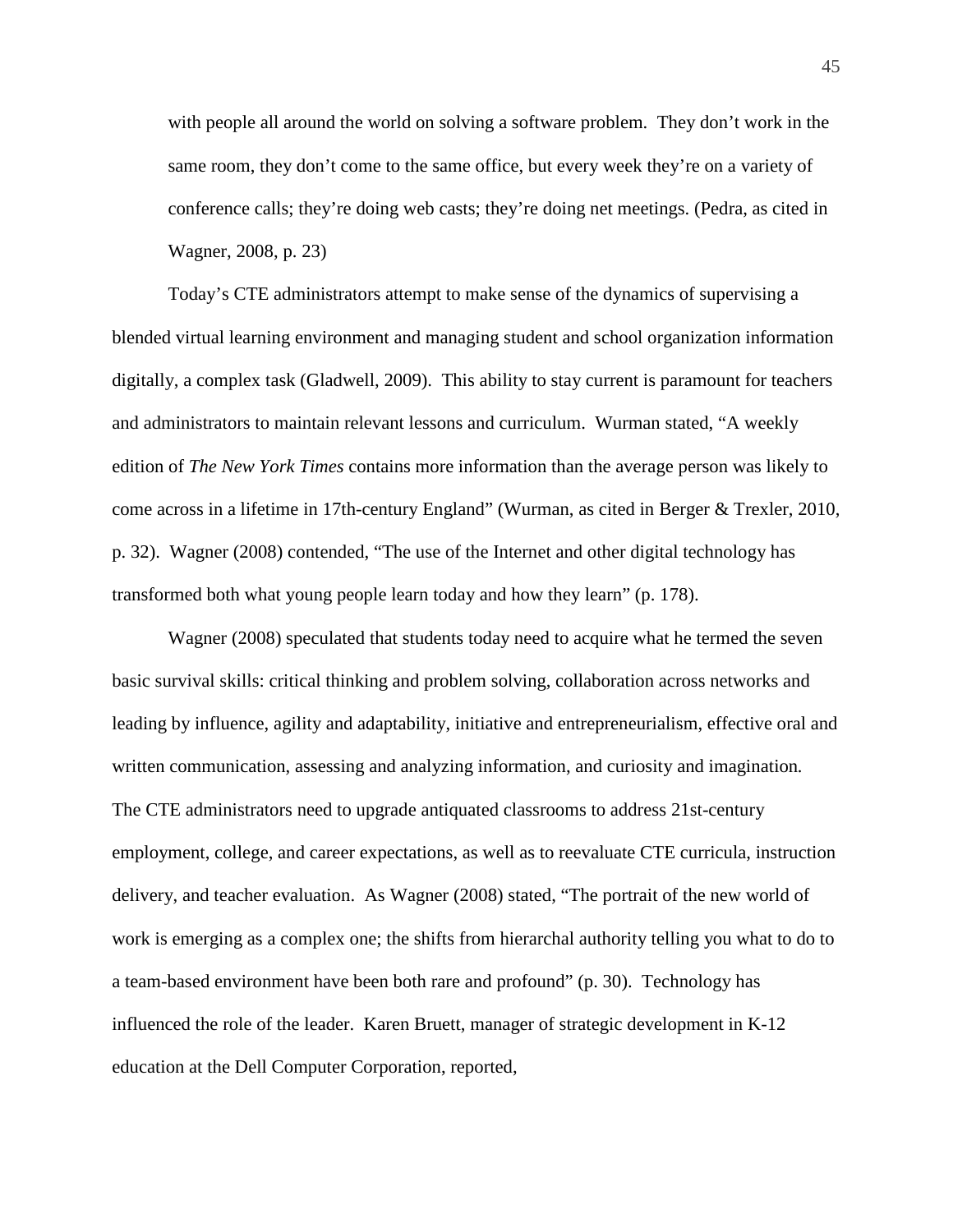Corporations have changed dramatically in the last 20 years in terms of the ways work is organized. Most companies used to have big hierarchies, and were very top-down in their management styles, and employees were very specialized in their functions. (as cited in Wagner, 2008, p. 15).

According to Manz (1992), "Self management is often associated with creative and nonroutine work, dynamic environments; and custom or, continuous process technologies" (p. 277). The CTE administrator must provide leadership for the three core domains of a 21st-century CTE program, including curriculum, student engagement, and teacher performance*.*

# **Curriculum and Instruction**

Research has demonstrated CTE teachers, like academic teachers; "have the most direct impact on instruction" (Silverberg, Warner, Fong, & Goodwin, 2004, p. 10). Bernhardt, Hedley, Cattaro, and Svolopoulous (1998) advocated, "Teaching needs to be organized around individual students' work or subgroups within a class" (p. 194). Traditional beliefs regarding curriculum and instruction asserted that, by nature, both were designed to be teacher and textbook dominated. Venezky (1992) stated, "A textbook exists both as a cultural artifact and as a surrogate curriculum" (pp. 436-461). However, by design, technology-supported CTE courses provide an opportunity for teachers to prepare lessons that can be implemented as individualized learning activities.

Schlechty (1990) contended; "Students are active participants in the knowledge-work process; their job is to take the knowledge embedded in the curriculum and process it in a way that makes it their own" (p. 43). Teachers also need to demonstrate "judgment to distinguish reliable from unreliable information, patience to follow longer arguments, synthetic ability to recognize relevant patterns in unfamiliar contexts, flexibility to work across disciplinary and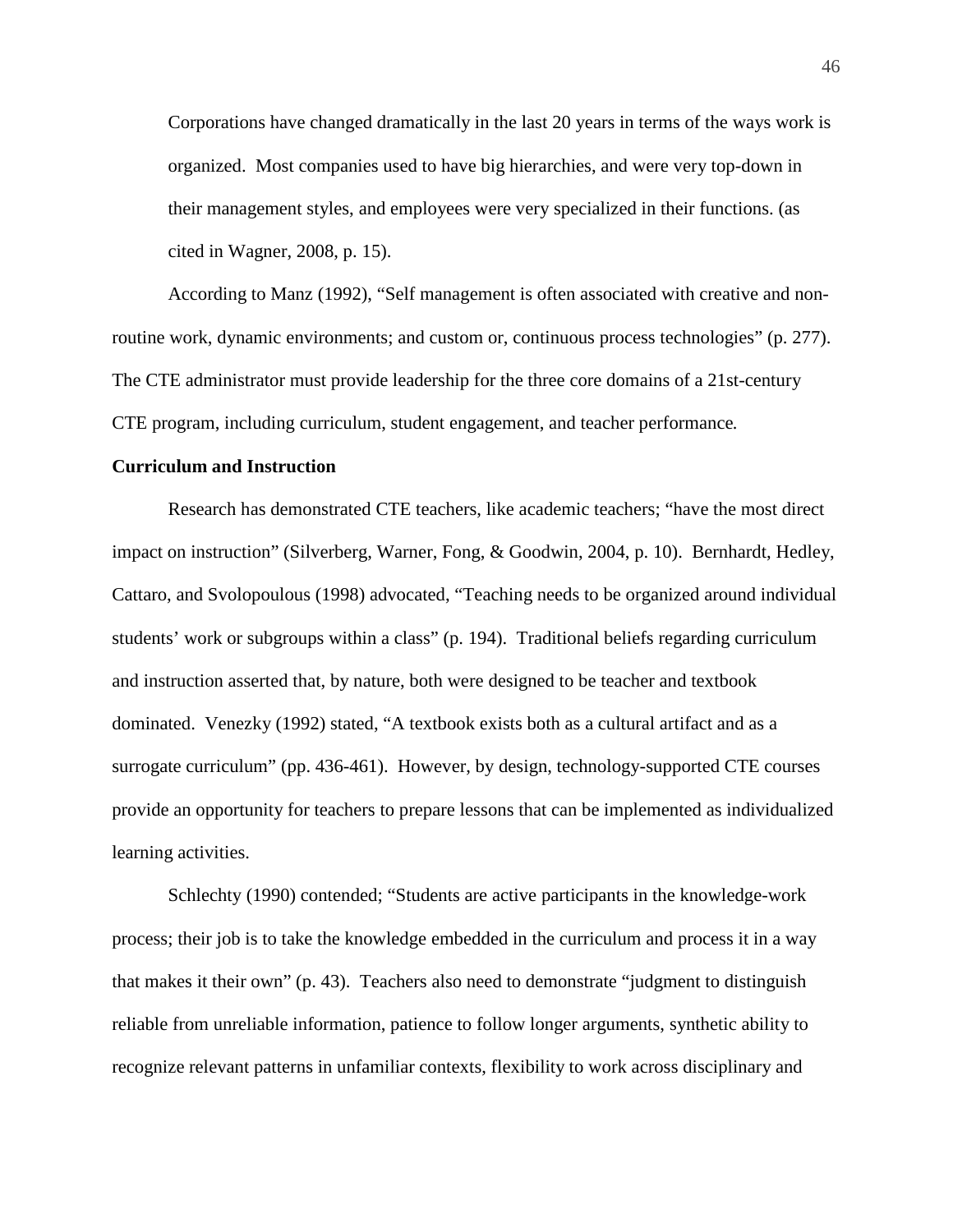cultural boundaries to generate innovative solutions" (Lombardi, 2007, p. 3). "Setting forth a clear understanding once and for all about what students should know, and which teaching methods best help students engage content in depth, will be crucial to putting such debates to rest" (Darling-Hammond, as cited in Hersh, 2009, p. 28).

Threeton (2007) conducted a study of the Carl D. Perkins Career and Technical Education (CTE) Act of 2006, and the Roles and Responsibilities of CTE Teachers and Faculty Members. The purpose of the study was to evaluate the effectiveness of integrating academics into CTE programs. Threeton (2007) reported, "All teachers need to integrate in their classrooms a range of activities, tasks, and projects, including case studies, relevant to what they teach, aimed at targeting mind growth" (p. 74). Results in the Brown, Collins, and Duguid (1989) study indicated, "Student learning is enhanced when structured in a real environment situation, and one of the most effective ways of teaching skills is in context, (i.e. academics)" (as cited in Threeton, 2007, p. 76). Harkins' (2002) conceptual essay posed, "It is about synchronizing CTE with a knowledge-driven continuous innovation society" (p. 1).

In a research study developed by Teachers College, Columbia University, and Rutgers University (2010), the Blackboard Institute investigated the implications of dual enrollment for the students who traditionally are underrepresented in higher education. These dual enrollment college courses could be taken in a CTE secondary program, which 17 of the 50 states offered online. The study concluded dual enrollment could "Enhance the academic rigor of high school curricula, provide students with a broader range of academic-oriented courses, and make education more relevant, to the extent students can take courses related to their interest or career goals" (Barnett & Stamm, 2010, p. 8). The report "Closing the Expectations Gap" related: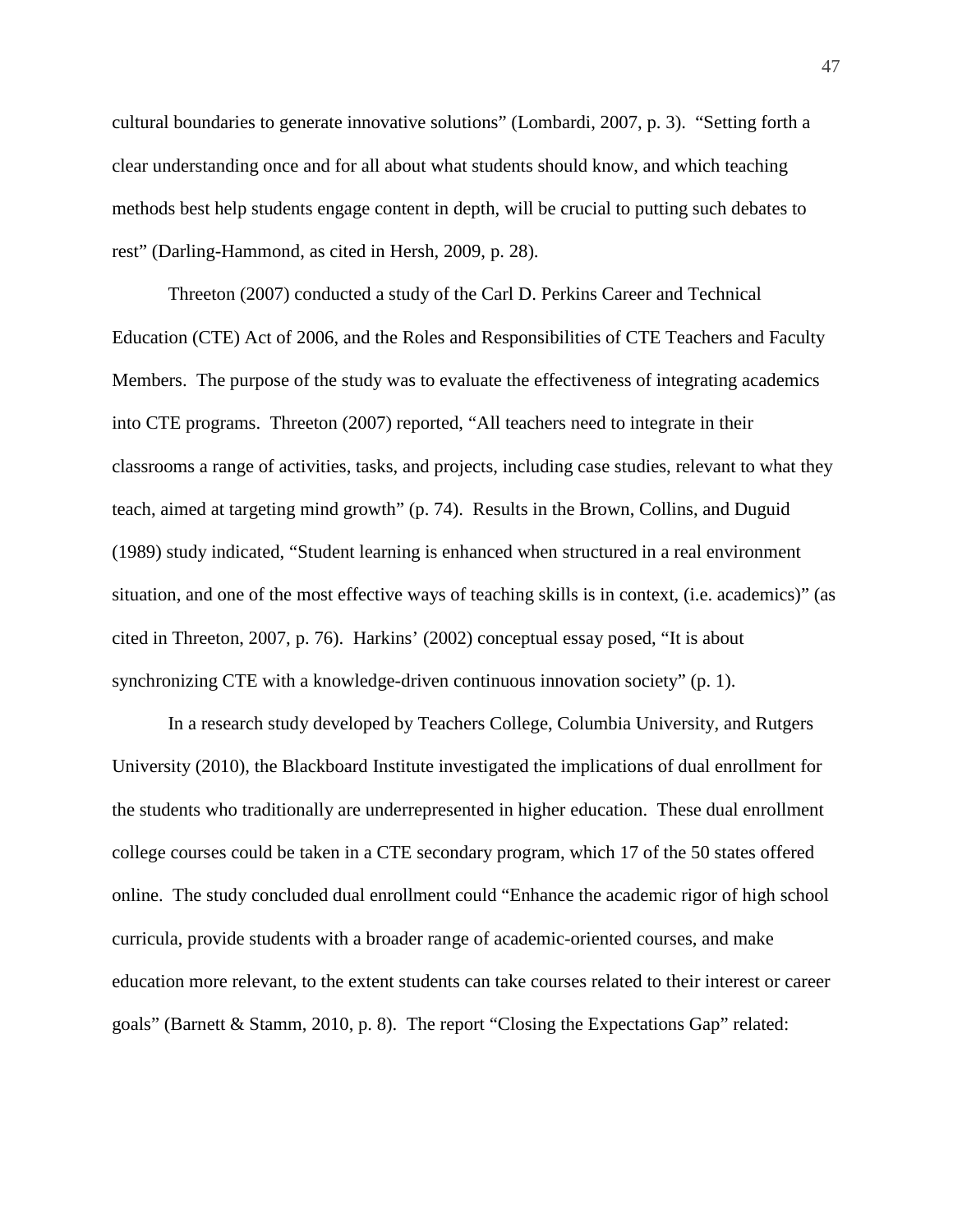Clear and compelling evidence shows the level of the courses students take in high school is one of the best predictors of their success in college and the workplace. This is particularly true in mathematics: Data show a strong correlation between taking higherlevel mathematics courses in high school and achieving success in college and employment in high-growth, high-performance jobs. (Achieve, 2008, p. 8)

Cuyamaca College (2004) research identified characteristics of online course academic rigor as those that:

Meet classroom-based class standards; offer students sufficient weekly work; include alternate, hands-on assignments and regular quizzes and exams to monitor student progress; incorporate ways to keep students on track; provide an outlined syllabus, regular and weekly updates, and meaningful assessments based on multiple measures; and maintain the same grading standards as a regular classroom based course. (p. 6)

# **Student Engagement**

Green stated, "Education remains the most important crucible for remedying disparities, enhancing life opportunities, developing citizens, and promoting a genuine democracy" (as cited in Cooper et al., 2008, p. 406). Chen (2010) reported the following United States school statistics:

Of 50 students behind in reading in the first grade, 44 will still be behind in the fourth grade. An American student drops out of high school every 26 seconds, a total of 6,000 a day. Thirty years ago, the United States ranked  $1<sup>st</sup>$  in the quality of its high school graduates. Today, it is  $18<sup>th</sup>$  among twenty-three industrialized nations. (p. 2)

The American school systems have not come under such direct scrutiny since 1981, when then-President Ronald Reagan commissioned the Excellence in Education Committee to address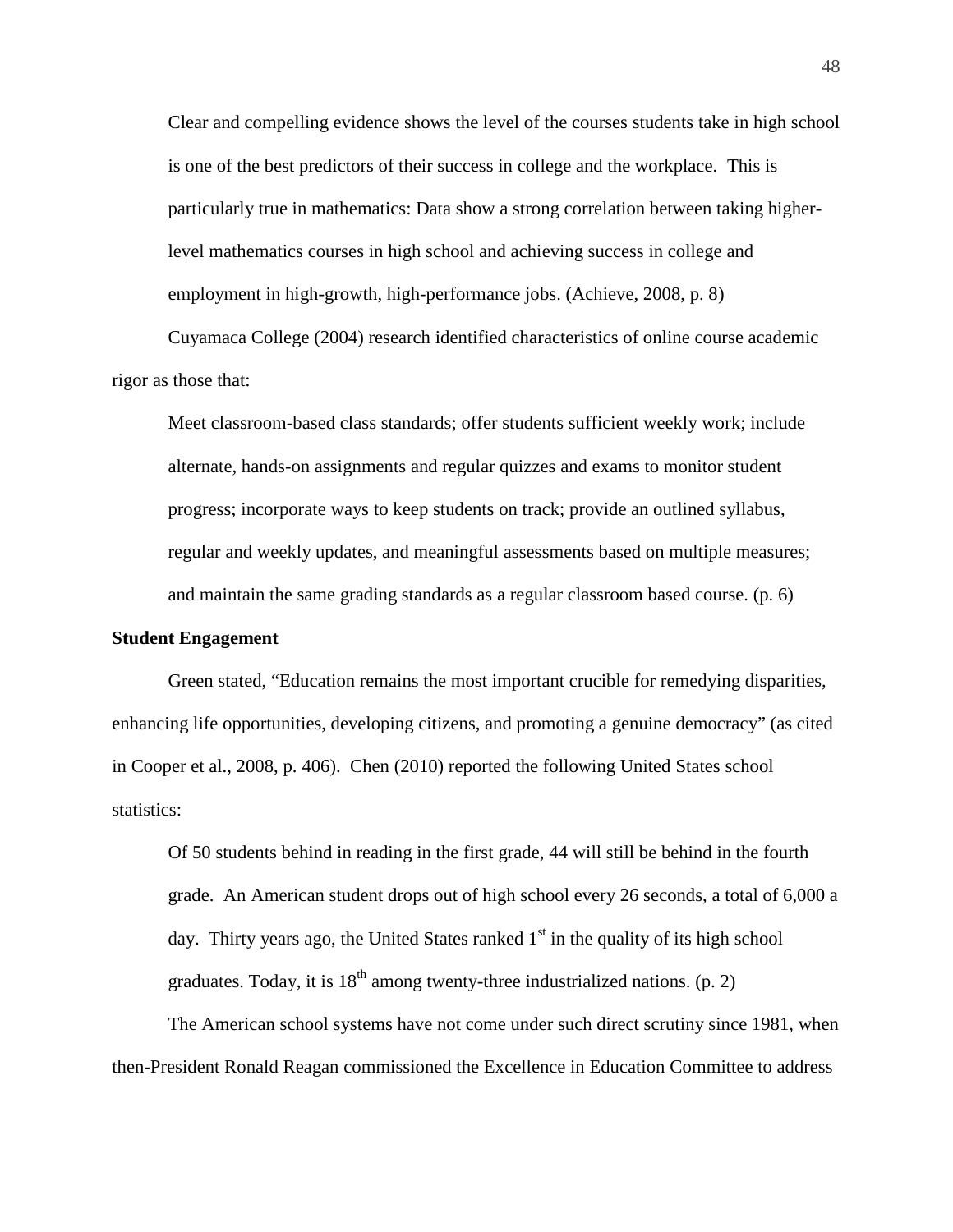the issue of failing schools. Highlights of the 2006 Programme for International Scores and Assessment (PISA) scores compiled by the National Center for Education Statistics (NCES) identified deficiencies in American student skills when they competed globally in science, mathematics and literacy (Baldi et al., 2008). The 2006 PISA report stated American 15-yearold students had an average score of 489 on the combined science literacy scale, lower than the Organization for Economic Cooperation and Development average score of 500.

American students scored lower on science literacy than students in 16 of the 29 OECD areas and in six of the 27 non-OECD areas. Only 22 jurisdictions (five OECD jurisdictions and 17 non-OECD areas) scored lower than the Americans in science literacy (Baldi et al., 2008) American students ranked in tenth place, behind students from Hong Kong, Singapore, Chinese Taipei, Japan, Kazakhstan, Russian Federation, England, Latvia, Netherlands, and Lithuania on fourth grade mathematics and science (Baldi et al., 2008). Hersh identified China's students as having, "science curriculum that was far more rigorous than the United States, and Chinese students are programmed for physics every semester in grades 8-12, with a final exam in the  $12<sup>th</sup>$ grade" (2009, p. 28).

The Partnership for 21st-century Skills purported, "Within the context of core knowledge instruction, students must also learn the essential skills for success in today's world, such as critical thinking, problem solving, communication and collaboration" (2009, p. 1). The National Association of State Directors of Career and Technical Education Consortium (NASDCTEC), established in 1920 to represent secondary, postsecondary, and adult career technical education, revealed:

The average high school graduation rate for students concentrating in CTE programs is 90.18 percent, compared to an average national freshman graduation rate of 74.9 percent.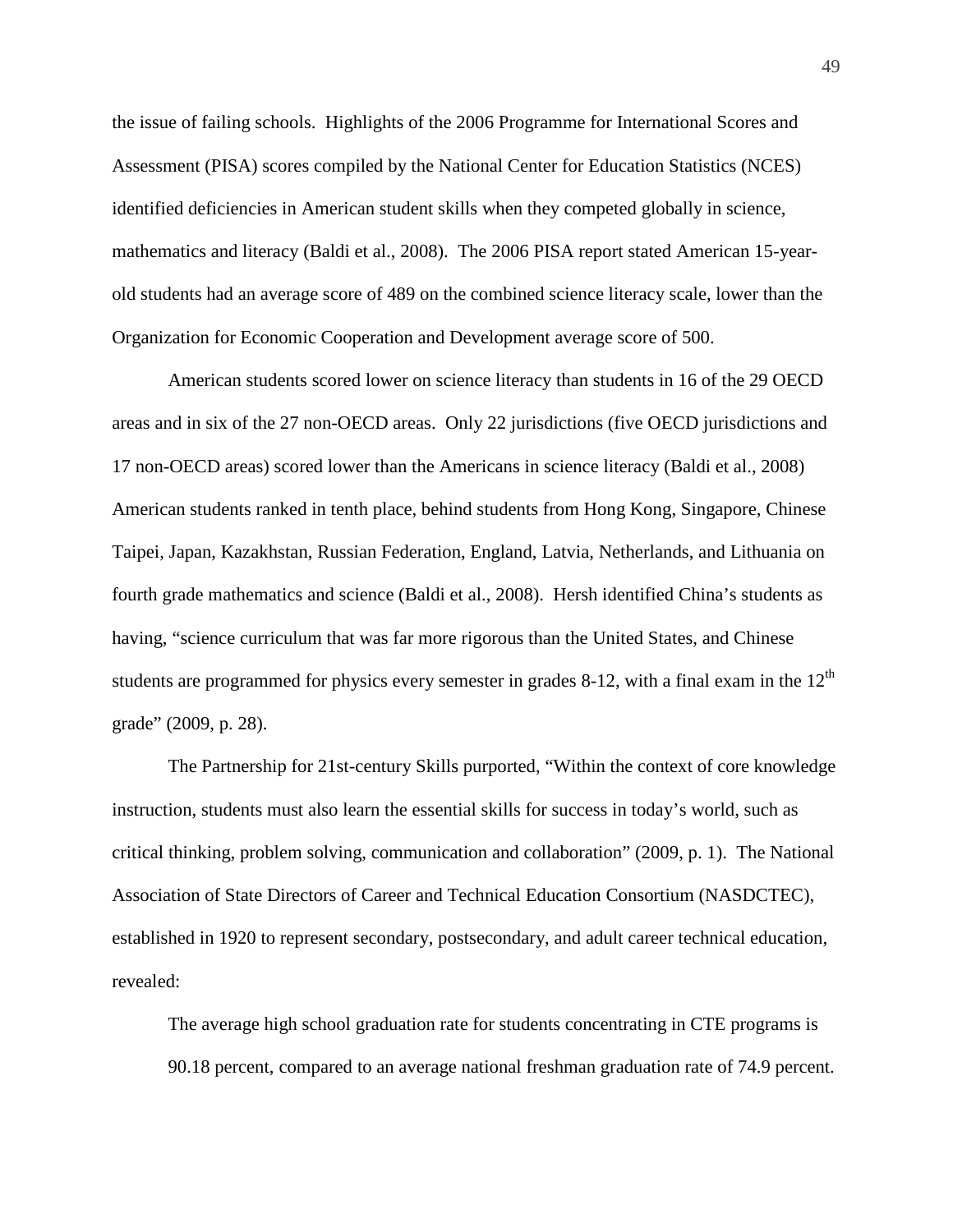Seventy percent of students concentrating in CTE areas stayed in postsecondary education or transferred to a four-year degree program, compared to an average state target of 58 percent. Experts project 47 million job openings in the decade ending 2018. About one-third will require an associate's degree or certificate, and nearly all will require real-world skills that can be mastered through CTE. (NASDCTEC, 2011, p. 1)

The Center for Occupation and Development (CORD) also maintained that most students' interest and achievement in math, science, and language improve dramatically when they are helped to make connections between new information (knowledge) and experiences they have had. The report stated, "Students' involvement in their schoolwork increases significantly when they are taught why they are learning concepts and how those concepts can be used outside the classroom" (CORD, 2010).

The National Survey of Student Engagement (NSSE) reported, "Courses delivered primarily online seem to stimulate students' levels of intellectual challenge and educational gains" (NSSE, 2008, p. 11). Reynard's (2007) case study supported the NSSE findings and confirmed the blended or hybrid model of online learning increased learner autonomy. Reynard emphasized, "In a hybrid model that maximizes student self-direction, content choice, and organization, and heightens interaction, students become central to their own learning processes" (2007, p. 4). *Learning in the 21st-century: A National Report of Online Learning* (2006) reported; "Eighty-eight percent of 9-12 graders and 80% of 6-8 graders use technology at school for online research" (p. 10). An in-depth review of 51 online studies supported by the U.S. Department of Education determined, "Online learners in the online condition spent more time on task than students in the face-to-face condition and found greater benefit for online learning" (Patrick & Powell, 2009, as cited in Chen, 2010, p. 117).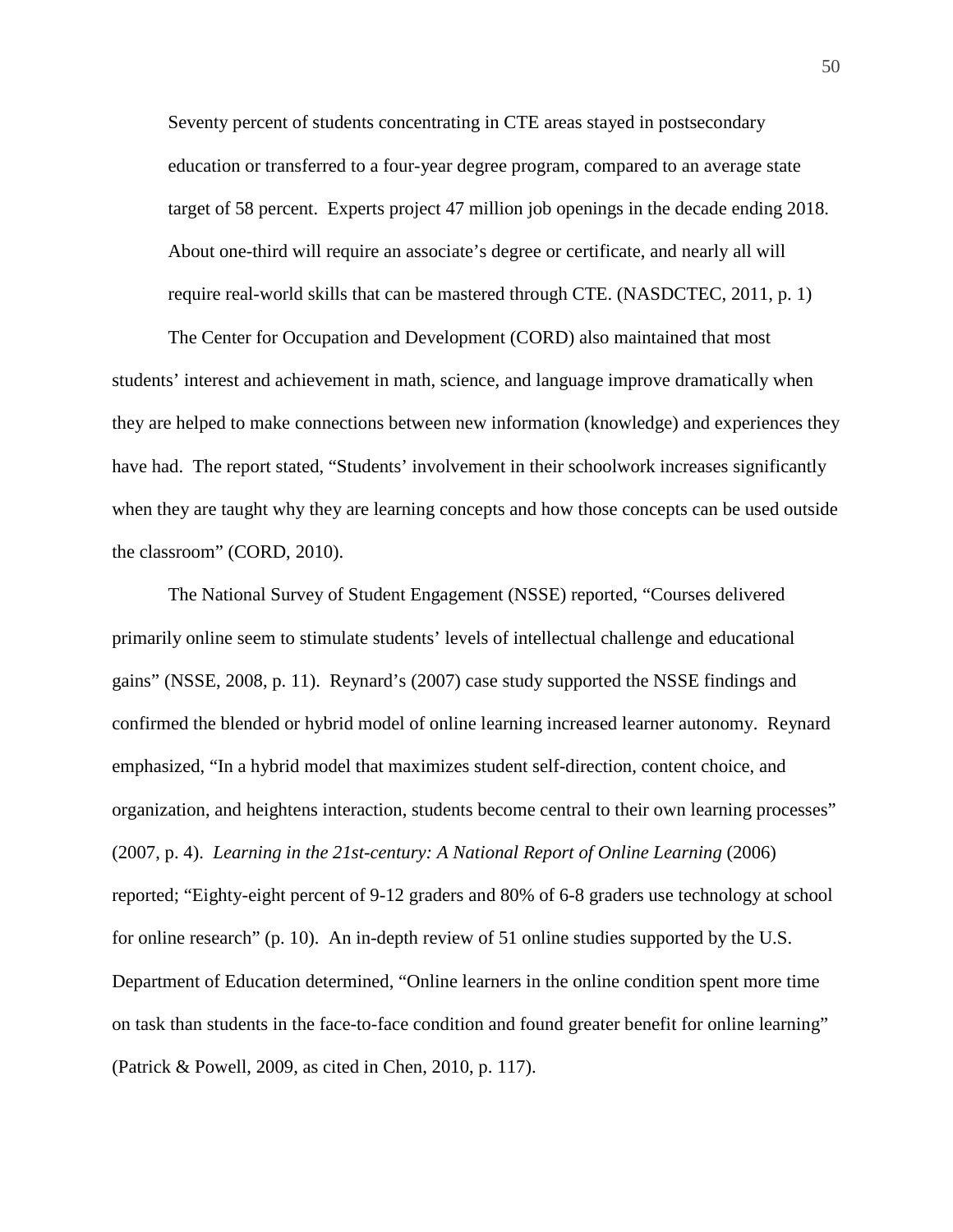# **Teacher Performance**

McCaslin and Parker (2003) commented on the findings from the 2003 National Career and Technical Teacher Education Institute Final Report:

First, little is known about what makes a good career and technical education teacher and how that teacher contributes to academic and technical achievement. Second, an inadequate knowledge base is available regarding what the career and technical education teacher does in the classroom. Finally, there is little in the literature regarding what constitutes an effective career and technical teacher education program. (p. 2)

The Carl D. Perkins Vocational-Technical Education Act Amendments of 1998 authorized the National Center for Career and Technical Education to research and evaluate activities such as

- Integration of vocational and technical instruction, and academic, secondary, and postsecondary instruction;
- Education technology and distance learning approaches and strategies that are effective with respect to vocational and technical education;
- State-adjusted levels of performance and state levels of performance that serve to improve vocational and technical education programs and student achievement; and
- Academic knowledge and vocational and technical skills required for employment or participation in postsecondary education. (Threeton, 2007, p. 3)

CTE teachers are mandated to meet specific New York State teaching certification requirements (NYSED, 2011d). As of 2011, NYSED Law 3012-c required implementation of a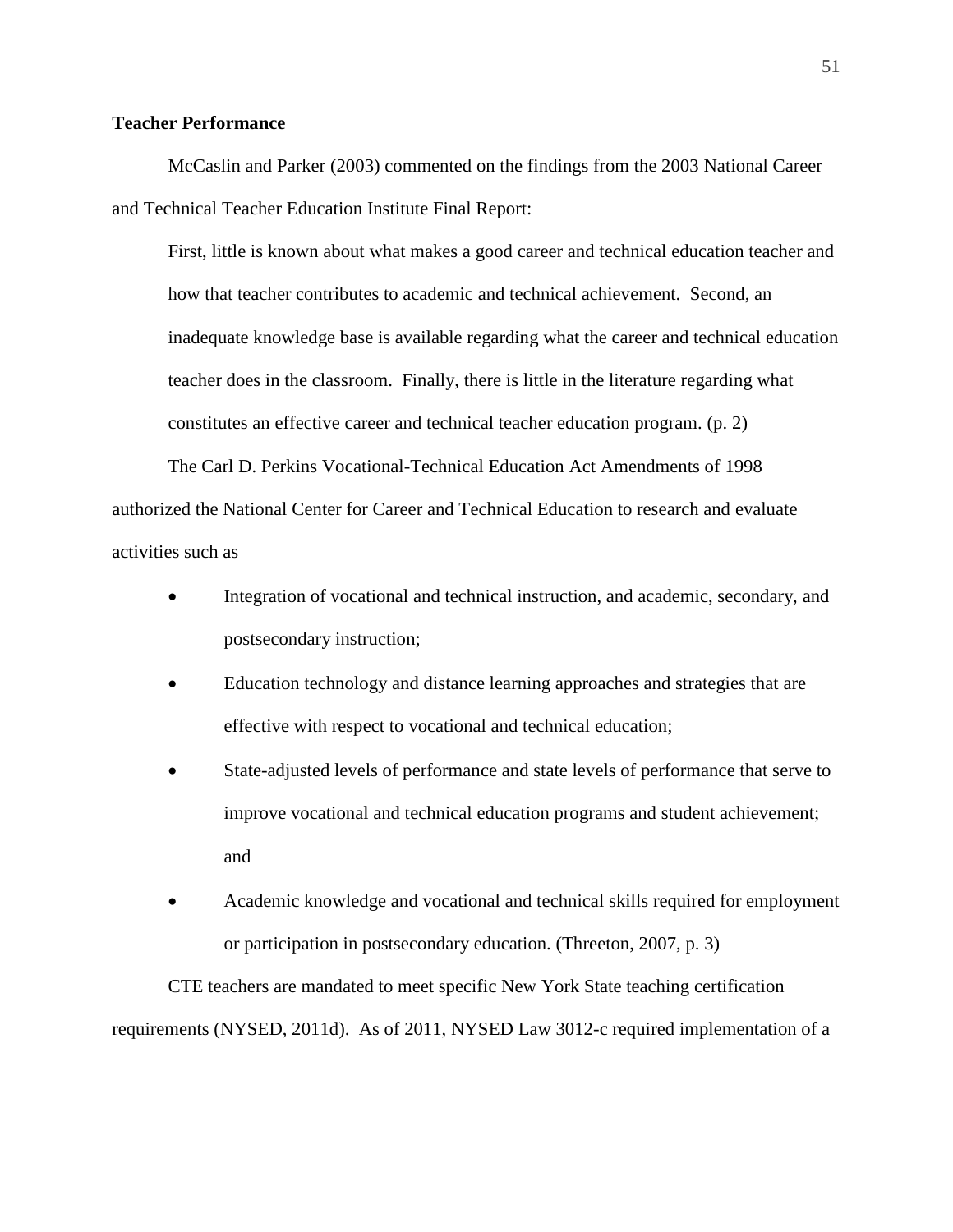new annual professional performance review evaluation for all New York State school districts and BOCES. This evaluation:

Is designed to measure teacher and principal effectiveness based on performance, including measures of student achievement and evidence of educator effectiveness in meeting NYS teacher or school leader standards, and the results of the evaluations shall be a significant factor in employment decisions, including but not limited to promotion, retention, tenure determinations, termination, and supplemental compensation, as well as teacher and principal professional development, including coaching, induction support, and differentiated professional development. (NYSED 2011d)

This newly designed annual professional performance review will address the principal's (and the CTE administrator's) responsibility to contribute to improving teacher effectiveness by mandating that goals be established to

Improve retention of high performing teachers, correlate student growth scores of teachers granted tenure vs. those denied tenure, improve quality of feedback provided by teachers throughout the year, and increase facilitation of teacher participation in professional development and the quality and effectiveness of teacher evaluations. (NYSED, 2011c)

Hoyle et al. (2005) believed, "In the end, teachers control the curriculum. They each make the final determination about what to teach, in what order, for how long, using what materials and instructional strategies, and how to assess what students have learned" (p. 77). However, Gladwell believed, "Teachers are not solely responsible for how much is learned in a classroom, and not everything of value a teacher imparts to his or her students can be captured on a standardized test" (as cited in Ravitch, 2010, p. 187). Ravitch (2010) agreed with Gladwell and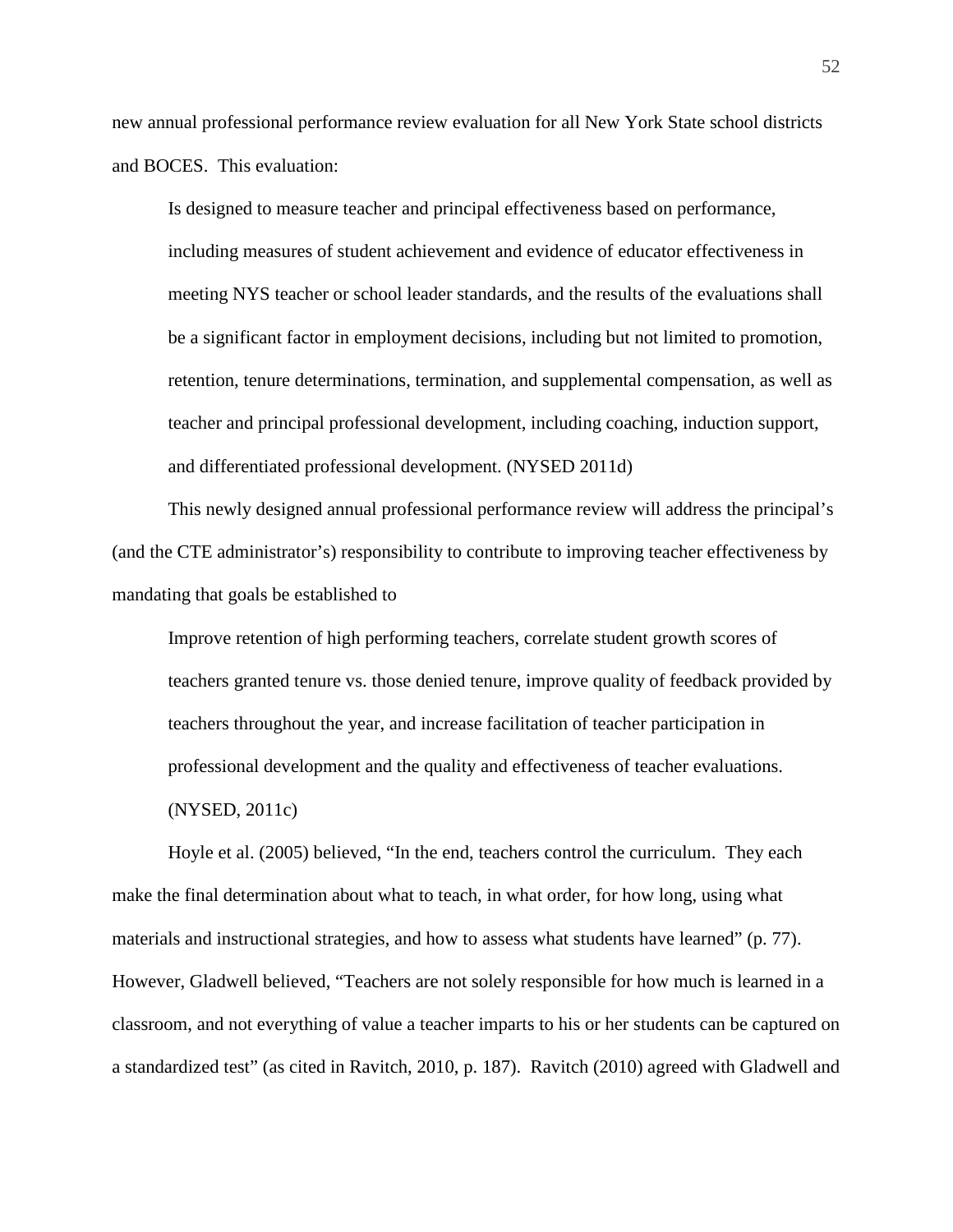stated, "Being an effective teacher is not necessarily a permanent, unchanging quality. Some teachers are outstanding year after year, when judged by increases in their students' test scores; others are effective one year, but not the next, by the same measures" (p. 186).

Klagholz (2000) reported, "The length of time CTE teachers stay in the education field is longer than that of the academic teacher" (p. 16). With a longer retention period in the education field, CTE teachers risk becoming disconnected from new and emerging industry trends. There is a constant balancing act between developing and maintaining industry skills as well as strengthening academic pedagogy for the CTE teacher. There has been an 11% decline over the past 10 years in CTE teacher education programs (Bruening et al., 2001).

Targeted, industry-specific professional development is as important to a CTE teacher as is traditional educational professional development. Sawchuk (2009, p. 73) stated, "Training for teachers still tends to take place outside of schools." The dilemma is unique because "Teaching in CTE is a rigorous yet frequently underrated challenge" (Cushall, 2002, p. 20). Researchers cited extensive research literature on professional development and reported, "Synthesis found training programs of a certain duration—30 to 100 hours of time over six months to a year positively influenced student achievement, while those with fewer than 14 hours had little effect" (Wei, Darling-Hammond, Andree, Richardson, & Orphonos, 2009, p. 6).

#### **Globalization and 21st-Century Leadership Skills**

Homer-Dixon (2000) believed, "As we are careening into the future is the very time we need leadership" (as cited in Fullan, 2001, p. 134). Fullan himself (2001) asserted, "One of the main conclusions I have drawn is the requirements of knowledge societies to bring education and business leadership closer than they have ever been before. Corporations need souls and schools need minds" (p. 136).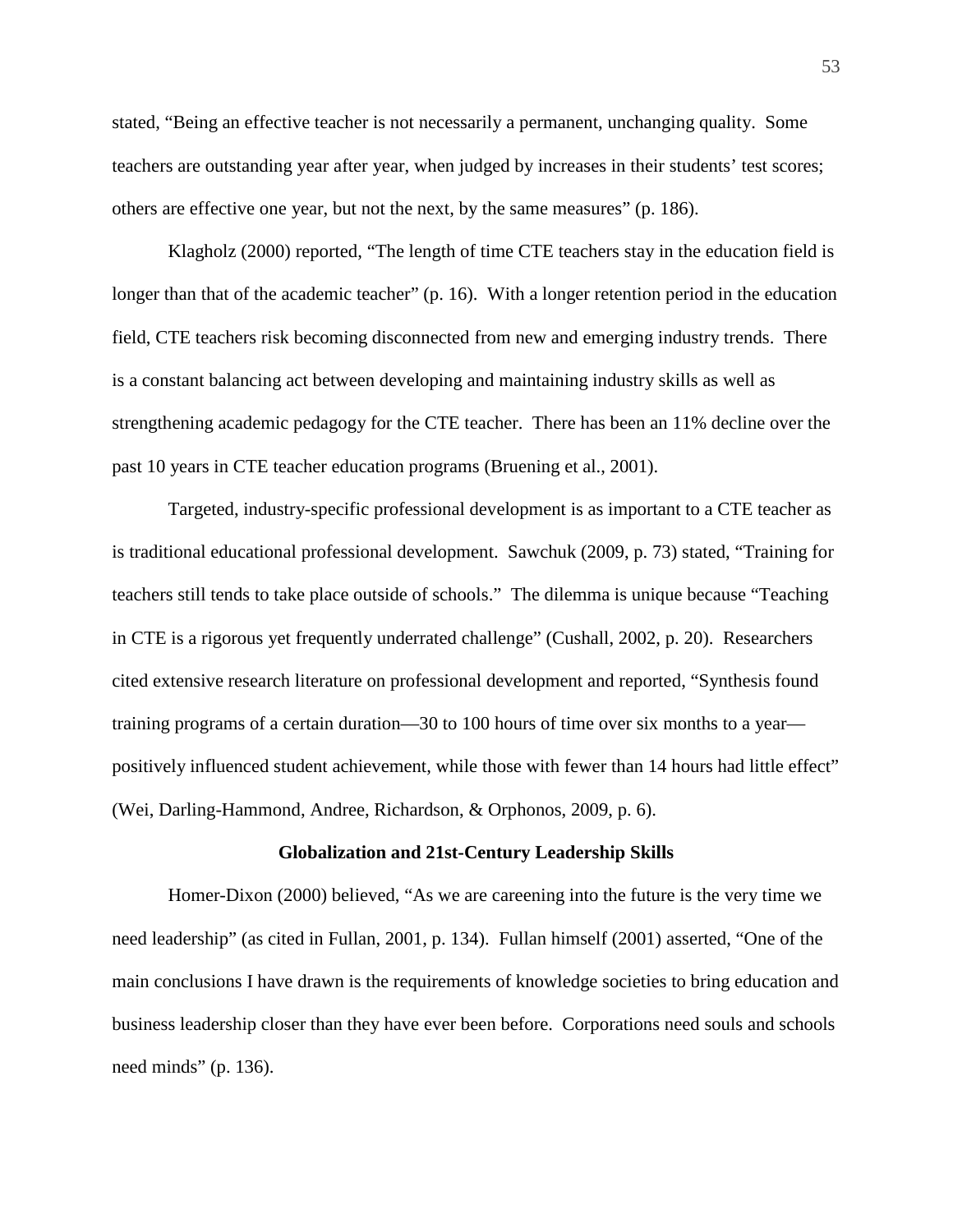Global competitors are widening the achievement gap because of the newfound desires and economic opportunities of their rising middle classes. Paradoxically, in the United States, income inequality is widening at an accelerated rate. According to a study by the Brookings Institution, "Middle-income neighborhoods, where families earn 80 to 120 percent of the local median income, have plunged by more than 20 percent as a share of all neighborhoods in Baltimore, Chicago, Los Angeles, and Philadelphia" (Harden, 2006). Both economically depressed and wealthy neighborhoods are on the rise, and cities and suburbs are becoming more segregated by income. Berube (2006) reported, "No city in America has gotten more integrated by income in the last 30 years" (p. 21).

Education can be considered a direct derivative of the middle class. This observation is validated through data providing evidence that India's growing middle class correlated highly with its burgeoning educational opportunities for its citizens (Freidman, 2006). India's middle class is growing at an average of 5.3 percent annually and, according to the McKinsey Global Institute (MGI), India's middle class households are estimated at fifty million. MGI predicted this number will grow to 583 million by 2025 (Farrell & Beinhocker, 2007).

Globalization of industry has "flattened" the traditional corporate organizational structure. Friedman (2006) explained the need for U.S. schools to teach and to train students with "the right stuff" to meet these new industry organizational trends. Determining what the "right stuff" is and how to obtain it is perplexing, and a primary challenge of CTE school leaders.

The argument of how to appropriate value to a nation's human resources and its relationship to the economic structure produces diverse rhetoric. Levin, Belfield, Muennig, and Rouse (2007) focused on the impact of the profit and loss of failing students on the U.S.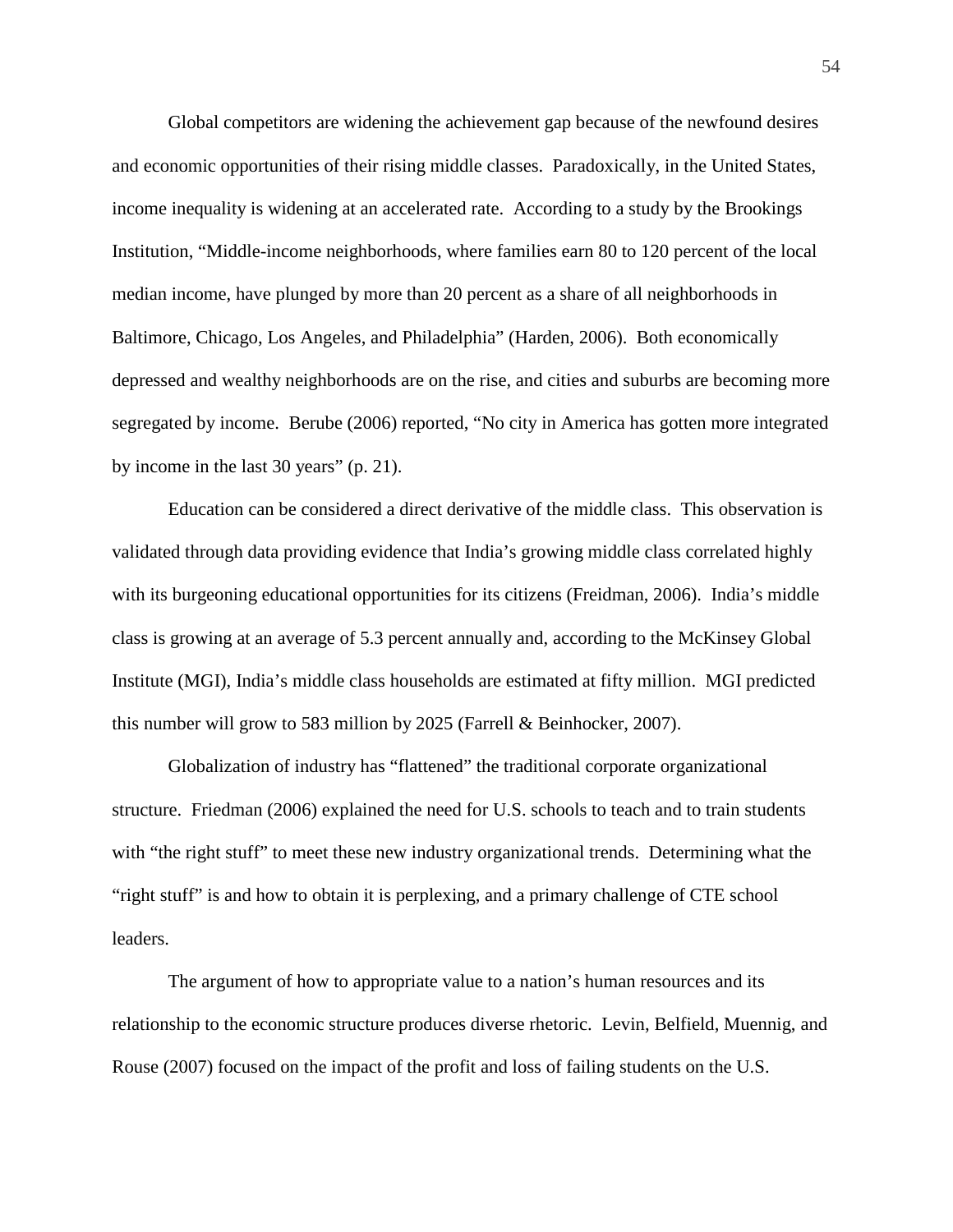economy, in support of Schultz (1961), who conducted a research study based in humanistic and philosophical ideals. Schultz stated:

In principle there is an alternative method for estimating human investment, namely by its yield rather than by its cost. While any capability produced by human investment becomes a part of the human agent and hence cannot be sold; it is nevertheless in touch with the market place by affecting the wages and salaries the human agent can earn. The resulting increase in earnings is the yield on the investment. (1961, p. 1)

Blinder aligned with Schultz and stated:

It is clear the U.S. and other rich nations will have to transform their educational systems so as to produce workers for the jobs that will actually exist in their societies. Simply providing more education is probably a good thing in balance, especially if a more educated labor force is a more flexible labor force that can cope more readily with nonroutine tasks and occupational change. But it is far from a panacea. In the future, how we educate our children may prove to be more important than how much we educate them. (Blinder, 2008, p. 302)

CTE leadership is responsible for transforming antiquated vocational programs into 21stcentury CTE programs to provide students with the skills needed to be globally competitive. Starratt (2003) contended, "The school's curriculum tends to be self-justifying and selfexplaining. That is, it is not related to the larger social and political world of public policy, commercial enterprise, political struggle, and human tragedy" (p. 23). Gargan and Guare (1998) reasoned, "Today's schools are caught in a whirlwind of social and political change, shifting paradigms and promises, and intense public debate about the nature of schooling" (p. 32).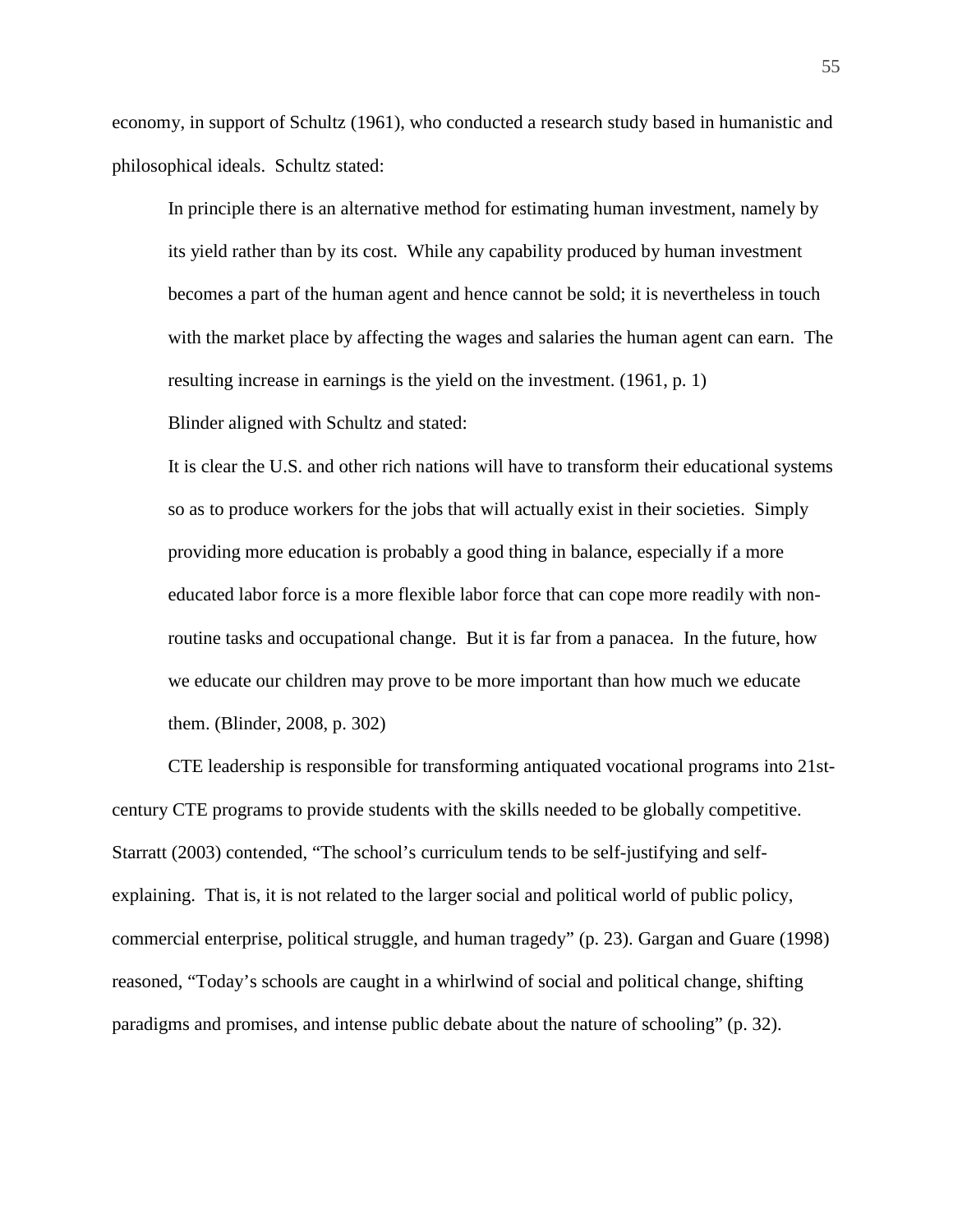Twenty-first-century education leaders will be working within in a new framework as they reinvent schools.

We are certain of one thing. We will never move within the bureaucratic structure to new schools, to free schools. That structure was invented to assure domination and control. It will never produce freedom and self-actualization. We cannot get there from here. This risk of movement from here to there is not great. The bureaucratic structure is failing in a manner that critical adaptations will not forestall its collapse. It is impractical. (Clark & Meloy, 1990, as cited in Bernhardt et al., 1998, p. 22)

Zmuda et al. (2004) believed profound and systemic change is required to meet the needs of these times. Fullan (2001) declared, "Pervasive leadership has a greater likelihood of occurring if leaders work on mastering the five core capacities: moral purpose, understanding of the change process, building relationships, knowledge building, and coherence making" (p. 137). Hoyle et al. (2005) affirmed 21st-century education leaders need to able to demonstrate their ability to

- Gather, analyze, and use data to inform decision making,
- Ensure adherence to legal concepts, regulations, and codes for school operations,
- Use technology to enhance administration,
- Engage in financial planning and cash flow management,
- Establish procedures for budget planning,
- Administer auxiliary programs,
- Develop a plan for maintaining the school plant, equipment, and support systems,
- Apply appropriate components of quality management, and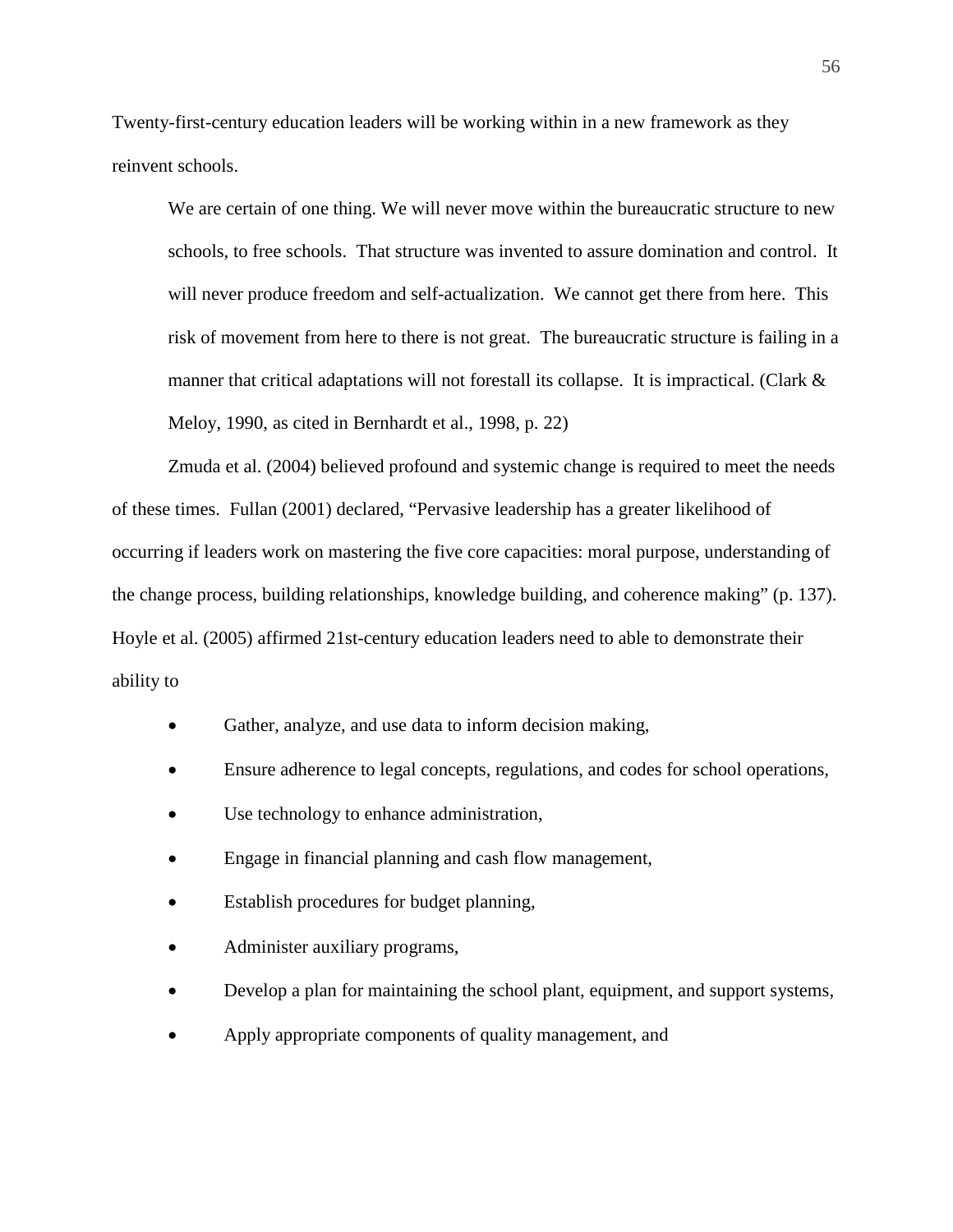• Implement a systems approach to monitoring all components (subsystems) of the school system for efficiency. (p. 53)

Darling-Hammond (2010) reasoned, "Today's expectation that school will enable all students, rather than just a small minority, to learn challenging skills to high levels creates an entirely new mission for schools" (p. 237). CTE school leaders need to rethink how to simultaneously realign their programs to meet these expectations within the constraints of a bureaucratic system. Fullan (2001) stated the goal is to

Enhance the skills and knowledge of people in the organization, creating a common culture of expectations around the use of those skills and knowledge, holding the various pieces of the organization together in a productive relationship with each other, and holding individuals accountable for their contributions to the collective result. (p. 65)

Skilled leadership is needed to transition our schools into the 21st-century training mode. Friedman (2006) stated, "It is hard to have an American national strategy for dealing with 'flatism' if people won't even acknowledge there is an education gap emerging; and there is an ambition gap emerging and we are in a quiet crisis" (p. 365). Understanding the CTE leaders' thoughts and perceptions about the influence of technology on student achievement supported Friedman's global belief:

The wealth in the age of flatness will increasingly gravitate to those countries who get three basic things right: the infrastructure to connect as efficiently, knowledge skills to empower more of their people to innovate and do value-added work on platform, and finally, the right governance; that is, the right tax policies, the right investment and trade laws, the right support for research, the right intellectual property laws, and most of all,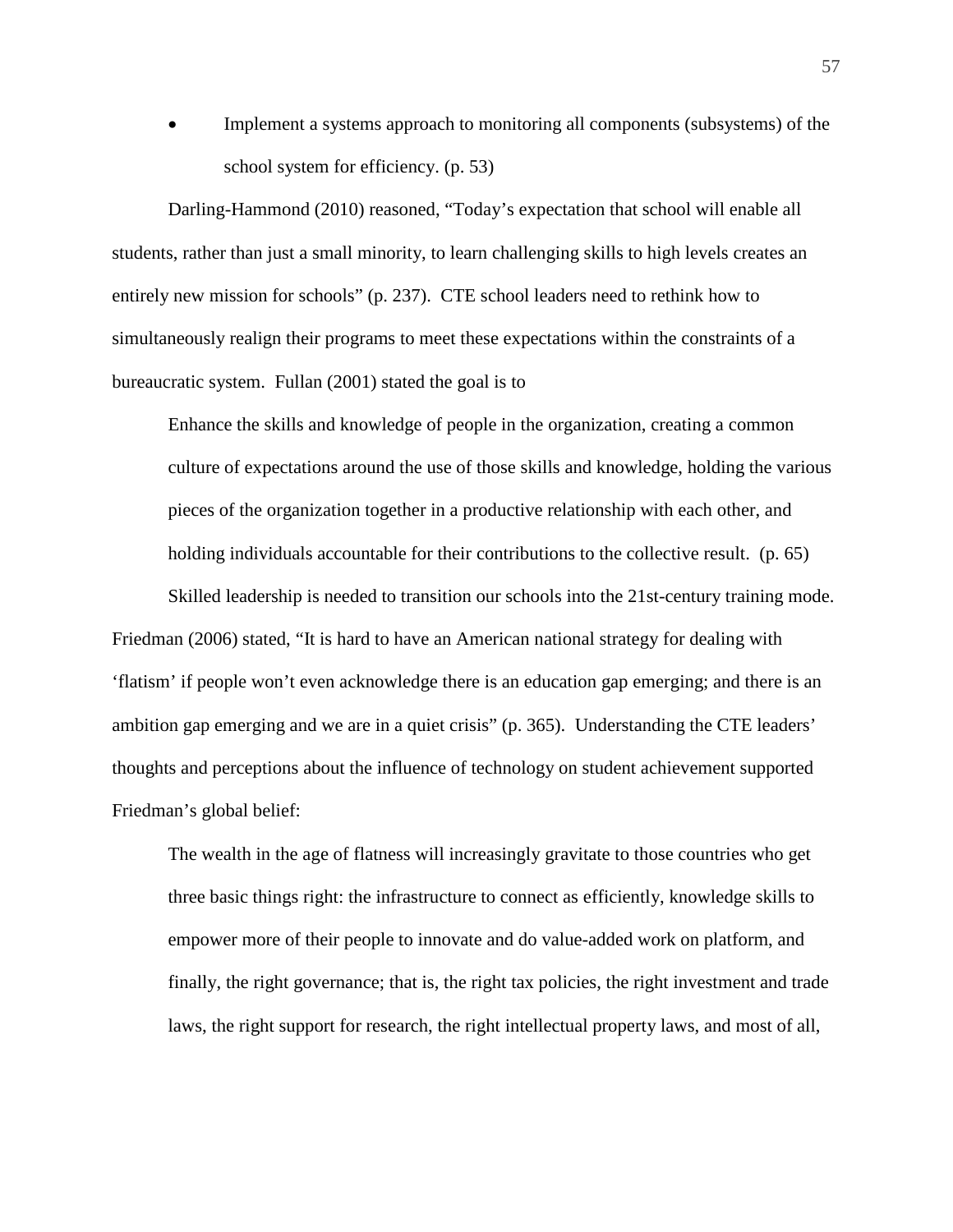the right inspirational leadership to enhance and manage the flow with the flat world. (2006, p. 329)

The extent to which CTE leadership is prepared to meet the needs and challenges of the  $21<sup>st</sup>$  century is fast becoming one of the focal points in education today. Kowalski (2005) explained, "Not only have demands for reform persisted for an unusually long period, the nature of the change proposals have become progressively focused, and at least for the last 10 years, they have concentrated heavily on local school district governance" (p. ix). Kotter (1996) predicted,

Powerful macroeconomic forces are at work here, and these forces may grow even stronger over the next few decades. As a result, more and more organizations will be pushed to reduce costs, improve the quality of products and services, locate new opportunities for growth, and increase productivity. (p. 3)

The leadership skills and the environments in which these changes occur could be examined through Burns and Stalker's *Mechanistic and Organic Systems*, which functioned as an "outline of the two management systems which represents the two polar extremities of the forms which such systems can take on when they are adapted to specific rates of technical and commercial change" (Burns & Stalker, as cited in Shafritz et al., 2005, p. 198). The mechanistic management system could be viewed as traditional organizational functionality, whereby "The specialized differentiation of functional tasks into which the problems and tasks facing the concern as a whole are broken down" and there is a "tendency for interaction between members of the concern to be vertical; i.e., between superior and subordinate" (p. 198). The organic management system could be considered more conducive to a 21st-century organizational functionality that is "appropriate to changing conditions, which give rise constantly to fresh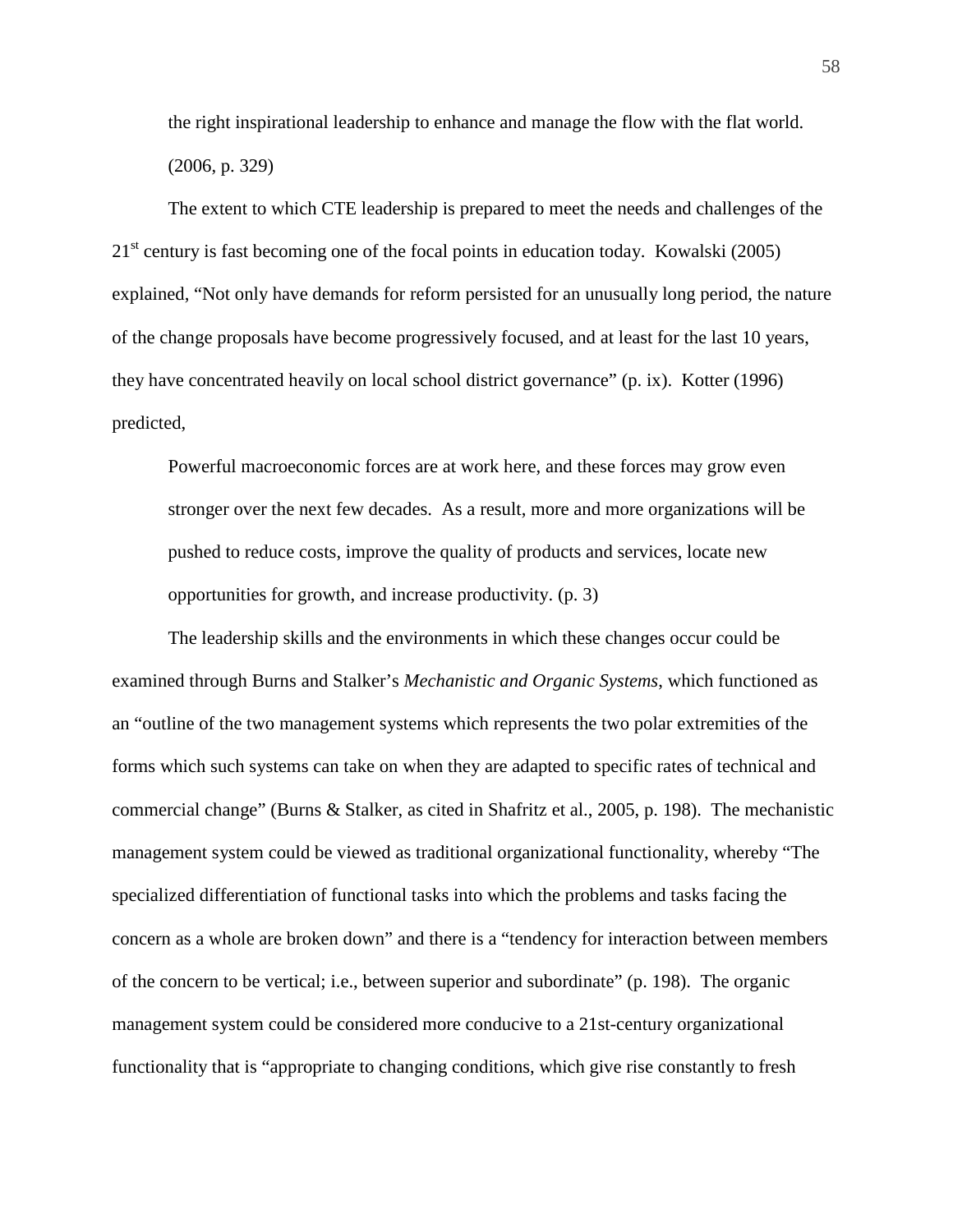problems and unforeseen requirements for action which cannot be broken down or distributed automatically arising from the functional roles defined within a hierarchic structure" (Burns & Stalker, as cited in Shafritz et al., 2005, p. 199). Leading organizations to exhibit lateral communication rather than vertical communication, where communication between people is more of a consultant than directive model, is essential.

#### **Summary**

As CTE transforms to meet the emerging needs of today's (and tomorrow's) industry, CTE administrators will be compelled to understand the nuances of preparing today's students for the anticipated workplace. In 2006, Friedman prophesized there would be a great number of "new middle jobs involving personalized, high-touch interactions with other human beings, because it is precisely those personalized high-touch interactions that can never be outsourced or automated, and are almost always necessary at some point in the value chain" (2006, p. 302). In 2011, Friedman and Mandelbaum stated, "We also have a new structural challenge in the labor market can only be addressed by more education and more innovations" (2011, p. 74).

The literature suggested this new trend could promote CTE as a crucial, educational education component necessary to develop work-ready skills for tomorrow's workforce. The literature also contended the extent to which CTE teachers and administrators know and embrace the changing technologies and the subsequent nature of the workplace is the extent to which CTE students will achieve success. The authors quoted in this study were all of the belief that education must shift to meet the new emerging needs of the global economy. U.S. students will be expected to compete globally for jobs due to the increase in education and CTE training throughout the world. As Zacharia (2009) noted, "It's not that the U.S. is falling behind and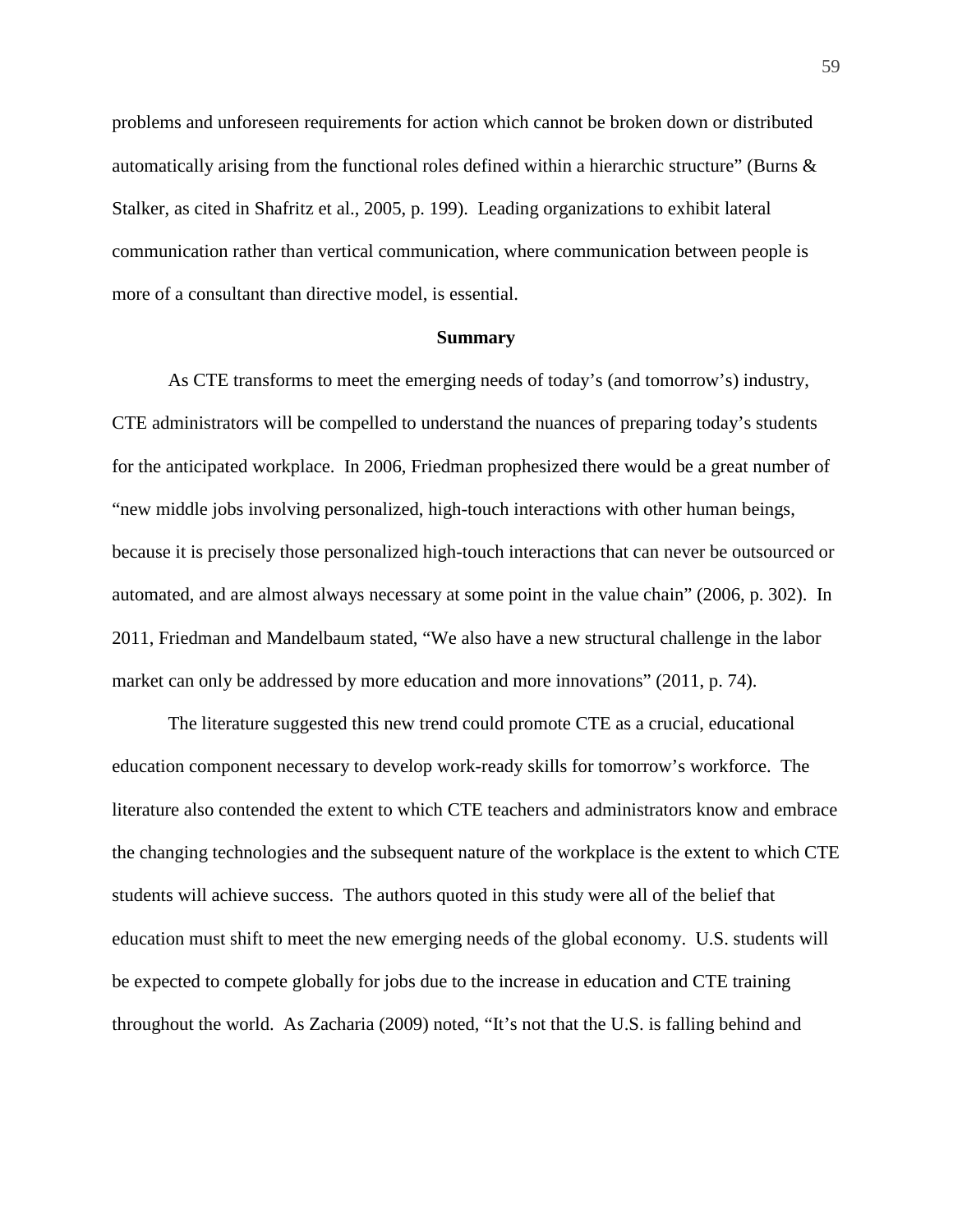attempting to regain superpower status as it relates to economy, education, and politically; but in fact, it must learn to compete with the rise of the rest of the global community" (p. 1).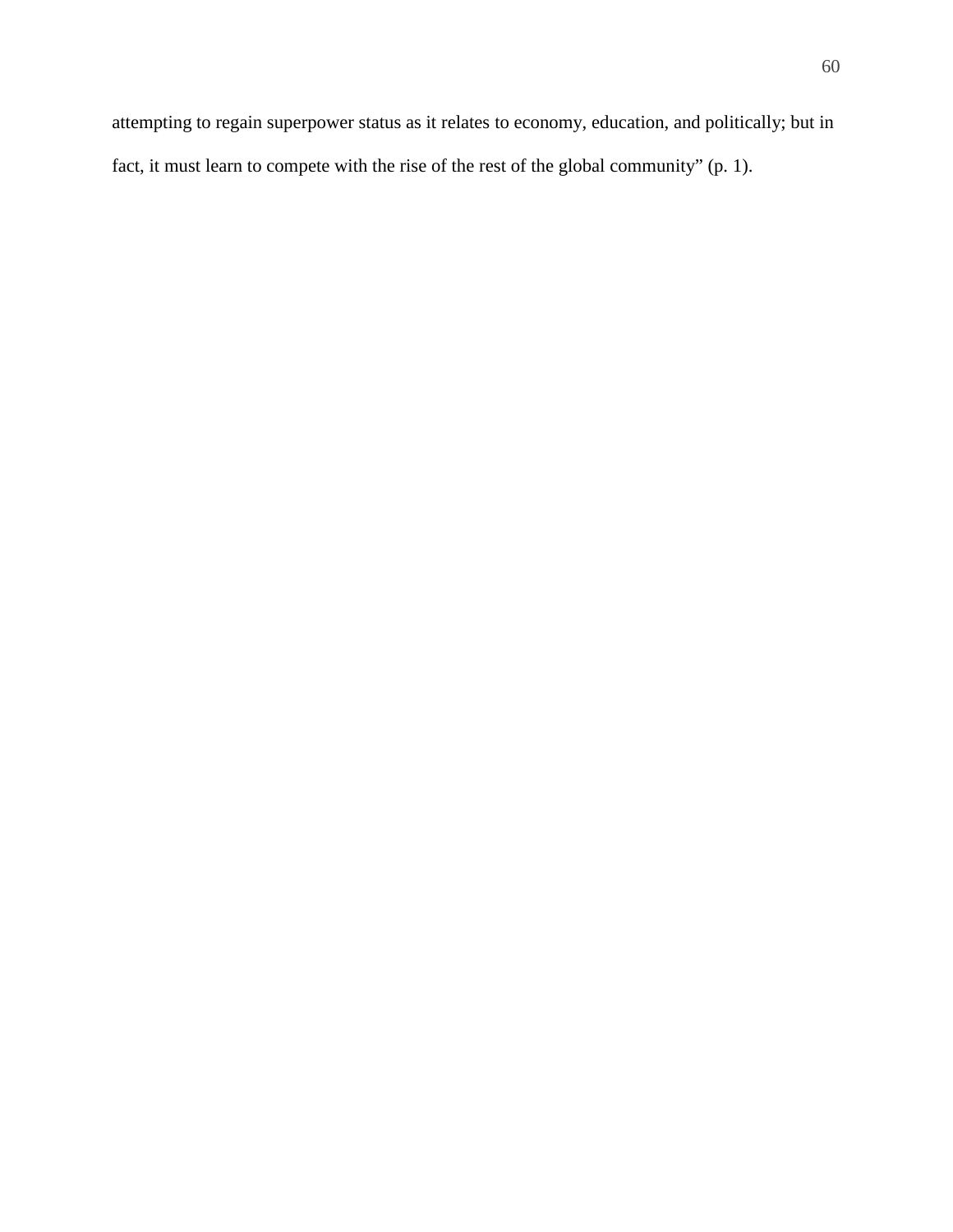## **CHAPTER III**

# **RESEARCH DESIGN AND METHODOLOGY**

## **Introduction**

The purpose of this qualitative study was to examine how the technology beliefs of New York State Career and Technical Education Board of Cooperative Education Services administrators influenced their leadership behaviors. The objective was to assist CTE administrators in understanding how their personal technology beliefs and perceptions influence the transformation process of CTE programs, and the extent to which the transformation process produces new and revised leadership values and beliefs consistent with 21st-century educational, technology-supported learning environments. Exploration of the emerging roles of the CTE administrators as they encountered the complexities of transitioning daily CTE instruction from a chalk-and-talk teaching environment to a technology-supported learning environment was the focus of the study. The results of this research yielded best instructional practices to support positive student achievement and teacher pedagogy. Twenty-first-century CTE theory; teacher and administrator professional development; blended, virtual classroom instruction; and the application of innovative, instructional methodologies were topics explored. The research questions guiding this study follow:

- 1. What relationships exist among the CTE administrators' technology comfort levels and proficiencies and the degree to which 21st-century instruction is implemented?
- 2. How do CTE administrators' perceptions about their frequency of use and knowledge of specific technologies correlate with CTE 21st-century technologysupported instruction?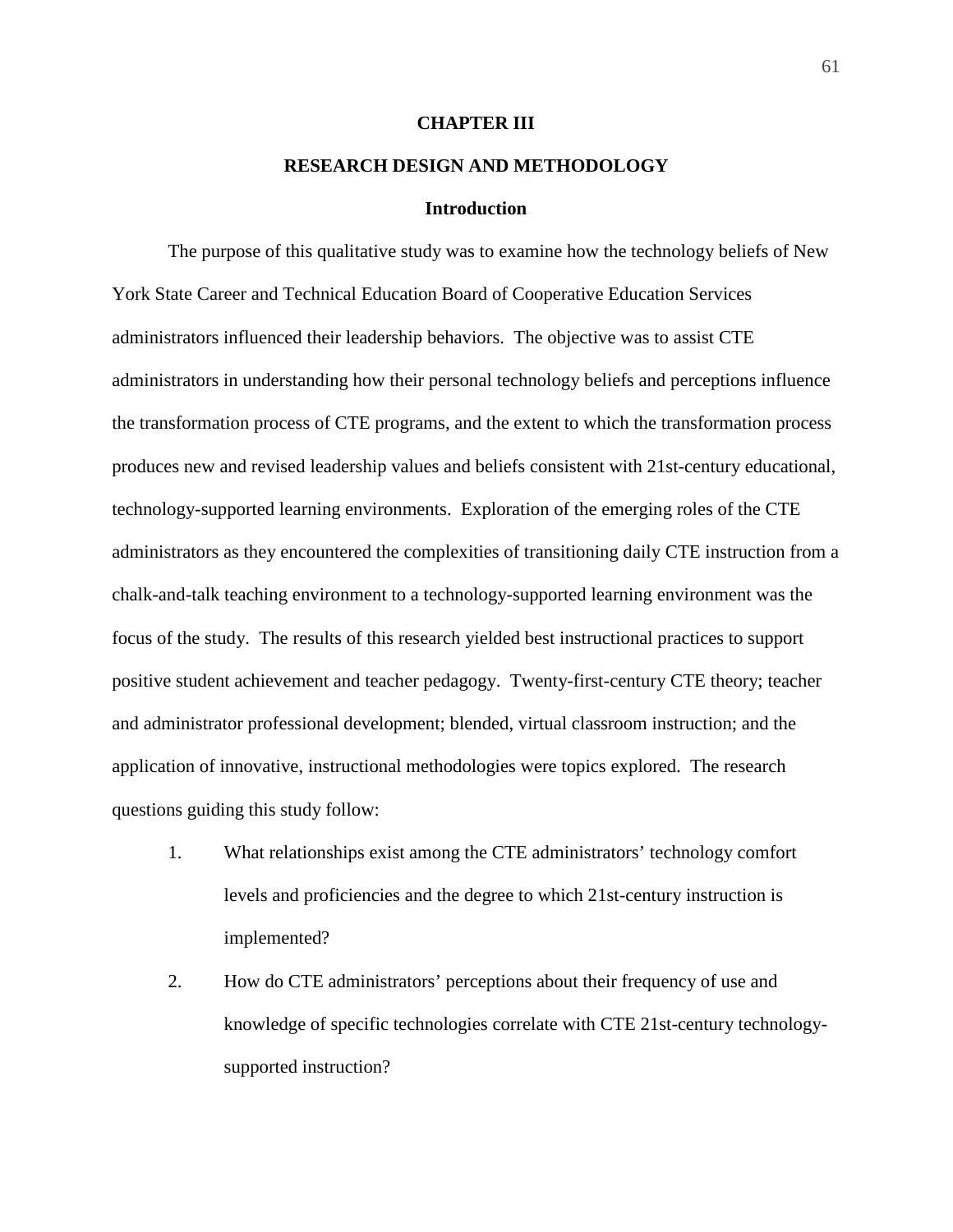- 3. How do the CTE administrators' beliefs and perceptions about the frequency with which specific technologies are used influence the role of CTE administrators?
- 4. To what degree do differences exist between the CTE administrators' beliefs and perceptions about technology and the actual efficacy (value) of technology in CTE programs?
- 5. How do the technology beliefs and perceptions of the CTE administrator influence the degree to which technology influences school organization methods and structure?

# **Methodology of the Study**

A qualitative method, the case study, was used to evaluate and examine the beliefs and authentic work experiences of CTE administrators. As Yin (2009) stated, "A case study is an empirical inquiry: It investigates a contemporary phenomenon within its real-life context; when the boundaries between phenomenon and context are not clearly evident; and in which multiple sources of evidence are used" (p. 23).

This case study was designed to gather CTE administrators' perceptions and beliefs about the frequency of use and specific technologies related to CTE classroom instruction, school organization, and personal utilization, through a series of in-depth interviews. Through site visits, interviews, and document review, the researcher observed the ways in which these leaders attempted to make sense of the new supervision and administration paradigm. The selected interview questions encouraged open-ended responses and were flexible enough for the researcher to note and collect data on any unexpected dimensions of the topic under discussion (Bogden & Biklen, 2007). A descriptive, holistic, and comprehensive lens was used in this study to examine data, observations, and interviews. The qualitative methodology offered the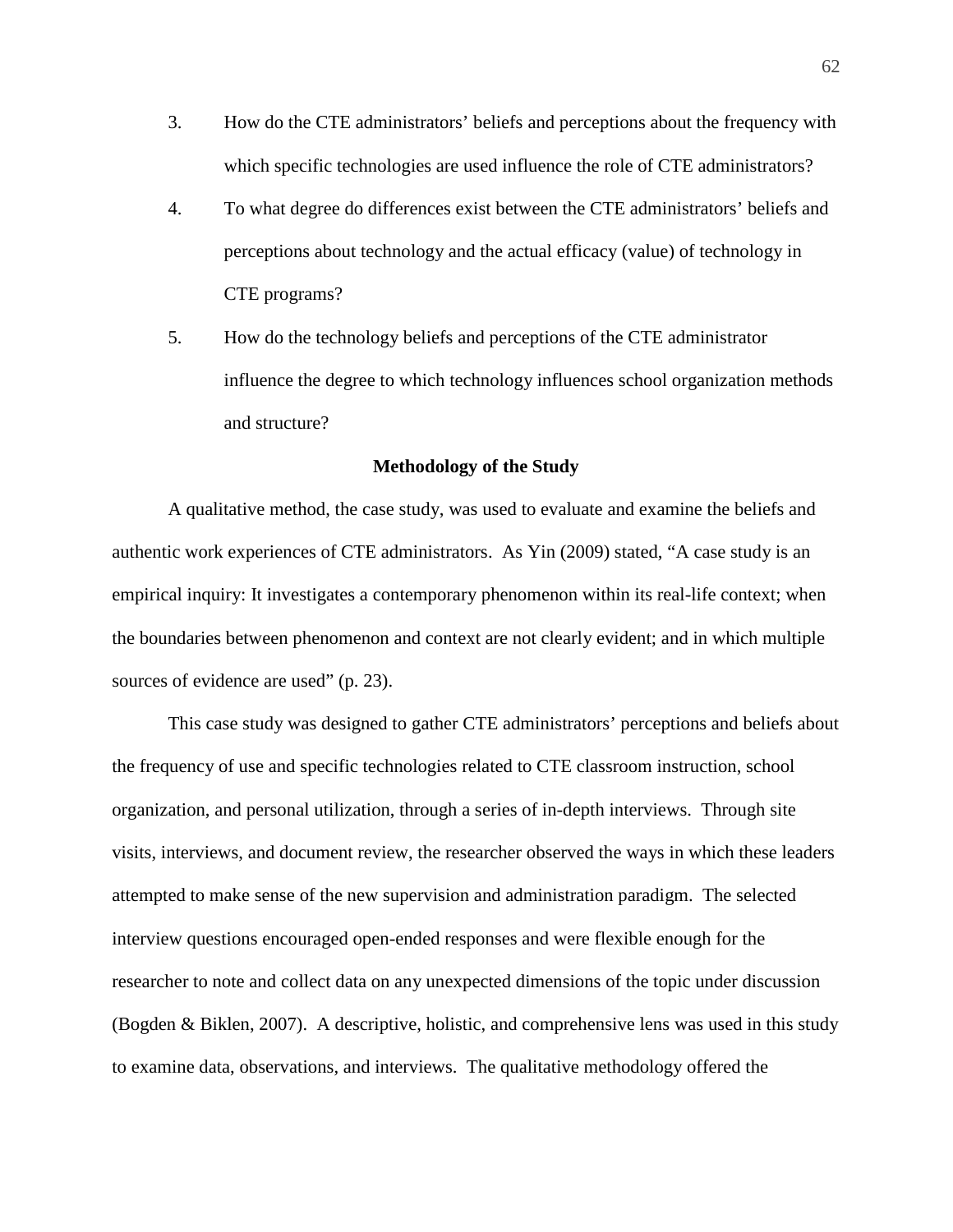opportunity to explore each CTE administrator's satisfaction, professional development engagement, and his or her ability to define CTE administration and supervision pedagogical responsibilities clearly. Merriam (2009) stated:

Qualitative researchers are interested in how people interpret their experiences, how they construct their worlds, and what meaning they attribute to their experiences. The overall purposes of qualitative research are to achieve an understanding of how people delineate the process of meaning making and to describe how people interpret what they experience. (p. 14)

The research processes chosen allowed discovering the ideas, beliefs, and personal feelings of the CTE administrators pertaining to their use of technology in CTE program development, school organization, and CTE curriculum and instruction, as well as the implications for the emerging role of the CTE administrator in a 21st-century learning environment. The research was designed for uncovering the similarities and differences of a homogeneous group of CTE administrators who were purposefully selected from among New York State BOCES CTE administrators, thus eliminating content area specific idiosyncrasies.

# **Unit of Analysis**

The Board of Cooperative Educational Services (BOCES) was created through legislation in 1948 to provide shared educational services to school districts throughout New York State, excluding the "Big 5" city school districts of Buffalo, Syracuse, New York City, Yonkers, and Rochester. Presently, 37 BOCES are charged with the mission to provide cost-effective school services, prepare diverse populations of students for a global workforce, and collaborate with district schools to close the student achievement gaps. Five units of analysis were purposefully selected for this study: two rural and three suburban/rural BOCES. All of the selected BOCES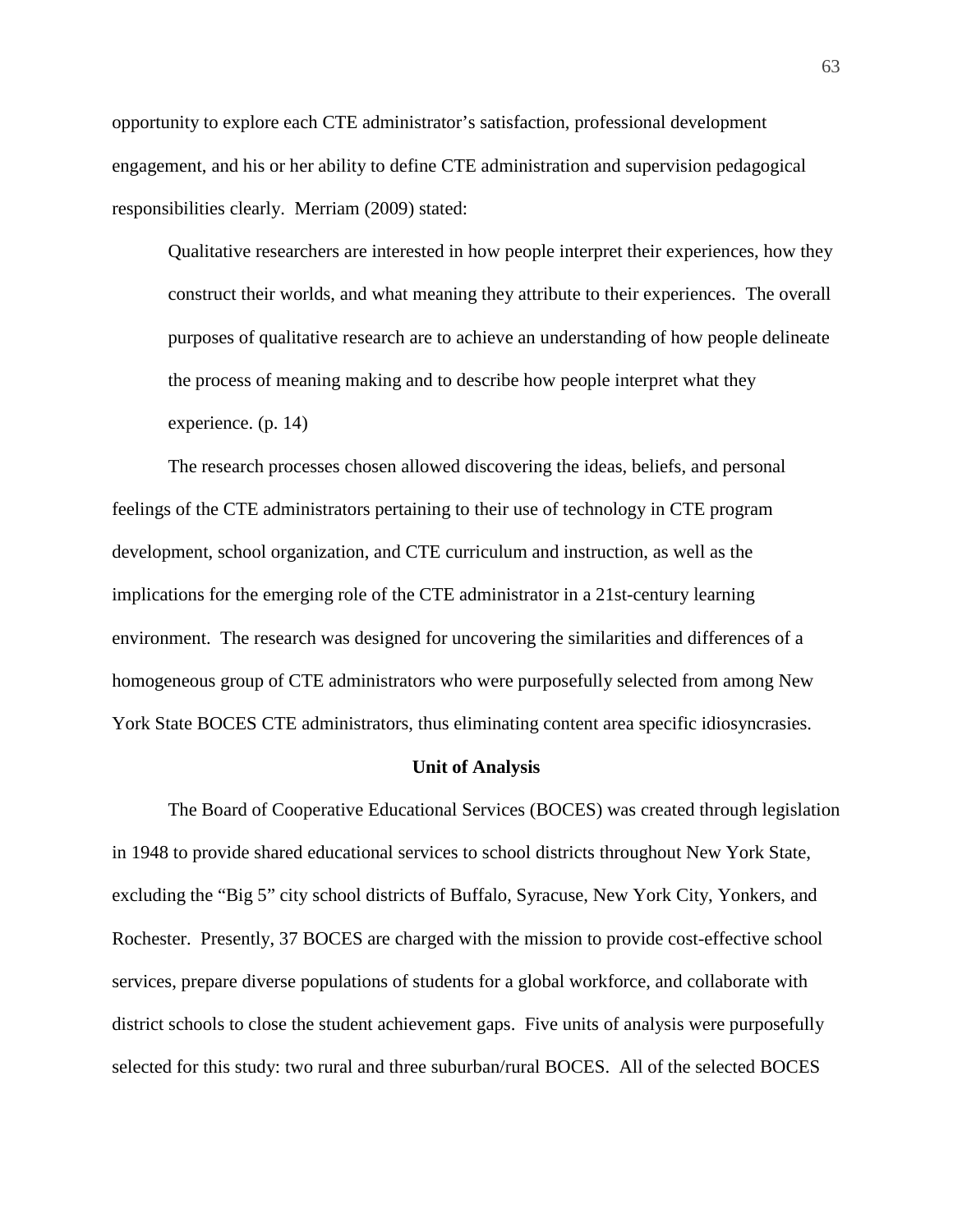had a Center for Career Services programs that provided CTE training for their participating district schools.

In a purposive sampling, the researcher chose particular subjects because they were "believed to facilitate the expansion of the developing theory" (Bogden & Biklen, 2007, p. 73). As Berg (2009) stated, "When developing a purposive sample, researchers use their special knowledge or expertise about some group to select subjects who represent this population" (pp. 50-51). A total of five BOCES CTE directors and five BOCES CTE supervisors were preselected and agreed to participate in the study. The cohort members were all of similar age and had comparable education and professional experiences. These similarities assisted in providing an equitable baseline to frame interviews, surveys, and field observations.

All the CTE administrators who completed interviews and surveys for this research were employed in a BOCES, and all of the CTE principals or supervisors reported directly to the CTE director. Each individual interview was conducted on the BOCES campus where the administrator was employed. Interviews were augmented by telephone calls and e-mail for the purpose of follow-up to survey data and interview questions and for document review.

BOCES-A was located in suburban and rural communities of New York. BOCES-A serviced approximately 1,200 students from 18 school districts, and according to the 2011-2012 New York State Education Department Career and Technical Education Data (CTED; NYSED, 2012) report, had 321 students who successfully completed a CTE program in June 2011. Of the 321 students, 239 were White, 28 were Black, 45 were Hispanic, and six were Asian. The 2010 to 2011 cohort consisted of 143 females and 178 males. A total of 392 students graduated from this cohort, and of the 392, 80 students earned an endorsed New York State High School/CTEendorsed diploma of distinction.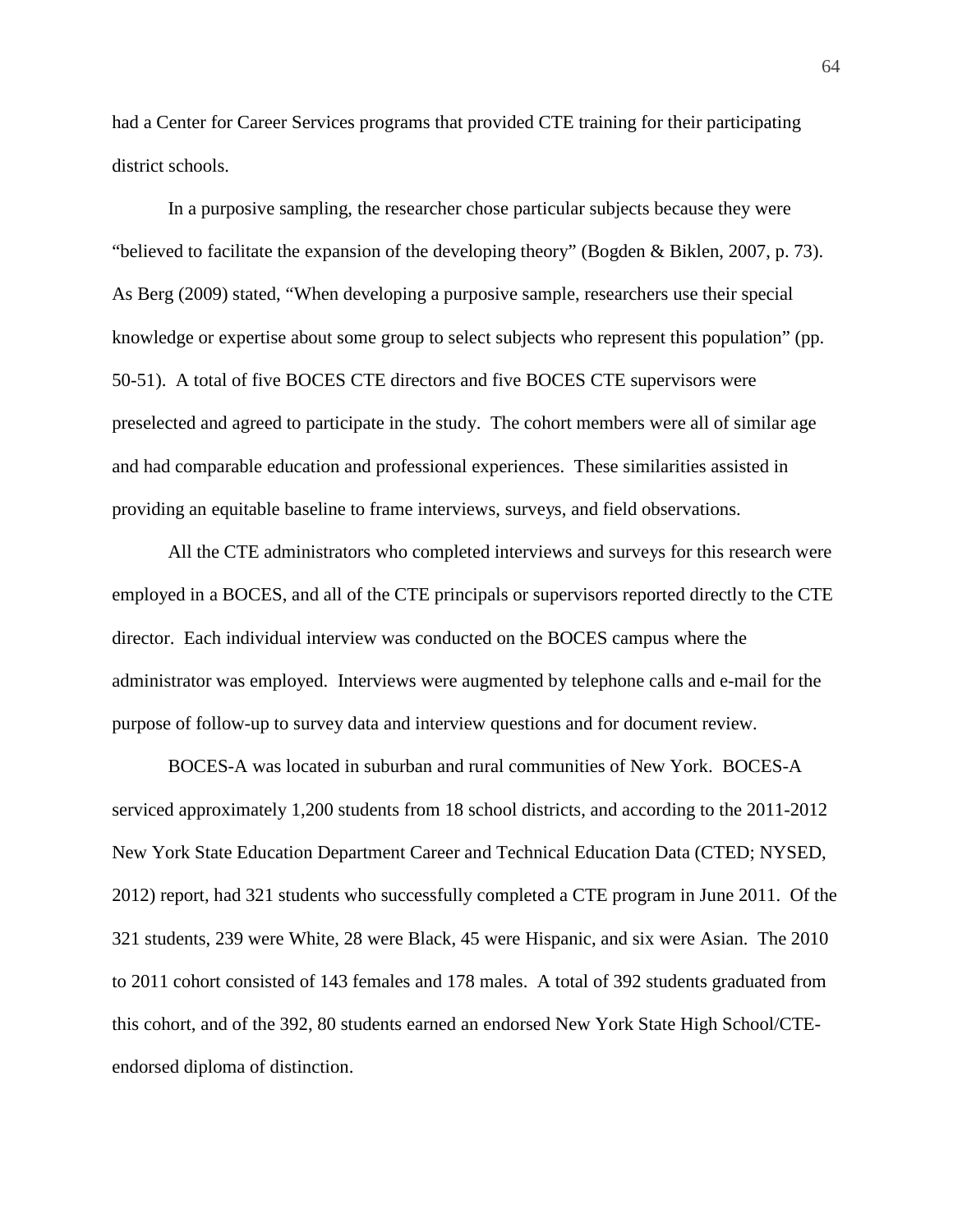BOCES-B was located in rural area of New York. BOCES-B serviced approximately 1100 students from eight school districts. The 2011-2012 CTEDs (NYSED, 2012) reported 101 students successfully completed a CTE program. Of the 101 students who completed the CTE program, 82 were White, 12 were Hispanic, and one student was listed as bi-racial. This cohort consisted of 57 females and 44 males. Reports indicated 120 (19 students returned to home school) students received a high school diploma. However, this BOCES did not report any students receiving a CTE-endorsed diploma.

BOCES-C was located in a rural area of New York. BOCES-C serviced approximately 525 CTE students from eight district schools. The CTED (NYSED, 2012) reported this BOCES had 89 students who successfully completed a two-year CTE program. Of the 89 students, 51 were males and 38 were female. The CTED reported the 2010 to 2011 cohort consisted of 62 White students, 16 Hispanic students, and 11 Black students. Fifty-three students earned a CTEendorsed diploma of distinction.

BOCES-D was located in a suburban area of New York. BOCES-D serviced approximately 530 CTE students from eight district schools. The CTED (NYSED, 2012) reported this BOCES had 136 CTE students who successfully completed a CTE program, including 64 males and 72 females. The report indicated 51 students received a high school CTE-endorsed diploma of distinction.

BOCES-E was located in a rural area of New York State and serviced approximately 1925 CTE students from 17 district schools. The 2010-2011 CTED (NYSED, 2012) reported 458 students successfully completed a CTE program. This cohort consisted of 228 males and 230 females, of which 29 were Black, 57 were Hispanic, and 370 were White students.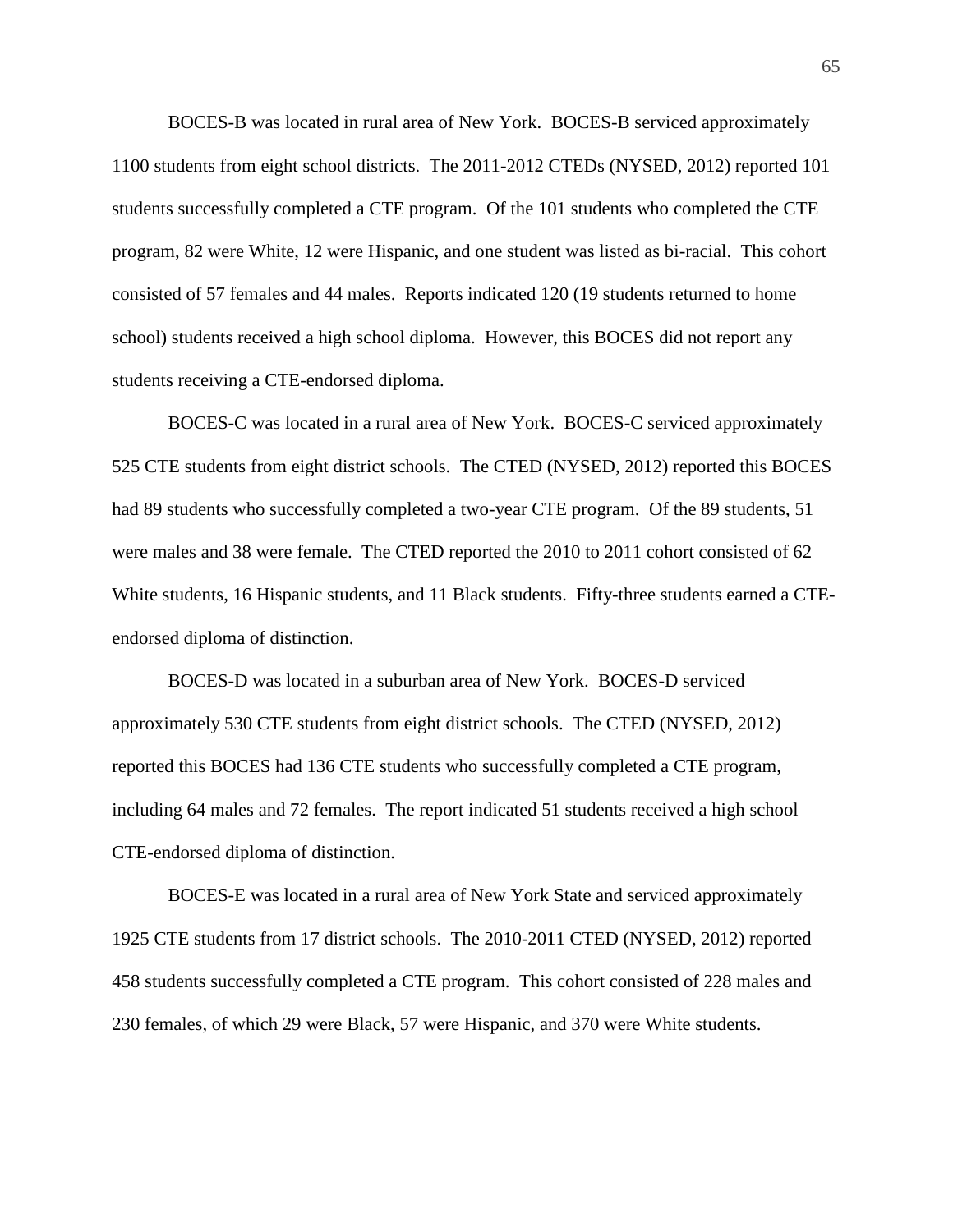The CTE Director of BOCES-A, Ava, was a 54-year-old White female who had been a CTE Director for the past two years. She had obtained a Bachelor of Science in Physical Education and a Master of Science in Special Education as well as a NYSED Certification of School District Administration (SDA). In addition to her two years as CTE Director, she had 10 years as an administrator. Ava was responsible for the supervision of approximately 40 secondary level CTE programs, an LPN (licensed practical nurse) adult education program, and an adult literacy program that serviced the residents of the district. This BOCES employed 80 CTE and academic teachers and provided CTE services for approximately 1,200 students.

The CTE Director of BOCES-B, Ben, was a 59-year-old White male who had been a CTE Director for 18 years. He had obtained a BS in Special Education and a NYSED Certificate of Administration and Supervision (CAS). He had additional professional experience as a principal and a special education director. Ben was responsible for the supervision of 25 CTE programs as well as for the adult literacy and career training programs. This BOCES employed 75 secondary day CTE teachers, provided CTE services for approximately 1,200 students, and had multiple career services sites as well as satellite industry training locations.

The CTE Director of BOCES-C, Colleen, was a White 50-year-old female who had been a CTE Director for seven years. She had obtained a BA in Special Education, a master's degree in education, a NYSED CAS, and a NYSED School District Administrator (SDA) certification. Her additional professional experience included special education teacher, special education transition coordinator, and principal of an alternative high school. Colleen was responsible for the supervision of 16 CTE programs. This BOCES employed 35 CTE teachers, provided CTE programs for approximately 500 students, and had multiple career services sites, as well as satellite industry training locations.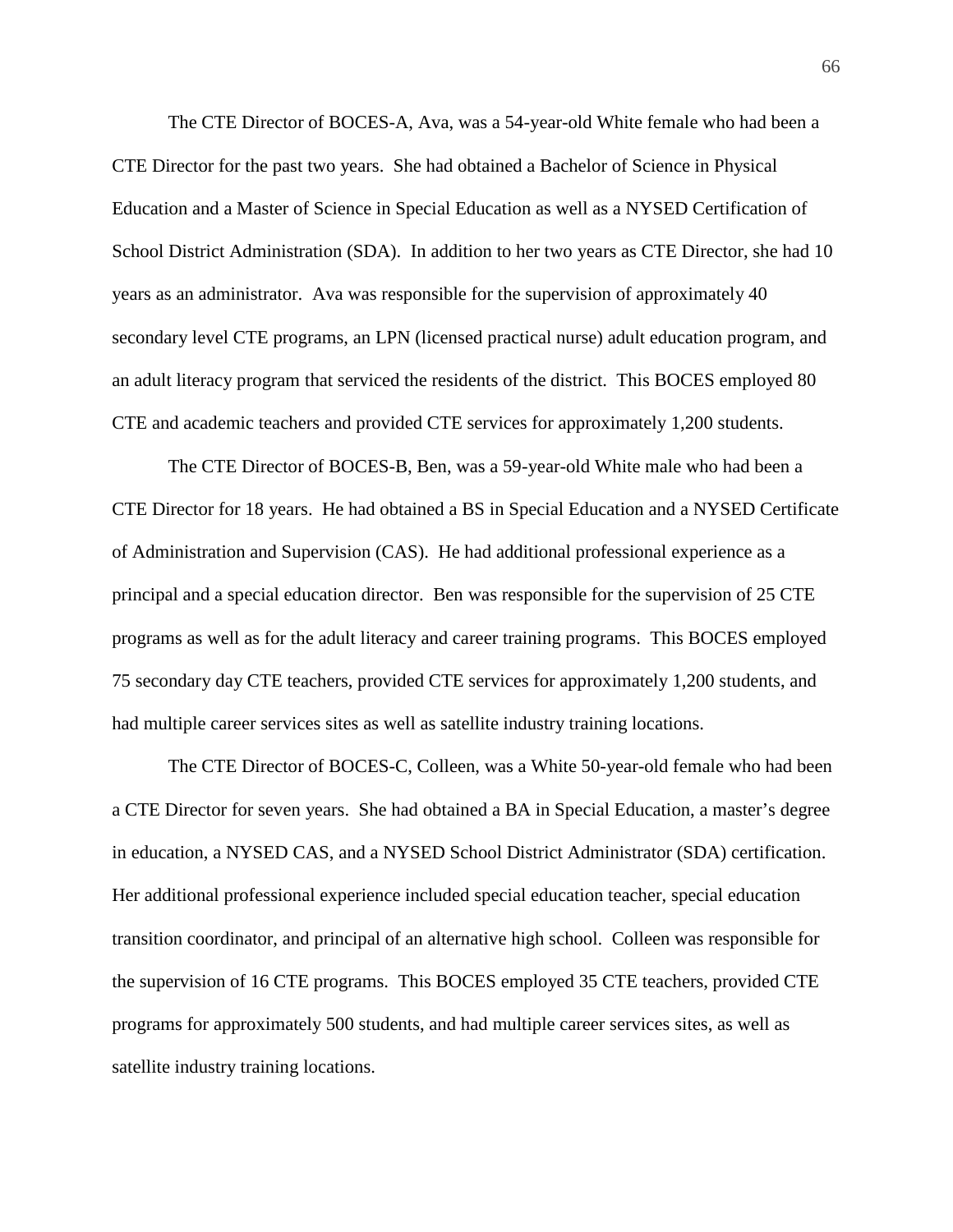The CTE Director of BOCES-D, Dennis, was a 59-year-old White male who had been a CTE Director for three years. He had obtained an Associate of Science (AOS) in Culinary Arts, a BS in hotel management, a Master of Education degree in Administration and Supervision, and a NYSED School District Administration certification. He had additional professional experience as a culinary teacher and a CTE principal (supervisor). Dennis was responsible for the supervision of nine secondary day CTE programs, six adult education LPN programs, 11 adult career training programs, and a regional secondary day summer school program. This BOCES employed 45 CTE teachers, provided CTE services for 530 students, and had multiple career services sites as well as satellite industry training locations.

The CTE Director of BOCES-E, Ellen, was a 54-year-old White female who had held the position of CTE Director for eight years. She had obtained an Associate of Applied of Science, a Bachelor of Science in Education, a Master of Education, and a NYSED SDA. Ellen had a total of 12 years as an administrator, with professional experiences as an elementary principal as well as a special education principal. Ellen was responsible for the supervision of 36 secondary day CTE programs and adult education LPN and literacy programs, and the school employed 115 secondary CTE and academic teachers who provided instruction for approximately 1,200 students. This BOCES also had multiple career services instructional sites as well as satellite industry training locations.

The New York State CTE comprehensive high schools (The Big Five) were not considered for this study, due to the overwhelming difficulty in obtaining permission from the bureaucratic district offices to interview and survey their school personnel and the dissimilarities in their CTE program structures. CTE programs are integrated into the comprehensive high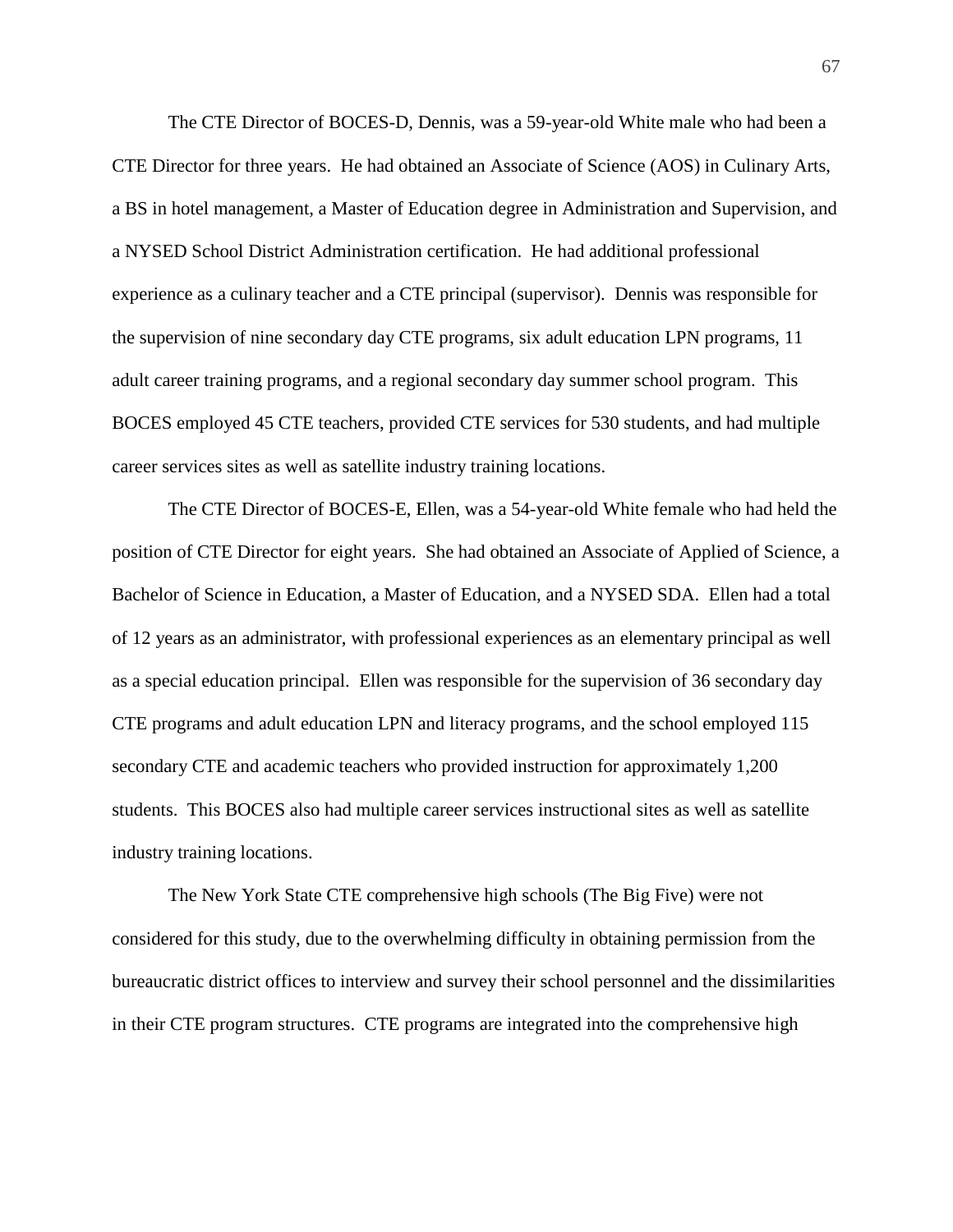school setting, while BOCES CTE programs are separate by design, allowing area district high schools to send their students who are interested in career training.

# **Design of the Study**

The researcher collected demographic, professional, experiential, and job-site descriptions and information from all participating subjects prior to interviews, document review, and survey analysis. To triangulate this study, the researcher conducted face-to-face interviews with the selected CTE directors and supervisors and collected and analyzed the results of a CTE technology survey from the CTE principals, who were direct reports to the selected directors, and the CTE directors. The researcher examined documents such as the Perkins grant major effort initiatives for annual technology allocations. The researcher also reviewed each BOCES CTE program annual operating budget, technology strategic plans, and teacher and supervisor/principal observations that supported interviews, as well as a self-reflective survey that required the participants to rate their own perceived technology skill level using the International Society for Technology in Education (ISTE) rubric.

The researcher was able to gather an abundance of relevant information that provided a complete and comprehensive CTE program analysis to determine the degree and frequency to which technology was integrated into the CTE curriculum, school organization, and technology professional development. The researcher collected information through in-depth interviews and discovered the ways in which, and to what degree, the CTE administrators' technology beliefs and perceptions either limited or increased the use of technology in their CTE programs. Interviews were limited to 45-60 minutes in structured sessions. The interview structure and techniques were influenced by the neo-positivist concept proposed by Alvesson, which provided the opportunity reveal the subjects' "inner or authentic self, not necessarily publicly visible,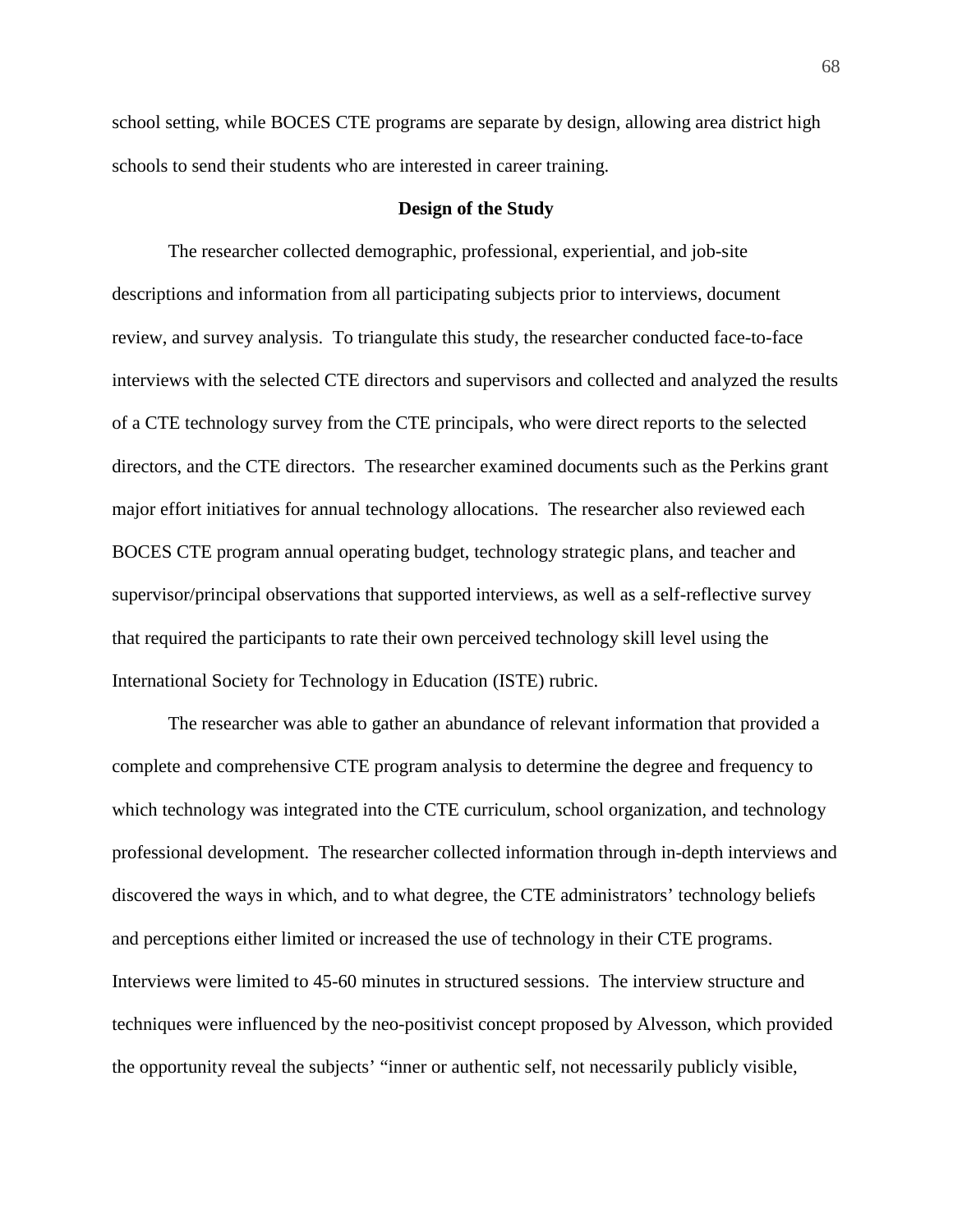which may be revealed through careful questioning by an attentive and sensitive interviewer who contributes minimally to the talk" (Alvesson, 2003, as cited in Roulston, 2010, p. 52).

A self-reflective analysis survey developed by ISTE (see Appendix A) was administered to the participating administrators to establish their perceived technology skill levels, competency, and frequency of use in their school. The survey also gathered information as to how administrators utilized technology in the day-to-day organization tasks and classroom instruction and their ability to appropriately determine and assess technology professional development teacher needs. The self-analysis survey, the ISTE rubric, assisted in "triangulating, or corroborating, one's own record, or comparing one' own perception of events with participants" (Dressman, 2008, p. 106).

Bogdan and Biklen (2003) believed documents, "Serve as sources of rich descriptions of how people who produced the materials think about their world" (p. 124). To that end, a document review of CTE program annual budgets took place, including the expenditures for items such as technology software and hardware purchases; NYS Perkins grants expenditures; curriculum hardware, software, and instructional materials; teachers' and administrators' professional development activities; and teacher observations.

The researcher elicited information regarding four CTE programs or career cluster (autotechnology, cosmetology, culinary, and construction trade) technology protocols during the interview to establish a common baseline by which to examine technology protocols and technology integration. Each interviewee completed the self-reflective survey that listed commonly used technology-assisted cues to provide a visual prompt. Each participant circled the appropriate number as it related to his/her technology comfort level, skill ability, and understanding of the particular technology. The survey also provided a rating scale  $(1-3)$  for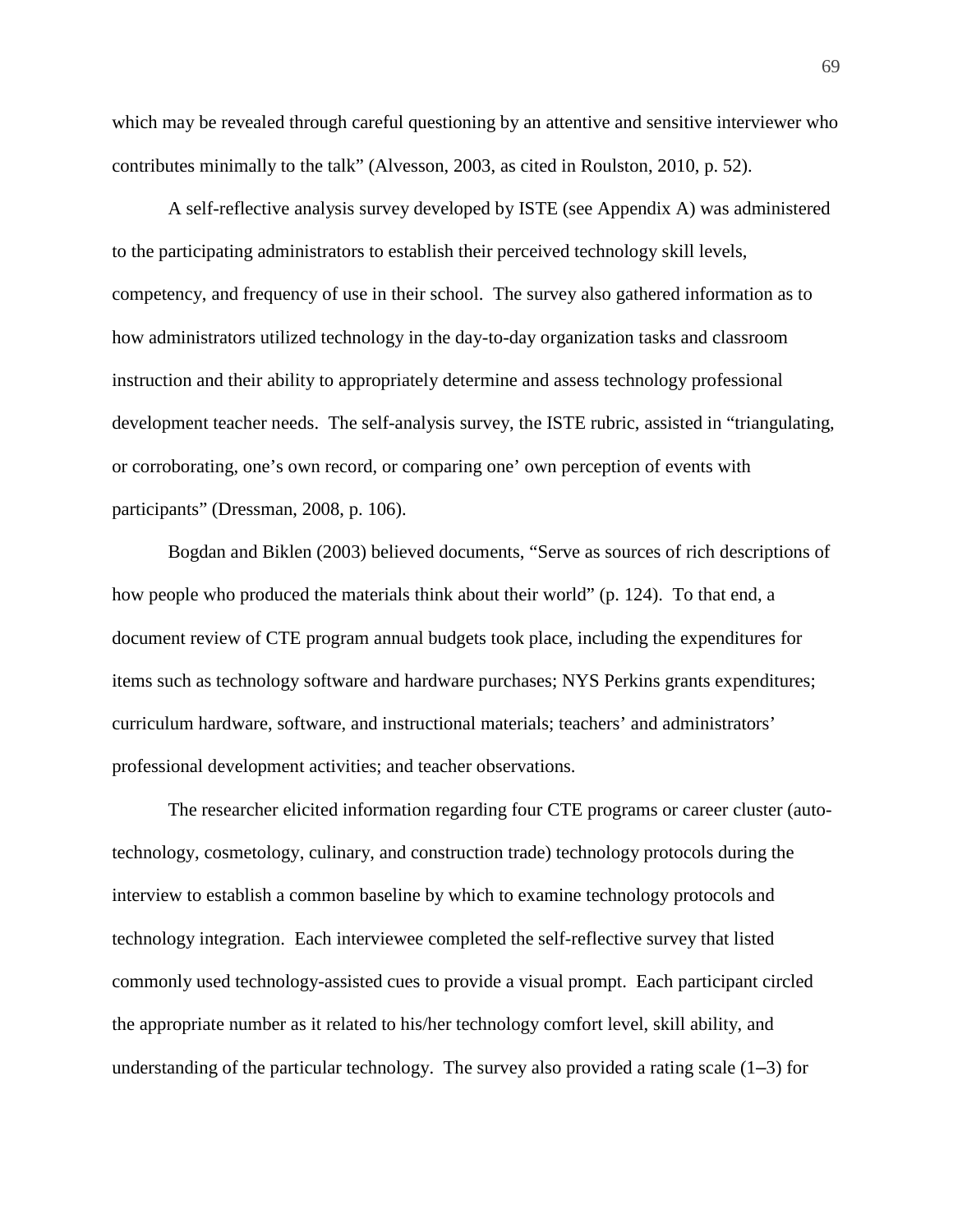CTE administrators to identify with and relate their technology understanding and usage in their organizations, classrooms, and professional development planning.

A qualitative methodology was optimal for this research because it "captured problematic interactions and difficult data that can provide rich materials for examination and further development of one's own interview practice through asking questions concerning how data are collaboratively generated by the speaker" (Roulston, 2010, p. 16). All of the primary subjects (CTE directors and supervisors) who were solicited and selected were active participants in the research. The use of ethnographic field strategies helped to obtain a better understanding of the interview responses, and each subject was observed in his/her work environment. The strategy of analytical ethnography encompasses,

Research processes and products in which, to a greater or lesser degree, an investigator (a) attempts to provide generic propositional answers to questions about social life and organization; (b) strives to pursue such an attempt in a spirit of unfettered or naturalistic inquiry; (c) utilizes data based on deep familiarity with a social setting or situation gained by personal participation or an approximation of it; (d) develops the generic propositional analysis over the course of doing research; (c) strives to present data and analyses that are true: (f) seeks to provide data and /or analyses that are new; and (g) presents an analysis that is developed in the senses of being conceptually elaborated, descriptively detailed, and concept-data interpenetrated. (Lofland, 1996, as cited in Berg, 2009, p. 191)

Using this process provided rich anecdotal information pertaining to each specific school culture and each respondent's relationship to culture. All of the participating subjects were employed by a BOCES located in the New York area for the duration of the study. All the BOCES selected for this study had similar CTE programs and school organization designs. Each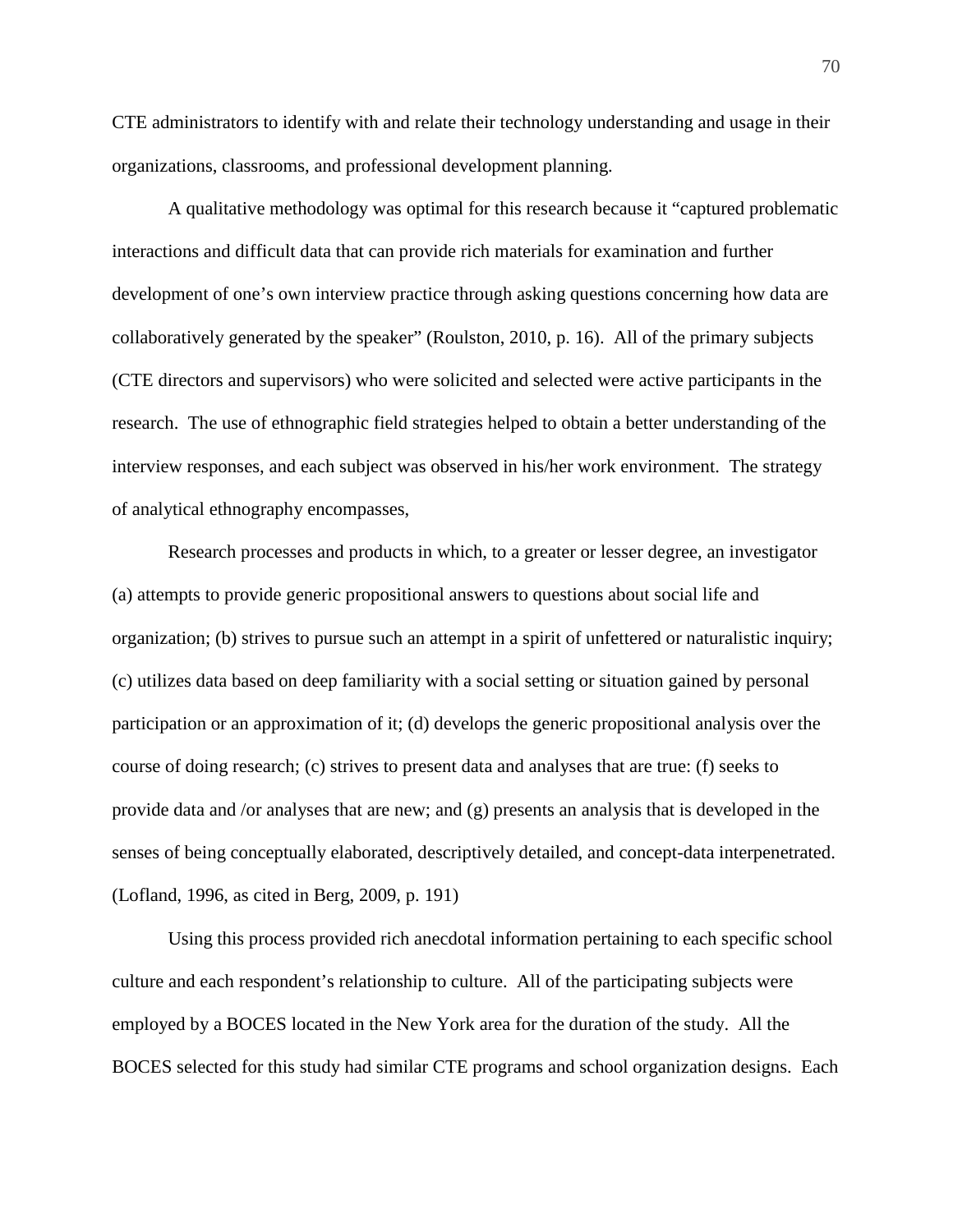BOCES contained one CTE director and a CTE program supervisor (principal) who was responsible for the day-to-day supervision of CTE classes and teachers.

All five selected BOCES directors were scheduled for on-site interviews, which were limited to an hour for each interview session. Anecdotal information was collected via e-mails and telephone. All of the participating subjects completed a 10-item self-reflective survey that served as a prerequisite to the questions and probes and that assisted in framing needed research information. The self-reflective survey was tested for validity prior to the start of this study by the ISTE organization, and the researcher requested and was granted permission to use the rubric as an instrument of measure (see Appendix B).

Questions and probes for this study were designed for relevancy by the researcher to prompt accurate and valuable information needed to complete this research. The in-depth interview questions focused on the CTE administrator's technology use, attitudes, outcomes, concerns, and influence in planning a 21st-century learning environment. These questions were codified in the areas of school organization, teaching and learning environment, and professional development (See Appendix C).

#### **Document Study**

Berg (2009) believed the primary venue for data gathering in a case study is the use of interviews and observations. However, he also felt value added was facilitated by the researcher investigating various document sources and supplementing the research with official documents relevant to a case study. A qualitative researcher's goal "is to better understand human behavior and experiences" (Bogdan & Biklen, 2007, p. 43). To make sense of the CTE administrator's behaviors, the researcher triangulated this study with in-depth CTE administrators' interviews and correlated the CTE directors' technology beliefs and self-reflective survey responses to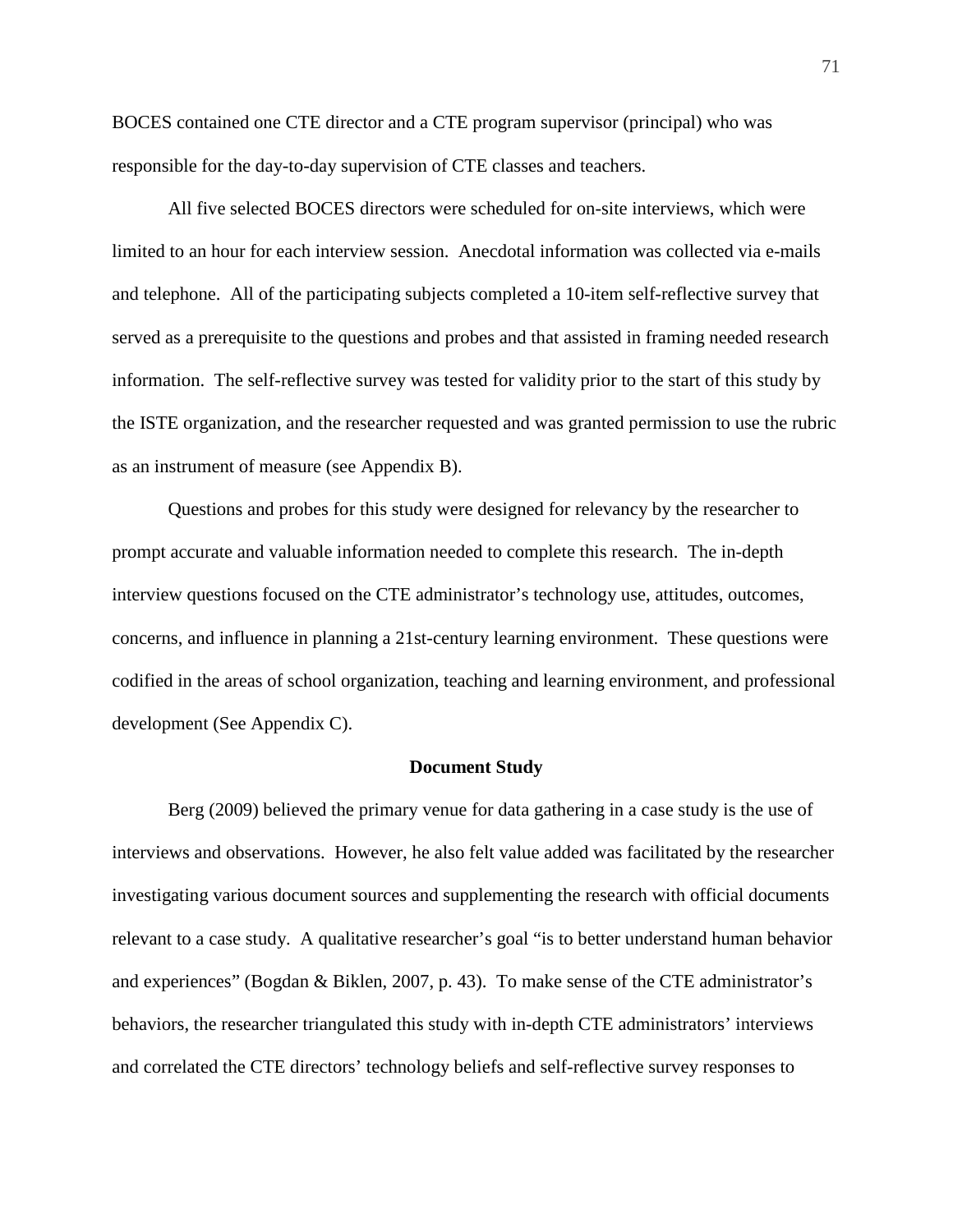identify how frequently technology was used. The survey was completed by all CTE administrators who participated in the study. A document review took place to examine the BOCES CTE program annual operation budget, curriculum, teacher observations, professional development activities, technology purchases, and BOCES-wide strategic technology plans.

The identified documents assisted the researcher in providing data to validate or repudiate the perceptions and beliefs of the CTE administrators. In addition, the researcher found the examination of official documents helped to reduce any potential researcher bias in the evaluation of data process. The intent of the study was to examine traditional supervision and administration theory using Bolman and Deal's (2008) four frames of leadership in an attempt to identify any new and or emerging theories developed due to virtual instruction technology management. Use of this tested framework to evaluate administration and supervision organization theory in conjunction with integrated technology instruction yielded information that fosters the need to conduct additional research as schools move towards a more technologically dominated CTE learning environment.

The researcher utilized an overarching social theory to examine the research findings and to provide a complex view of human behaviors in a virtual learning environment. The theory was an important component of the research because it offered a broad base to examine, observe, and formulate emerging trends among CTE administrators. The socio-technical system theory (STS) framed the human behaviors observed in the implications of automation and provided a frame to show how CTE administrators managed those behaviors as the virtual learning trend expanded into the CTE learning environment. Recording the ways the administrators internalized and processed such experiences to provide a road map for future school organizational and instructional planning practices was an essential element of the study.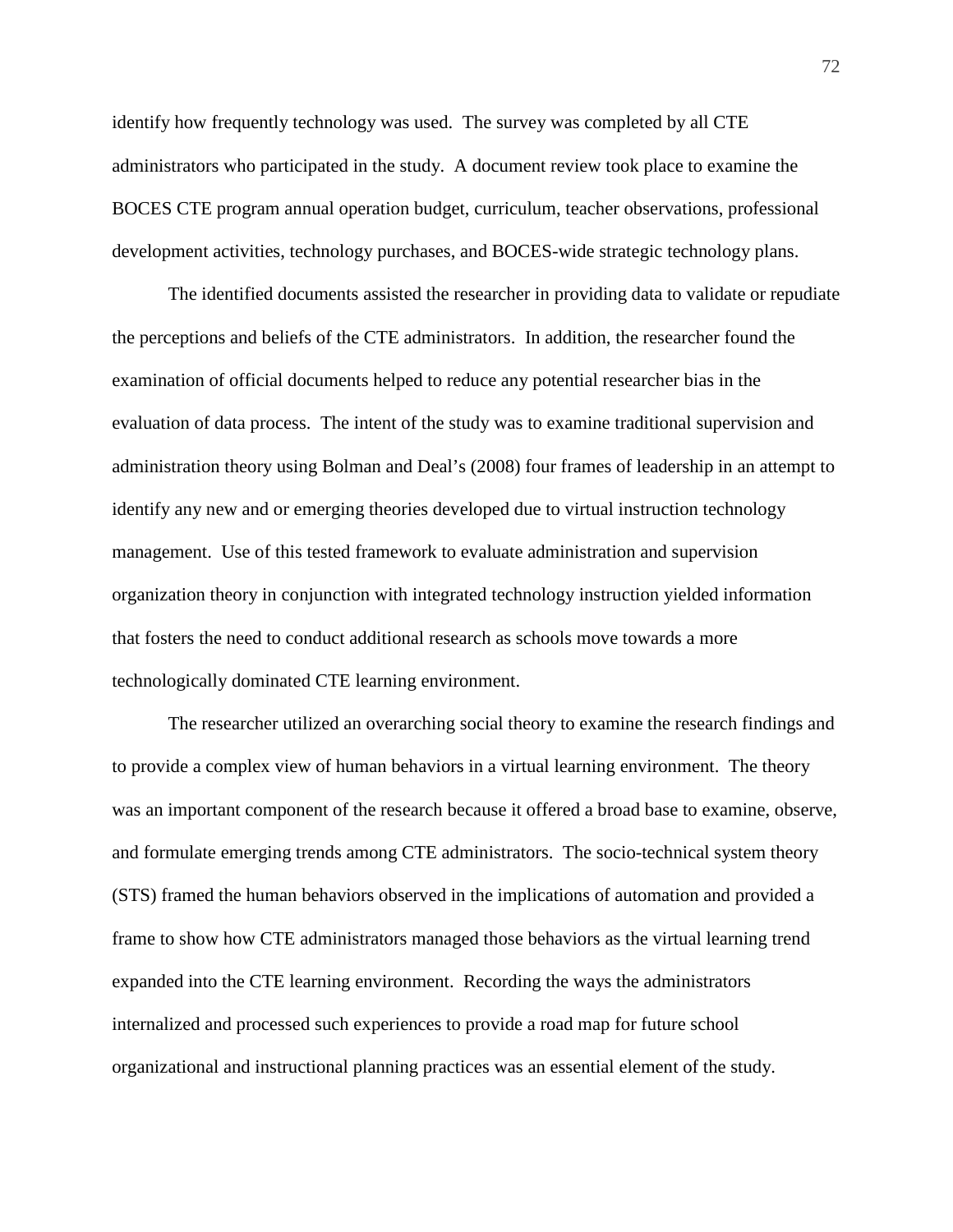Evaluating these personal observations and recording the stated feelings and beliefs of the administrators provided additional insight. This procedure was an attempt to provide a mirror by which the subjects of this research and other interested parties could reflect upon behaviors, actions, and emerging skill sets as CTE program instruction was increasingly supported by technology software and hardware.

The research process began with a focus group of interested CTE administrators who attended regular Area Zone 4 meetings for the purpose of discussing and disseminating NYSED information. The focus group included some of the subjects who participated in the study. The purpose of the focus group was to garner information about the pressing issues and concerns surrounding the CTE programs as they transitioned to a 21st-century learning environment. The participants were asked to complete a questionnaire of 10 questions relating to CTE supervision of instruction, curriculum, faculty, budgets, technology, and NYSED compliance (See Appendix D). The questionnaire was used to fact-find and to acquire a baseline of information to support the framework of the research. The questionnaire was designed to capture authentic data related to the research topic and to frame the face-to-face interview questions to "capture the subjects' own words and let the analysis emerge" (Bogdan & Biklen, 2007, p. 79).

A concept map was designed to plot the research progression plan visually. Having a continuum of processed information was important to "better understand the relationships between ideas, concepts, plans of action, and the like by creating a pictorial representation of these ideas, or plans, and their connections" (Berg, 2009, p. 43). To better understand the collected research information, data and interview responses were organized methodically. The process of visual plotting provided the opportunity to learn and understand how the information garnered could be used to formulate empirical data.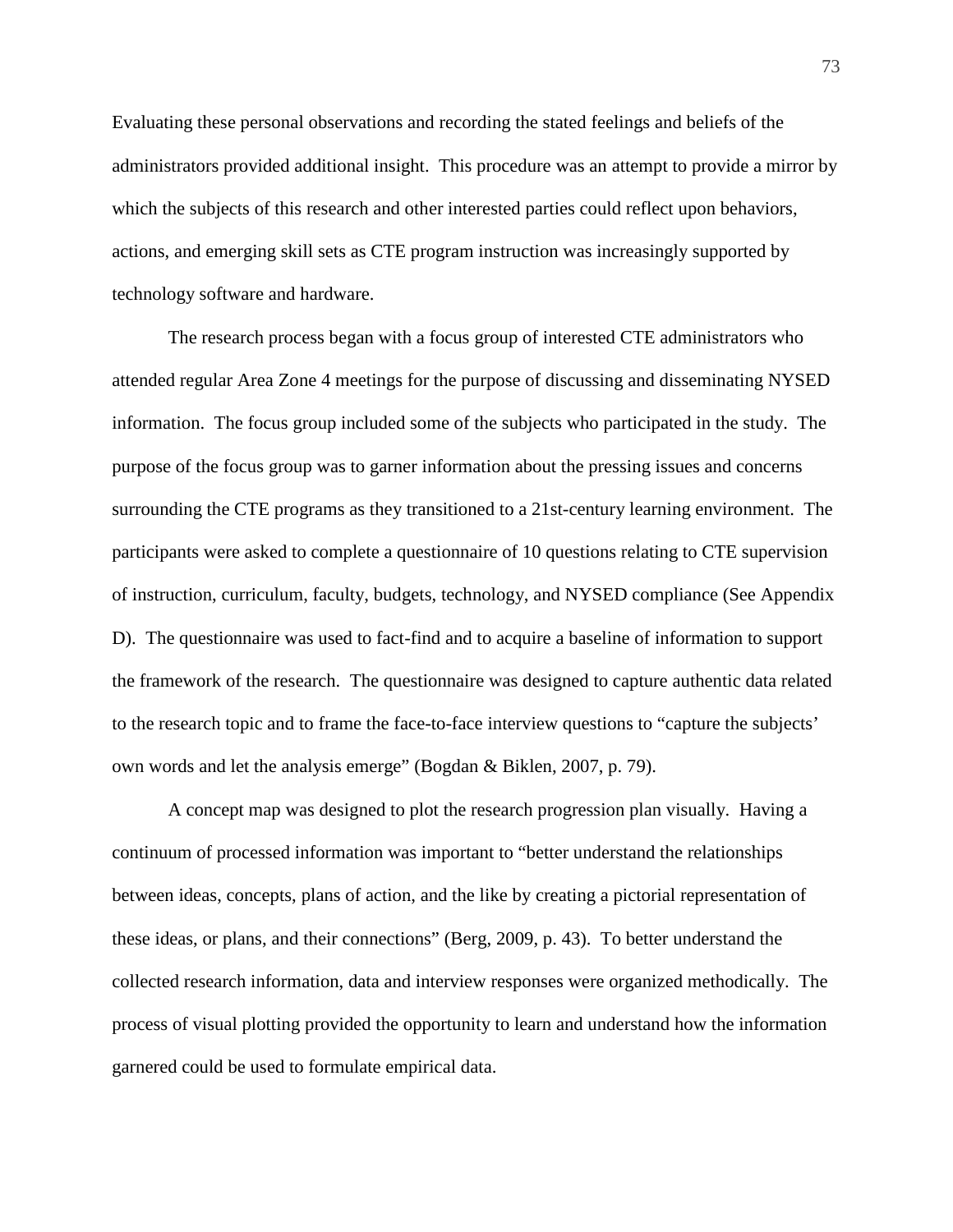To ensure no harm was caused by this study, confidentiality was reinforced using an invitation letter (see Appendix E) and confidentiality agreement (see Appendix F) secured between the researcher and the subjects. No data collection took place until the Fordham University Internal Review Board (IRB) had approved the study (see Appendix G). The names of the participants were changed to pseudonyms to assure anonymity and were recorded as follows:

- 1. BOCES-A = "Ava" (director),"Adam" (supervisor),
- 2. BOCES-B = "Ben" (director), "Barbara" (supervisor),
- 3. BOCES-C = "Colleen" (director), "Cora" (supervisor),
- 4. BOCES-D = "Dennis" (director), "Donna" (supervisor), and
- 5. BOCES-E= "Ellen" (director), "Eileen" (supervisor).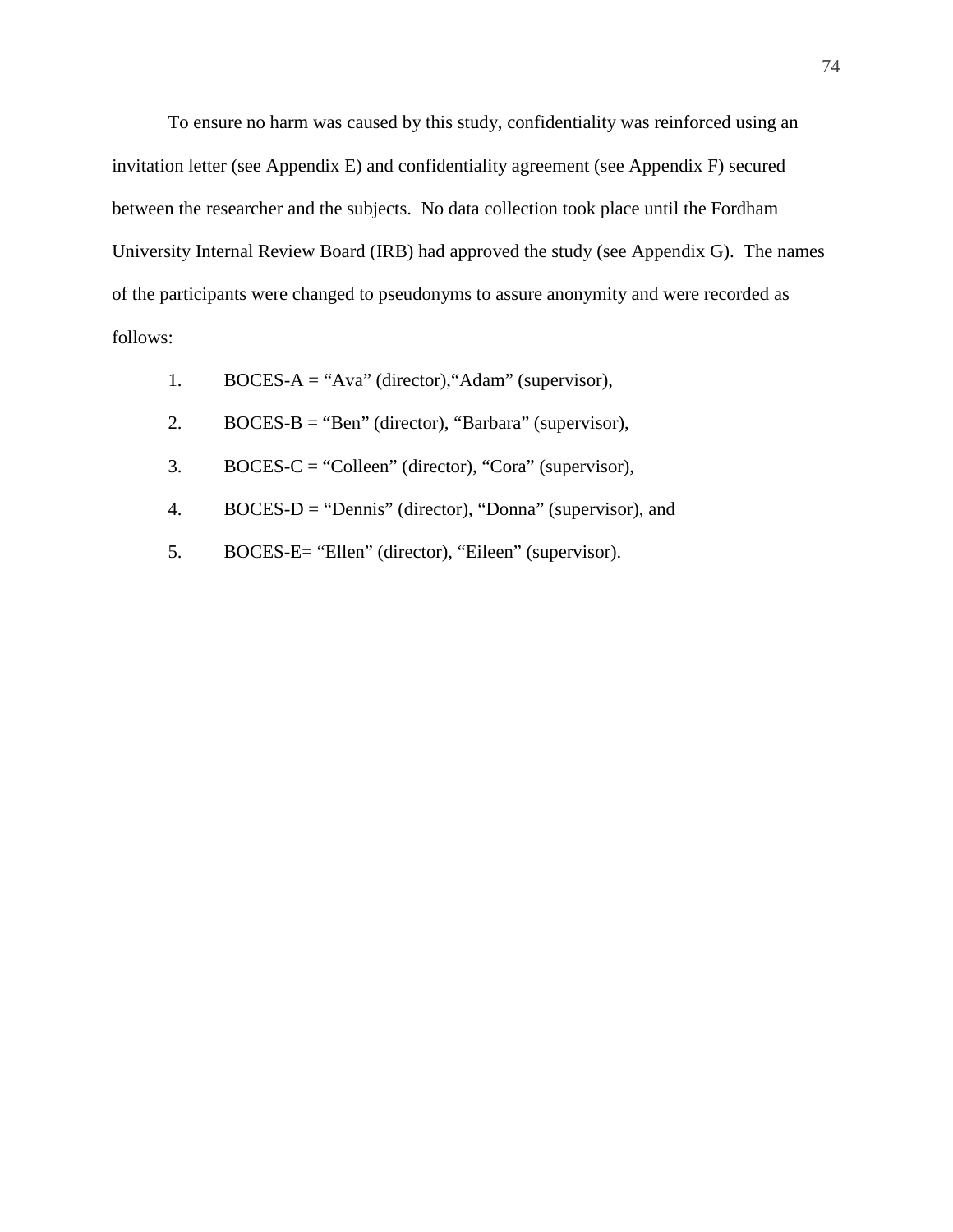#### **CHAPTER IV**

# **FINDINGS: SCHOOL ORGANIZATION AND TECHNOLOGY School Organization**

The process of educating the American student has evolved through three significant eras: agrarian, industrial, and the present day information era*.* The information era requires the American education system to address the digital learning needs of the 21st-century student, in order to provide America's students with the opportunity to compete globally in a digitized workplace.

The goal of this study was to examine the technology beliefs and perceptions of CTE administrators to determine if their beliefs and perceptions hindered or enhanced the process of transitioning CTE programs in New York from the antiquated shop-class vocational programs into 21st-century technology-supported CTE learning environments. The influence of technology in the school and workplace is an integral component in all reorganization and restructuring processes. Bolman and Deal's initial research in 1984 was an attempt to make sense of the changing needs of organizations going through a metamorphosis due to downsizing or to antiquated and obsolete services or products. Understanding how reorganization and restructuring—change—occurs in a career and technical education setting was revealed through a comprehensive qualitative study.

All of the CTE administrators interviewed for this study faced the task of transitioning antiquated shop classrooms into 21st-century learning environments. The study methods and procedures required dividing the transition process into three levels focused on three discrete areas of education. (See Analysis of Research Findings, Appendix H.) The study research questions and responses were codified into three sub-topics: school organization, teaching and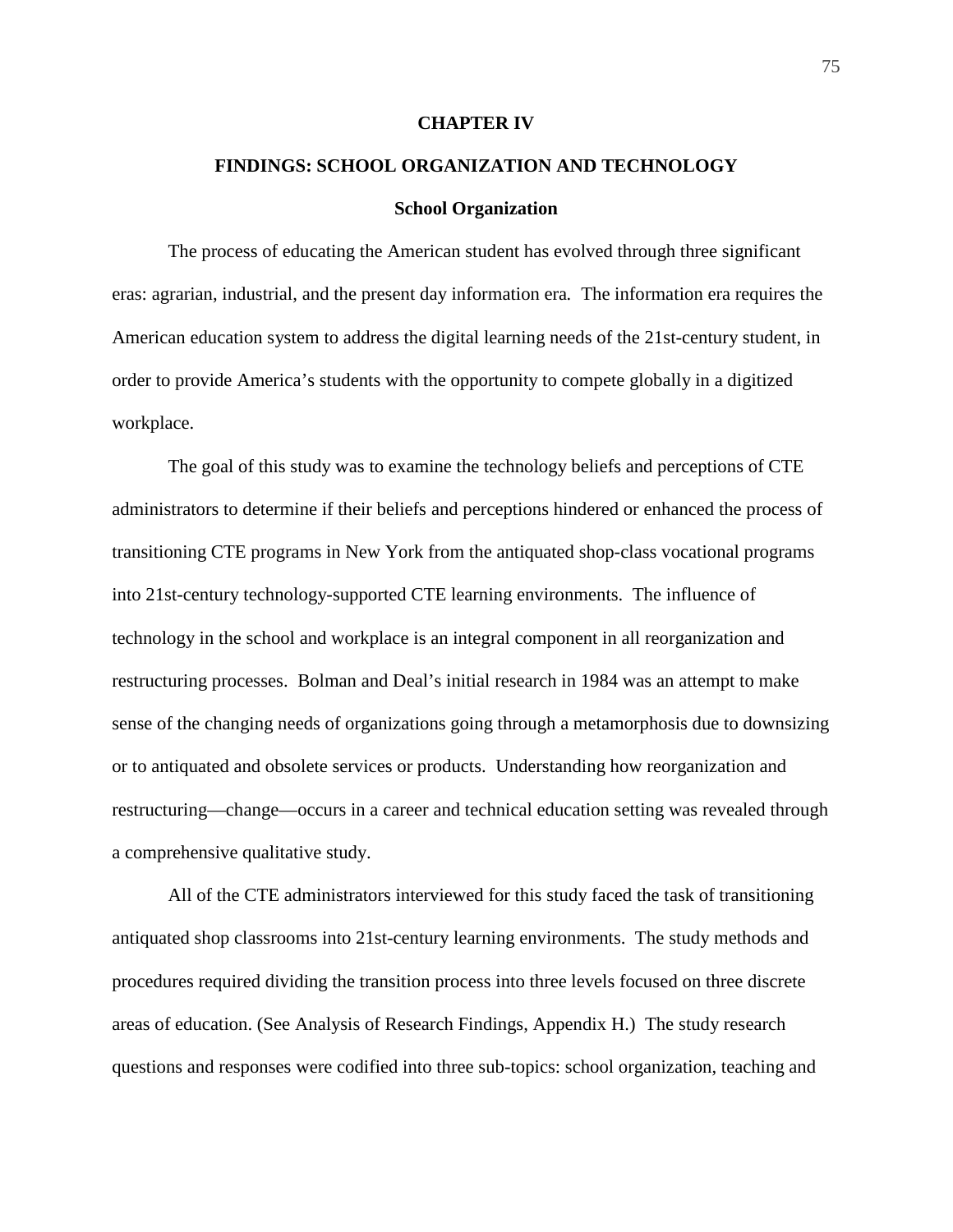learning, and pedagogical professional development. Findings were analyzed through the lenses of Bolman and Deal's four frames of leadership organization theory (structural, political, human resources and symbolic), which assisted in understanding the process of system change.

# **Leadership Technology Beliefs and Practices**

Traditional beliefs held that technical, interpersonal, and leadership skills were the required underpinnings of responsive, organizational leadership characteristics. Due to shrinking school budgets and continuous advances in technology, traditional top-down management leadership skills may require the acquisition of more transformational leadership characteristics that permit transformational leaders and followers to advance to a higher level of morale and motivation (Burns, 1978). Burns's beliefs support the emerging needs of a 21st-century school system that is, by nature, less structured and autonomous, due to the integration of technology into the day-to-day activities of a school administrator.

The researcher investigated how the technology beliefs and perceptions of the CTE administrators influenced the degree to which technology affected school organization methods and structure. Additionally investigated were the levels of use of the various technologies such as Smart boards, iPads, netbooks, school information software systems, and office support software systems and hardware (Wincap, Google-docs, iPads, smart phones, Skype), and the degree to which they were integrated into the daily activities of a CTE administrator. The researcher aligned the research questions with the in-depth interview questions for the individual BOCES directors and supervisors. The study yielded key findings in four areas: influence of technology on leadership, efficacy of technology, technology process and planning, and schism within technology professional development.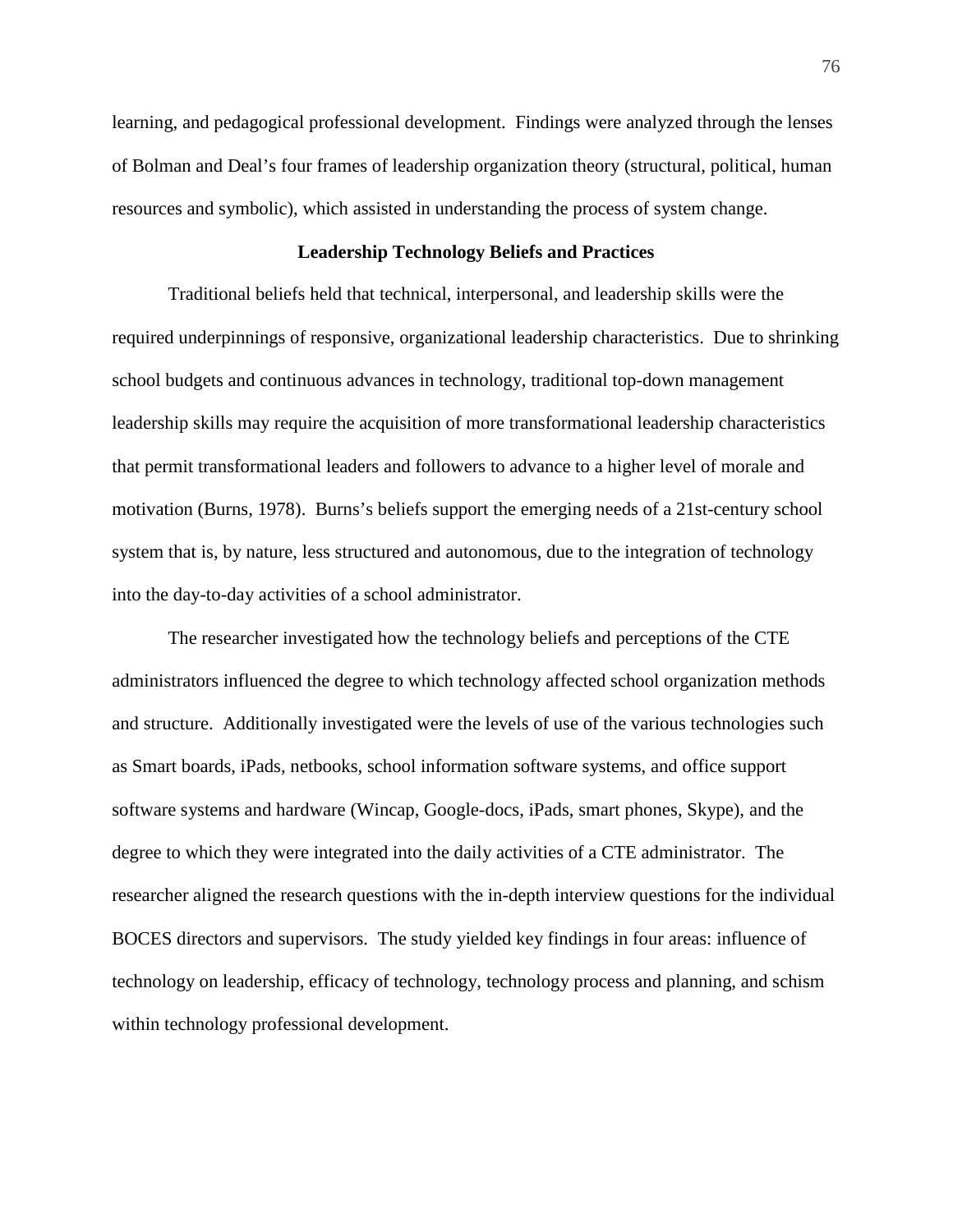#### **Finding 1: Influence of Technology on Leadership**

CTE administrators believe technology had influenced and transformed their roles as CTE administrators from those of traditional CTE administrators who spend the majority of the day delegating clerical tasks and physically monitoring hallways and shop classes that provide rudimentary hands-on training to students. The new role is a CTE administrator who has acquired self-taught technology skills to complete the required daily tasks of an administrator of a 21st-century CTE learning environment. Such an administrator is responsible for providing higher order thinking skills and skill-based career and technical education training.

The CTE administrators used technology to accomplish daily traditional administrative tasks; however, some seemed to lack fundamental understanding of ways to utilize technology software for more efficient and cohesive processes. Only 2 of the 10 administrators interviewed, Ava and Ellen, believed technology had improved or streamlined their tasks and daily responsibilities. Both Ava and Ellen reported technology had facilitated a systemic change in methods and practices. Ava said, "Technology changed my role in that we use personal communication devices like Blackberries and iPads; we use E-Chalk software to communicate with the teachers and students and it has 24/7 access capabilities. It [technology] has definitely made communication and crisis management easier." Ellen stated:

How I did my job has certainly changed in the past eight years. Now I have Skype set up in the office for my teachers to communicate with me from the classroom. This makes it easier to resolve whatever issue the teacher is having, because it is real-time communication. It can also make things weird sometimes: I can be meeting with someone in the office and the Skype pops on in the middle of the discussion. We are also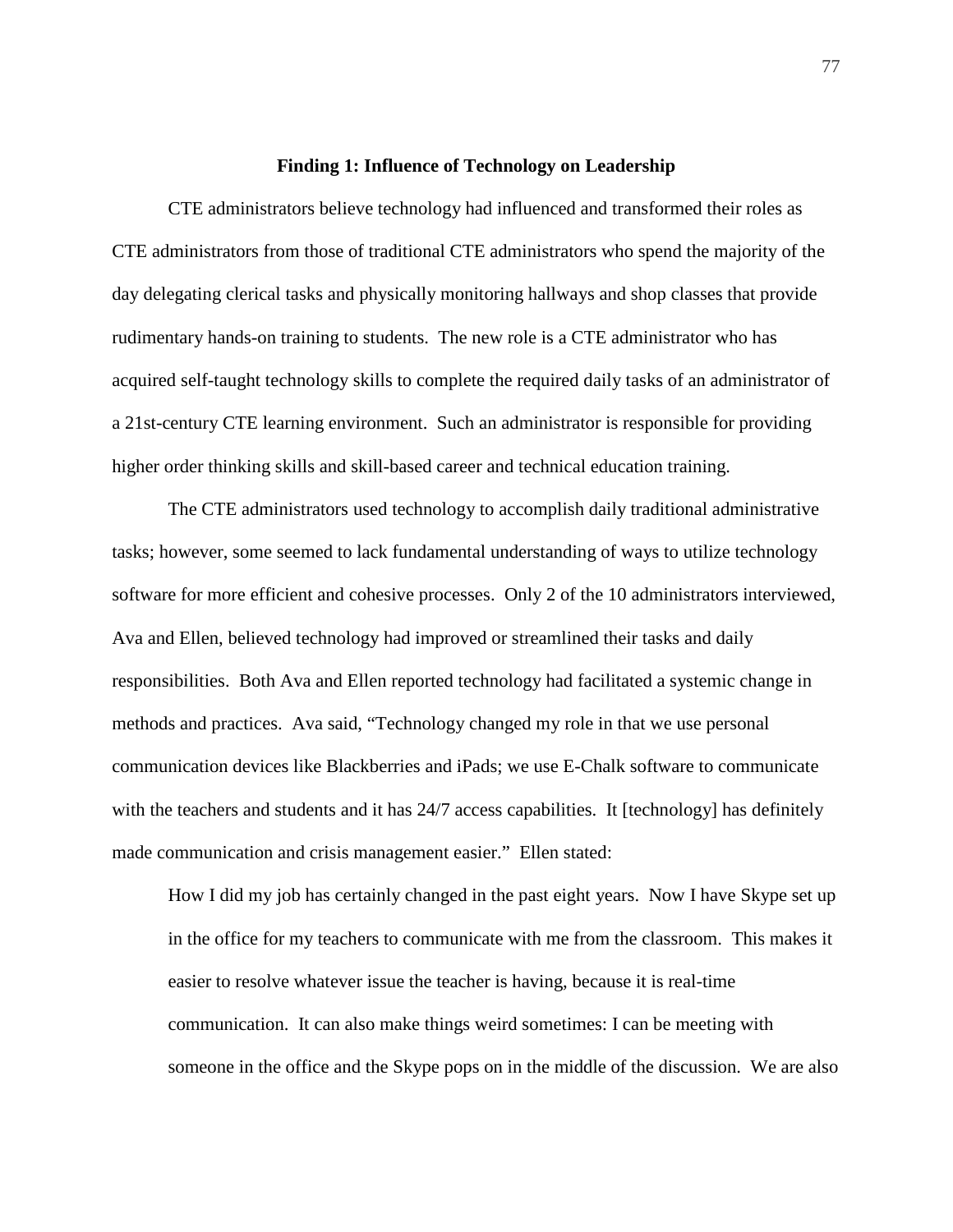expanding our SIS to provide additional teacher accountability data that the new NYSED Annual Professional Performance Review (APPR) mandates, such as teacher of record and accountability data teacher-to-student instructional time. Our teacher mentor program is now supported by Skype. No longer do the two people have to be in the same room. This is cost effective and certainly changes how we no longer have to schedule for substitutes to cover the classes.

The overall consensus among the administrators was that technology had influenced and transformed their roles. Dennis stated, "As a CTE administrator, I need to be up on technology. I have to stay ahead of the curve." The other eight administrators agreed and cited the different types of software and technology hardware that had influenced and changed the way they completed tasks. They all similarly responded by references to specific technology, such as software systems and hardware, without any correlation to the organizational system daily functions and the technology influence on their tasks.

The interview data indicated programming, purchasing, and student and employee data were managed with software, and the administrator's time was still mostly consumed with compiling data and preparing reports. It was evident that technology was being used to facilitate the administrators' traditional tasks, such as fiscal and student management, but none of the administrators indicated they had analyzed the relevance of technology with regard to the teaching methods and practices in their organizations. The interview responses supported the stated beliefs of the CTE administrators that their organizations used various types of technology and software. It appeared that software had simply been put in place to facilitate the needs of completing a traditional isolated task, in lieu of implementing interfacing software to streamline and change the operational methods and practices of the BOCES organization.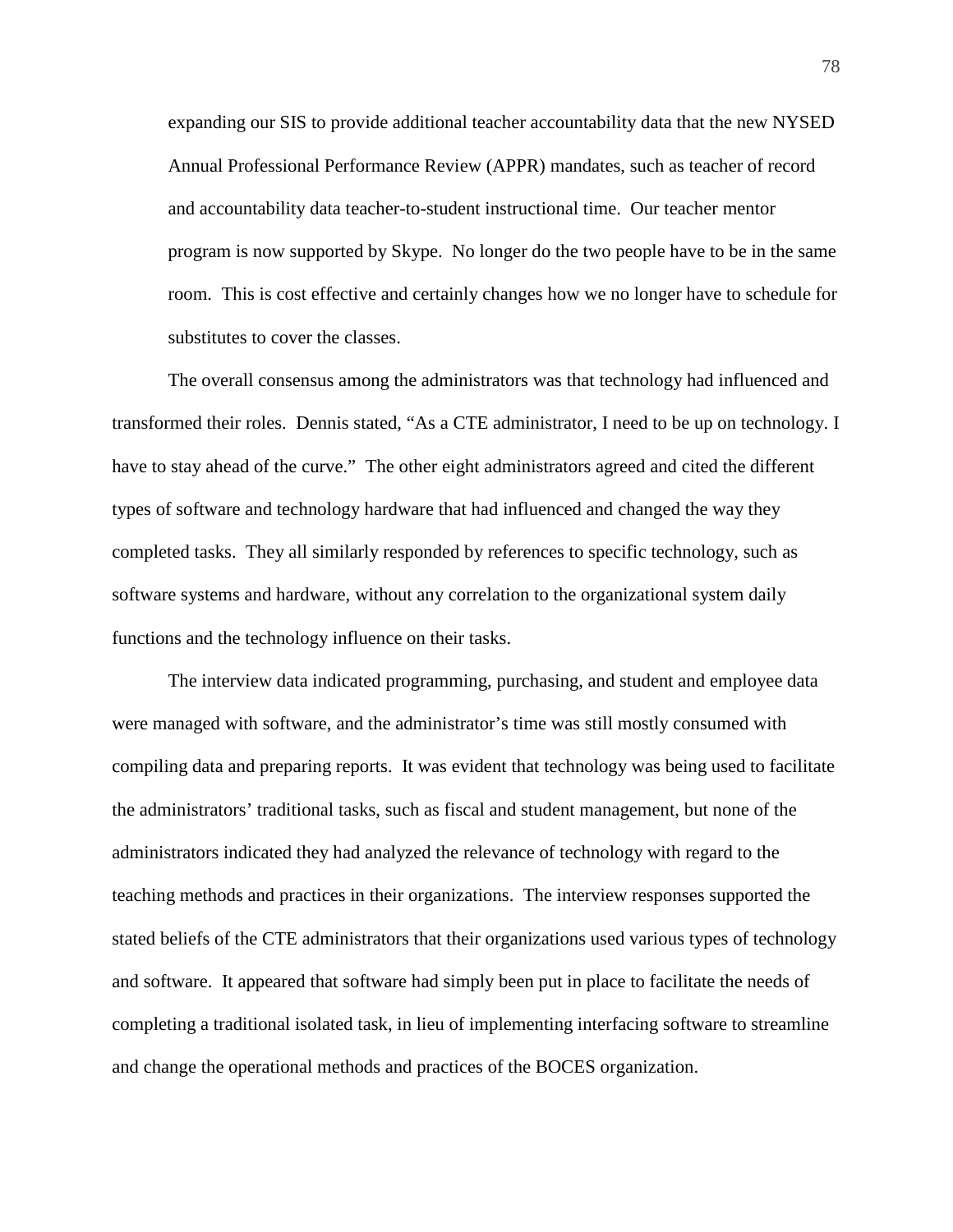Research Question 5, "How do the technology beliefs and perceptions of the CTE administrator influence the degree to which technology influences school organization methods and structure?" helped to understand this finding. The BOCES administrators were asked, "What is the current level of use of various technologies (school information systems, Smart Boards, scanners) at your site?

# **Leadership Organizational Methods and Technology Practices**

Among the many daily tasks performed by CTE administrators, maintaining and accessing accurate student data was cited most frequently. Administrators noted it was imperative for the CTE administrator to acquire and maintain an effective student information system (SIS) to provide accurate and time-sensitive reports for the administrators and real time student achievement data retrieval capabilities for the CTE administrators as well as for the classroom teachers. All but two of the CTE administrators' interviews indicated they had to contract software companies through their Regional Information Centers in order to develop and maintain a responsive SIS. Ben stated:

All of our purchases, technical support for our hardware and software and website upkeep, are managed by our Instructional Services division. This design has been in place for many years [over 10 years] and we had someone there design our SIS. The Regional Information Center only handles the telephones, Internet connectivity, and technology infrastructure.

Ellen also utilized an in-house created SIS, and reported:

We have a great system; it was designed just for our CTE program. It has great capabilities. It has the ability to provide psychometric analytic data to the classroom teachers, so you know that helps with instruction, and it works for the organizational side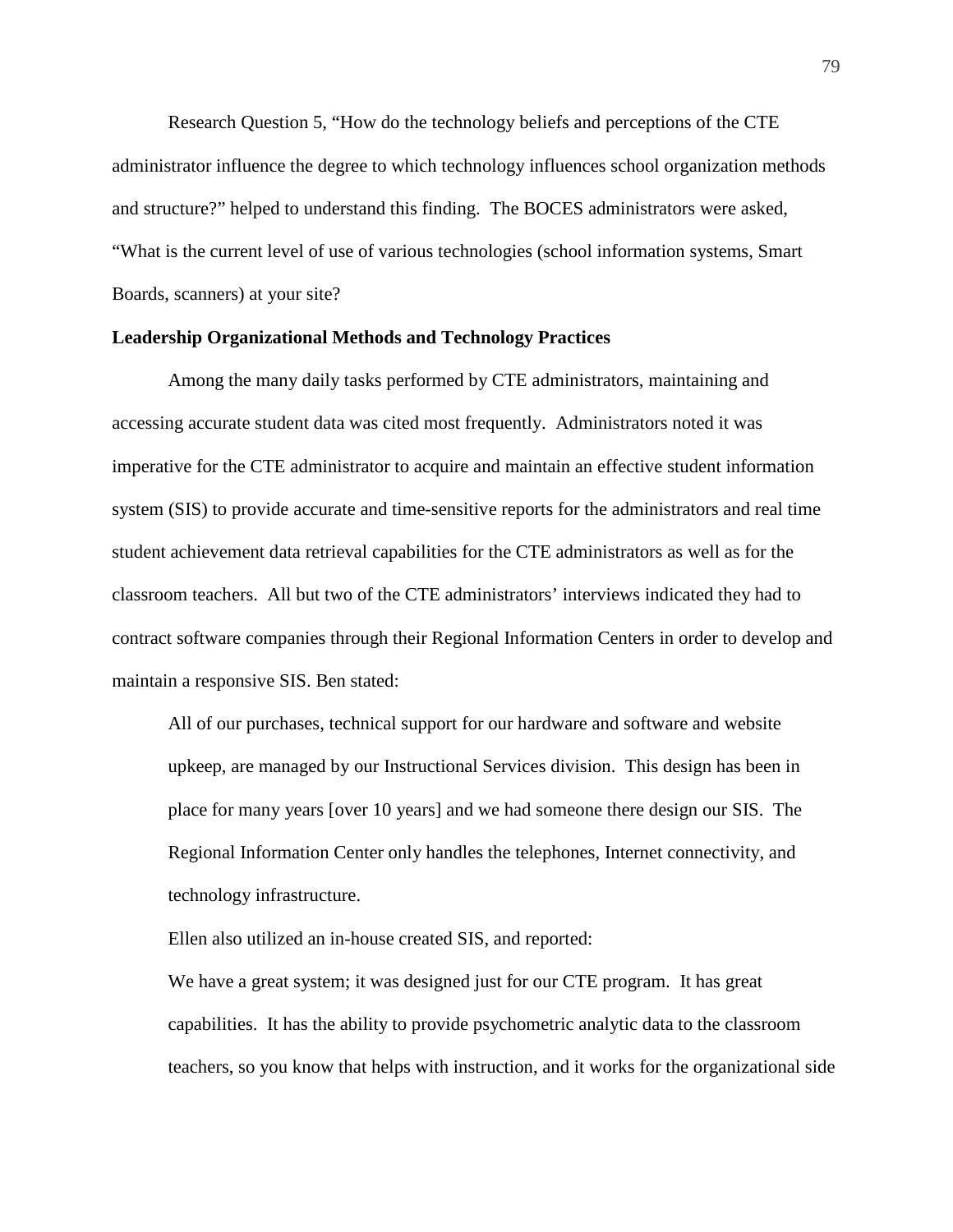because it delivers data needed for our [NYSED] reports. We are working with the software technician to expand its [data software] capabilities to collect more data from two additional CTE programs. So it has the ability to be expanded as needed.

All of the CTE administrators interviewed believed their work responsibility landscape had changed, and they spent an inordinate amount of time coordinating and monitoring data for the mandated quarterly NYSED reports. Barbara reported:

The annual Carl Perkins Vocational and Technical Education Act (VATEA) grant funding applications and the new New York State CTE accountability reports are integral components of the new accountability of the student achievement initiatives for our CTE programs. We use grant [Perkins] to upgrade and create new CTE programs. Also, the new Common Core Learning Standards (CCLS) are now required to be integrated into our CTE program curriculum. And the College and Career Readiness initiatives are going to require a lot of data collection.

Cora agreed and stated, "All of these new accountability initiatives have added additional data collection duties and classroom instruction relevancy evaluations for the CTE administrators." Ava believed their organization was prepared to meet the challenges of the new initiatives and stated:

I think we're pretty cutting-edge in terms of the use of technologies. I know we have an agency-wide technology committee that has sub-committees that are focused on instruction. We also have an internal CTE technology committee. We are again very much focused on instruction. The sub-committees develop and provide monthly training for staff on the latest technology, such as how to create a wiki-space and how to better utilize the Smart Board. All of the classrooms have Smart Boards. We have laptop carts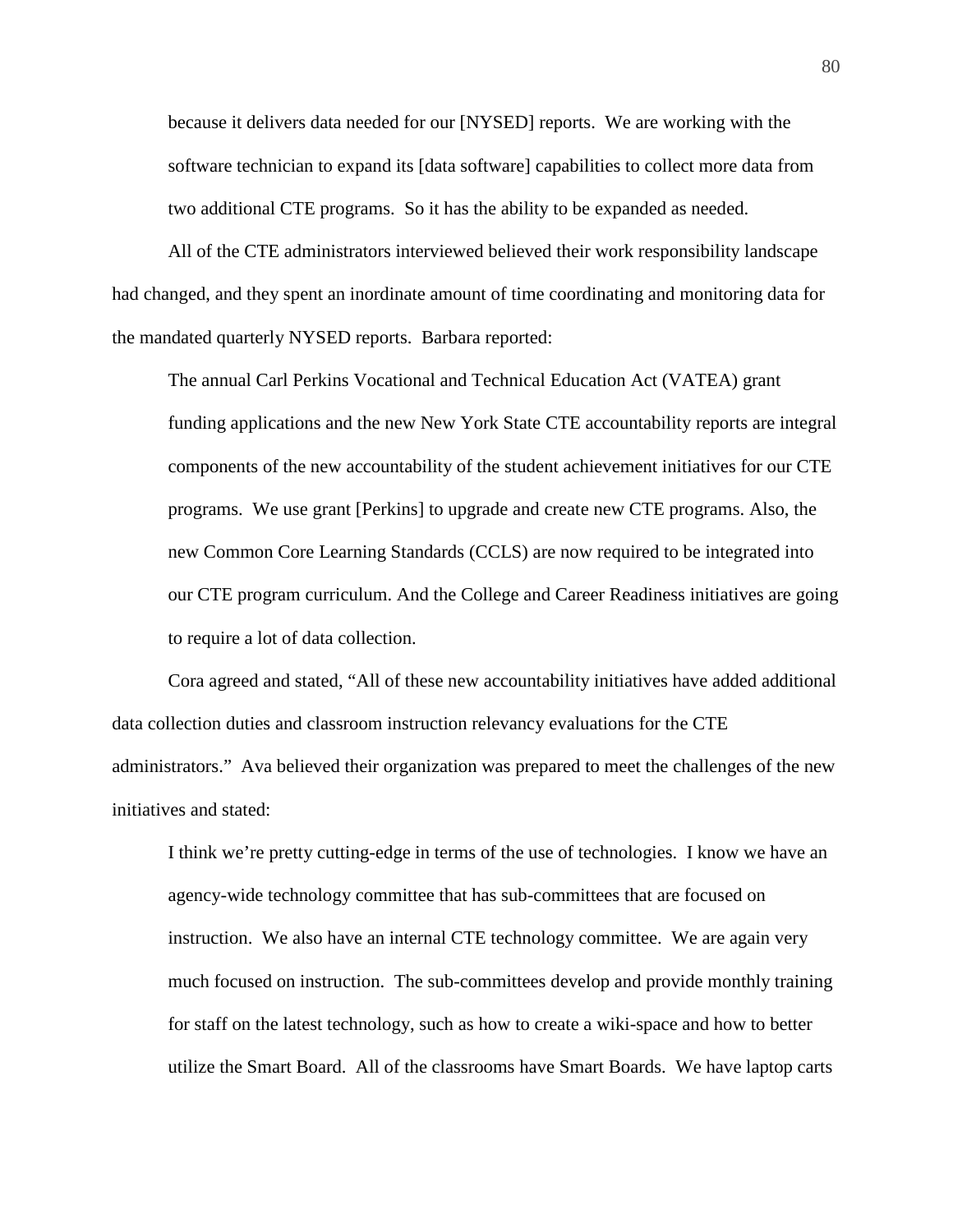available as well as a computer laboratory in each classroom; in addition, we have a stateof-the art computer laboratory furnished with 15-20 computers with the latest software.

Ellen also used the term "cutting-edge" and "exciting" to describe her CTE program, and reported:

We have over 680 computers on-site: about 100 laptops and the rest are stationary computers. Our students also have access to tablets, iPads, and our newest piece of classroom technology is a virtual simulator for heavy equipment. We supplied all of our teachers and administrators who wanted and knew how to use them a Smartphone, iPad, tablet, or laptop.

Ben believed his school was well supported by current technologies and that technology was well integrated into the daily school organizational as well as instructional functions. He stated, "We receive our primary technology support from our Instructional Services Division, not the Regional Information Center. Our Regional Information Center services the district schools, so this gives us an advantage of having in-house technology development." Ben explained there was a benefit to having dedicated technology support services in-house, stating,

All of our classrooms have a Smart Board, and approximately eight laptop carts are assigned to a classroom or can be reserved for instruction. We also utilize software for grading, attendance management. Our in-house technician designed our student information system that is uploaded as an Excel spreadsheet for the development of report cards. Our students have access to electronic readers/e-books, and their use, like, other technology, is dependent upon the teacher's skill level.

Barbara reported her administrative duties were all supported with technology and she reported: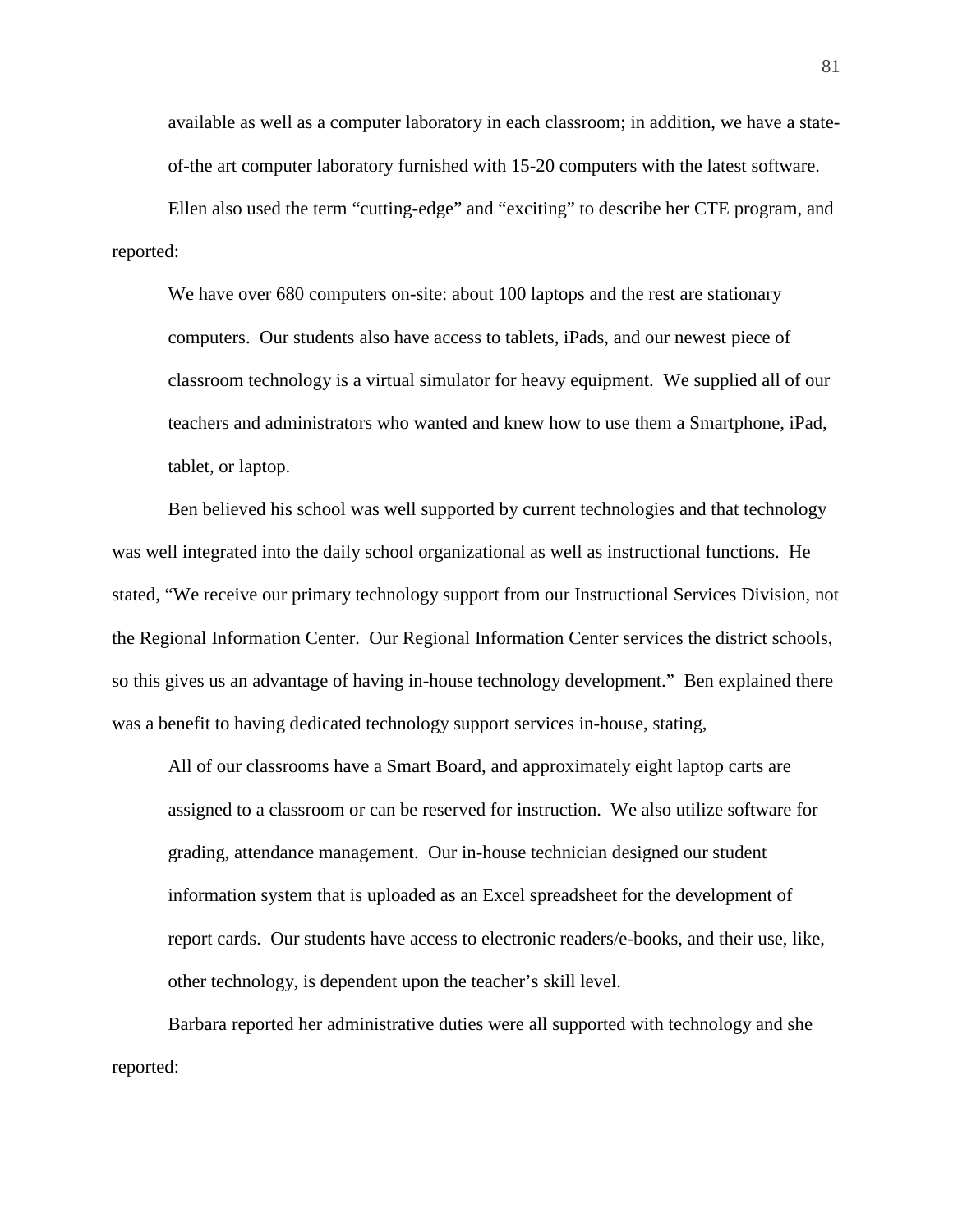I use Wincap for purchasing, budgeting, and human resources management tasks. All of my student data collection is electronically managed; it gives me information quickly and in real time. The new NYS student data mandates require our student information systems be aligned with their data collection process, so that is going to force us to upgrade our student information system from School DESX to, I think, Classmates software.

Donna stated their organization would soon switch from School DESX to Classmates, a web-based student information system software that manages student data. When probed as to the reason for the switch, "It works better for the way our CTE programs are set up" was her response. Regarding the relevancy of School DESX, Dennis stated, "We have now bought into Classmates and are transitioning from School DESX because we found Classmates was much easier for our clerical staff to get the data of, since it was so well organized and developed for CTE." Dennis believed, "It [School DESX] is antiquated at this point."

Colleen also confirmed her BOCES used Classmates because of the advantages of its ability to interface with IEP Direct (software coordinates the Individual Education Plans for students with special needs) and Class Link (software is typically used by classroom teachers to store and manage student achievement data). But when asked if this system had the ability to do various other types of data collection and reporting, Colleen reported, "We pull reports all the time. We do the CTED [NYSED annual mandated Career and Technical Education Data report] where the data are uploaded by a tech specialist off-site who then sends it [electronically] to us to prepare the reports."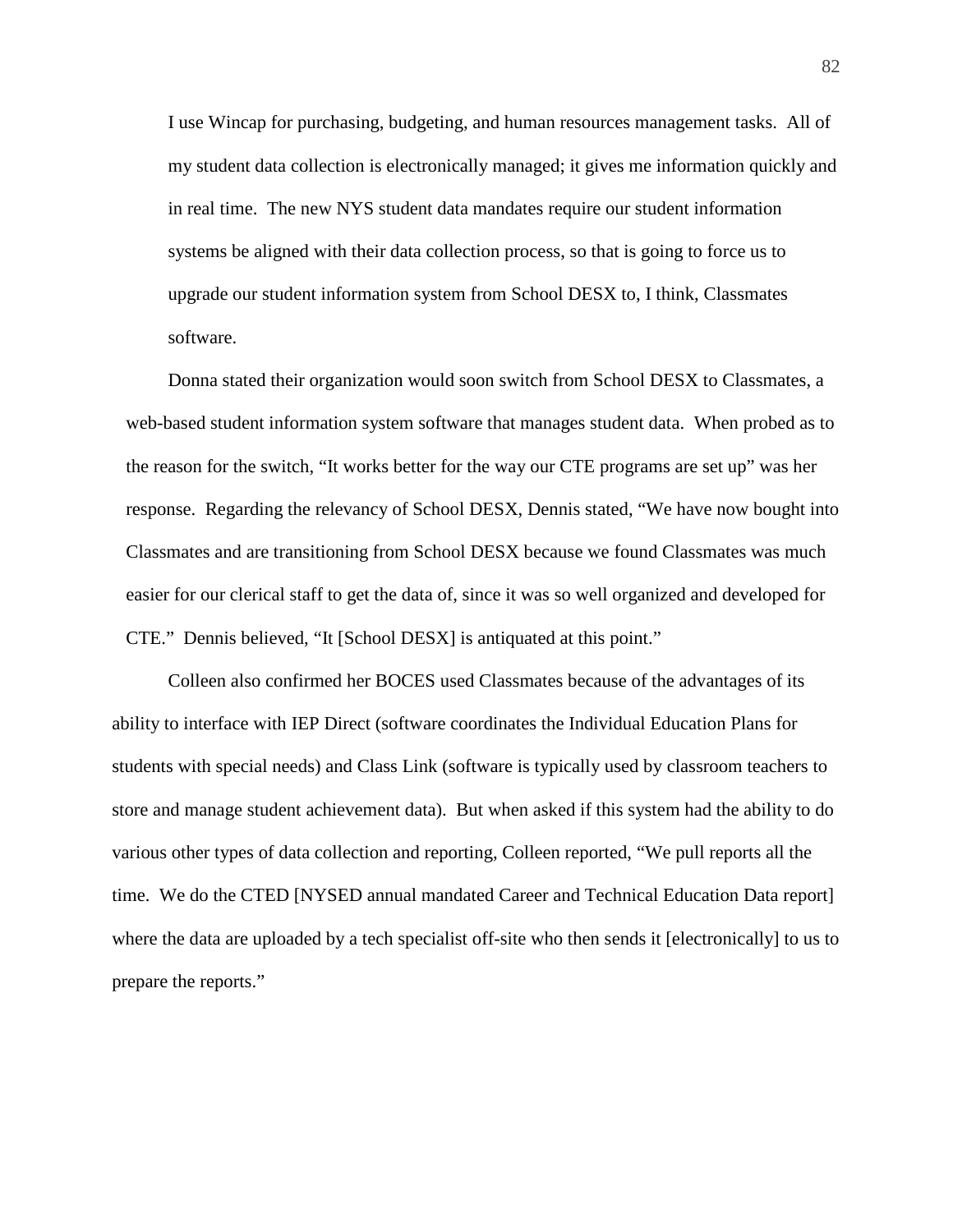The researcher queried the respondents as to how dependent they were on software to complete their tasks. Colleen believed she was very dependent upon technology to accomplish her daily tasks. She cited one example of software (School Dude) she used daily:

It's a service request that can be managed from afar. You put in the School Dude ticket and that can be a either a request for something to be fixed or other technology request, like professional training or equipment, and it is then routed to me and I have the ability to approve or deny and track the request. All of the parties along this chain of action have to write notes, and I'm able to access these notes and monitor the progress of a request. All of the technology purchases are requested through School Dude. It makes it very easy to coordinate purchase order codes and obtain prices of requested technology.

Barbara also reported their organization used School Dude and MyLearningPlan, a professional development tracking system. Barbara stated; "School Dude was implemented last year, and the big ticket item, MyLearningPlan, was a big investment that is charged at a group rate." Unlike Colleen's organization, where School Dude was used to manage acquisition of equipment, maintenance, and training, Barbara stated, "We use MyLearningPlan only for professional development and School Dude only for maintenance reporting."

Cora concurred with her director and stated, "I use the student management system Classmates daily, and all of the teachers manage their student classroom data through Classmates. IEP Direct is only used in the special education programs, and I use Wincap for all my purchasing."

Although Dennis believed his programs were on track with current technology, he expressed concern regarding the physical structure of the campus buildings and its effect on his campus technology upgrade initiatives. He believed,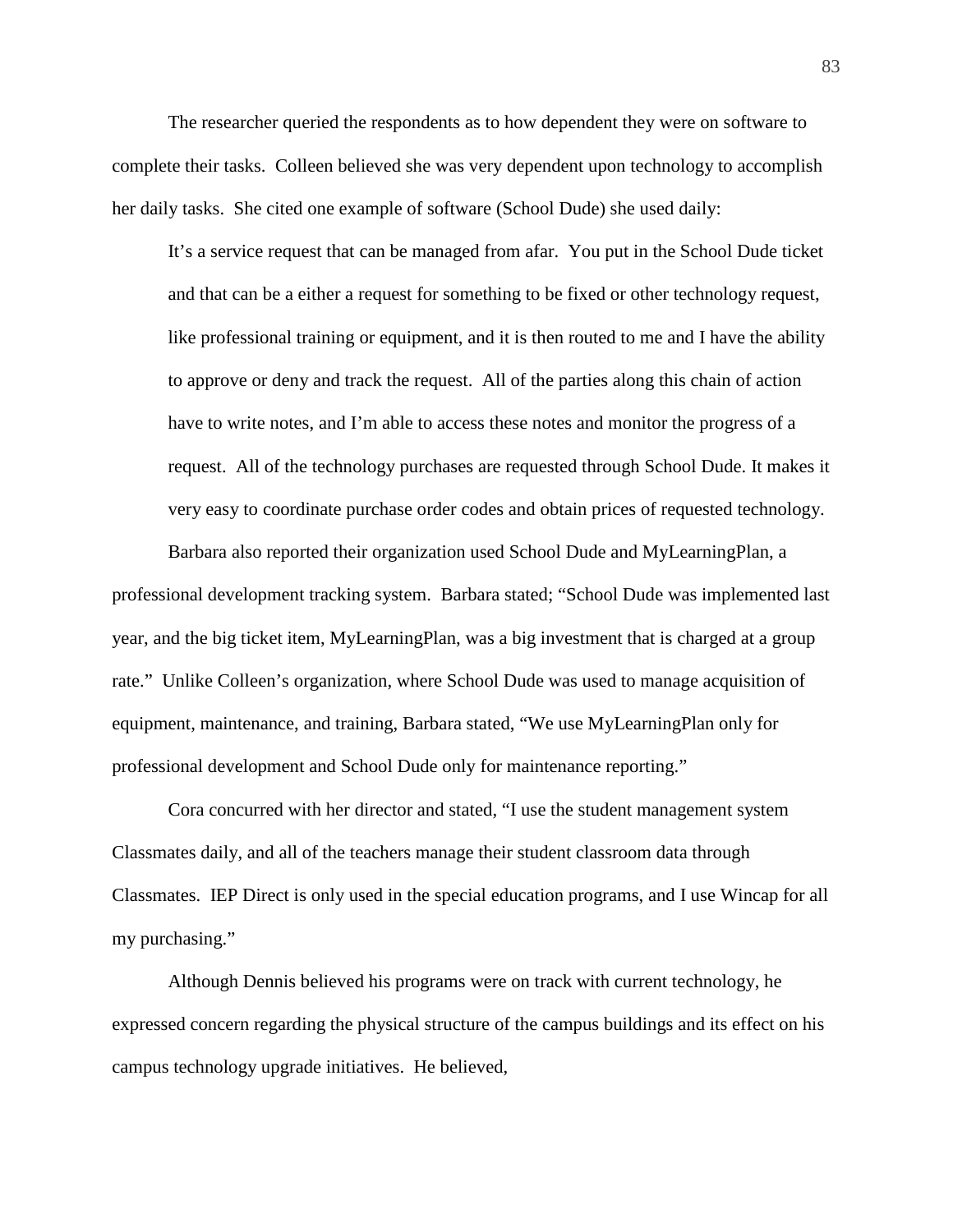It's a little more challenging for us here, because our buildings are spread out across the campus. Our whole infrastructure here is made of cement, and it has made it difficult to install the drops for the computers. But we were able to upgrade, and get—not sure of the terminology—let's say, T-5 lines [increased broadband].

Colleen expressed similar concerns regarding technology infrastructure. She stated, Our buildings are not all on one campus. We have a few satellite programs and we need to stay connected, and we can only do that using similar software and hardware. One of our previous network administrators made technology decisions five or six years ago that we are still trying to overcome in terms of technology. For example, we are still using Novell when everyone else is using Microsoft now, and as result, things start to fall behind, such as the capacity of the hardware. I want a computer lab, or three or four computers in a classroom, but the switches are at capacity and we are reaching critical mass.

Dennis reported, "We try to keep our technology up to date, as well as our technology infrastructure. We just finished putting in a complete phone system throughout the whole campus that allows certain key people, such as myself, to put in a code, and I can now announce an emergency from anywhere on the campus." Colleen stated newly acquired telephone technology was in place at her site. She reported,

Technology is being used to maintain contact with the parents and community. We have the digital auto-dialer that is used by both the staff and administration to notify students and parents of snow days, and teachers use it to send home daily updates regarding student behavior, achievement, and school events.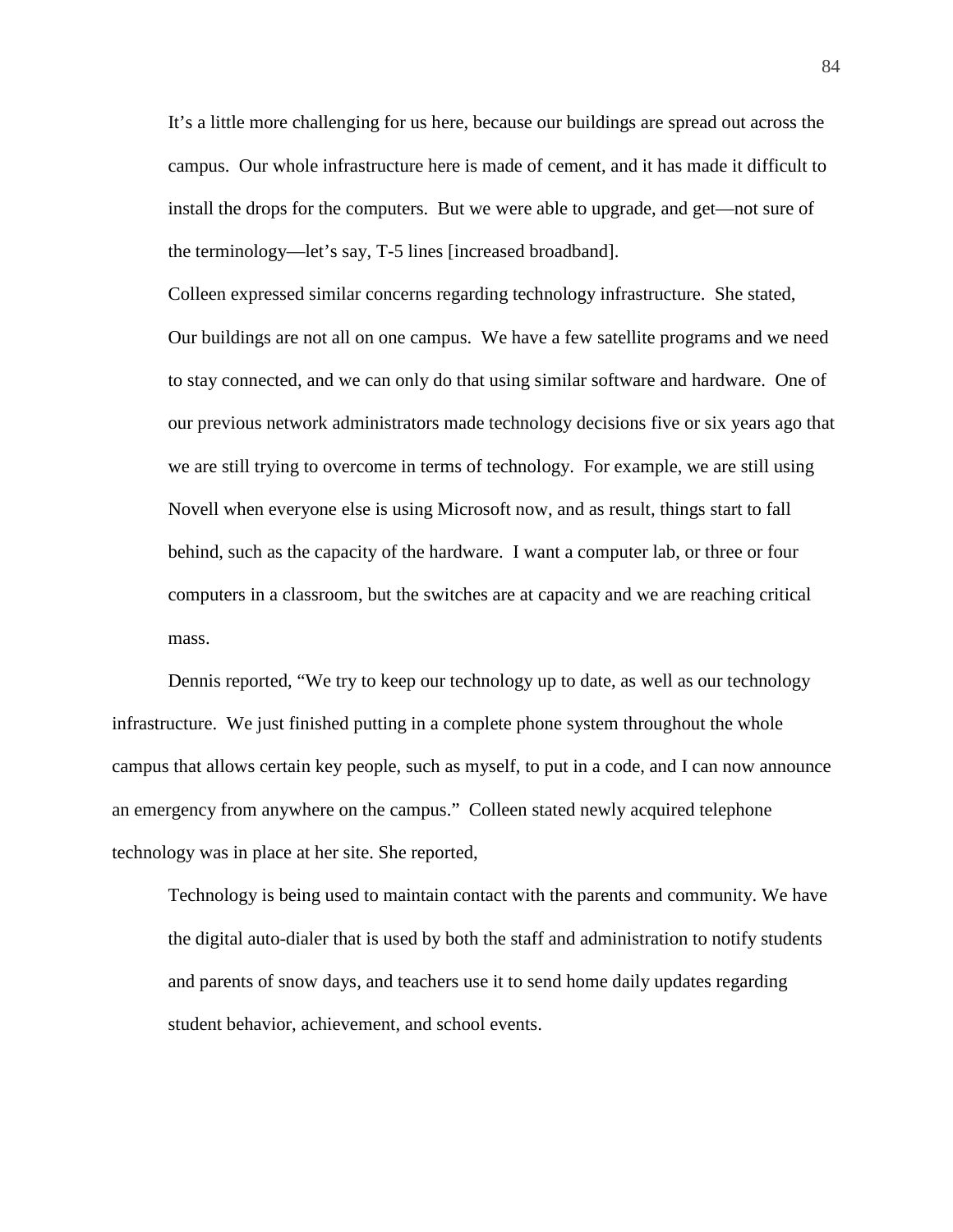Colleen cited her organization's daily functions were also well supported by technology: "Most of my administrative daily tasks are conducted by using web-based software, Classmates [student information system], IEP Direct [individual education plan], Wincap [financial and human resources management system], and School Dude [a facilities maintenance manager]." Colleen reported an internal administrative wiki-space website was in place and explained,

We just got it up and running last spring because we [BOCES administrators] were working on the NYS mandated annual professional performance review, and now we have multiple pages in there, and just today we were talking about creating another one. I'm not sure I'm even describing it right, but I know we use it and it is very helpful in collaborative activities.

When asked if the BOCES administrators utilized their secretaries as electronic support in lieu of performing the tasks themselves where applicable, Ben stated; "Yes, I do, but I do write the content for the memos and letters." Barbara responded, "I do all my own evaluations and manage other documents myself online." When asked if they were familiar with the various types of software their secretaries were using, Ben responded, "Word," and asked his secretary to come in to the interview area to provide the names of the other software she was using. The secretary responded with Google Docs, Publisher, and Wincap. Barbara was able report, "Google Docs, Wincap, Publisher, and School Tools" were "some of the software" both she and her secretary used daily. Contrary to Ben's utilization of his secretarial services, Colleen stated,

For me, technology has allowed me to work smarter, and with the changing needs of the organization, I need to try to keep up with the latest technology. I don't remember the last time I've hand-written something for my secretary to type up. I have a secretary who still knows stenography and still wants to use it. So every now and then, I will dictate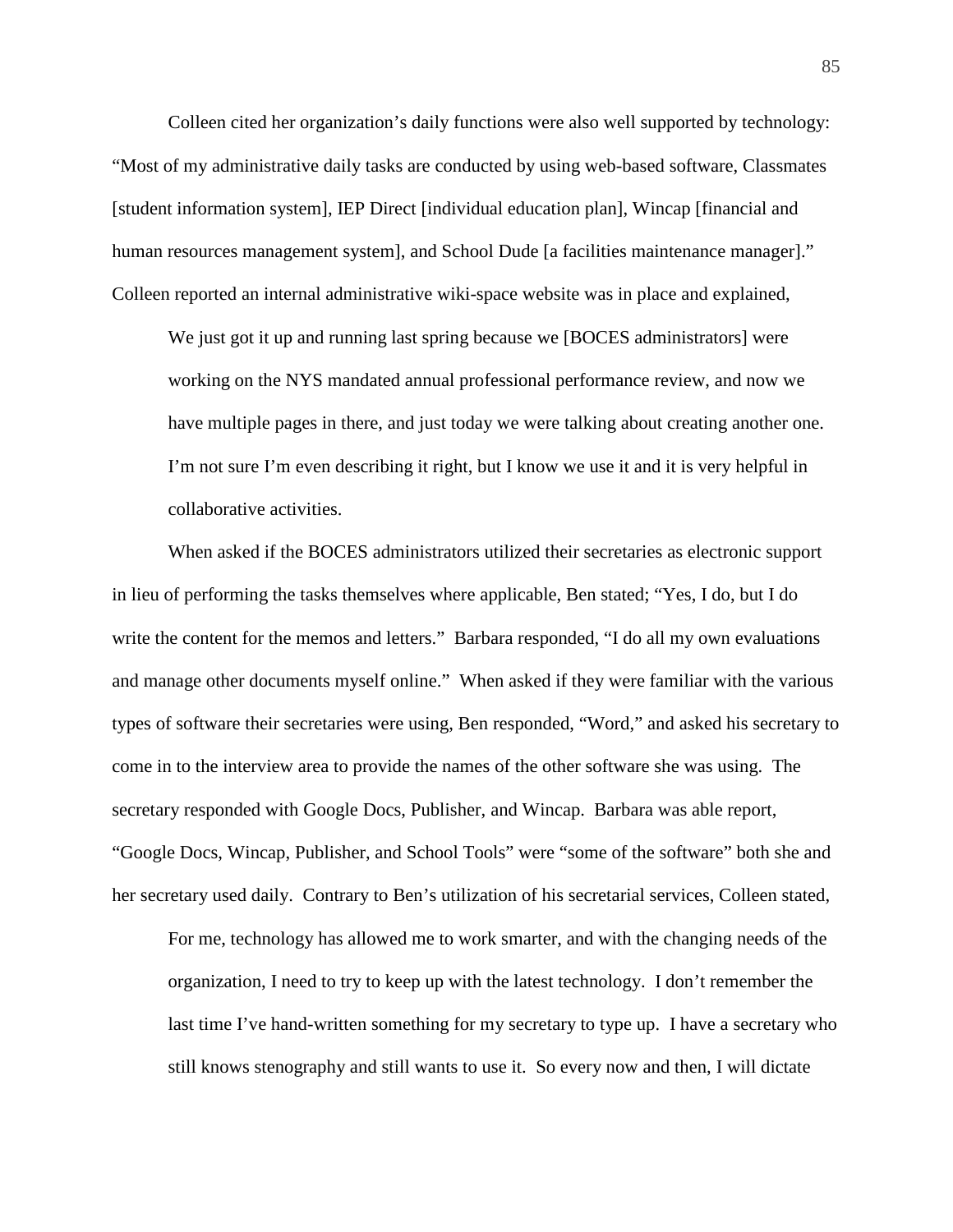something to her. But it's a real struggle dictating something now. I am constantly saying "No, change," because I'm used to being able to edit as I go along when I am composing something on my own.

Colleen went on to explain the perceived ramifications of change due to technology, and said,

We now type everything ourselves. With that said, you know, we needed someone to monitor everything in the data management system. We hired a school district technical data specialist [this was an agency CSEA created position], and that is the way the organization is moving now, no longer hiring typists and senior typists anymore. These new technician specialists manage and manipulate Excel; they have higher technology skills. However, in the past our 20- and 25-year senior typists were unable to make data entries into our student information system when we had delayed school openings, attendance adjustments, and other student management edits. Now we have a technician who has the capacity to manipulate data.

Ava explained her use of the secretary had indeed changed with the implementation of technology in her workplace. She stated:

In the past, if I needed a Power Point, I'd give it [the task] to my secretary or write it out, sometimes in longhand first, and then give it to my secretary. But with all the conversations about posting to a wiki-space, I'm now finding, I better get on board here and kind of immerse myself in all this, because this is something I can't delegate to somebody. This is something that I myself have to get involved with.

It was evident all of the BOCES administrators used Wincap software for budget management. Although Wincap has several functions that include staff data management,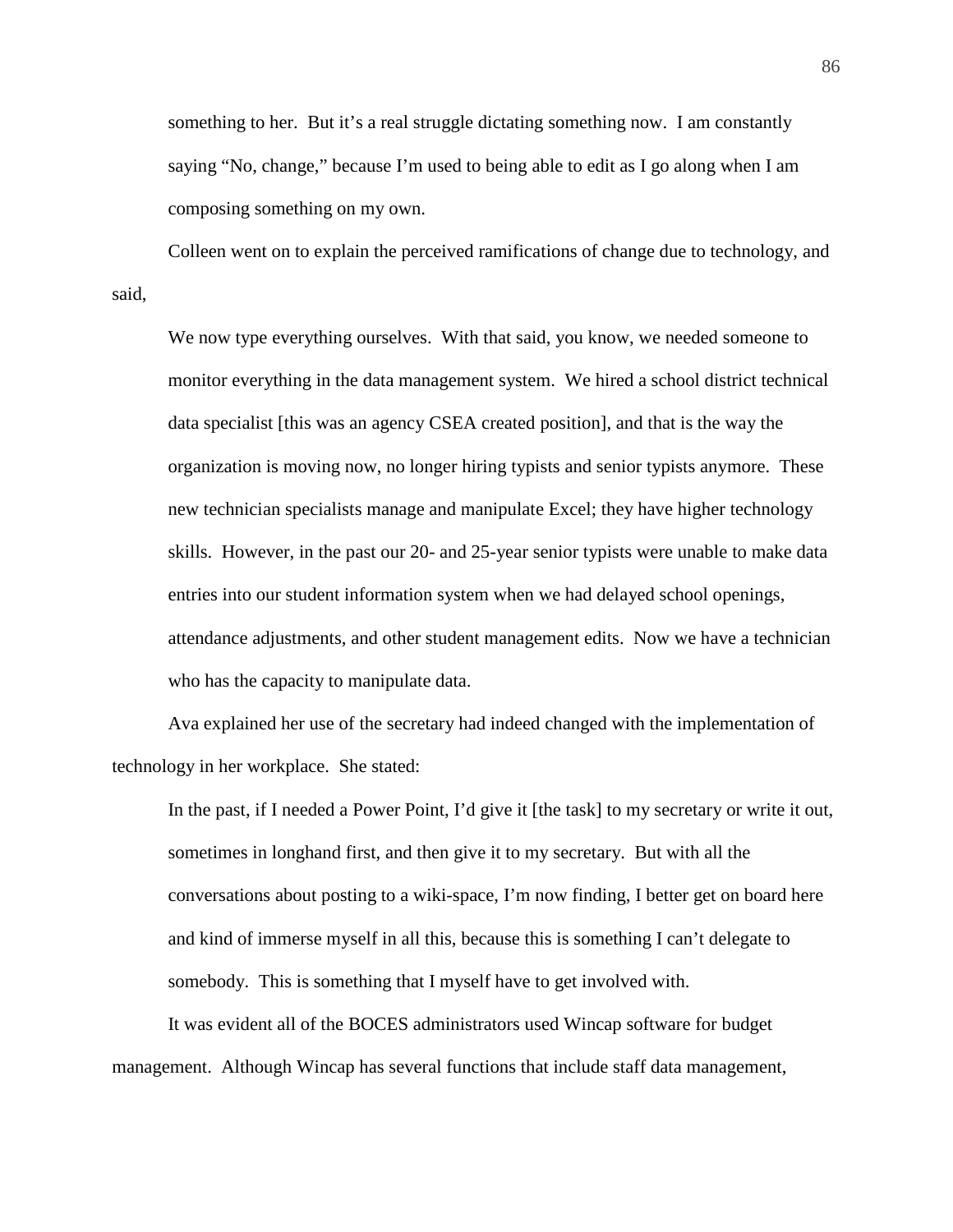purchasing, facilities supplies, material and inventory capabilities, none of the BOCES were using this system as a means to interface data management tasks. Ben supported this finding as he explained the process for purchasing supplies and materials. He reported, "We use Wincap; the website is supported by the RIC. All the teachers have to do now is order supplies electronically." Asked if the teachers have access to the Wincap system to place orders directly, Ben responded, "Yes–well, not directly into Wincap. They have to send it electronically first."

Within the scope of the CTE administrator's perceived technology knowledge, participants had consensus that the frequency and use of technology was transforming the CTE classrooms into 21st learning environments due to their ability to update their classroom technology hardware and software. When examining the evidence to support this finding, one has to first concede simply acquiring technology software and hardware for the classrooms does not negate the need for a fundamental change in instructional methods and practices. Integrating technology into an organization's school culture requires a shift in the paradigm of doing business, so as not to use technology ineffectively or inefficiently. An example of an ineffective and inefficient use of software and technology was observed in the use of the classroom Smart Board. Without a shift in the teaching paradigm, teachers simply transfer the activities of a chalk-and-talk blackboard lesson to an electronic Smart Board. Dennis stated, "I see teachers more engaged in the lesson when they are using the Smart Board correctly. Otherwise they are just using it like a blackboard or a movie screen to show videos to the students."

An efficient and effective use of the classroom Smart Board would be to utilize the Smart Board as a computer that enables the teacher to link to learning opportunities globally, and to connect to other online professional learning communities, alternative curricula, research resources, and other web-based activities. This shift in paradigm will require alteration of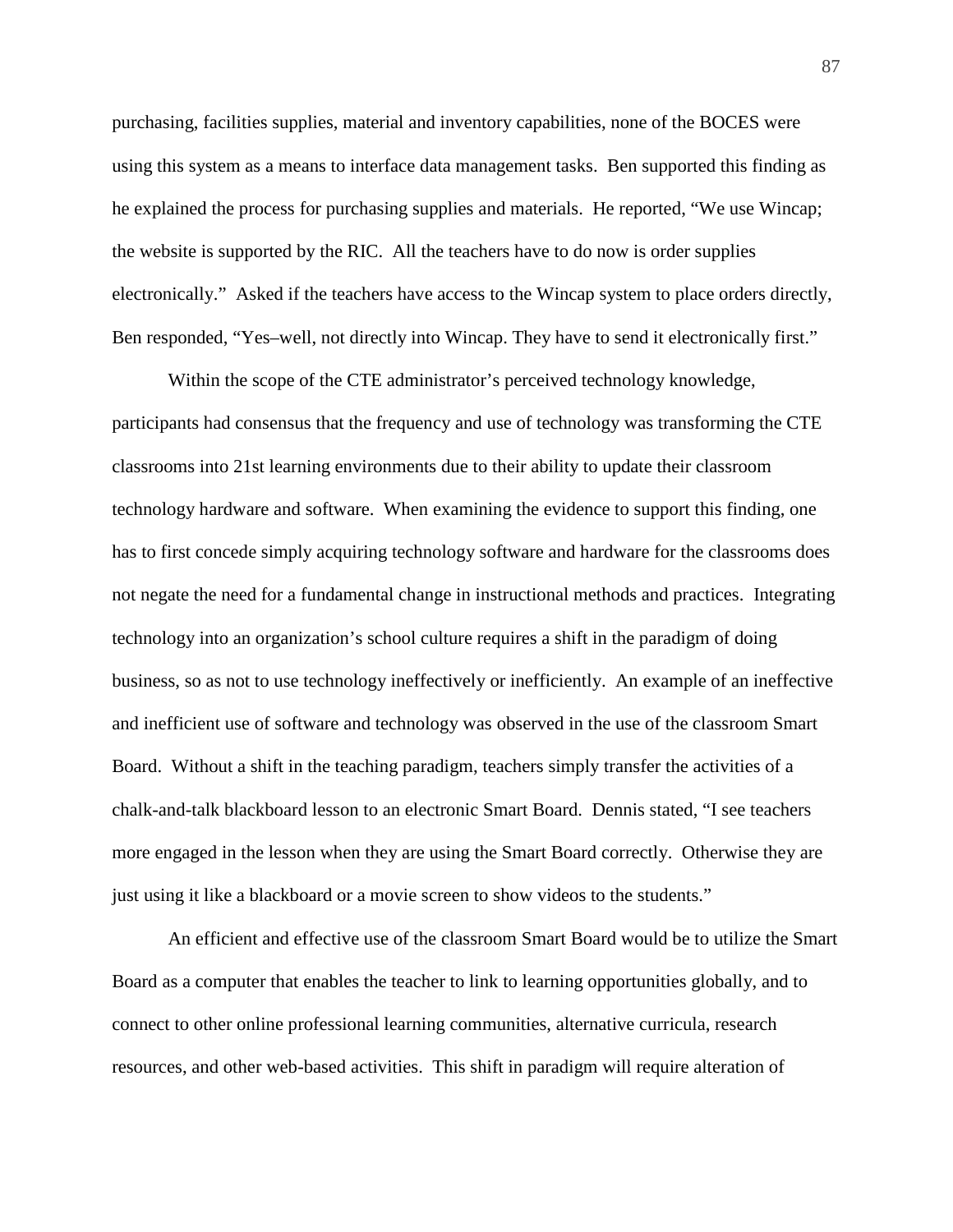classroom methods and practices, thus making the learning process less about teacher-directed activities and more about student exploration. Although all of the BOCES administrators indicated they were able to outfit their CTE classrooms with Smart Boards, few administrators noted the importance of how this acquisition could change the process or delivery of instruction. Dennis perceived his organization's technology usage could be rated as "very high." He stated:

As far as the classrooms are concerned, they all have Smart Boards. This was a big shift in classroom upgrades. When I first became the CTE principal [supervisor] here seven years ago, we had shops that didn't even have classrooms. Within two years, we had constructed within-the-shop classrooms, desks, Smart Boards, Internet-connected computers, and "stand-alone" computers [not connected to the Internet or school server] for the students to complete individual shop activities and assignments.

Dennis believed:

Equipment-wise we are pretty much up-to-date on the technology of each individual CTE program. So if there is a new piece of technology or software out there, we need to try to keep current, and obviously, it is difficult now, due to limited funding, but prior to these current funding constraints, I probably spent the last five years spending a great deal every penny I could get—on technology for the shops.

Eileen concurred and reported,

Right now, we are on the cutting edge of technology, but the fiscal aspect of trying to provide cutting-edge technology is becoming challenging and we have to look at new ways to fund technology initiatives to stay current.

Asked if these purchases were limited to only technology equipment, Dennis responded,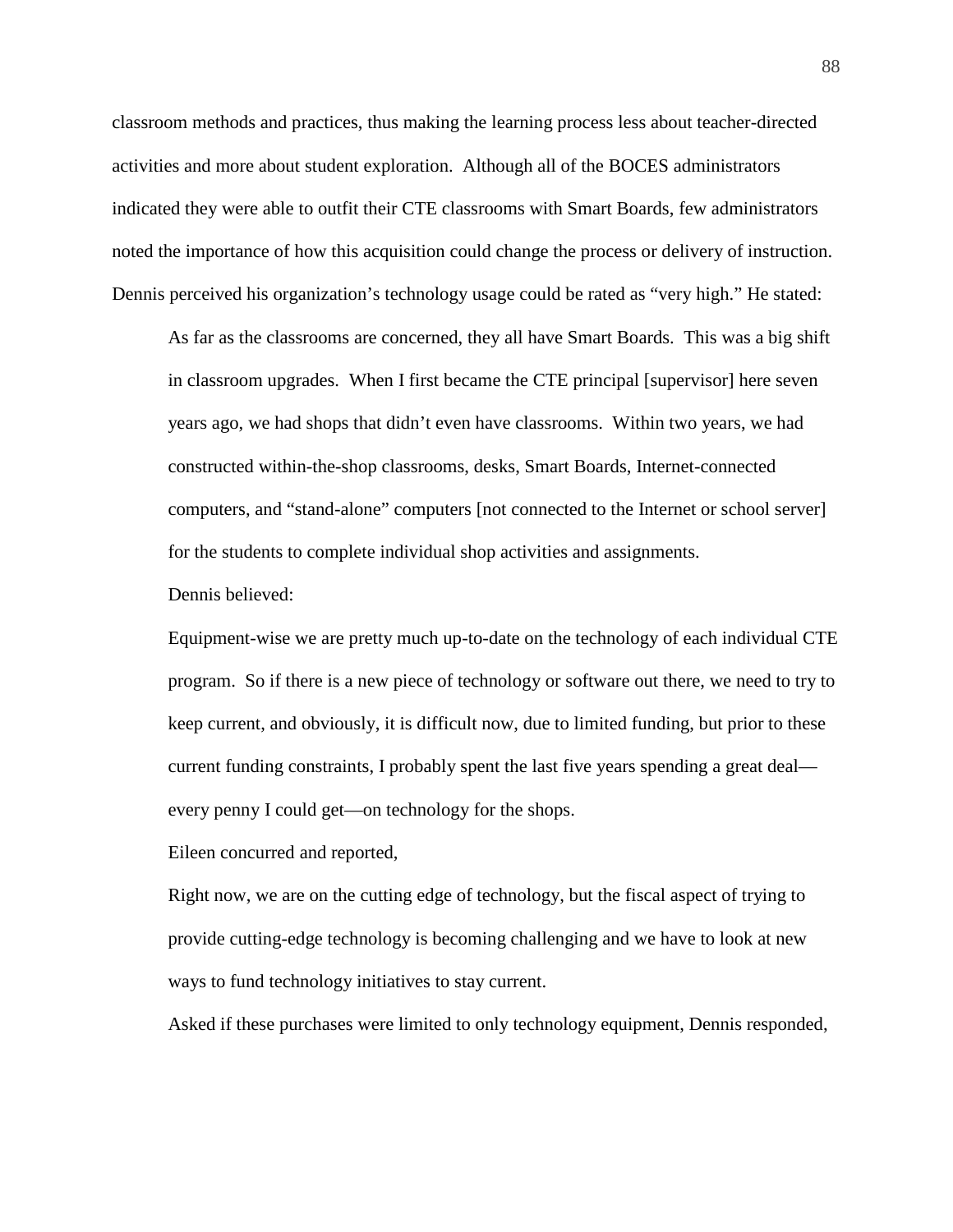Software was purchased if needed, as well. As the director of the Career and Technical Education secondary program, the director of adult education, and the director of the LPN program, I also run summer school for the county, making me responsible to teach everyone. So I made sure we have Smart Boards in all of our adult education classes as well as our secondary CTE programs. Until recently, these adult sites didn't have any supporting technology. Our LPN program now has a computerized clinical lab. Students are able to complete their mandated 20 clinical hours sitting at a computer.

Supporting the consensus, Ava described their CTE shops as

State-of-the-art classrooms that have current industry equipment; in addition to a large computer lab, we have a state-of-the-art graphic design lab that is outfitted with 15 Mac [Macintosh Apple] computers and four Alienware computers; and 13 Mac computers in the TV/video production studio.

The researcher asked the BOCES administrators, "To what extent is technology being used effectively and efficiently for instruction?" Adam believed their organization was technologically "highly evolved," and the technology organization behavior would perpetuate itself as newer staff come on. As he explained:

New teachers pick up the organizational habits and culture and ask administrators how to get technology training, except in the case of a staff member who is adverse to technology, but those folks are few and very quiet. We are always quick to respond to any technology request, to encourage continuous learning opportunities for our staff. We get many requests after we have staff complete a technology survey in the first days of school opening up in September.

Adam concurred with his director, Ava, and stated,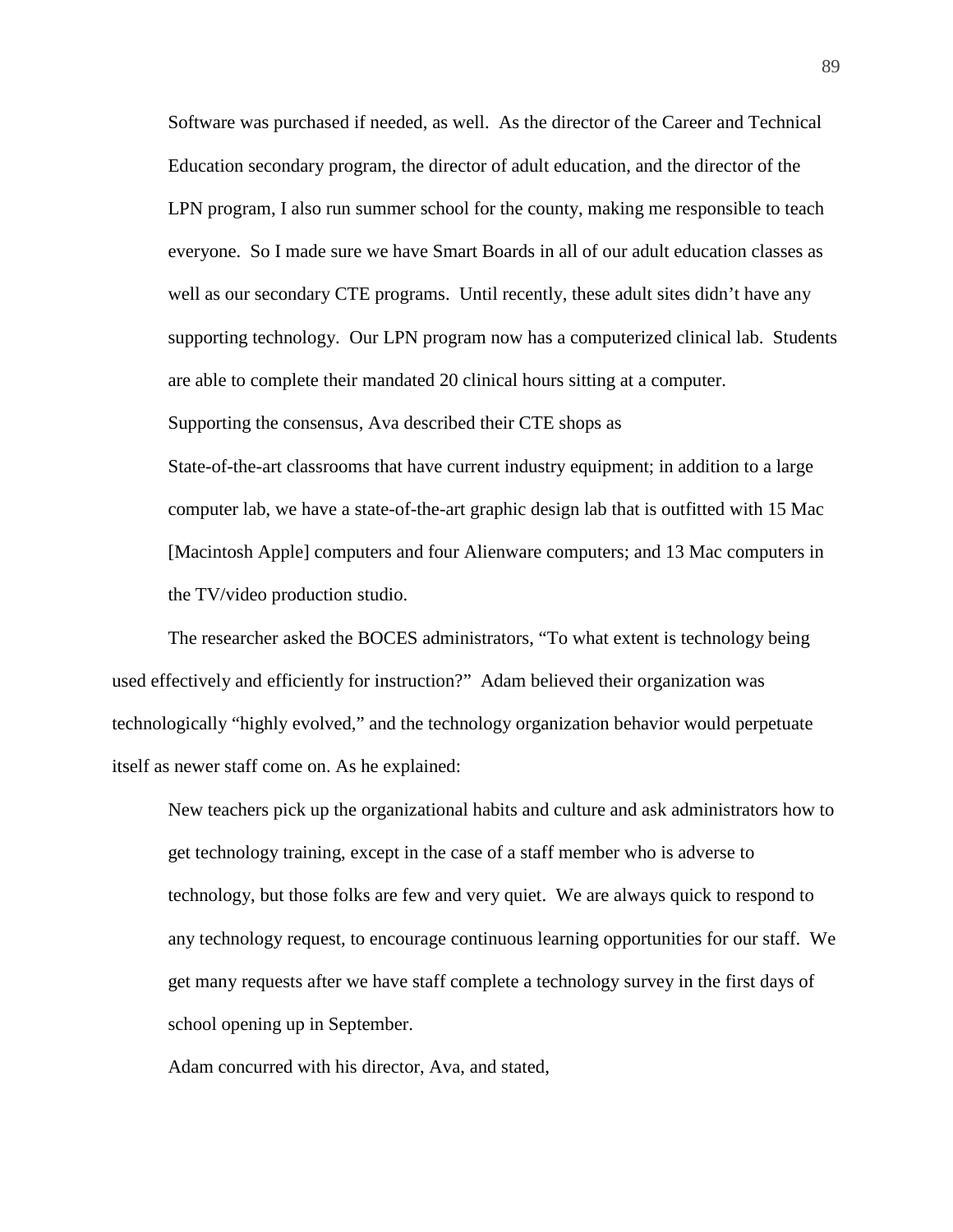All of our monthly technology training sessions are open to all staff and we have a dedicated technology technician who functions as a technology scout to provide the technology committee with the latest technology news. This technician also provides onsite tech support for our programs and is considered a "minute-man" of sorts to assure all our computers and software are functioning appropriately. His daily primary function is to maintain student online accounts [student IP numbers], CTE website software, and loading and updating CTE training videos.

Ellen reported,

I see many of the teachers here are self-motivated to get the newest technology, and that is good. However, I use caution when purchasing new technology. I have to first understand what they are going to use it for, can it be used in other programs so as to be cost-effective. We work with our in-house technician to make sure it makes sense to purchase the requested technology.

Ben revealed technology was proving to be cost-effective for his organization and explained:

For the past six years, our CTE teachers have been using My Access software to improve student writing as part of their daily instruction, and it is site licensed and the students' writing assignments are evaluated and graded by the software company. This is a positive impact on the budget by allowing us to eliminate the need for additional academic support in the CTE classroom.

Barbara believed technology training was expensive, but understood it was important to provide the training so employees could use technology equipment correctly. Barbara stated,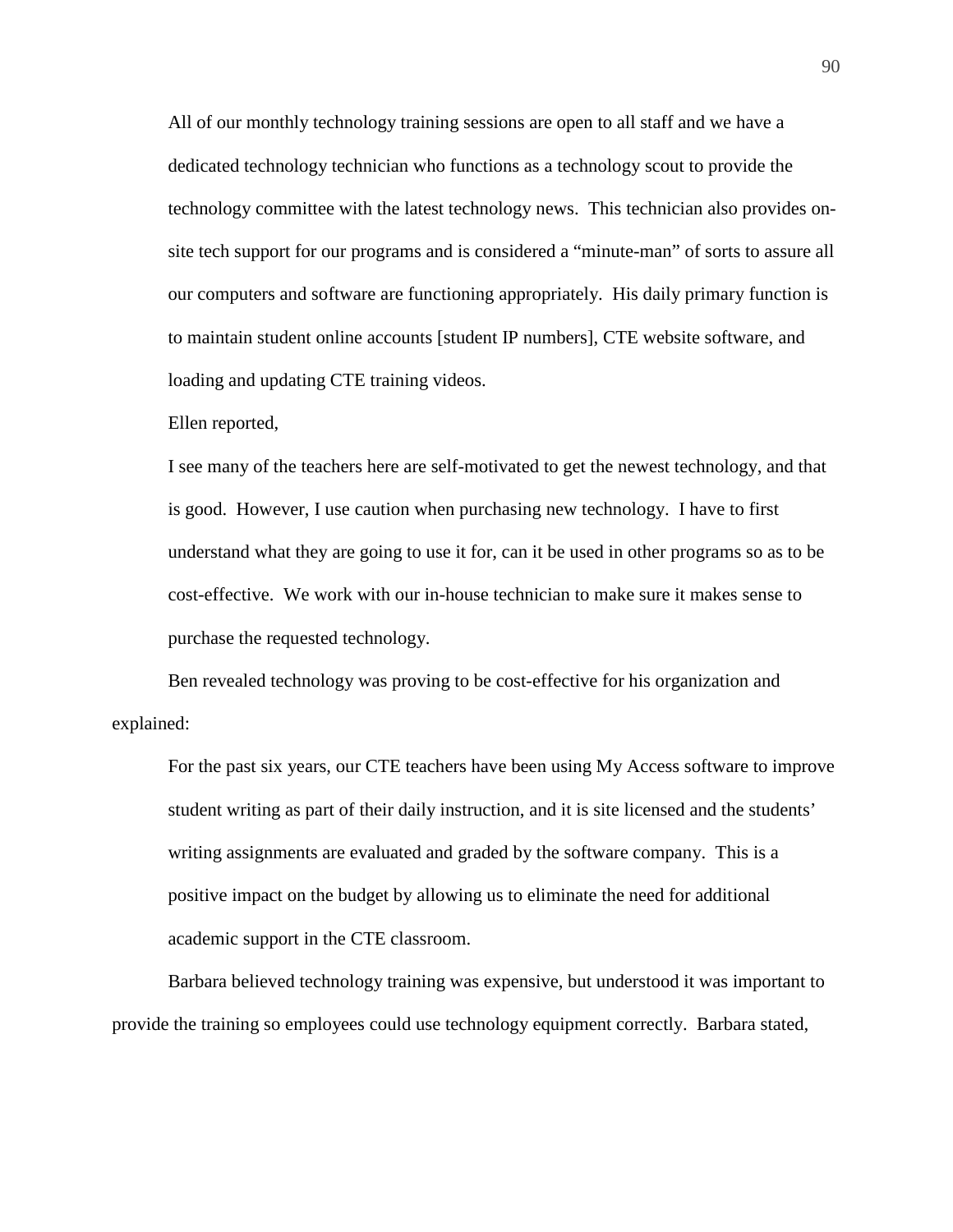Teacher technology skill levels are monitored at my site through a voluntary teacher observation initiative that gives the teacher [only teachers who have earned tenure after 3 years] the opportunity to develop their own technology goals and get technology professional development. They first have to complete an annual professional growth plan (PGP).

Ben supported his supervisor's declaration and said, "For the past three years, we have provided technology training that was aligned with the PGP plans submitted." Dennis conceded that although technology hardware and software were in place in the CTE classrooms,

Technology-supported classroom activities are growing. Last year we implemented electronic testing for our Licensed Practical Nursing program's Test of Adult Basic Education assessments and for our Computer Information System Company (CISCO) assessments. As of right now, both assessments are given electronically by request.

Ellen reported, "We now use virtual trainers/simulators in our CTE classrooms. We will continue to explore more options with virtual software."

#### **Leadership and Technology-Supported Instructional Methods**

The researcher explored Research Question 2: "How do the CTE administrators' beliefs and perceptions about their frequency of use and knowledge of specific technologies correlate with CTE 21st-century technology-supported instruction?" Two interview questions collected that information: "What have you observed during daily walk-through observations?" and "How has integrated technology influenced classroom management?"

Barbara reported that during her daily walk-through observations, she observed more evidence of engagement. She explained,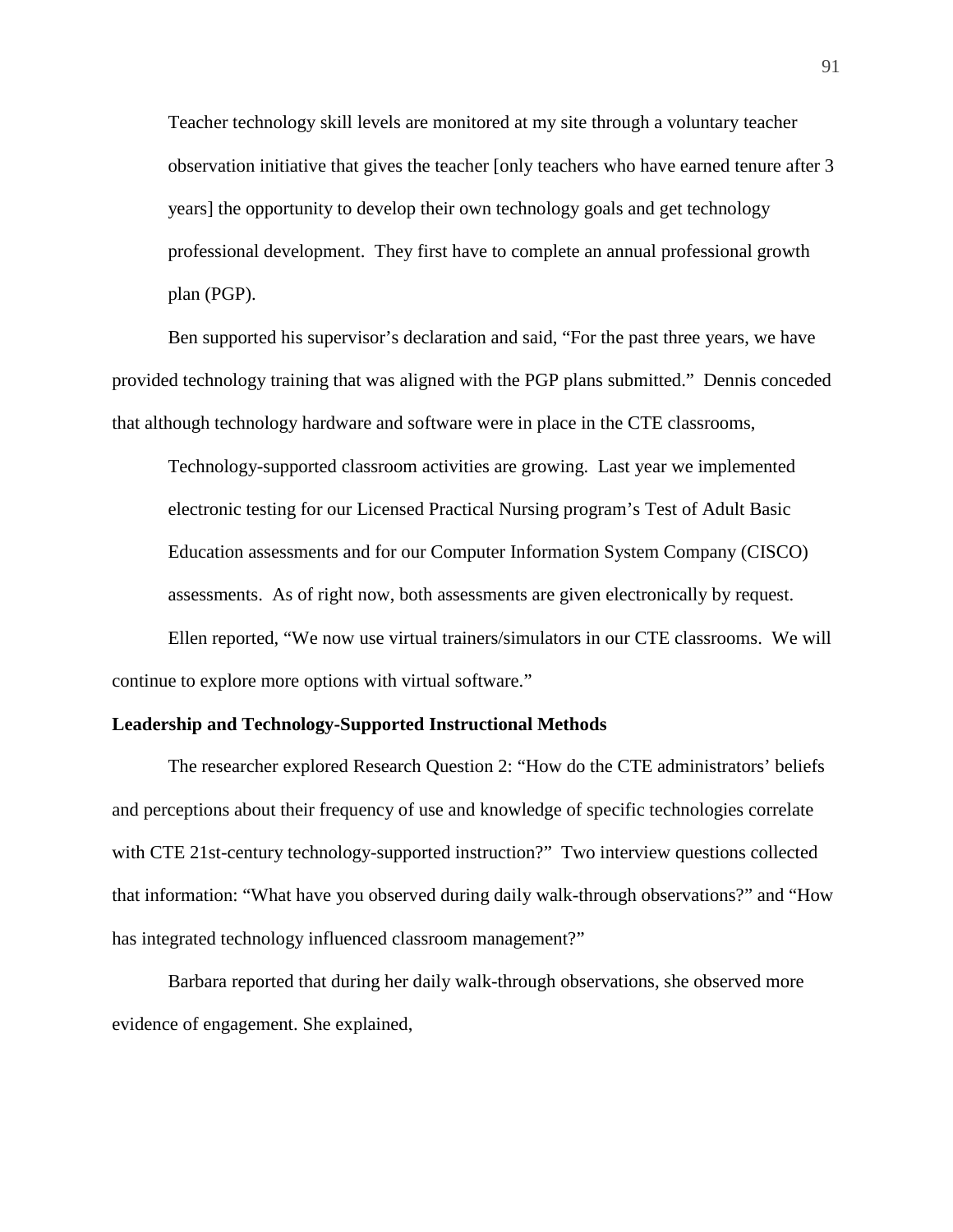We have a lot of good resources in terms of teacher industry knowledge. I see a lot of engagement, almost a 100% increase in terms of just the use of technology, probably because of the professional development trends. We have several teachers who have used the PGP to get the needed technology training. I would have to say, even some our most reluctant teachers use some form of technology in their classrooms now. Barbara's director, Ben, concurred:

I do at least three informal observations a week. What I see is varying levels of technology usage for the teachers. I see a lot of student engagement, where there is a teacher who is using technology not as a babysitting tool. I see a lot of students using the laptops, but these are usually seen in the integrated academic classes. We need to get more engagement like this in our CTE [practicum] session.

When asked to describe active student engagement, Barbara explained,

I see a lot of student engagement when it comes to using a technology piece for the lesson. YouTube clips and assessment clickers: the kids enjoy and participate. Sometimes I don't know what is going on from just looking into the classroom. I went into the classroom one time and had to ask a student, "What are you doing?" He told me, he was taking a test, and I didn't see any paper or anything, and he said, 'I'm taking it with this thing'" [clicker assessment remote].

Eileen reflected:

CTE student engagement is typically more kinetic in nature, but with technology integrated into the classrooms, lecture time is less and there is more time for the student to spend on the task of learning a new skill, so the students spend a longer time on task activities.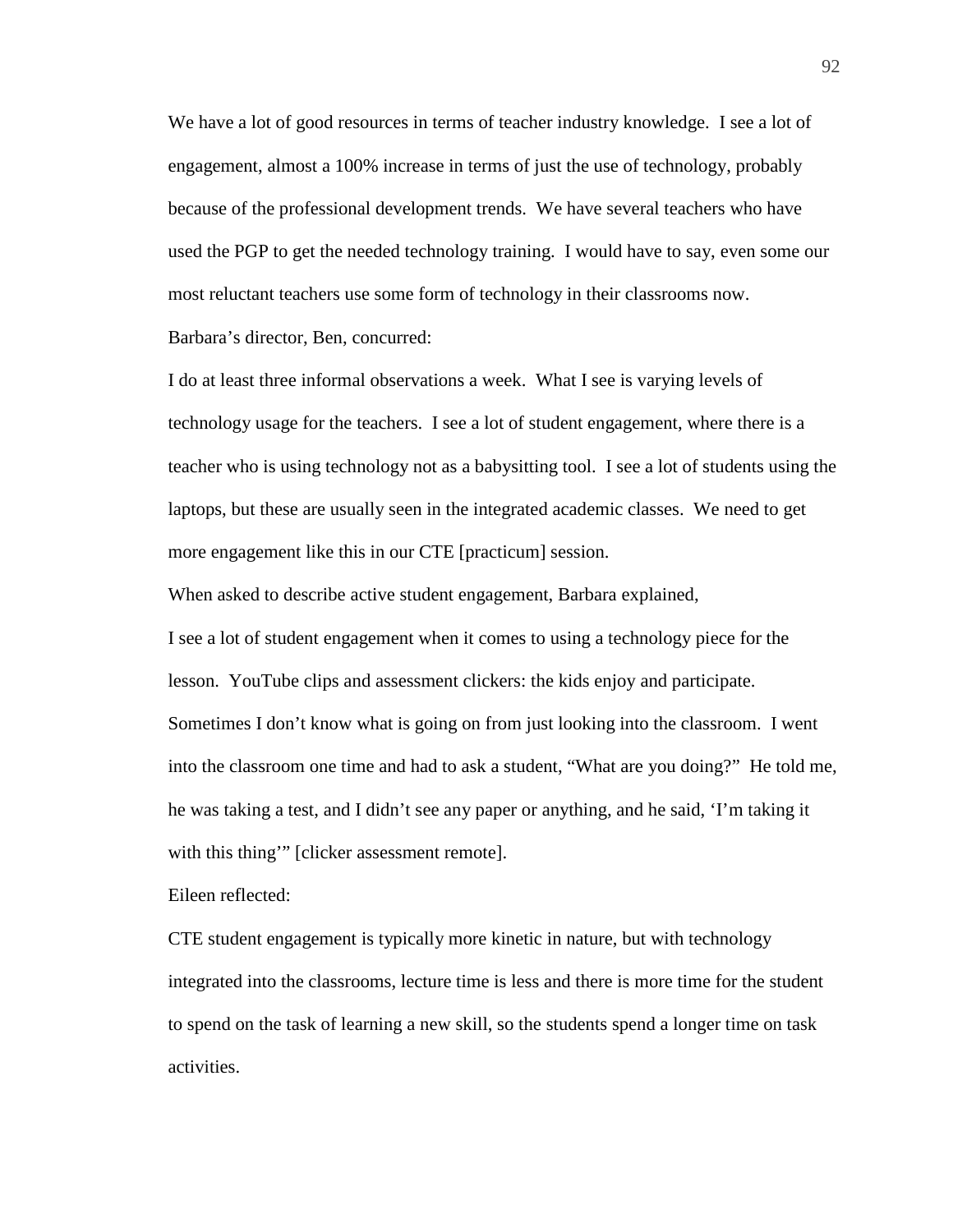Ellen agreed with her supervisor and stated,

First of all, we have a very low referral [discipline] rate, and I think is because we are a CTE program where students get to use a lot of their pent-up energy on hands-on tasks. But I will say, since we have integrated more and more technology into the classrooms, the students are really excited and motivated to stay in class.

Ben offered a negative technology observation. He reported,

Sometimes we have a computer or Internet connection problem. Our teachers who are so reliant on the technology to teach a class get stuck. I'm "old school." I want to see notes up there or else the students are just going to be sitting there idling. Teachers have to remember how to give an auditory lesson.

Dennis stated that on his daily walk-through, he observed bell-to-bell instruction. He went on to explain he also witnessed, "Actively engaged students who can't wait to get started." He attributed this to "Our state-of-the-art CTE technology equipment aligned with industry. We work with our craft committee members to make sure we get the newest information about the industry technology." Dennis also reported:

I observe CTE students actively engaged in completing their integrated academic assignments with classroom laptops or in the computer lab. This is great, because most of our students prefer to come here to work on hands-on projects, so technology is keeping them engaged.

Donna concurred with her director and said,

When I conduct my daily walk-through, I see teachers using the Smart Board regularly, mostly to show Power Point presentations. I see students using the classroom computers.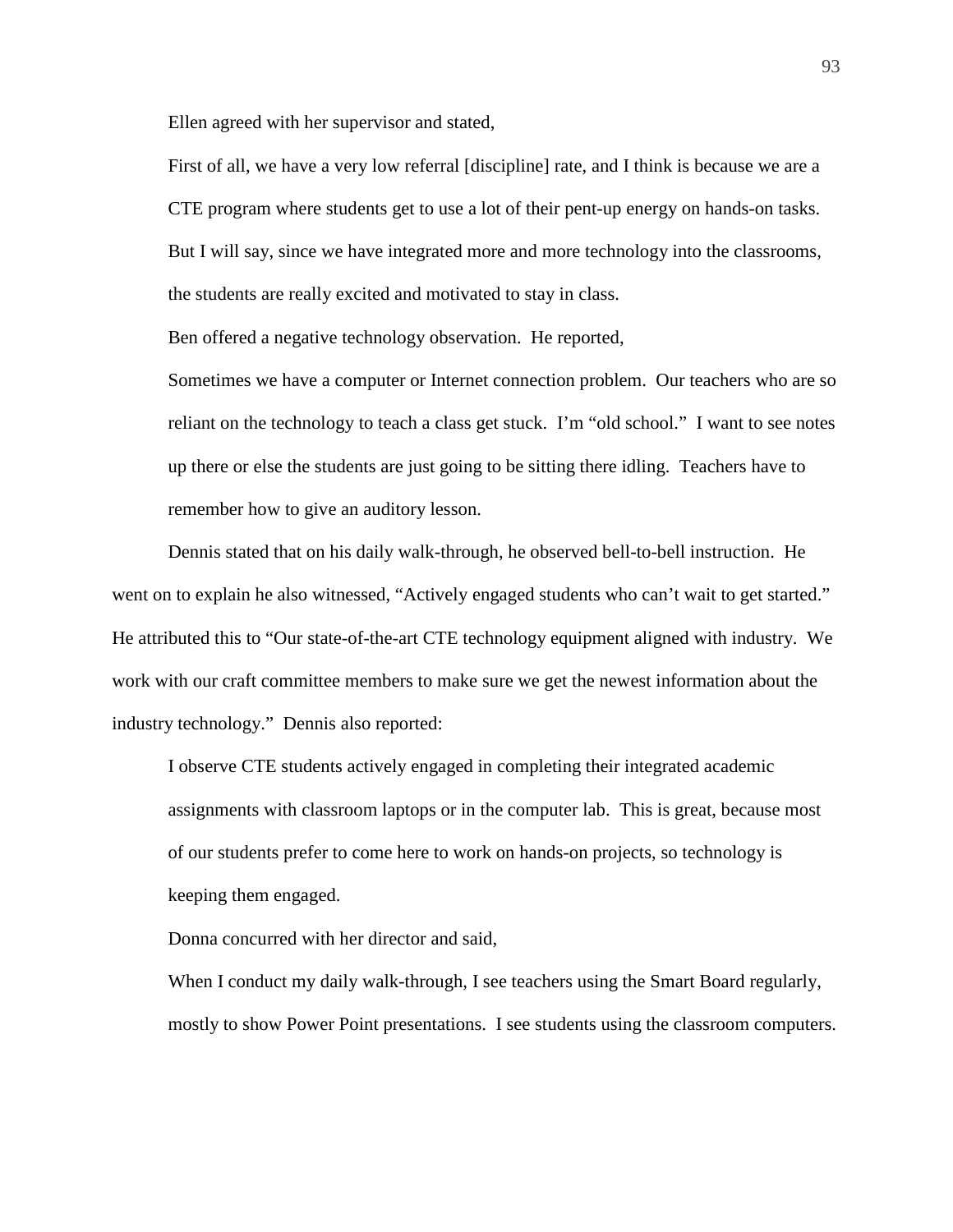All of our shops are equipped with state-of-the-art technology equipment they [teachers and students] use regularly.

# **Finding 1 Summary**

In Finding 1, the influence of technology on leadership, evidence indicated that technology had influenced and changed the CTE administrator-completed day-to-day tasks. Upon closer examination, these tasks were not streamlined or simplified with technology, due to new software or technology applications. Instead, with the advent of new office technology software and applications, the CTE administrators had failed to utilize technology comprehensively, such as assessing and implementing technology as a systemic process by which to do work, but instead had used it as a method to digitize a single, isolated, traditional task at a time. This finding implied that such failure to implement a systems approach to technology integration limited the ability of the software interfacing capabilities, thus creating additional time on task work for the administrator.

All of the CTE administrators cited the software selection of a student information system (SIS) as a priority. Currently, all of the CTE administrators were evaluating what SIS was optimum for use in their organization or they had purchased a new system to meet the NYSED data needs. Each of the BOCES sites had unique organizational needs that differed greatly from a district secondary high school. Appropriate selection of software demands a systems approach if the transition is to be effective and efficient.

By implementing a systems approach when selecting software, the CTE administrators would have the ability to analyze what type of data is needed. CTE leaders will have to determine when and how frequently these data need to be accessed and need to have a firm understanding of the purpose these data serve. The administrators also need to ascertain whether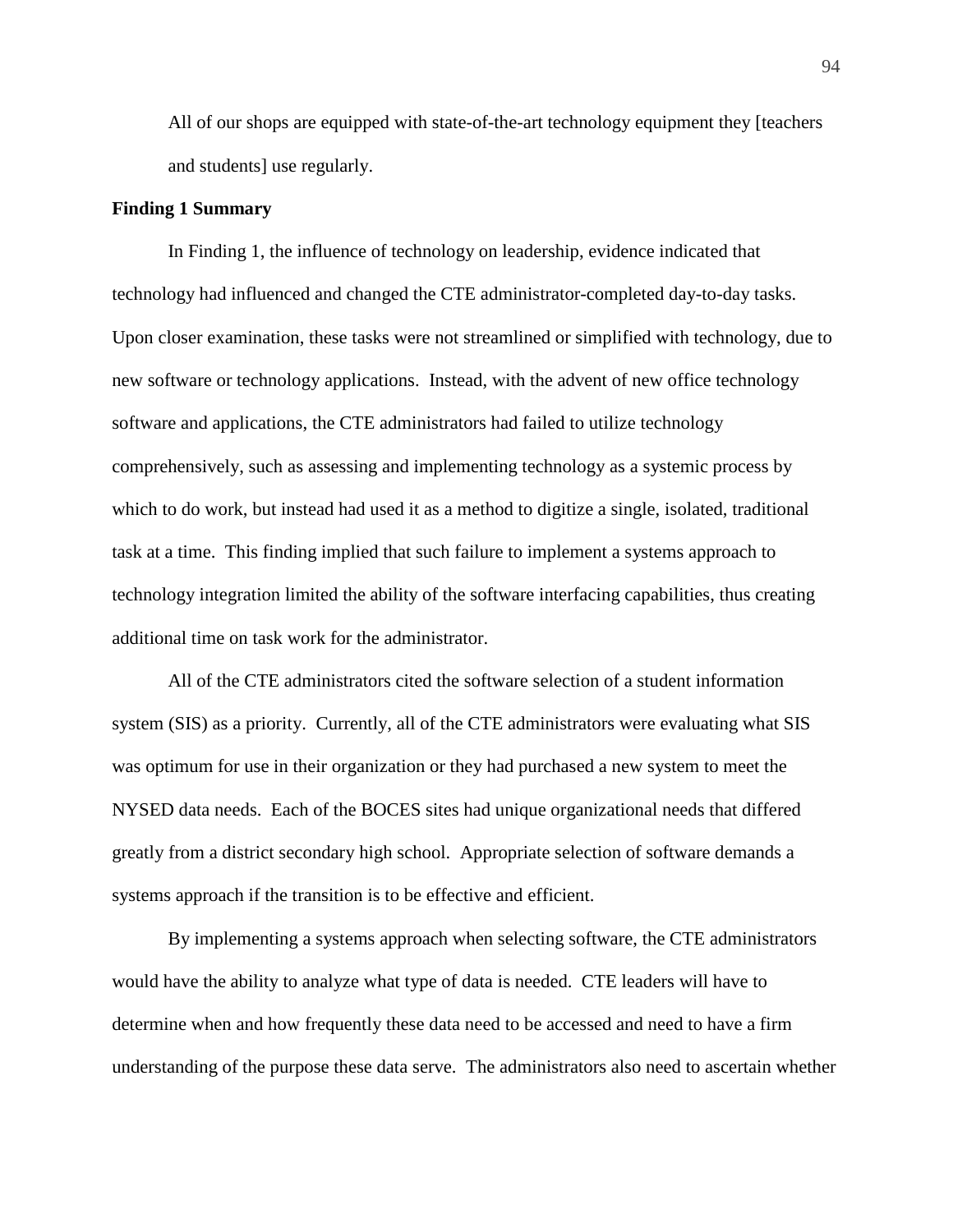the data can be used in other areas of the school, such as in classroom instruction, in the financial and budgeting office, or in teacher observations. A systems approach to selecting software could include how to ensure appropriate, needed training for all stakeholders and how to assess the influence of the technology on the ways in which people conducted their tasks and professional duties.

# **Finding 2: The Efficacy of Technology**

All of the CTE administrators were of similar age and had acquired varied professional experiences and education. The beliefs and perceptions of all of the CTE administrators regarding the value of technology in CTE programs were similar in nature, aligning with the administrators' perceived technology capacity. All of the administrators were committed to transitioning their CTE programs from a traditional chalk-and-talk teaching environment to a 21st-century CTE learning environment. The BOCES administrators believed the transitioning process was promoted by their executive decisions to acquire the accepted conventional technology supports such as lap top carts, electronic readers, iPads, and Smart Boards for the classrooms, and to provide online assessment opportunities for students.

Juxtaposed to the administrator's actions, which were driven by their beliefs and perceptions of technology, using interviews and document reviews of current technology plans, lesson plans observations, and technology purchases for CTE programs such as cosmetology, construction trades, auto technician and culinary arts revealed that most administrators were aware of the more sophisticated classroom Web 2.0 technologies. Such technologies included smart phones, "bring your own devices (BYOD)," interactive social websites such as YouTube and Moodle, Pod-casting, webinars, and online professional learning communities. Although all believed their CTE programs could be considered cutting-edge, all but one administrator failed to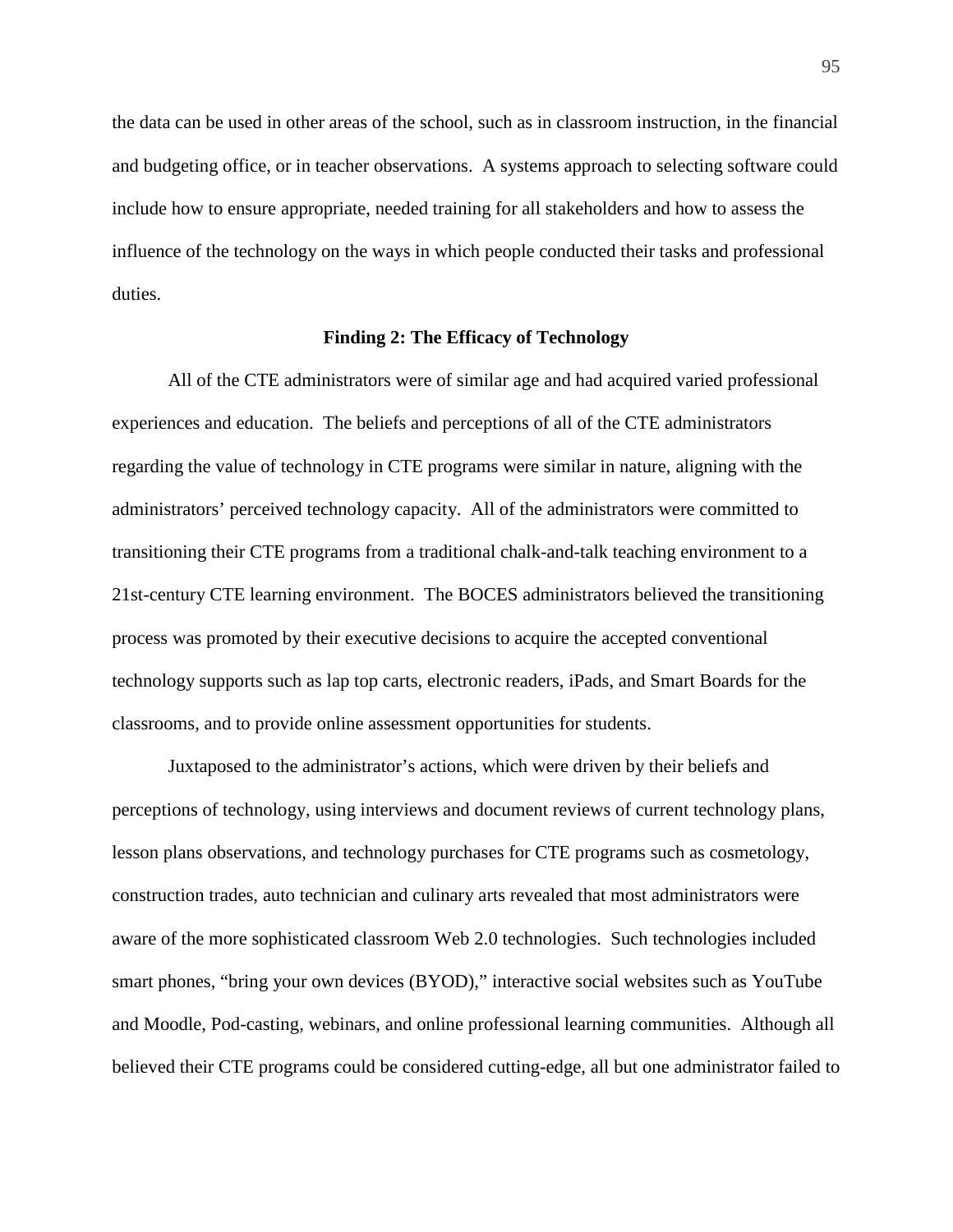indicate the intention to upgrade to more sophisticated (Web 2.0) technologies in the classroom or the influence of such technologies on classroom instruction.

Some resistance surfaced to the implementation of some of the Web 2.0 technologies in the classroom setting. All of the administrators cited reasons for resistance as the technology policies presently in place or the administrator's lack of confidence in the benefits of these more sophisticated technologies, as well as in the capacity to manage the more sophisticated technologies that bring additional autonomy to the students and teachers.

### **Leadership Demographic Analysis**

Making sense of this finding required examination of all of the contributing indicators that might influence the CTE administrators' technology beliefs and perceptions regarding the implementation of not just the type of technology, but whether the administrators recognized the Web 2.0 technologies as value added to the CTE classroom. Examination of the BOCES' administrators' personal demographics, including professional experience and educational background, was the first step. A researcher-created online demographic survey using Survey Monkey was e-mailed to all of the participants. The following anecdotal information was gathered and analyzed for similarities and discrepancies in the identified demographic categories.

Ava was a 55-year-old White female who had been employed as the CTE Director for the past two and a half years. Ava had been employed at the same BOCES for 10 years as the CTE principal, with a total of 28 years of experience in CTE. Ava had earned a Bachelor of Science in Education, a Master of Science in Special Education, and a New York State School District Administrator certification.

Adam was a 44-year-old White male who had been supervising the CTE Career Academy for approximately a year and half. He had a total of five and a half years of experience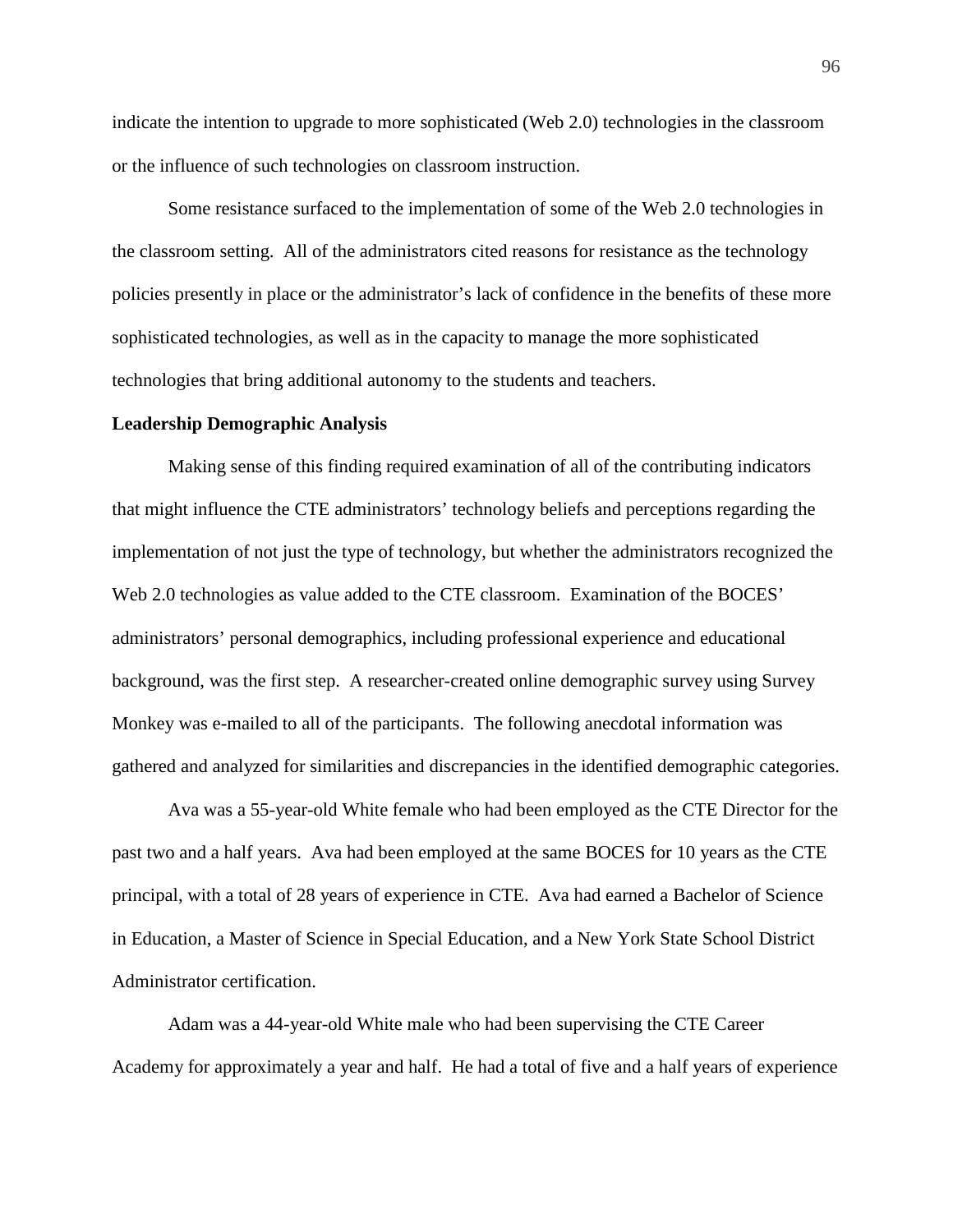as an administrator, had four years of previous professional experience as a principal in an alternative high school at this same BOCES, and had 15 years of experience as a secondary math and science teacher at another BOCES. His professional experience included three years as an engineering officer in the U.S. Army Corps of Engineers. Adam had earned a Bachelor of Science in Physics, a Master of Science in Science Education, and an Advanced Master of Education Administration School and District Level Administration.

Ben was a 59-year-old White male who had been employed as the CTE director at this BOCES for 18 years, and he had a total of 30 years of professional experience as an administrator, including building principal, special education director, and CTE director. He had earned a Bachelor of Science in Special Education and held a NYS School District Administrator certification.

Barbara was a 56-year-old White female who had a total of 16 years as a CTE administrator, all acquired at her present BOCES site. Barbara's educational and professional experiences included nine years as a New York City teacher of Aviation Trades. In addition, Barbara had 18 years of extensive industry experience as an aircraft mechanic. She had earned a Bachelor of Science in Education and Master of Education in Administration and held a NYS CTE Teacher Certification and School District Administrator certification.

Colleen was a 51-year-old White female who had been employed as the CTE Director for the past seven years. Colleen had acquired nine years of professional experience as an administrator, including three years as a building principal of an alternate high school and 13 years as a special education transition coordinator. Colleen had earned a Bachelor of Science in Special Education, a Master of Science in Special Education, and a Certificate of Advanced Studies in Education Leadership.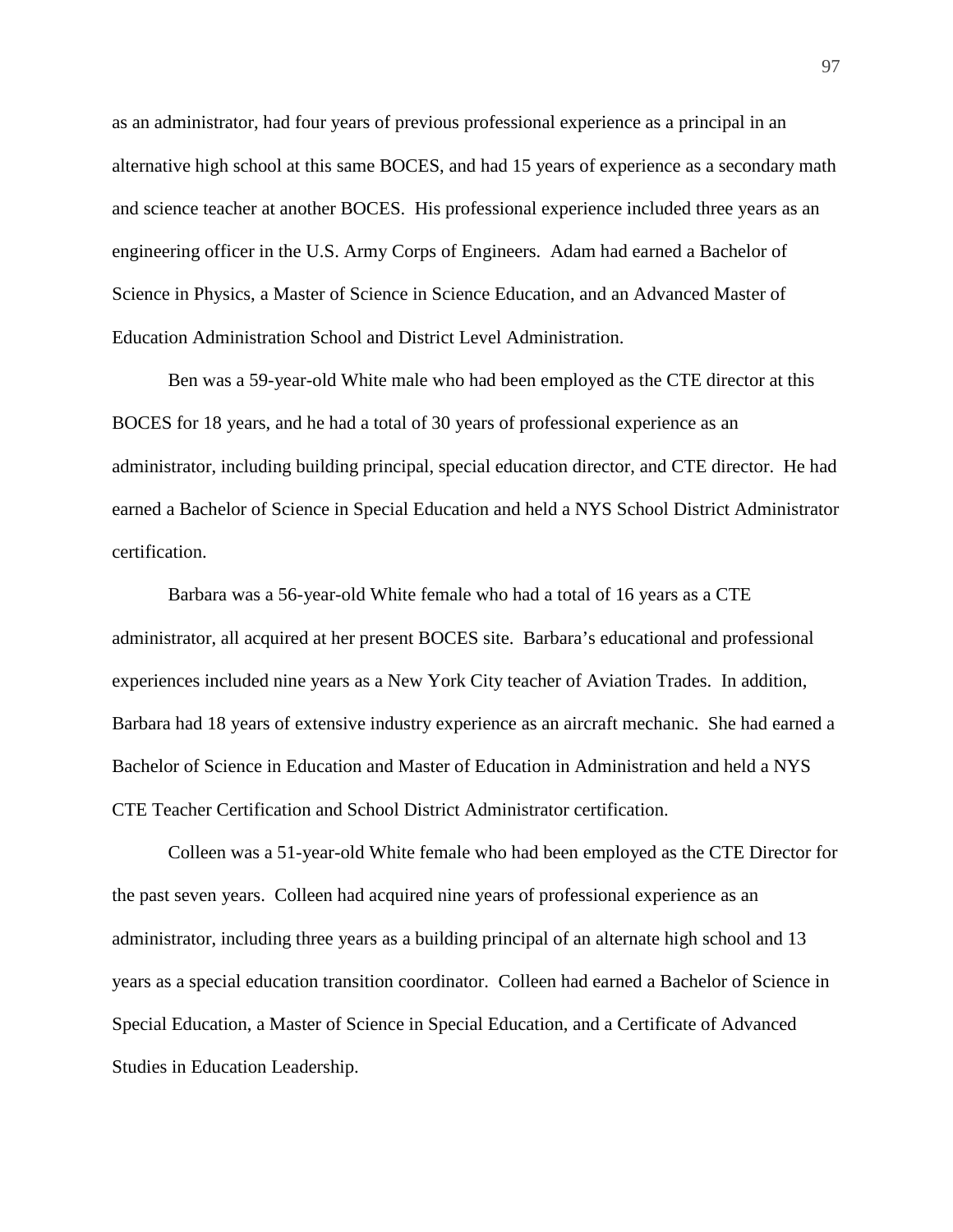Cora was a 53-year-old White female who had been employed in her current position for the past four years. Prior to becoming an administrator at this site, Cora was a health occupations coordinator and health occupations teacher for 10 years, and she also held the position of a registered nurse for 15 years prior to coming to work at BOCES. Cora had earned a Bachelor of Science in Nursing, a Master of Science in Education, the New York State School Administrator and New York State Supervision certification, and School District Administrator certification.

Dennis was a 59-year-old White male and had been employed as the secondary CTE and Adult Education Director for the past three years. Dennis had a total of 10 years of administrative experience, four of which were as a CTE administrator. Dennis had earned an Associate of Occupational Studies (Culinary), Bachelor of Science in Hotel Administration, and a Master of Education in Administration.

Donna was a 50-year-old White female. She had been in the position of CTE supervisor for the past three years and had a total of eight years as an administrator. She had earned a Bachelor of Science in Nursing and held a New York State School District Administrator certification.

Ellen was a 54-year-old White female and had held the position of CTE Director for the past nine years. Ellen had 11 years of administrative leadership experience. She had earned an Associate of Applied Science in Nursing, a Bachelor of Science in Education, a Master of Science in Education, and a Certificate of Advanced Studies in Education Leadership.

Eileen was a 53-year-old White female who had earned an Associate of Science in Correctional Administration, a Bachelor of Science in Psychology, and a Master of Social Work. She had worked as an administrator for a total of six years and had been in her present position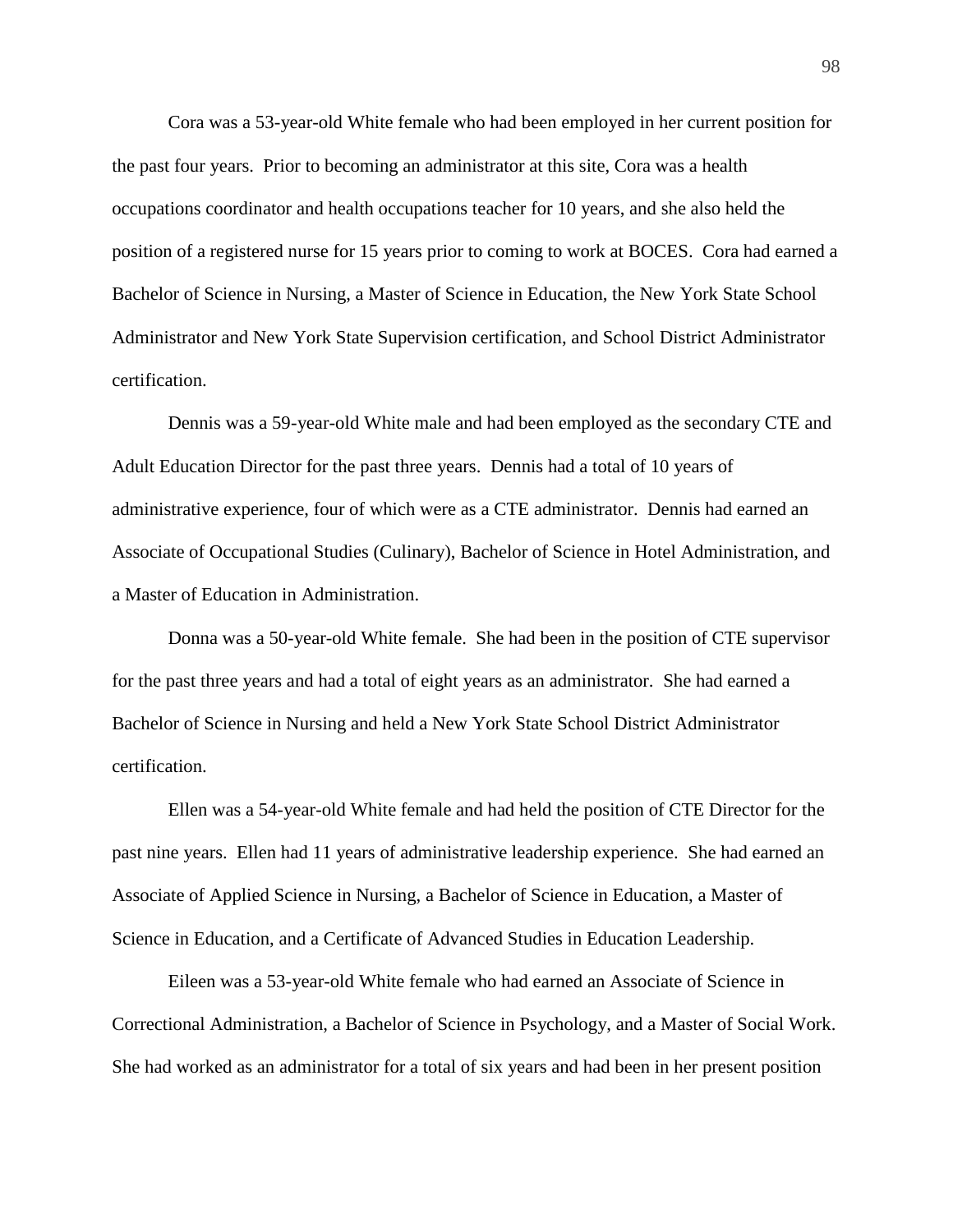as a CTE supervisor for a year. She had obtained a New York State School District Administrator. All of the administrators' ages clustered between 45 and 60, an age group that fell comfortably into Prensky's (2001) model of the digital immigrant.

# **The Influence of Technology Perceptions on Leadership and Policy**

Looking at the findings from the perspective that all of the administrators were digital immigrants required understanding the perceived limitations of technology understanding by the administrators. To assist in classifying the perceived technology levels of the administrators, the administrators completed an ISTE self-reflective survey. The survey is composed of three levels in ascending order, from 1–3. The survey classifies the technology capacity of administrators and implementation of identified technology into the organization methods and practices of the school administrator. The resulting findings of the survey placed all of the administrators on the third level of the rubric (See Figure 2).

#### Figure 2.

*ISTE Rubric Results* 

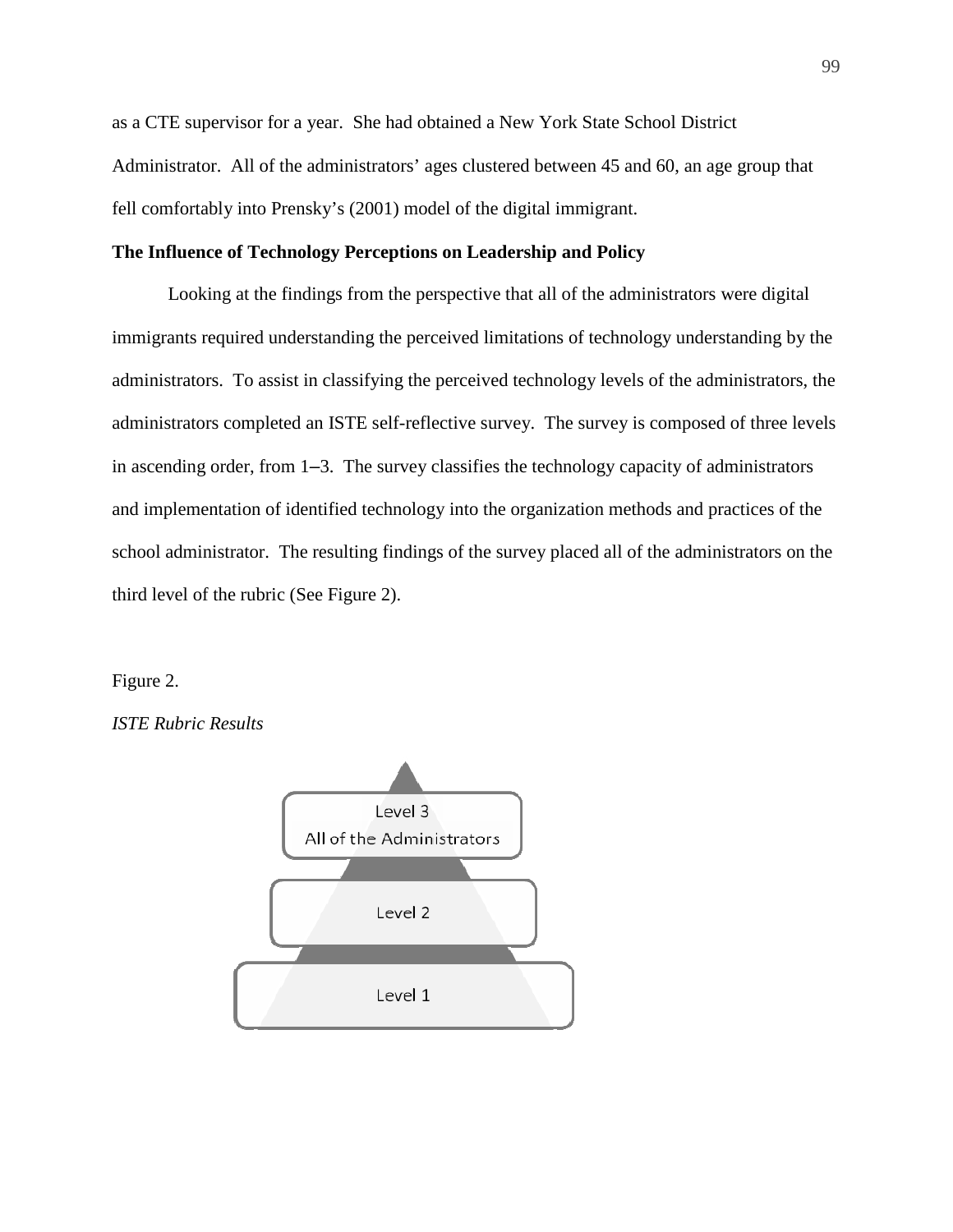The third level of the ISTE rubric is very rudimentary. It fails to identify any Web 2.0 technologies in its characteristics, so the results are not in conflict with the self-acknowledged "basic" and "self-taught" descriptions of the administrators' assessments of their own technology skills. Recall that each of the administrators was asked in the interview session what they believed their technology levels were on a 1-10 scale, with 1 as the lowest and 10 as the highest.

The administrators' responses included a highest self-rating of 8 and low of 5. The average perceived technology number was 7. The self-ratings were interesting because during the course of the interviews, the administrators had made conflicting self-evaluation statements relating to their technology skill levels. Three administrators stated they were "self-taught," while two other administrators reported they were "behind the eight ball when it comes to technology," and were "trying to keep up." One administrator stated during the interview process, "This is making me feel like an old man." Another administrator stated, "I have to refer a lot of the technology discussion to my director, because I need to learn more." Another administrator believed she was "under-rating" herself" and "wasn't really sure where she was at on the technology scale."

With the understanding of conflicts between the administrators' technology perceptions and a self-imposed analysis or a prescribed ISTE rubric, the researcher attempted to align the perception classifications with the frequencies in which the administrators hindered or influenced the advancement of technology integration into their CTE programs. The administrators replied to a question about their policies concerning students using their personal technology of "bring your own devices" (BYOD). Adam, who described himself as a "solid 7" stated:

We have a "no phone policy" presently in place. But I am familiar with research, which advises us to turn the iPhone into an ally as opposed to a foe in the classroom. There are some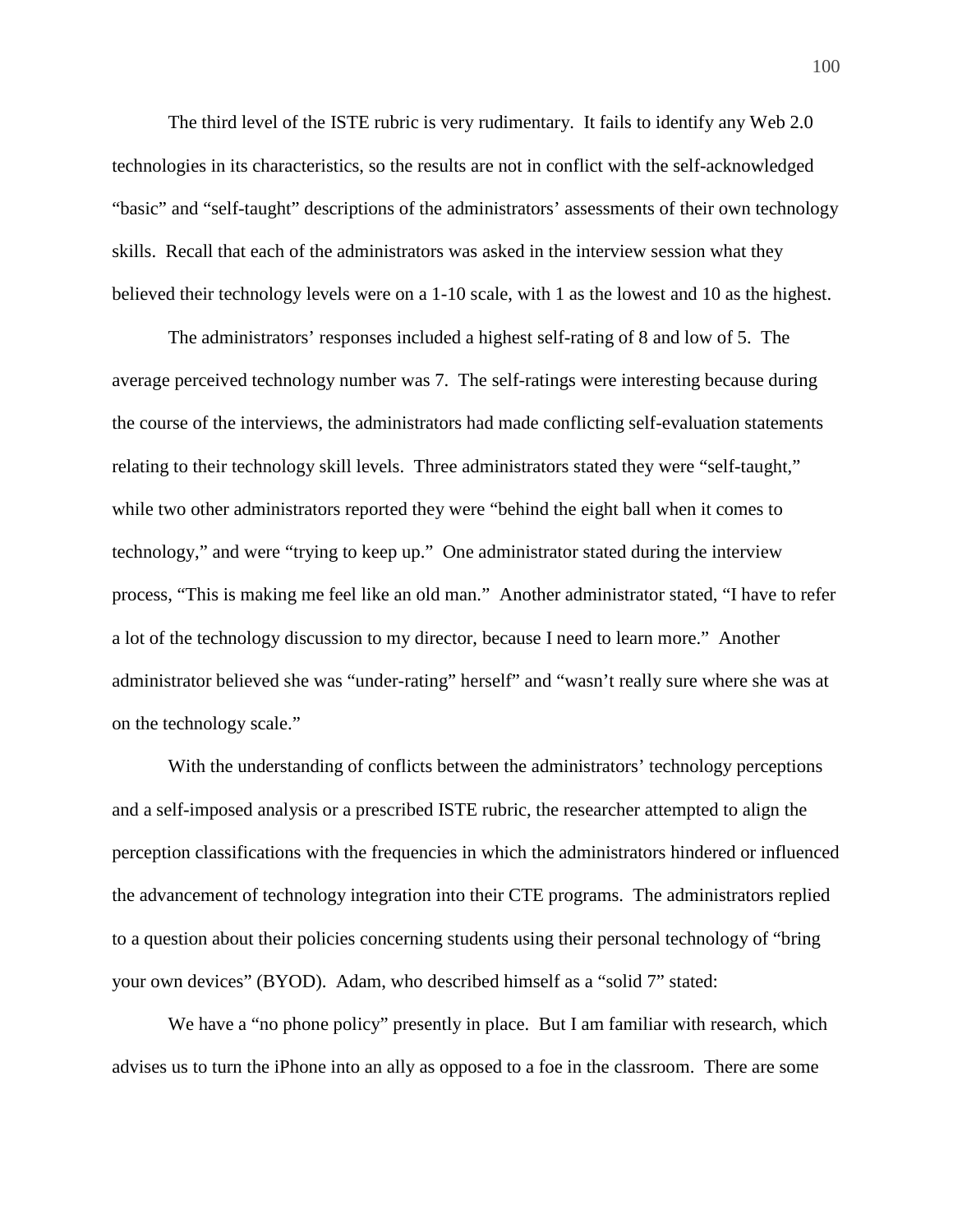classrooms, where the teachers who are working to meet our literacy initiative goals, gave them a choice, and they can choose a book, a magazine, or a newspaper. Some of the kids asked if they could use their phones and so when I went past the room, I saw some kids using Kindles or their phones. I was ok with it; it was a good use of the iPhone. Reading off their iPhone in a qualitative way, I think their achievement is going up. Can I translate to regent math scores or biology regent scores? That would take more time to study.

Ben, who rated himself a 5 and rated a 3 on the ISTE rubric, stated:

We have a "bag and tag" policy regarding phones. We have a new zero tolerance policy that was started last year here. And naturally, the students complain, they argue, they don't want to give it up; but we are bagging and tagging and call home and notify the parent we are keeping the phone for 24 hours. If the parent insists they want their child to get their phone back, they [parents] have to come up and pick it up after school. If it is more than one occurrence, then there is a one day of school suspension, given. Most times, the parent opts to come pick it up.

When the researcher asked if he had considered implementing a BYOD policy, Ben stated firmly:

My philosophy is when the student learns how to use it correctly, okay, then they can use it, but students haven't mastered that, because if they don't, we have to deal with the issue of texting their friends during class and other inappropriate uses. We did talk about it: we would love to be able to create a responsible policy, but if you talk to many educators, they tell the same story: the kids don't use it right. In fact, even though we have a strict Internet policy in place here, the students still go to sites they know they aren't suppose to be accessing. We are looking at possibly purchasing software that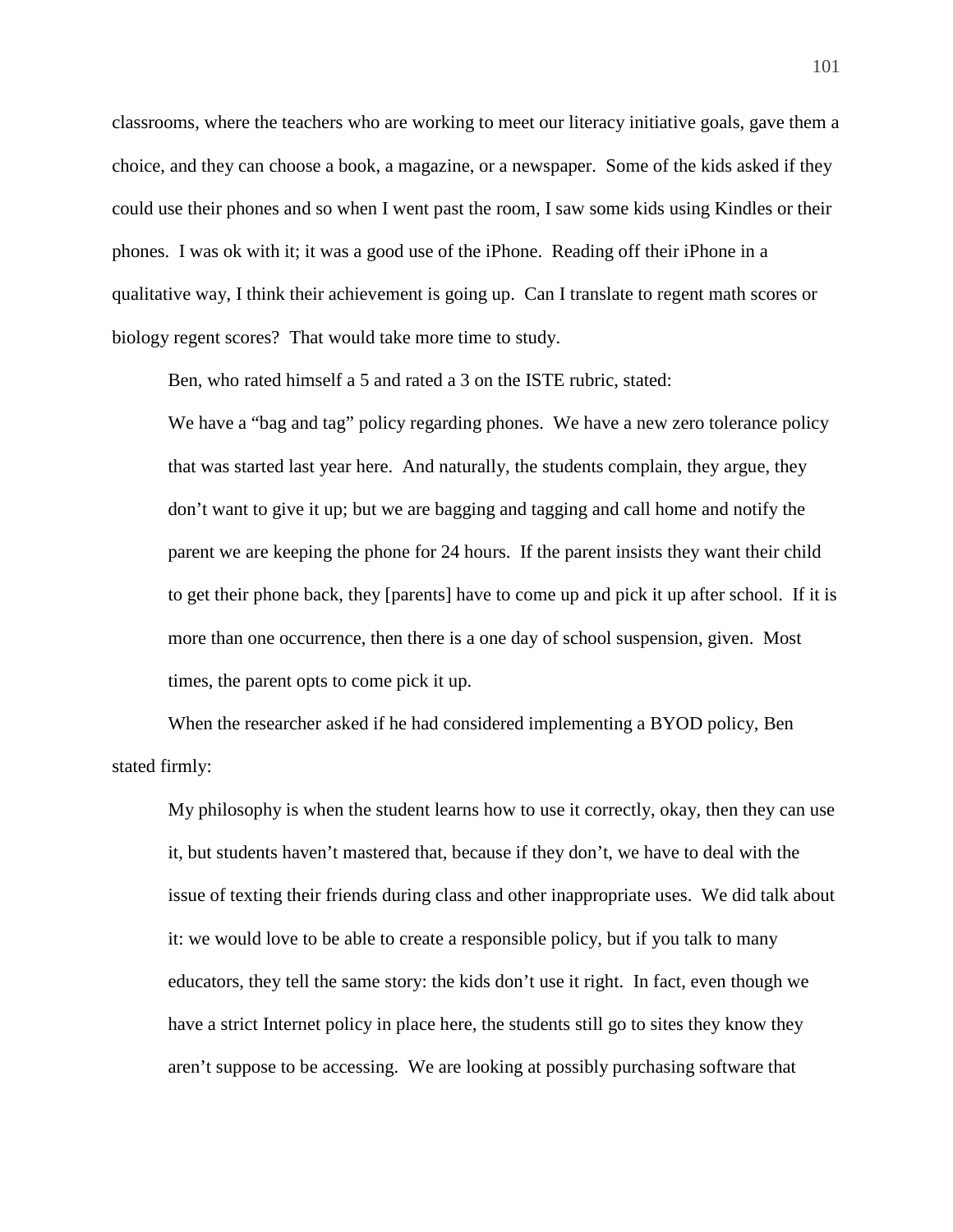would give the teachers the ability to block and unblock some of the filtered sites on our server. We are looking into that because we have had complaints from even the teachers that they want access to some sites, like YouTube.

However, Ben's supervisor, who rated herself an 8 and was classified on the third level of the ISTE rubric, reported:

Smart phones and BYOD policy will have to be addressed when we revise our five-year technology. We will, I believe, integrate the use of Smart phones and other personal technology into our technology plan. Our present policy was written with the old education implications and values. So I think our five-year plan will look towards how to address the new classroom trends.

Ben responded to his supervisor's remarks, stating:

You know, I find it interesting that we on the secondary level are supposed to be preparing our students to go to college, and yet, not one college has ever had the conversation with us about increasing technology into the classrooms as a means to get kids better prepared for college. But that said, we're going to have to consider using technology the kids bring in, but right now it is what it is, no cell phones allowed. And in terms of integration, I have to say integrating technology; it's one piece in the process of education. It doesn't change behavior: a good teacher changes behavior. That's the bottom line: organized, structured, and well planned. Yes, you can use technology, and the best teacher uses technology effectively, but it is only one tool in their toolbox.

Dennis, who regarded himself as "self-taught," who rated himself as a strong 8 on the self-analysis, and who was classified as Level 3 on the ISTE rubric, reported,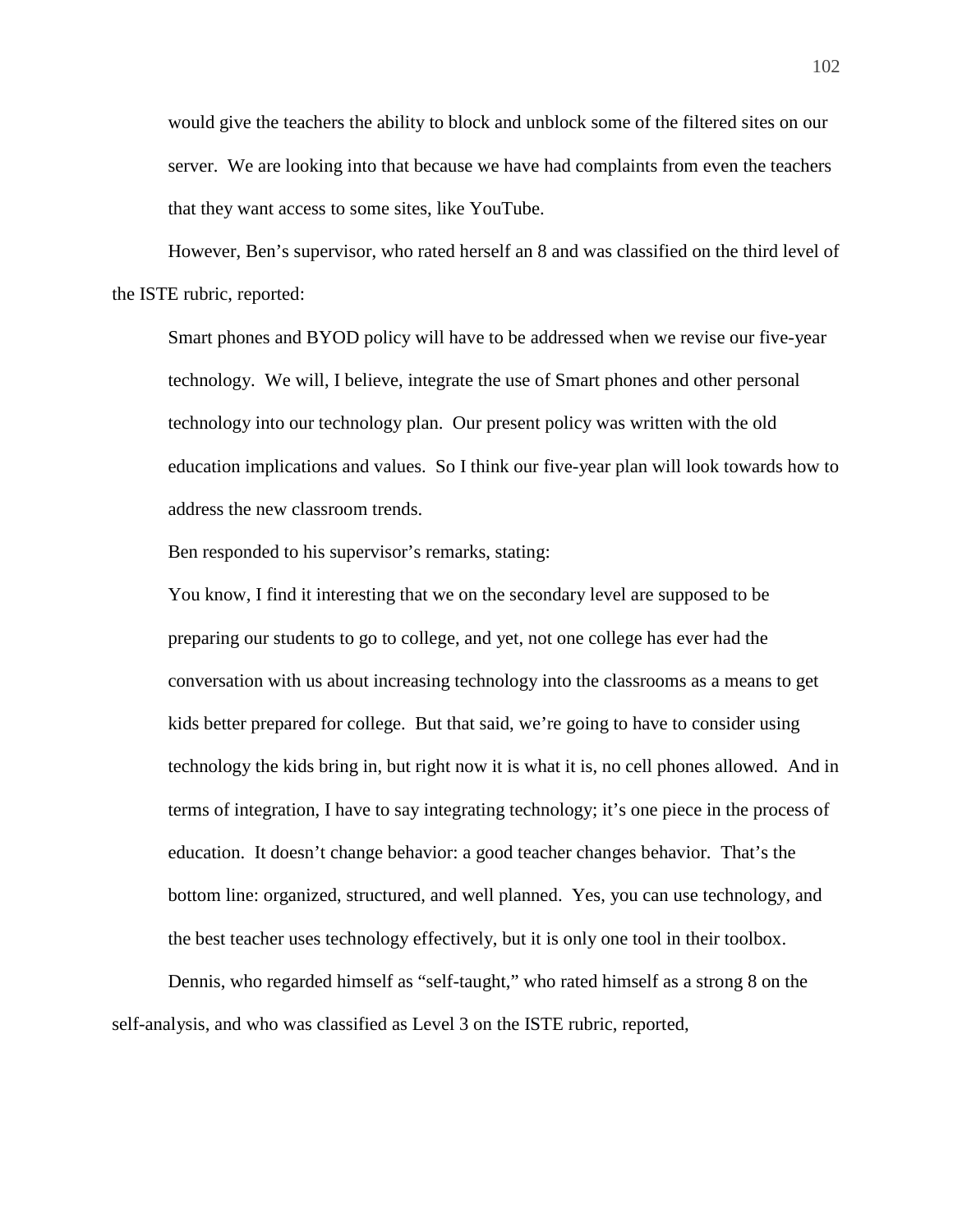I am someone who has to get involved and find the right technology and learn how to use it. I mean, we have some professional development, but I find myself a little ahead of the curve at those workshops. I am pretty much up on technology. I ask what's out there. I feel like I'm up on technology a little more than the traditional administrator. I use a LiveScribe pen, I use an iPad, and I'm always researching new technologies. I believe a CTE director, you have to know about technology in shops you know nothing about, and you have to really be able to make technology decisions, like whether or not it is worth spending the money on or whether it's poor technology. And since I'm not really an expert, I have to really talk to the salesman and manufacturers and industry people to figure out what type of technology is best for the classroom.

When questioned about the possibility of BYOD on his campus, Dennis responded, "I think the biggest technology struggles we have are cell phones and their use in education, and how they can be beneficial, and how to control them." Dennis also believed addressing a student's college preparation needs and technology integration into CTE classrooms were two separate issues. He stated:

It hasn't been a big issue that we need to use more technology as the key to improve college and career readiness. I have decided to take a step back a little bit because we are not using more technology for students to learn. Believe it or not, we're looking at what college and career readiness means and it means you leave your program [CTE] and enter College 101 English and not have to take remediation courses in college. We are presently networking with a community college to implement a new literacy program that will help bring up the student English and writing levels, and that means we are not going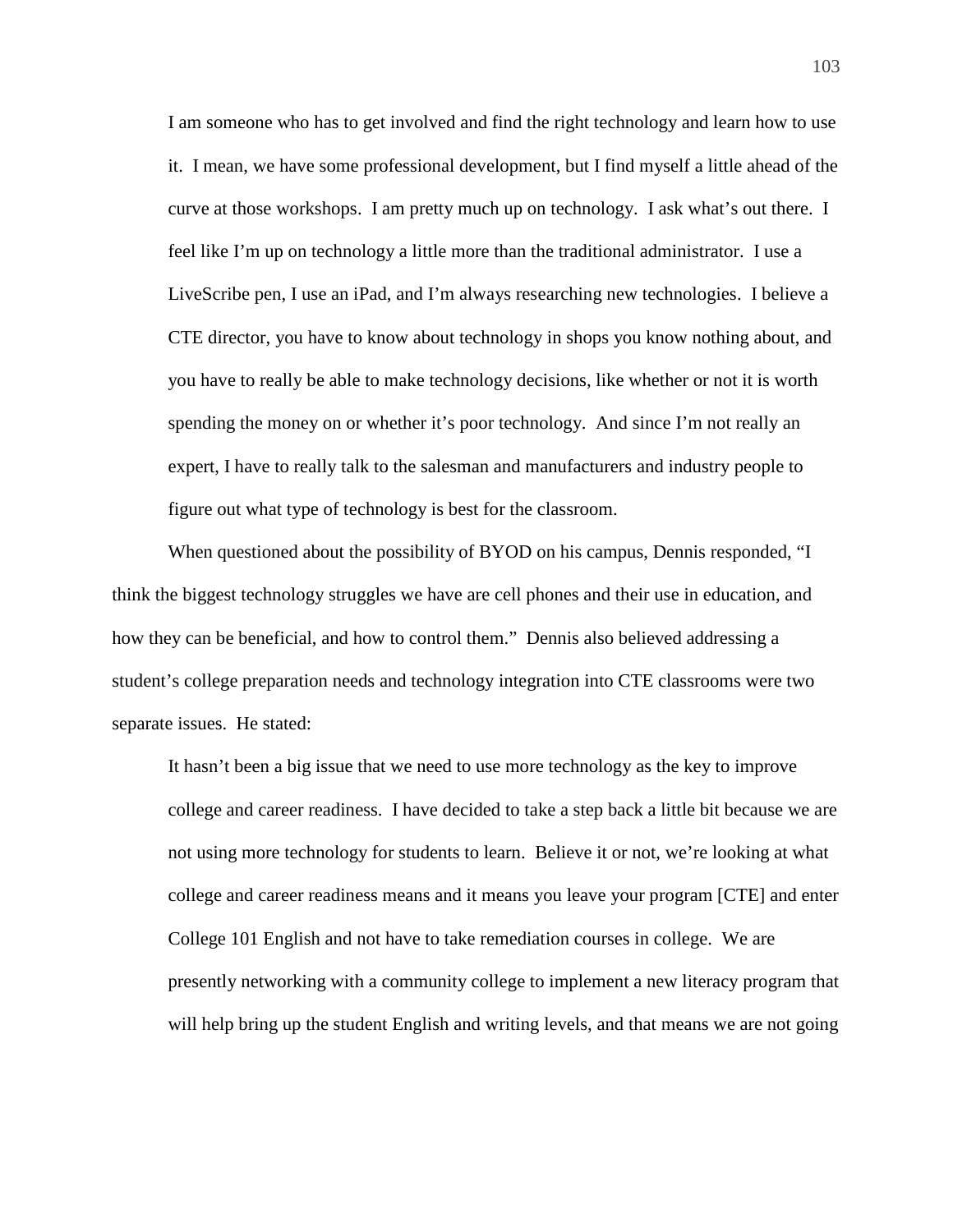to be using computers to do that. It means the student will start his/her day out with a reading assignment and a writing assignment and they will handwrite it.

Dennis was asked to explain the transition away from technology at his site, and he responded,

We are going the traditional way of doing things because technology is great, but the skills you need to have aren't there, so we have to develop the skills for them to be able to read the technology on a computer and be able to type and know what you're typing the right way. So we're admittedly a little backwards, and we're going in a direction our students have experienced in maybe 10 years.

Colleen, who rated herself an 8 felt she was "self-taught," and was classified on Level 3 of the ISTE rubric, stated,

Technology is like a hobby to me and I enjoy it. In the beginning, I was a bit resistant to learning the new technologies, but now I love it. I use all kinds of apps. I find myself waiting anxiously for the next new app I can use. Especially if it is free. I would like to become more proficient in using wikis and Google-docs. If there was a scale, I'd say, I move up the scale all the time.

When Colleen was asked about the campus BYOD cell phone policy, Colleen responded, Right now, our policy says, "Put away the cell phone, so we [teachers] don't see them." But they are allowed to use it in a controlled classroom setting, if the teacher knows what they are doing, as far as integrating them into the lesson.

Colleen believed how the teachers integrates technology is as important as the technology itself, and said,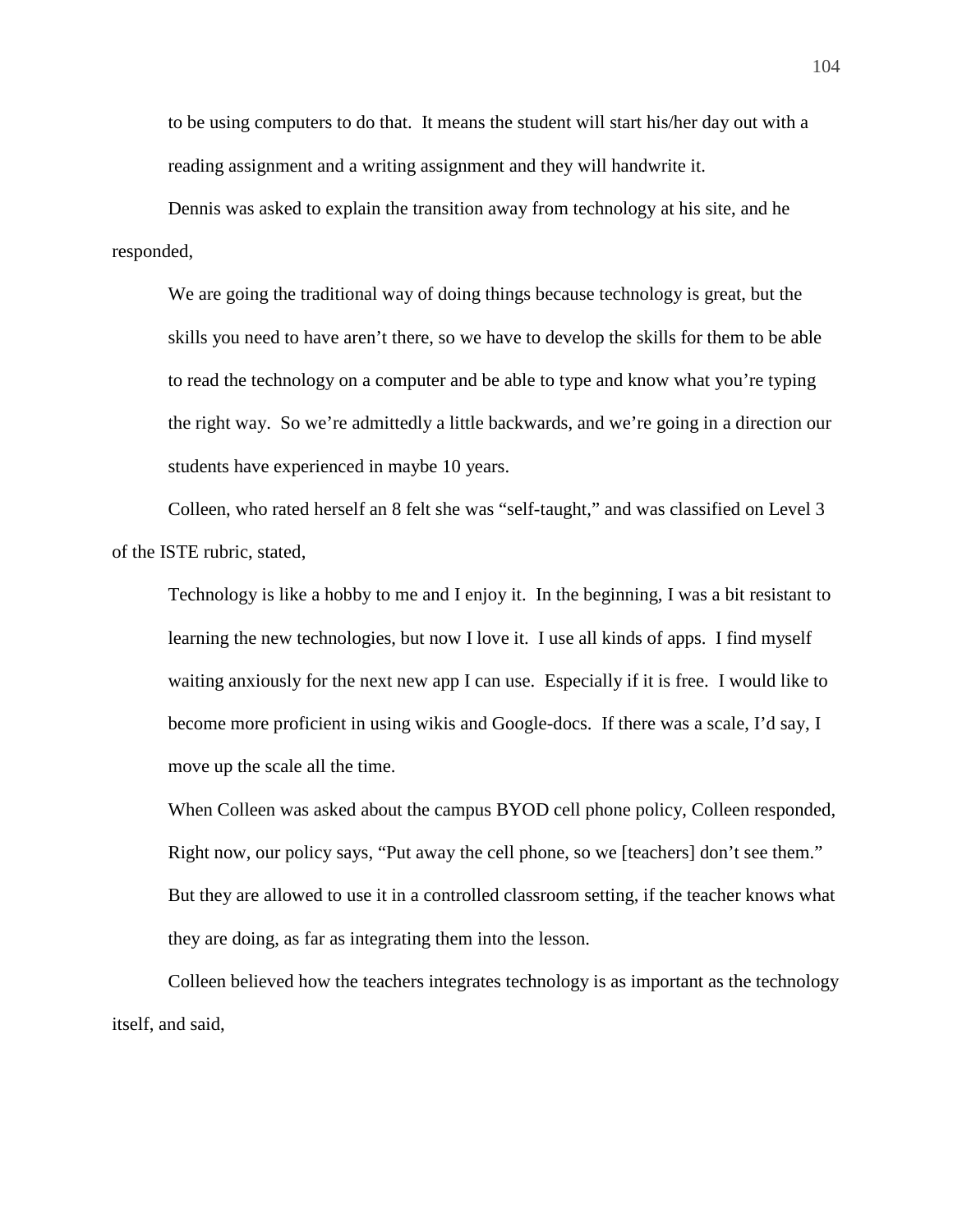The trick is trying to understand if they are using it for the right things; you don't want to put an electronic babysitter in the classroom either. Just because there aren't any classrooms anymore, it won't stop the teacher from popping in a DVD and showing it on the Smart Board. We try to manage what the students are doing with the technology. We have banks of computers in the classrooms that have software that allows the teacher to monitor what the students are doing from their [teacher's] desk. That way, the teacher can moderate what is on the computers and freeze their [student's] computer if they go off task.

# **Finding 2 Summary**

All ten of the CTE administrators who participated in this study believed their organization methods and practices, classroom instruction, and professional development initiatives had been influenced by technology. All of the CTE administrators believed technology was going to continue to change the manner in which they carried out their administrative duties; most specifically, how the administrators managed technology's influences on traditional school policy. However, the CTE administrators did not express any interest in looking at a systems approach as to how they might improve the integration of technology into their daily workday, or to shape a new school technology paradigm (See Figure 3).

In Finding 2, the efficacy of technology, evidence showed the administrators' perceived efficacy of technology in the classroom was of high value. However, the limitations of their technology skills and abilities hampered the administrators' capacity to fully grasp what types of technology were most effective for the CTE classroom. Policy limitations based on antiquated ideologies still plagued CTE leadership technology decisions, mostly due to a lack of understanding of how technology influences instructional methods and practices.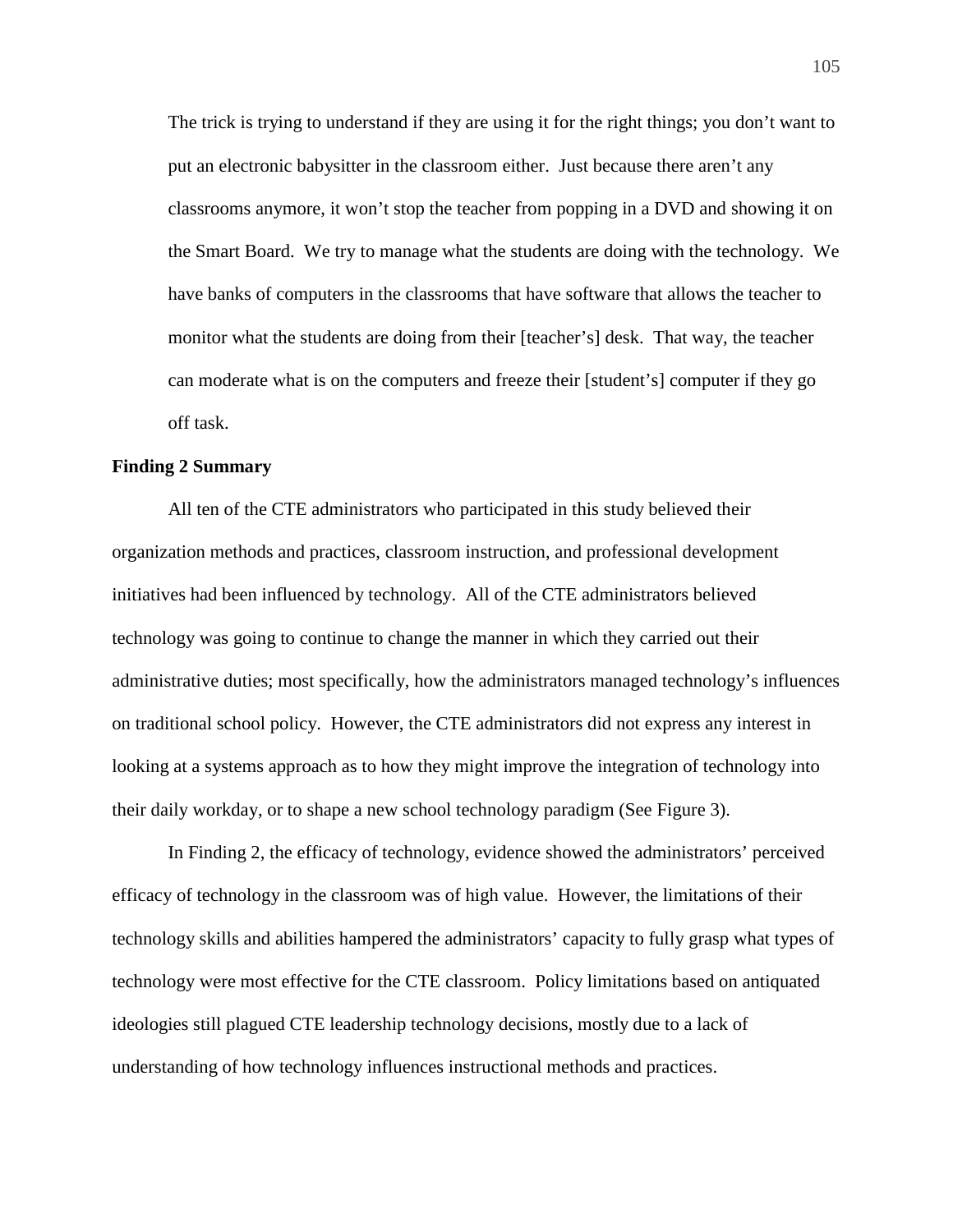Figure 3.

*System Approach to Technology-Supported Learning Environment* 



There was consensus among the administrators that the frequency, use, and acquisition of technology had assisted in the transition process of the CTE programs. But again, evidence indicated there was little congruence among frequency, use, and acquisition, and a technology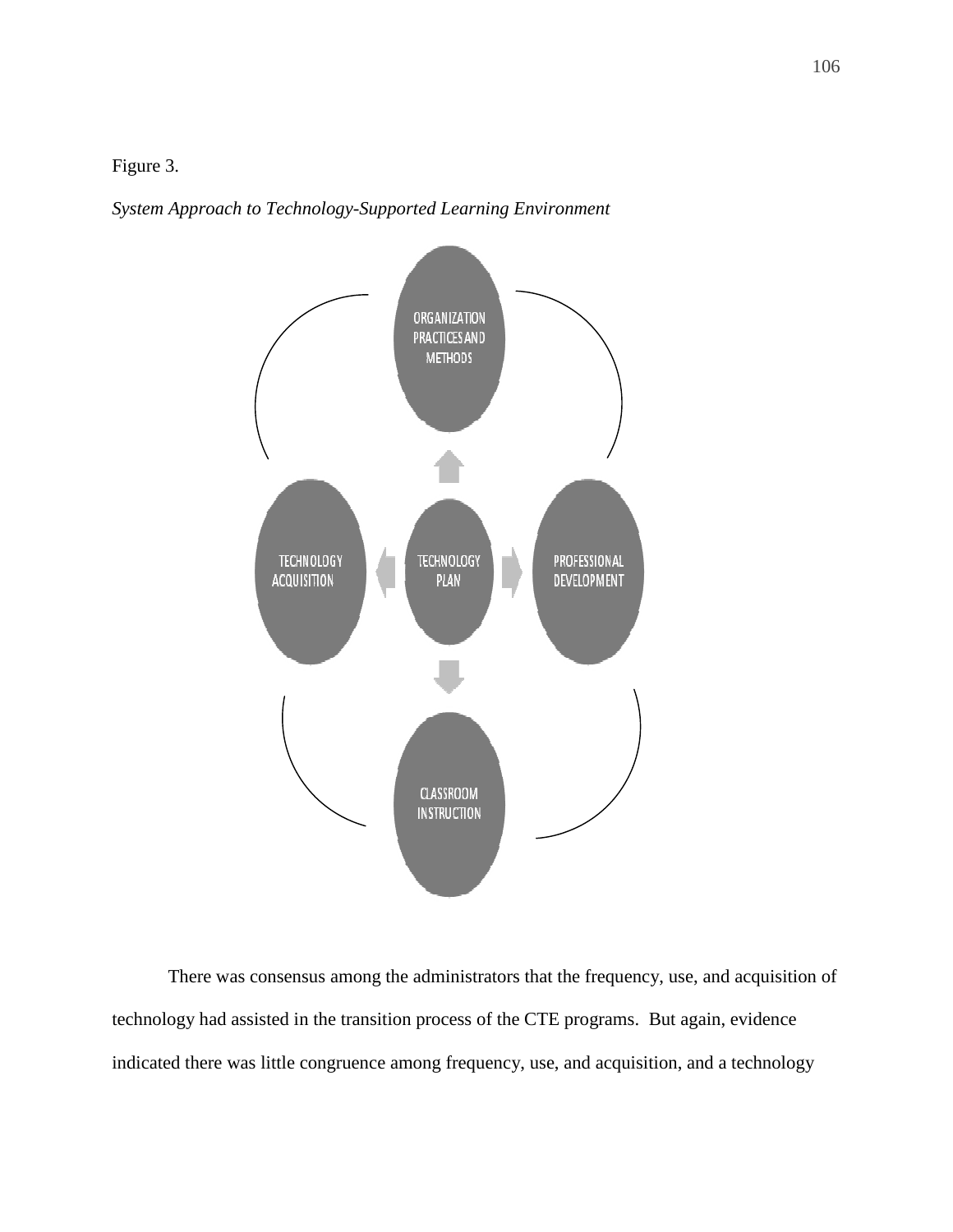policy and an organizational systemic change was a result of technology implementation (See Figure 4).

# Figure 4.

*21st-Century Technology-Supported Learning Environment* 

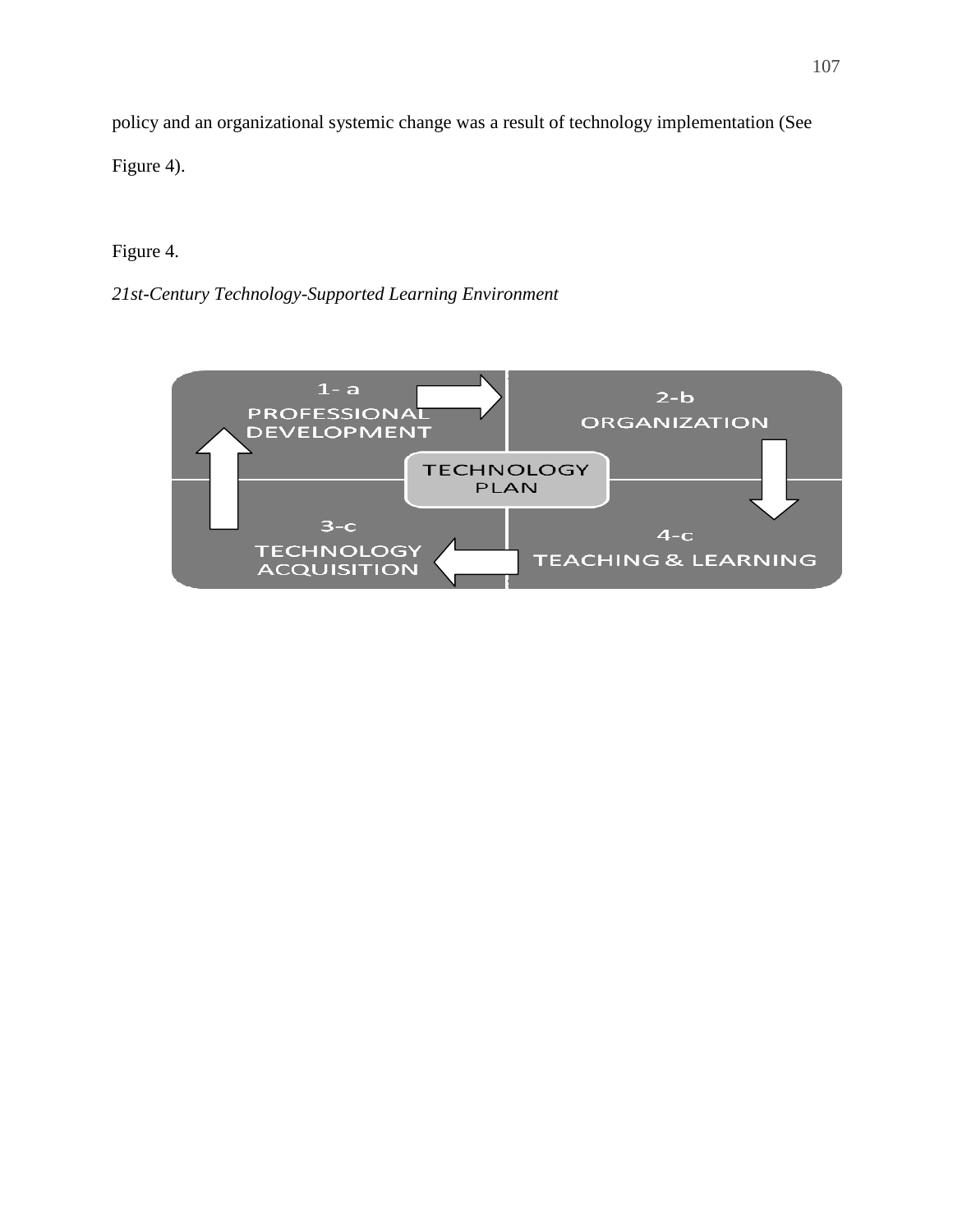#### **CHAPTER V**

# **FINDINGS: TEACHING AND LEARNING WITH TECHNOLOGY**

## **Teaching and Learning**

Technology in the 21st-century classroom promotes learning as an active intellectual process controlled by the learner. The process for developing a 21st-century learning environment requires strategic planning including measurable implementation goals and assessments. Examination of teacher classroom observations; supervisor observations; program budgets, specifically, spending allocations for technology; and current BOCES-wide technology plans supported this construct.

Research Question 1, "What relationships exist among the CTE administrators' technology comfort levels and proficiencies, and the degree to which 21st-century instruction is implemented?" spurred the examination and evaluation of the transition processes used by the CTE administrators. The CTE administrators were transitioning their 20th-century vocational shop classes to 21st-century CTE learning environments in which the role of the teacher was of facilitator and where technology provided the supports for learning. The interview question, "What is the current status of your BOCES technology plans and policies?" was fundamental in gaining insight into how the CTE administrators planned, developed, and implemented 21st-century CTE programs.

#### **Finding 3: Technology Process and Planning**

 Disengagement was clear between the CTE administrators' processes of planning for future technology initiatives, development and evaluation of classroom instruction and technology, and the BOCES organizational-wide technology planning process. The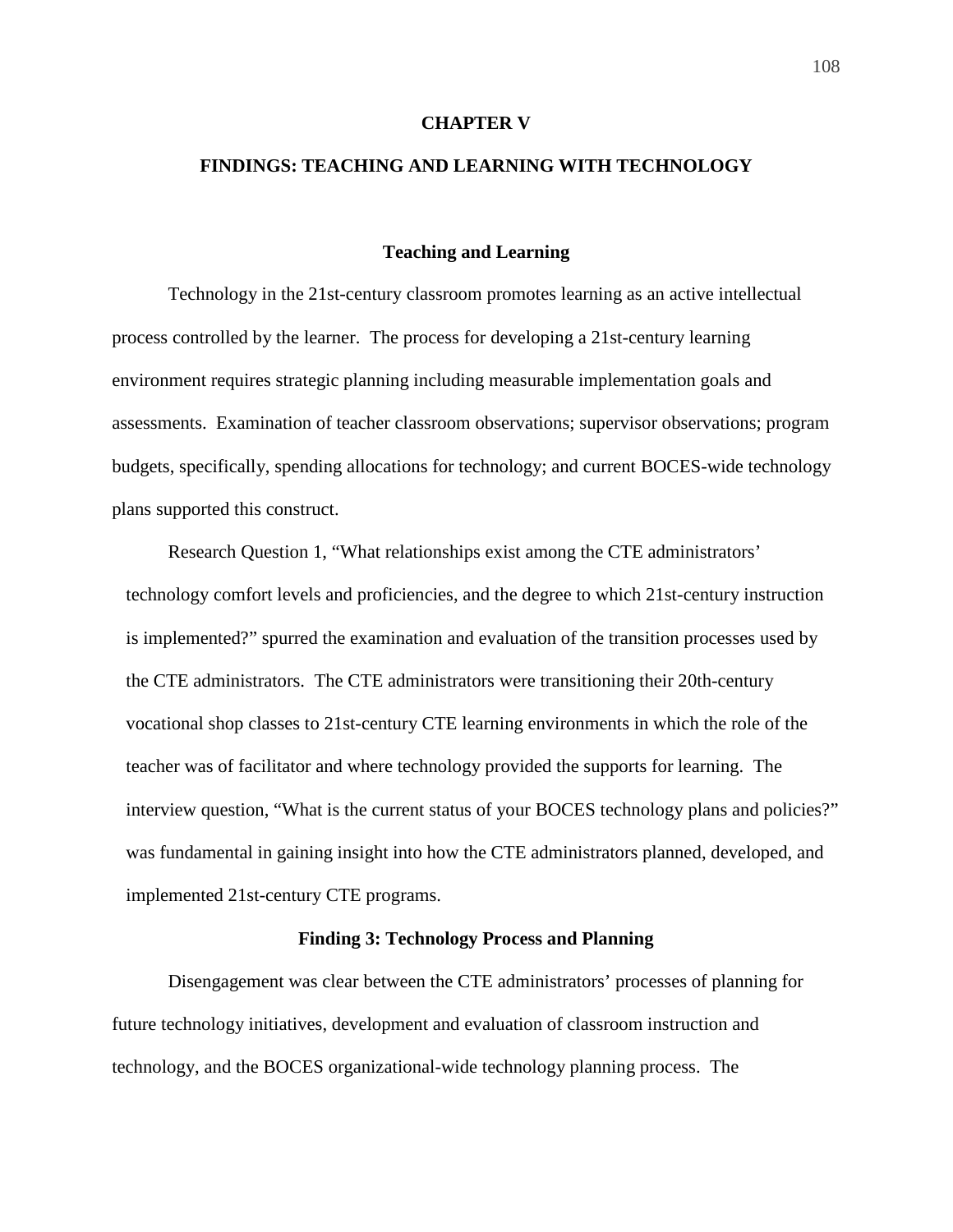disengagement did not signify any lack of attempts by the administrators to plan cohesively, but in fact, the disengagement was inherent throughout the technology planning process due to the inability of the administrators to understand the need to re-assess old practices and methods for relevancy in the advent of new program and instructional and curriculum technologies. During the administrators' interview sessions, the technology plan was discussed as a "global" entity that was summative in design (See Figure 5).

# Figure 5.

#### *Summative Technology Planning*



Technology planning was developed based on technology needs reported to the technology planning committee. Rather than an upward design in collection of professional development needs, a living, day-to-day referenced, cumulative compilation of CTE technology staff and student needs would be optimum to drive 21st-century teacher professional development, lesson planning, organization technology, and program/curriculum development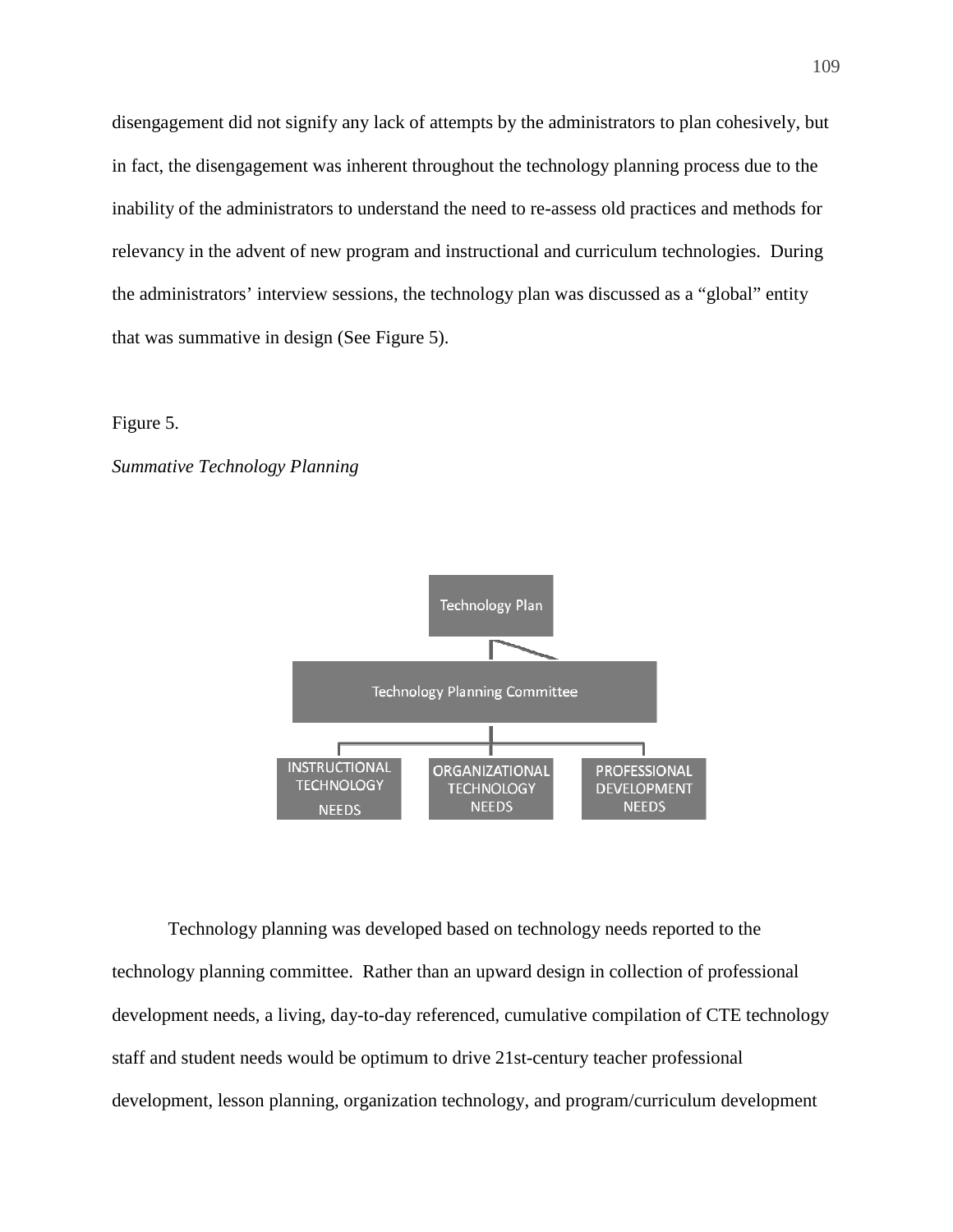and technology acquisitions.. The majority of administrators did not keep the technology plan readily available; it appeared to be a document reviewed only annually for needed updates and not for daily planning or assessment. The technology plan was requested as one of the documents for review. Colleen stated:

I can get it. I have to dig it out because, you know, they have to re-do it every five years. Now, you can't wait five years, it would be too much, so I think we do three-year plans now: I'm not sure. I'm not sure when it's due or when it was done. I am assuming it's current because we have dynamite technology director. So I don't; For me, I am not referring to it as, you know, a living document. I am sure the technology director is, but you know, I can refer to it if I need to answer your questions. But I know Smart Boards are a big push. We pretty much have one in every single classroom and the teacher training is to make sure they are being used not as blackboards.

Colleen was asked if she focused on teacher classroom skill or instructional strategy development because it was part of the tech plan objectives, and she replied,

The current [technology plan] status has goals and objectives. I would say it's probably due to come up for updating the goals again, because it has been a couple of years since I worked on them. The technology director develops the plans. We wanted Smart Boards and now we have them. I think everyone [all classrooms] has them.

The researcher inquired if, in fact, the directors of each division had a say in the development of the technology plan. Colleen answered,

Every division has a section of the technology plan, so there are goals and objectives for each division that make up the over-all technology plan. But it is pretty much the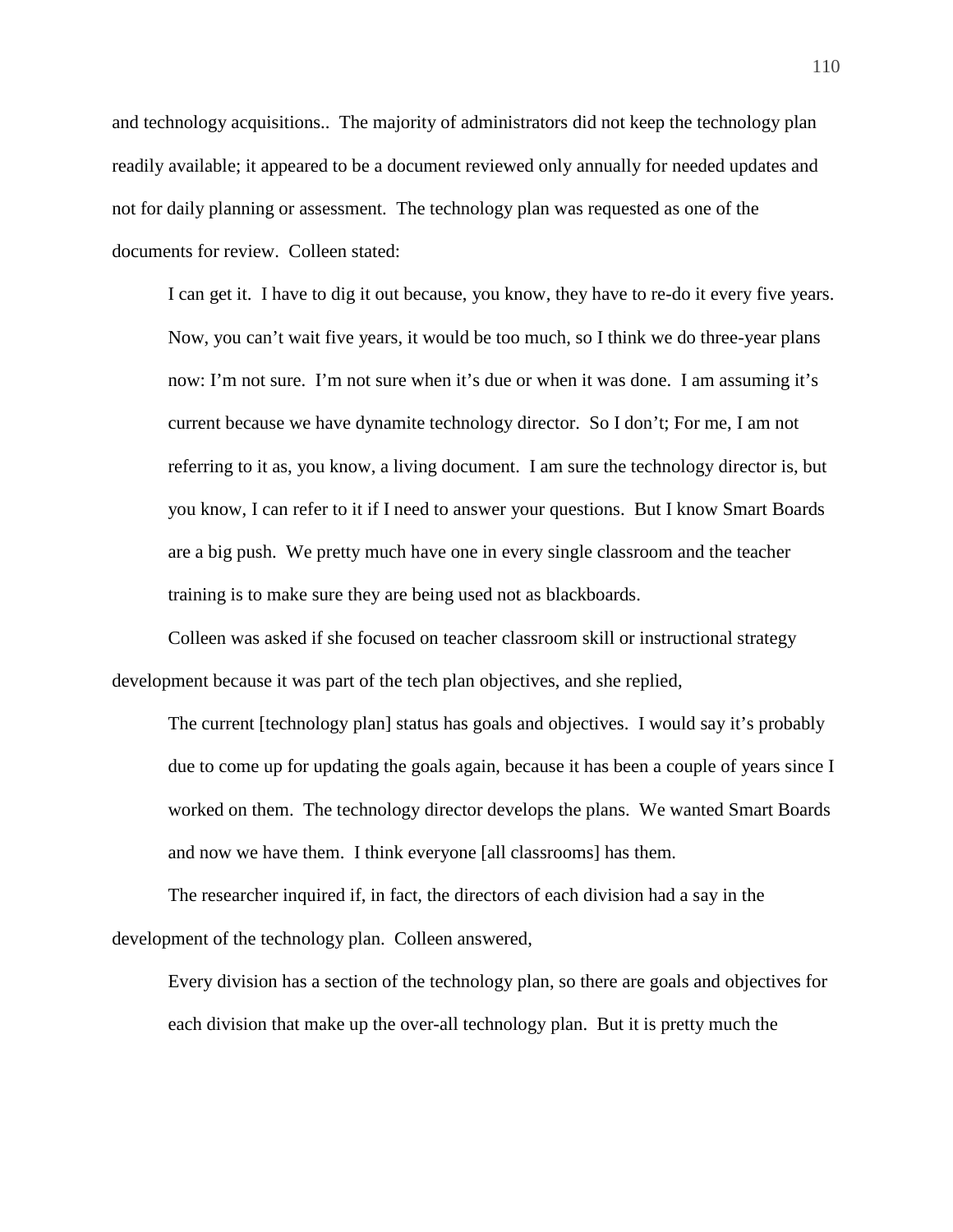technology director making the decisions, because you know, there are capacity issues. But to the extent she can, she wants us to write our division plans with her.

When probing questions were asked to find out to what extent the director could determine what technology equipment and software upgrades were priorities or preferred acquisitions, Ben reported,

We have to look at it [technology plan] again in order for me to really tell you. I am familiar with what is in the technology plan overall. You know, we would want to get this or that and we would refer it to the technology director. Like I said, I think it's due to be updated again, but it's only three years now.

Cora reported their technology plan as "a five-year plan that is reviewed annually for the purpose of checking on system upgrades and handling the different technology needs of the department, and keeping up with industry and instructional trends." Donna reported their technology plan's objectives included,

Upgrading of all administrative and clerical computers and all the old computers would be distributed to the classrooms to replace the older student computers. The plan's objectives also are to upgrade us to Windows 2010 and upgrade technology in shops as needed. We try to stay ahead of the curve.

Dennis reported the technology director took the lead on the development of the technology plan at his BOCES. Dennis explained,

We have a director of technology who is responsible for preparing all of the division's technology plans. She keeps up to date as to what to what is going on, and the budget usually covers some of the cost increases of our technology needs. For instance, we're getting ready as a campus to upgrade to Microsoft 2010 on all of the computers. We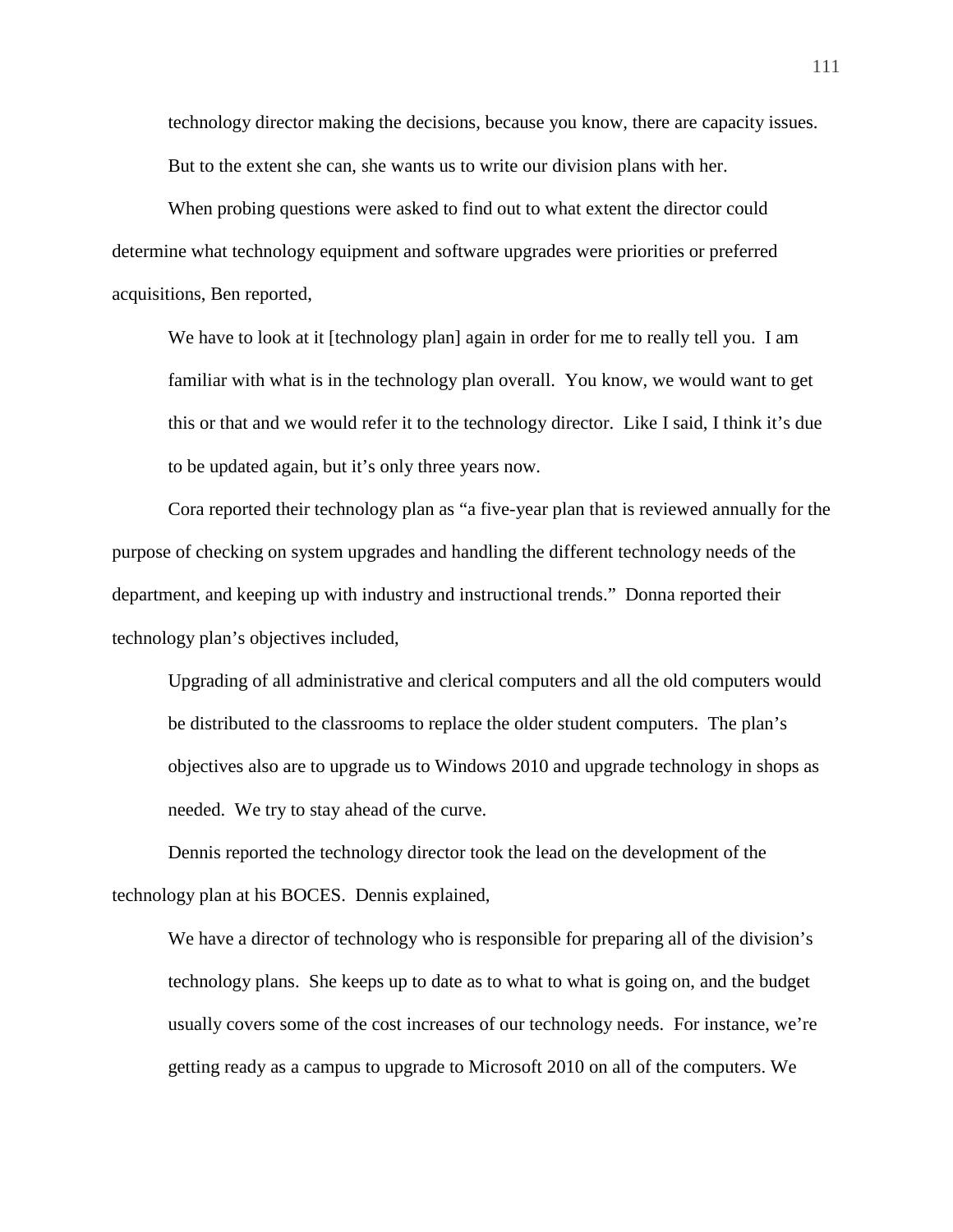[administrators] have already had the training. This upgrade started with Outlook and we'll have a couple more trainings to help us through the conversion. All of our other technology objectives are in professional development. The goal is for us to be able to do distance learning, to conduct Webinars from anywhere on the campus. We have developed a Moodle [online platform for instruction] for the teachers in the district and they [technology department] are looking to expand in other areas as well.

When asked when the technology plan was last updated and whether it was a three- or five-year plan, Dennis replied,

It was just recently updated. It's usually a five-year plan, and I think it was updated about a year ago and they [technology division] hired another staff member who has technology instructional capabilities so they can look at how to better put instruction and technology together, and how we are doing things. She reports to the technology director, but she basically focuses on instructional technology. She was the person who developed our Moodle. She has a lot of background in what happens in the classroom and how to integrate technology.

Barbara stated she sat on her BOCES technology committee and reported:

Our tech committee is looking at things like upgrading to the next generation of software and technology for our campus. The other thing they are looking at is how to use technology to integrate 21st-century skills into our teaching. Those will be the five-year goals. They are also looking at professional development, which is a big thing because I really want the teachers to use the software and technology properly. It really upsets me when I see a teacher using a Smart Board like a blackboard or white board or when I see a teacher using the Smart Board to show pictures.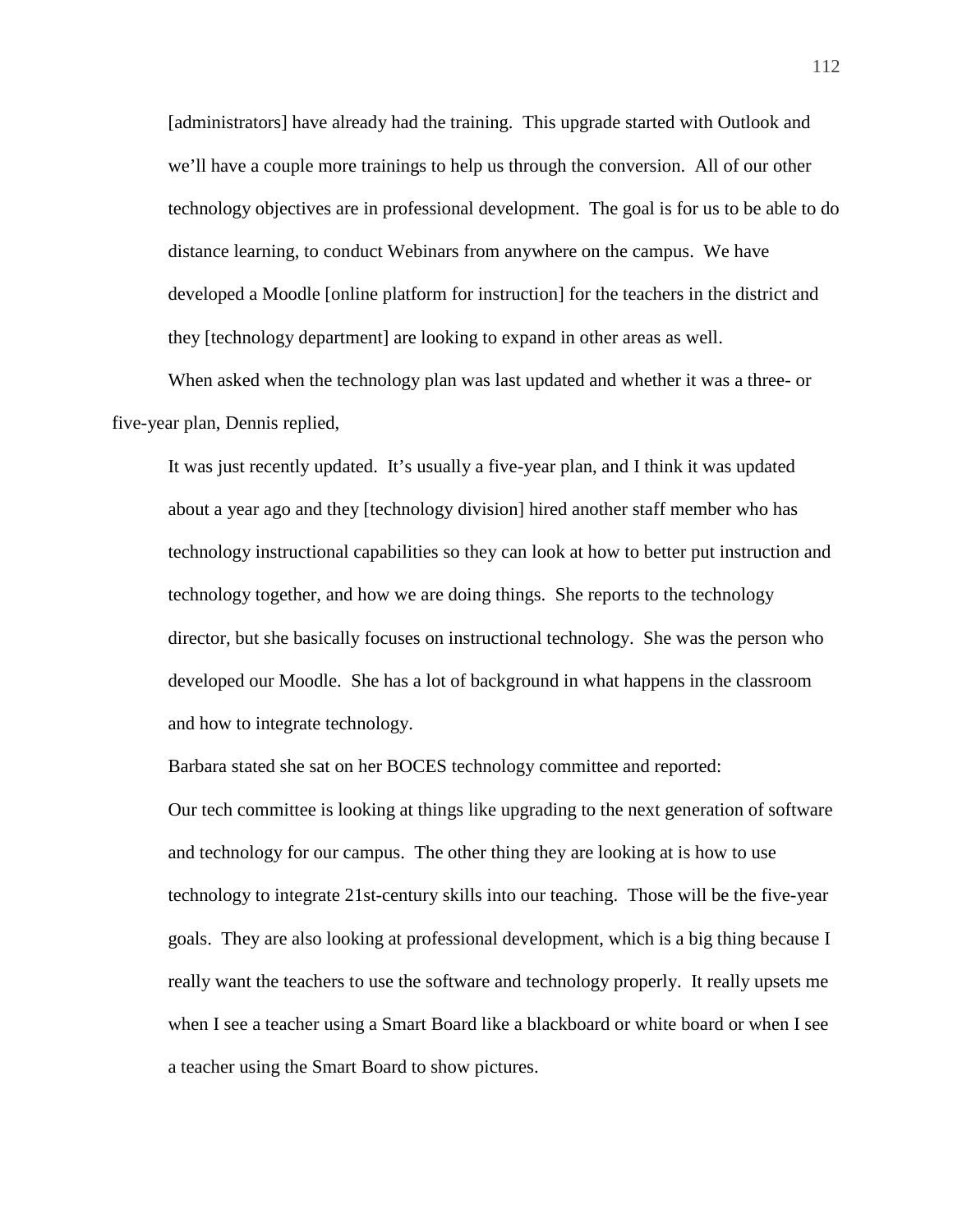Ben stated:

We [technology committee] have spent a lot of money on teacher training specifically for technology in the past two years. The focus was on how to integrate technology. It was a technology focus way beyond basic Smart Board training. I have the plan somewhere. The focus was on the three different areas in technology, was the focus.

Ava stated their BOCES technology plan was up to date, and she purported: Just yesterday, we had the technology director look at our CTE goals we had established for our technology plan. Technology is very important to our CTE programs and the professional development for our teachers. There has been a definite shift in the agency's overall plan. It used to be focused on things like grant money and how to get technology initiatives funded, but now the focus is on technology for instruction. The agency has formed a curriculum instruction assessment (CIA) that includes BOCES-wide representatives from all the different departments, and Adam sits on committee. Adam explained the purpose of the CIA:

The BOCES-wide CIA committee is a kind of outgrowth of the technology committee, which I think is very progressive. I remember reading BOCES technology plan; I think it is still posted on our website. But the CIA is progressive, and by that, I mean active in a way to improve instruction and build in efficiency. I'm not sure of the status of the BOCES technology plan, whether or not it is updated or activated.

All of the directors were very confident that their current technology plans were comprehensive and supportive of their classroom instruction. However, when the researcher probed as to the perceived technology levels of their teachers, most felt the students were outpacing the teachers in technology skill acquisition (See Figure 6).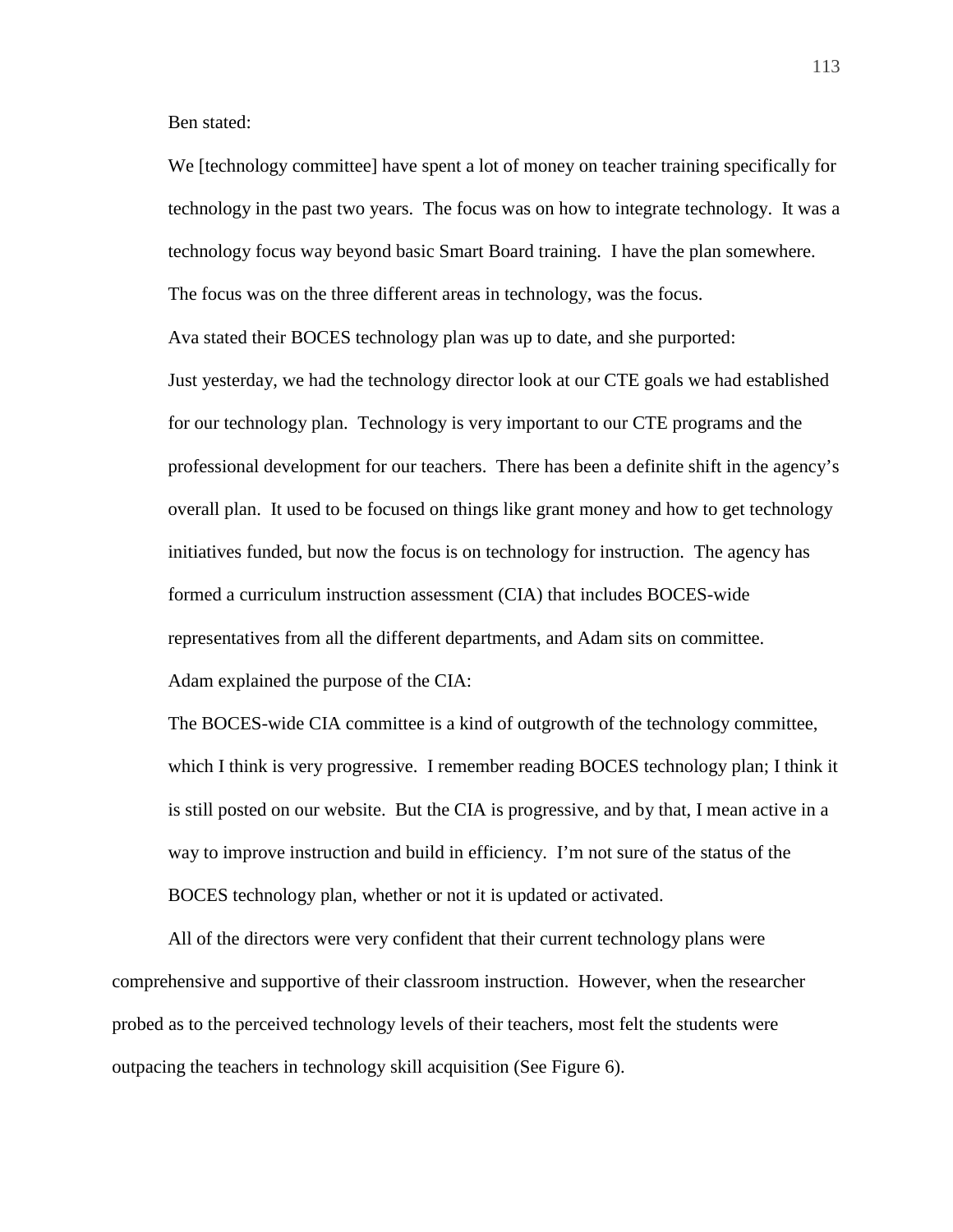Figure 6.

*Disengagement of Student and Teacher Technology Skill Levels and Technology Planning* 



Dennis quipped, "Maybe I should fire all the teachers and hire the students, because they have more [technology] skills than the teachers." This statement, said in jest, probably holds more truth than he might want to admit. It is that logical consideration, a cumulative approach to technology professional development planning, including assessments of students', administrators', and teachers' technology levels, that would be pivotal to the process of planning (See Figure 7).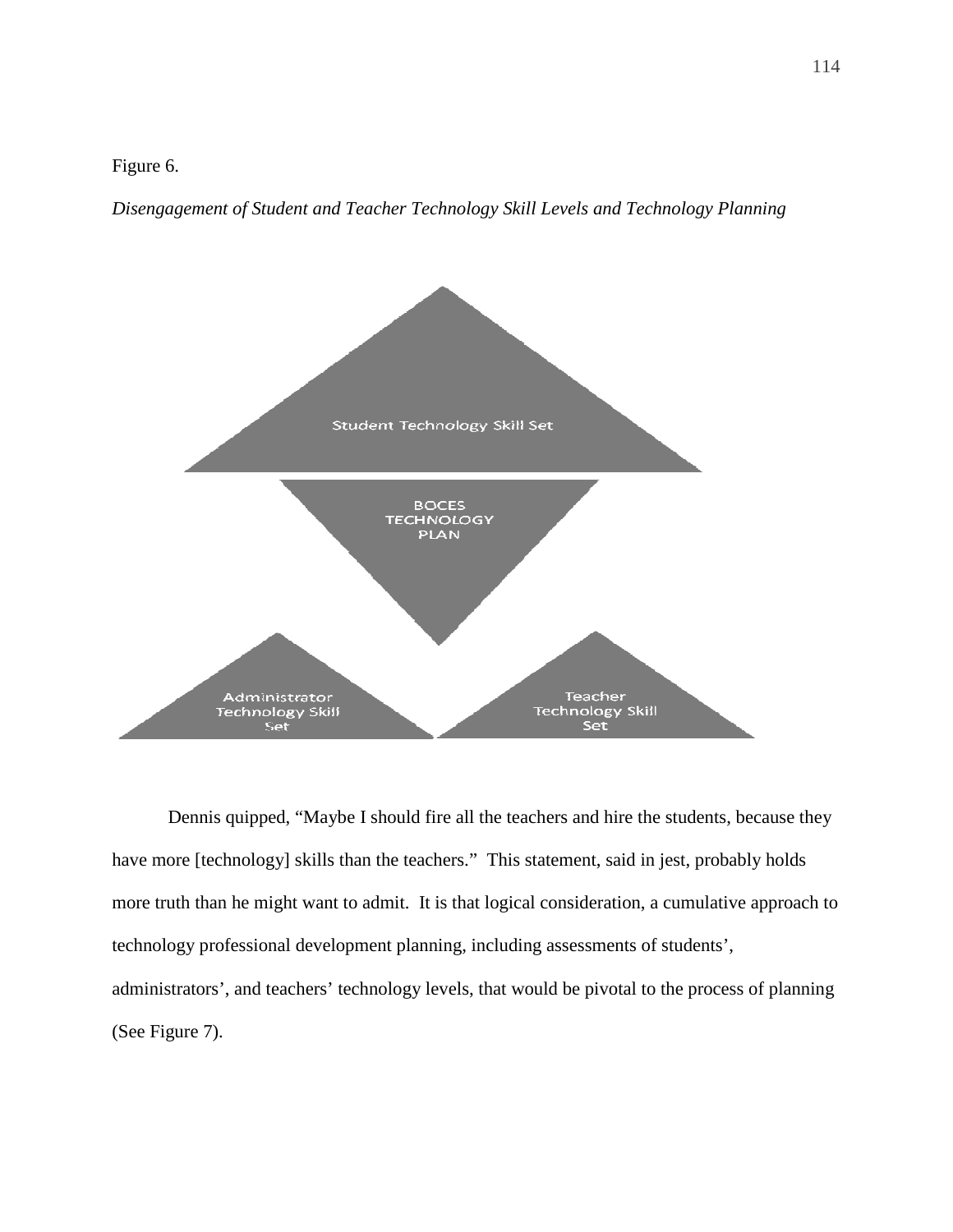# Figure 7.

*Cumulative Technology Planning* 



The benefits of implementing a cumulative model for technology plan development include the continuous capability to build upon already present technology skills of both the staff and students. Rather than utilizing a traditional planning process that limits the plan to the planners' abilities and knowledge, implementing a summative technology plan would support the 21st-century education paradigm for life-long learners.

## **Leadership and the Technology Assessment Process**

 The most recent supervisors' classroom observations still focused heavily on the pedagogy of theory or practicum methodologies. The teacher observations reviewed by the researcher found teachers were using the Smart Board to project a Power Point presentation that framed the day's lesson and lecture. The observation review noted students who were observed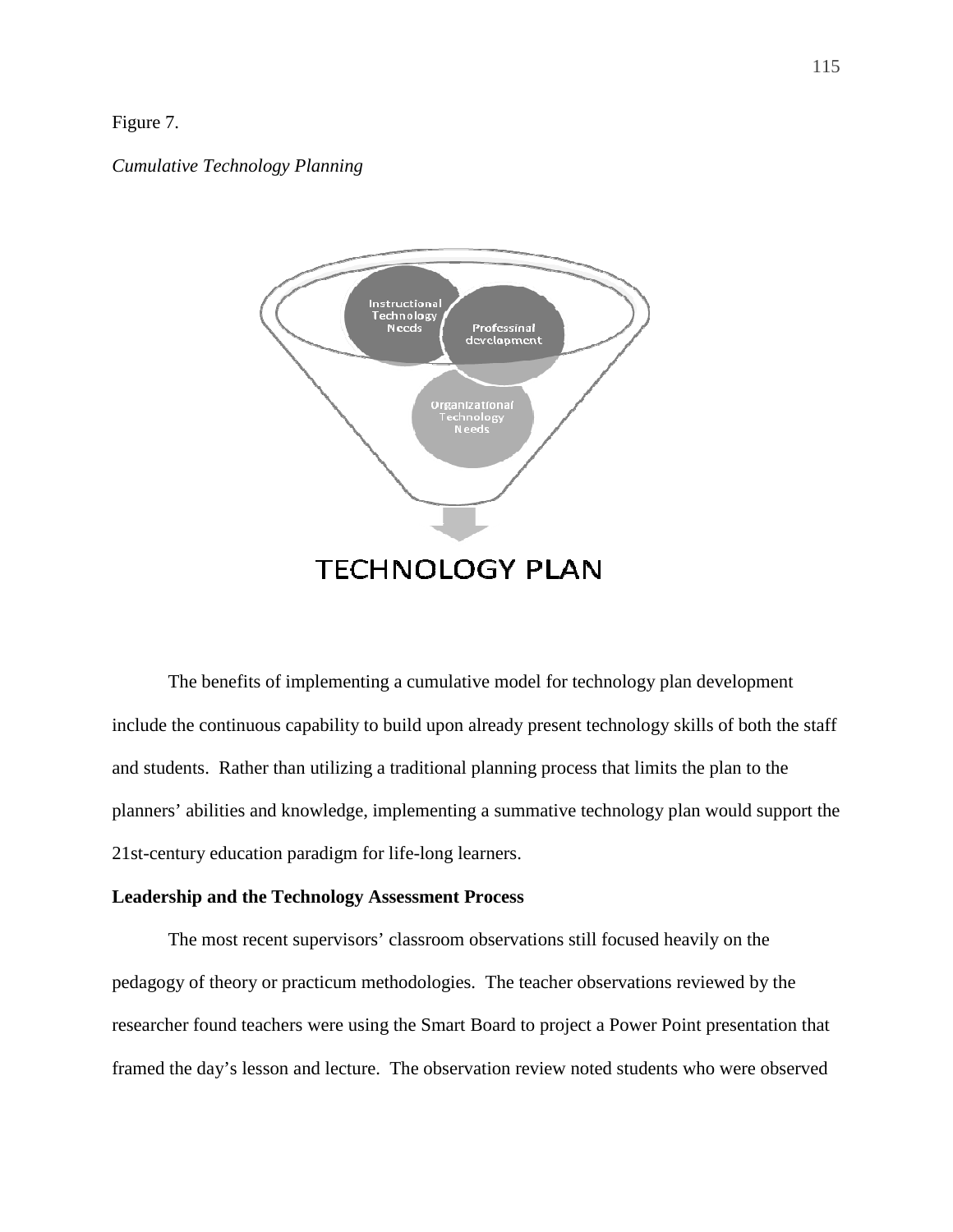writing longhand notes and completing handouts to reinforce the lecture. Donna, who had evaluated the lesson, summarized the lesson and noted the following on the observation:

A complete outline of the topic was prepared in Smart Notebook and was already up on the Smart Board as the students entered the classroom and acted as a backdrop for the teaching the lesson. I had a conversation with Mrs. [teacher] about having a "do-now" on the board when the students enter the classroom.

However, the BOCES utilized a professional growth plan (PGP) model for their teachers and submitted a sample for review in this study. The PGP was reflective in nature and recorded a teacher's two-year approach to purposively developed, technology-supported lessons. The instrument had six targeted areas: pedagogy, teaching techniques, classroom management, interpersonal skills, professional responsibilities, and applying coursework/research to classroom practice. The PGP asked the teacher to self-reflect and respond to open-ended statements such as, "I would like to achieve the following goals." The teacher wrote her reflections and stated:

In the past, even though I teach skills and had students repeat it in the lab, some students have problems mastering the procedures and sequencing of steps, especially special needs populations. Last year I was very successful using technology with my students; my goal this year is to use digital technology and change the way I teach and reinforce procedural skills and sequencing.

Even more interesting was the response to the second PGP probe, "Describe in more detail the impact you expect meeting this goal will have on student growth and achievement." The teacher scribed, "If I use technology in the way I have planned, I expect students will comprehend procedures better and faster and be more successful passing their exams."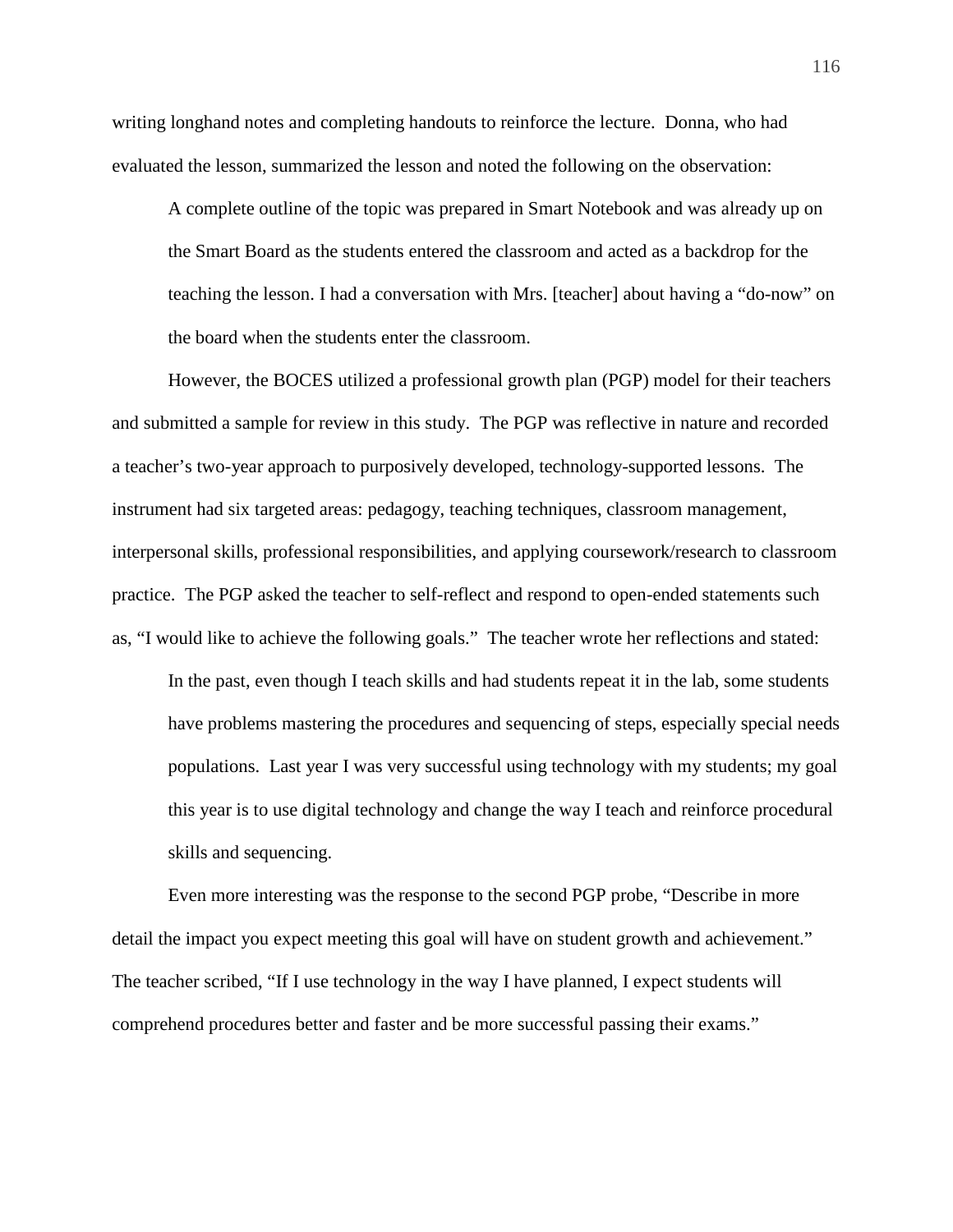Of interest was the capacity of this PGP plan to align with a 21st-century learning environment, wherein both the student and teacher learn and achieve new skills. The PGP overview and summary of the teacher goals was also developed by the teacher, in collaboration with Barbara, an administrator. The teacher noted:

The PGP took place over two years, starting last year and finishing next year. It will include a completed online senior project, a resume, technical diploma requirements, a mission statement, personal as well as professional goals; in essence a portfolio. Preparation for needed technical skills was provided in after-school trainings.

The PGP artifact presented for review was very compelling, because it identified the need for a school to develop, implement, and assess its technology plan. The 21st-century classroom requires the teacher to continuously engage in meaningful technology professional development to maintain an equal student-teacher technology skill level. The supervising administrator also has to increase his or her technology capacity in order to provide a balanced teacher observation. A comprehensive technology plan will drive instruction and support teacher and student learning needs to be designed as a living document that will transition with student, teacher, and school organizational technology growth.

#### **Document Review: Technology Plans**

**National Education Technology Plan**. To create a baseline for the evaluation of effective technology plans, the researcher referred to The National Education Technology Plan (USDOE, 2010b) as an instrument of measure for the BOCES technology plans (Document 1a). The National Education Technology Plan (NTEP) was supported by a letter from Arne Duncan and was presented to Congress. The NTEP is an exemplar of 21st-century school technology plans, stating: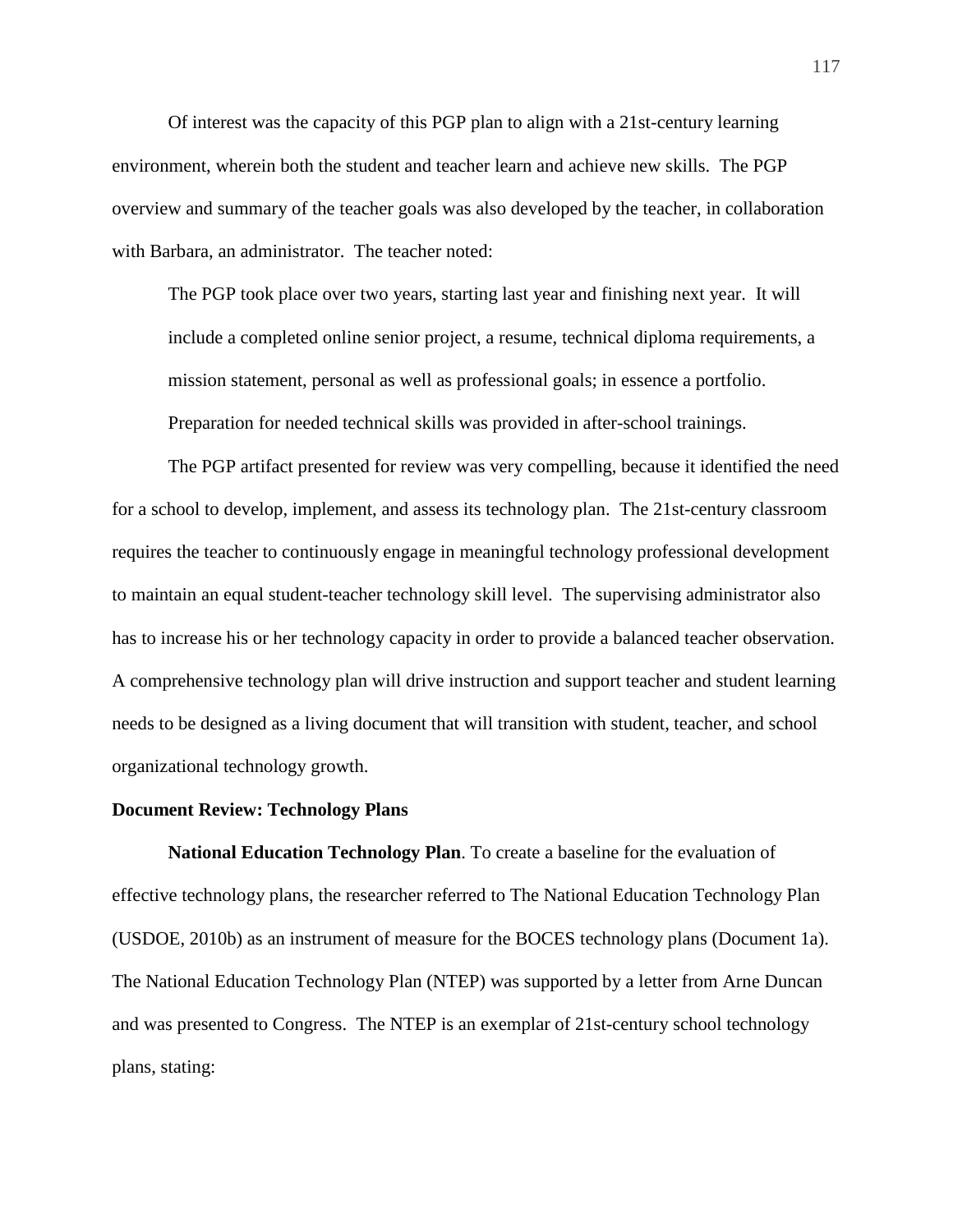The model of learning described in this plan calls for engaging and empowering personalized learning experiences for learners of all ages. The model stipulates we focus what and how we teach to match what people need to know and how they learn. It calls for using state of the art technology and universal design for learning (UDL) concepts to enable, motivate, and inspire all students to achieve, regardless of background, languages, or disabilities. It calls for ensuring our professional educators are well connected to the content and resources, data and information, and peers and experts they need to be highly effective. And it calls for leveraging the power of technology to support continuous and lifelong learning. (USDOE, 2010b)

The NETP (USDOE, 2010b) calls for "revolutionary transformation rather than evolutionary tinkering." The NETP stated,

The plan recognizes technology is at the core of virtually every aspect of our daily lives and work, and we must leverage it to provide engaging and powerful learning experiences and content, as well as resources and assessments that measure student achievement in more complete, authentic, and meaningful ways. Technology-based learning and assessment systems will be pivotal in improving student learning and generating data that can be used to continuously improve the education system at all levels. Technology will help us execute collaborative teaching strategies combined with professional learning that better prepare and enhance educators' competencies and expertise over the course of their career. To shorten the learning curve, we should look to other kinds of enterprises, such as business and entertainment have used technology to improve outcomes while increasing productivity. (USDOE, 2010b, p. 7)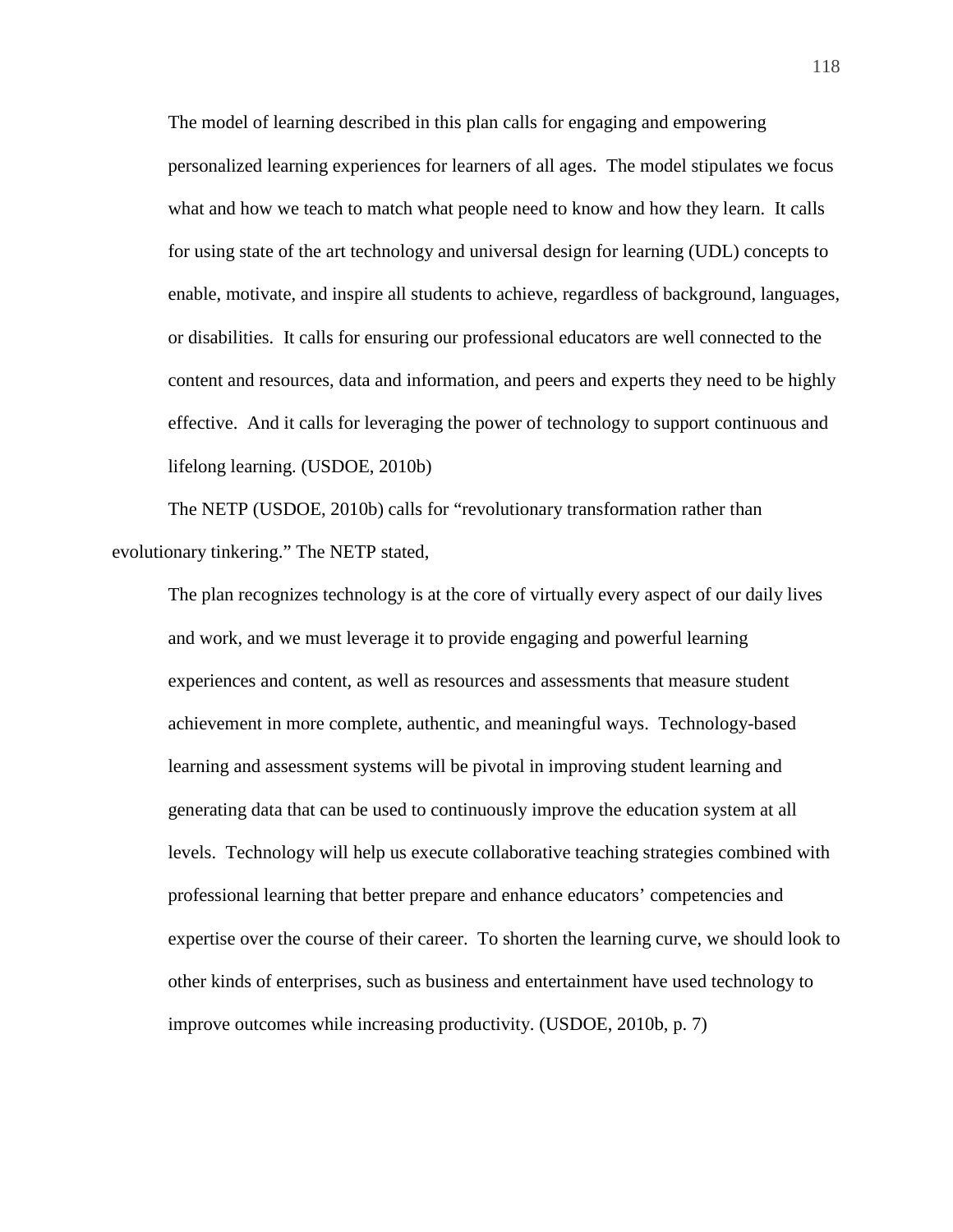The NETP is focused on five discrete areas of a technology plan: learning, assessment, teaching, infrastructure, and productivity. The researcher examined the current BOCES technology plans submitted for this research and evaluated the NETP discrete targeted areas and the goals established in the BOCES' technology plans for congruence. With a good understanding of the national technology initiative, the researcher reviewed four of the five BOCES technology plans for congruence with the NTEP of 2010.

**Document 2a**. Document 2a in the review was a three-year (2008-2010) BOCES wide technology plan. The BOCES technology plan was comprehensive and presented five targeted goals, along with a strategic plan for each division of BOCES: curriculum, CTE, adult education, e-learning and model schools, school library services, media library, athletics, health and safety (risk management), and special education. The five goals supported in this technology plan were focused on resource management, digital use, protocols and infrastructure, accountability, and leadership. In this technology plan, the CTE division descriptor stated,

As a Career and Technical Education Center, we must ensure that our students are on the cutting edge with the latest technology in their chosen field and they must have access to and support for the technology.

Goal 1 focused on curriculum and the integration of technology in order to

- Maximize student engagement in the instructional setting through the integration of education technologies.
- Promote and strengthen students' use of technology in the learning process.
- Expose students to various online learning experiences.
- Identify developing technology and web-based resources that enhance the flow of information and opportunities for exchange of ideas.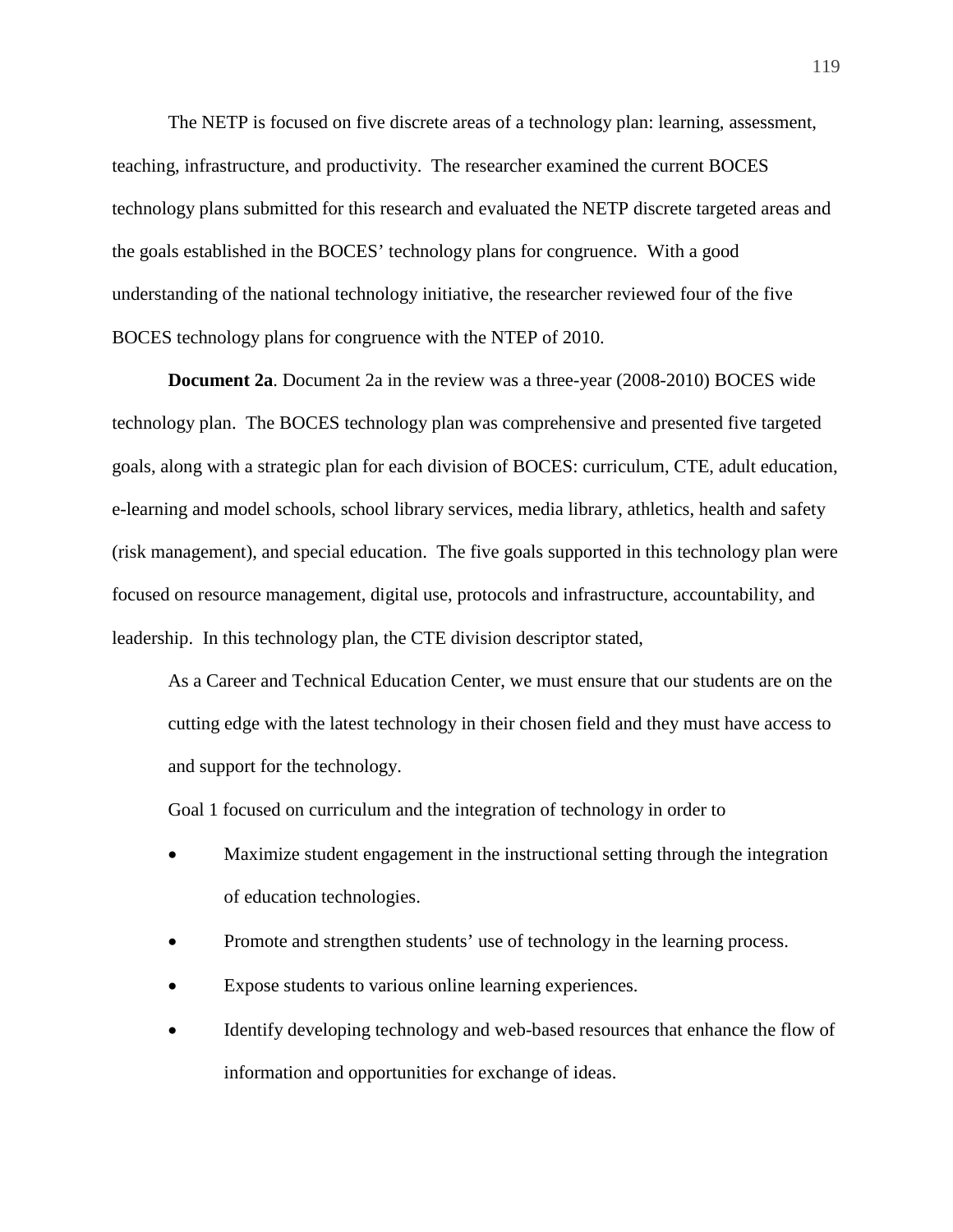Goal 2 focused on the professional development that would provide continuous and sustainable training for teachers, students, administrators, principals, and school library media personnel for ensuring, "successful and effective uses of technology." The strategic plan objectives were designed to

- Increase student engagement in classroom instruction.
- Increase students' use of technology to learn.
- Provide students with a collaborative delivery instruction by which students will identify and demonstrate teamwork strategies.

**Document 3a**. Document 3a in the review was a two-year (2010-2013) BOCES technology plan framed in six goals. The first goal focused on an integration of technology linked to curricular goals and objectives consistent with New York State Learning Standards and updated to include the Common Core Learning Standards (CCLS). Teachers were expected to give instruction focused on "not only in how to use computers, but also in how to design lessons with technology." Professional development and curriculum specialists would "stay informed about both the new state assessments and technological innovations." Teachers would be "exposed to model uses of technology in order to enable proper integration into the curriculum."

The second goal focused on "sufficient and equitable access to equipment and software resources for all students and teachers." Evidence of success was identified by the fair distribution of technology, special provisions for special needs students to receive appropriate adaptive devices, and alternative methods of material presentation supported by technology. Active center-level technology committees were to "determine priorities for how technology resources will be distributed throughout their centers." The plan stated a "well-designed professional development program" would be developed, implemented, and evaluated, including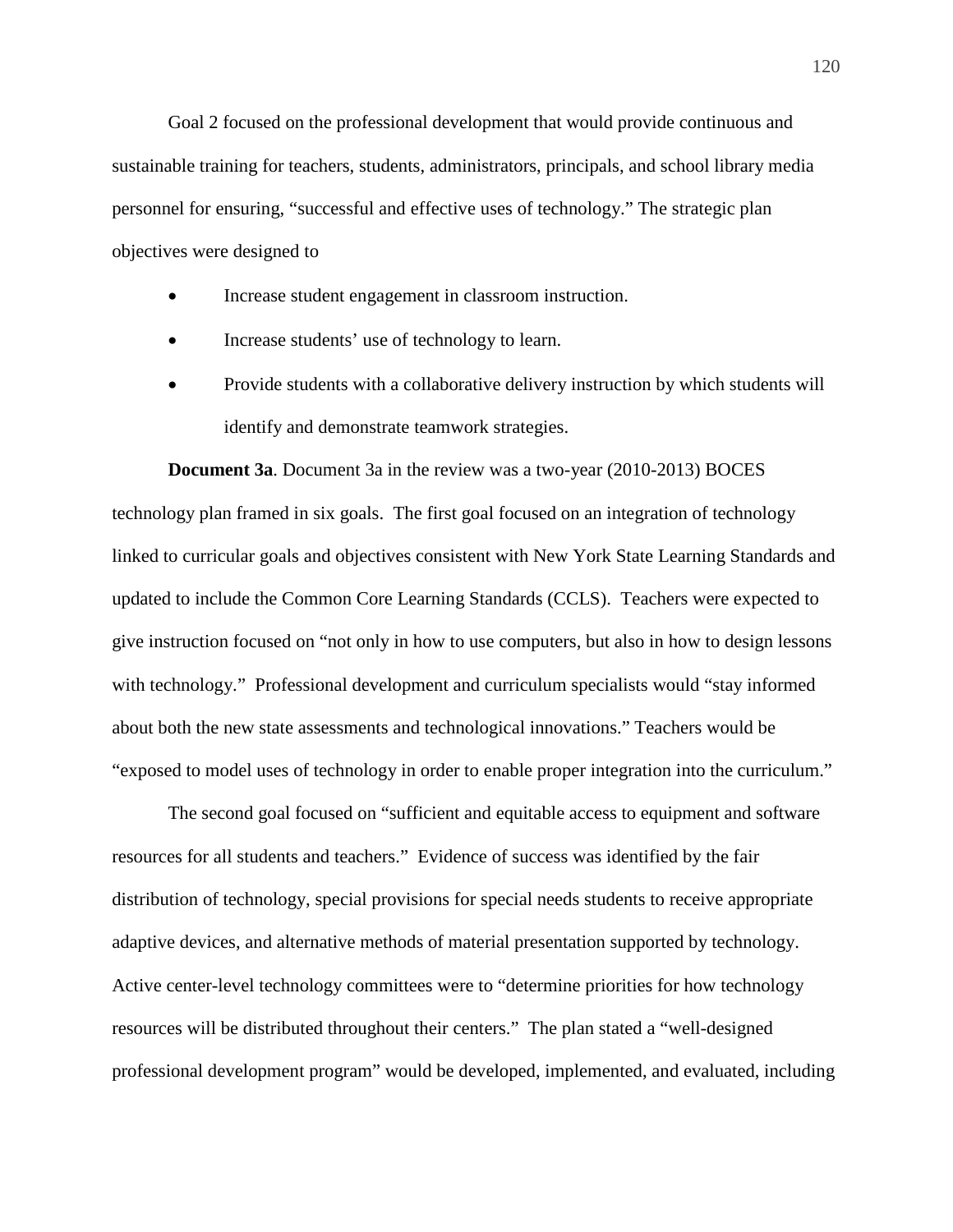establishing a reliable technical infrastructure, with adequate support services in place to provide timely resolution to technical problems.

The third goal focused on implementing "a well designed professional development program." Successful outcomes were providing evidence of staff understanding of the importance of technology and demonstrating a commitment to its successful integration into the curriculum. In addition, by identifying the minimal technology core skills, by division, that all staff members should master, this program provided stipends for summer training, scheduling of after-hours workshops, one-on-one training, and online courses. To set up an informal mentorship program that would pair more skilled employees with neophyte technology learners, this initiative included input for technology planning from staff, delivery of in-house staff development, modeling the use of technology, and "informally guiding staff as they begin to use technology." Last, opportunities were provided to "experiment with a cohort approach to staff development, to promote peer-led, activity oriented, short-duration professional development activities to enhance curriculum."

The fourth goal focused on the need to establish a "reliable infrastructure that will provide timely resolution to technical problems." Successful outcomes would be identified by contracting with the local area Regional Information Center for LAN and WAN support and other communications technologies; having a "robust" network infrastructure including a high speed communication link, fast Ethernet, server-based LANs, Internet with filtering, easily assessable software applications from all locations, and access to e-mail and data from any location. An effort would be made to maintain an appropriate technology inventory to support the initiative and would assure each classroom was equipped with at least one Internet-connected computer.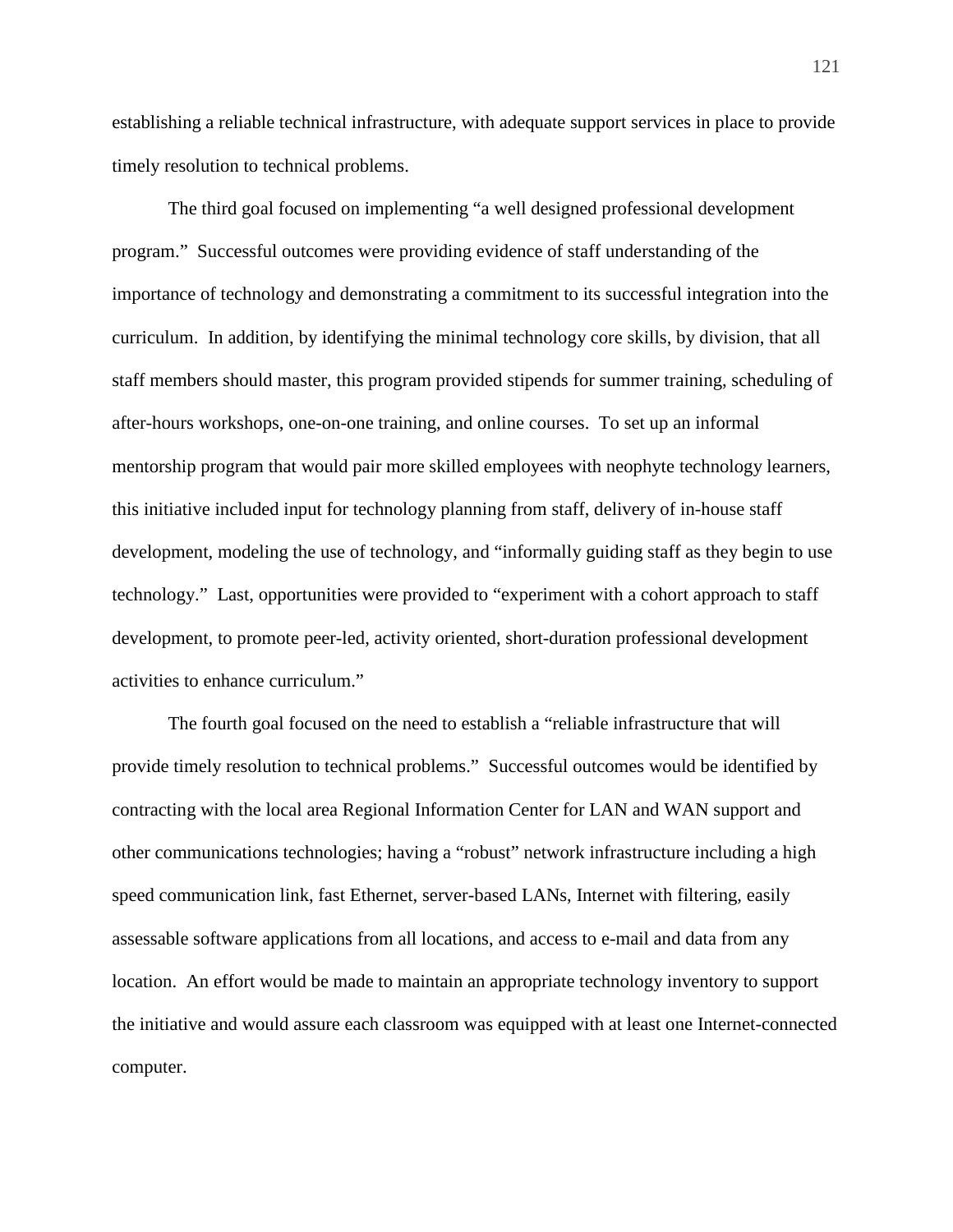The fifth goal focused on the commitment of the Board of Education, administration, faculty, and staff to ongoing technology upgrades and resources. Successful outcomes included purchase and acquisition of current technology hardware and software designed to be supported with technology training.

The sixth goal focused on a formal decision-making structure that ensured personal responsibility for the development, implementation, and evaluation of technology. The intent of this goal was to assure a process and method was in place to assure all of the initiatives' strategies would be measured and assessed for growth on a regular basis. Highlighted initiatives for this goal included overseeing the implementation of the plan, evaluating the plan, supervising and scheduling of plan initiatives, reviewing software, keeping current on new technologies, making recommendations for technology and software acquisitions, and assessing and making ongoing revisions to the plan.

**Document 4a**. Document 4a was a three-year (2010-2013) BOCES technology plan, which indicated a technology mission to "become knowledge brokers for best practices and to promote the use of technology which supports departmental goals. The committee will manage the process through conducting on-going needs and assessments and identifying best practices and future directions for technology in the field of education."

The BOCES technology plan structure was by organizational division. The CTE division had seven goals, each with a supporting specific objective. Goal 1 stated: "Secondary students will be adept in using technology tools to produce classroom and homework projects." The objective was for students to be able to master the use of a spreadsheet or other database technologies for developing a portfolio. The anticipated outcomes would result in 100% of students completing a portfolio that contained a database or spreadsheet.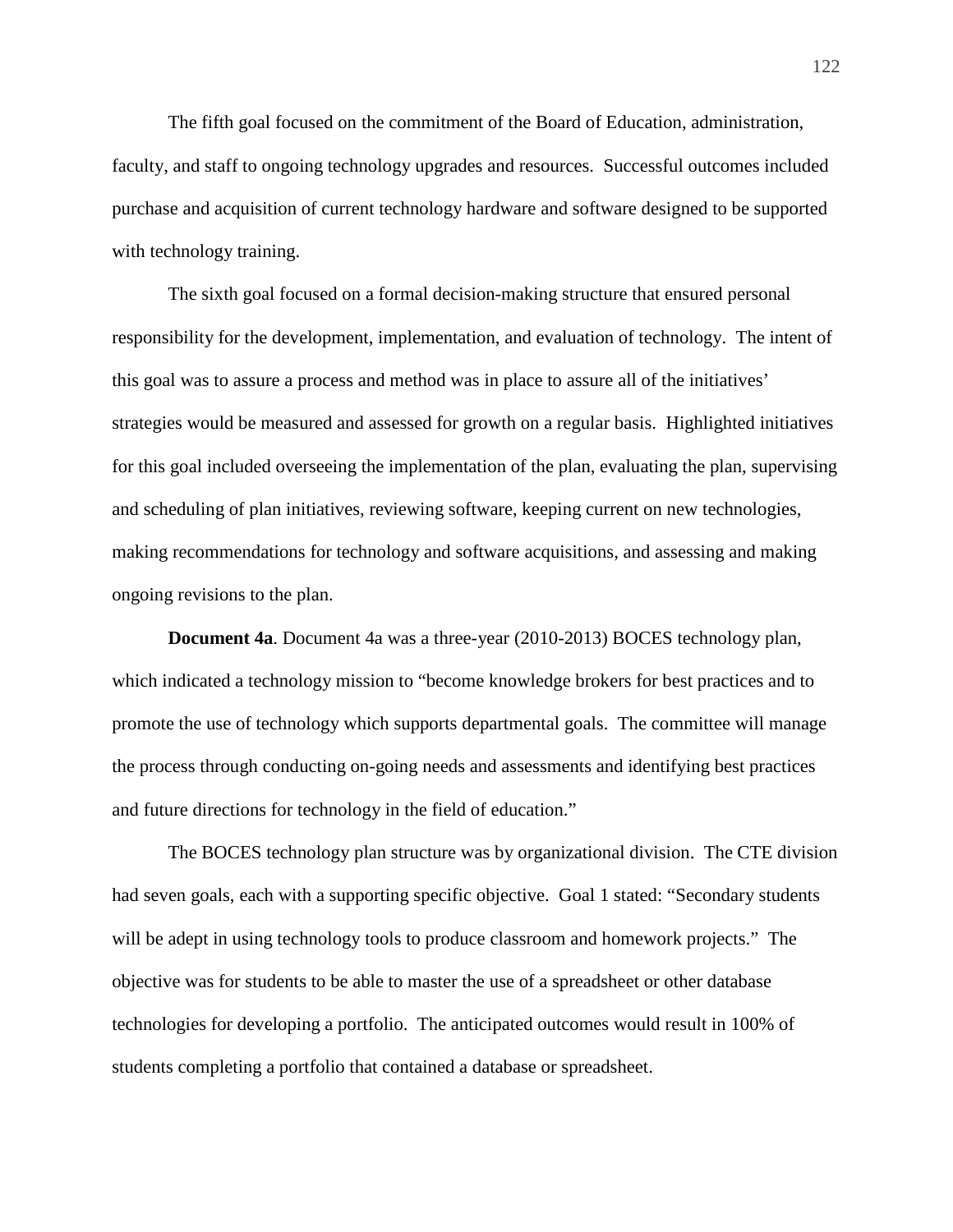Goal 2 stated, "Instructional staff, adult students, and secondary students and parents will communicate more effectively." The supporting objectives were, "Teachers will post assignments on a personal website using School Wires; staff will post calendars and program catalogs on a website; and adult students will register online." Anticipated outcomes predicted all three objectives would be accomplished by 2012.

Goal 3 stated, "District schools will have the ability to view students' grade and attendance reports online." The supporting objective stated, "Information and technology (IT), will work with Xenegrade to provide the ability for district schools to view student grade reports and attendance reports online"

Goal 4 stated, "Communication with parents will be timely and effective." The supporting objective stated, "IT will work with Xenegrade to provide the ability for parents to view student grades." This anticipated outcome would be accomplished by 2012.

Goal 5 stated, "Technology will be made available to enhance communication for Academy Team Leaders." The supporting objective required team leaders to utilize electronic methods to communicate with their team members. The anticipated outcomes would be realized when the team leaders were fully trained in the use of e-mail, forums, and discussion groups. This goal was expected to be met by 2012.

Goal 6 stated, "Smart Board technology will be available to all CTE classrooms and labs." The supporting objective was the installation of Smart Boards in all appropriate instructional areas. The placement was planned using a multi-year cycle and included all off-site locations. Additional corollary objectives stated team leaders would make the selections of the order in which instructors and classrooms received Smart Boards, and team leaders would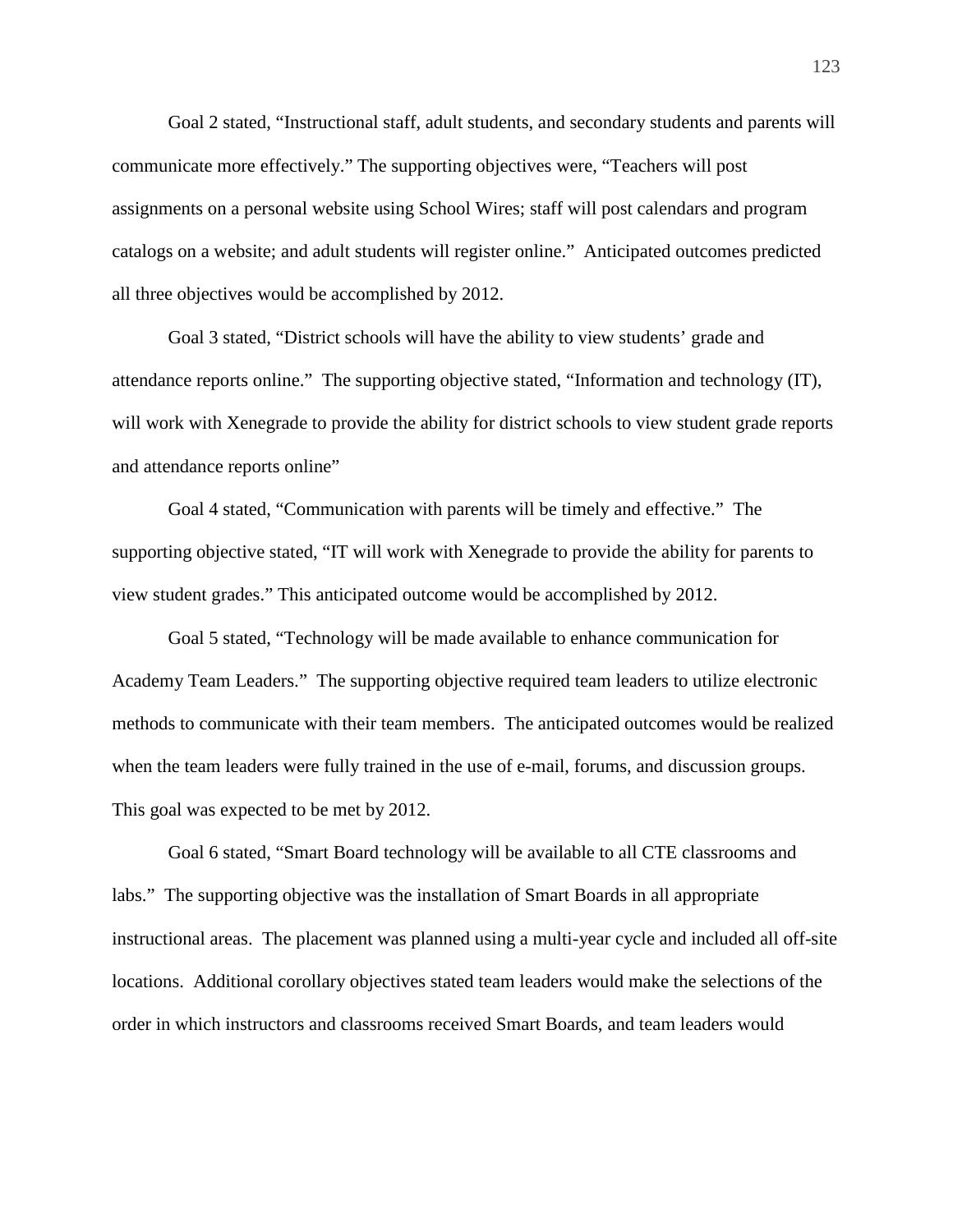prioritize the process and order of installation. Anticipations were that team leaders would oversee the training of staff. This goal was to be met by 2012.

Goal 7 stated, "CTE programs will increase the use of course websites." This goal had three supporting objectives: CTE teachers would review and update material on their websites every three months, CTE teachers would provide information, photos, and all other supporting material needed to keep the website current, and CTE teachers would receive support in updating their websites.

The National Education Technology Plan advised that schools planning transformations should, "Be clear about the outcomes we seek. Collaborate to redesign structures and processes for effectiveness, efficiency, and flexibility, and continually monitor and measure performance" (USDOE, 2010b).

**Document 5a.** Document 5a, the BOCES technology plan, was a targeted, strategic plan. This strategic plan offered a specific roadmap to integrate technology into the CTE classroom. The plan was for three years (2007-2010) and was similar in design to the other BOCES' technology plans reviewed, with the exception that it was formatted as a strategic plan, with long- and short-range goals and objectives. Like the other BOCES plan, this technology plan was composed of a BOCES-wide umbrella of goals and objectives that included technology integration, hardware and software, Internet and webpage development, 21st-century literacy, and teacher and leadership technology literacy. The plan included specific CTE goals and objectives that addressed connectivity such as bandwidth and WAN/LAN, and professional development for students, teachers, and administrators. The technology plan initiatives were intended to be inclusive and should not be viewed as a separate entity. This ideology aligned with the 2010 National Technology Education Plan, which stated,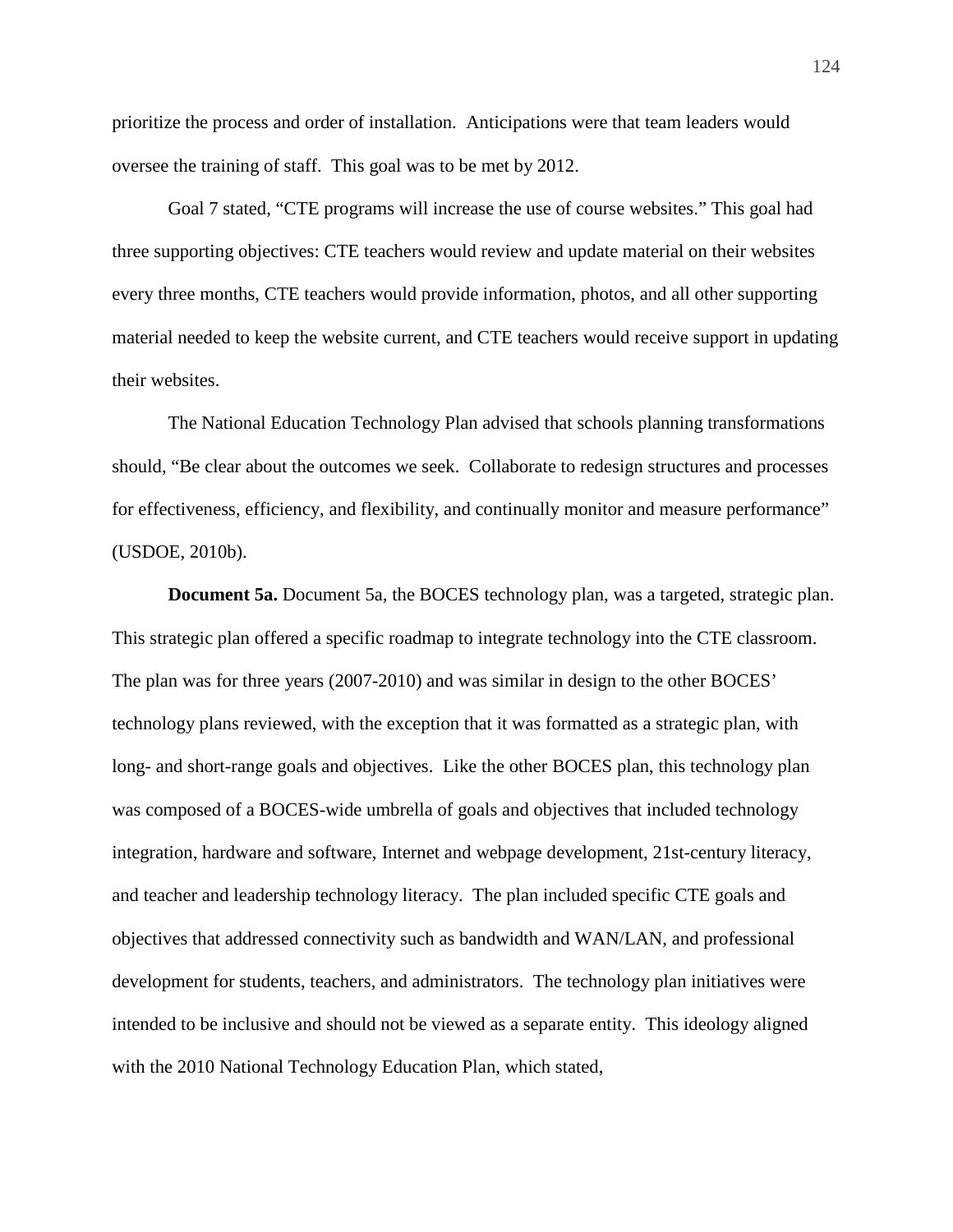An essential component of the learning model is a comprehensive infrastructure for learning that provides every student, educator, and level of our education system with the resources they need when and where they are needed. The underlying principle is that infrastructure includes people, processes, learning resources, policies, and sustainable models for continuous improvement in addition to broadband connectivity, servers, software, management systems, and administration tools. Building this infrastructure is a far-reaching project that will demand concerted and coordinated effort. (p. 11)

Document 5a aligned with the NTEP as it evaluated the "process and methods" of practice and explained how technology will influence needs, supports, and evaluation criteria at all levels of the BOCES organization. The technology plan stated:

Technology is not a separate curriculum but an integral part of every curriculum at every level. Within technology, we have identified nine critical areas of technology integration. They are equipment, maintenance and technical support, funding, new and emerging technology, professional development, curriculum and instruction, technology standards, technology planning requirements, and evaluation.

The researcher examined additional documents, such as teacher observations and administrator observations and evaluations, Internet-acceptable policy, program technology acquisition budgets, and purchase orders, to see if there was alignment with the current technology initiatives.

#### **Document Review: Teacher Observations**

**Document 1b**. Teacher observation documents submitted for review included culinary, construction, cosmetology, and automotive technology classroom observations conducted in the past two years. The researcher reviewed a BOCES' observation (Document 1b) that was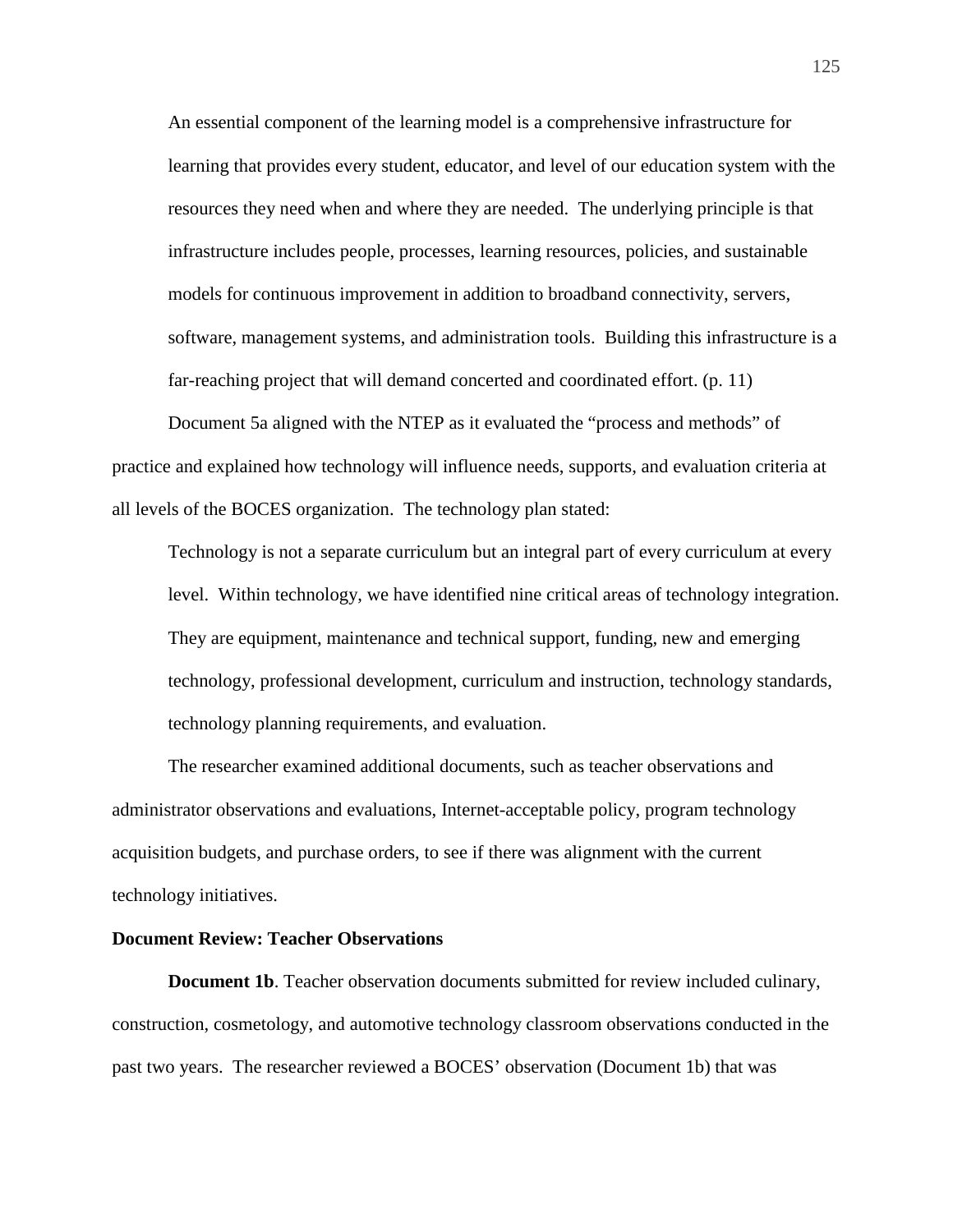summative in nature and contained a general narrative description of what the observer witnessed in the classroom at the time of the observation, together with a comments and recommendations section. Within the comments and recommendations were sub-topics entitled "observation description," "preparation," "instructional delivery" and "classroom management." The document had a post-conference section with a sub-topic titled, "future objectives and priorities," where the teacher was able to collaborate with the supervisor/principal to discuss and record their discussion of next steps.

The researcher was advised, prior to the formal observation, a pre-conference was held at which the teacher and the supervisor discussed and recorded the priorities criteria. Listed criteria for evaluation included content knowledge, preparation, instructional delivery, student development, professional qualities and responsibilities, student assessment, collaboration, classroom management, and reflective and responsive practice. The teacher was also expected to state and record the intended outcomes in the pre-conference and on the observation form.

**Document 2b.** The researcher reviewed a construction electricity teacher observation, Document 2b. The criteria for evaluation priorities were preparation, instructional delivery, and classroom management. The intended outcomes stated were:

The student will gain knowledge of drawing and understanding three-way and four-way lighting circuits. Students and teacher will discuss the importance of troubleshooting circuits and how drawing them out helps with this process. Students will be exposed to and practice troubleshooting techniques.

A synopsis of the narrative composed by the supervisor observing the lesson stated: The teacher lectures and relates some anecdotal examples of times in his career that he has installed these types of circuits. Students comply and begin drawing as teacher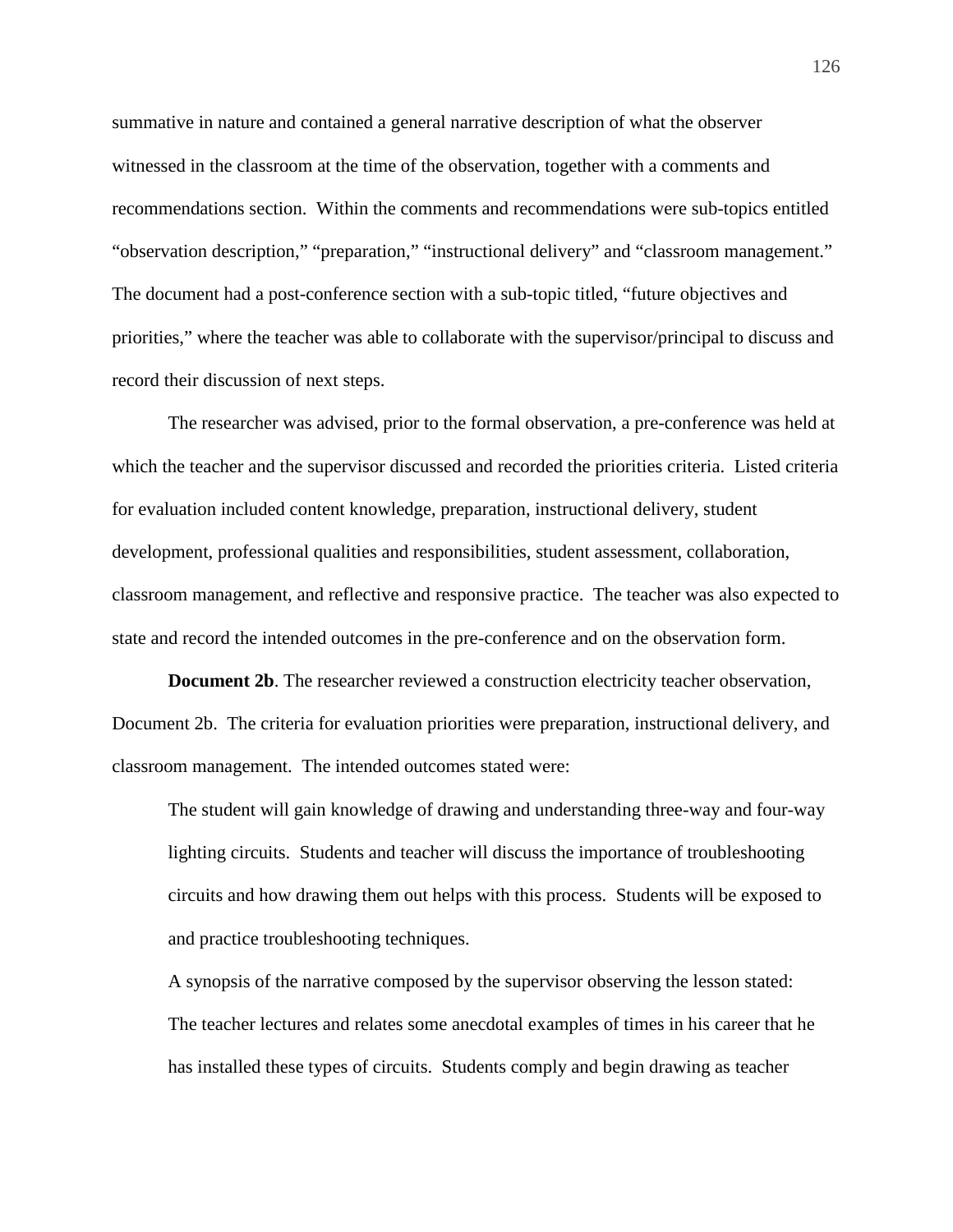continues lecturing on topics tangential to the main objective of the lesson. As the students work through the example, the teacher monitors the progress and walks about the room, checking on the students, providing feedback and guidance. After several minutes of work, he moves back to the front of the room and begins reviewing the problem on the board [Smart Board]. As he reviews the problem, he asks questions and checks for their understanding. The students comply with the routine and follow the direction of the teacher.

The teacher moves on to several new problems, presents them to the students, and goes over them in a similar manner. This routine of going over problems goes on for several minutes. When the teacher feels comfortable, he assigns independent work to the students. He hands out a worksheet with procedures related to completing the worksheet and notes there is an extra credit problem on it. As the worksheet is handed out, the students immediately begin working on it and the teacher simultaneously begins monitoring their work.

Under the sub-topic "preparation," the supervisor noted; "was well prepared and demonstrated he employs the necessary pedagogical practices to support his instruction." Under the sub-topic "instructional delivery," the supervisor wrote, "In this class, your instructional delivery practices demonstrated you are aware you are responsible for active student involvement." Under the sub-topic "classroom management," the supervisor [Adam] expressed,

Your classroom management was excellent. You had a large group of students as noted above and they remained on task and directed to you for the entire observation. Continue the practice of conditioning the students to behave in this manner, as it will benefit your ability to help them reach their individual and collective full potential. Continue to make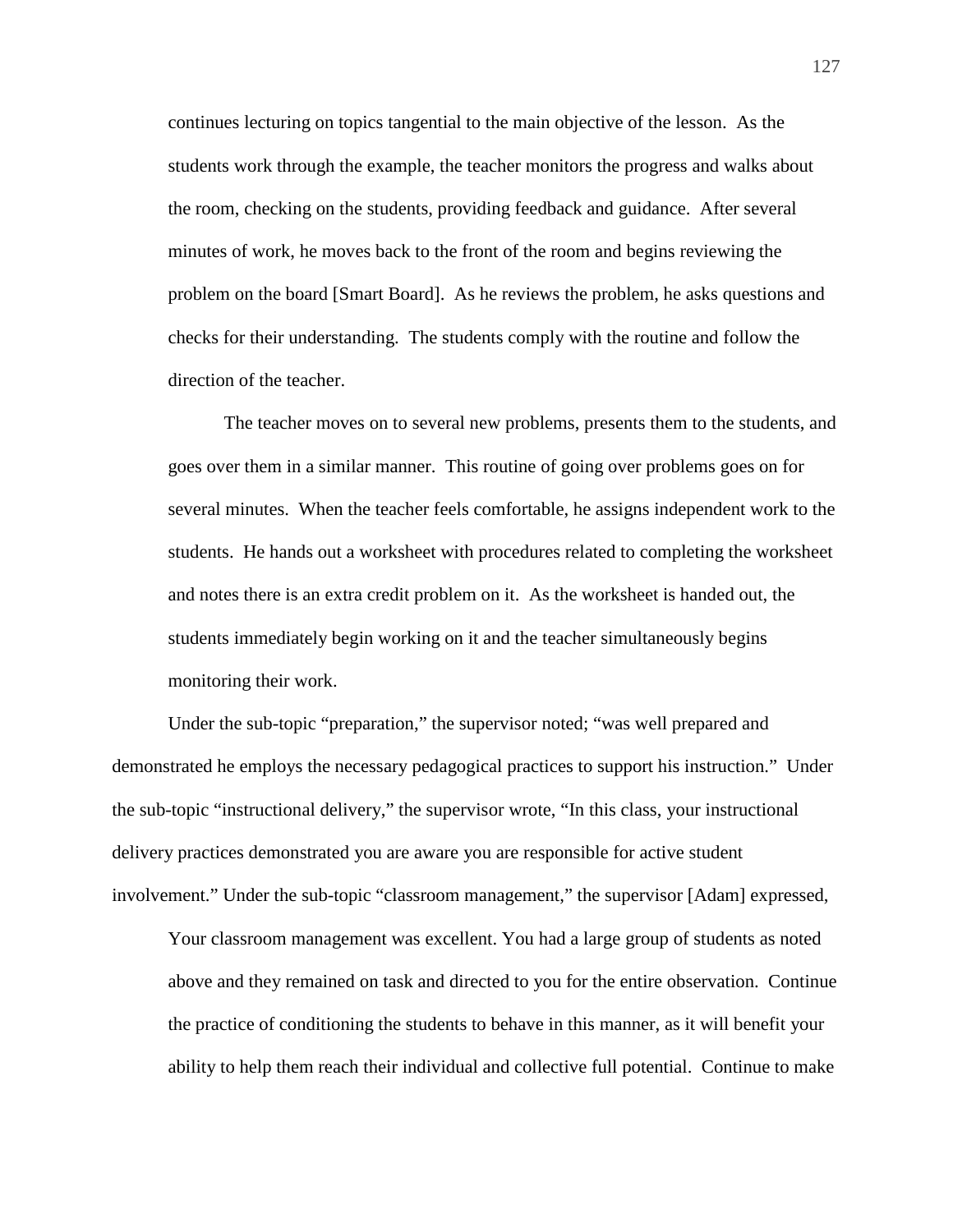classroom management your highest priority. Excellent preparation and management provide the basis and are fundamental to high quality and rich instruction.

Adam further encouraged the teacher in his remarks under the sub-topic, "future objectives and priorities" to "continue to develop and define lesson plans that meet the needs of the students and challenge them in ways will benefit them in their future careers or educational endeavors. Continue to maintain a strong classroom management style to maintain a positive classroom environment."

The researcher noted a lack of observed technology integration in this lesson observation. There was a strong emphasis placed on "student management" as it related to a teacherdominated lesson. All of the research documented in Chapter II of this research revealed the new 21st-century learning environment should not be a place where students are restricted by the teacher's knowledge, but in fact, should be a place where the student and the teacher both learn through facilitated group learning activities that are technologically supported. In this lesson, it was evident there were no opportunities for the students or the teacher to conduct exploratory activities and research this topic on their own with the available computers in the classroom. The Smart Board was used as a blackboard and the hard copy handouts were the supporting material for the day. In the resulting observation, Adam did not encourage the teacher to explore technology as a means of expanding the learning possibilities of the students.

It appeared Adam enforced the chalk-and-talk teaching classroom style in which most teachers are proficient, in lieu of the 21st-century learning environment that would provide a less teacher-dominated lecture and guided instruction lesson. The observation also did not address how student learning was measured. In the 21st-century learning environment, assessment is integral to teacher preparation and lesson execution. The use of student achievement data would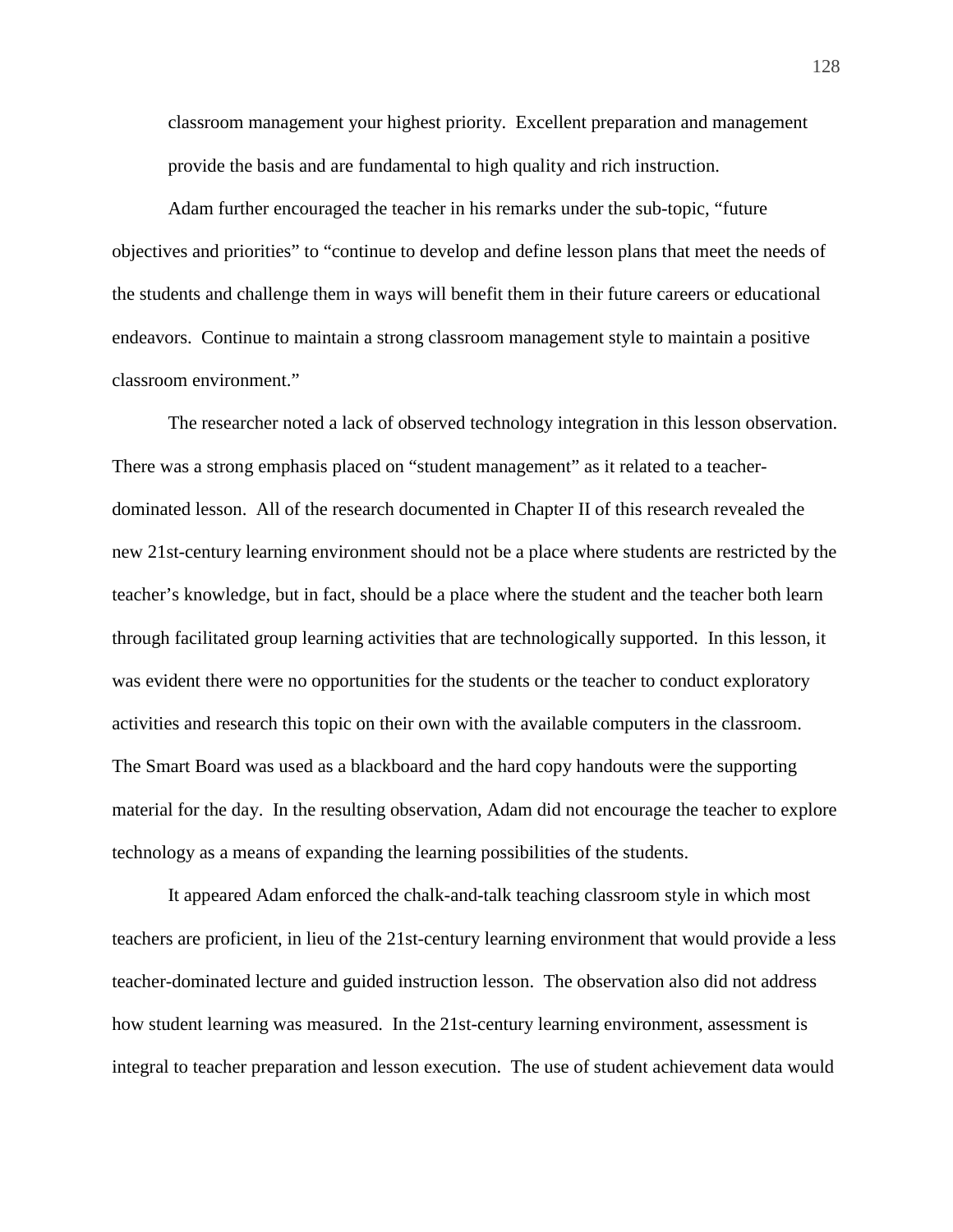provide the teacher the opportunity to set up the classroom for students to gain knowledge and skills independently, using software and other technologies. In such a learning environment, the teacher facilitates the learning process by creating learning opportunities through selfexploration, reflection, and assessment of the students' learned knowledge.

**Document 3b**. A second teacher observation, Document 3b, was of a culinary teacher observation. The pre-conference priorities criteria included professional qualities and responsibilities, collaboration, and reflective and responsive practice. A synopsis of the descriptive narrative read:

The teacher reviews the schedule for next week; she begins preparing them for the test by directing everyone to unplug. The students understand the directive and comply. The teacher asks them if any of them can live without music. This triggers a number of appropriate replies. The conversation is relevant and revolves around the opinions of the students in the class. Some love it and don't like not having access to it. Others have mixed reactions: they like but can live without it. The teacher gives her opinion and expresses the value of silence in her life—she seeks out silence on occasion so she can think and reflect on things. Some students react positively to this and acknowledge they like doing the same thing.

The observation continued to record the next steps taken by the teacher and stated: They move as a group to a table in the middle of the room and begin working as a team on putting their birthdates down on a sheet of paper. They collectively and in silence begin placing their birthdates down on the paper. They are communicating via nonverbal cues and prompts. As they conclude the exercise, they move to the front of the room and line up in chronological order according to the date and year of their birth, from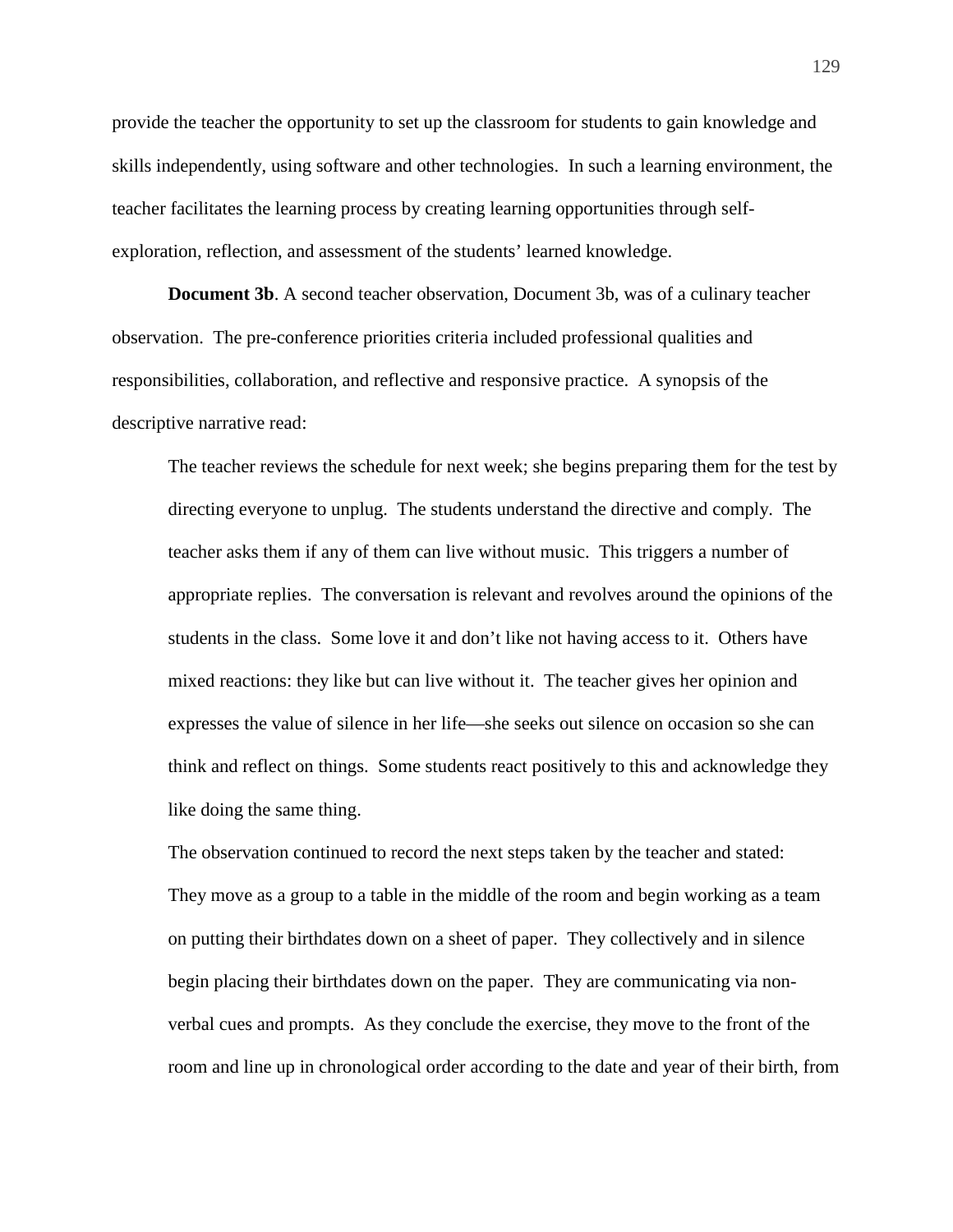youngest to oldest. The teacher gave them [sic] two minutes for the team exercise and then directed them to complete it. They complied and performed the exercise according to her parameters. She acknowledged their work and then announced they would now begin reviewing for the test. The students transitioned smoothly to the next activity.

Adam summarized the narrative and stated, "They [students] are all engaged and following along with the game. The teacher continues with this process until the end of the observation. The discussions and conversations were consistent and controlled throughout this time."

Under the topic of collaboration, Adam wrote; "Over the course of the year, and most importantly, teacher X has consistently demonstrated she has engaged and collaborated with colleagues and the school community [Hospitality Academy] to develop and sustain a viable and common culture that supports high expectations for student learning." Under "reflective and responsive practice," Adam wrote:

Teacher X consistently assesses the effectiveness of an instructional activity; she reflects often and consults with her peers and colleagues regularly. She often seeks out best practices and looks for more efficient ways of doing things.

Under the sub-topic, "professional qualities and responsibilities," Adam wrote: She exhibits a sense of duty and loyalty to her profession beyond her years and can be relied upon when asked to go above the norm. This is a strong point and I encourage her to continue to maintain the high standards she has set for herself. As she acquires experience, the aforementioned attributes will benefit the program and ultimately the students.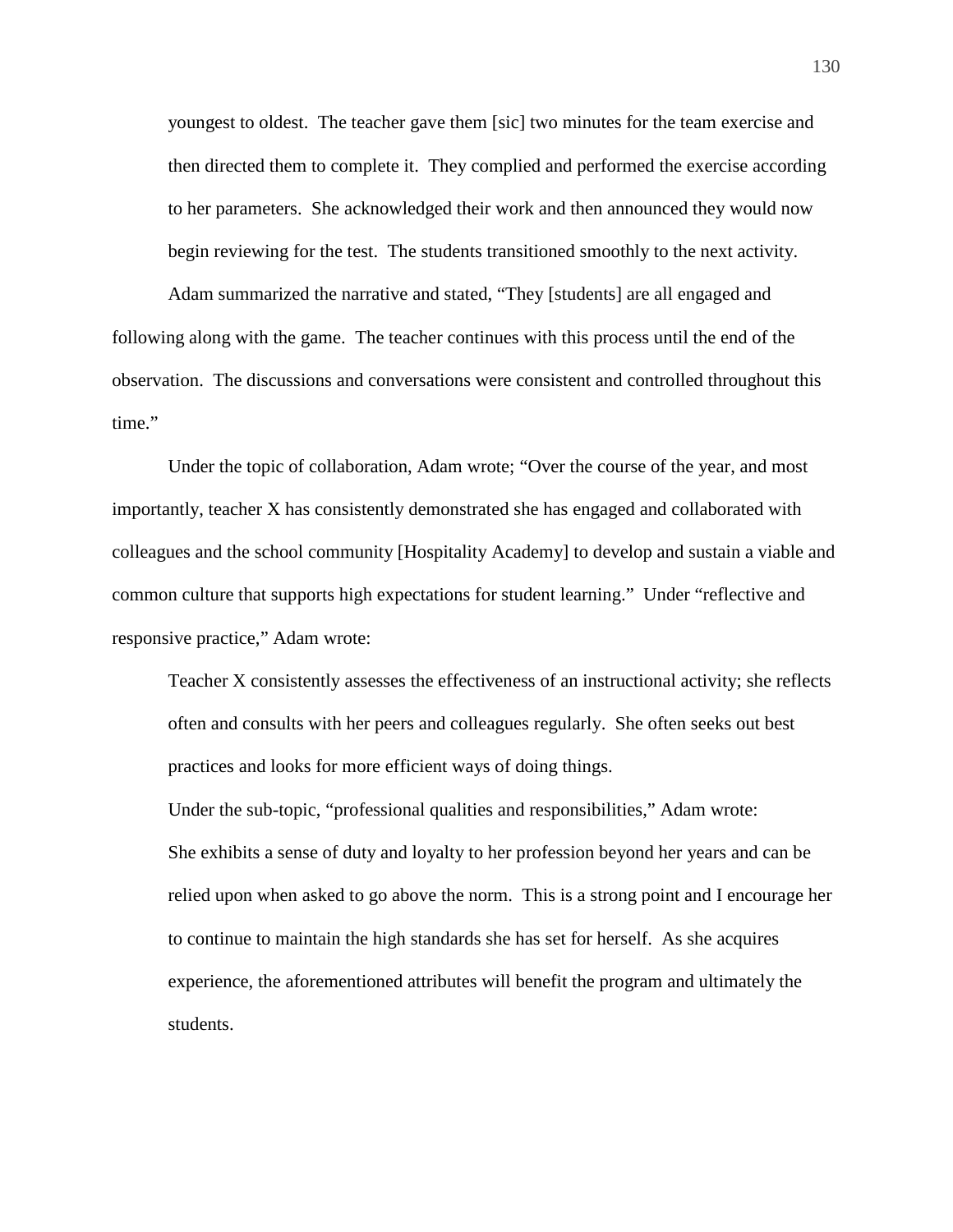During the post conference, the "future objectives/priorities," his recommendations stated the teacher should, "Seek out training, courses, and or professional development activities that will enhance your professional growth, e.g., behavior management courses, seminars, and conferences." The researcher found, typical of most classrooms, the teachers were asking students to "unplug." This request to power down is in direct contrast to utilizing technology in the classroom. If educators have expectations of moving their classroom activities to include technology, then the negative connotation of "power down and let's learn," will counter initial efforts to integrate technology into the classroom. A positive motivational prompt, "turn on and let's start learning," should be the norm, rather than the exception.

The teacher further created a schism in approaches to learning by comparing "thinking and learning" with "silence." In a collaborative 21st-century learning environment, students should be encouraged to use all of their senses as they self-reflect, discuss, collaborate, and serve as peer critics. This lesson, although engaging, lacked any opportunity for students to utilize any technology. It was teacher-dominated as seen by the lecture, the pre-selected activities, and the lack of student input in the learning process.

The supervisor enforced the need "to control" the classroom learning environment by stressing additional classroom management courses should be considered to improve upon the teacher's classroom management. The supervisor did not focus on the teacher's technology integration or skill improvement that was clearly outlined in the BOCES technology plan. Instead, the focus was on classroom management. In the 21st-century learning environment, these two are not exclusive, and in fact, good classroom management should be a by-product of a strong technology-supported learning environment in which students have the ability to learn, discover, and self-reflect with the guidance of the teacher.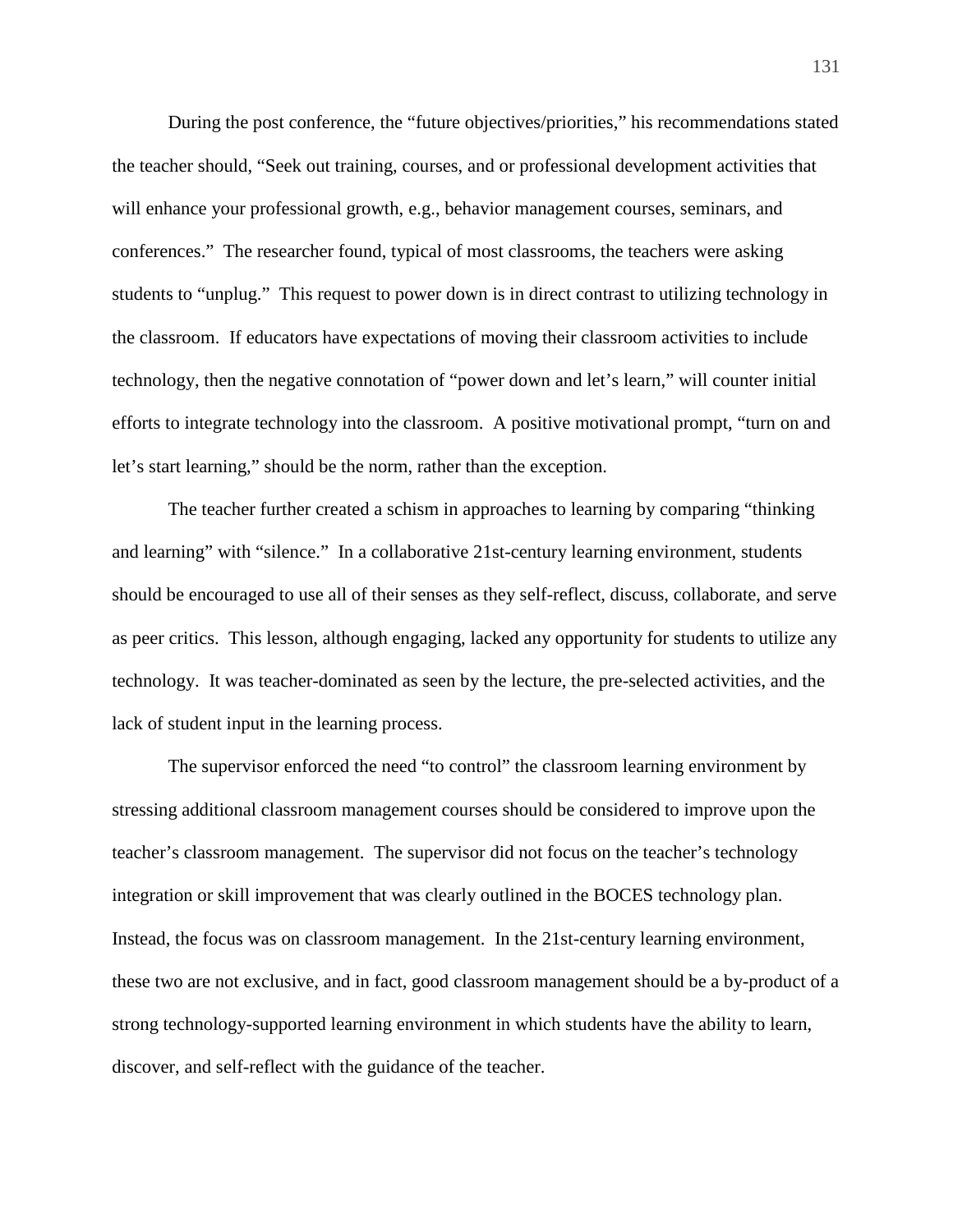**Document 4b**. The researcher reviewed an automotive technology teacher observation (Document 4b) submitted for this study. The observation's post-conference priorities criteria for evaluation were student development, professional qualities and responsibilities, and student assessment. A synopsis of the observation narrative stated:

All observed students were seated, focused, and clearly prepared to receive instruction, with their textbooks and notebooks open in front of them. A PowerPoint presentation of the chapter to be covered was up on the screen. The Smart Board was nearby and waiting for installation. The lesson began promptly by you introducing the topic for the lesson for the day.

The supervisor continued his observation and noted, "The delivery of the instruction was thorough and comprehensive." The observing supervisor made an instructional suggestion, "I would suggest waiting a little longer for student responses, though the students did respond well." The observing supervisor went on to describe:

Teacher X responded well to questions from the class. Teacher X displayed an instruction sheet and explained to the class when they do a compression check; the spark plugs have to be removed. He displayed a compression tester and pointed out each of the components, including different adaptors. Teacher X also said they could do a running compression test when one spark plug was left in. He displayed a spark plug with a short thread and a spark plug with a long thread, and then he displayed different adaptors. Teacher X then warned the class they would never use a short thread spark plug on a long adaptor or the reverse. Teacher X stated when the parts are difficult to get, you have to sometimes be creative.

The supervisor continued to praise Teacher X and stated,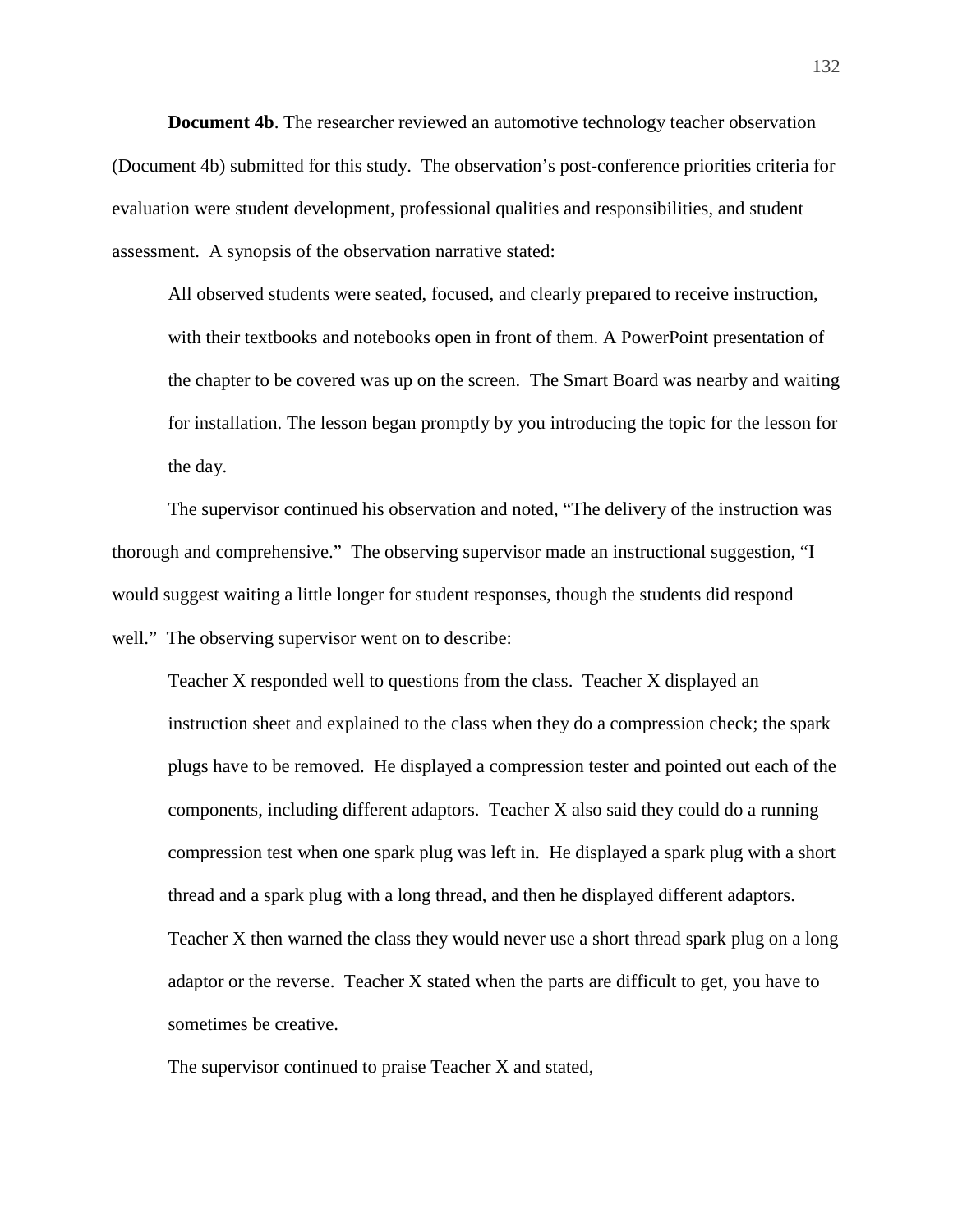The delivery was excellent and your explanations and descriptions were well paced, uncomplicated, level-appropriate, and were clearly understood by the students. Teacher X's translation of information from the textbook was exceptional; you were able to put information into words the students could understand. Teacher X has an amazing wealth of knowledge and the students clearly recognized and appreciated your vast knowledge and expertise.

The observation summary concluded with

Teacher X, you are exceptionally interesting and engaging. You have created a comfortable, non-threatening classroom environment where learning is eventful. Teacher X, your lesson is outstanding in that you expertly balanced theory and instruction with practical application and wasted no learning time. You have clearly met your instructional goals with a challenging, engaging lesson.

The supervisor who observed this lesson noted in the post-conference "future objectives and priorities" section: "Once the Smart Board has been installed, take advantage of training so you can incorporate the use of the Smart Board with your lessons." The supervisor also noted; "Complete the re-certification process and look into hybrid training to add to the curriculum."

The researcher found that although the supervisor did in fact encourage the use of the Smart Board, the supervisor missed many opportunities to assist in guiding this teacher into creating a less teacher-dominated lesson. A student-centered lesson would allow students to learn in context how to read manuals, problem solve, and collaborate to find solutions. All of these activities could be supported with the use of software and applications that relate to industry trends and standards.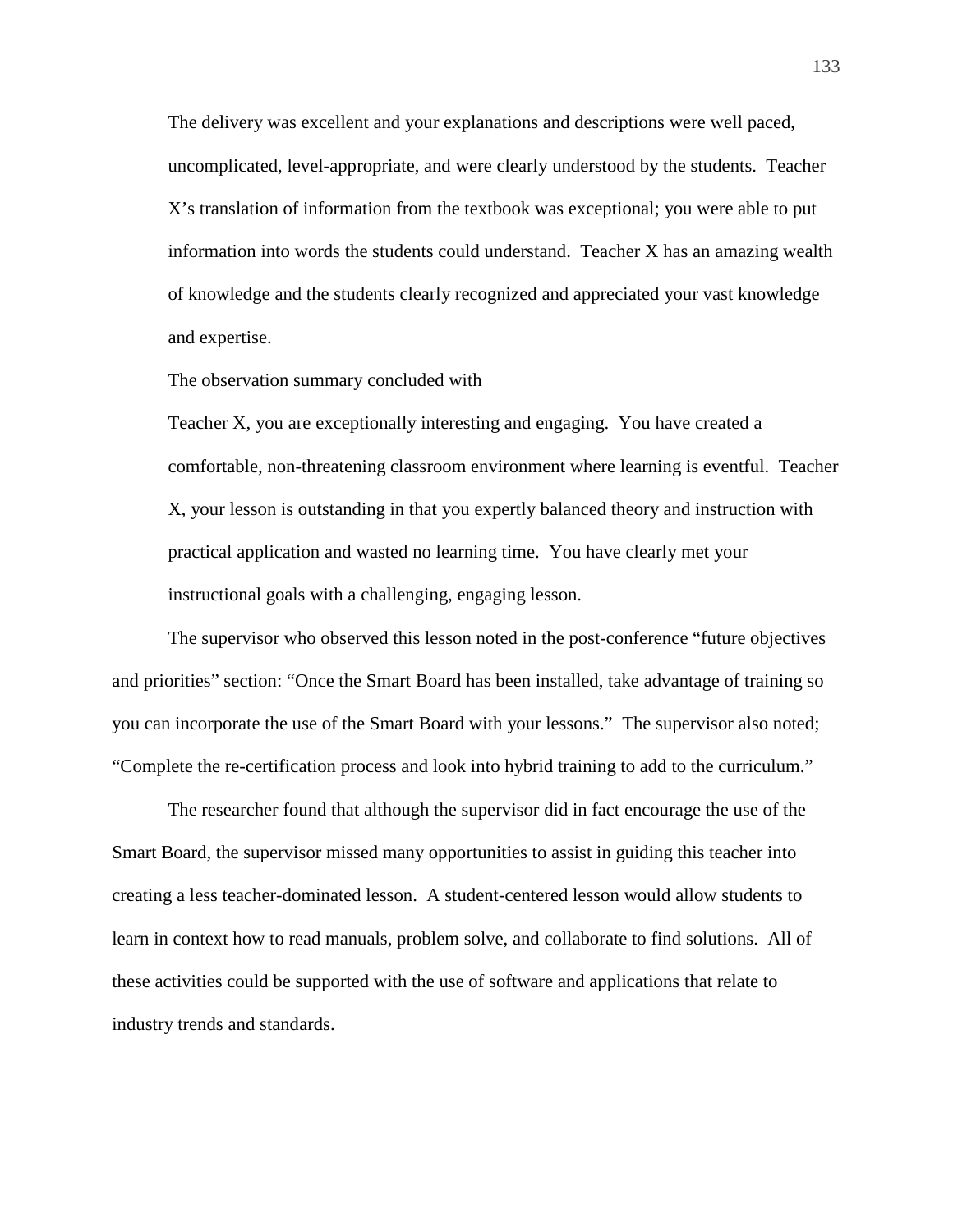Simply using a Smart Board will not move this classroom away from a traditional chalkand-talk teaching environment. Considering the foci of the teacher observation were predetermined to evaluate student development, professional qualities and responsibilities, and student assessment, the supervisor's observations only referenced the teacher's "vast knowledge and expertise." Neither student achievement assessments nor technology integration was evaluated or observed, due to the lesson design that allowed only for teacher lecture, teacher-led discussion, and teacher-led practicum demonstrations. By encouraging the teacher to use technology, such as the laptops or computers in the classroom, students could have worked in groups to research and then report their findings on how spark plugs function, how they are installed, and how to "be creative" when specific parts are not available.

**Document 5b.** The researcher reviewed a cosmetology teacher observation, Document 5b. The observation had eight areas in which the teacher was observed: content knowledge, instructional delivery, classroom management, student development, student assessment, collaboration, reflective, and responsive practice. Each area had a summative rating check-off that included *not evident, partially evident*, and *clearly evident*. The observation concluded with a summary of the teacher's lesson. Under the sub-topic of content knowledge, the supervisor stated; "Clearly demonstrated her knowledge of hair cutting as evidenced by her ability to answer questions posed by the students during class." Under the sub-topic of preparation, the supervisor noted,

Was well prepared for this lesson. A complete outline of the topic was prepared in Smart Notebook; it was ready on the Smart Board as the student entered the classroom. I had a conversation about having a "do-now" on the board for the students when they entered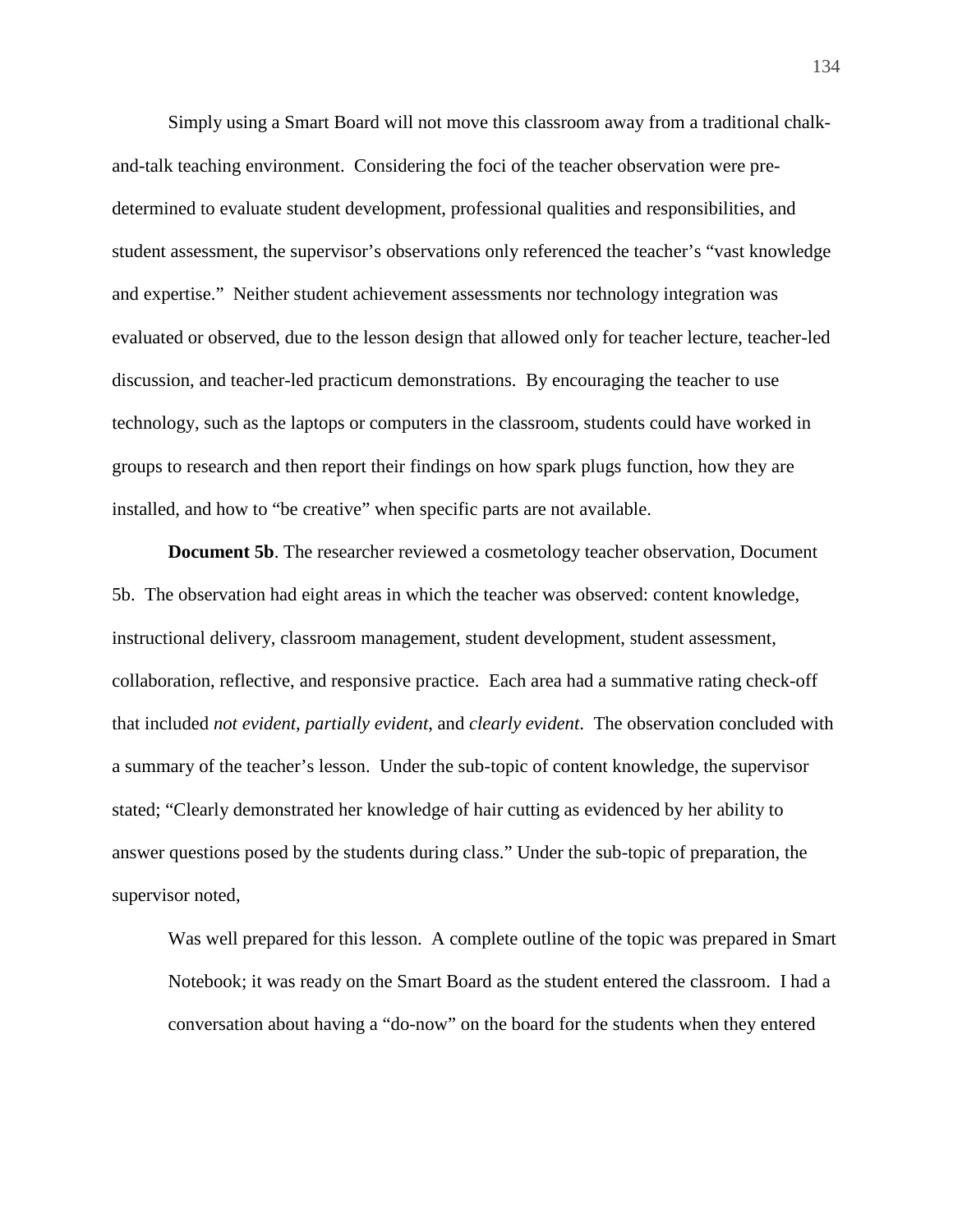the classroom and Teacher X stated the "do-now" is done in the salon in their journal notebooks.

Under the sub-topic of instructional delivery, a narrative of the lesson observed was noted:

This lesson was delivered as a Smart Board-supported demonstration lesson. Teacher X started the lesson with a review of the vocabulary that was to be used during the lesson, and several times during the lesson, she went back over the vocabulary and reinforced them with the students. At one point during the lesson, Teacher X used the tool on the Smart Board that allows words to be moved to another location. She had students come up to the board and move the words to the correct location on the sketch she had used to introduce the material. This was an excellent use of the Smart Board and the students responded positively to it. She then demonstrated how to correctly hold a pair of scissors. I [supervisor] had a conversation with Teacher X about allowing the students check each other's handling of the comb and scissors and how this might be helpful to each of the students. Teacher X commented the students need to pass a practical exam and she [teacher] needs to be personally sure each student is doing it correctly.

The researcher referenced this narrative as evidence that classroom technology was not being used to its greatest potential and administrators lacked the technology capacity to facilitate the process by which teachers would be able to transform their lessons to incorporate technology. Simply using the Smart Board to highlight vocabulary words or tag a diagram actually slows the learning process, due to the rudimentary elements of the teacher-directed tasks. The supervisor did address the issue of peer critiquing as a method of students collaborating and interacting as they learned new skills, yet he pulled back when the teacher stated she must dominate the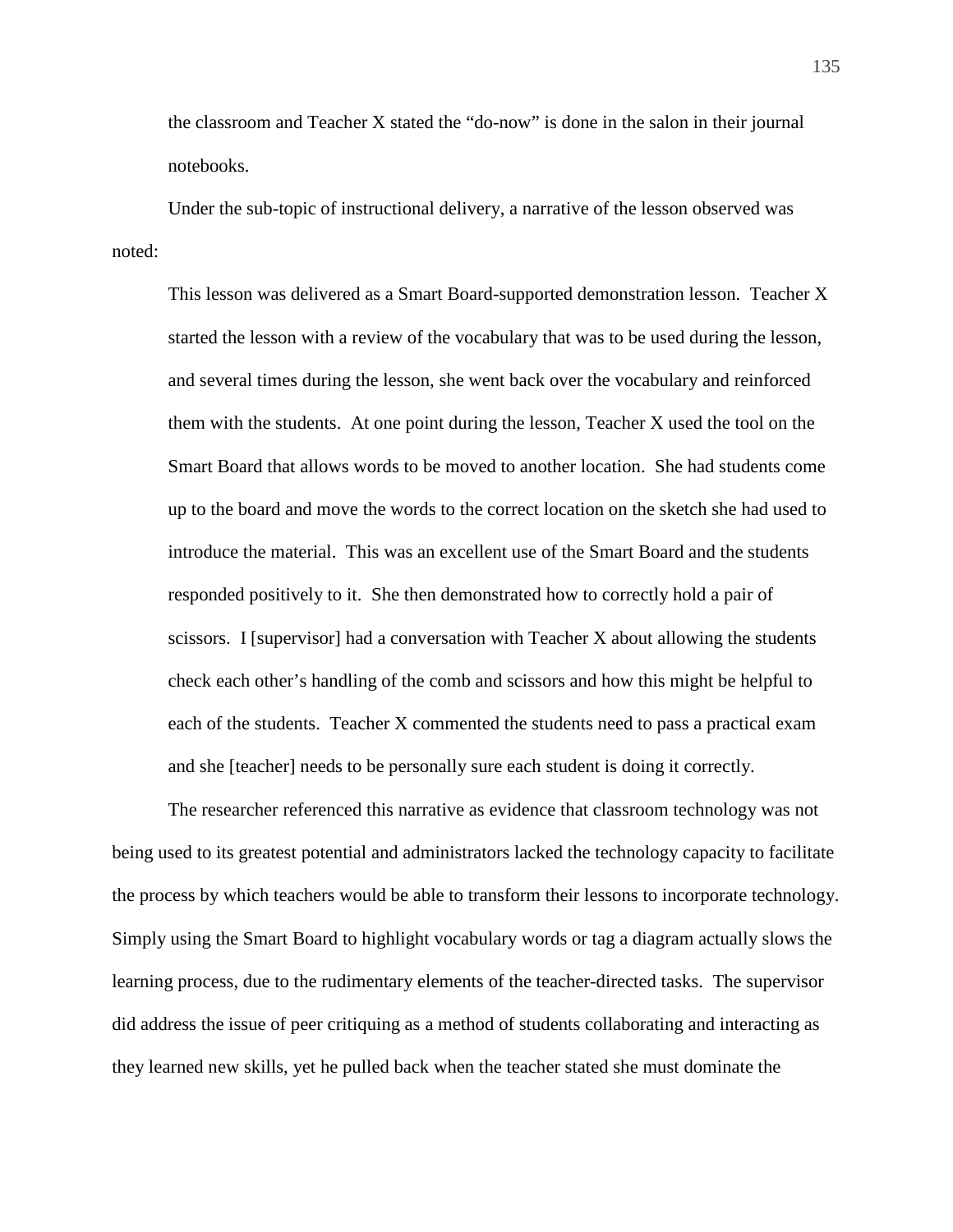process of learning because she believed it was the only way to facilitate positive student achievement scores on assessments.

The supervisor checked *clearly evident,* for this observation's sub-topic had a criteria framework of "demonstrate the delivery of instruction results in active student involvement, appropriate teacher/student interaction, and meaningful lesson plans resulting in student learning." Under the sub-topic of student development, the administrator observer wrote:

Teacher X gave the students time to copy the notes off the board as she went through them. Teacher X was cognizant of the students who wrote slowly and asked if they were done copying before she moved on. As one student was not completely finished after a significant amount of time, Teacher X indicated to the student she would move on and give the student a copy of the notes. Teacher X and I spoke about pre-printing the notes for the students who struggles and she indicated she wants to challenge the students to excel and grow and always makes sure the students complete their notes before she leaves the classroom.

Technology would have proved to be a true support to the student who had obvious deficiencies in recording information. "Challenging" a student to grow and excel in a CTE learning environment is not measured by the ability of how fast he/she can write longhand notes. A teacher must first determine what measurable and sustainable student development growth criteria are desired and how he/she could use technology to support a student's skill development and contextual learning. Once this criterion is determined, evidence is gathered through observation of the teacher's lesson and student assessment data.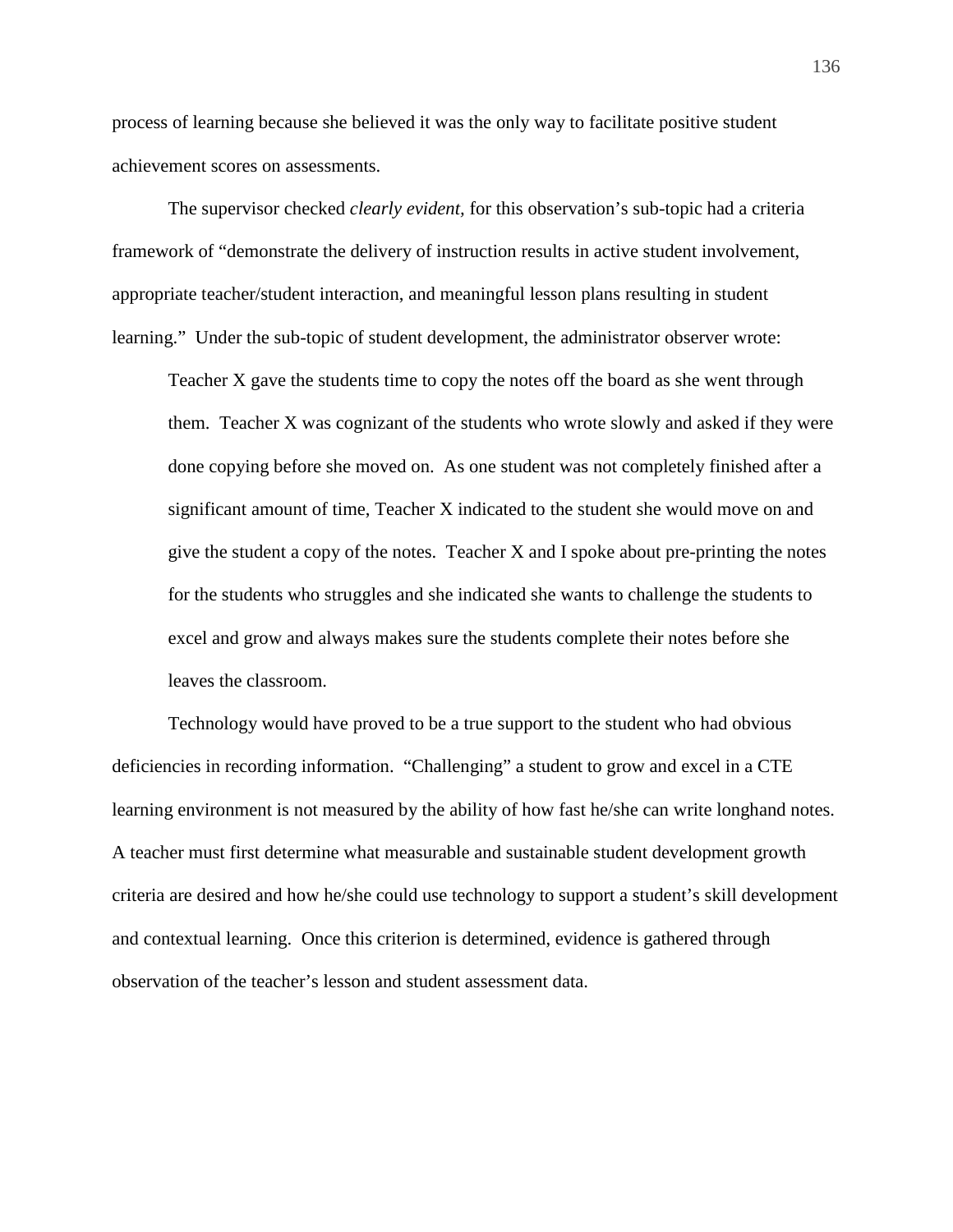## **Leadership Annual Review**

**Document 6b**. The researcher requested copies of the supervisors' annual reviews conducted by each director. Ava submitted Document 6b for review. Six areas of professional performance were reviewed annually: program, personnel, communications, finance, operations and maintenance, and a descriptive narrative of overall performance. The narrative synopsis stated, "Collaborates well with the administrative team and is thoughtful, insightful, and contributes much to the success of BOCES X initiatives." Under the personnel and communications sub-topics, the following was noted, "He is visible, accessible, supportive, and genuine. He is a regular presence in the classroom, which is welcomed by the students and the teachers."

**Document 7b**. Dennis submitted Document 7b for review. This document was an annual review form used to evaluate administrators. The document had three sections: A summative evaluation allowed the observer to describe and evaluate under the sub-topics of "description of major responsibilities" and "comment on performance related to responsibilities outlined in the job description."

The second part had several areas of evaluation, including several sub-topics: knowledge, foresight, follow-through, organization, initiative, resourcefulness, creativity, decision making, communication, ability to motivate, interpersonal relations, leadership, personality, communication of ideas, ethics, initiative, judgment, and self-control. This area of evaluation had a rating scale denoted as A-D, with a correlating appraisal factor to evidence for the rating. The third area of the evaluation was a summary of overall performance.

The researcher found the entire evaluation document was observer-subjective as opposed to evidence-based, with sustainable goals and objectives and assessment criterion. For example,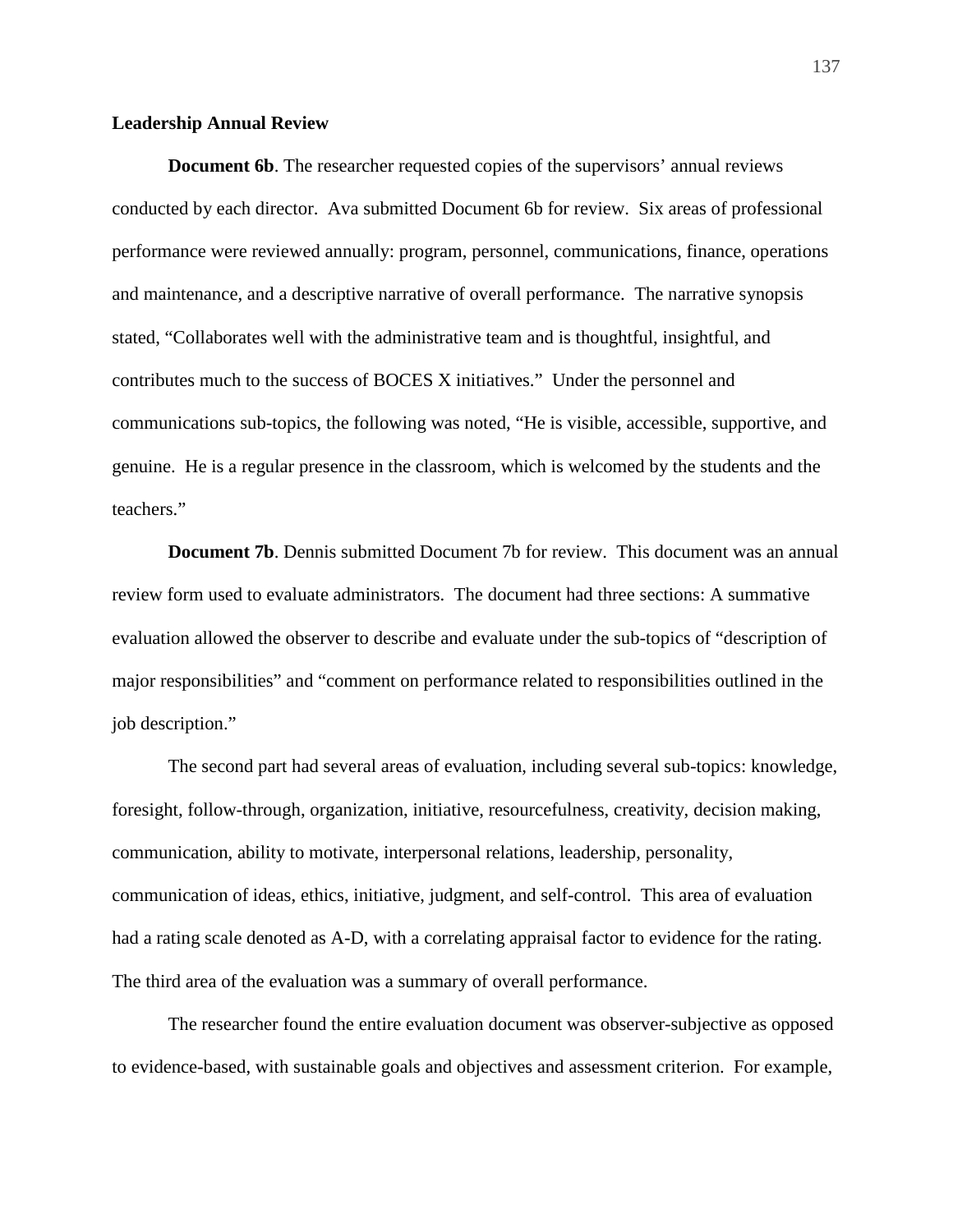under the topic of leadership, the director rated the administrator an "A" and stated under the appraisal factor:

Administrator X possesses leadership skills that enable her to "look ahead" programmatically to see "what could be." Her ability as a leader allows each program to grow and our staff to follow her vision. Her skills continue to grow and provide leadership in these challenging times.

The researcher reviewed both Document 6b and Document 7b for any connection to the BOCES technology plan (Document 2) and found none. The researcher also found no evidence in Document 6b that a teacher's pedagogical performance would be evaluated for his/her ability to understand, integrate, and implement technology into classroom lessons. The BOCES technology plan clearly stated,

While much of this technology plan focuses on how technology will impact students, it is essential that teachers also be given opportunities to develop skills to allow them to use technology effectively. Since teachers take on much of the responsibility for educating students, their own use of technology will shape how their students will be using it.

**Document 8b**. Ellen submitted Document 8b for review. The document was an end-ofyear, annual summative evaluation of a carpentry teacher. There were two areas of evaluation: focused learning proposal and professional performance. The focused learning proposal had six areas to select from for evaluation: individual project, group project, portfolio development, peer coaching, mentor/intern or student teacher and other. The professional performance criteria areas included content knowledge, planning and preparation, instruction/therapy, classroom/session management, student development, student assessment, professional collaboration, professional practice, and professional responsibility.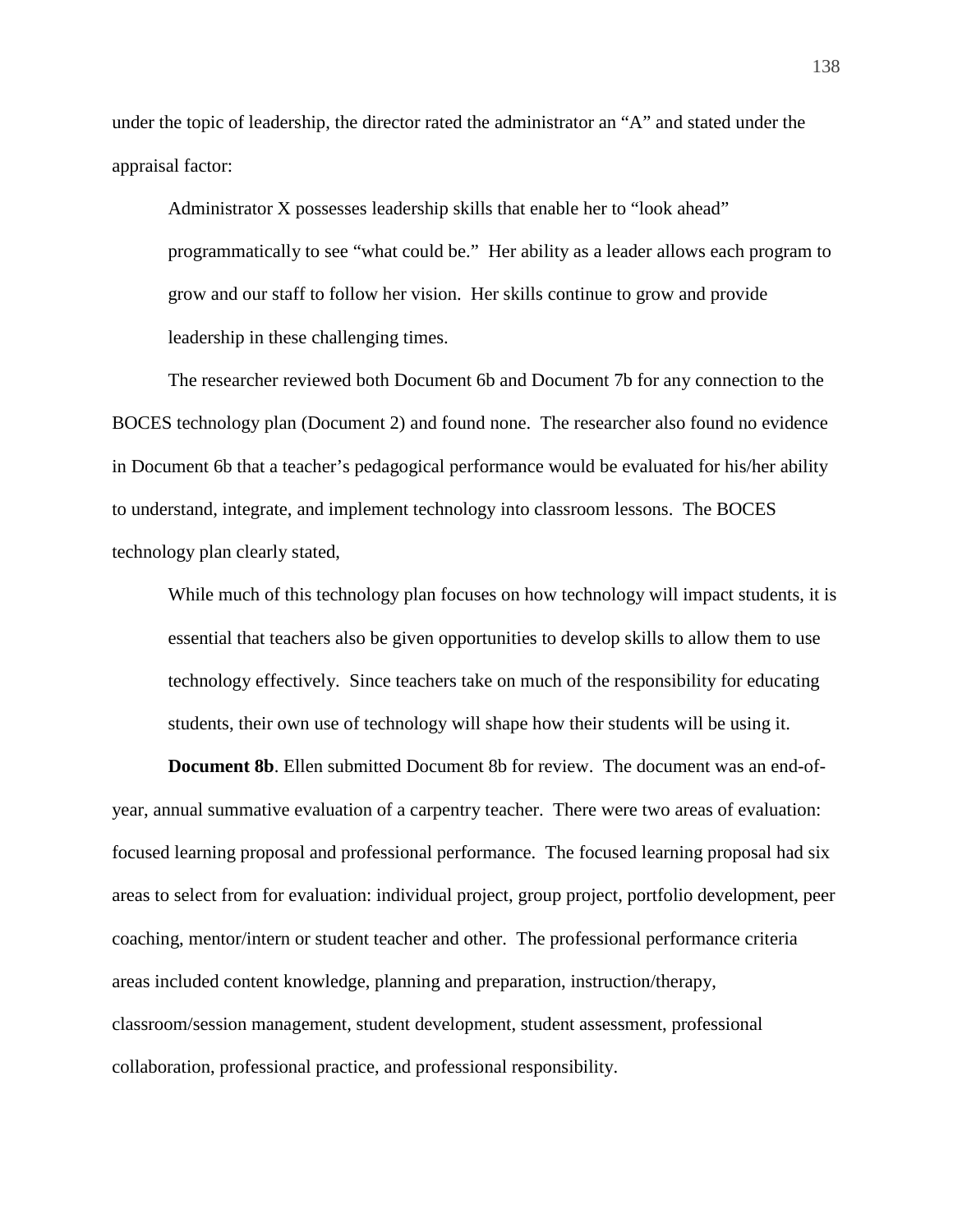This summative evaluation was reflective in nature because it was framed by the teacher's reflections of his/her own progress or outcomes for the school year. The teacher was expected to write a summary of his/her school year experiences, and the administrator rated the teacher's reflection based on two criteria: "Staff member meets district standards for this school year," or, "Staff member does not meet the district standards for this school year. Performance Improvement Plan required." This summative evaluation, submitted for the researcher's review, was focused on an individual project, while the Professional Performance criteria selected were "Planning and Preparation." A synopsis of the teacher's reflection focused on the teacher's ability to implement a new component, such as, Home Energy Analyst Technician (HEAT) to the construction curriculum. The teacher wrote:

I implemented a new program into the Construction Academy. Home Energy Analyst Technician is a program sponsored by New York State Energy Research and Development Authority and the Building Performance Institute. The program was designed to train high school students with basic knowledge in home energy auditing, building science, and energy conservation. I felt this was a perfect program for our students to get involved with because it mirrors the Residential Energy program we already have here in place and it is in a module format. This format allowed me to teach stand-alone modules to the entire construction academy.

I have currently taught all six construction classes three different modules. It was great to get a chance to work with the all the different students in our wing. The students understand what I am trying to accomplish and seem to like the way I can tie it into their current curriculum. I hope that my efforts help our students, their families, and our school to become more energy efficient. I will continue to spread the knowledge I have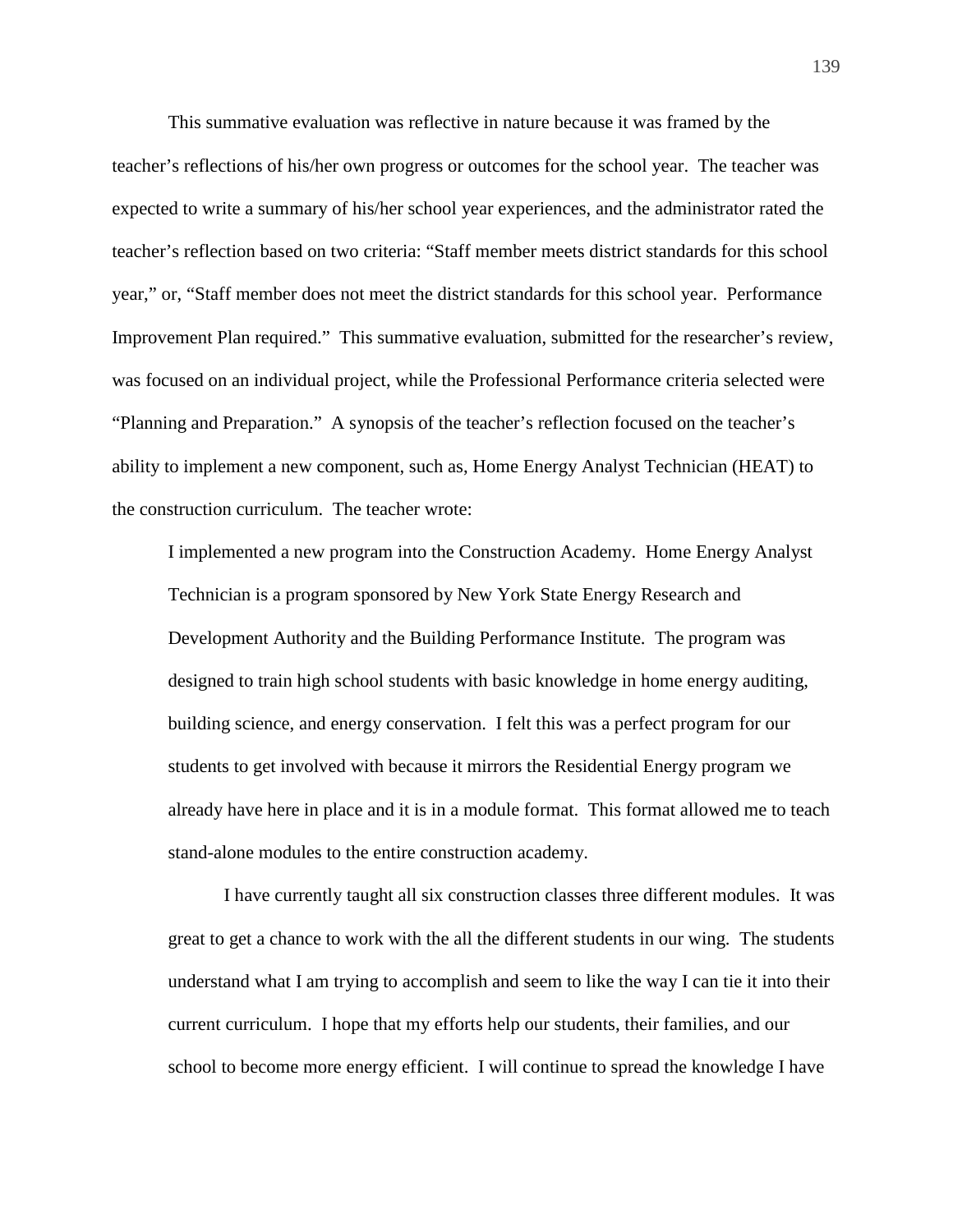gained through training on to our future students. I will also continue to provide staff development in this area as long as I can. I am glad I have taken on this project and feel it has been very successful this far.

The researcher found this summative, "reflective" evaluation of the teacher's "progress/outcomes" was devoid of any evidence of student success, as well as evidence of the teacher's own pedagogical growth. Using statements such as "I hope my efforts," and "I feel I've been very successful" to describe student and personal pedagogical success is fraught with uncertainty and deeply rooted in the teacher's personal beliefs and perceptions. Alternatively, had the teacher been directed to list all of the technology innovations that supported this new HEAT program and describe how he had to change his method and practice of teaching to assure student understanding and skill development, the outcome might have been different. The teacher would be more confident and aware of the new strategies and would have been able to quantify his own efficacy as a pedagogue in a 21st-century CTE learning environment.

The administrator's remarks praised the teacher for participating in training, meeting with industry representatives, and making the needed modifications to the curriculum to incorporate this new curriculum component. The remarks lacked specific pedagogical measures that would provide evidence of pedagogical efficacy. The administrator wrote:

Teacher X helped in developing the curriculum maps as part of the NYSED application process [CTE approval] for a new program. This year, Teacher X began implementing the program within the Construction Academy. However, prior to being able to deliver instruction in the Residential Energy Program, which follows the HEAT curriculum, Teacher X had to go through extensive training. After training, he collaborated with professionals working in the green technology industry as well as with other fellow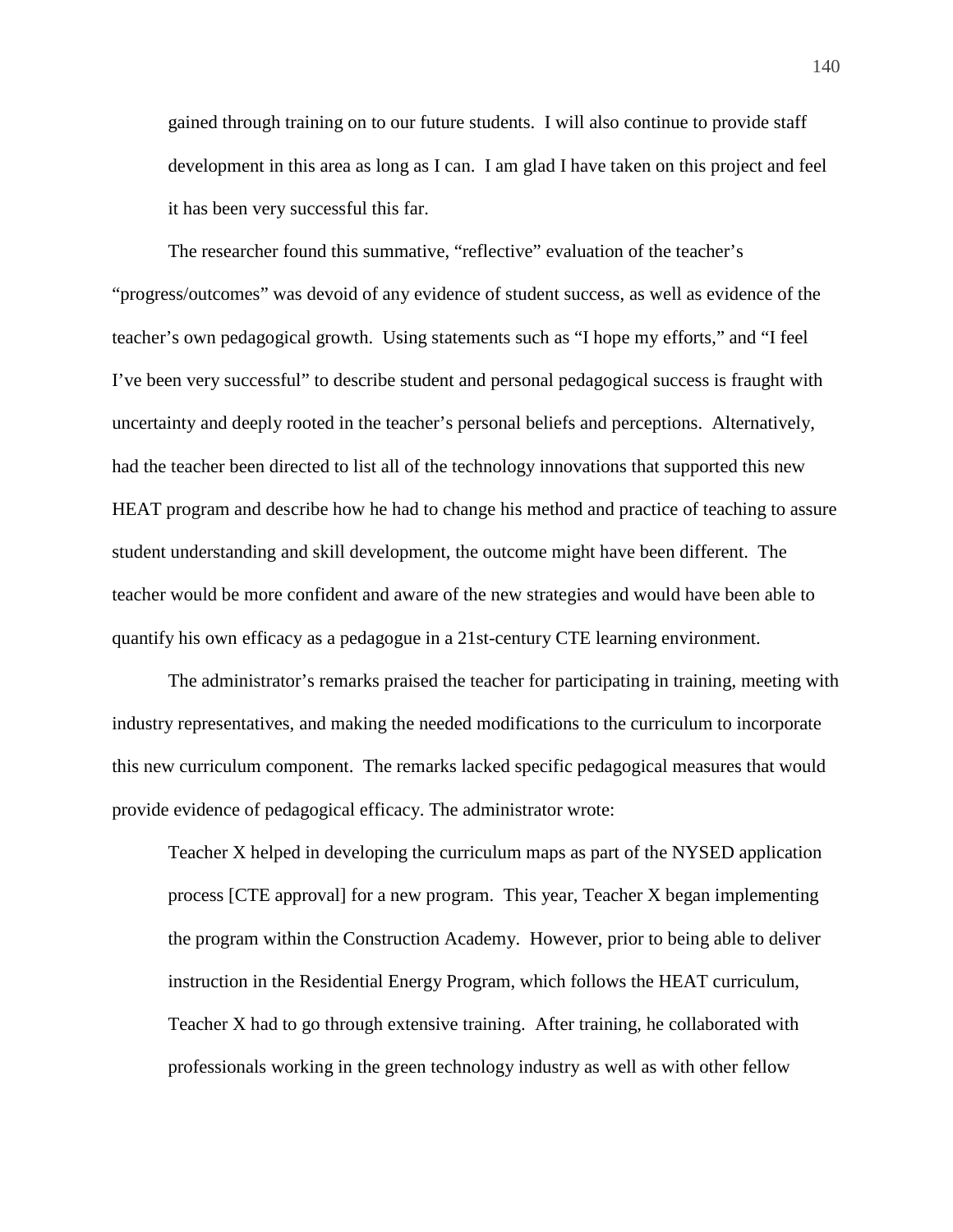teachers to ensure he ordered the appropriate supplies, materials, and equipment necessary to meet the new standards. Teacher X also attended the X County Green Workforce Development Committee, whose focus is to share current trends and ensure appropriate measures are being taken to train future workers in this growing sector of the construction industry.

Similar to the teacher observation, the administrators' annual evaluation tools were subjective and spoke to amiability and personality traits, as opposed to defining measurable and sustainable goals and objectives that can be evaluated and assessed.

## **Leadership and Technology Policy**

The researcher requested that the participating BOCES submit their current Technology Acceptable Use Policy so the researcher might understand if any policies would encourage or discourage the use of technology in the classroom. The researcher found the BOCES participating in this study all had board-approved similar Acceptable Use Policies that complied with the guidelines of the Children's Internet Protection Act (CIPA). The researcher determined all of the BOCES utilized a similar Technology Acceptable Use Policy template that had been developed by another NYS BOCES, which provides the service reviews policy and development for a fee. The researcher accepted Document 9b to represent the document review for the Technology Acceptable Use Policy and followed up with the other research participants for any additional or different policy directives. There were none. Document 9b, dated 2008, stated:

The BOCES Digital Information Systems (BDIS) are provided to enhance the educational programs of the BOCES; to further the BOCES mission, goals, and objectives; to conduct research; and to communicate with others. Use of the BDIS is a privilege and not a right. All staff members are encouraged to utilize the digital or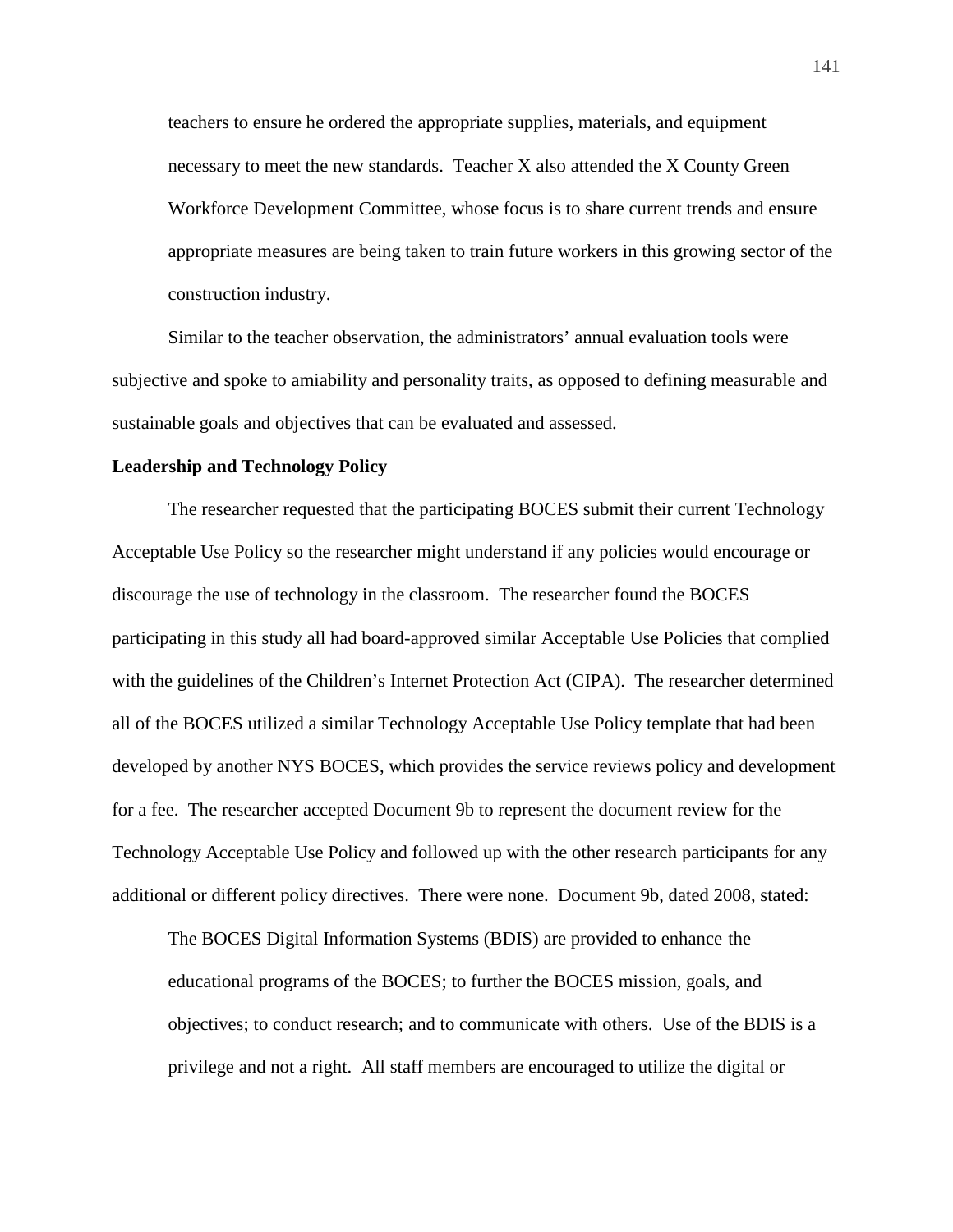electronic devices and information systems available to them and the BOCES will provide staff training in the proper and effective use of the BDIS. When using the BDIS, staff is required to abide by the local terms and conditions as well as state and federal laws and regulations, copyright laws, rights of software publishers, and license agreements.

The researcher reviewed the Acceptable Use guidelines, which stated, "Educational and/ or research purposes and management of a BOCES operation is consistent with the BOCES' mission and goal." The unacceptable usage was standard and addressed issues such as downloading inappropriate subject matter such as pornography and other unlawful or abusive material. Other unacceptable uses identified included harassing, maliciously harming equipment or material, unauthorized software installation, and unauthorized accessing of other personnel or student data. The researcher found unauthorized personal laptops were not allowed to access the network. In accordance with the Children's Internet Protection Act (CIPA): Internet Content Filtering /Safety Policy, this BOCES' Board of Education stated:

However, no filtering technology can guarantee staff and students will be prevented from accessing all inappropriate locations. Proper safety procedures, as deemed appropriate by the applicable administrator or program supervisor, will be provided to ensure compliance with the CIPA. In addition to the use of technology protection measures, the monitoring of online activities and access by minors to inappropriate matter on the Internet and World Wide Web may include, but shall not be limited to, the following guidelines: Ensuring a teacher/and or appropriate BOCES personnel is present when students are accessing the Internet and monitoring logs of access in order to keep track of the web sites by the students.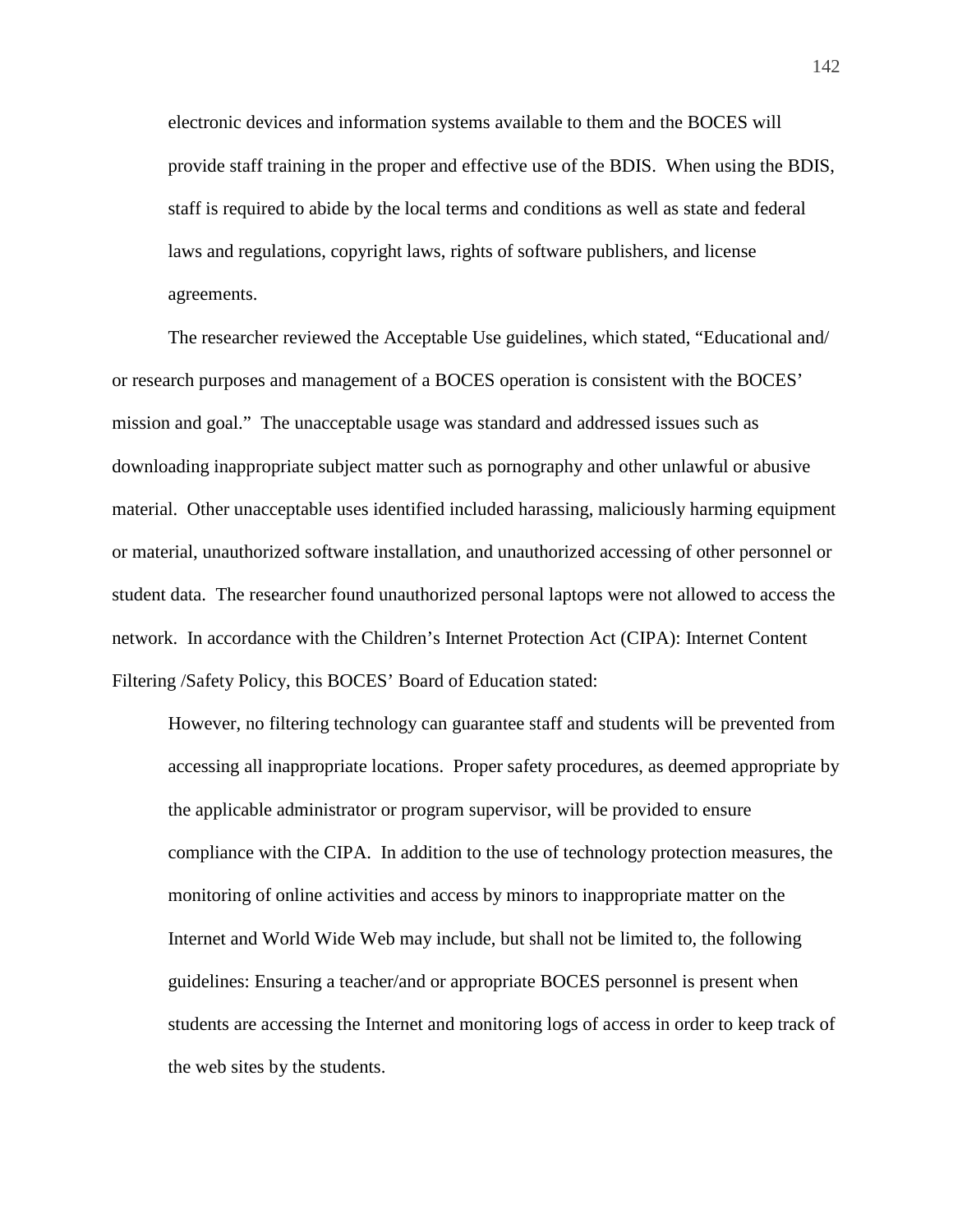Document 9b also stated, "The determination of what is inappropriate for minors shall be determined by the Executive Officer. It is acknowledged that the determination of such inappropriate material may vary, depending upon the circumstances of the situation and the age of the students involved in online research."

The researcher did not find the Acceptable Use Policy in place at the participating BOCES, which restricted the classroom teachers from integrating technology activities into their lessons. However, several of the administrators stated present restrictions placed on personal laptops or other BYOD needed to be re-examined for relevancy in the advent of the Smart phones, iPads, and other personal electronic devices students now possess. The researcher also found that the policy mandate that teachers must monitor and keep a log of visited websites was not as cumbersome as it sounded, because software is now available to monitor, store, and recall all visited websites.

# **Technology Budgeting and Financing**

 The researcher reviewed the technology acquisition capacity of the BOCES' budgets to determine if any financial barriers persisted in the purchase and implementation of technology. The administrators reported their budgets had become increasingly stressed due to shrinking school and district budgets. All of the participating BOCES' administrators in this study had the ability to purchase technology equipment through two primary sources: the BOCES general fund budget and the Carl Perkins Vocational and Technical Education Act (VATEA) annual grant administered through the New York State Education Department (See Table 1).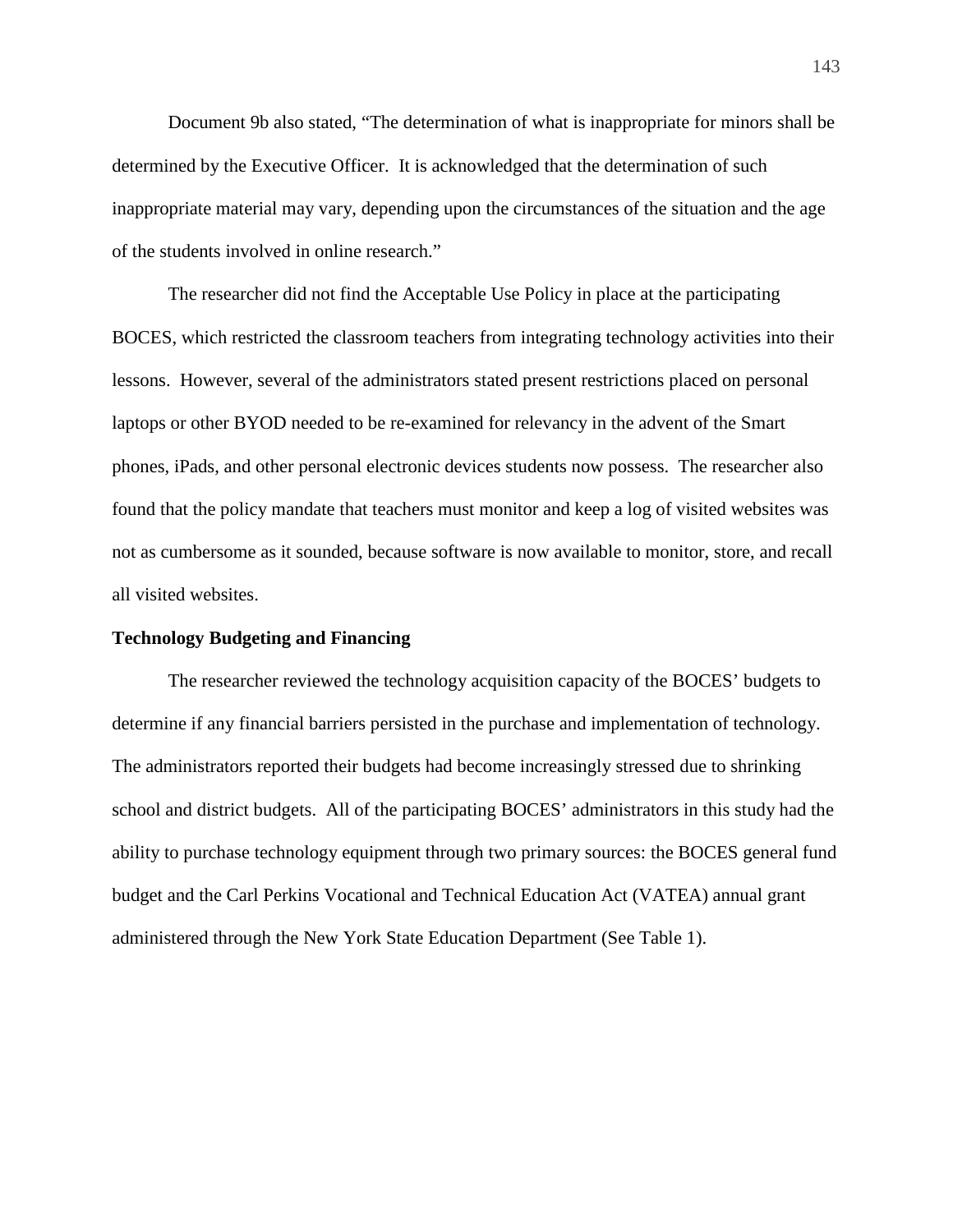# Table 1.

| <b>BOCES</b>  | Administrative<br><b>Budget</b> | <b>CTE Budget</b> | Per Student | <b>VATEA</b><br>Allocation |
|---------------|---------------------------------|-------------------|-------------|----------------------------|
| A             | \$48,380,752                    | \$12,466,032      | \$76.99     | \$309,242                  |
| B             | 44,660,167                      | 12,234,036        | 49.52       | 213,713                    |
| $\mathcal{C}$ | 22,029,623                      | 5,224,945         | 58.32       | 126,616                    |
| D             | 74,990,864                      | 5,698,570         | 61.42       | 534,931                    |
| E             | 89,328562                       | 16,923,115        | 40.31       | 676,180                    |

*BOCES Annual Budget*

The VATEA allocation of funds is formulated based the number of students projected to receive services from participating BOCES' district schools. Each year, BOCES directors or their designees developed and submitted a budget incorporating "major effort" initiatives that were implemented and supported through the requested VATEA-Perkins funds, based on previous year student statistics. Nine pre-determined grant guidelines required the CTE director or designee to formulate corresponding major effort initiatives. Every five years, the grant guidelines were updated. However, the grant application had to be submitted annually for approval. Directors must determine how to address the following nine mandated goals requiring each individual BOCES to

- 1. Strengthen the academic and career skills of students participating in career education through integration.
- 2. Link secondary career education and postsecondary career education, including implementing Title II [formerly Tech-Prep] programs.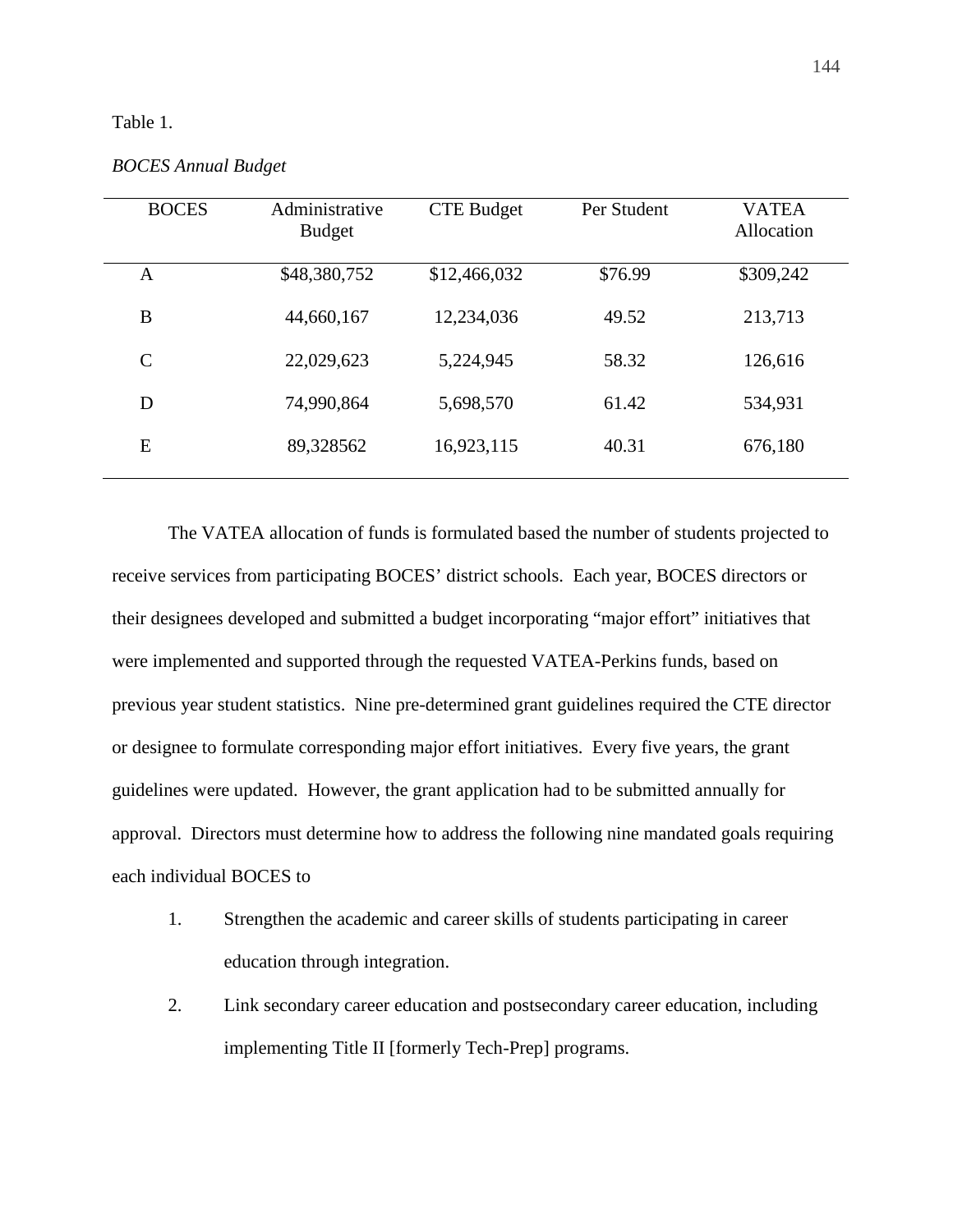- 3. Provide students with strong experience in and understanding of all aspects of the industry.
- 4. Develop, improve, or expand the use of technology in career education.
- 5. Provide professional development programs to teachers, counselors, and administrators.
- 6. Develop and implement evaluations of the career education programs carried out with funds under Title I of Perkins, including an assessment of how the needs of the needs of special populations are being met.
- 7. Initiate, improve, expand, and modernize quality career education programs.
- 8. Provide services and activities that are of sufficient size, scope, and quality to be effective.
- 9. Provide programs to prepare special populations for high skill, high wage, and high demand occupations.

The Director or designee had discretion when developing a budget based on the needs of students and staff categorized under the aforementioned initiatives. Typically, the primary purpose of the VATEA-Perkin's funding was to assist in financing new program equipment, upgrading older CTE programs to make them more rigorous, writing new CTE curricula based on career projections, purchasing technology for classroom instruction, and financing a portion of CTE staff salaries (excluding benefits).

The grant application was divided by areas of focus and dedicated funding allocations. For example, Code 16 could only be used for staff expenditures such as teacher aides and clerical assistance. Code 45 could only be used for supplies and materials such as instructional books, computers, software, and instructional items that did not exceed \$5,000. Code 40 was used for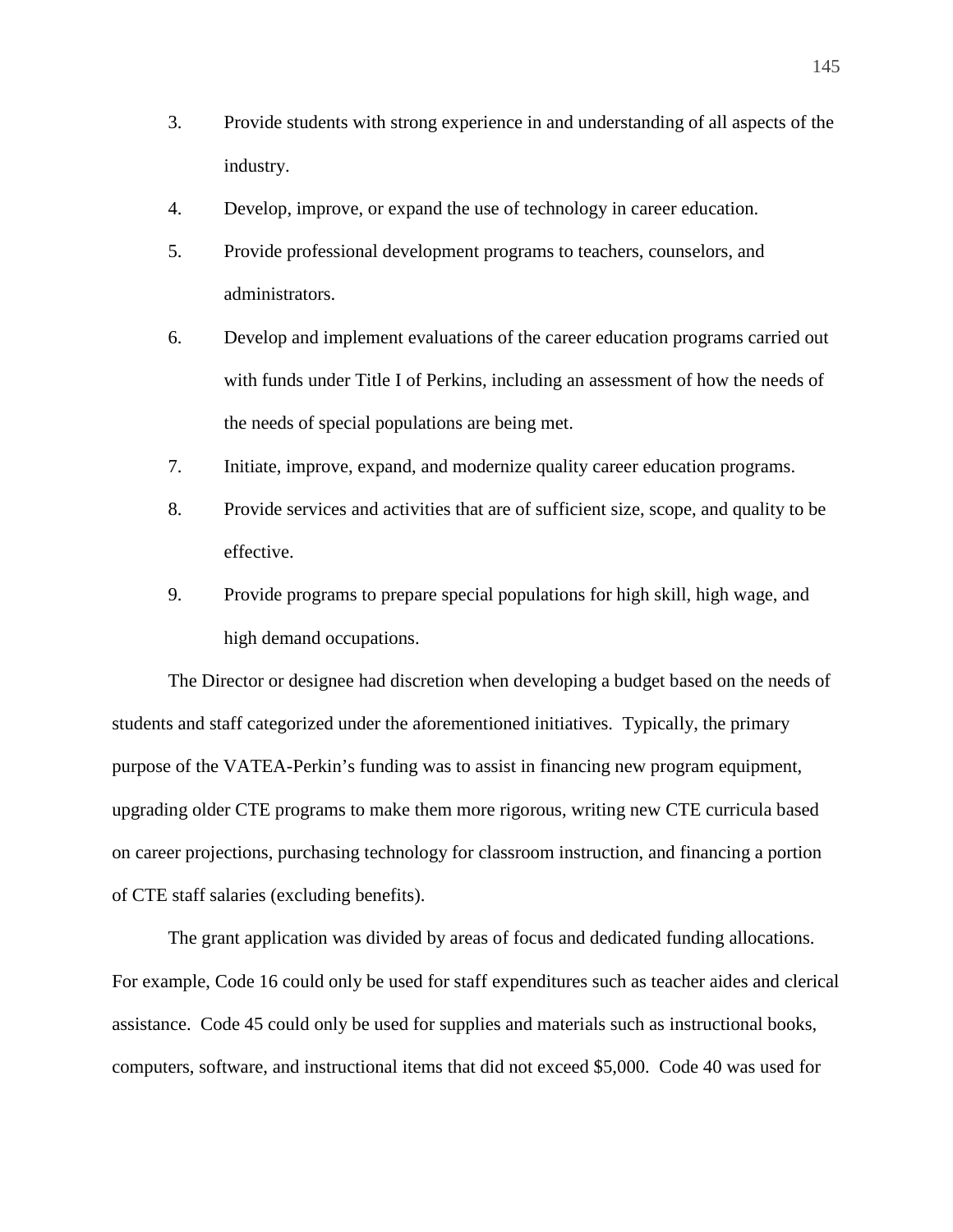consultant services, tuition, printing, and other contractual services. Code 15 was used for professional support staff salaries, such as counselors and special education teachers.

For the purpose of this study, the researcher focused on the Perkins grant (Document 1c) mandated Major Effort Activity 4, which stated, "Develop, improve, or expand the use of technology in career and education programs." The researcher found the directors utilized budget code lines 15, 16, 40, and 45, supporting the finding that directors did indeed upgrade CTE programs with technology. Analysis of the total technology expenditures for the five participating BOCES in the past two years and evaluation of how much of their Perkins grant monies were allocated to technology initiatives indicated that two out the five BOCES did not use any of their funding allocations in the past two years for augmenting their CTE classroom equipment, supplies, or materials. The two BOCES utilized the entire allocation to support CTE staff salaries. This was an approved expenditure method, provided the staff salary was funded through the grant and could be shown to support achievement of any of the identified grant initiatives.

In the past two years, a total of \$144,295 was earmarked for technology among the five BOCES. In the 2010-2011 school year, a total of \$76,477 was allocated for technology among all five BOCES. In 2011-2012, the overall technology allocations dropped to \$67,818 for all five BOCES, with a total reduction of \$8,659 spent on technology. When the researcher questioned the drop in technology acquisition, the change was overwhelmingly attributed to the need to reallocate rapidly reducing monies to support staff salaries. Examination of the technology allocations for each BOCES in specific areas for the past two years indicated that Ben did not use any of the Perkins funding for technology, equipment, supplies, or materials, but used the entire Perkins grant to support CTE staff salaries.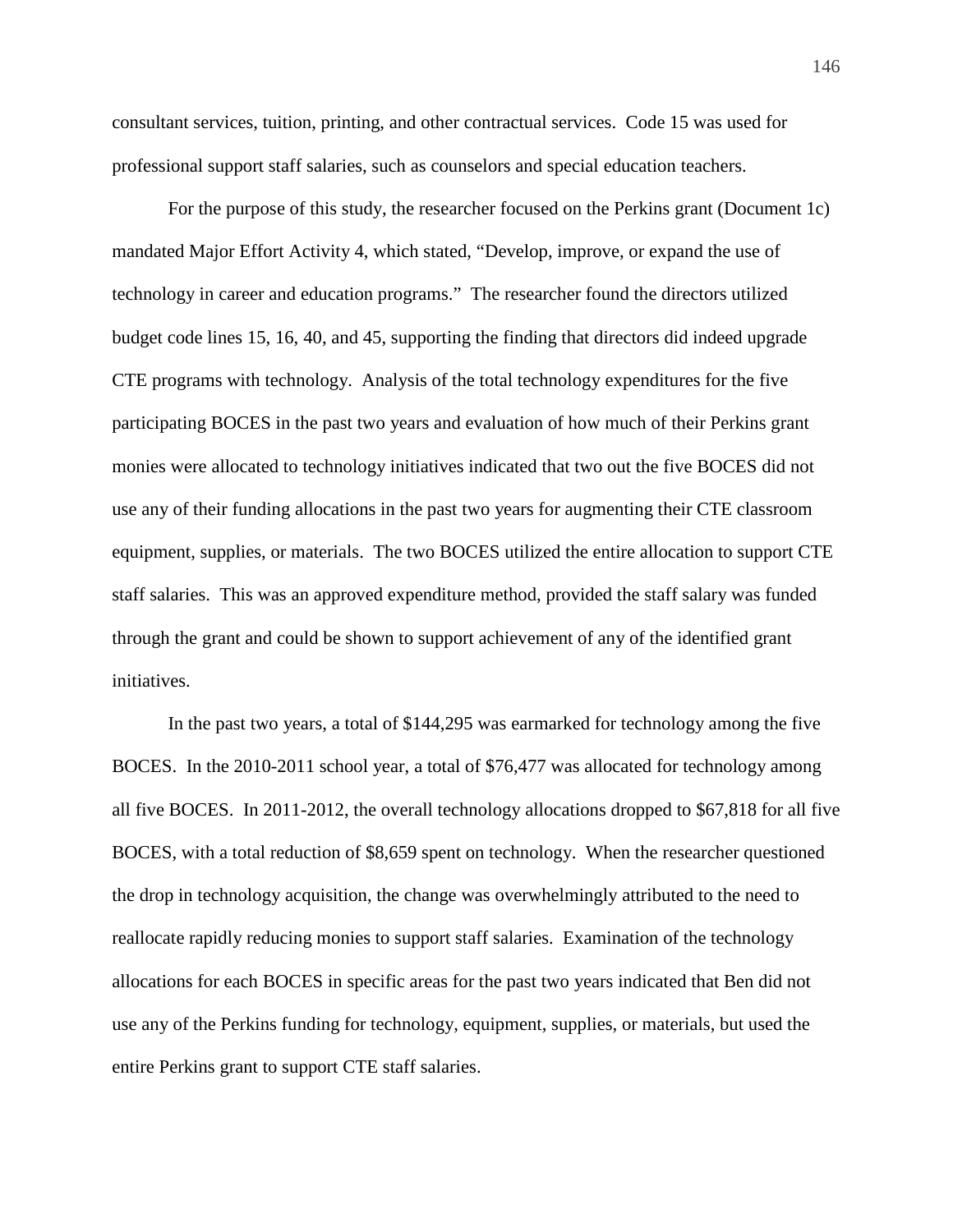All of the Perkins documents substantiated the technology allocations in Table 2 were from the NYSED division of CTE with permission of the five CTE directors who participated in this study. The review of the Perkins grant annual technology expenditures for the 2010-2011 showed Ava allocated a total of \$19,998 for technology specialists from Code 40 and a total of \$18,709 for the Perkins-mandated initiative 4. Colleen allocated \$6,070 from Code 45. Dennis allocated \$8,500 from Code 40 for the purpose of technology professional development. Ellen allocated \$2,000 from Code 40 for Smart boards and a Student Response System, as well as \$7,800 from mandated Activity 4 and \$15,600 from code 45 for 12 Apple iMac 21.5, Intel Core 2 Duo, and three Epson mounted projectors (See Table 2).

Table 2.

| <b>CODE</b> | <b>BOCES A</b>   | <b>BOCES B</b> | <b>BOCES C</b> | <b>BOCES D</b> | <b>BOCES E</b> |
|-------------|------------------|----------------|----------------|----------------|----------------|
|             |                  |                |                |                |                |
| Mandate 4   |                  |                |                |                |                |
| 2010-2011   | \$18,709         |                |                |                | \$7,800        |
| 2011-2012   | \$10,846         |                |                |                | \$2,000        |
|             |                  |                |                |                |                |
| 15          |                  |                |                |                |                |
| 2010-2011   |                  |                |                |                | $\overline{0}$ |
| 2011-2012   |                  |                |                |                |                |
|             |                  |                |                |                |                |
| 16          |                  |                |                |                |                |
| 2010-2011   | $\boldsymbol{0}$ |                |                |                | $\overline{0}$ |
| 2011-2012   | \$27,198         |                |                |                | \$27,198       |
|             |                  |                |                |                |                |
| 40          |                  |                |                |                |                |
| 2010-2011   | \$19,998         |                |                | \$8,500        | \$2,000        |
| 2011-2012   |                  |                |                |                | \$5,500        |
|             |                  |                |                |                |                |
| 45          |                  |                |                |                |                |
| 2010-2011   |                  |                | \$6,700        |                | \$13,400       |
| 2011-2012   |                  |                |                |                | \$22,274       |
|             |                  |                |                |                |                |

*BOCES Technology Allocations*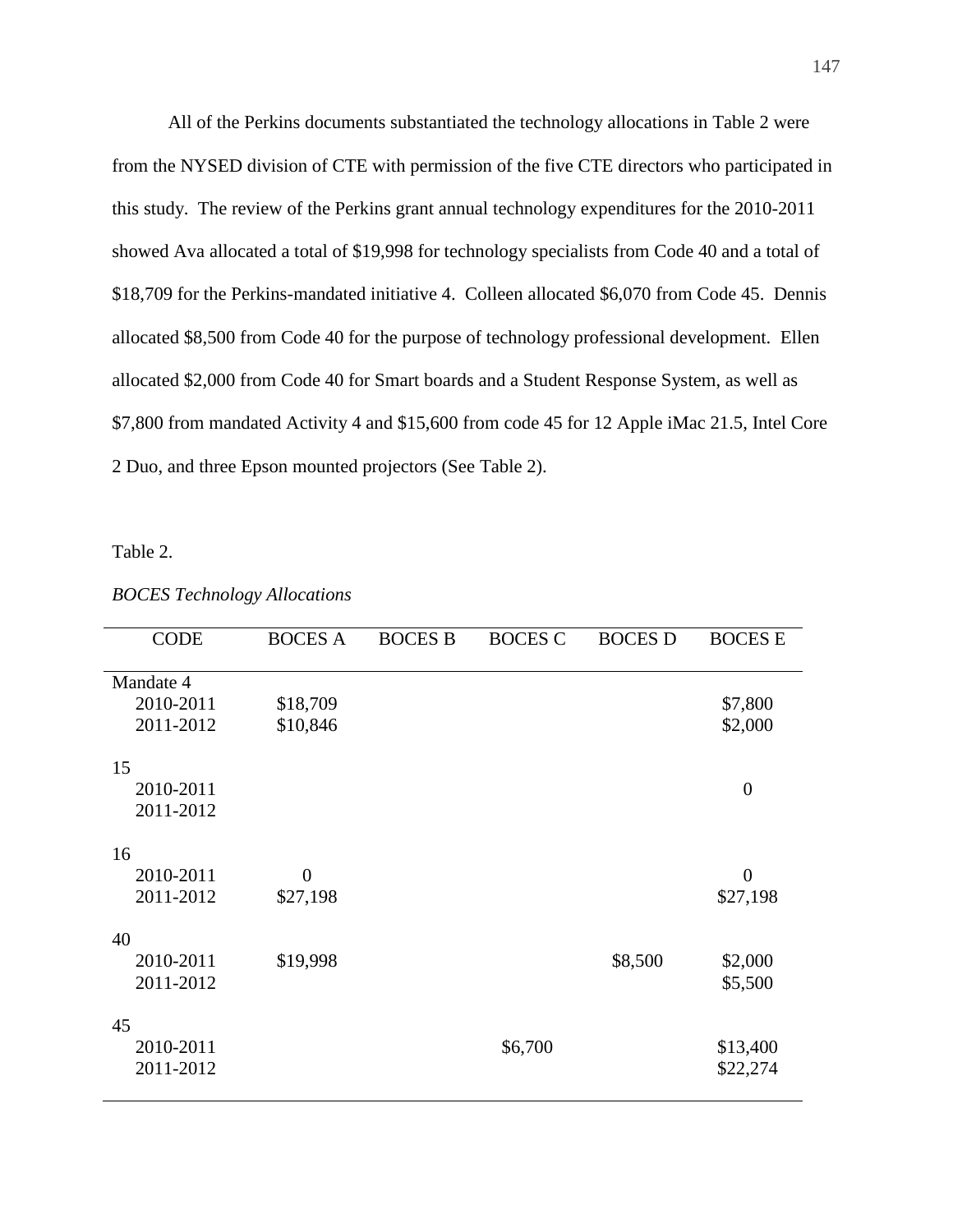In 2011-2012, Ava allocated \$27,198 for a technology specialist from code 16 and \$10,846.75 from the Perkins grant mandated initiative 4. This reduced the total annual technology allocations by \$8,659 dollars. Ava accounted for the increase to an upgrade for the graphic arts program, which required new and costly Alienware software and Apple iMacs. In 2010-2011, Dennis allocated \$8,500 for technology professional development and Colleen allocated \$6,070 under Code 45. The researcher followed up with the directors to solicit an explanation regarding the drop in technology funding allocations and Dennis responded:

It is impossible to continue to dedicated large amounts of monies to technology, due to the budget crunch. I find I am really struggling to find available funding to support our initiatives to provide technology professional development and purchasing any more technology right now. The budget is stressed enough as it is to provide salaries to keep teachers employed.

Ben stated:

Traditionally, we have really never relied on the Perkins funding to support our technology purchases. We generally budget those expenses through our general budget. We have always used our grant monies to augment our teacher salaries. Our business official did look at the possibility of implementing an installment purchase agreement to fund some of our technology initiatives. I'm not sure what became of idea.

Colleen explained:

We have so many other expenses; unfortunately, technology isn't a priority right now. Our budget is really tight; besides, we really have to look at how we are going to manage to update our technology to keep our classrooms current.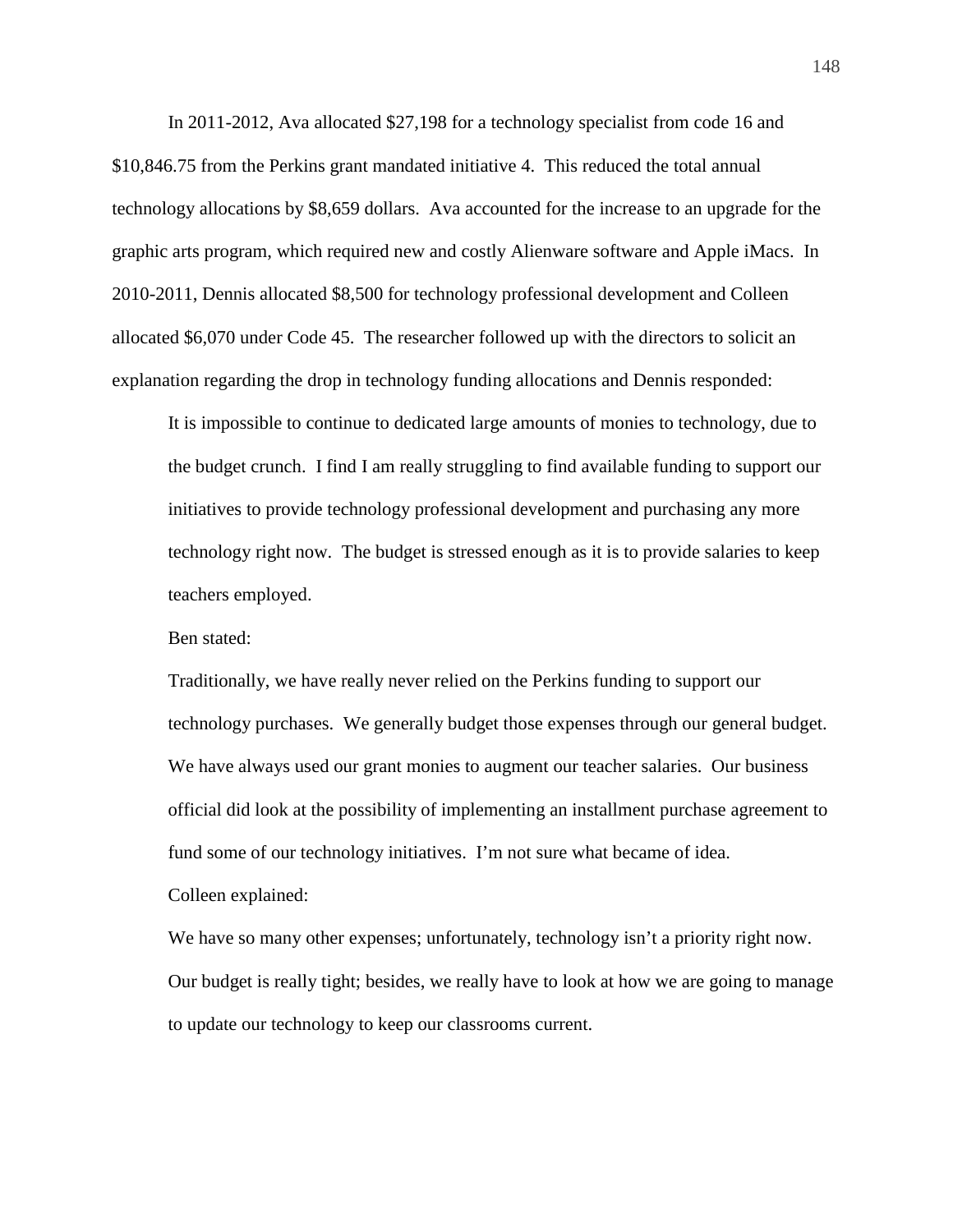In addition to reviewing the Perkins grant expenditures, the researcher reviewed any purchase orders related to the acquisition of technology. Ben submitted Document 3c for review, which was a purchase order dated November 30, 2011. The purchase order was for three Dell laser printers at a cost of \$179 each, which was coded to the general BOCES CTE secondary budget. Ben also submitted corresponding Document 4c, an inter-budget transfer, dated November 4, 2011, to the in-house Instructional Services account to purchase, on behalf of BOCES, 30 laptops with carts at a cost of \$105,590.

## **Finding 3 Summary**

 The technology acquisitions aligned with and supported the initiatives of The National Education Technology Standards (ISTE, 2009) and Performance Indicators for Teachers, which identified the needed technology proficiency of a 21st-century teacher as

- 1. Facilitate and inspire student learning and creativity,
- 2. Design and develop digital-age learning experiences and assessments,
- 3. Model digital-age work and learning,
- 4. Promote and model digital citizenship and responsibility, and
- 5. Engage in professional growth and leadership.

The technology acquisitions also aligned with the ISTE (2009) National Education Standards (NETS) and Performance Indicators for Students, focused on the elements below as a baseline of measure when conducting the document review of teachers' and administrators' observations annual performance reviews.

- Creativity and innovation,
- Communication and collaboration,
- Research and information fluency,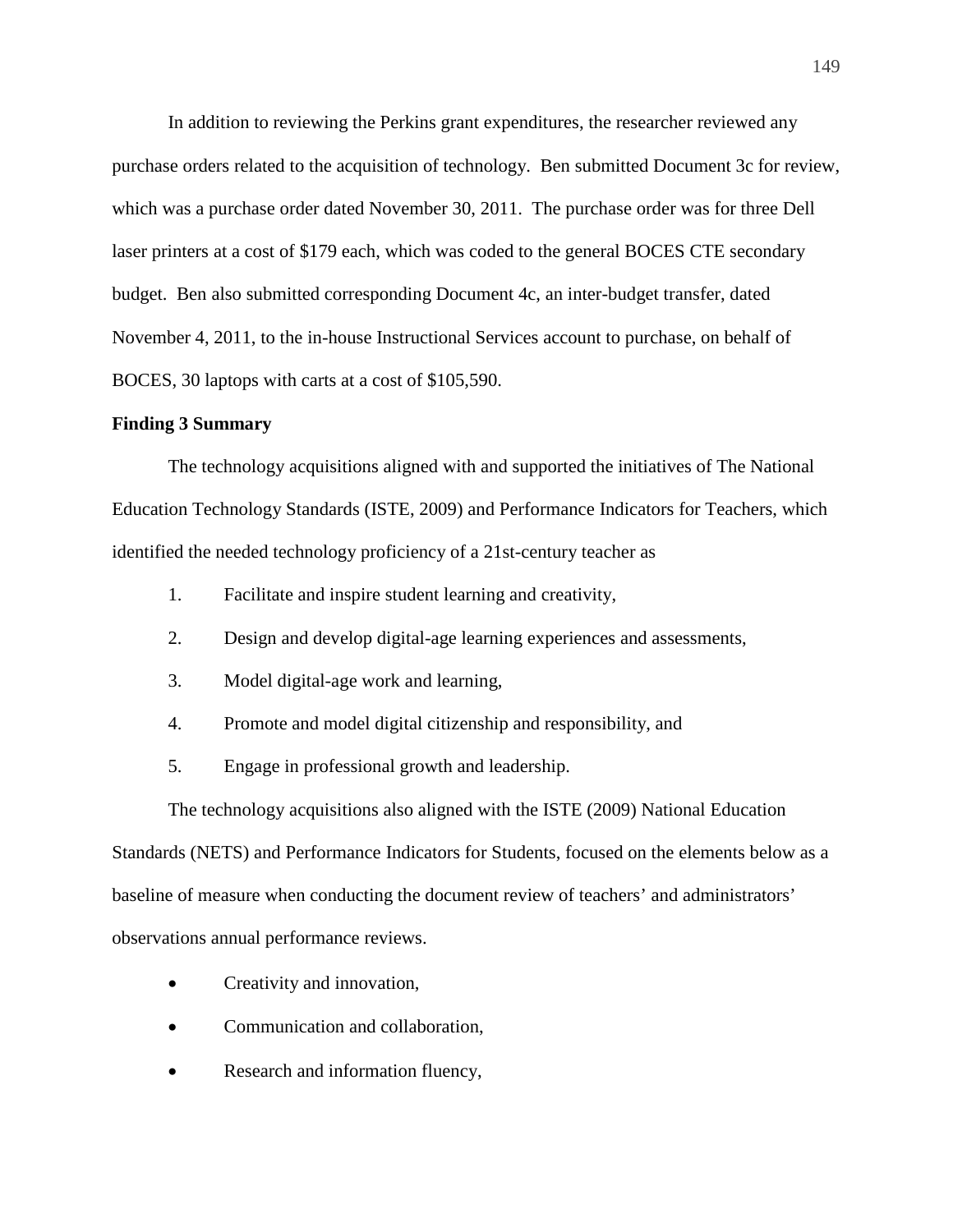- Critical thinking, problem solving and decision making,
- Digital citizenship, and
- Technology operations and concepts.

The researcher did not find any evidence of a process in place to measure the efficacy of the technology acquired by any of the CTE administrators interviewed. Evidence indicated that the observations and annual evaluations submitted failed to align with the BOCES' technology plan. In fact, the observations and evaluations were lacking in clear, defined, and targeted technology initiatives that could be considered measurable or sustainable and were inadequate to evaluate the supervisors' and teachers' technology proficiencies.

The technology plans appeared to be developed to support BOCES services and were comprehensive, although the process by which they were implemented and assessed was fractured and failed to support the processes for training and assessing teachers, administrators, and students for technology efficacy and proficiency. Pursuant to the technology plans, technology acquisitions and professional development were implemented and the purchases of equipment, materials, and professional development were completed. However, the instruments by which to measure the teachers' and administrators' proficiency in integrating and implementing the purchased technology into their daily lessons as well as into the teachers' and administrators' observation process seemed fragmented and disconnected from the goals and objectives of the technology plan.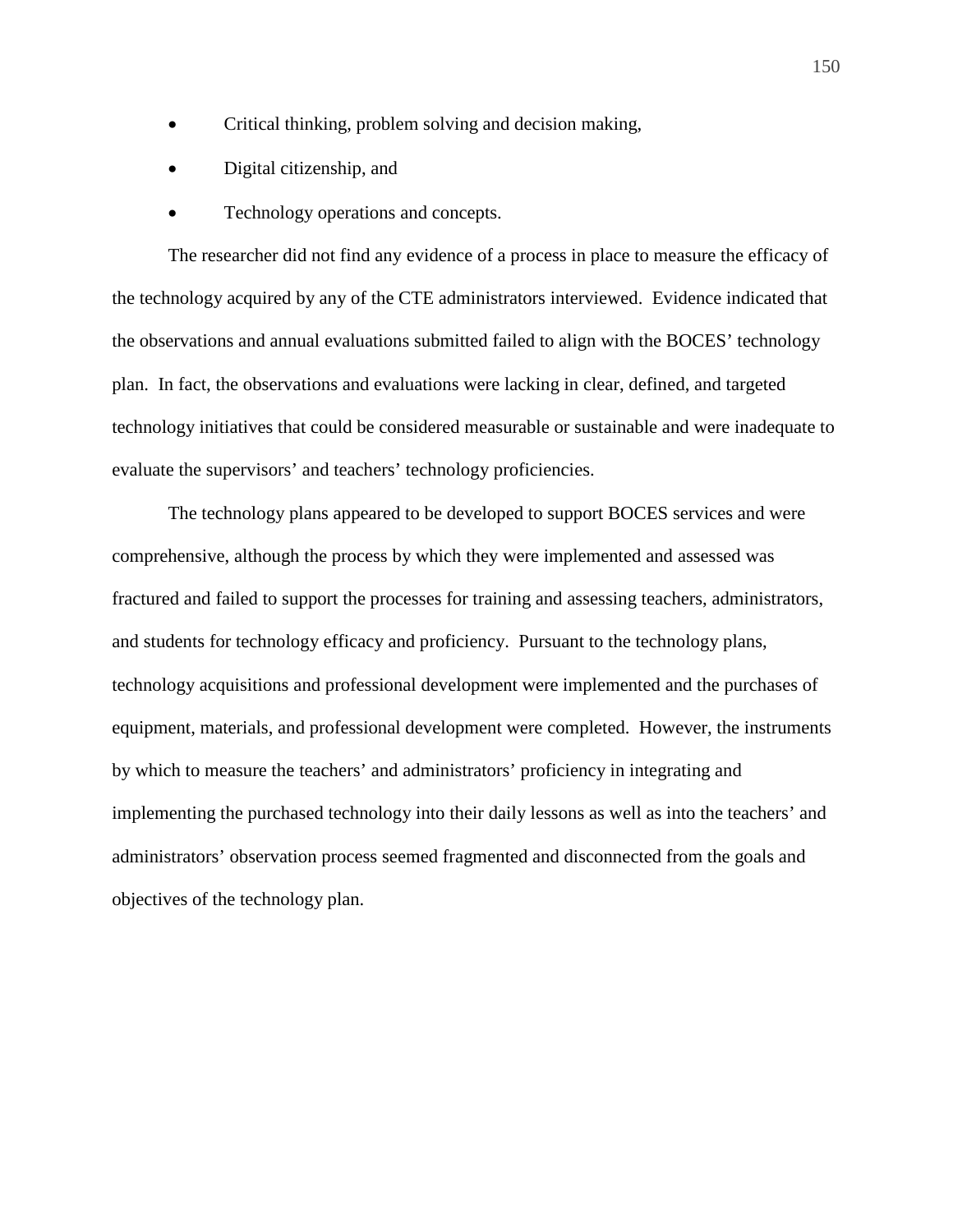### **CHAPTER VI**

# **PROFESSIONAL DEVELOPMENT**

 "Professional development is more effective when it is a coherent part of the school's overall efforts, rather than the traditional 'flavor of the month' workshop" (Darling-Hammond, 2010, p. 228). This belief speaks directly to the need for administrators to plan strategic and targeted professional development they can monitor and assess for pedagogical growth. The research question, "What relationships exist among the CTE administrators' technology comfort levels and proficiencies and the degree to which 21st-century instruction is implemented" guided the researcher to the following finding.

## **Finding 4: Schism within Technology Professional Development**

 A chasm existed between teacher technology professional development opportunities, planning, implementation, and assessment, and a true understanding of the need for appropriate targeted training for technology-deficient teachers. The administrators all appeared to frame their responses to the following research questions around the concept that newer teachers had more advanced technology skills than some of the more senior teachers. The administrators purported the senior teachers lacked technology skills and did not readily embrace technology. All of the administrators indicated the teachers received and had access to professional development opportunities. The administrators all stated a lot of time and money had been invested in technology professional development training.

 Evidence was found of the administrators' inability to understand and determine a teacher's specific technology deficiencies. As a result, the administrators frequently misclassified these deficiencies as "not willing" or "resistant" to learning new instructional technology. In contrast to this finding, the researcher found the administrators could clearly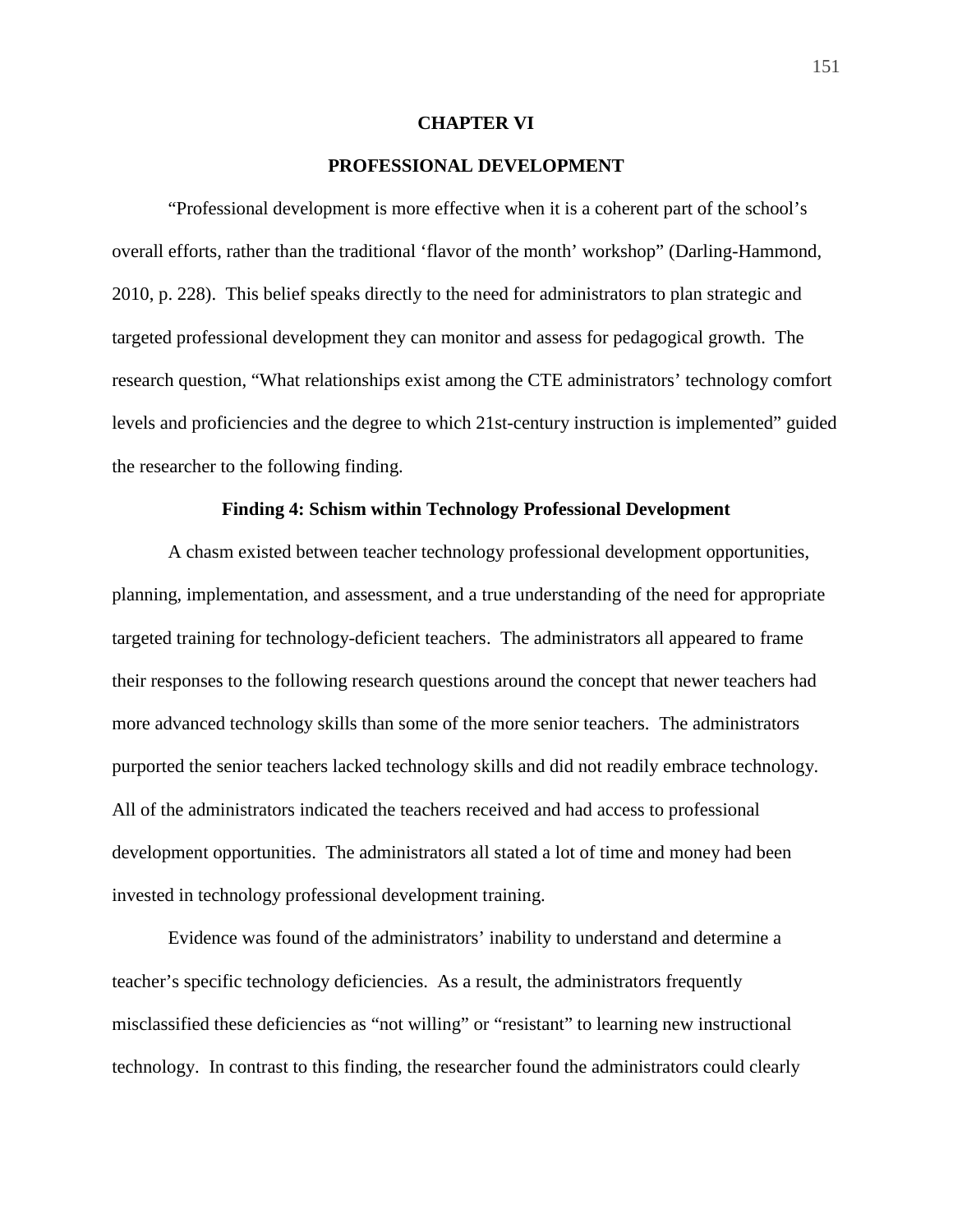articulate the presence of a skill gap among the senior teachers and their technology professional development needs.

 The schism developed in the administrators' inability to correctly identify the senior teacher's technology needs. The administrators failed to differentiate between the teachers who needed appropriate, targeted, technology professional development to close their technology skill gaps and the teachers who had strong technology skills. The researcher found the administrators classified those who had weak technology skills, and therefore needed professional development, as "resistant."

 Some of the administrators' own technology deficiencies negatively influenced the process of creating opportunities for the targeted, specific, technology professional development needed to address the varying technology skill levels of the teachers. This finding supported the administrators' admission to being "self-taught." These administrators, who were "digital immigrants" (Prensky, 2001), appeared to default to their own personal feelings and perceptions regarding technology when determining the efficacy of a particular technology professional development need and the teachers' technology development needs. This conditional default was mostly due to the advent of technology integration into the school and workplace. The shift in how people do work limited the administrators' ability to draw on personal technology experiences. The digital immigrant administrator failed to understand how to manage a teacher's technology deficiencies and understand the effects of these deficiencies on pedagogy on student outcomes.

#### **Leadership and Professional Development**

 When the researcher asked the question, "In what ways do you think professional development has changed due to the increase of technology in education, and can you give an

152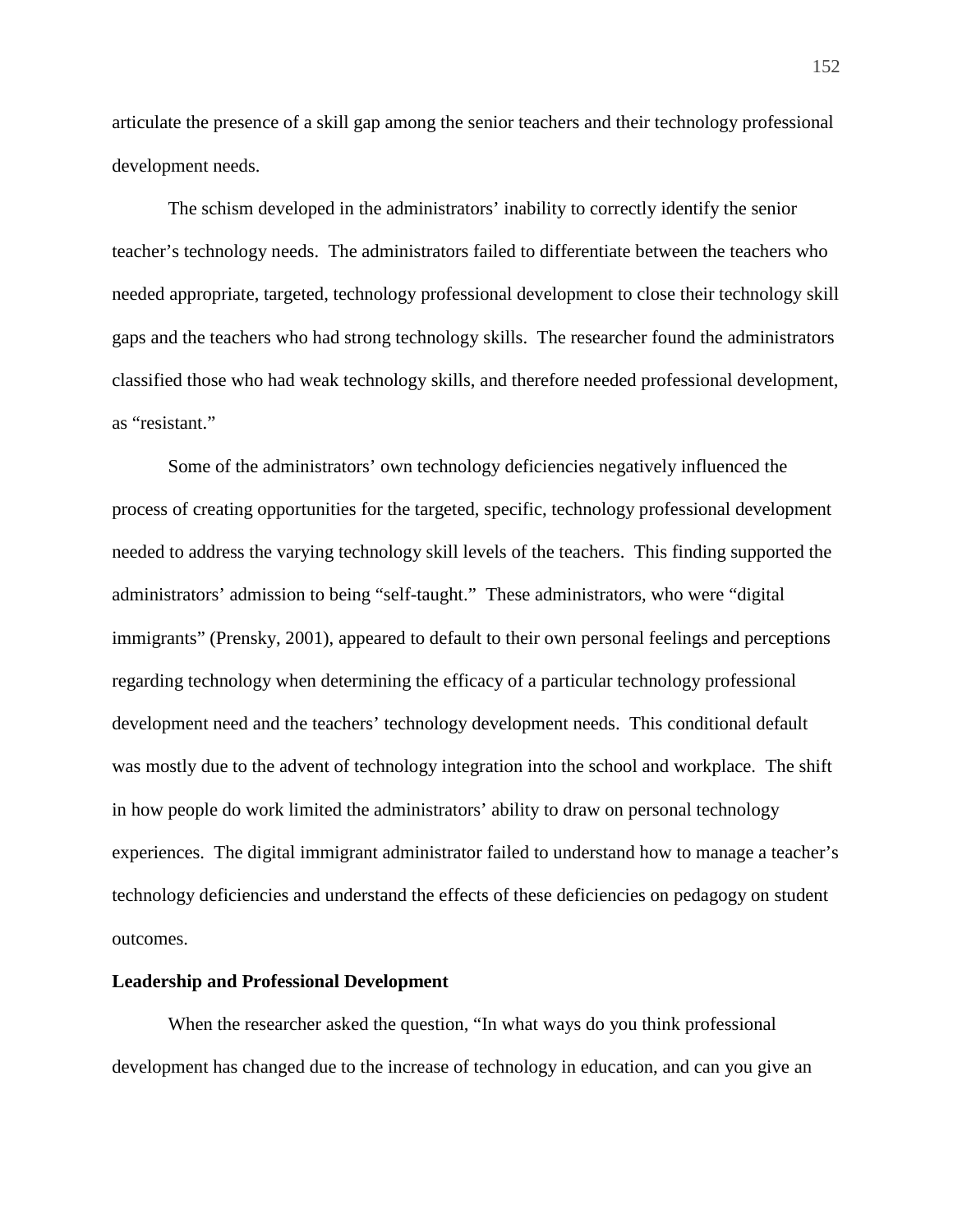example?" followed by a probing question of, "How would you describe your administrators' skills in relation to technology and pedagogical support needs?" Ava responded,

We recognize if they [teachers] don't know what you should know, then we [administrators], ideally, need to get with it and learn and provide the opportunity for them to learn. Getting people on board and providing the vehicle to make it happen is my responsibility. It is important to find those people who need help and move them forward by providing training.

Ava elaborated, stating,

Our professional development workshops consist of smaller groups where people can have their hands-on experience and learn how to use the technology rather than just hear a lecture about the new software or hardware. We have a Smart Board going and people at the computer working along with the presenter. Last week we conducted wiki training for all of the teachers, and they took them step by step through the process of creating a wiki.

Adam explained:

Professional development is a priority for us now because of technology. We have professional development available online as well as face to face and the biggest change is the informal training is going on between colleagues. An English teacher might say, "Hey, I need help with this live.com." So I see this happening on a regular basis and I'm learning a lot. We may provide the stimulant at the presentation and they take it to the next level, the classroom.

Adam elaborated: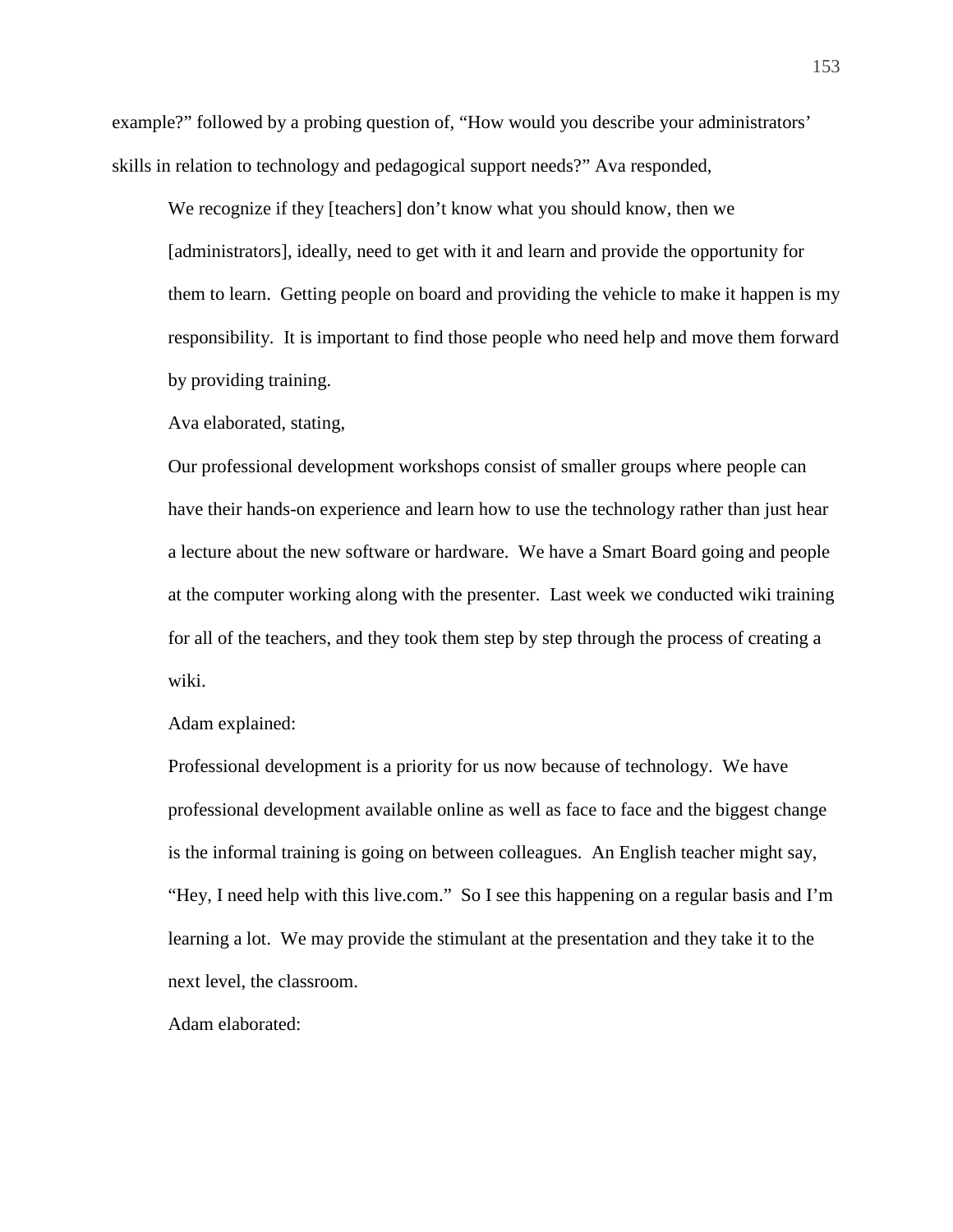Our professional development has changed in that it is more personal. We have YouTube presentations on specific topics, video-conferencing, and training in our computer lab as opposed to conducting large group sessions in the auditorium. Ava reported:

Our students now expect technology to change how things are done around here. Our students now do virtual tours of colleges and even some future work sites. They are all very comfortable with approach. There are still barriers in terms of the agency [BOCES] being cautious with the new technology. Unfortunately, we are still restricted from using certain technologies; for example, our YouTube is blocked for the students. In response to the question regarding teacher's technology needs, Adam stated, I'm looking for more ways I can help the teacher improve. In the past, I think I was just trying to get things done and wasn't thinking about the bigger picture. But I have evolved, and I now go in looking at the lesson and see what is it that I can do to help improve this teacher's lesson and classroom instruction. I should see more technology in the lesson than I saw five years ago. I take it for granted the Smart Board will be used. The kids are not coming into the classroom now, being "wowed" by it. As I was telling a teacher the other day, when you write on the Smart Board, it can retain all your notes and lesson strategies. It's just not a marker board, it's a tool that allows you to capture, edit, and improve upon your lesson and instructions.

Adam further elaborated,

Technology has given us so much more access. Teachers post assignments on our software system, E-Chalk, and parents have access to follow up with their child. However, for myself, I still use a traditional cell phone for communication. I guess I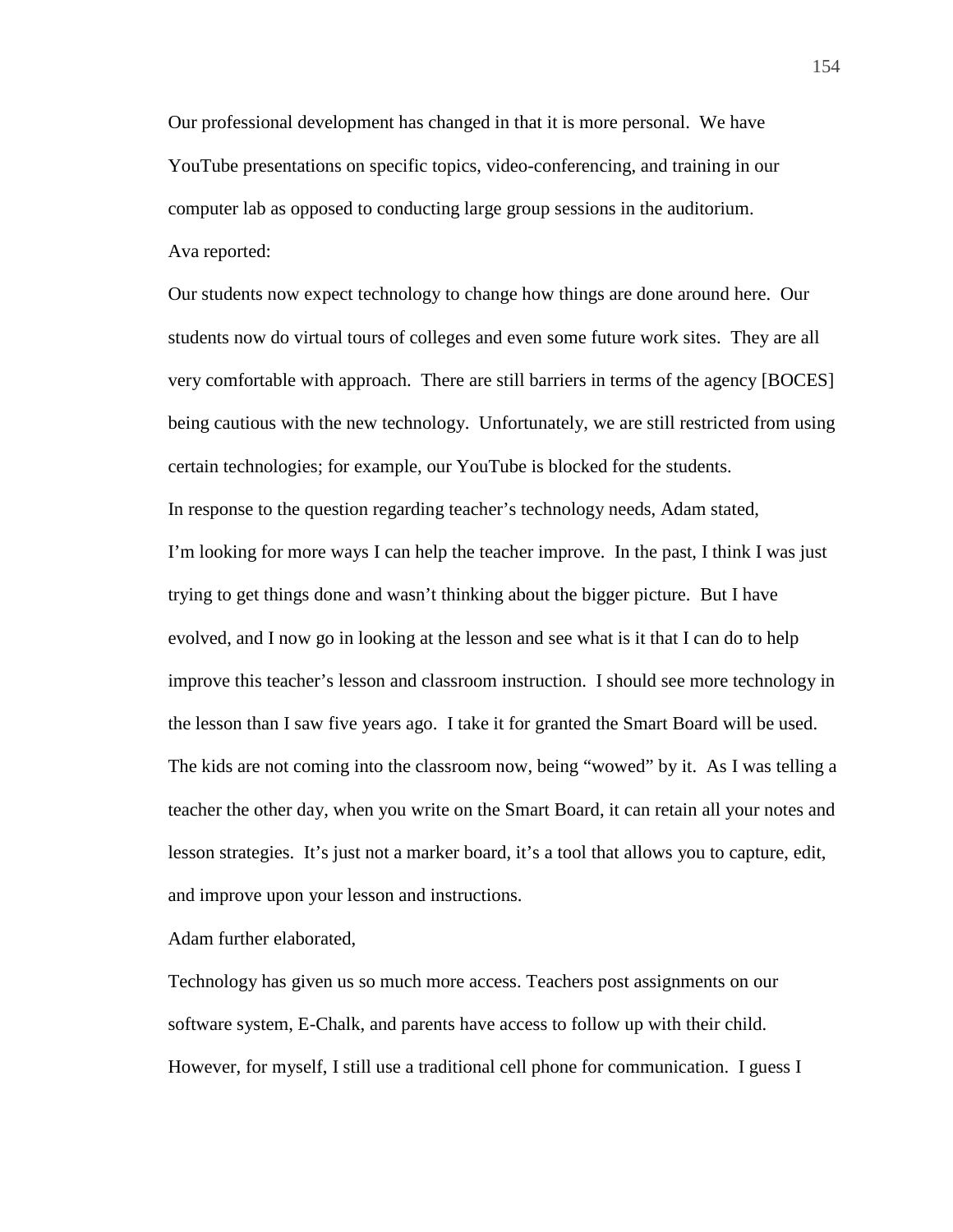could have my e-mail synced to my phone, but it has been a conscious decision not to at this point. Maybe in the next year or so I'll do it.

Ben explained his perspective of his administrative skills in relation to pedagogical support needs and stated,

I am towards the end of my career, and in my view, a new person coming into this job should have the same or better level of technology skills as the classroom teacher. I don't have those skills; I just do my job as the director. But at this point, I think it [technology] is such an integral part. It is necessary for the new person to have these additional skills.

When the researcher asked Ben to describe his perceived technology skill levels of his teachers, he said,

Overall, some are really embracing technology; I myself am just learning how to turn the computer on. I would say five years ago, there was minimal interest in technology by the teachers, but interest has grown tremendously over the years. New teachers coming in, they all possess the needed technology skills. So the gap is closing between the teachers who are lacking [technology] skills and the ones who are skilled. We have a professional development expectation that all of our teachers who need training will get it and improve their technology skills. Our teachers have to get on board now, because many of the industry exams the students have to take are requiring more and more technology proficiencies. We can no longer configure the tests to the teacher's limitations. As the director, I have to be concerned about the outcomes of the student tests.

When the researcher asked Barbara how her administrative skills related to her teachers' technology and pedagogical needs, she replied,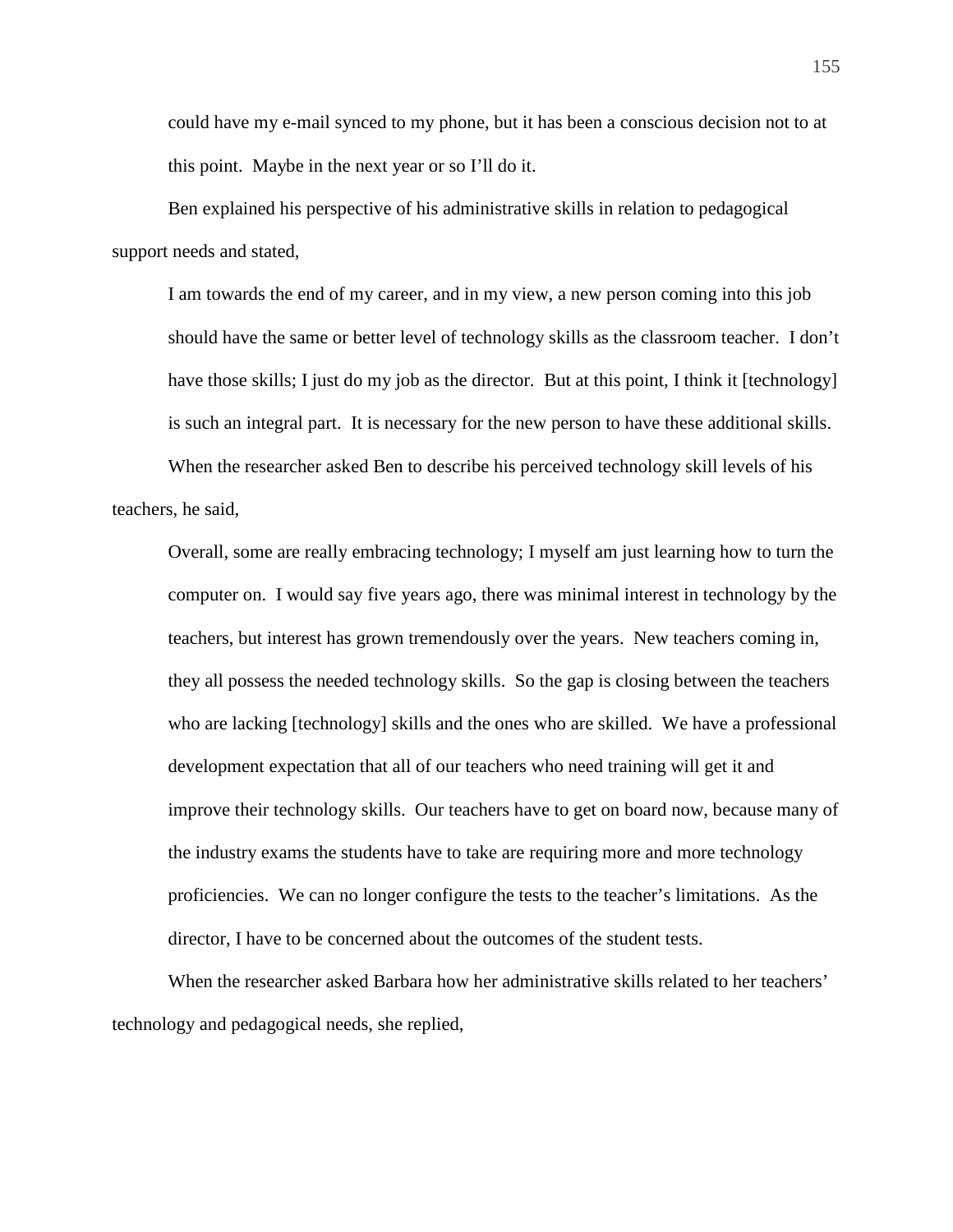Pedagogy is one thing and technology is another. I see them as two separate concepts. I look for good classroom instruction: Is there instructional information posted? I have the basic skills to use technology to facilitate my work and to do the work I need to get done and I have resources in terms of personnel to help me. I know what has to be done, and if I don't have the pedagogical-related technology skills, I couldn't go into a classroom and teach using technology except for the basics, like laptops and Smart Boards.

The researcher followed up by asking about how technology had changed due to the advent of technology. Ben replied:

We spent a lot of money and time on professional development and building a professional development infrastructure so we can sustain ongoing professional development. We have some courses online and we have consultants come in and train. However, with the budget the way it is, I don't see that continuing, and that will limit our ability to sustain professional development.

Barbara added to this statement and explained:

I think it's that you expect the teacher to sustain and learn new skills: the problem is technology changes so rapidly. For example, we already have to download new software for the Smart Boards, so that will require the teachers to be retrained on the new software. This is the hardest part, keeping everyone current who has skills and bringing up the ones who have lower functioning skills at the same time.

Ben believed,

There is a learning curve that goes with all this new technology. The better teachers have a short learning curve, and the ones who do embrace the challenge and are able to go out and use it effectively, and for the others who do not embrace it, it will take years.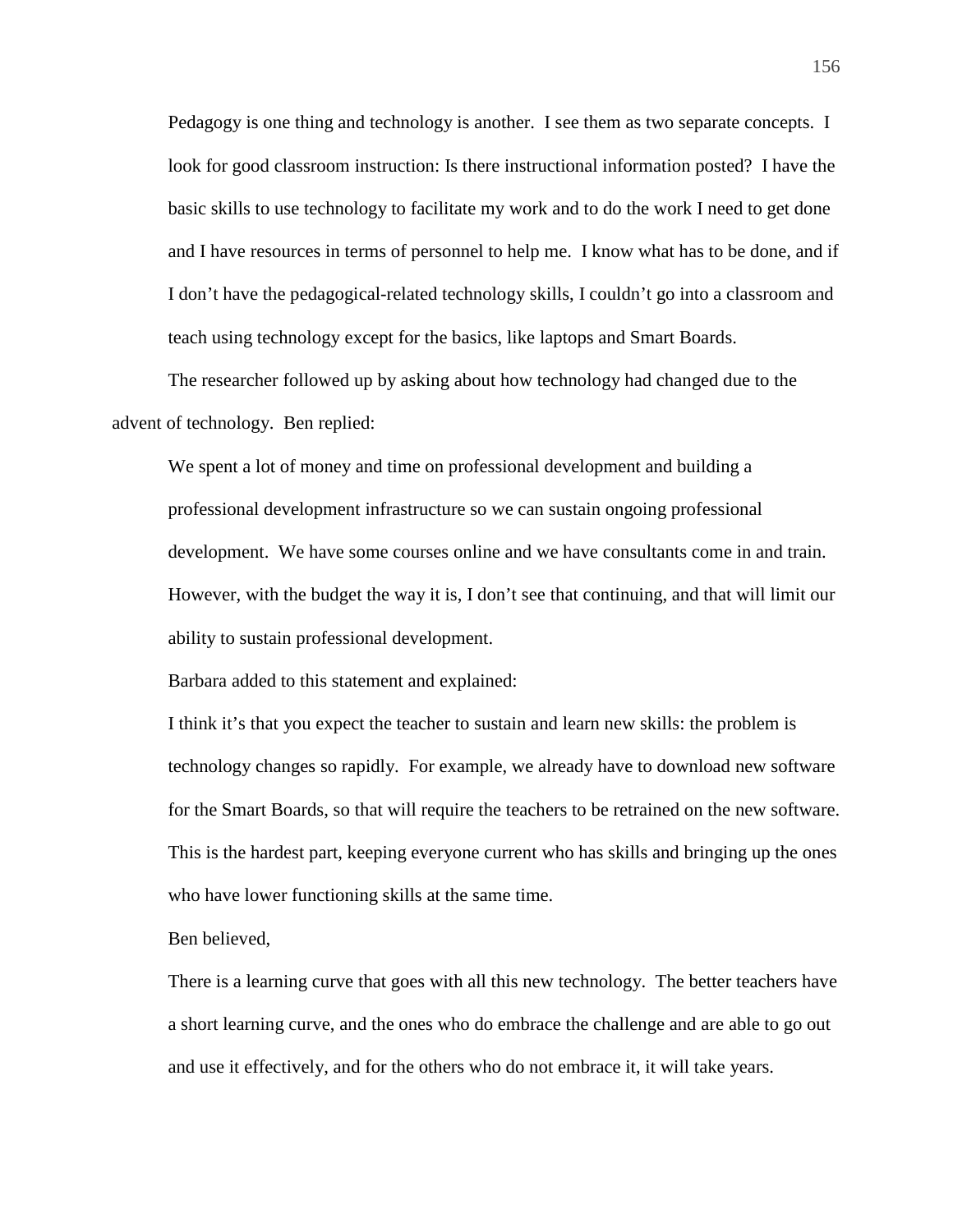Barbara added,

Professional development is definitely more driven by technology and the need to learn technology. We are trying to focus on the next two years of improving technology professional development so our teachers can support the new technology needs of our curricula. For example, our computer program will require our students to get industry certification, so we are sending our teachers to training so they can pass the assessment and get certified in the new technology practices. We have a big investment in this, because we have purchased 100 vouchers for our students to take these exams. If we don't transition this program, we will be deficient in our college articulation agreements.

Colleen responded to the question; "How would you describe your administrative skills in relation to technology and pedagogical support needs," saying, "You have to do research and know whether it's truly a need or not, or if it is an industry need or classroom need or a combination." The researcher followed up by asking, "Are you comfortable making those determinations?" Colleen further explained,

Yes, I am just starting to get better at it. For example, we are starting to use an online professional learning committee to support professional development. Not many of the teachers sign on or participate, but some do, mostly the newer teachers, and I'm trying to become the coach who facilitates. I know you can't control in a technological environment. But I want to increase online learning and increase our technology use in the classroom.

Donna confided, "I feel I am technologically savvy. However, I need to hone my skills with social media. This would definitely be an area I would look to for added professional development for myself and the teachers." The researcher wanted to understand how the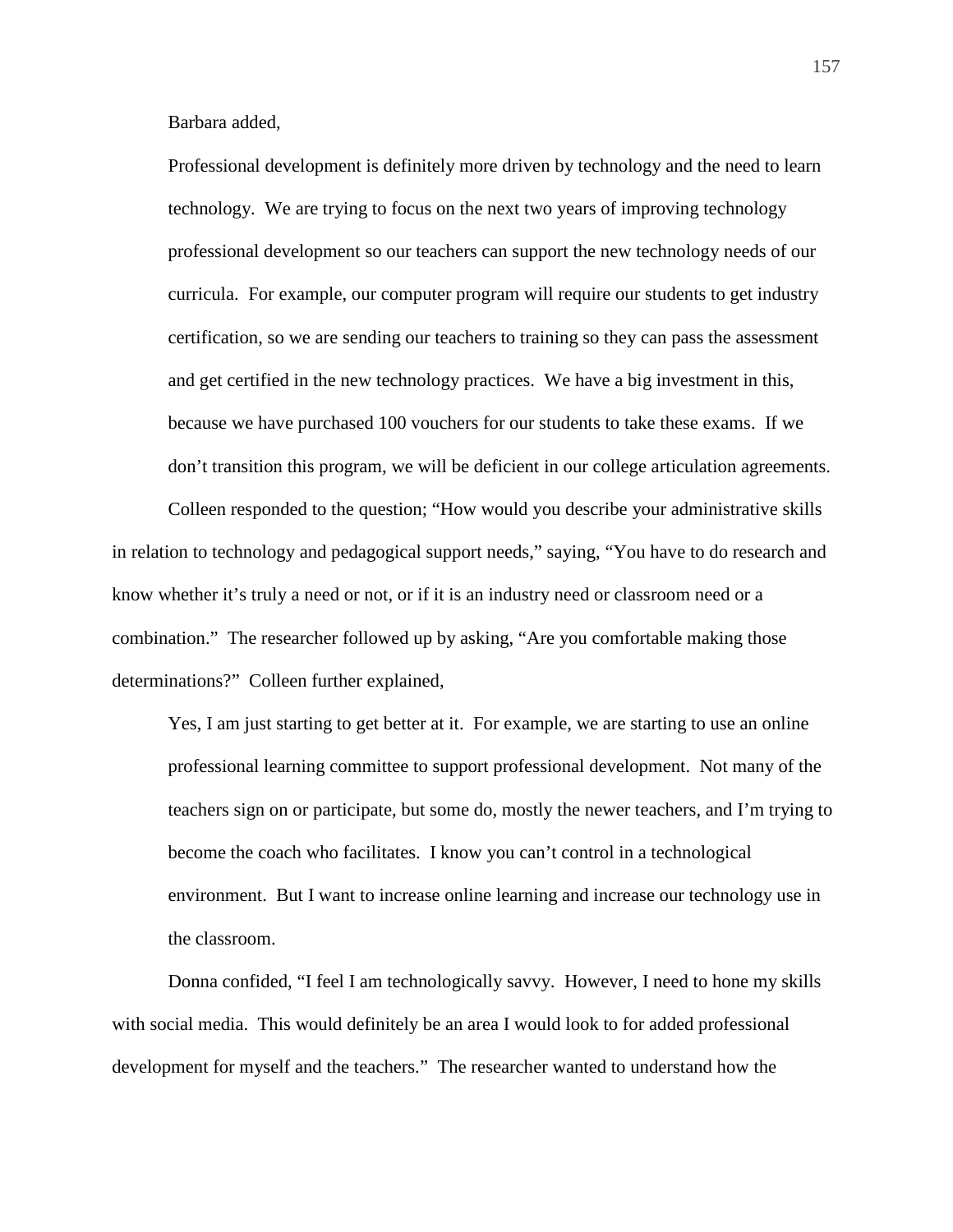administrators' beliefs and perceptions regarding the technology skill of their teachers influenced their decision making for teacher professional development recommendations. The researcher asked, "How would you describe your teachers' technology skills in relation to classroom instruction and student technology competencies?" Cora responded,

Many of our teachers have limited technology skills. They are able to use the computer, Smart Board, and e-mail, but have a lot of difficulty developing spreadsheets or other documents needed to manage student data. Many of our teachers still write handwritten notes instead of using other technology, and our students are much more advanced than our teachers.

Ellen replied,

All of our teachers have bought into our new initiative to raise the bar for our students. We now expect our students to achieve a score of 75 or above, and with that come new teaching methods and technology that are playing a role in this initiative. The teachers think it is exciting and many are self-driven and are searching out new professional development workshops and technology training for the classroom instruction and CTE equipment. So I have to say, I see the gap closing. Some of the veteran teachers are still using the overhead projectors, and then we have another teacher using virtual instruction. So we need to move these teacher veterans into using more updated technology.

Eileen concurred with the Ellen and explained,

We are trying to move our teachers to utilize more technology in the classroom. In the past, most of our professional development participation was voluntary. Now, because of technology, it's mandatory. Some of our workshops are webinars, and I'm not sure of its efficacy for our teachers. I think they need more hands-on workshops.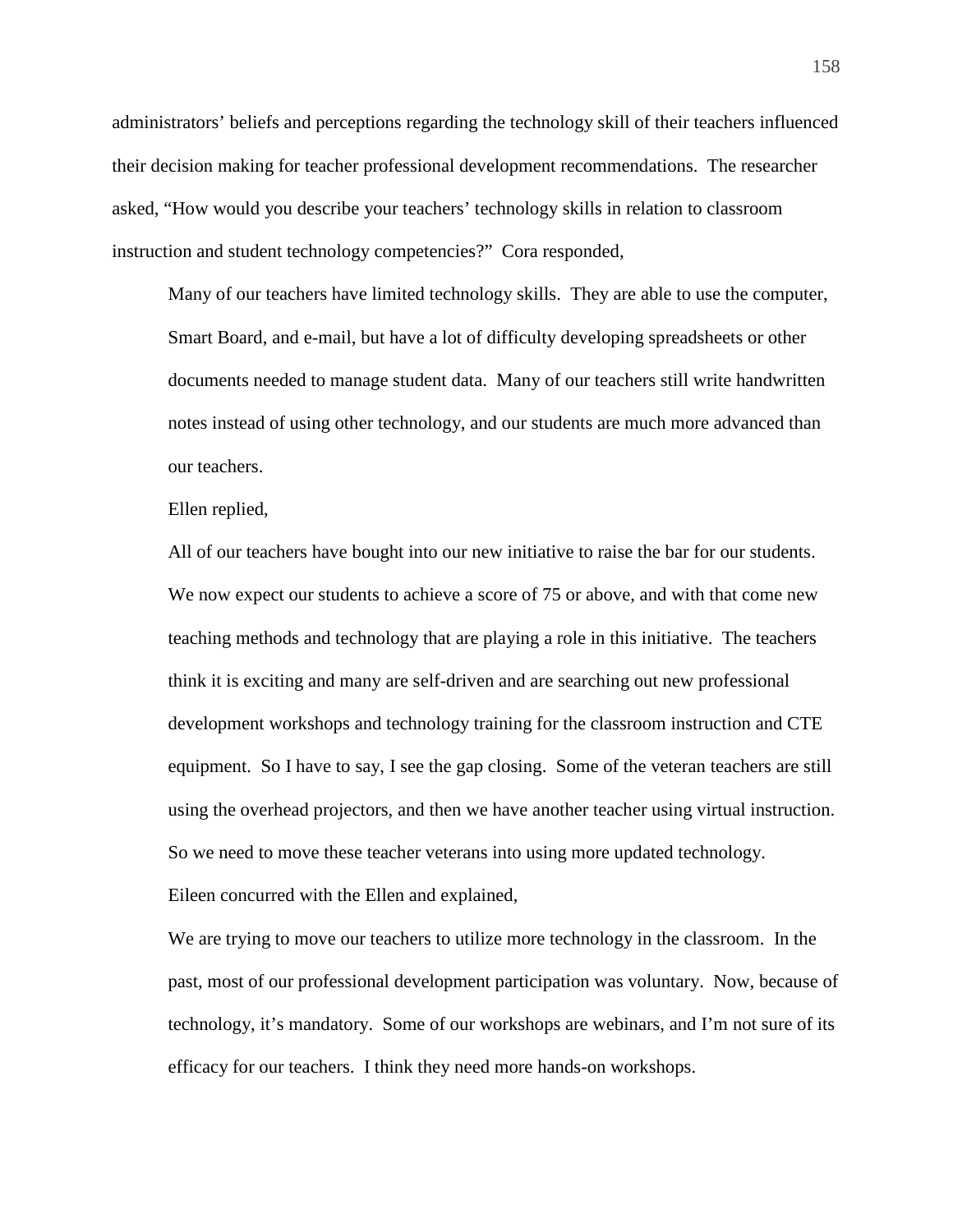Donna had a different perspective and stated, "Most of our teachers are up to date with current technologies related to their industry in the classes they teach, such as auto technology, graphics, and TV/video." Ben agreed with Donna and stated; "Our students come back after a year or two of attending a college and they tell us our CTE classroom technology is far more advanced than what their present college has in place."

The researcher asked the administrators to submit evidence of professional development opportunities that were available to their teachers. Typical professional development training took place after school or during the workday when students were not scheduled for classes. Professional development planning and scheduling were at the discretion of the director. Although the technology plan stated it supported sustainable and ongoing technology development, it was up to the director to identify the professional development need, locate the training, schedule the workshops, and hire the trainers. In addition to the directors arranging professional development, the Regional Information Centers (RIC), also responsible for providing technology support to the district schools, provided professional development workshops for BOCES staff.

Although there appeared to be plenty of opportunities for teachers and administrators to attend technology workshops, there was no evidence such attendance was linked to any identified specific technology strategic plan. The technology professional development planning was ad-hoc and was typically determined by the availability of technology consultants and trainers. This process was not based on teacher need or on a strategic technology training plan that included targeted technology skill development plans for deficient teachers. Allowing teachers to pick and choose ad-hoc technology training and to determine the frequency of their attendance may be counterproductive when attempting to increase the growth of skills in the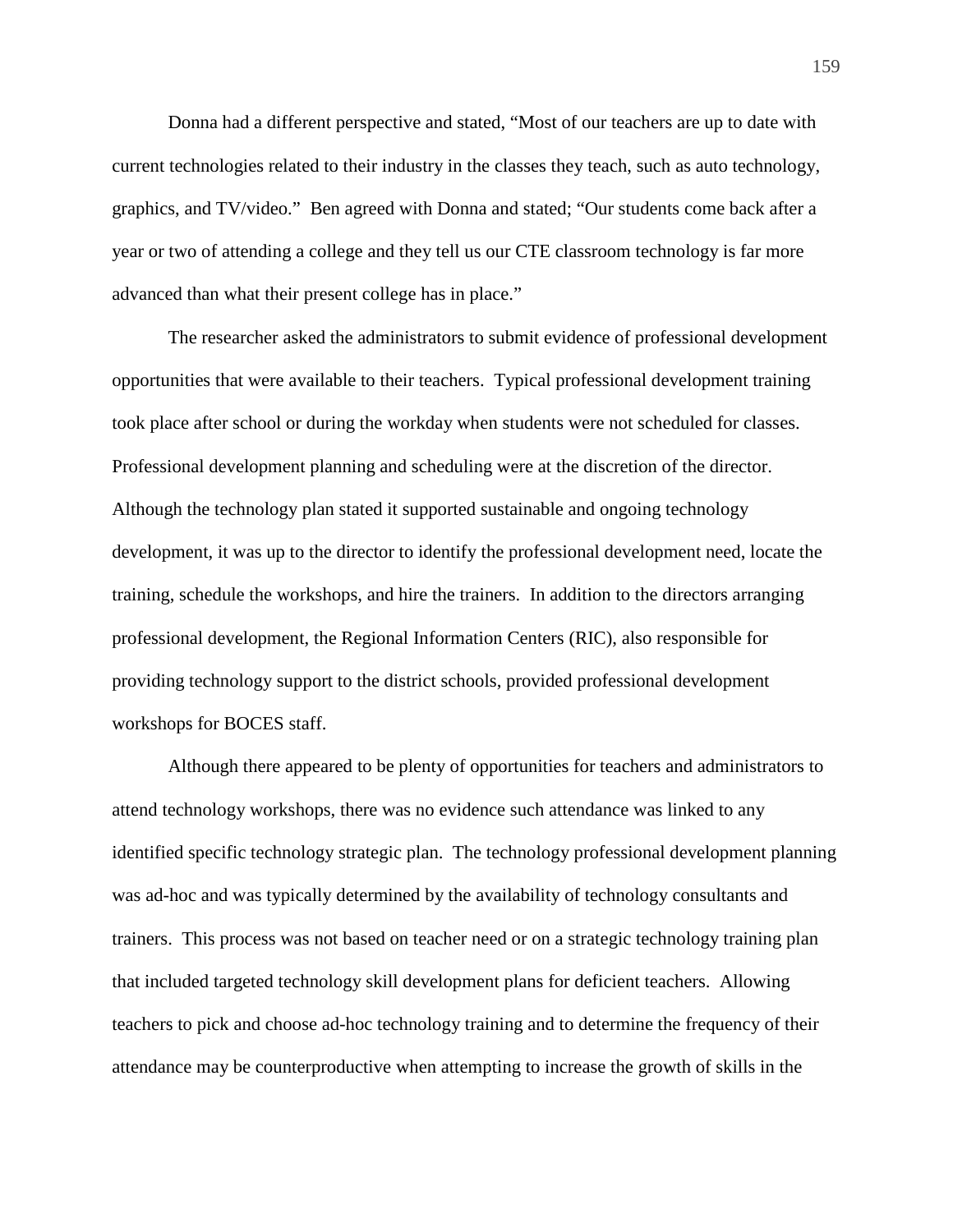technology-deficient teacher. This is particularly true for the teacher who has little or no skills in the use of basic technology instructional tools.

Ad-hoc professional development opportunities may not provide the deficient teacher with the emotional support and technology foundation needed to improve his or her technology level. Teachers who have limited technology skills or knowledge need to be assessed for levels of understanding and for their ability and willingness to learn. Prescribing appropriate professional development training is then necessary, rather than having the teacher select his/her own professional development training. This self-selection scenario would be like the doctor who allowed the patient to tell him what to prescribe for a determined illness, when the patient had no understanding of the illness or of how the self-selected prescription might influence a prognosis and possible cure.

#### **Document Review of Professional Development Opportunities**

The professional development documents submitted for review were examined for frequency, type of training, and the facilitation of methods and practices of professional development. All of the participating BOCES used My Learning Plan and one site also used E-Chalk. Web-based learning systems track and facilitate professional development and My Learning Plan and E-Chalk both provide structured professional development for teachers and administrators. Users must log in and view available professional development opportunities, and the software keeps a digital roster of the enrollee's professional development activities, dates, and durations. Supervising administrators have to authorize the enrollee's participation. Opportunity exists in this area for the administrator to access the professional development selections and determine if they are appropriate and sustainable technology training options for the deficient teacher.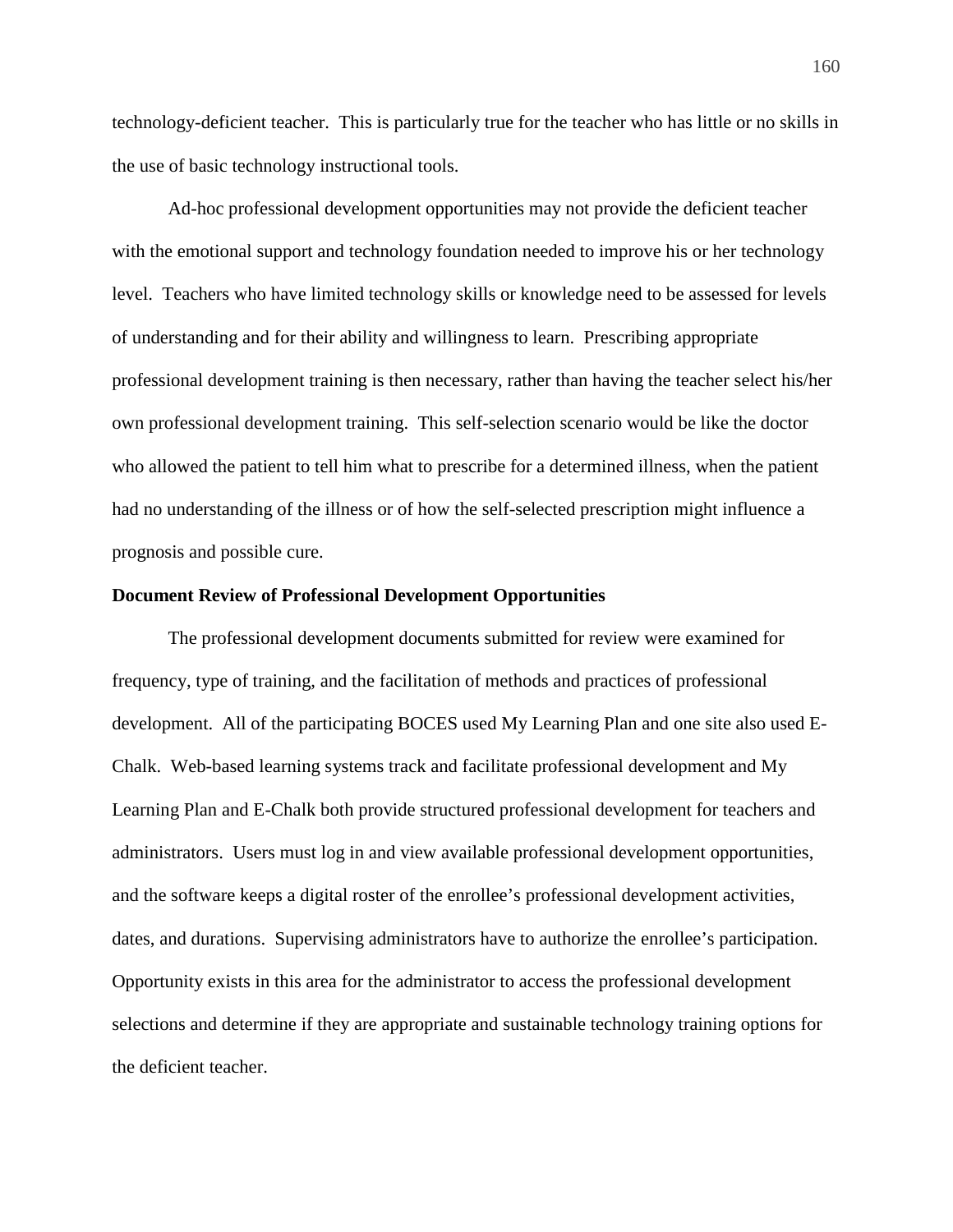Ava submitted Document 1d, which was a print of the online catalog for the upcoming school year, 2012-2013. The course offerings were all facilitated by Model Schools. Model Schools is a division of the Regional Information Center, whose primary purpose is to link teaching pedagogy to technology. The Model Schools mission is "To leverage technology to transform education to improve the learning and lives of students."

**Document 1d.** Document 1d identified the duration and frequency of the listed professional development opportunities. All were a series of one- and two-day events and were dependent upon the training. The time varied from two hours to an all-day workshop. All of the classes advertised a maximum enrollment of 12-15 participants. The researcher reviewed the course offerings and found the courses were basic, providing a rudimentary baseline of information by which to support an enrollee who had limited technology skills. For example; "Smart Boot Camp: Up and Running for New Users (Level 1)" was a one-day course designed for the beginning Smart Board user. The course description stated:

This one-day course is designed specifically to help the novice user to immediately start using their Smart Board effectively as a means to support their lessons, and invite higher levels of student participation with content. Participants will become familiar with Notebook v. 10.7 as well as the basics of board operation, troubleshooting, and maintenance of a Smart Board. We will also see how the Office application Word, PowerPoint, and Excel have a built-in awareness of Smart tools. This one-day course is the first in a series of three and is designed to help the novice user to immediately start using their Smart Board effectively as a means to support their lessons and to invite higher levels of student participation with content. It is recommended that enrollees have current access to Smart Boards in their classrooms.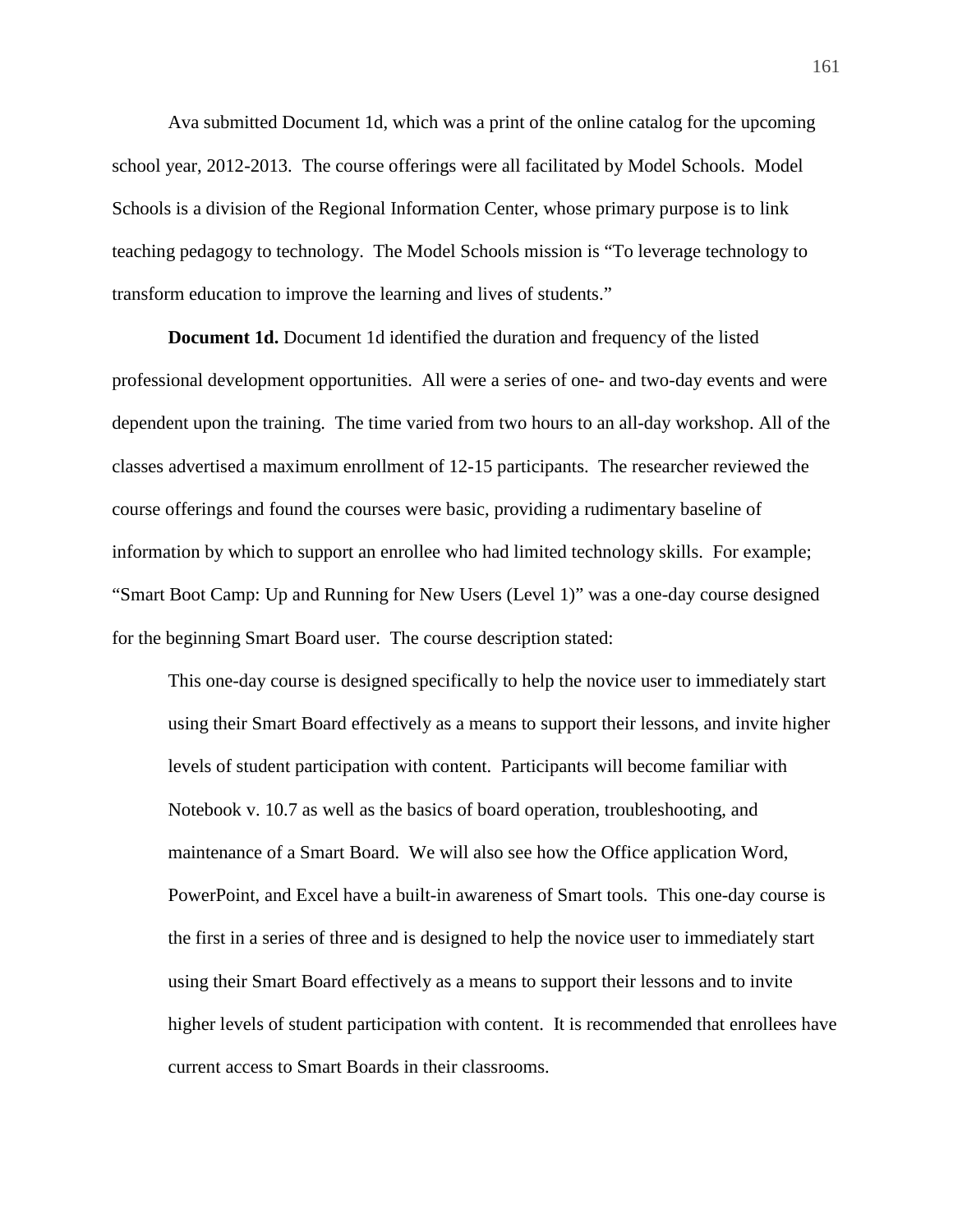More advanced learning opportunities were offered in a course titled, "Tools for Teaching Simple Programming: ALICE." This course offering stated the objectives:

ALICE is an innovative 3D programming environment that makes it easy to create an animation for telling a story, playing an interactive game, or making a video to share on the web. ALICE is a teaching tool for introductory computing. It uses 3D graphics and a drag-add-drop interface to facilitate a more engaging, less frustrating first programming experience. This session will walk participants through simple programming scenarios where they will become familiar with the interface, commands, and basic protocols. Previous experience with programming is helpful but not necessary.

 Most training sessions were conducted in a traditional classroom training setting wherein the enrollee had an opportunity to work one-on-one with the trainers. However, other sessions were conducted virtually through Webinars, such as "Webinar: Vital NY-Video in Teaching and Learning, sponsored by the LRHIC-Model Schools Courses." The Webinar setting was flexible in that it could be downloaded and saved for a future broadcast, thus providing administrators with an opportunity to use the webinar as a support for teachers when needed.

**Document 2d.** Ellen submitted a professional development calendar (Document 2d) for the first half of the 2010-2011 school year. The professional development training was mandatory and took place on school days contractually approved by the unions and the BOCES Boards of Education. The calendar of events was organized by months: October, November, and December. Each month had a different focus for technology training. All of the training took place on-site between the hours of 4 PM and 7 PM. The first professional development training session, held in October, involved Google Docs training. The descriptor stated: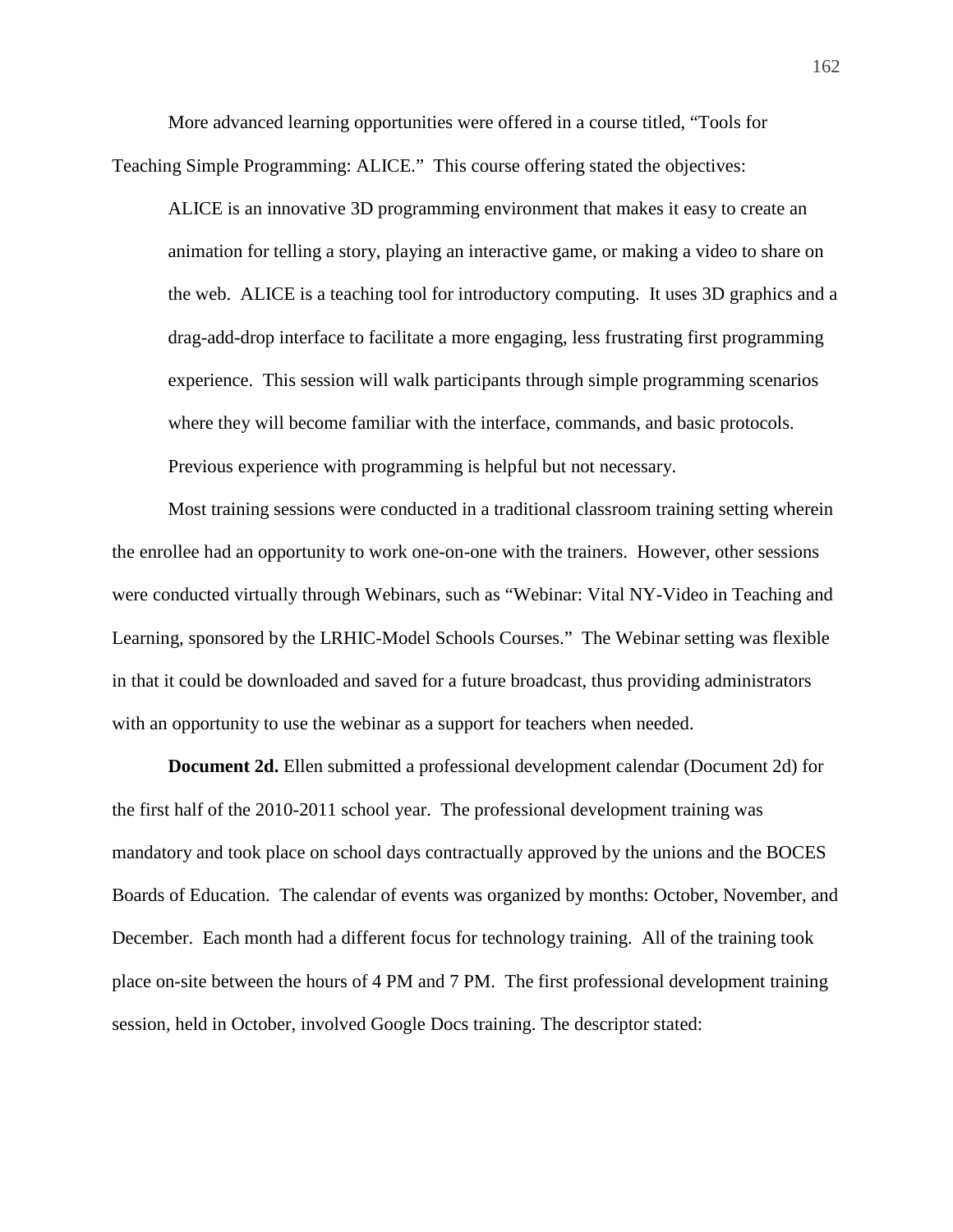Learn how to collaborate with colleagues and students through GoogleDocs. Participants will learn about creative ways to use Google Docs in the classroom, such as sharing documents and folders, collaborating with team members, and sharing resources with one another.

Additional professional development training sessions were held in November and December and were sponsored by Model Schools. Teachers received training in "Professional Learning Networks." This training provided teachers the opportunity to learn and reflect on their technology learning needs and professional growth, with network support.

## **Finding 4: Summary**

The researcher determined each BOCES had an intact technology plan. Examination of the technology plans showed them to be comprehensive in breadth and scope of technology implementation, acquisition of technology, and technology training. However, they lacked a cohesive assessment process by which to evaluate the staff's technology abilities. The plans failed to evaluate the degree to which the students' advanced technology skill levels influenced the technology training needs of the classroom and the classroom teacher. Such a plan is crucial for purposeful technology efficacy and implementation assessment.

The director usually assigned teachers to professional development activities. Some teachers voluntarily selected professional development training based on their personal selfperceived technology deficiencies. No evidence of follow-up or encouragement by administrators was apparent either in the lesson plan reviews or in observations. This lack of follow up did not assist in closing the chasm between the perceptions of teacher technology deficiencies and teacher technology apathy.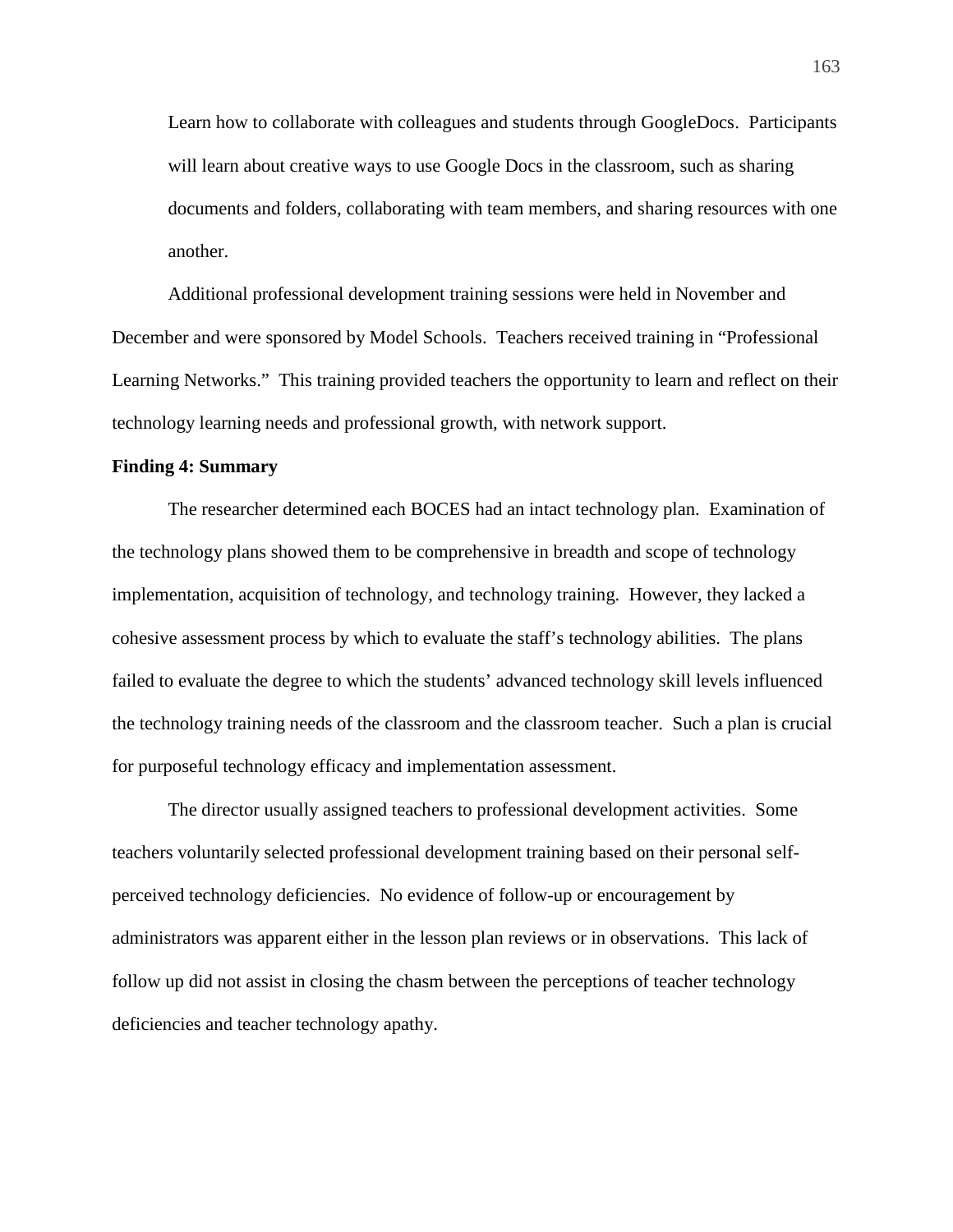### **CHAPTER VII**

# **DISCUSSION AND RECOMMENDATIONS**

### **Discussion**

 The purpose of this qualitative study was to examine how the technology beliefs of New York State Career and Technical Education Board of Cooperative Education Services administrators influenced their leadership behaviors. This chapter contains discussion of the process of researching the technology beliefs and perceptions of CTE administrators and of how these beliefs and perceptions might have influenced their leadership behaviors and decision. To achieve a full understanding of the administrators' beliefs and perceptions, the researcher examined whether the administrators' technology skill levels correlated with their beliefs and perceptions regarding technology, and if so, to what degree. The researcher also wanted to discover which concept, skill, or belief had the most influence on the transition process of CTE programs.

The participating CTE administrators graciously accommodated all of the researcher's study requests. All of the administrators expressed their overwhelming desire to assist in recording their thoughts and behaviors as they transitioned their CTE programs. The CTE administrators determined this to be an important study for two reasons. First, they believed this study would highlight the need for CTE programs to remain relevant in this time of educational change. National reforms, such as Race to the Top, require American educational systems to prepare students to be college- and career-ready, and CTE programs play an integral role in that initiative. Second, the advent of virtualization of education requires upgrading all training and instructional practices to prepare students for a 21st-century workforce and 21st-century citizenry.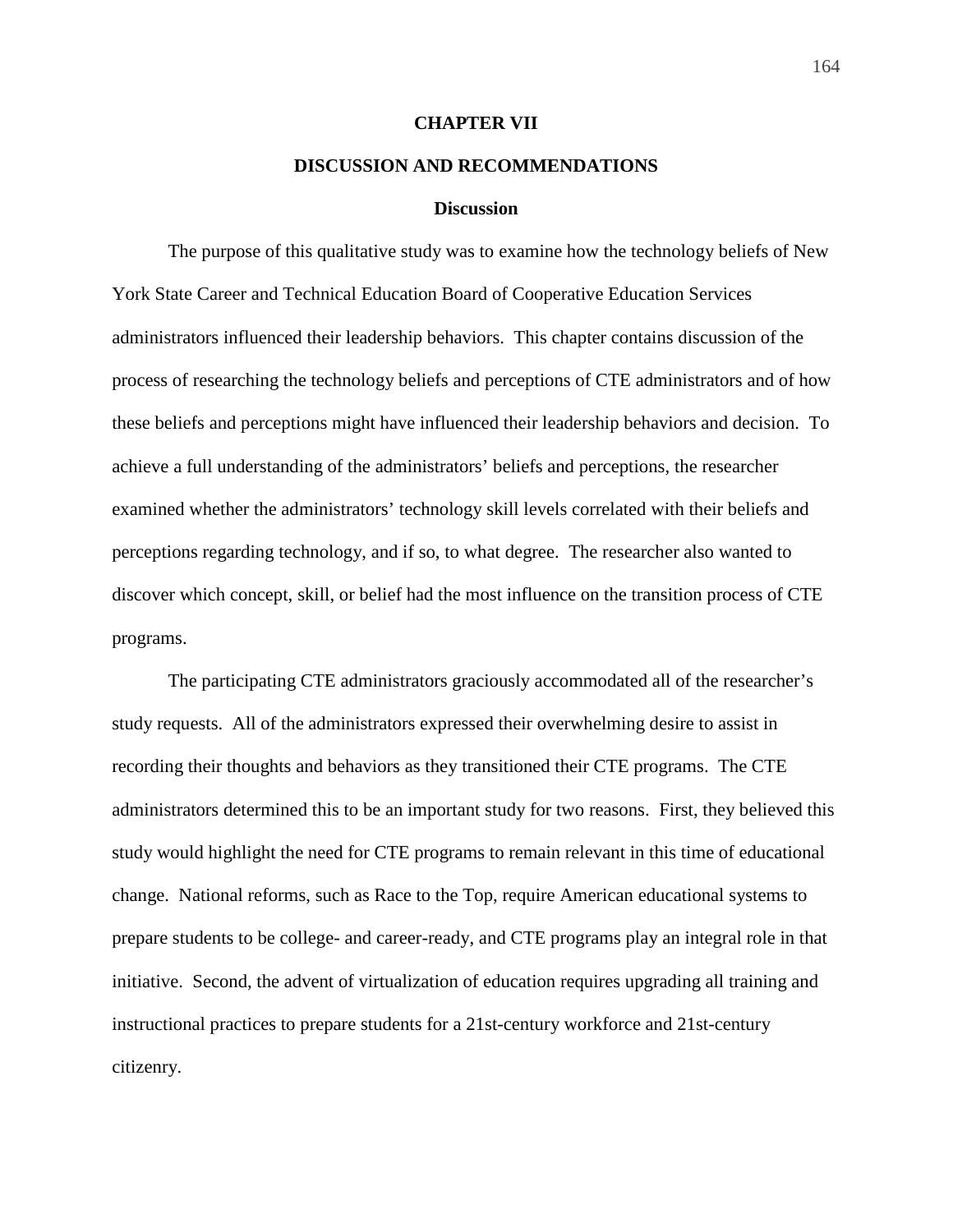This study represented an examination of how technology beliefs and perceptions influenced the behaviors of CTE school leaders charged with the task of selecting and determining the efficacy of Web 2.0 learning standards, curriculum, and teacher pedagogy. The 21st-century learning environment mandates that these three convergent entities may no longer be viewed as separate principles, but in fact, must be integrated, because one cannot successfully exist without the others in a 21st-century learning environment.

 A 21st-century learning environment requires leadership with the capacity to assess the efficacy of technology, implement appropriate policies, and assure achievement of authentic student knowledge and understanding through project-based learning and through contextual learning opportunities. CTE 21st-century leadership must have a strong understanding of both teaching and learning concepts. Effective teaching and learning initiatives that drive successful student learning objectives are the underpinnings to the recent New York State Common Core Learning Standards edicts.

 The researcher found all of the participating CTE directors were truly vested in their leadership responsibilities and had a strong understanding of CTE education. The administrators clearly wanted to seek out the newest technologies and they took great pride in their current acquisitions of classroom technology. The CTE administrators were continuously strategizing about ways to create new CTE programs and to update older traditional shop programs to meet the 21st-century industry trends in a time of financial austerity.

 Through interviews, document reviews, and self-reflective survey responses, the researcher discovered a divergence between the willingness and the understanding about technology assessments by the CTE administrators and the implementation of these assessments beyond the standard Smart Board and classroom computer. Web 2.0-supported classrooms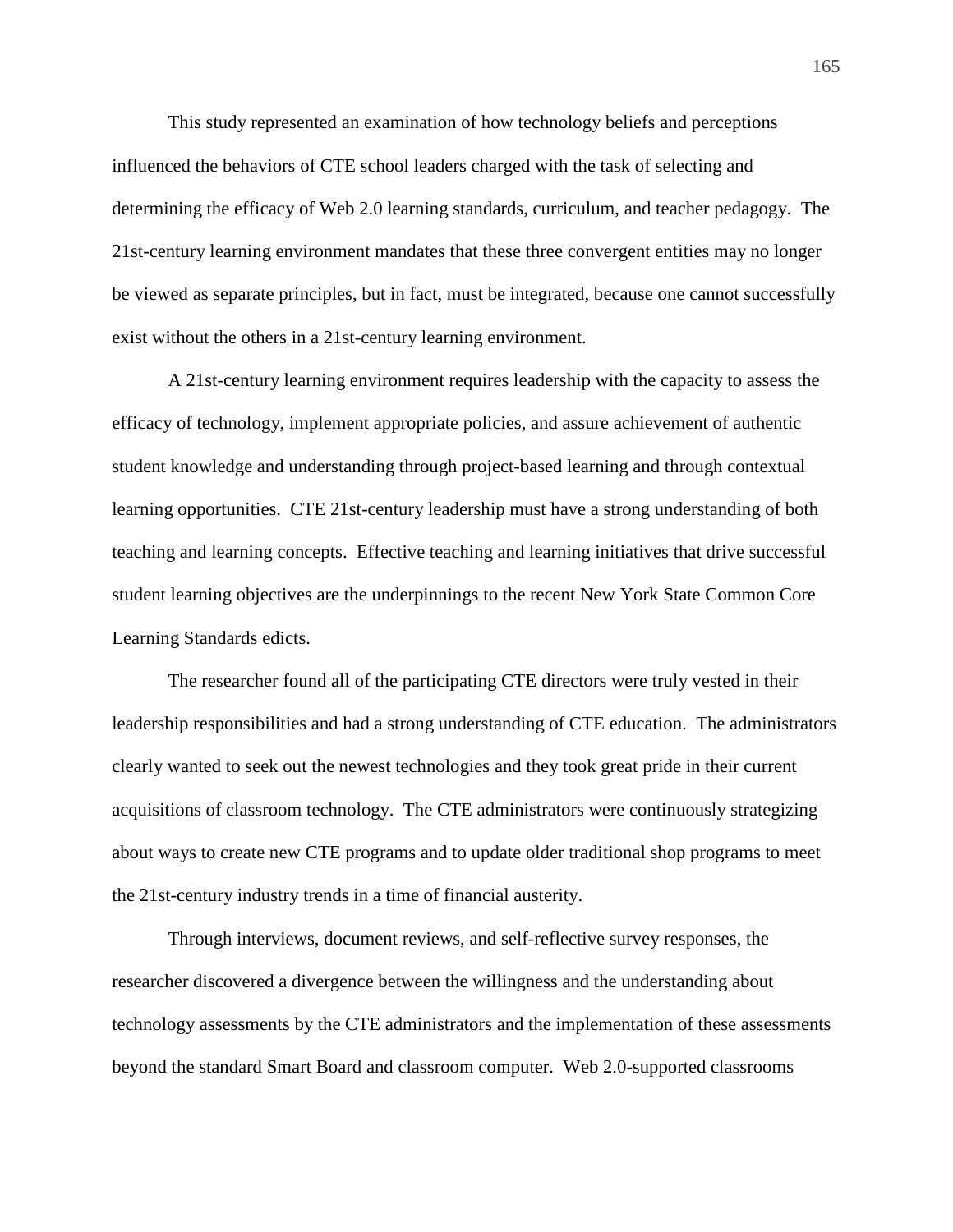require a different approach to staffing, technology support, student programming, and teacher pedagogy. The intent of this study was to understand whether these deviations were influenced by the administrators' personal technology beliefs and perceptions or by their lack of technology skills.

 The researcher did not find the CTE administrators' personal beliefs and perceptions were a barrier to the transition process, but in fact, the process of transition appeared to be moving forward, devoid of any one person's subjective personal technology bias, perceptions, beliefs, or bureaucratic technology policies. The researcher found a rogue education transition process emerging as a result of the advanced skill levels of the students and the ubiquitous nature of technology in organizations, schools, and the 21st-century workplace. Collins and Halverson (2009) suggested,

Technologies for learners put learners in control of the instructional process. Learning goals are determined by the learner, and the learner decides when goals are satisfied and when new goals are in order. This is not to say technologies are unstructured, but rather such technologies can provide highly structured activities. The key difference is success is measured by the degree to which the system supports and fulfills learner agency. (p.

51)

 Results in this study showed a consensus that the high-frequency use of technology was transforming the CTE classroom into a 21st-century learning environment. This finding was based on the CTE administrators' abilities to acquire current technology and to update their classroom hardware and software. The researcher found strong evidence that the implementation of technology into the classroom instruction was driven by the advanced technology skill levels of the students and by industry trends.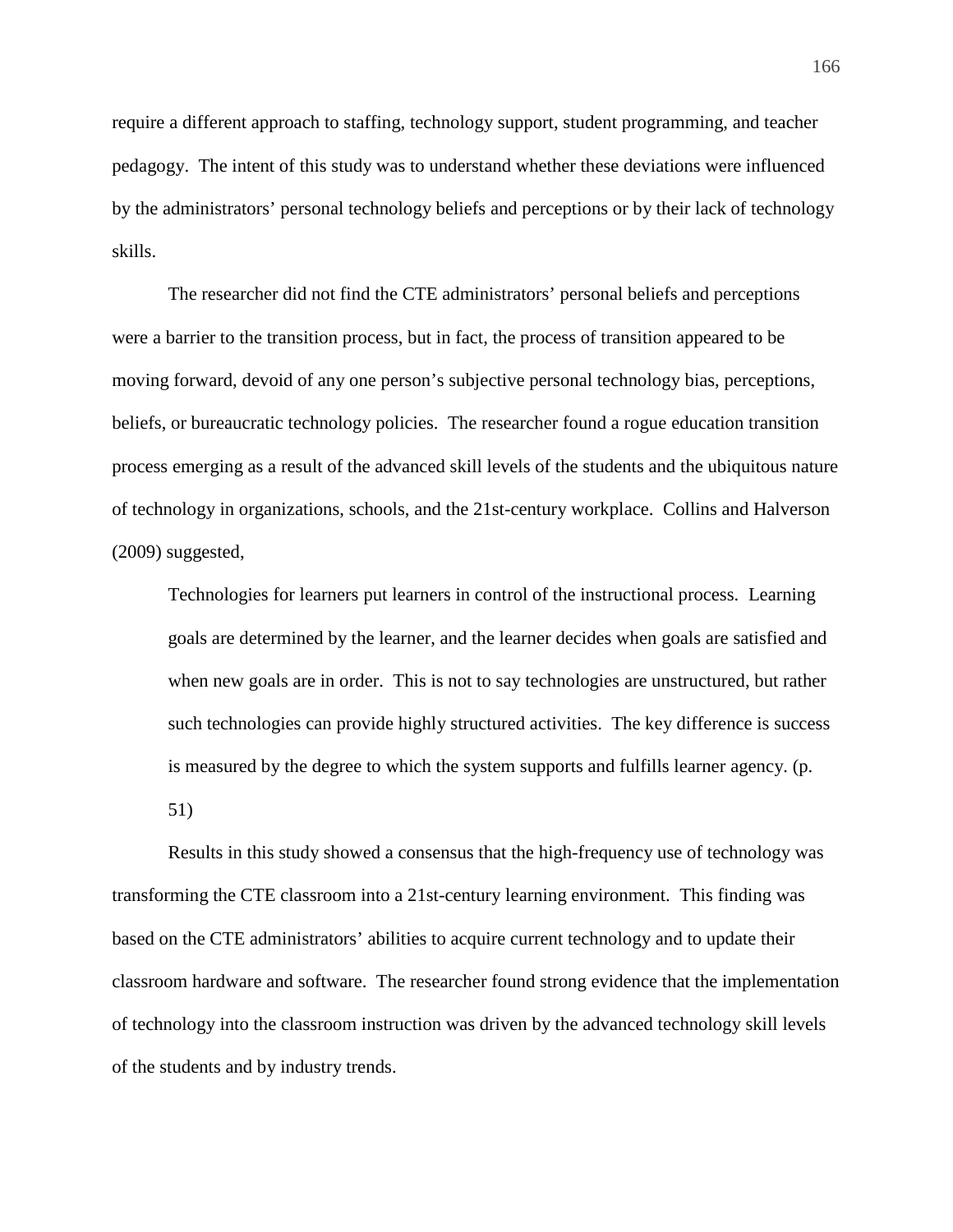The conflicting technology policies of the school limited the use of students' personal technology devices in the classroom. Punitive "bag and tag" policies for student cell phones and Smartphones, which have the capacity to access a limitless number of software applications and to promote 21st-century education, did not prevent students and some teachers from utilizing the devices. For example, a BOCES CTE teacher who did not participate in this study stated, "I used to say, 'Put your phones away.' Now I say, 'Do you have a phone? Take it out, because we are going to download one of the construction math applications so we can complete this job.'" This 21st-century pedagogical concept speaks directly to what Halverson and Smith (2009) believed when they stated:

Communications technologies will continue to spark new learning opportunities, some of which will align with school priorities and some of which will flourish outside of school. Instead of opposing in-school and out-of-school learning, the advent of new learning technologies describes a pluralistic world in which out-of-school learning can complement in-school education. (p. 53)

 Administrators and teachers of 21st-century CTE will have to become continuous technology learners in order to maintain parity with student technology skill levels. Learning is no longer limited to a bricks–and-mortar environment wherein students are restricted by schedules, programs, seat time requirements, and other antiquated learning mandates. The 21st century boasts of an instructional environment that can provide students and teachers with the opportunity to utilize technology to facilitate learning without time or space restrictions.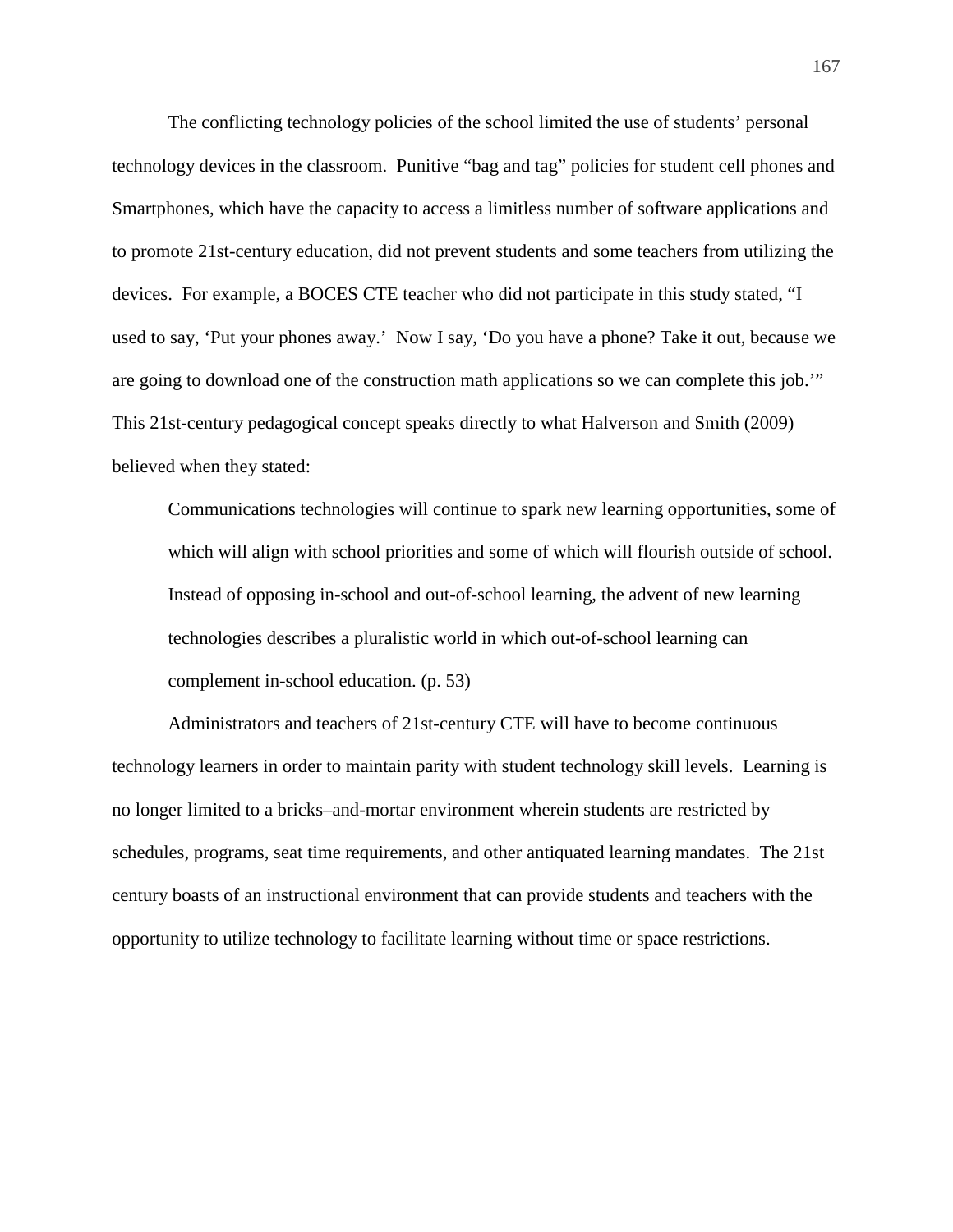## **Recommendations**

### **Recommendations for Future Research**

The specific focus of this study was on the technology beliefs and perceptions of the CTE administrators and their influence on the transition process of antiquated vocational programs to 21st-century CTE learning environments. In the process of this investigation, the researcher discovered that exploration of other concepts in conjunction with the 21st-century learning environment was necessary. The researcher recommends further investigation into the concept of (a) Bring your own device (BYOD) and (b) the relationship between student achievement and a technology-supported learning environment.

**Bring your own device (BYOD).** This practice is increasing among the nation's schools. Students who can access their own personal devices such as iPads and Smartphones will support life experience learning. Life experiencing learning is evident when a student readily has the capabilities to access and store data and to apply learned concepts throughout the day. Information websites provide the student with the ability to apply learning on demand. Outdated school technology policies that were in place primarily to protect students from the exposure to the World Wide Web dangers are no longer relevant. Most students, digital natives (Presky, 2001), are savvy and prepared to utilize search engines as well as to download media and applications with no more exposure to danger than a visit to a mall. This is due to Internet danger awareness workshops provided by many schools, parents, and personal sophistication.

 The option of allowing students to bring their own devices is cost effective for schools struggling to maintain updated technology for their learners. The high cost of annual maintenance and acquisition of technology has become an unexpected burden for administrators who must maintain balanced school budgets. A BYOD policy can provide school leaders with

168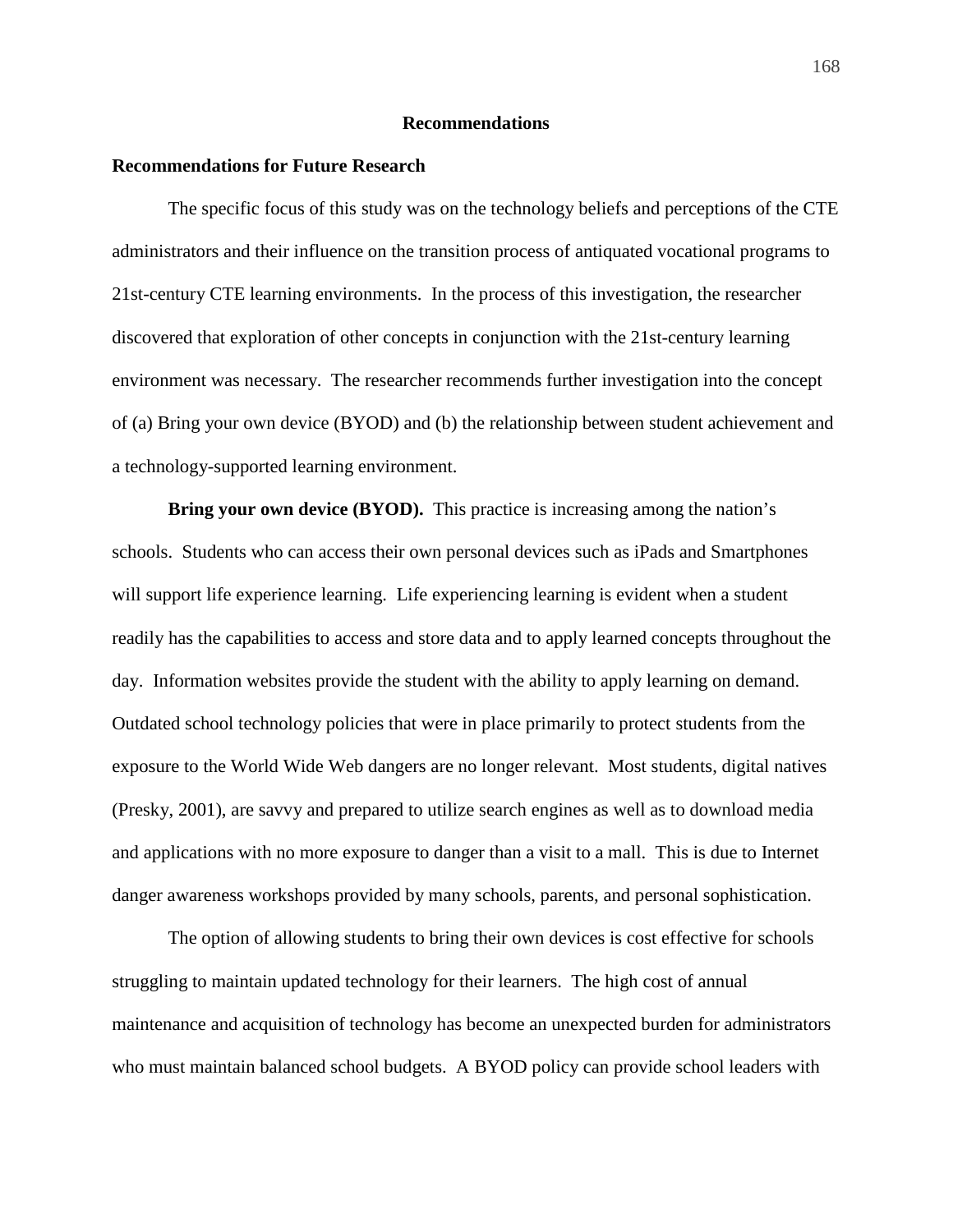the opportunity to have student learning expand beyond a singular classroom or school day. Schools that implement a BYOD policy will be able to have the freedom to move classrooms as needed, with little concern for the cost and without the laborious task of moving stationary wired computers. The installation of a wireless connection throughout a school campus provides Internet access where needed.

 A BYOD policy is especially advantageous to CTE programs and students, because most practicum instruction demands that students work at workstations away from their desks, mimicking an authentic work site. The ability to have a mobile technology device to support the CTE hands-on activities with limitless applications at the ready will result in a career-ready student. Implementing a BYOD policy would give the student the ability to store needed information the student could recall to troubleshoot and to complete work tasks. A student's body of work can be recorded and sent to prospective employers and parents as evidence of mastery.

 Technology, specifically stationary computers, should not be looked upon as a learning tool that should be accessed or provided only by the school. Maintaining the infrastructure and hardware is costly, and adequately providing current software is impossible. Instead of telling students, "Turn off your telephone and put it away," teachers should learn how to integrate these devices appropriately into lessons. Many telephone carriers provide training for educators to learn how to implement technology into their lessons and thus to maintain student engagement. The researcher finds an engaged student is more likely to stay on task, thus promoting selfmotivation resiliency that supports positive student achievement.

**The relationship between CTE teacher pedagogy and a technology-supported learning environment.** This research focused only on CTE administrators' relationships to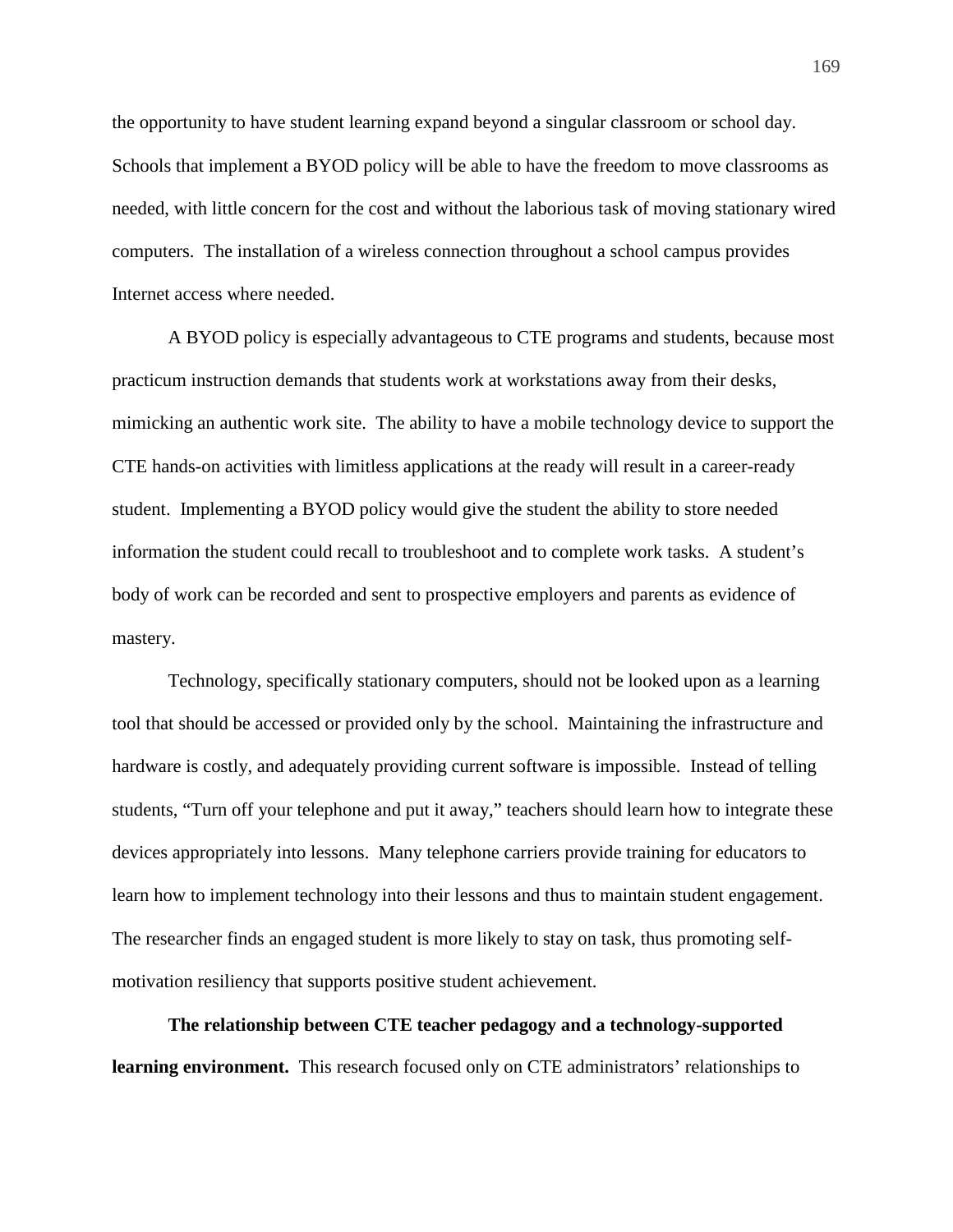technology. Future studies could investigate CTE teacher pedagogy in a 21st-century learning environment supported by online learning and assessments. Traditionally, CTE student achievement had been assessed by teacher-developed assessments, standardized testing mechanisms, and hands-on mastery skill. The new Race to the Top educational edicts requires student assessments to be completed online. These online assessments are not indicative of the old pencil-and-paper multiple choice and bubble-in answer sheet method, but instead require the students to use higher order thinking skills to troubleshoot, apply learned formulae, and demonstrate a working understanding of concepts.

 This testing method is unique in requiring the classroom activities to focus more on trial and error techniques to solve problems, rather than the standard right or wrong question-andanswer assessments that are a byproduct of antiquated rote learning. Supporting these testing initiatives requires CTE teachers to utilize data to drive daily instruction and formative assessments to determine student educational growth. Presently, some CTE classrooms are supported with online student software that provides instructional activities with embedded assessments. These software systems provide on-demand reporting to assist the teacher with monitoring an individual student's strengths and weaknesses and capturing student academic growth patterns. Further research could assist colleges and universities to understand how traditional CTE pedagogical methods and practices are transitioning to accommodate these new software-supported classrooms.

 Providing a relevant road map for CTE teacher preparatory programs is important. Traditionally, neophyte CTE teachers learned on-the-job practicum CTE teacher preparatory programs that provided CTE classroom strategies for teaching and learning. Technology has shifted this paradigm. On-the-job practicum classroom strategies and teaching and learning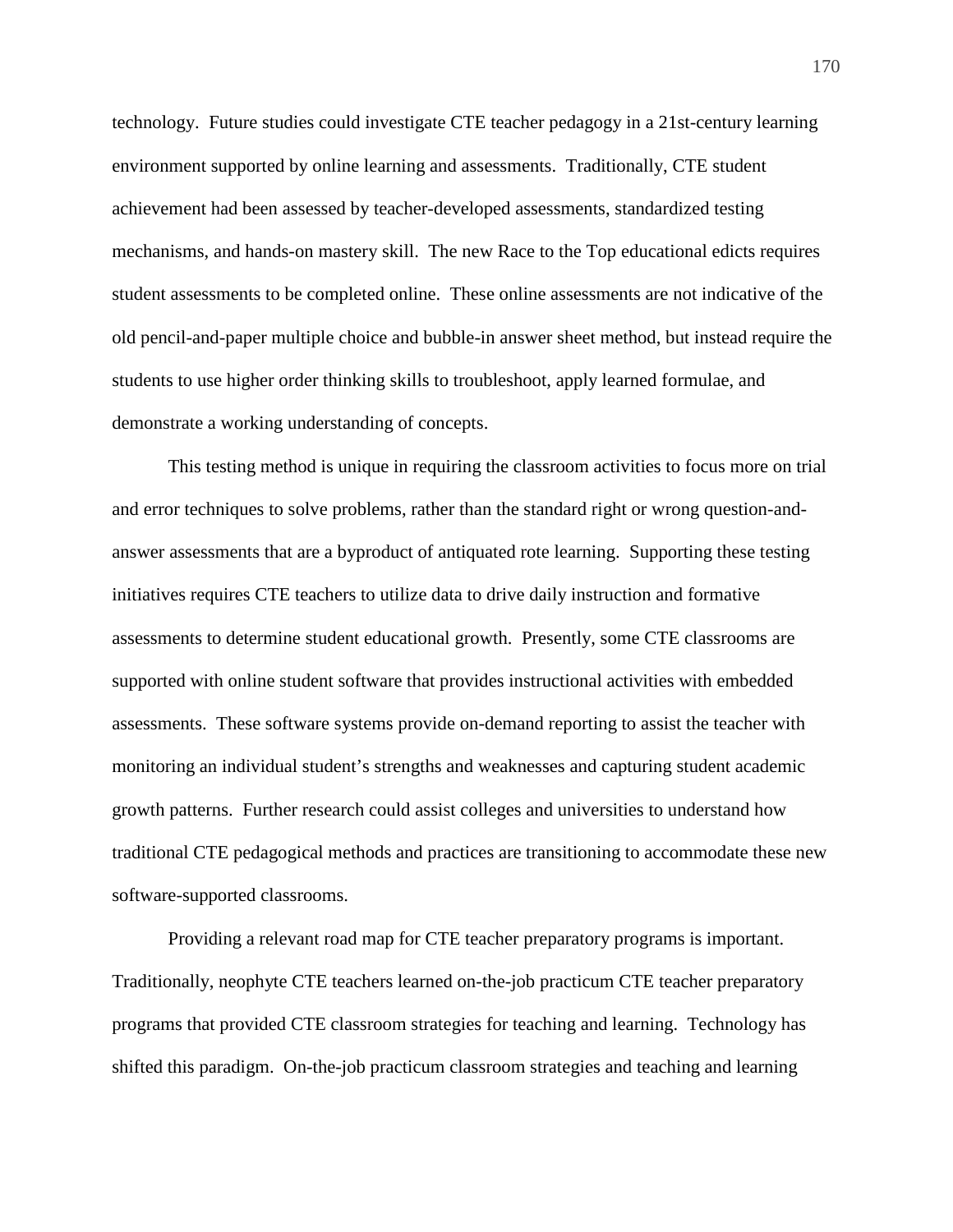strategies must be considered as one continuum to successfully prepare CTE teachers for a 21stcentury classroom. The 21st-century learning environment is where student growth assessments are not measured failure attempts, student engagement and skill levels are valued, and classroom instruction is student driven, with less teacher-dominated rote learning and fewer standardized assessments.

#### **Recommendations for Future Practice**

#### **Assess the practicality of technology professional development for CTE teachers.**

The researcher discovered a clear disconnect between CTE teacher technology skill development needs and professional development opportunities. The recommendation is that all administrators be trained in technology, together with teachers, students, and office staff, to provide a seamless continuum of learning.

**Update observations to make them more technology sensitive.** Evidence was presented in this research supporting the need for all new teacher observations and annual professional performance review templates to include a technology integration measure. Such a measure would assure that technology, although ubiquitous, should be evident throughout classroom instructional methods and practices.

**Include the technology plan as a core support to the implementation of technology.** The researcher discovered the comprehensive technology plans developed every three to five years need to be reviewed yearly and utilized as a living document to support organizational design, teacher development, and teaching and learning initiatives. To plan ad-hoc without strategic instruments to assess the sustainability of methods and practices wastes both time and money. A systems approach to implementing technology must be the primary goal of any administrator when integrating technologies.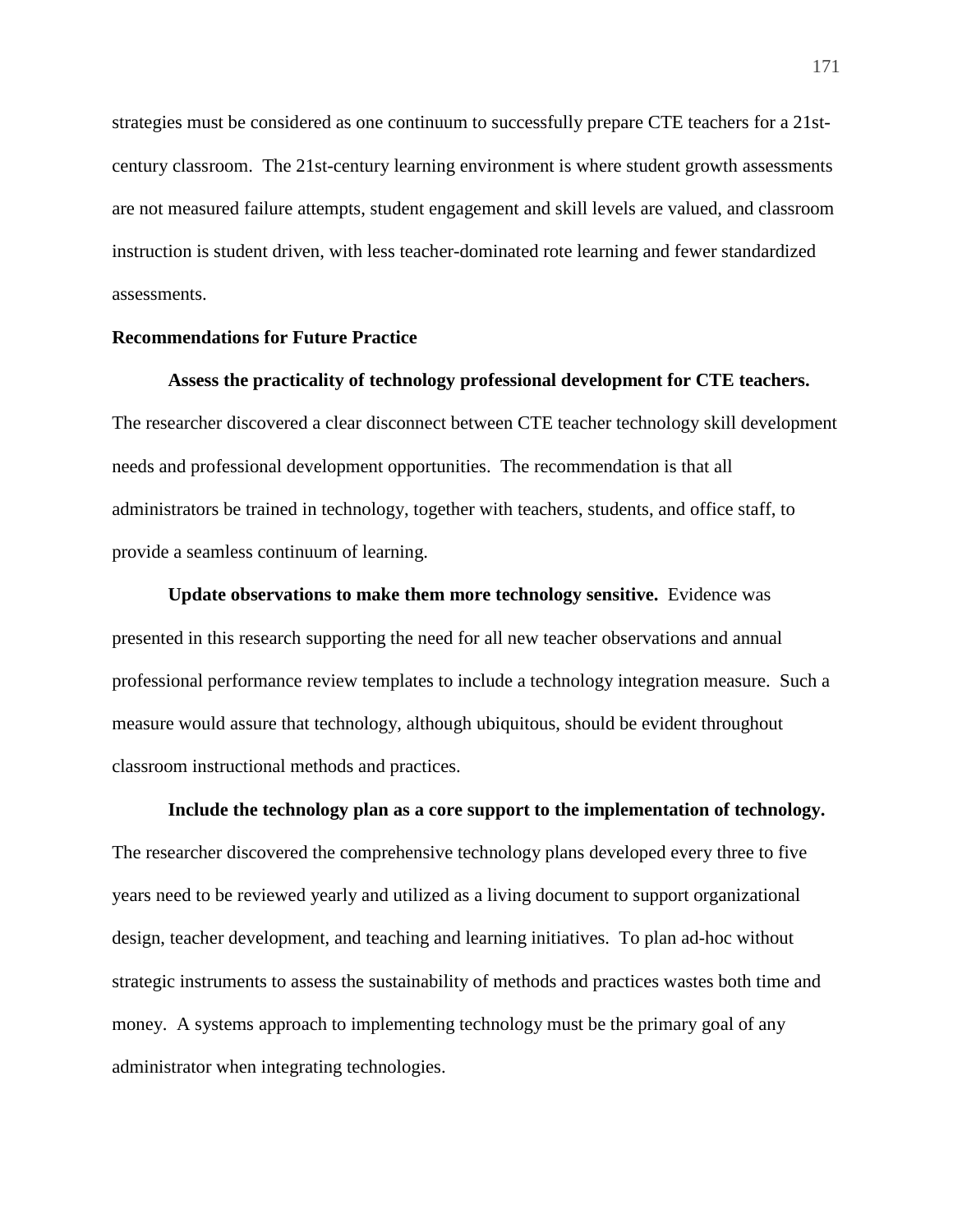**Dedicate a percentage of resources to the use and maintenance of technology.** Presently, many schools are required to upgrade and acquire new technology to meet new instruction and organizational needs. Financial restrictions continue to plague school budgets and investigating alternative methods to fund technology must be a priority. School administrators need to re-evaluate the costs of traditional school supports such as books, paper, and mailing costs, and reallocate funding to support the acquisition of iPads, Smartphones, interactive software, and websites. Installment purchase agreements should be implemented immediately to mitigate large annual technology costs, thus providing a sustainable technology maintenance and acquisition process.

**Implement a systems approach to the digitization of school organizational methods and practices.** Technology changes the methods and practices of an organization's functionality. Administrators should not look to technology to simplify a traditional isolated task, but instead should view technology as an entire, ubiquitous entity that requires a strong understanding of software interface capabilities. Strategic planning must encompass the work to be done, the ways in which technology impacts staffing and organizational practices, appropriate training, and continuous assessment of relevance of tasks as technology expands to support organizational needs. Utilize the strong technological skills of students through a formal process of technology professional development and classroom instruction activities.

This researcher found students drive the transition process of the CTE classroom instructional methods and practices by demonstrating technology skills superior to those of the teacher and administrator. CTE teacher technology professional development training should be redesigned to include CTE students. As the workplace technologies advance, students and teachers alike will need ongoing technology support to maintain parity with industry. CTE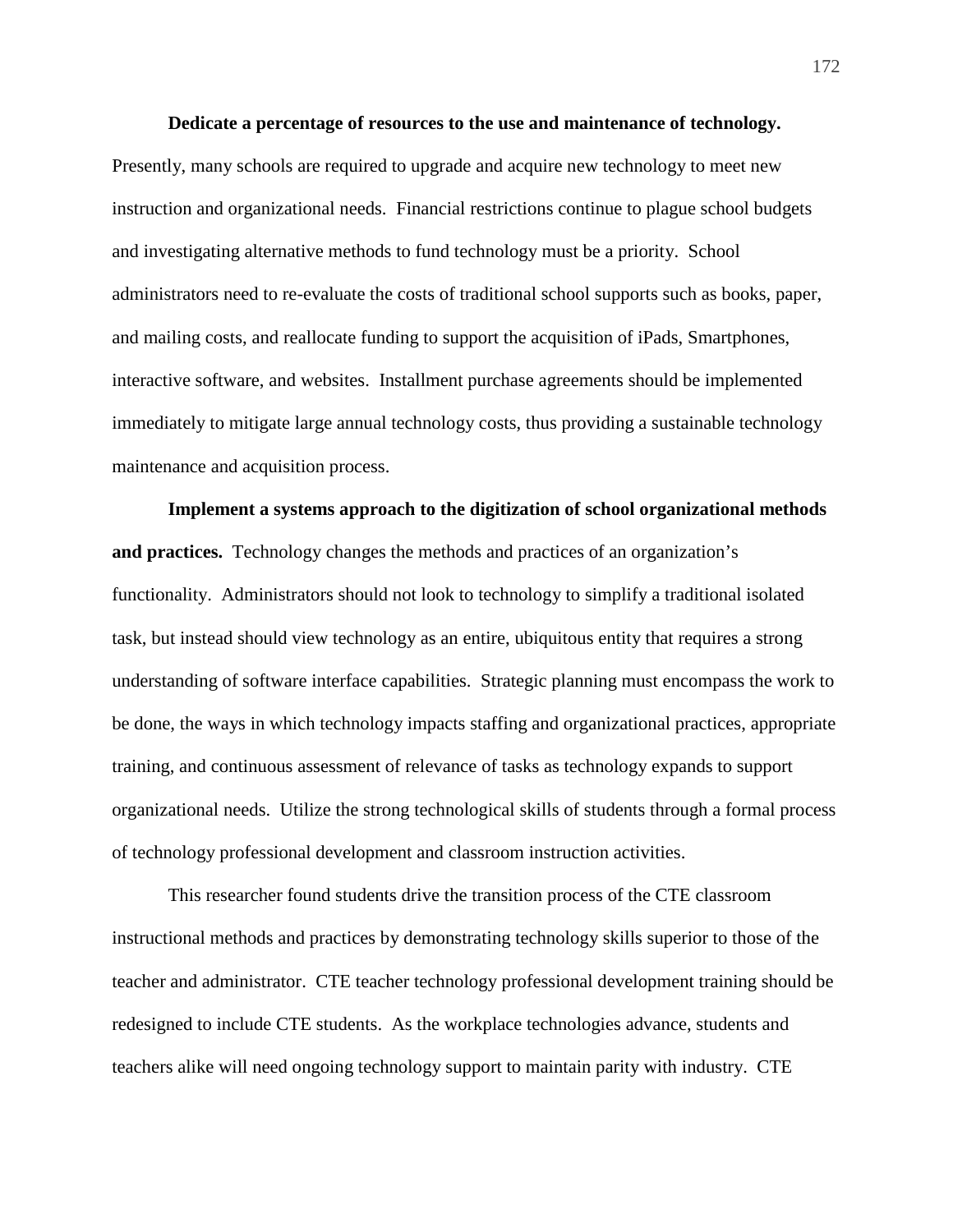administrators are advised to schedule student and teacher technology training online Webinars as well as industry on-site training. This method of training is cost effective and assures that CTE teachers and students receive relevant technology training.

**Promote high-tech instructional strategies to facilitate 21st-century pedagogy.**All CTE classrooms should have wireless Internet connections to provide for BYODs, laptops, and iPads. These mobile devices that support CTE training require students and teachers to move about while learning and completing tasks. CTE teachers must prepare group learning tasks supported by contextual learning activities conducted online. Academics must be embedded and taught through contextual learning opportunities such as reading manuals, by applying math formulae to construct and design, and most importantly, by learning how to hypothesize through discovery of facts and data.

**Use technology to evaluate student achievement and classroom instruction.** Data collection requires teachers and administrators to have a true understanding of how to access, collect, manage, and analyze the digital student data that should drive daily instruction. CTE administrators must implement and train teachers to use classroom-based software to measure student growth through the newly implemented Common Core Learning Standards, thus requiring CTE administrators to shift to an evidence-based data collection process. Student achievement would be linked to individual teachers under the pending NYS teacher evaluation process. Student data should be managed digitally and be used to produce the evidence needed for supervisors to create an observation tool for a working road map for teachers by which they can develop effective teaching and learning strategies.

**Individual instruction using technology to support skill ability cohorts versus age cohorts.**The advent of technology in the educational systems requires school leaders to re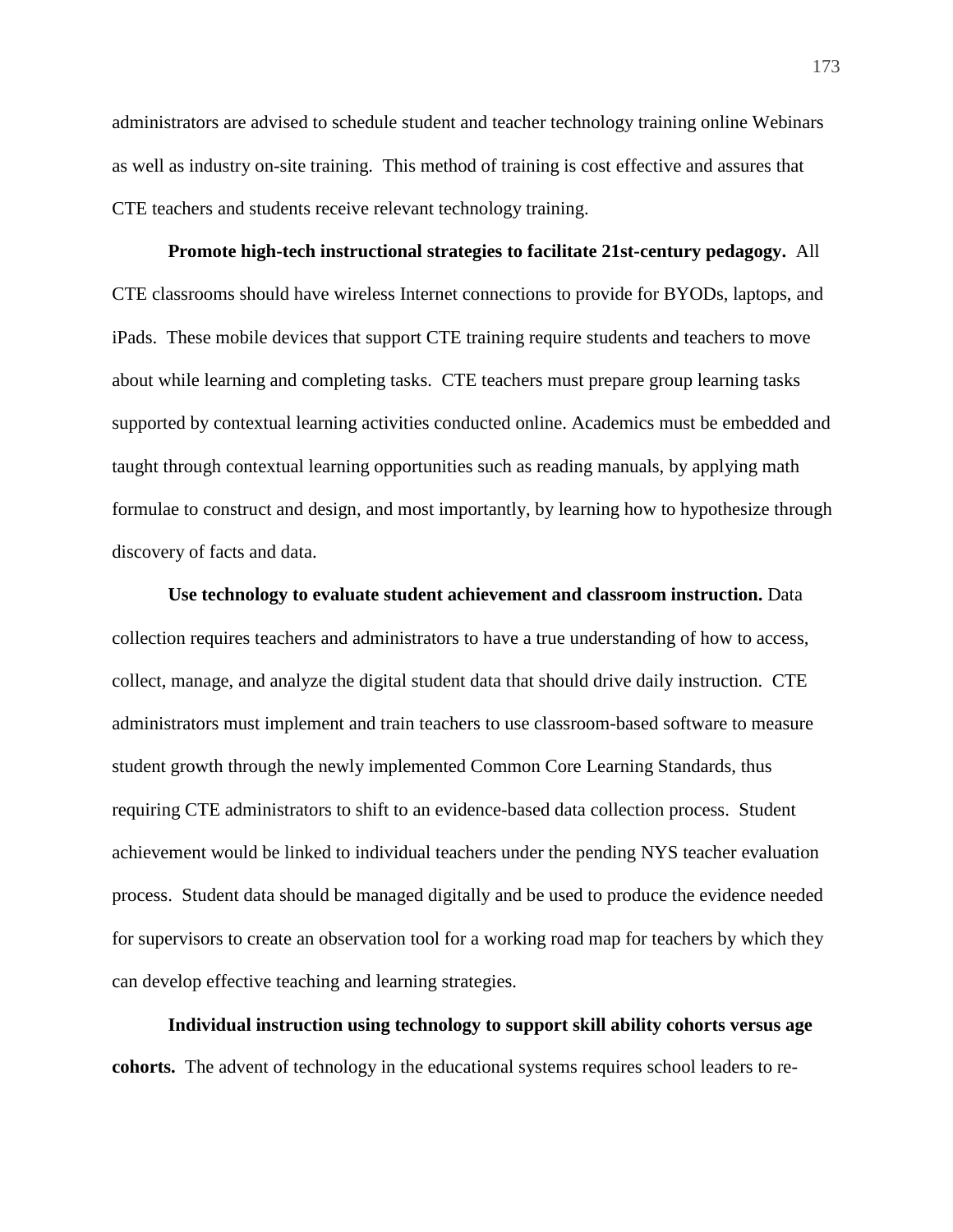evaluate the process by which students learn. The traditional school setting (PK-16), where students are introduced to formal education between the ages of 4 and 6, no longer holds validity. Technology has provided a virtual learning platform for children to learn from birth. Current software systems such as Baby Einstein promote infant learning through the humanities of how to interpret words, sounds, and music. Children are continuously exposed to learning opportunities away from a formal school setting. Schools will now have to accommodate students who are able to advance more quickly than others, and with technology, schools should now be implementing skill cohort learning advancement, as opposed to age or grade cohort promotion. Public school leaders need to evaluate and consider co-opting successful components of home schooling and distance learning skill development initiatives to remain a relevant educational option.

#### **Conclusions**

This research yielded information regarding the new and emerging issues, needs, and management skills necessary for optimal supervision of 21st-century CTE programs. Through comprehensive interviews, document reviews, and self-reflective surveys, the investigation identified new CTE administration and supervision skill sets. Also identified were the ways in which each CTE administrator functioned in a digital learning environment.

These data assisted in identifying the complexities of transitioning CTE instruction from a traditional teaching environment to a learning digital environment and determining how their beliefs and perceptions regarding technology influenced the transition. The results provided a focused lens to discover how the CTE administrators' beliefs and perceptions about technology supported or hindered the development of CTE digital learning environments. The lens highlighted the degree to which the CTE traditional administration leadership skill sets were able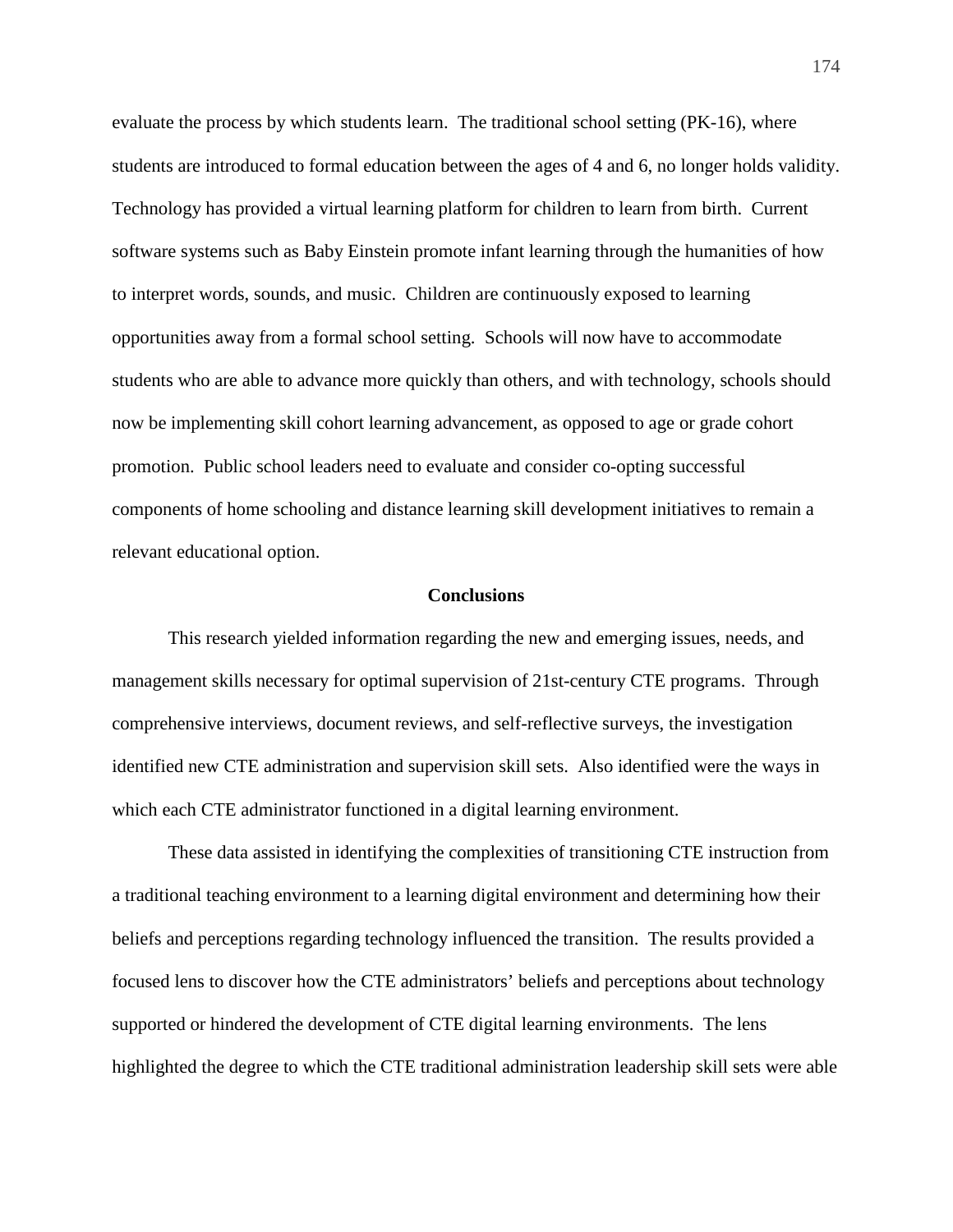to be transferred and by which they were able to address the new and emergent needs of the CTE learning environment.

 Findings of this study have shown the importance of technology through a comprehensive analysis of the technology beliefs and perceptions of CTE administrators. The researcher utilized Bolman and Deal's (2008) four frames of leadership to frame the study and purposefully selected a traditional organizational theory lens by which to evaluate the ways in which technology influences the methods and practices of 21st-century organizations. The researcher believed use of a traditional organization theory model was important to structure an analysis of a transition process driven by the ubiquity of technology in an attempt to identify organization paradigm shifts due to technology.

The researcher found traditional bricks and mortar protocols were altered by the hybrid virtual learning and digitization of organizational practices and methods, thus prompting a systems change. A systems change is a shift in the way an organization processes and delivers services, including how it makes decisions. Decisions that influence evaluation of current policies will drive the development of relevant policies, program development, and resource allocation. Successful systems change is driven by the individual behaviors that come together to achieve a common goal using cohesive methods and practices. Successfully facilitating a system change is determined by which personal beliefs and perceptions influence the process of change.

 The state mandated funding constraints influenced the uniqueness in the organizational design of a New York State BOCES. New York State legislation mandated each division within a BOCES be fiscally solvent. The researcher believed an established systems approach to funding technology throughout the BOCES would improve technology training, streamline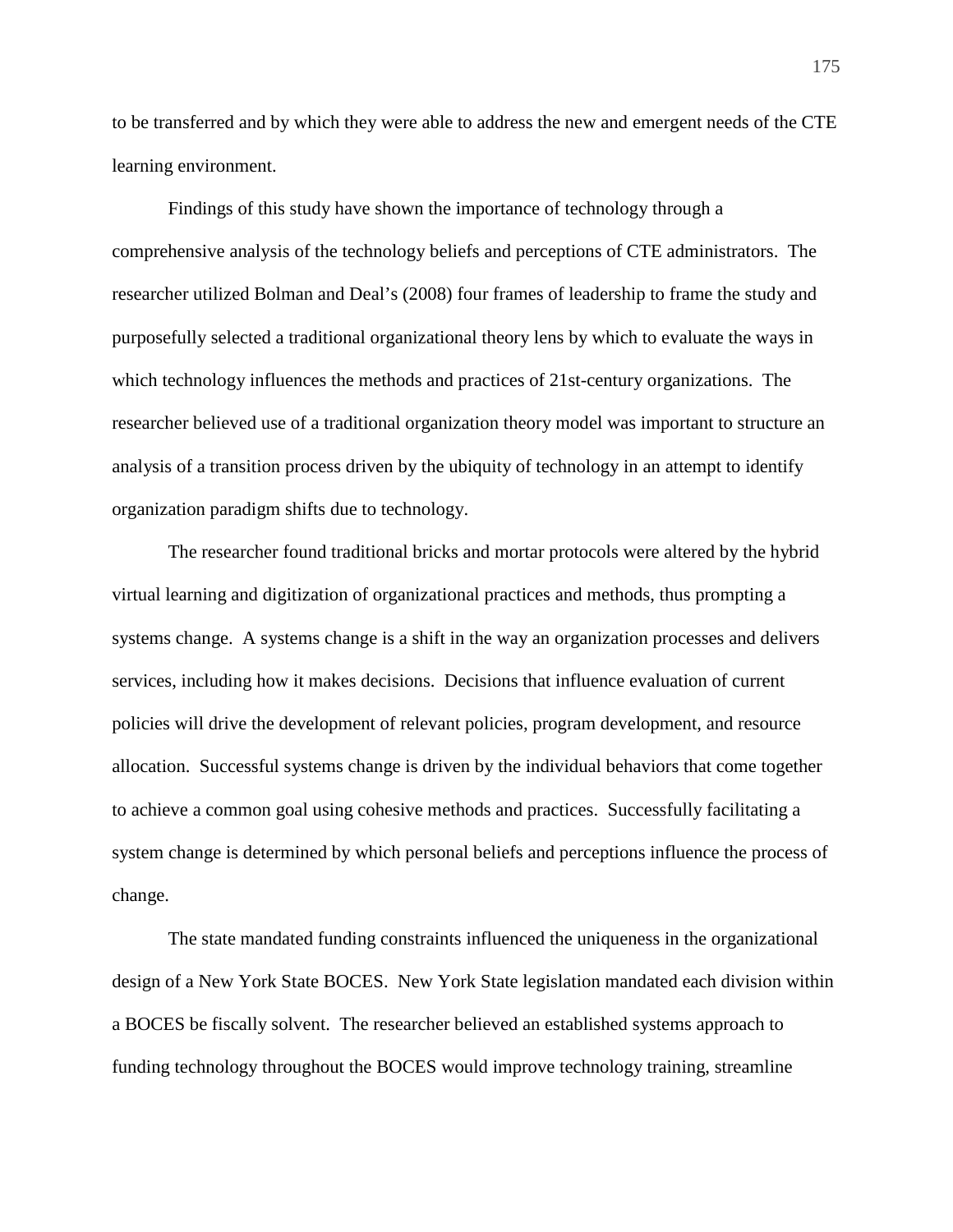technology software and hardware acquisition, and minimize wasteful technology expenditure costs, thus maximizing resources. The researcher believed a systems approach to the implementation of technology in an organization would enhance administrators' ability to manage costs and to provide continuous, relevant, rigorous education that fosters relationships.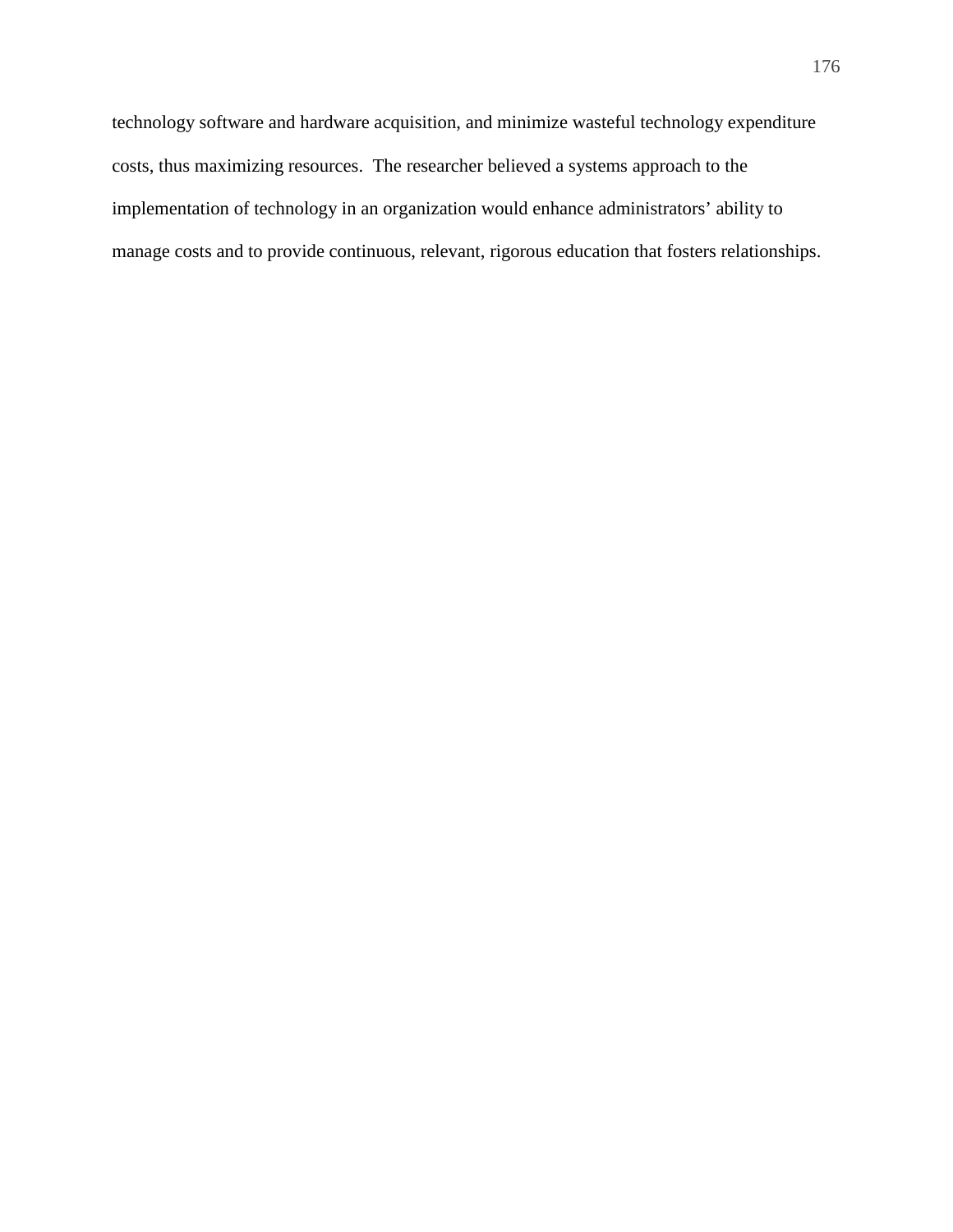#### **REFERENCES**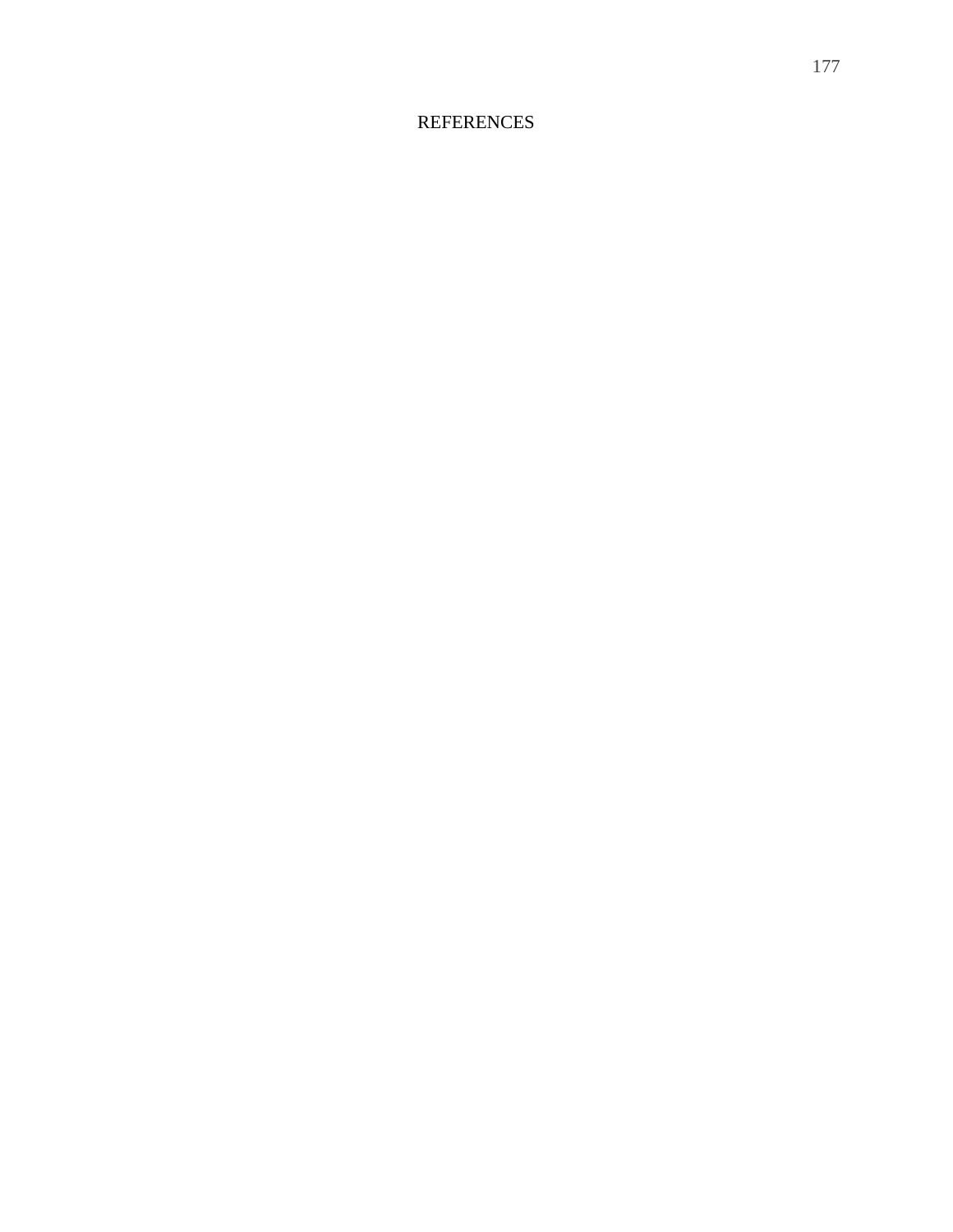Achieve. (2008, February). *Closing the expectations gap 2008: An annual 50-state progress report on the alignment of high school policies with the demands of college and career*. Washington DC: American Diploma Project Network. Retrieved from

http://www.achieve.org/files/50-state-2008-final02-25-08.pdf

- Association for Career and Technical Education. (2006, August 14). *Carl D. Perkins Career and Technical Improvement Act of 2006 signed into law.* Retrieved from http://www.acteonline.org/content.aspx?id=2140
- Association for Career and Technical Education. (2010, November). *Expanding career readiness through online learning.* Alexandria, VA: Author. Retrieved from http://www.acteonline.org/uploadedFiles/Publications\_and\_Online\_Media/files/Career\_R eadiness\_Online\_Learning.pdf
- Baldi, S., Jin, Y., Skemer, M., Green, P., Herget, D., & Xie, H. (2008). *Highlights from PISA 2006: Performance of 15-year-old students in science and mathematics literacy in an international context.* Washington, DC: National Center for Education Statistics. Retrieved from http://nces.ed.gov/pubs2008/2008016.pdf
- Bandura, A. J. (1997). *Social learning theory.* Englewood Cliffs, NJ: Prentice Hall.
- Barnett, E., & Stamm, L. (2010, June). *Dual enrollment: A strategy for educational advancement of all students.* Washington, DC: Blackboard Institute*.* Retrieved from http://www.blackboard.com/
- Berg, B. L. (2009). *Qualitative research methods for the social sciences* (7<sup>th</sup> ed.). Boston. MA: Allyn & Bacon.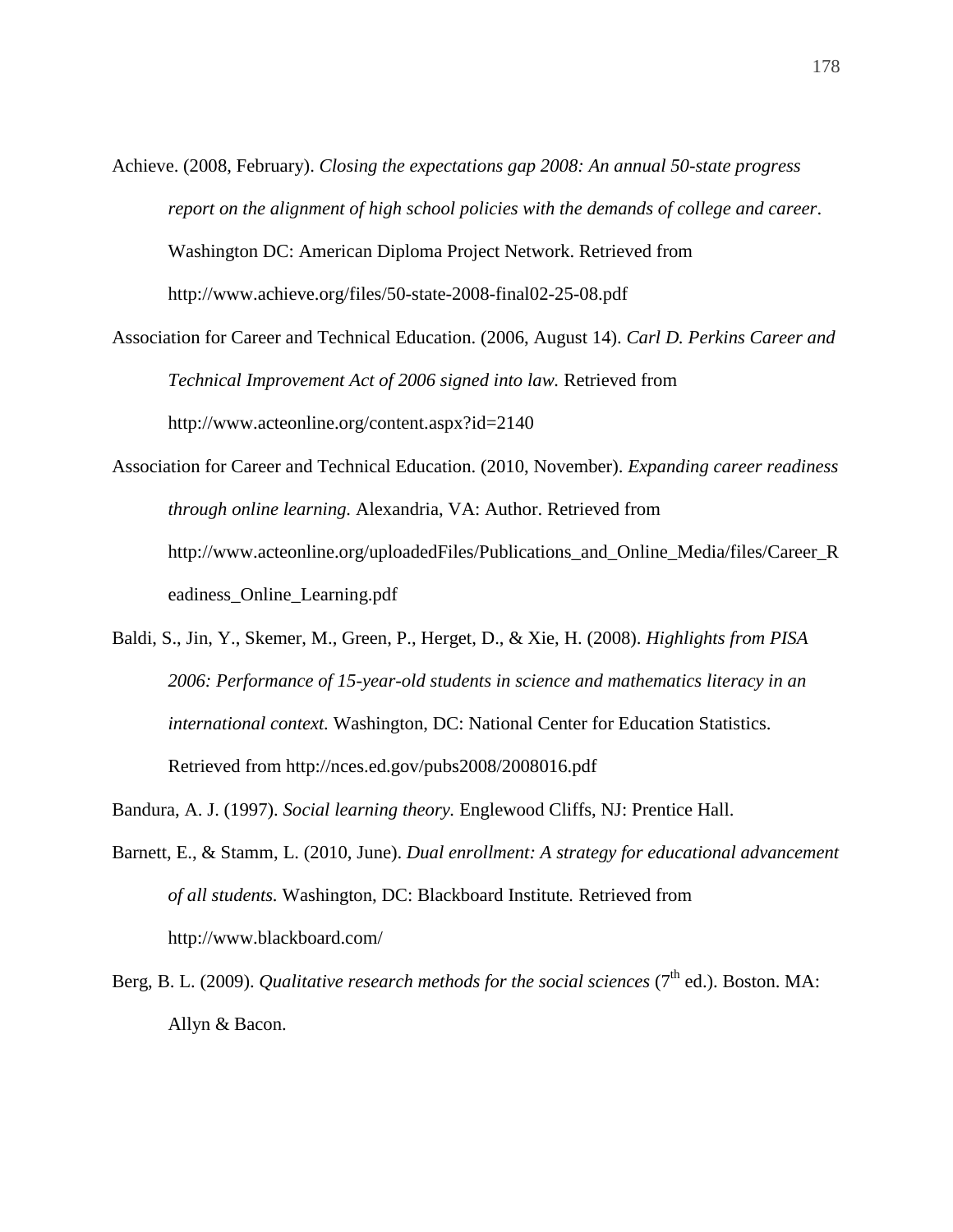- Berge, Z., & Clarke, T. (2005). *Virtual schools: Planning for success.* New York, NY: Teachers College Press.
- Berger, P., & Trexler, S. (2010). *Choosing web 2.0 tools for learning and teaching in a digital*  w*orld.* Santa Barbara, CA: ABC-CLIO.
- Bernhardt, R., Hedley, C. N., Cattaro, G., & Vasilios, S. (Eds.). (1998). *Rethinking schools for the 21st-century.* Cresskill, NJ: Hampton Press.
- Berube, D. M. (2006). *Nanohype: The truth behind the nanotechnology buzz.* Amherst, NY: Prometheus Press.
- Bjork, L. C. (2005). The superintendent as CEO: Standards-based performance. In J. G. Petersen & L. D. Fusarelli (Eds.), *The politics of leadership: Superintendents and school boards in changing times.* Greenwich, CT: Information Age.
- Blinder, A. (2008). Making monetary policy by committee*.* In T. Wagner (Ed.), *The global achievement gap* (p. 302). New York, NY: Basic Books.
- Bogdan, R. C., & Biklen, S. N. (2003). *Research for education: An introduction to theories and methods* ( $4^{\text{th}}$  ed.). Boston, MA: Allyn & Bacon.
- Bogdan, R. C., & Biklen, S. K. (2007). *Qualitative research for education* (5th ed.). Boston. MA: Allyn & Bacon.
- Bolman, L. G., & Deal, T. E. (2008). *Reframing organizations: Artistry, choice, and leadership*  $(4<sup>th</sup>$  ed.). San Francisco, CA: Jossey-Bass.
- Bruening, T. H., Scanlon, D. C., Hodes, C., Dhital, P., Shao, X., & Liu, S. T. (2001, April). *The status of career and technical education teacher preparation programs.* Minneapolis, MN: National Research Center for Career and Technical Education, University of Minnesota. Retrieved from http://www.nccte.org/publications/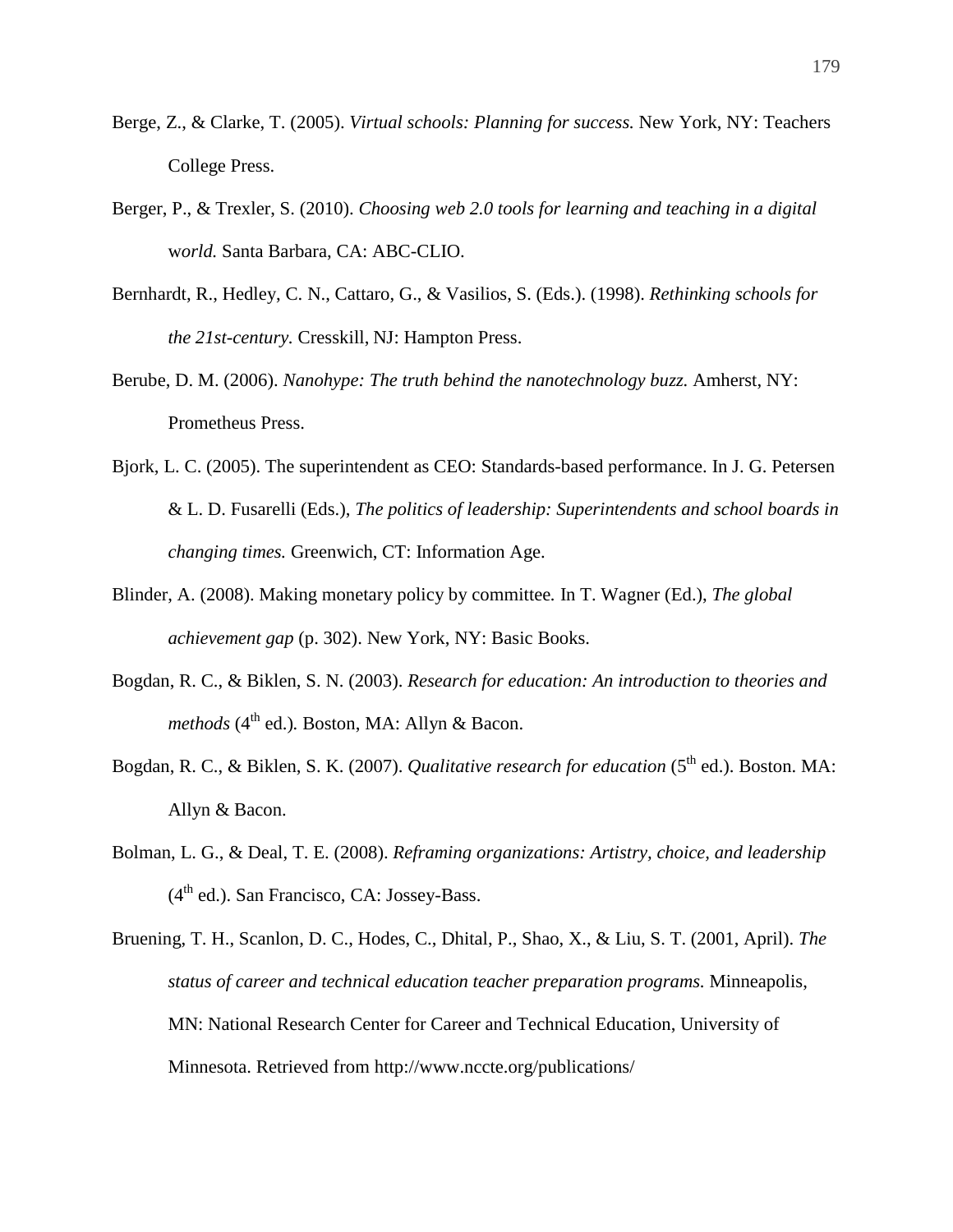Bryk, A., & Schneider, B. (2004). *Trust in schools: A core resource for improvement.* New York, NY: Russell Sage Foundation.

Burns, J. M. (1978). *Leadership*. New York, NY: Harper & Row.

- Camp, W. G., & Camp-Heath, B. (2007). The status of CTE teachers. *Techniques*, *82*(6), 16-20. Retrieved from Association for Career and Technical Education website: http://www.acteonline.org/
- Center for Occupational Research & Development. (2010). *What is contextual learning?*  Retrieved from http://www.cord.org/contextual-learning-definition/
- Chen, M. (2010). *Education nation: Six leading edges of innovation in our schools.* San Francisco, CA: Jossey-Bass.
- Collins, A., & Halverson, R. (2009). *Rethinking education in the age of technology.* New York, NY: Teachers College Press.
- Cooper, B. S., Cibulka, J. G., & Fusarelli, L. D. (Eds.), (2008). *Handbook of education politics and policy.* New York, NY: Routledge.
- Cushall, S. (2002). Preparing with purpose: Discover-techniques*: Connecting Education and Careers, 77*(5), 20-21.

Cuyamaca College. (2004, November). *Recommendations for standards of good practice.* Online teaching & learning committee. Retrieved from http://www.cuyamaca.edu/cc/pdf/StandardsofGoodPractice.pdf

- Daggett, W. (2008). *Rigor and relevance from concept to reality*. New York, NY: International Center for Leadership in Education.
- Dansereau, F., Graen, G., & Haga, B. A. (1975). A vertical-dyad linkage approach to leadership within formal organizations: A longitudinal investigation of the role makeup process.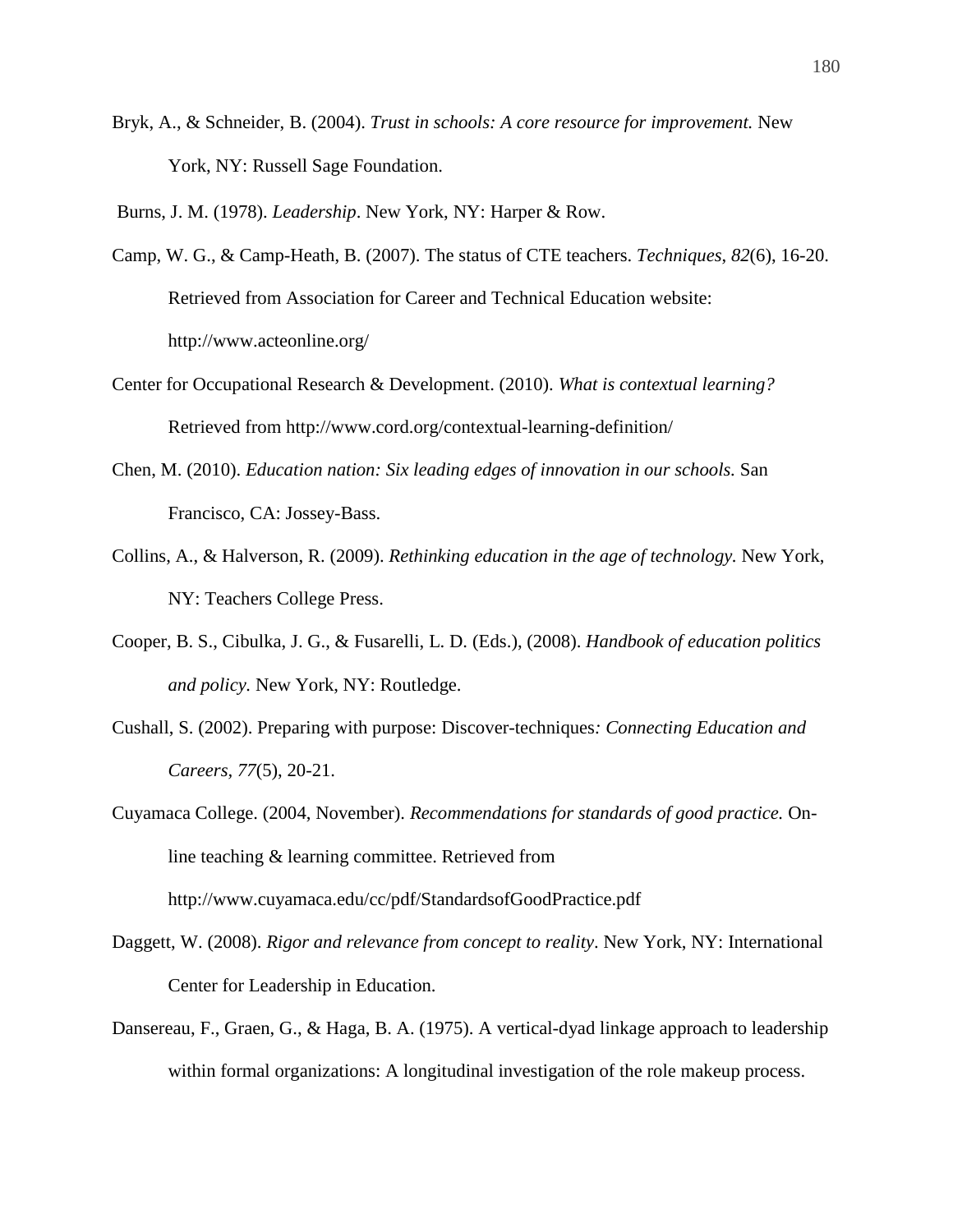*Organizational Behavior & Human Performance, 13,* 46-78. doi:10.1016/0030- 5073(75)90005-7

- Darling-Hammond, L. (2010). *The flat world and education.* New York, NY: Teachers College Press.
- Dawley, L. Rice, K., & Hinck, G. (2010, November). *Going virtual 2010! The status of professional development and unique needs of K-12 online teachers.* The North American Council for Online Learning and the Partnership for 21st-Century Skills. Retrieved from http://edtech.boisestate.edu/goingvirtual/goingvirtual3.pdf
- Degenhardt, L. M., & Duignan, P. (2009). *Dancing on a shifting carpet: Reinventing traditional schooling for the 21st-century.* Melbourne, Australia: Australian Council for Educational Research Press.
- Dressman, M. (2008). *Using social theory in educational research: A practical guide.* New York, NY: Routledge.
- Duignan, P. (2010). *Educational leadership: Key challenges and ethical tensions*. Melbourne, Australia: Cambridge University Press.
- Duncan, A. (2011a, February 2). *The new CTE: Secretary Duncan's prepared remarks at the release of the "Pathways to Prosperity" report.* Retrieved from http://www.ed.gov/news /speeches/new-cte-secretary-duncans-remarks-career-and-technical-education
- Duncan, A. (2011b, June 12). *Revamp No Child Left Behind-now*. Retrieved from Politico website: http://www.politico.com/news/stories/0611/56730.html
- Elmore, R. (2000). Building a new structure for school leadership. *American Educator 1999- 2000*, 1-15.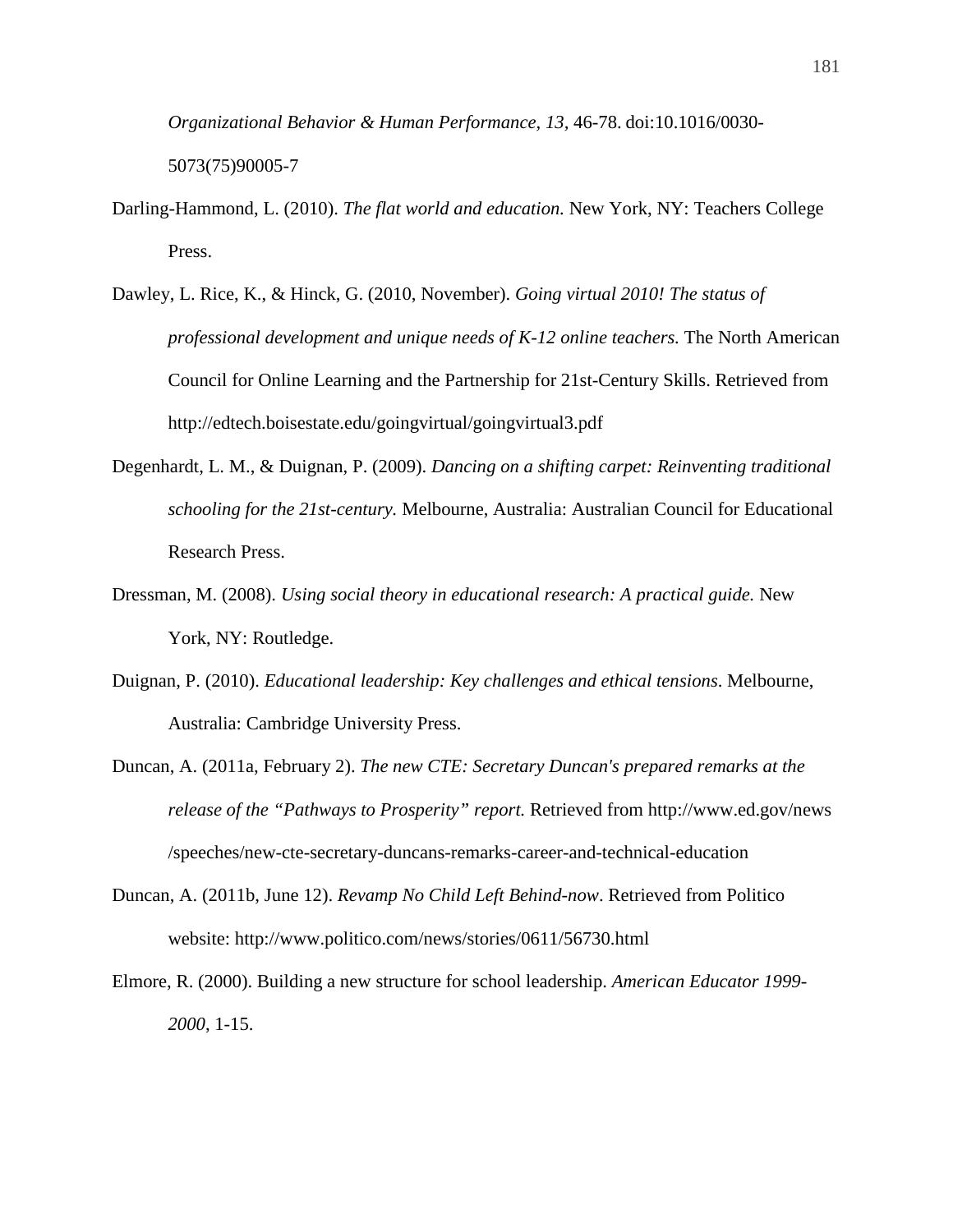Farrell, D., & Beinhocker, E. (2007, May 19). The next big spenders: India's middle class. Boston. MA: McKinsey Global Institute. Retrieved from http://www.mckinsey.com/mgi/mginews/bigspenders.asp

- Firestone, W. A., & Shipps, D. (2005). How do leaders interpret conflicting accountabilities to improve student learning? In W. A. Firestone and C. J. Richl (Eds.), *A new agenda: Directions for research on educational leadership* (pp. 81-100). New York, NY: Teachers College Press.
- Freedman, G. (2009, July 13). *Is the tipping point for education in sight?* Washington DC: Blackboard Institute. Retrieved from

http://www.blackboardinstitute.com/pdf/Tipping\_Point\_WhitePaper.pdf

- Friedman, T. L. (2006). *The world is flat: A brief history of the twenty-first century*. New York, NY: Farrar, Straus, & Giroux.
- Friedman, T. L., & Mandelbaum, M. (2011). *used to be us: How America fell behind in the world it invented and how we can come back.* New York, NY: Farrar, Straus, & Giroux.

Fullan, M. (2001). *Leading in a culture of change.* New York, NY: Wiley.

- George, B. (2010, April 30). The new 21<sup>st</sup> century leaders. *Harvard Business Review*. Retrieved from http://blogs.hbr.org/imagining-the-future-of-leadership/2010/04/the-new-21stcentury-leaders-1.html
- Gargan, A. M., & Guare, R. (1998). Redirecting the professional development of school administrators: A collaborative approach. In R. Bernhardt, C. Hedley, & V. Svolopoulous (Eds.), *Curriculum leadership: Rethinking schools for the 21st-century* (pp. 32- 38)*.*Thousand Oaks, CA: Sage.

Gladwell, M. (2002). *The tipping point.* New York, NY: Little, Brown.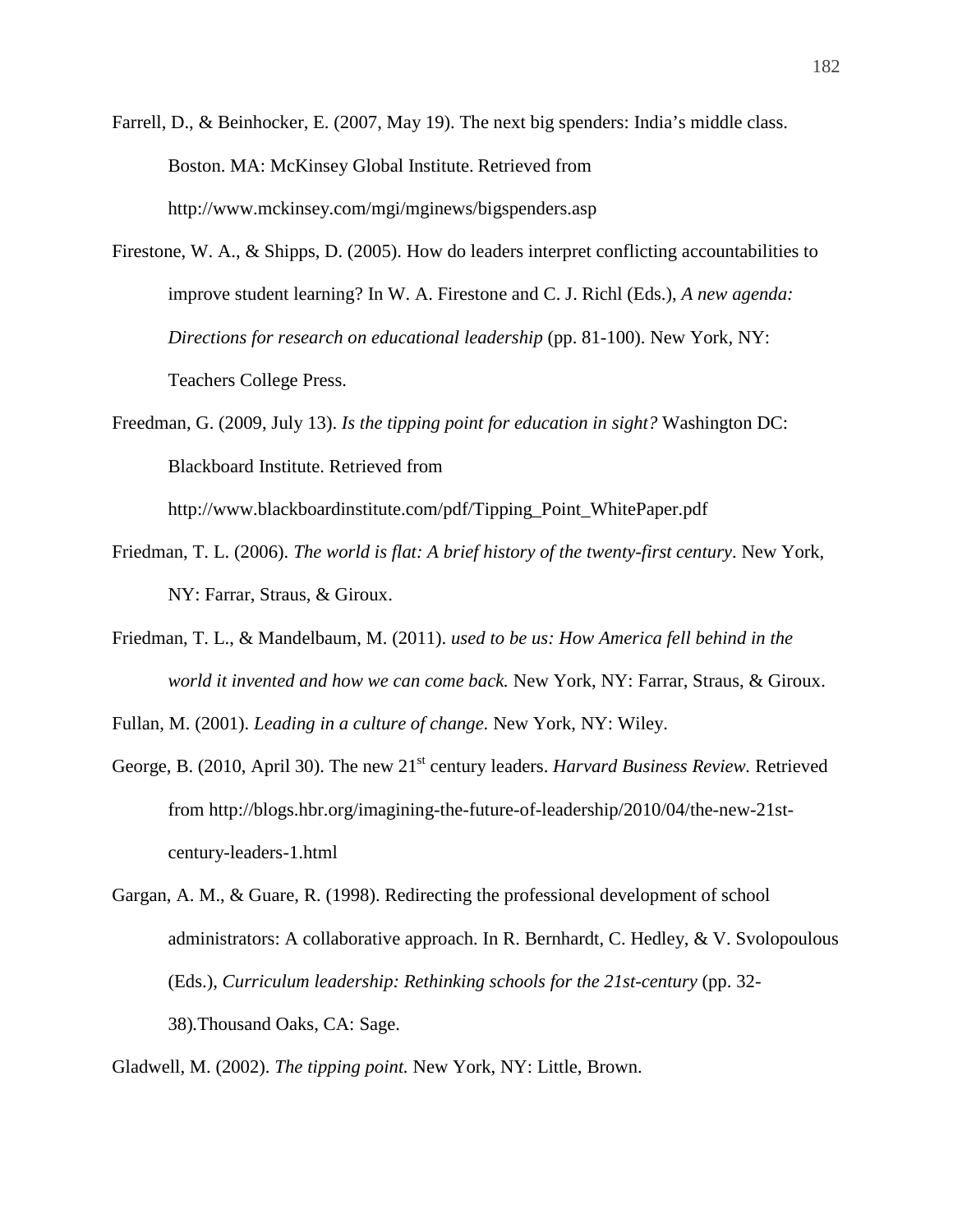Gladwell, M. (2009). *Outliers: The story of success.* New York, NY: Little, Brown.

- Graen, G., & Cashman, J. F. (1975). A role making model in formal organizations: A developmental approach. In J. G. Hunt & L. L. Larson (Eds.), *Leadership frontiers* (pp. 143-165). Kent, OH: Kent State Press.
- Graen, G. B., & Uhl-Bien, M. (1995). Relationship-based approach to leadership: Development of leader-member exchange (LMX) theory of leadership over 25 years: Applying a multilevel multi-domain perspective. *Leadership Quarterly, 6,* 219-247. doi:10.1016/1048- 9843(95)90036-5
- Halverson, R., &, Smith, A. (2009). How new technologies have (and have not) changed teaching and learning in schools. *Journal of Computing in Teacher Education, 26*(2), 49- 54.
- Harden, B. (2006, June 22). U.S. losing its middle-class neighborhoods. *The Washington Post.*  Retrieved from http://www.washingtonpost.com/wpdyn/content/article/2006/06/21/AR2006062101735.html
- Harkins, A. M. (2002). *The future of career and technical education in a continuous innovation society.* Columbus OH: National Dissemination Center for Career and Technical Education**.** Retrieved from http://136.165.122.102/UserFiles/File/pubs/FutureofCTE\_HarkinsALL-2.pdf
- Hersh, R. H. (2009, April). Our 21st-century risk in teaching for content and skills*. Education Week, 14*(29), 21-30.
- Honig, M. I., & Hatch, T. C. (2004). Crafting coherence: How schools strategically manage multiple external demands. *Educational Researcher*, *33*(8), 16-30. doi:10.3102/0013189X033008016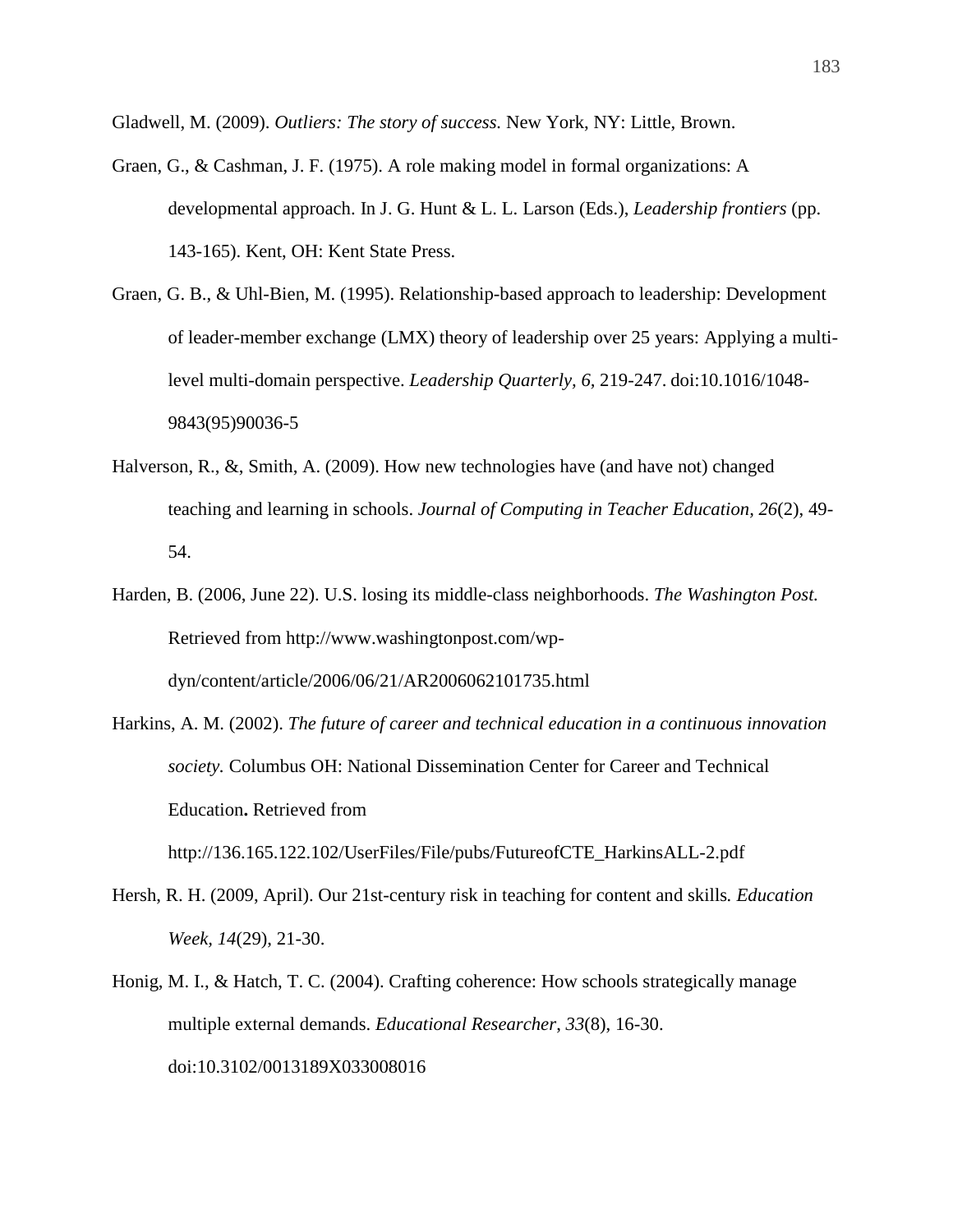- Hoyle, J. R., English, F. W., & Steffy, B. E. (2005). *Skills for successful 21st-century leaders: Standards for peak performers.* Lanham, MD: Rowman & Littlefield.
- Institute of Education Sciences. (2008). *Educational technology in U.S. public schools.* Retrieved from National Center for Education Statistics website:

http://nces.ed.gov/pubs2010/2010034.pdf

Interactive Educational Systems Design. (2011, March). *National survey report: Digital districts: Web 2.0 and collaborative technologies in U.S. schools.* New York, NY: Author. Retrieved from http://edulab.wikispaces.com/file/view/web+2.0+brug+i+ skolen+Digital+District+Survey+-+2011+Full+Report.pdf

International Society for Technology in Education. (2009). *Digital age leadership*. http://www.iste.org/standards/nets-for-administrators.aspx

- Jakovljevic, M. (2006). *A shift from traditional teaching to the development of complex thinking in a technology classroom in South Africa.* Johannesburg, Republic of South Africa: University of the Witwatersrand.
- Katz, D., & Kahn, R. L. (1966). Effects of within group and between-group variation leadership. *Journal of Applied Psychology, 66*, 218-223.
- Kelly, T. (2000). *Researching catholicity at an Australian catholic university* (Draft paper). Brisbane, Australia: Australia Catholic University, Sub-Faculty of Theology.
- King, R. A., Swanson, A. D., & Sweetland, S. R. (Eds.). (2003). *School finance: Achieving high standards with equity and efficiency* (3rd ed.). Boston, MA: Allyn & Bacon.
- Klagholz, L. (2000). *Growing better teachers in the garden state: New Jersey's "alternate route" to teacher certification.* Washington, DC: Thomas B. Fordham Foundation.
- Kotter, J. (1996). *Leading change.* Boston, MA: Harvard Business School Press.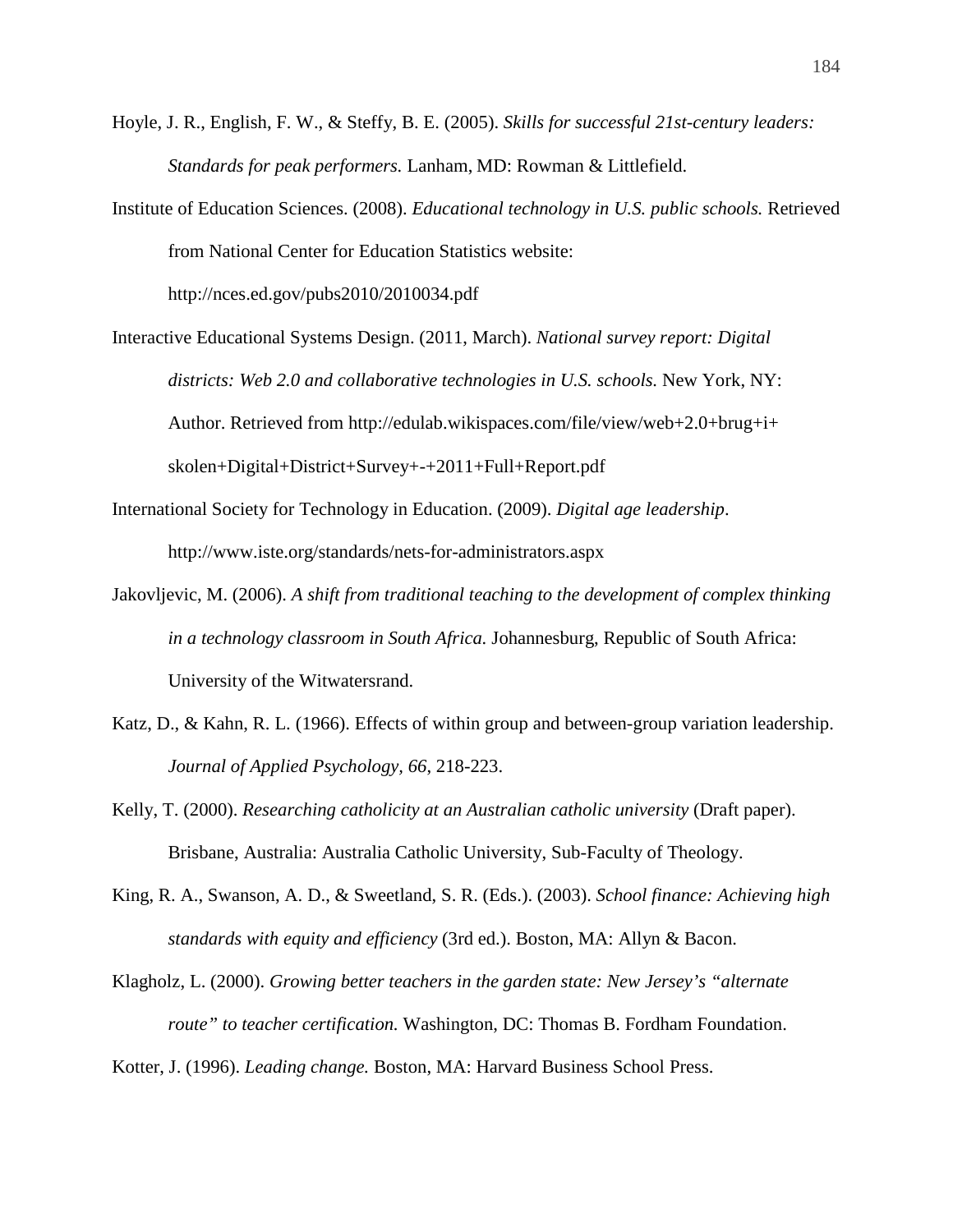- Kowalski, T. J. (2005). Foreword. In G. J. Petersen, & Fusarelli, L. D. (Eds.), *The politics of leadership: Superintendents and school boards in changing times* (p. ix). Greenwich, CT: Information Age.
- *Learning in the 21st-century: A national report of online learning*. (2006). Project Tomorrow and Blackboard, Inc. Retrieved from http://www.blackboard.com/resources/k12/K-12\_Learning\_in\_the\_21st\_Century.pdf
- Levin, H., Belfield, C., Muennig, P., & Rouse, C. (2007). *The costs and benefits of an excellent education for all of America's children.* New York, NY: Teachers College Press.
- Li, C. (2010). *Open leadership: How social technology can transform the way you lead.* San Francisco, CA: Jossey-Bass.
- Lombardi, M. M. (2007, May). *Authentic learning for the 21st-century: An overview.* (ELI Paper 1:2007)*.* Louisville, CO: Educause Learning Systems. Retrieved from http://net.educause.edu/ir/library/pdf/ELI3009.pdf
- MAJI Educational Services. (n.d.). *Career and technical education in New York State: Final evaluation Report 2005-2006.* White Plains, NY: Author. Retrieved from New York State Education Department Website:

http://www.p12.nysed.gov/cte/docs/FinalMAGIreport.pdf

Manz, C. C. (1992). Self-leading work teams: Moving beyond self-management myths. *Human Relations, 45,* 1119-1140. doi:10.1177/001872679204501101

McCaslin, N. L., & Parker, R. (2003). *2003 National Career and Technical Teacher Education Institute final report.* National Dissemination Center for Career and Technical Education. Columbus, OH: Ohio State University. Retrieved from http://136.165.122.102/UserFiles/File/pubs/TEI\_2003\_Final\_Report.pdf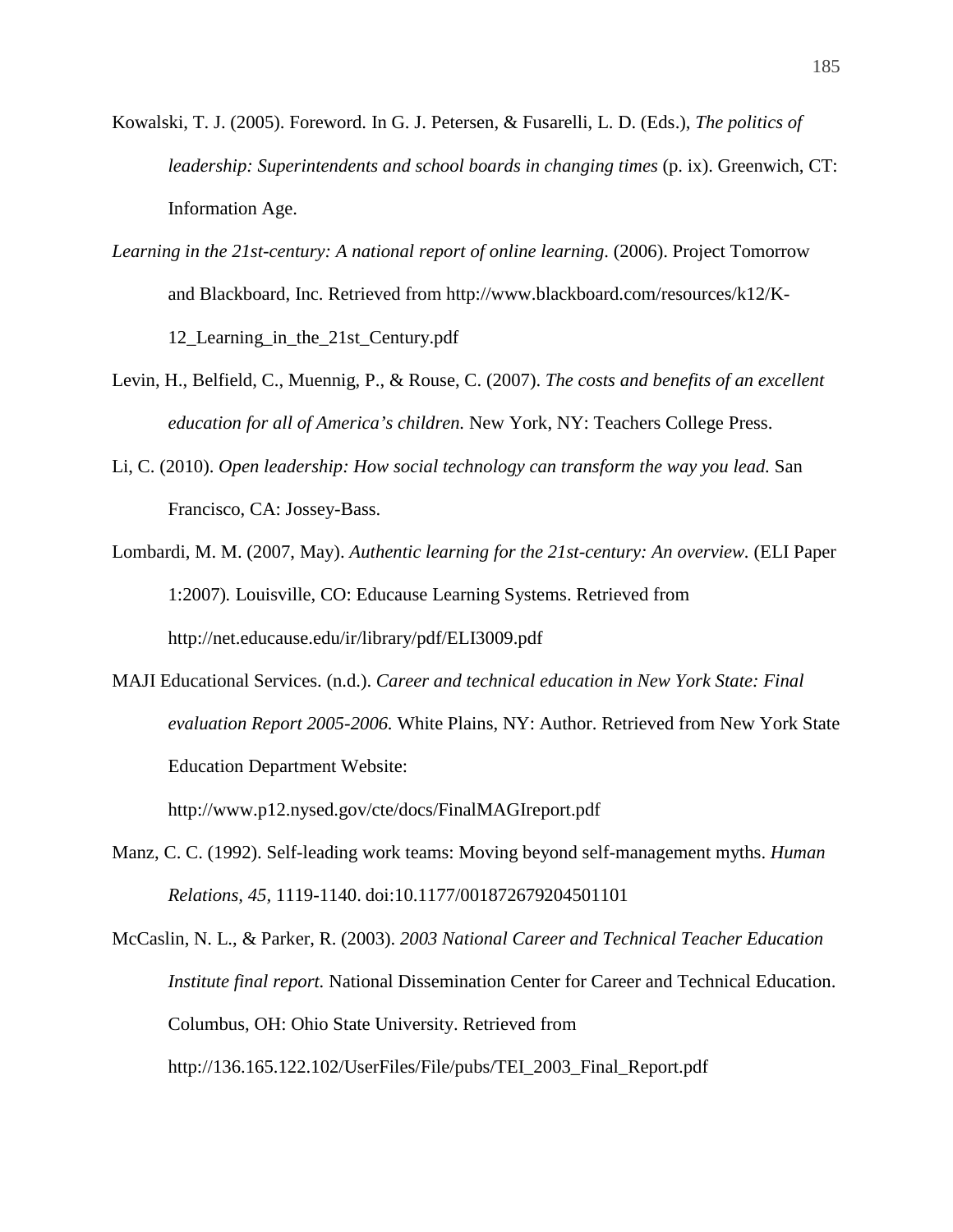McNulty, R. J. (2011, April). *Best practice to next practices: A new way of "Doing Business" for school transformation*. Rexford, NY: International Center for Leadership in Education. Retrieved from International Center for Leadership in Education website: http://www.leadered.com/whitepapers.html

Meeder, H., & Hebert-Giffen, M. (2009, February). *Joining forces for student success.* Alexandria, VA: Association for Career and Technical Education. Retrieved from http://www.acteonline.org/uploadedFiles/Publications\_and\_Online\_Media/files/academic \_integration\_paper\_WEB.pdf

- Merriam, S. (2009). *Qualitative research: A guide to design and implementation*. San Francisco, CA: Jossey-Bass.
- National Association of State Directors of Career and Technical Education Consortium. (2011). *CTE At-a-glance: A model for success*. Silver Spring, MD: Author. Retrieved from http://www.careertech.org/career-technical-education/
- National Survey of Student Engagement. (2008). *Promoting engagement for all students: The imperative to look within* (p. 11)*.* Bloomington, IN: Indiana University Center for Postsecondary Research. Retrieved from http://nsse.iub.edu/NSSE\_2008\_Results/docs /withhold/NSSE2008\_Results\_revised\_11-14-2008.pdf
- New Commission on the Skills of the American Workforce. (2007). *Tough choices for tough times.* Washington, DC: National Center on Education and the Economy. Retrieved from http://www.skillscommission.org/wp-

content/uploads/2010/05/ToughChoices\_EXECSUM.pdf

New York State Education Department. (2011a, March). *College and career readiness.* Retrieved from http://www.p12.nysed.gov/ccr/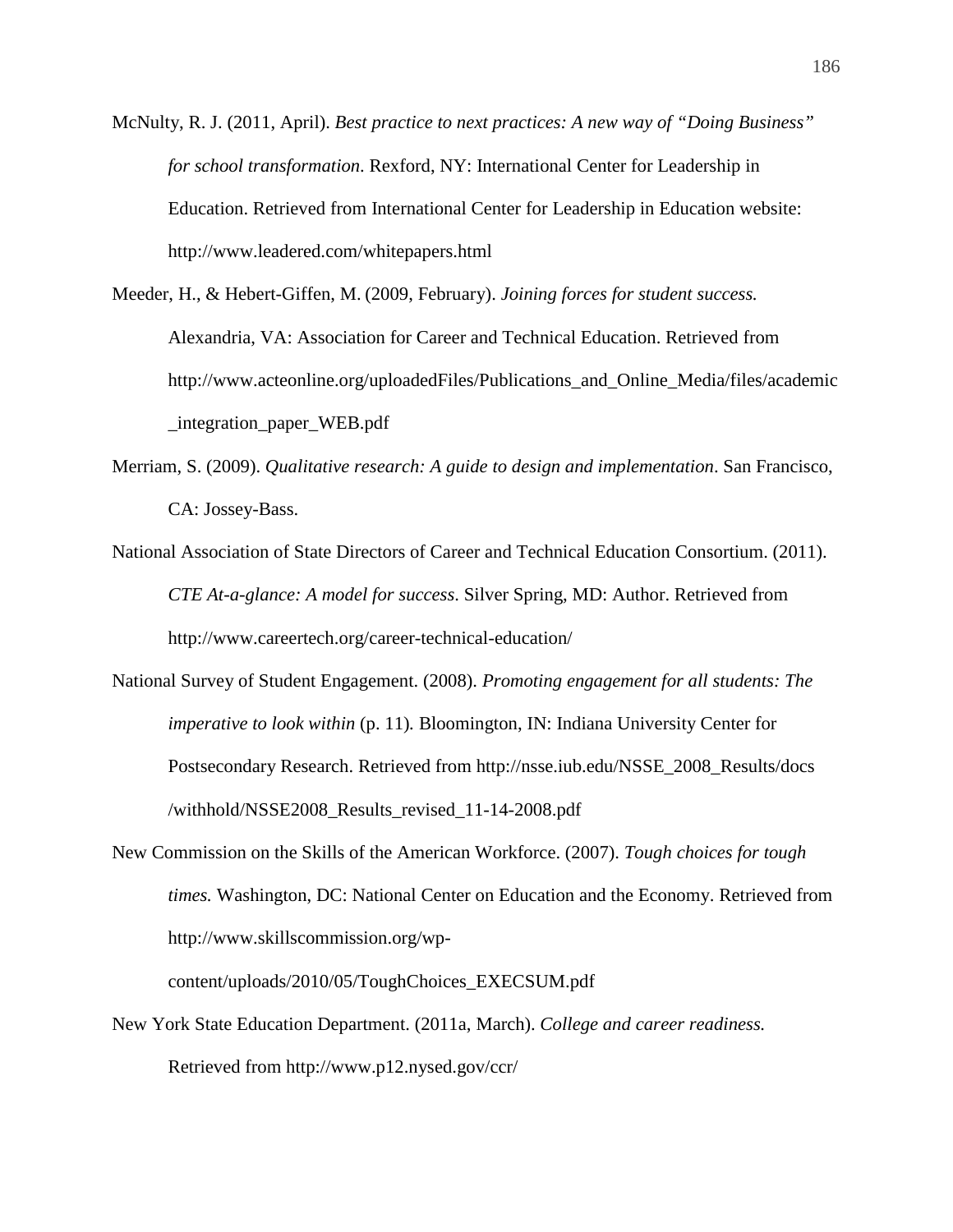- New York State Education Department. (2011b). *Common core learning standards.* Retrieved from http://www.p12.nysed.gov/ciai/common\_core\_standards
- New York State Education Department. (2011c). *Guidance on New York State's annual professional performance review: Law and regulations.* Retrieved from http://usny.nysed.gov/rttt/teachers-leaders/fieldguidance.pdf
- New York State Education Department. (2011d). *New York state teacher certification.* Retrieved from http://www.highered.nysed.gov/nclb012005a.htm
- New York State Education Department. (2012). *New York State Career and Technical Education report card.* Retrieved from

http://www.p12.nysed.gov/cte/perkins4/docs/ReportCard10\_11f.pdf

North American Council for Online Learning. (2006, November). *Virtual schools and 21stcentury skills.* Vienna, VA: Author. Retrieved from http://www.inacol.org/research/docs/NACOL\_21CenturySkills.pdf

Northouse, P. G. (2007). *Leadership: Theory and practice*. Thousand Oaks, CA: Sage.

- Oeser, O. A., & Emery, F. E. (1954). *Social structure and personality in a rural community*. London, England: Routledge and Kegan Paul.
- Partnership for 21st-century Skills. (2009). *P21 framework definitions*. Washington, DC: Author. Retrieved from http://www.p21.org/storage/documents/P21\_Framework\_Definitions.pdf

Partnership for the Assessment of Readiness for College and Careers. (2010). *Home.*

Washington, DC. Retrieved from http://www.parcconline.org/

Petersen, G. J., & Fusarelli, L. D. (Eds.). (2005). *The politics of leadership: Superintendents and school boards in changing times.* Greenwich, CT: Information Age.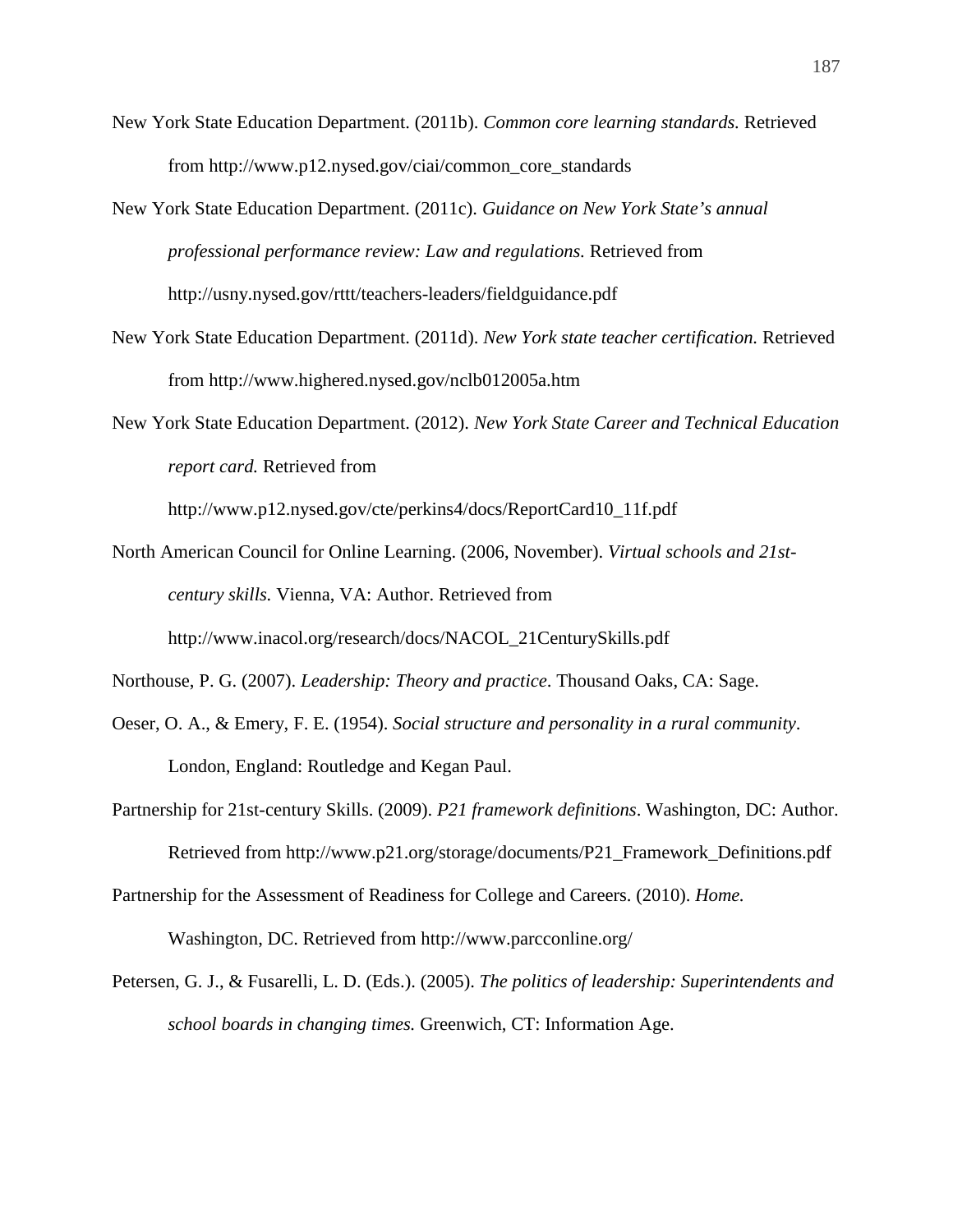- Pfeffer, J. (1994). *Managing with power: Politics and influence in organizations.* Boston, MA: Harvard Business School Press.
- Picciano, A. G., & Seaman, J. (2007). *K-12 online learning: A survey of U.S. school district administrators.* Newburyport, MA: The Sloan Consortium. Retrieved from http://sloanconsortium.org/sites/default/files/K-12\_Online\_Learning\_1.pdf
- Picciano, A. G., & Seaman, J. (2008). *K-12 online learning: A 2008 follow-up the survey of U.S. school administrators*. Newburyport, MA: Sloan Consortium. Retrieved from http://sloanconsortium.org/publications/survey/k12online2008.
- Pink, D. (2009). *Drive.* New York, NY: Penguin Group.
- Pont, B., Nusche, D., & Moorman, H. (2008). *Improving school leadership, Vol. 1: Policy and practice.* Paris, France: OECD Directorate for Education.
- Project Tomorrow. (2011). *The new 3 e's of education.* Irvine, CA: Author. Retrieved from http://www.tomorrow.org/speakup/pdfs/SU10\_3EofEducation%28Students%29.pdf
- Race to the Top Fund. (2009). *Phase 1 application, review, and technical assistance.*

Washington, DC: U. S. Department of Education. Retrieved from http://www2.ed.gov/programs/racetothetop/index.html

- Ravitch, D. (2010). *The death and life of the great American school system: How testing and choice are undermining education.* New York, NY: Basic Books.
- Reynard, R. (2007, April 4). Developing an individual learning voice. *Campus Technology.*  http://campustechnology.com/articles/2007/04

Roulston, K. (2010). *Reflective interviewing: A guide to theory & practice.* Los Angeles, CA: Sage.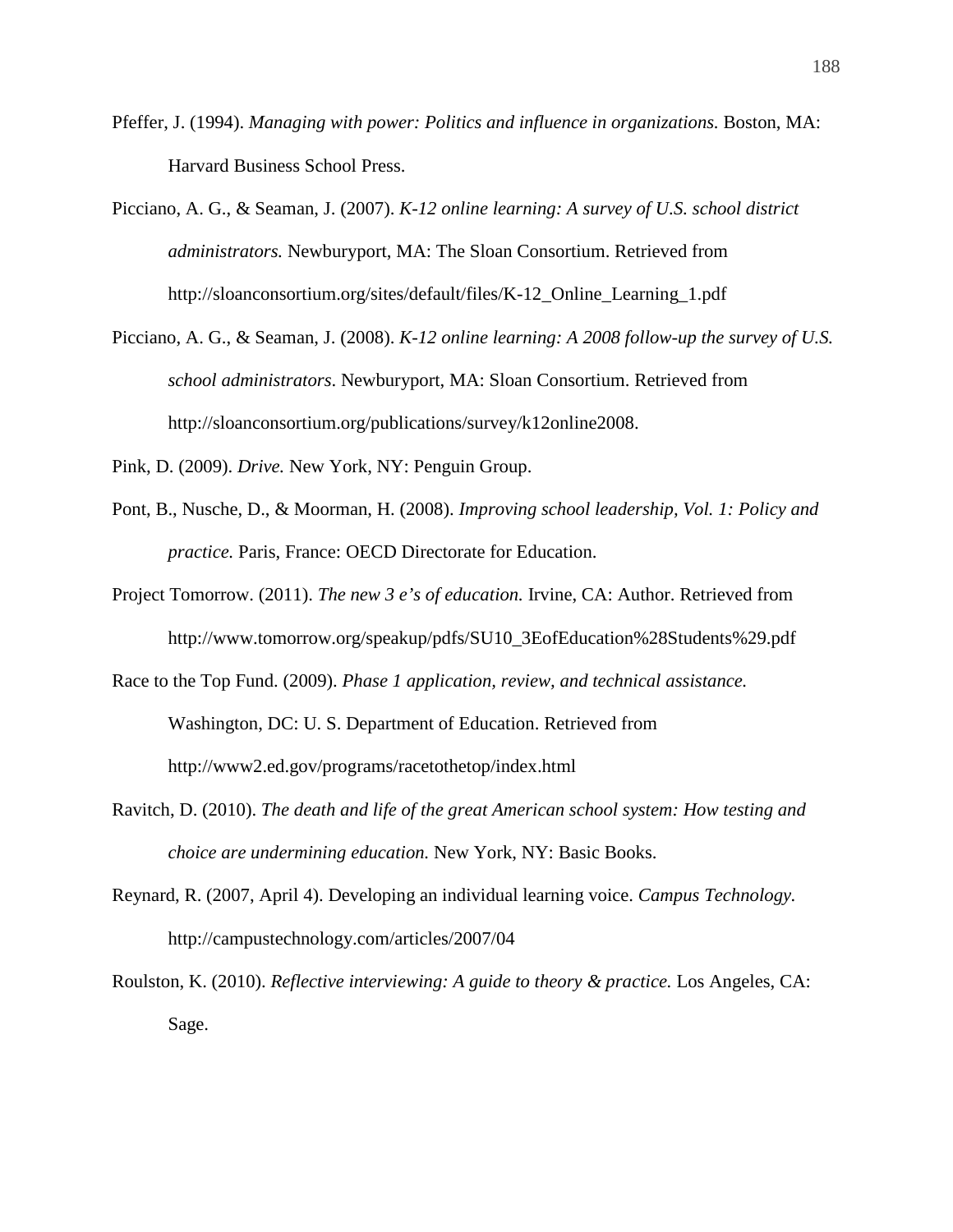- Sawchuk, S. (2009). Staff development for teachers deemed fragmented. *Education Week, 28*(2), 12. Retrieved from http://www.edweek.org/ew/articles/2009/02/11/21development-2.h28.html
- Schlechty, P. C. (1990). *Schools for the 21st-century: Leadership imperatives for educational reform.* San Francisco, CA: Jossey-Bass.
- Schrum, L., & Levin, B. (2009) *Harnessing technology for engagement and achievement.* Thousand Oaks, CA: Corwin Press.
- Schultz, T. W. (1961). Investment in human capital. *The American Economic Review, 1*(1), 12- 14. Retrieved from https://webspace.utexas.edu/hcleaver/www/330T/350kPEE SchultzInvestmentHumanCapital.pdf
- Selznick, P. (1948). Foundations of the theory of organization. *American Sociological Review, 13*(1), 25-35. doi:10.2307/2086752
- Shafritz, J. M., Ott, J. S. &, Jang, Y. S. (2005). *Classics of organization theory*. Florence, KY: Cengage Learning.
- Silverberg, M., Warner, E., Fong, M., & Goodwin, D. (2004). *The national assessment of vocational education's final report to congress.* Washington, DC: U. S. Department of Education, Office of the Under Secretary, Policy and Program Studies Service. Retrieved from http://www.eric.ed.gov/PDFS/ED483151.pdf
- Starratt, R. J. (2003). *Building an ethical school: A practical response to the moral crisis in schools.* New York, NY: Falmer Press.
- Taylor, F. W. (1911). The principles of scientific management. *Modern History Sourcebook.* Retrieved from http://www.fordham.edu/halsall/mod/1911taylor.html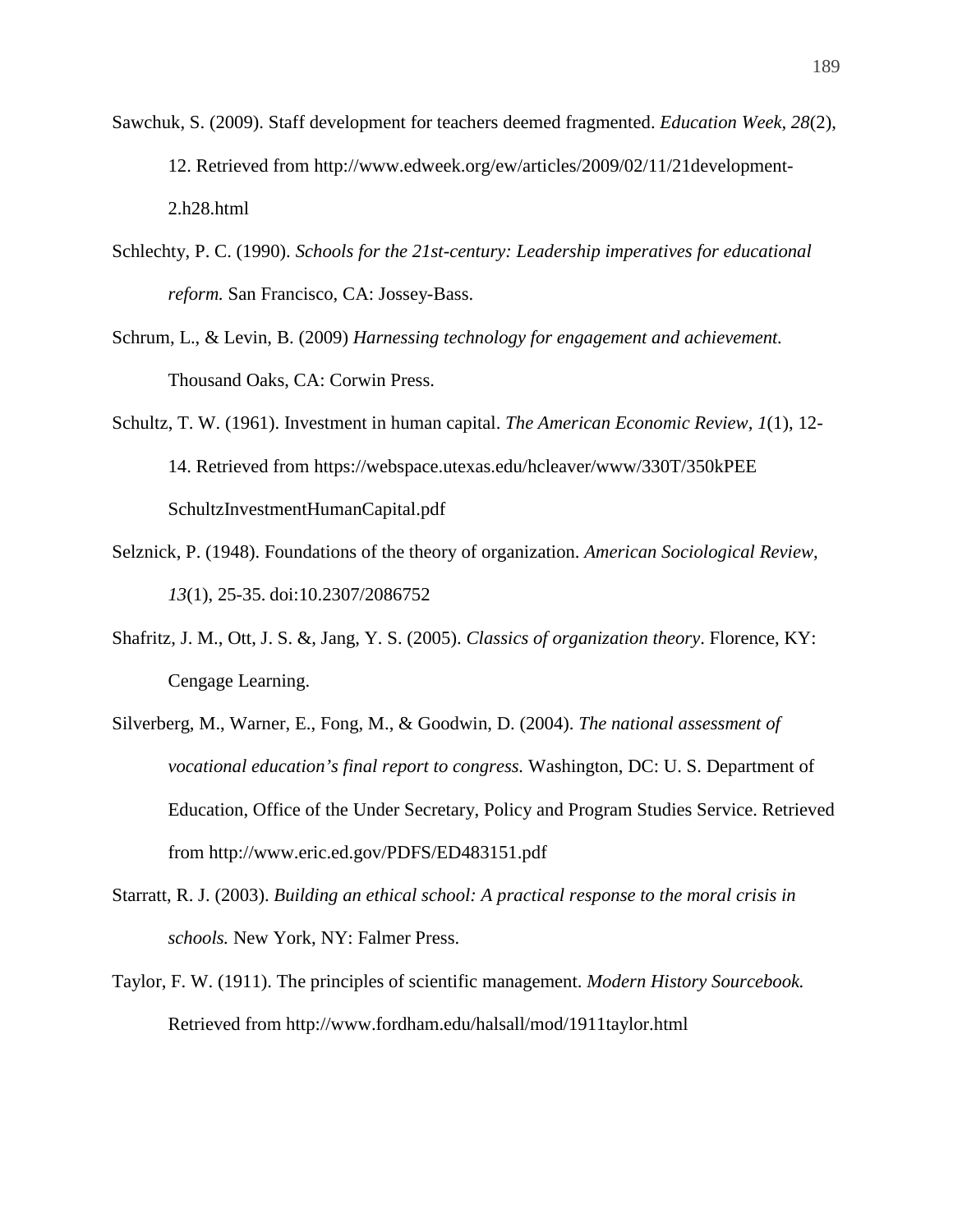Threeton, M. D. (2007). The Carl D. Perkins Career and Technical Education (CTE) Act of 2006 and the roles and responsibilities of CTE teachers and faculty members. *Journal of Industrial Teacher Education*, *44*(1), 66-84*.* Retrieved from http://scholar.lib.vt.edu/ejournals/JITE/v44n1/threeton.html

Toffler, A. (1970). *Future shock*. New York, NY: Bantam Books.

- Trilling, B., & Fadel, C. (2009). *21st-century skills: Learning for life in our times.* San Francisco, CA: Jossey-Bass.
- Trist, E. (1993). Management laureates. In A. G. Bedian (Ed.), *Guilty of enthusiasm* (pp. 121- 134). Philadelphia, PA: University of Pennsylvania Press.
- Trist, E., & Bamforth, W. (1951). Some social and psychological consequences of the Longwall method of goal-getting. *Human Relations, 4,* 3-38. doi:10.1177/001872675100400101
- U.S. Department of Education. (1983). *A nation at risk.* Washington, DC: Author. Retrieved from http://www2.ed.gov/pubs/NatatAtRisk/risk.html
- U.S. Department of Education. (2010a). *Beyond the bubble tests: The next generation of assessments*. Retrieved from http://www.ed.gov/news/speeches/beyond-bubble-testsnext-generation-assessments-secretary-arne-duncans-remarks-state-l
- U.S. Department of Education. (2010b). *National education technology plan*: *Transforming American education learning powered by technology.* Washington, DC: Author. Retrieved from http://www.ed.gov/sites/default/files/netp2010-execsumm.pdf
- Venezky, R. L. (1992). Textbooks in school and society. In P. W. Jackson (Ed.), *Handbook of research on curriculum* (pp. 436-461). New York, NY: Macmillan.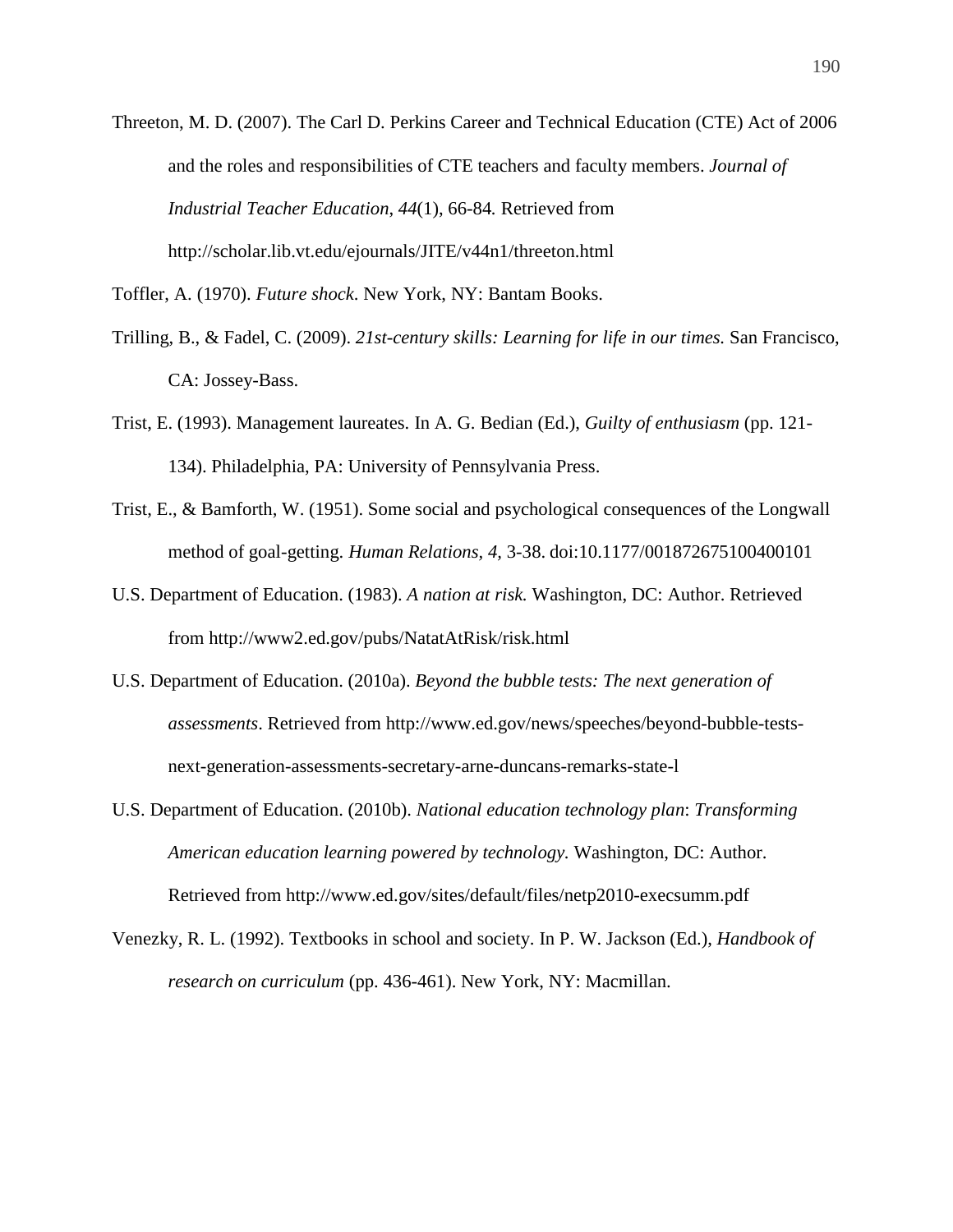- Wagner, T. (2008). *The global achievement gap: Why even our best schools don't teach the new survival skills our children need and what we can do about it*. New York, NY: Basic Books.
- Wei, R. C., Darling-Hammond, L., Andree, A., Richardson, N., & Orphonos, S. (2009). *Professional learning in the learning profession: A status report on teacher development in the U. S. and abroad.* Dallas, TX: National Staff Development Council. Retrieved from http://www.learningforward.org/news/NSDCstudytechnicalreport2009.pdf
- Willingham, D. T. (2009, March 4). Drive to engineer  $21<sup>st</sup>$ -century skills run into roadblocks. *Education Week*, *14*(5), 12.
- Yin, R. K. (2009). *Case study research: Design & methods* (4<sup>th</sup> ed.). Los Angeles, CA: Sage.
- Young, T. V. (2005). Building effective school system leadership. In G. J. Petersen & L. D. Fusarelli (Eds.), *The politics of leadership: Superintendents and school boards in changing times* (pp. 157-176). Greenwich, CT: Information Age.

Zakaria, F. (2009). *The post-American world.* New York, NY: Norton.

- Zmuda, A., Kuklis, R., & Kline, E. (2004). *Transforming schools: Creating a culture of continuous improvement.* Alexandria, VA: Association for Supervision and Curriculum Development.
- Zucker, L. G., & Darby, M. R. (2005). An evolutionary approach to institutions and social construction: Process and structure. In K. G. Smith & M. A. Hitt (Eds.), *Great minds in management: The process of theory development* (p. 548-568). New York, NY: Oxford University Press.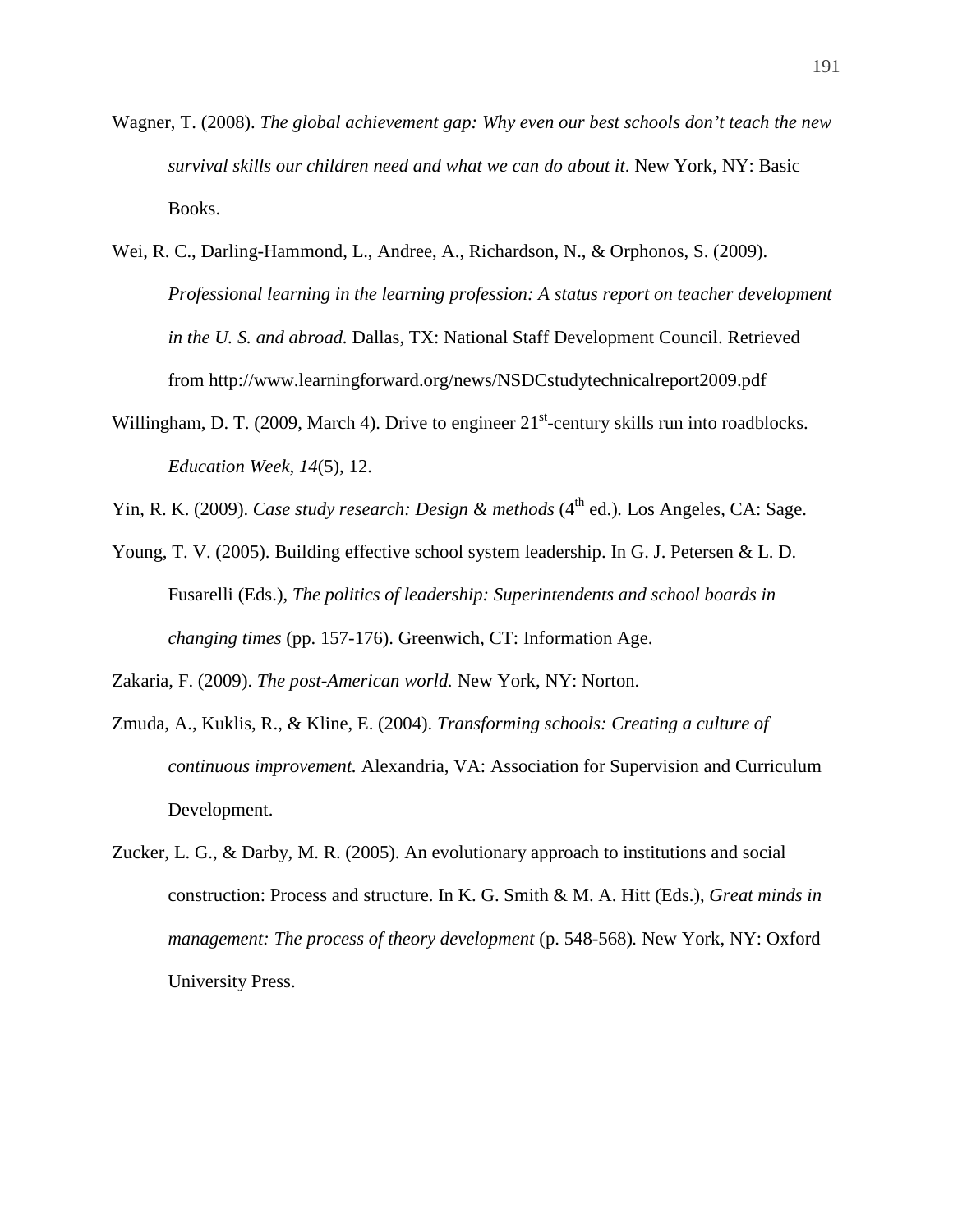# **APPENDIX A**

# **ADMINISTRATOR SELF-REFLECTIVE SURVEY**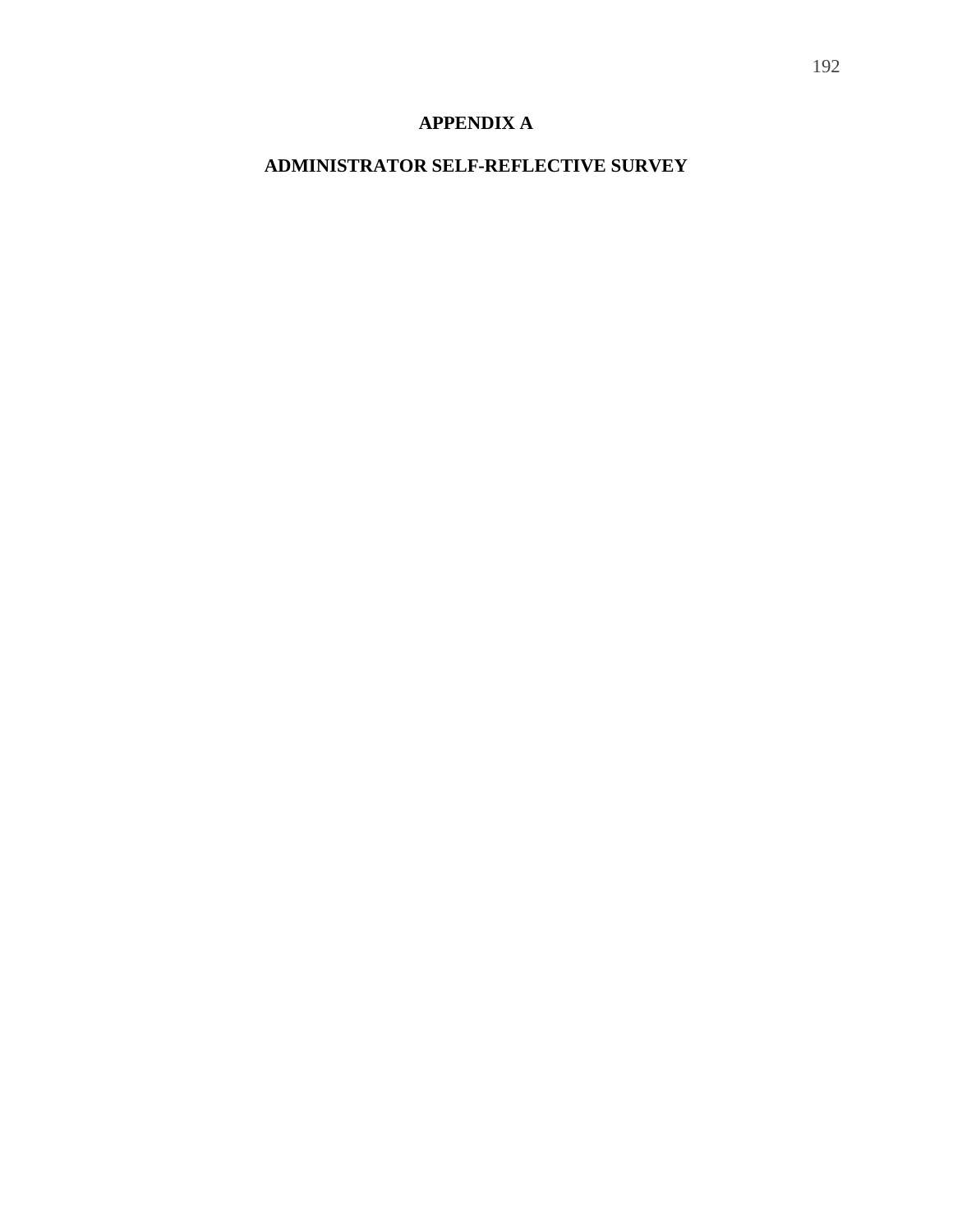# **1-Personal Productivity**

| <b>LEVEL 1</b>                   | LEVEL 2                                 | LEVEL 3                                |
|----------------------------------|-----------------------------------------|----------------------------------------|
| I do not use a computer or other | I use a computer to keep a calendar to  | I not only use technology to increase  |
| related information technologies | which my secretary has access; to       | my productivity, but encourage my      |
|                                  | track addresses and phone numbers of    | office staff to do so as well.         |
|                                  | professional contacts; and to compose   |                                        |
|                                  | professional correspondence.            |                                        |
| I am not aware of ways that      | I use technology to do routine tasks    | All Correspondence from my office      |
| technology can improve my        | more effectively and efficiently, which | looks professional. All building       |
| productivity or the productivity | gives me more time for work with staff  | supervisors/leaders use a shared       |
| of my office staff.              | and on long-term goals and major        | calendar system for easy scheduling of |
|                                  | projects.                               | meetings                               |

#### **2-Information Systems Use**

| <b>LEVEL 1</b>                   | <b>LEVEL 2</b>                          | LEVEL 3                                  |
|----------------------------------|-----------------------------------------|------------------------------------------|
| My office staff uses a stand-    | My office uses a system to accurately   | Appropriate student information is       |
| alone student information system | track student information including     | used by all staff as well as by building |
| to keep track of basic student   | parental contact information, grade     | leaders. The system is integrated with   |
| data and information need for    | reports, discipline reports, and health | a district census database that is also  |
| district and state reports.      | records. The system is used to build a  | tied to finance, transportation, and     |
|                                  | master class schedule.                  | personnel/payroll records.               |
| Network access is not given      | Selected personnel building personnel   | I use the philosophy of the Schools      |
|                                  | and I can access the system through     | Interoperability Framework (SIF) as a    |
|                                  | the network and use it for decision-    | criterion when selecting a new or        |
|                                  | making purposes.                        | upgraded information system.             |
|                                  | The system is secure and back-up        | The district plan has these attributes:  |
|                                  | procedures in place.                    | No information is entered                |
|                                  |                                         | manually more than once                  |
|                                  |                                         | All databases allow for easy             |
|                                  |                                         | importing and exporting of               |
|                                  |                                         | information into spreadsheets, graphic   |
|                                  |                                         | packages, word processors, and other     |
|                                  |                                         | databases.                               |
|                                  |                                         | • Electronic data replaces paper         |
|                                  |                                         | when possible, including forms and       |
|                                  |                                         | seldom-used or often -modified           |
|                                  |                                         | documents, such as policy manuals        |
|                                  |                                         | and curriculum guides.                   |
|                                  |                                         | All staff members have the skills        |
|                                  |                                         | and access needed to use the system.     |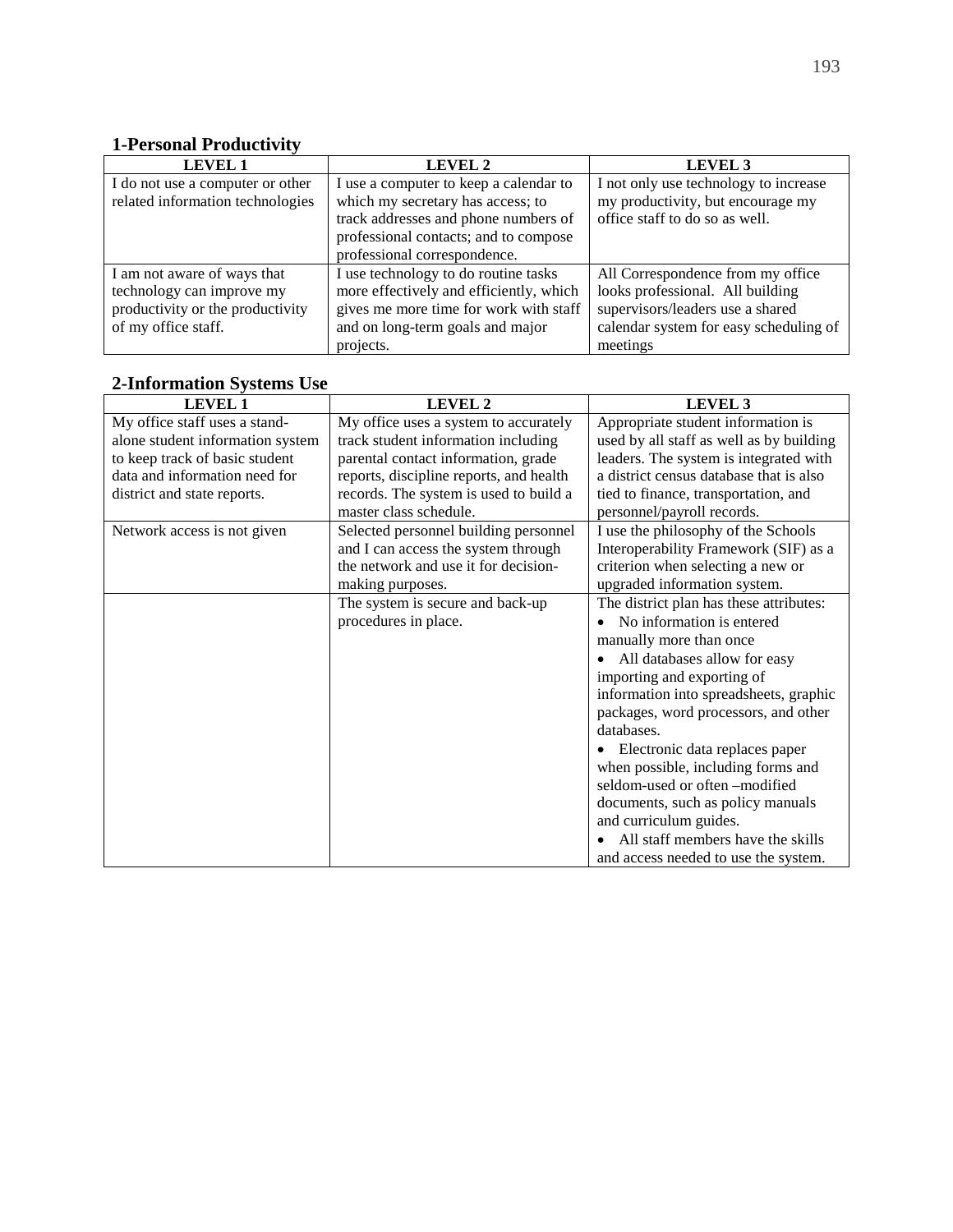# **3-Record Keeping and Budgeting**

| <b>LEVEL 1</b>                     | LEVEL 2                                 | <b>LEVEL 3</b>                         |
|------------------------------------|-----------------------------------------|----------------------------------------|
| I rely on a district system with   | I use a spreadsheet or simple packaged  | I sue the district's online accounting |
| paper reports for keeping track    | record keeping system to track my       | system to track my budget accounts.    |
| of budgets, inventories, and other | department or building's budget         |                                        |
| financial records. I keep track of | account. It is accurate and up to date. |                                        |
| my budgets in a paper ledger       |                                         |                                        |
| format                             |                                         |                                        |
|                                    | I can use my accounting system to       | I can submit purchase orders           |
|                                    | cross check the district's financial    | electronically.                        |
|                                    | system if discrepancies arise.          |                                        |
|                                    |                                         | I use networked inventory databases    |
|                                    |                                         | to keep track of my building's         |
|                                    |                                         | supplies, textbooks and equipment.     |

#### **4-Data Use**

| <b>LEVEL 1</b>                    | <b>LEVEL 2</b>                        | LEVEL 3                                  |
|-----------------------------------|---------------------------------------|------------------------------------------|
| I do not use reports or data that | I can analyze census, discipline,     | I recognize areas in administration for  |
| can be produced by information    | scheduling, attendance, grading, and  | which additional data are needed for     |
| systems in the district to help   | financial data reports produced by    | the efficient and effective operation of |
| make operational or policy        | administrative systems to spot trends | the building or district.                |
| decisions.                        | and highlight problems in my building |                                          |
|                                   | or department.                        |                                          |
|                                   | C can communicate the conclusions to  | I can make recommendations about         |
|                                   | staff, parents, and the community in  | how that data can be gathered, stored,   |
|                                   | understandable ways.                  | and processed electronically.            |
|                                   |                                       | I can use data mining techniques to      |
|                                   |                                       | draw conclusions and about programs'     |
|                                   |                                       | effectiveness                            |

# **5-Communications and Public Relations**

| <b>LEVEL 1</b>                    | <b>LEVEL 2</b>                        | LEVEL <sub>3</sub>                  |
|-----------------------------------|---------------------------------------|-------------------------------------|
| I ask that my secretary word      | I effectively use a variety of        | I contribute information and policy |
| process outgoing                  | technologies to communicate with      | advice for our school's Webpage.    |
| communications. Telephone         | students, teachers, parents, and the  |                                     |
| messages are hand written.        | public. I can use voice-mail and the  |                                     |
|                                   | fax machine. I have an email address, |                                     |
|                                   | check my email on a regular basis,    |                                     |
|                                   | and communicate with building and     |                                     |
|                                   | district staff using email.           |                                     |
| When I speak to the public, I use | When speaking, I can use presentation | I encourage my staff to use         |
| overhead transparencies or no     | software and the necessary hardware   | technology to communicate with each |
| audiovisual aids.                 | to effectively communicate my         | other, students, parents, and the   |
|                                   | message. I use the district's cable   | public.                             |
|                                   | television capabilities for public    |                                     |
|                                   | information uses in the school and    |                                     |
|                                   | community.                            |                                     |
|                                   | When speaking, I can use presentation | The public is encouraged to         |
|                                   | software and the necessary hardware   | communicate electronically with the |
|                                   | to effectively communicate my         | school.                             |
|                                   | message. I use the district's cable   |                                     |
|                                   | television capabilities for public    |                                     |
|                                   | information uses in the school and    |                                     |
|                                   | community.                            |                                     |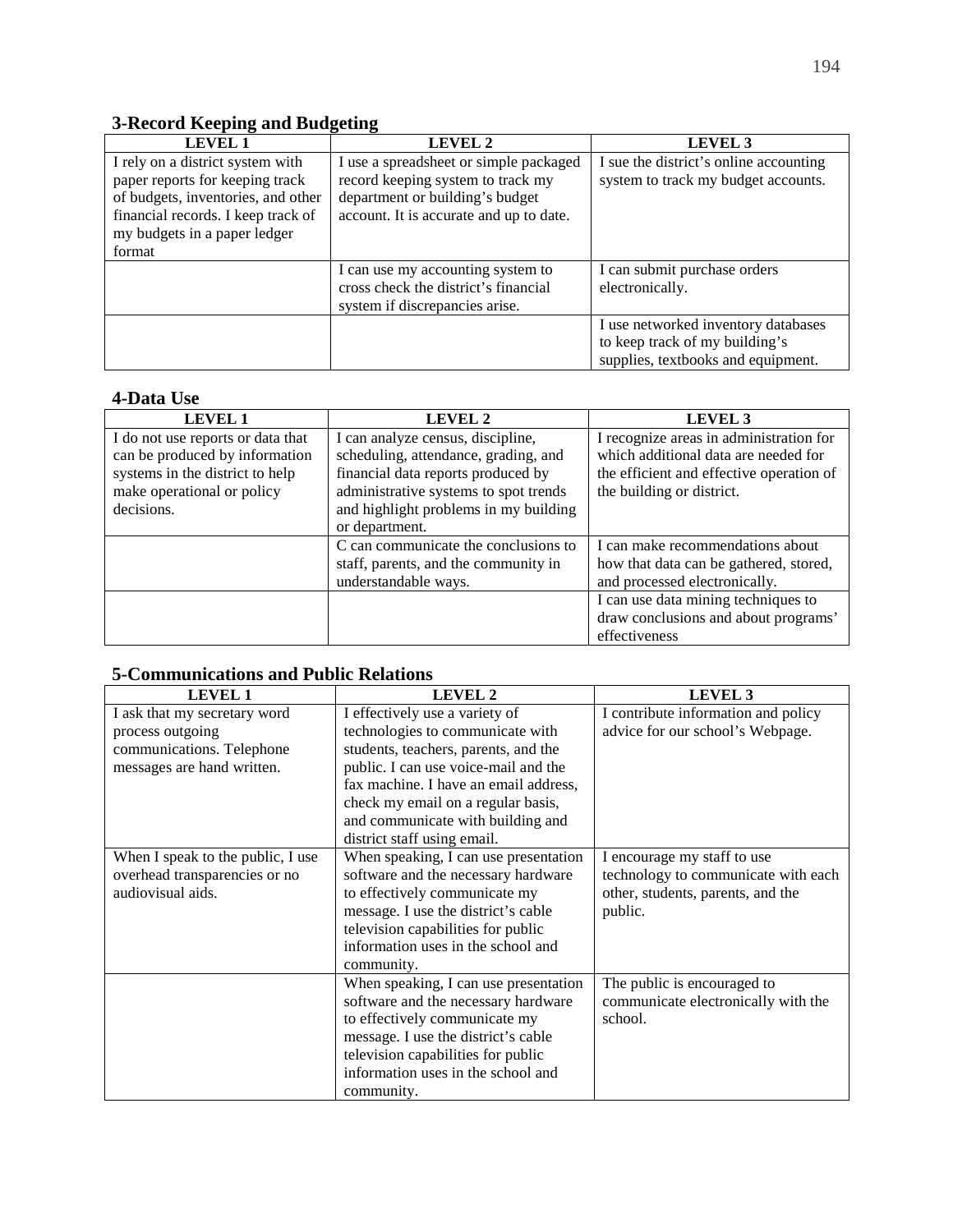#### **6-Online Research and Professional Development**  LEVEL 2 LEVEL 3 I do not use online resources to gather professional information or research. I can effectively search and extract information from online resources such as educational journal databases, ERIC, and the internet. I subscribe to electronic journals and newsletters of professional relevance. I subscribe to electronic mailing lists (listservs) to gather information and problem solve with fellow professionals. I have participated in satellite-delivered educational forums (web forums) I understand and can use online interactive communications (chat or messaging). I have participated in satellite-delivered educational forums (web forums) Have taken classes or participated in professional development online.

#### **7-Teacher Competencies**

| <b>LEVEL 1</b>                    | LEVEL 2                                  | LEVEL <sub>3</sub>                   |
|-----------------------------------|------------------------------------------|--------------------------------------|
| I cannot identify any specific    | Our school or district has a set of      | All teachers are expected to use     |
| skills that teachers in my school | technology skills that teachers are      | technology to increase their         |
| or district should have in order  | expected to master correlated to the     | pedagogical effectiveness and        |
| to use technology effectively.    | NETS or national standards.              | integrate high level technology uses |
|                                   |                                          | into their classes.                  |
|                                   | A formal staff development program       |                                      |
|                                   | that offers teachers a range of staff    |                                      |
|                                   | development opportunities in             |                                      |
|                                   | technology and a means for assessing     |                                      |
|                                   | the effectiveness of those opportunities |                                      |
|                                   | is in place.                             |                                      |
|                                   | Technology and training in its use for   |                                      |
|                                   | teachers has a high funding priority in  |                                      |
|                                   | my school/district.                      |                                      |

#### **8-Student Competencies**

| <b>LEVEL 1</b>              | LEVEL 2                                        | LEVEL <sub>3</sub>                  |
|-----------------------------|------------------------------------------------|-------------------------------------|
| I cannot identify any       | My district has a well-articulated and well-   | I serve on curriculum committees    |
| specific skills students in | taught information literacy curriculum that    | comprised of both educators and     |
| my school or district       | integrates technology into a problem-solving   | community/industry leaders that     |
| should have in order to     | research process.                              | help identify the skills and        |
| use technology effectively  |                                                | competencies future graduates will  |
| after graduation.           |                                                | need to successfully participate in |
|                             |                                                | society.                            |
|                             | Students have a wide-variety of opportunities  | I can clearly articulate how        |
|                             | in nearly all classes to practice the use of   | technology use affects student      |
|                             | technology in meaningful ways. Benchmarks      | achievement.                        |
|                             | for student technology proficiency are written |                                     |
|                             | and understood by the staff and public.        |                                     |
|                             | Our curriculum is based on national standards  |                                     |
|                             | such as NETS OR AASL'S Information             |                                     |
|                             | Literacy Standards for Student Learning.       |                                     |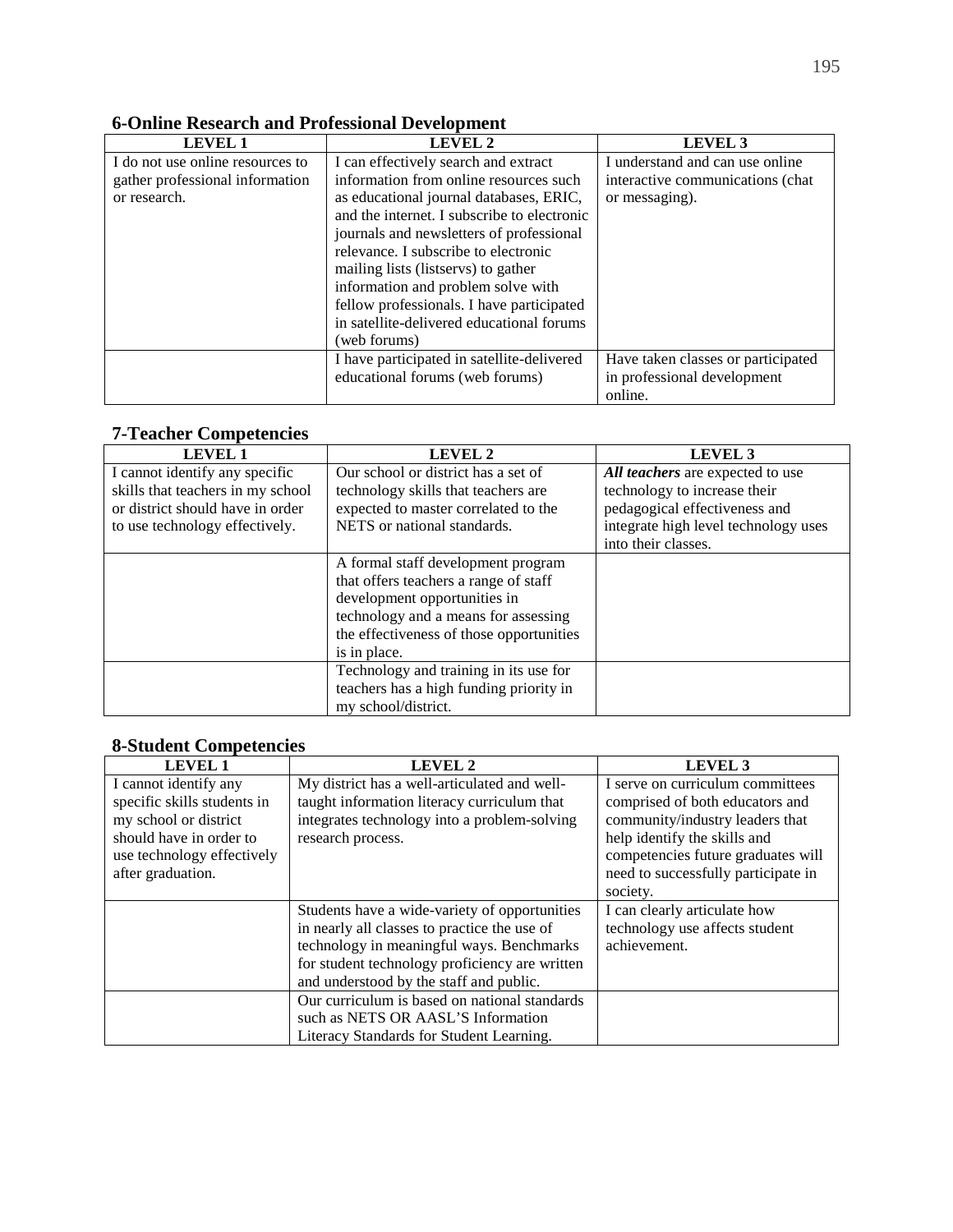#### **9-Envisioning, Planning, and Leading**

| <b>LEVEL 1</b>              | LEVEL 2                                          | LEVEL <sub>3</sub>                  |
|-----------------------------|--------------------------------------------------|-------------------------------------|
| I let others in my district | I use software to facilitate brainstorming       | I have a leadership role in my      |
| or schools create           | activities, to plan and conduct meetings, and    | professional organization that      |
| technology plans. We        | to create decision-making models                 | stresses the effective use of       |
| purchase equipment,         |                                                  | technology in education.            |
| software, and technical     |                                                  |                                     |
| support on an "as needed"   |                                                  |                                     |
| basis.                      |                                                  |                                     |
|                             | I take an active leadership role in building and | I write and speak for my fellow     |
|                             | district technology planning efforts helping     | practitioners on technology issues. |
|                             | make decisions about hardware acquisition,       |                                     |
|                             | staff development in technology, and             |                                     |
|                             | integration of technology into the curriculum.   |                                     |
|                             | . Our school and district have a model long      |                                     |
|                             | range plan and short-term goals for              |                                     |
|                             | technology use that are regularly assessed and   |                                     |
|                             | updated.                                         |                                     |

#### **10-Ethical Use and Policy Making**

| <b>LEVEL 1</b>            | <b>LEVEL 2</b>                                         | LEVEL <sub>3</sub>                 |
|---------------------------|--------------------------------------------------------|------------------------------------|
| I am not aware of any     | I clearly understand copyright and fair use            | I am aware of other controversial  |
| ethical or policy issues  | issues as they apply to information technology         | aspects of technology use          |
| surrounding computer use. | resources. I understand the school board               | including data privacy, equitable  |
|                           | policy on the use of copyrighted materials. I          | access, and free speech issues.    |
|                           | demonstrate ethical usage of all software and          |                                    |
|                           | let my staff know my personal stand on legal           |                                    |
|                           | and moral issues involving technology.                 |                                    |
|                           | I know and enforce the school's technology             | I can speak to a variety of        |
|                           | policies and guidelines, including its <i>Internet</i> | technology issues at my            |
|                           | Acceptable Use Policy. I am aware of the               | professional association meetings, |
|                           | issues as technology relates to student safety         | to parent groups, and to the       |
|                           | and security and the physical health and               | general community.                 |
|                           | environmental risks associated with                    |                                    |
|                           | technology use.                                        |                                    |
|                           | I have a personal philosophy and I can clearly         |                                    |
|                           | articulate the use of technology in education.         |                                    |

© National Educational Technology Standards for Administrators, 2009, International Society for Technology in Education. All rights reserved.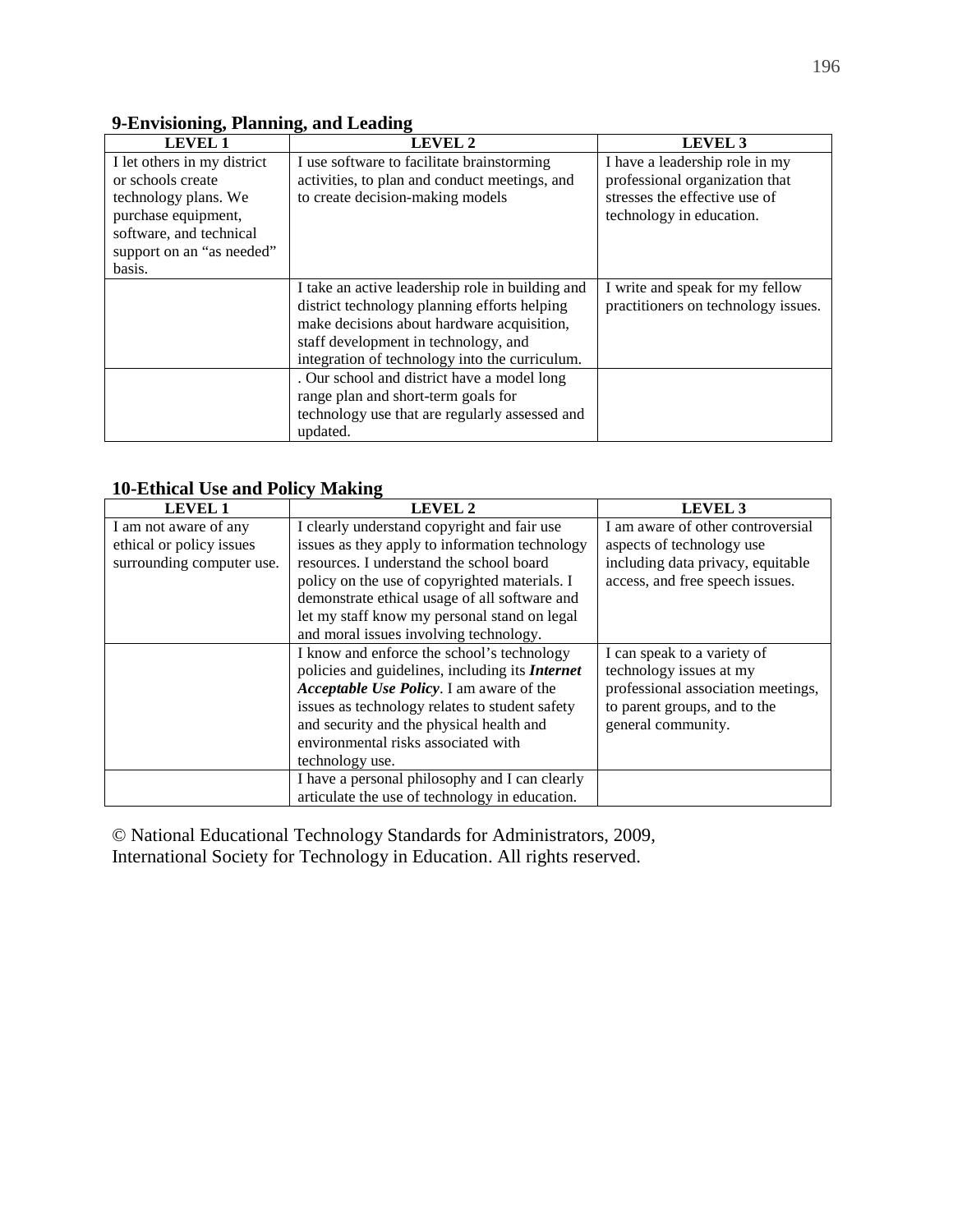# **APPENDIX B**

# **PERMISSION TO USE ISTE RUBRIC**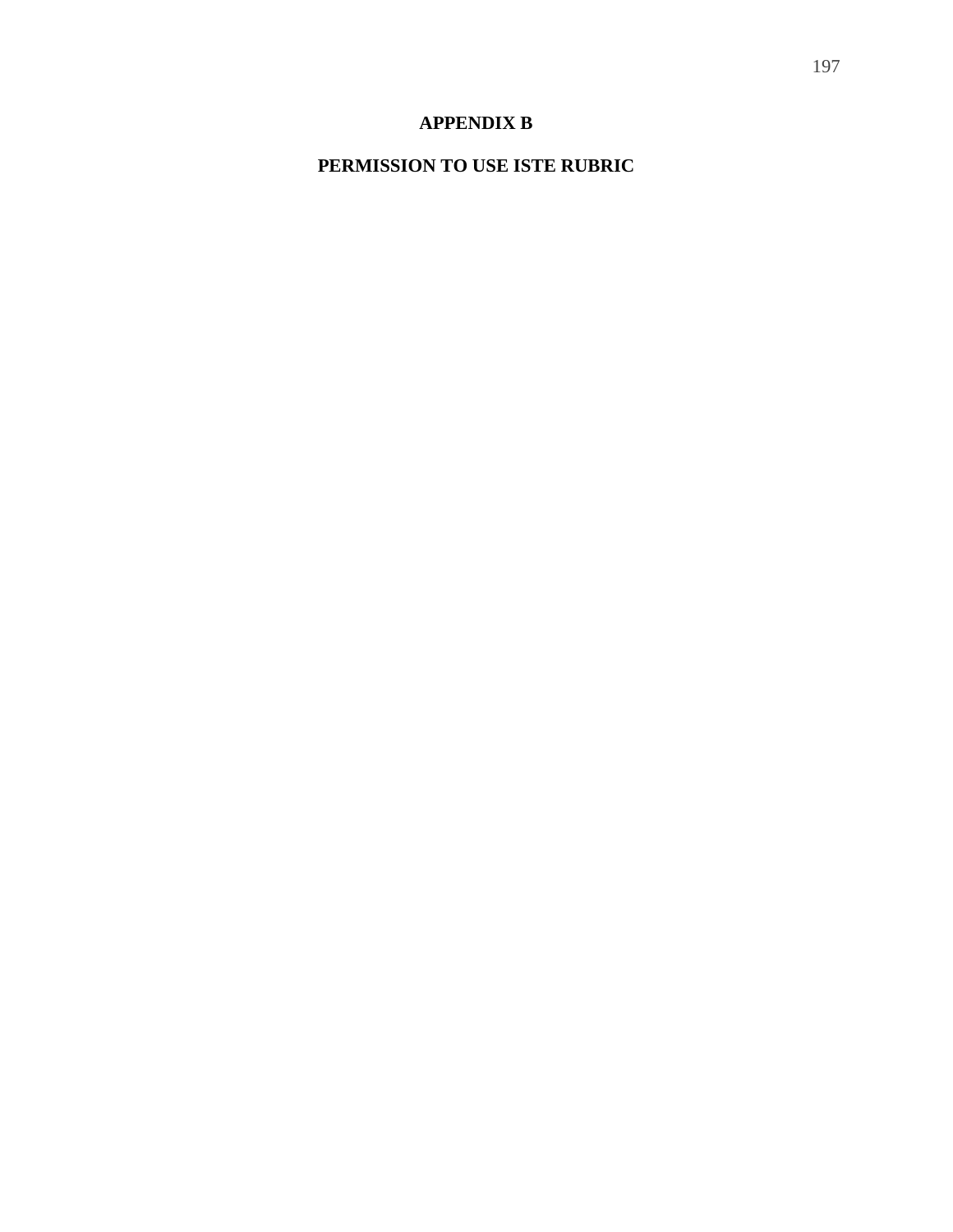Linda Maria Suarez **Director** Center for Career Services

From: Tina Wells [xxx@iste.org] Sent: Friday, September 30, 2011 7:21 PM To: Linda Suarez Cc: Paul Wurster Subject: Fwd: Permissions, NETS.A, Linda Suarez, NY

\_\_\_\_\_\_\_\_\_\_\_\_\_\_\_\_\_\_\_\_\_\_\_\_\_\_\_\_\_\_\_\_\_\_\_\_\_\_\_\_

Dear Linda Suarez,

Thank you for your request for permission to use ISTE's National Educational Technology Standards for Administrators. My colleague Paul Wurster will respond to your request to reproduce L&L material. As long as your usage is noncommercial, not for profit, and for educational purposes only, you have our permission to use the NETS.A for the presentation described below. The rights granted herein are non-exclusive, non-transferable, print rights only. If the NETS are altered, then 1) you must not call your adaptation NETS and 2) you must indicate where the complete (unaltered) NETS can be found. Please use the following credit lines in all uses of the material:

NETS for Administrators:

National Educational Technology Standards for Administrators, ©2009, ISTE® (International Society for Technology in Education), www.iste.org<http://www.iste.org/>. All rights reserved.

For Web viewing, you are free to link to the NETS. We prefer that you link to this material rather than posting:

#### NETS.A:

http://www.iste.org/Content/NavigationMenu/NETS/ForAdministrators/2009Standards/NETS\_f or\_Administrators\_2009.htm

Please let us know if we can be of additional assistance. We wish you every success with your project.

By the way, the ISTE bookstore, 1.800.336.5191,

www.iste.org/bookstore<http://www.iste.org/bookstore>,

carries 25-packs of the NETS. The cost is \$7.95 (\$5.55 for members) for a 25-pack of NETS.S or NETS.T or NETS.A. The Essential Conditions appear in each of these pamphlets.

Best regards,

Tina Wells

Book Production Editor Rights & Permissions

International Society for

Technology in Education

xxx@iste.org

Begin forwarded message: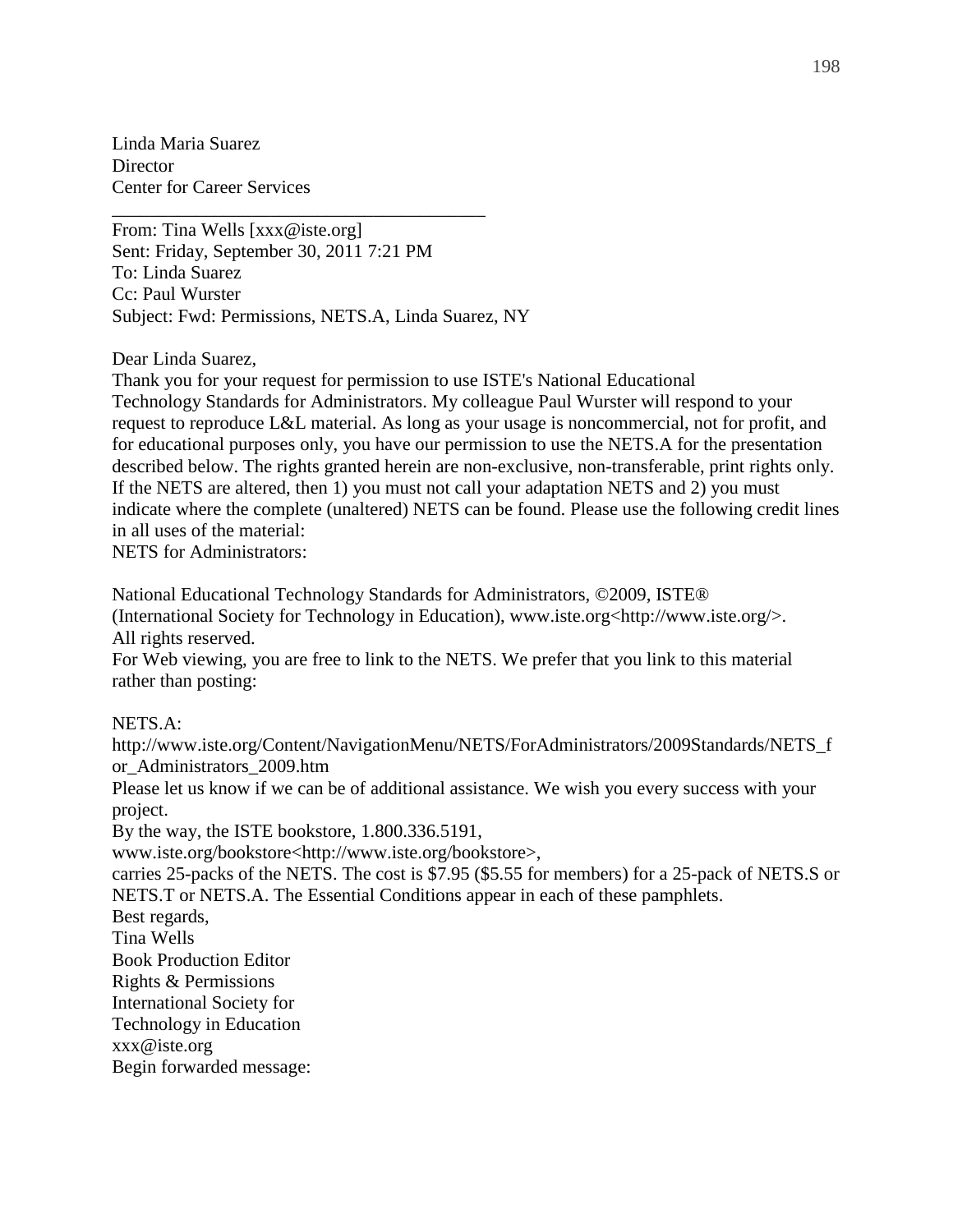From: xxx@iste.org Date: September 29, 2011 8:05:22 AM PDT To: permissions <permissions@iste.org<mailto:permissions@iste.org>> Cc: "xxx@swboces.org< Subject: Permissions and Reprints Request from Linda Suarez

A request to reprint ISTE material has been submitted from Linda Suarez

1. What material are you interested in? Check one or more:

National Educational Technology Standards for Administrators (NETS•A)

Article(s) from Learning & Leading with Technology Learning & Leading with Technology vol.29 no.2 pages 43, 44, 45.

2. Are you requesting (check all that apply):

Print Rights (How Many Copies?)

3. How do you intend to use the material? (The more detail you provide, the faster we will be able to process your request.)

I am presently in the process of writing a qualitative dissertation proposal (Fordham University) that will study the technology beliefs and perceptions of Career and Technical Education administrators and how their beliefs and perceptions influence their role as a 21st-century CTE administrator. I would like to use the ISTE Self -evaluation rubric to develop a (perceived) baseline of the administrators skill set. This study will be limited in scope to 5 administrators who presently work in New York State. All copyrighted materials will be cited and acknowledged. Your prompt consideration of my request would be greatly appreciated.

4. Is there a commercial aspect to this use? (ie. product charges, subscription fees, admission charges, etc.)

No

If yes, please explain:

ISTE Member Type: Non-Member ISTE Affiliate: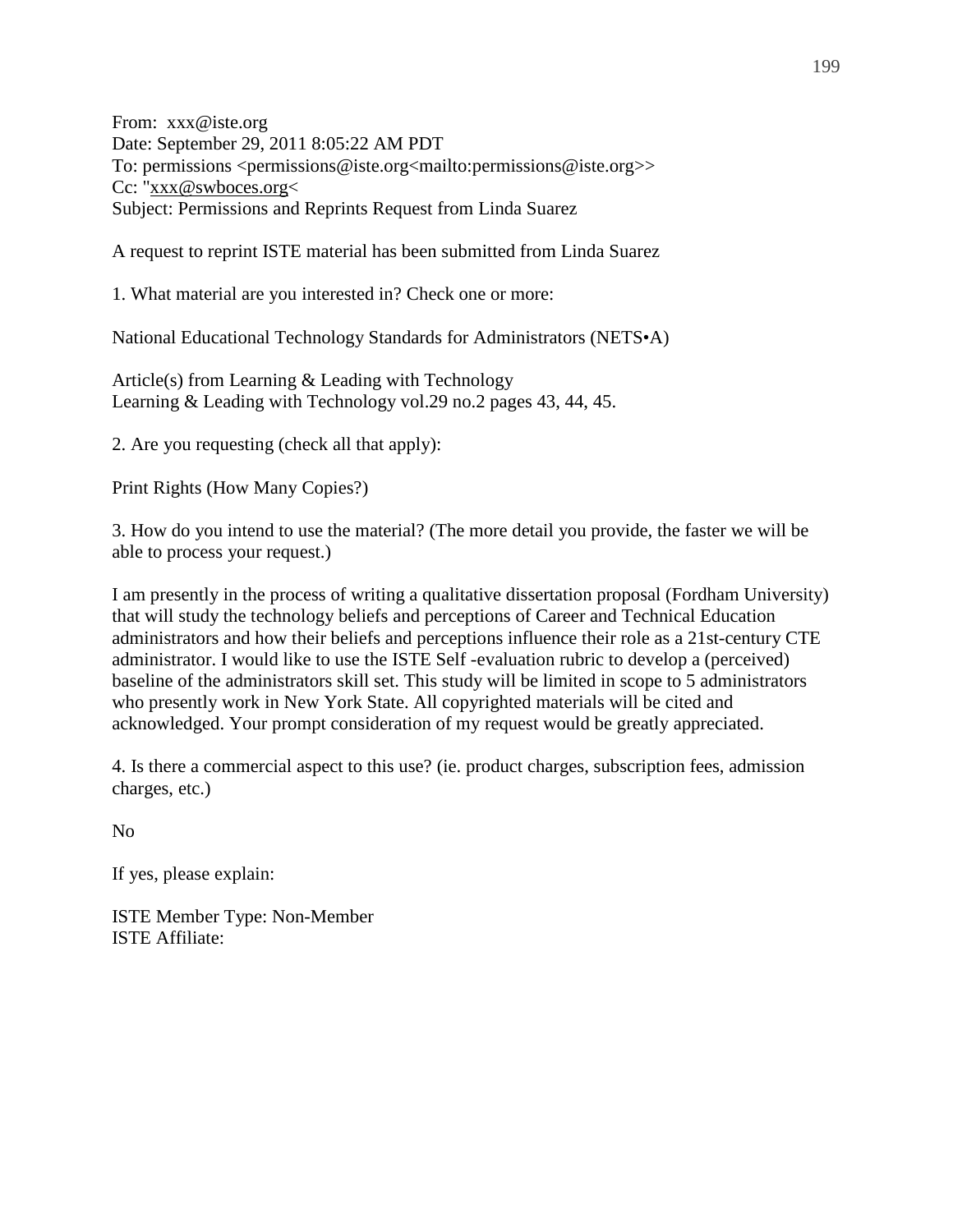### **APPENDIX C**

# **INTERVIEW QUESTIONS**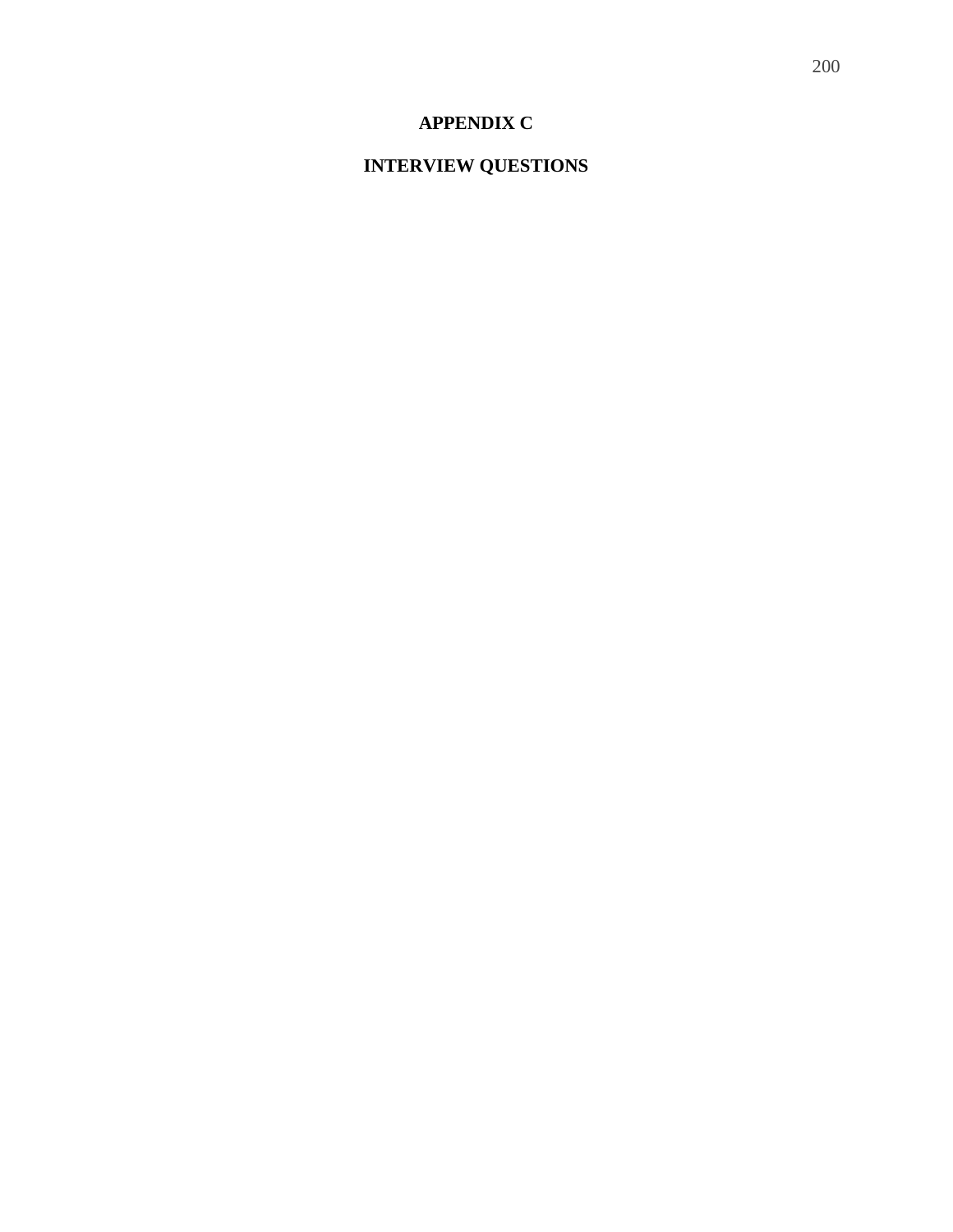#### **School Organization**

- 1. What is the current level of use of various technologies (school information systems, office technologies, office support staff, software [dragon, LiveScribe, administrator observed], peripherals [Smartboards, scanners] at your BOCES site?
- 2. What is the current status of your BOCES technology plans and policies, goals, and objectives?
- 3. What barriers do you perceive in implementing or increasing technology in your school organization? Why?

#### **Instruction and Learning Environment**

- 4. What have you observed during daily "walk-through"? Describe student engagement in classrooms that have integrated technology instruction.
- 5. How has integrated technology impacted classroom management? (student behaviors and instruction)
- 6. Describe how technology has affected student achievement? Can you give some examples?

#### **Professional Development**

- 7. At what level would you describe your own technology skills in relation to perceived administrator technology needs?
- 8. How would you describe your teachers' skills in relation to classroom instruction and student technology competencies?
- 9. How would you describe your administrators' skills in relation to technology and pedagogical support needs?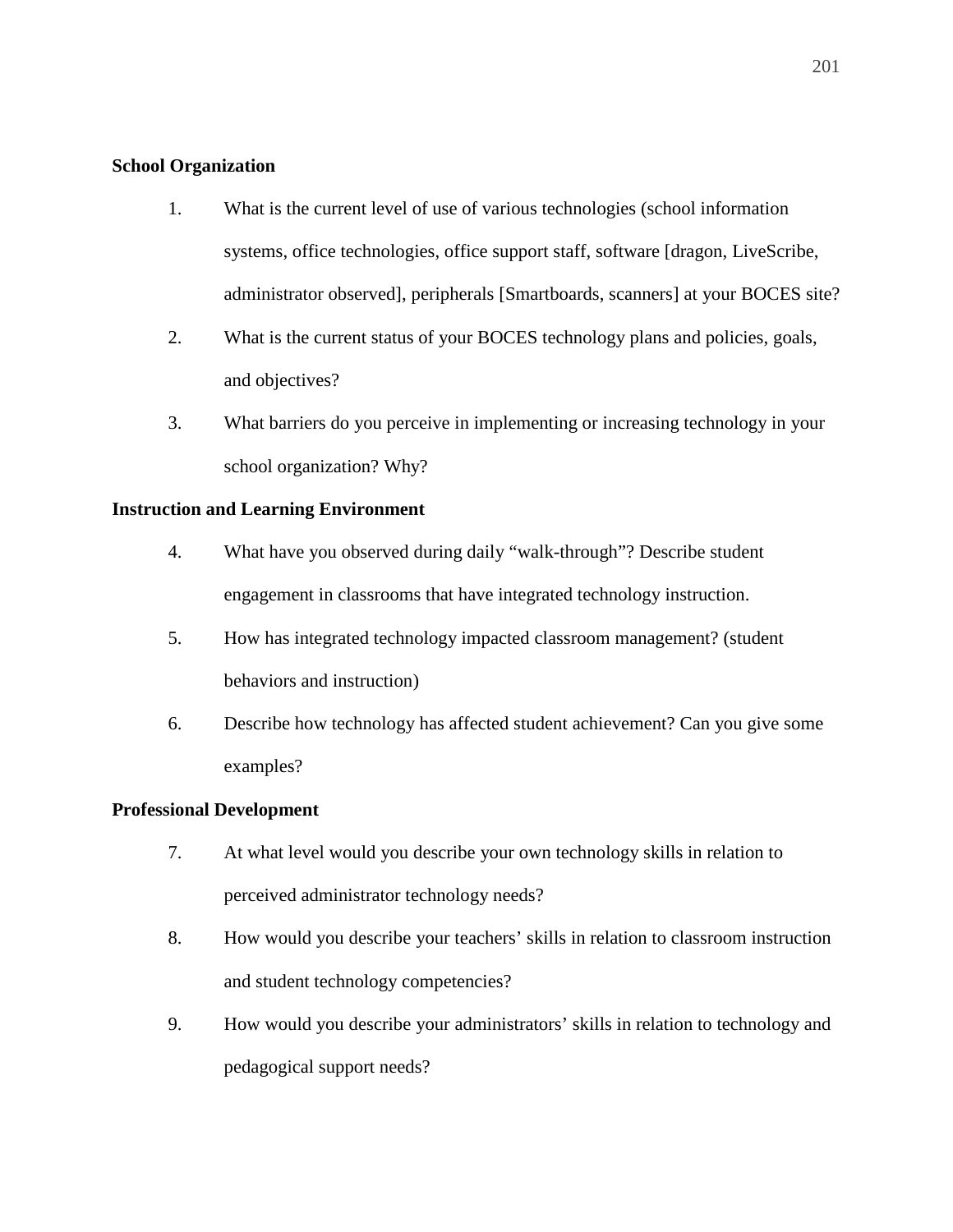10. In what ways do you think that professional development has changed due to the increase of technology in education? Can you give me some examples?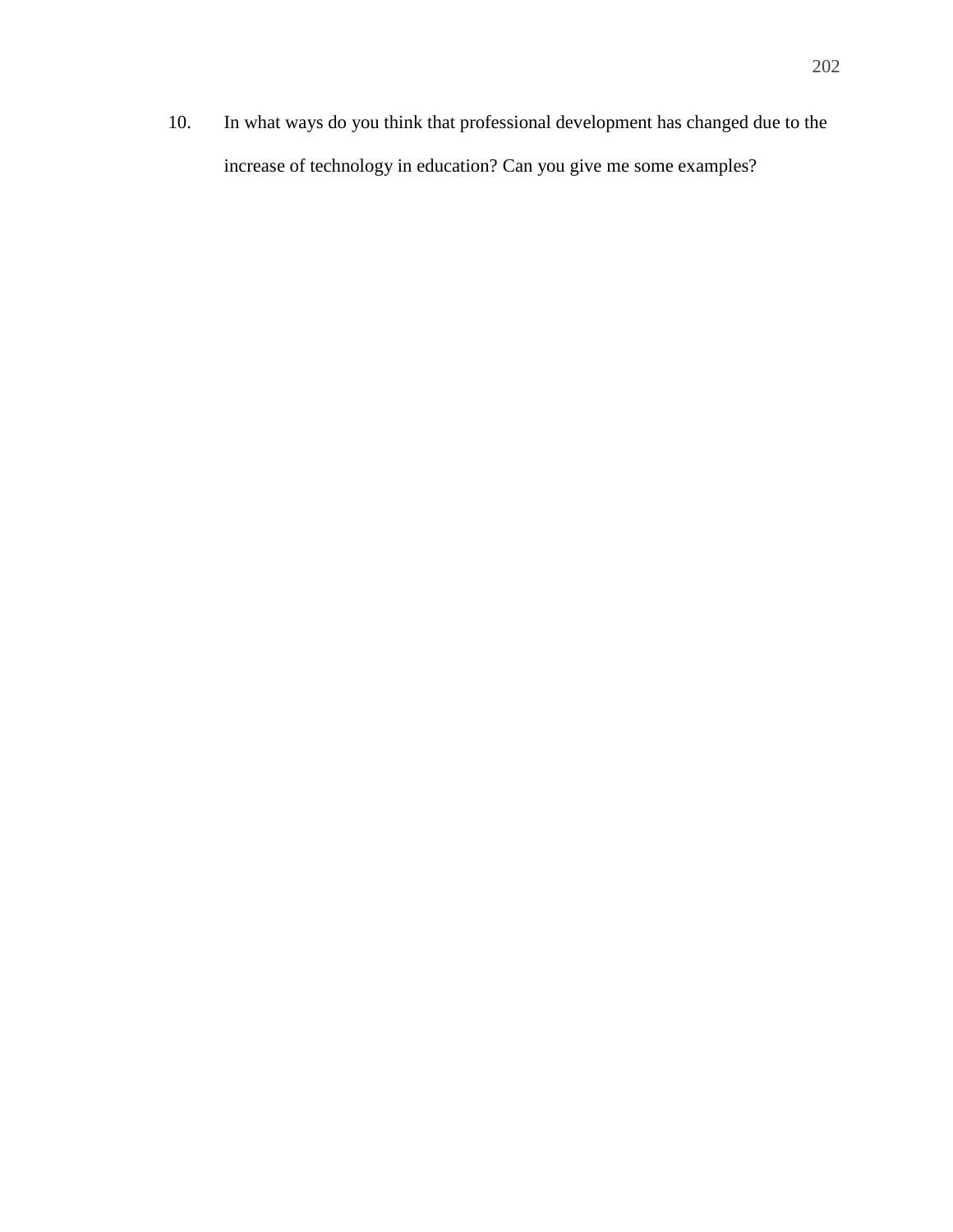# **APPENDIX D**

# **FOCUS GROUP QUESTIONNAIRE**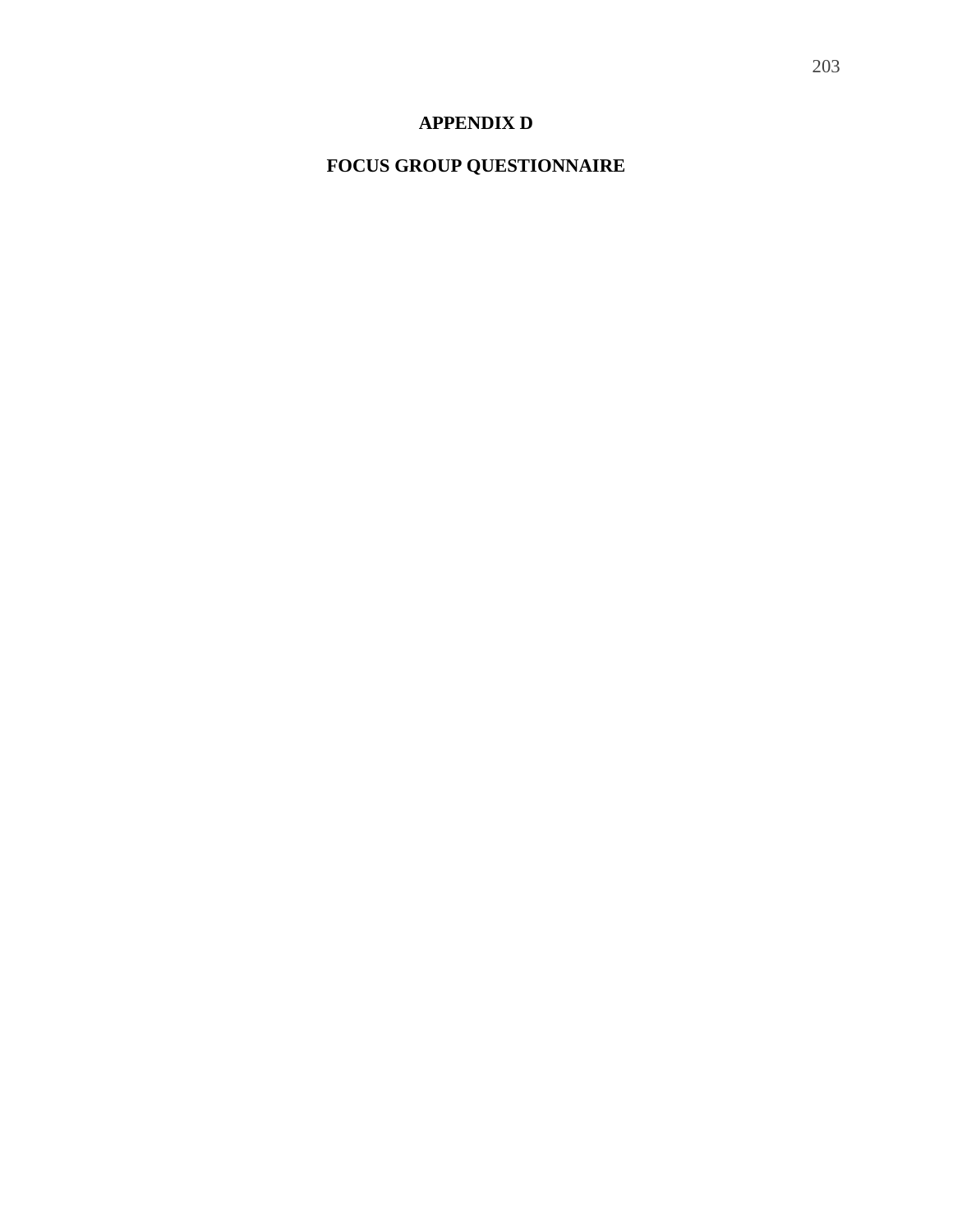# **Please complete the following 10 questions related to CTE supervision of**

#### **instruction, curriculum, faculty, facilities, budgets, technology, and NYSED compliance.**

- 1. What are your concerns as an administrator relating to new NYSED instructional and program compliance mandates?
- 2. Do you feel your role as an administrator has changed in the past five years? If so, how?
- 3. How would you describe your present leadership style? What leadership methods and practices have you changed, if any, due to the influence of technology?
- 4. What concerns do you have relating to your personal technology skills?
- 5. What obstacles do you encounter as you implement new technologies into the classroom and school organization methods and practices?
- 6. How will the new RTTP reforms influence the transition process of CTE programs?
- 7. What additional training do you foresee is needed for yourself and CTE teachers?
- 8. What technology policies do you believe are antiquated and why?
- 9. How has technology influenced your budgets and program planning?
- 10. What differences, if any, do you perceive in today's CTE students? What changes will be needed be made in your leadership style to meet these new challenges?

BOCES ADMINISTRATOR

© 2012 Linda Maria Suarez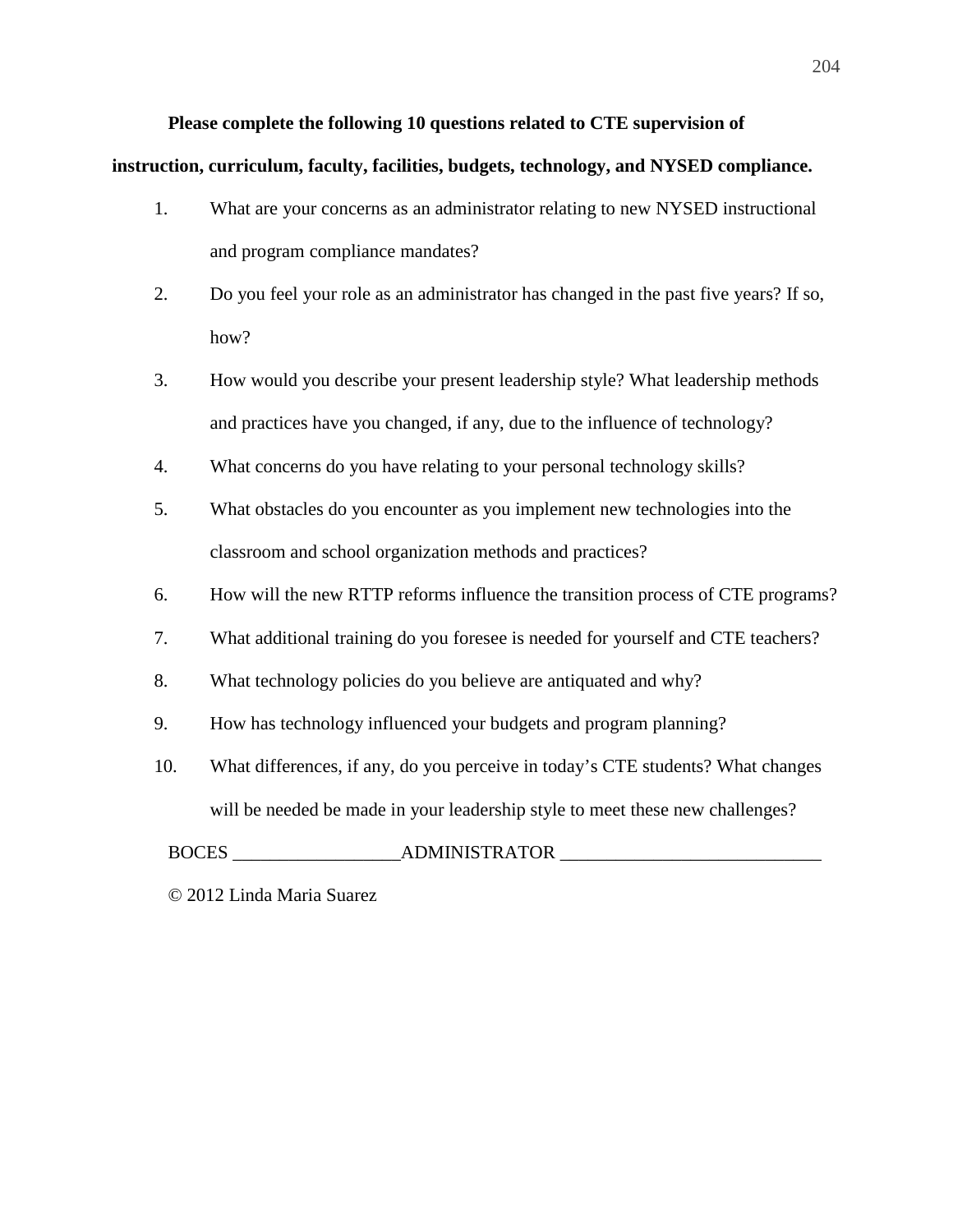# **APPENDIX E**

# **INVITATION LETTER**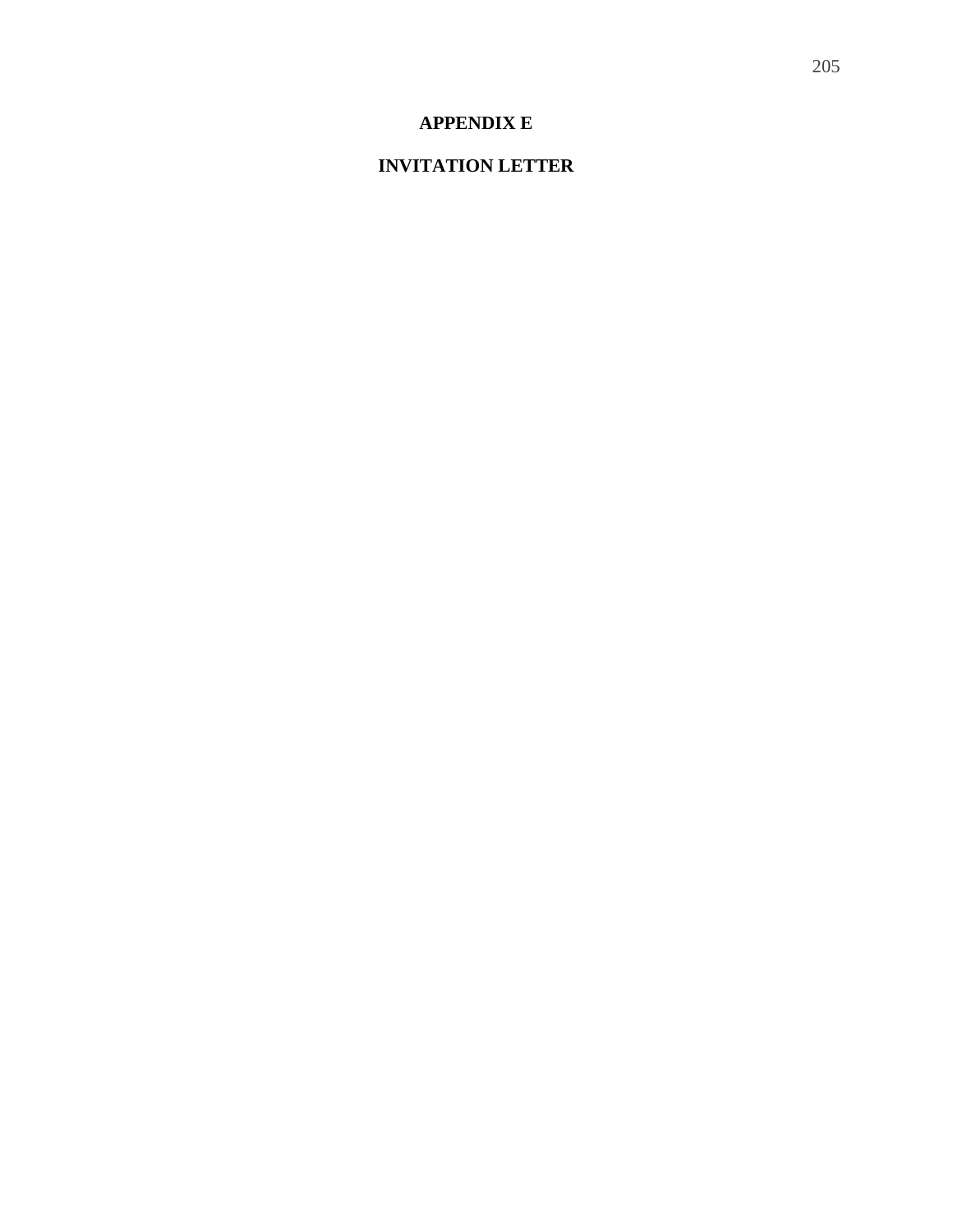



Greetings:

I would like to invite you to participate in a Fordham University doctoral research study that I am conducting under the supervision of Dr. Sheldon Marcus. This study will examine the technology beliefs and perceptions of the New York State Career and Technical Administrator; and how their beliefs and perceptions influence the transformation process of the career and technical education (CTE) programs they supervise.

Your selection to participate in this study was thoughtful as it should provide an opportunity for participants to self-access how new technology is influencing their roles as an CTE administrator and CTE programs; as well as provide the researcher with authentic CTE supervision and leadership data to analyze.

The study will require the participant to participate in at least two in-depth interviews, submit requested program documents for review and completing a short self-interest survey. All information acquired for the purpose of analysis will be destroyed at the completion of this study. Your names and location of your centers will remain anonymous.

If you decide you would be interested in participating, or would like additional information regarding this study, please call me at xxx.xxx.xxxx or e-mail: xxx@xxx.com

Sincerely,

Linda Maria Suarez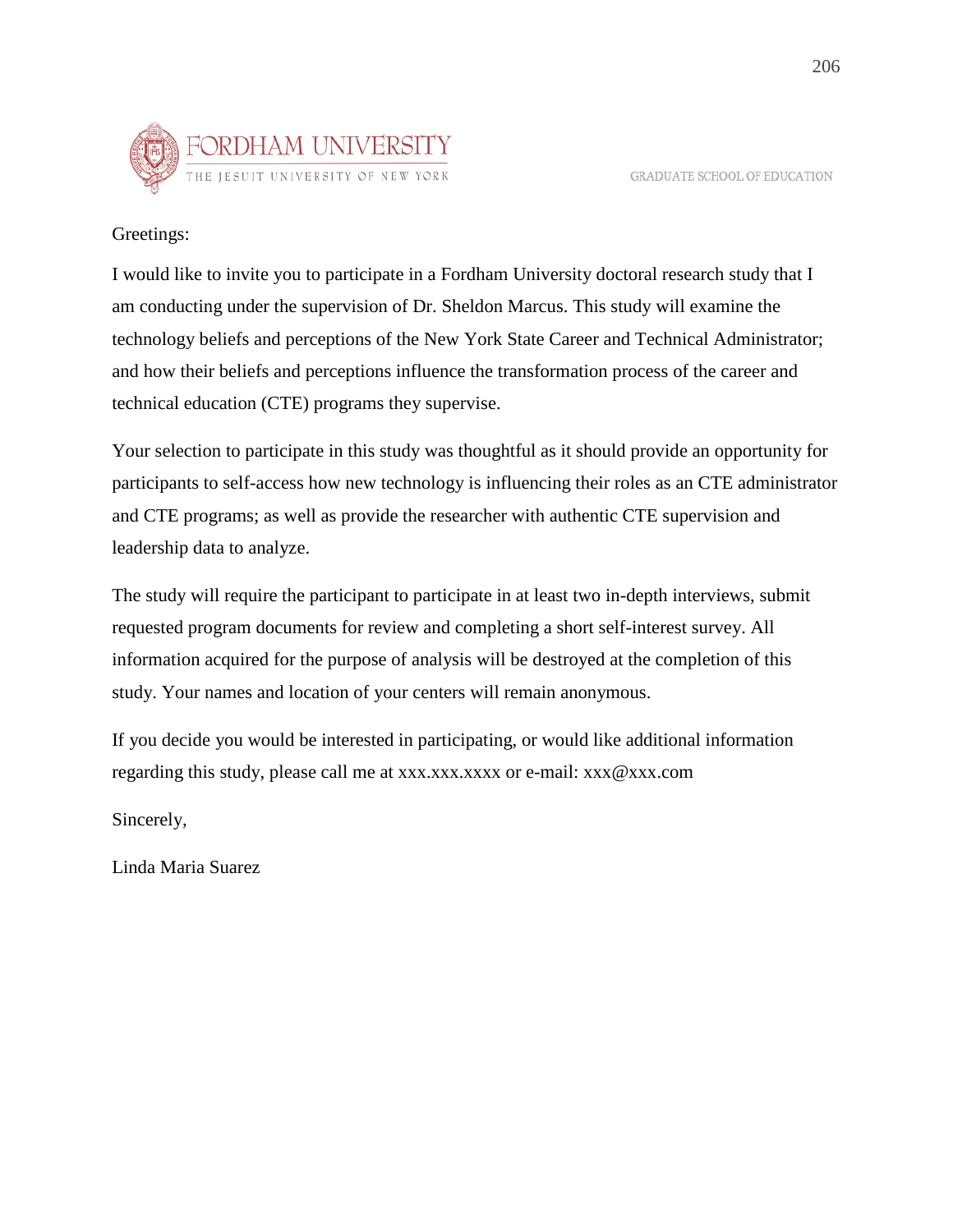## **APPENDIX F**

## **INFORMED CONSENT FORM**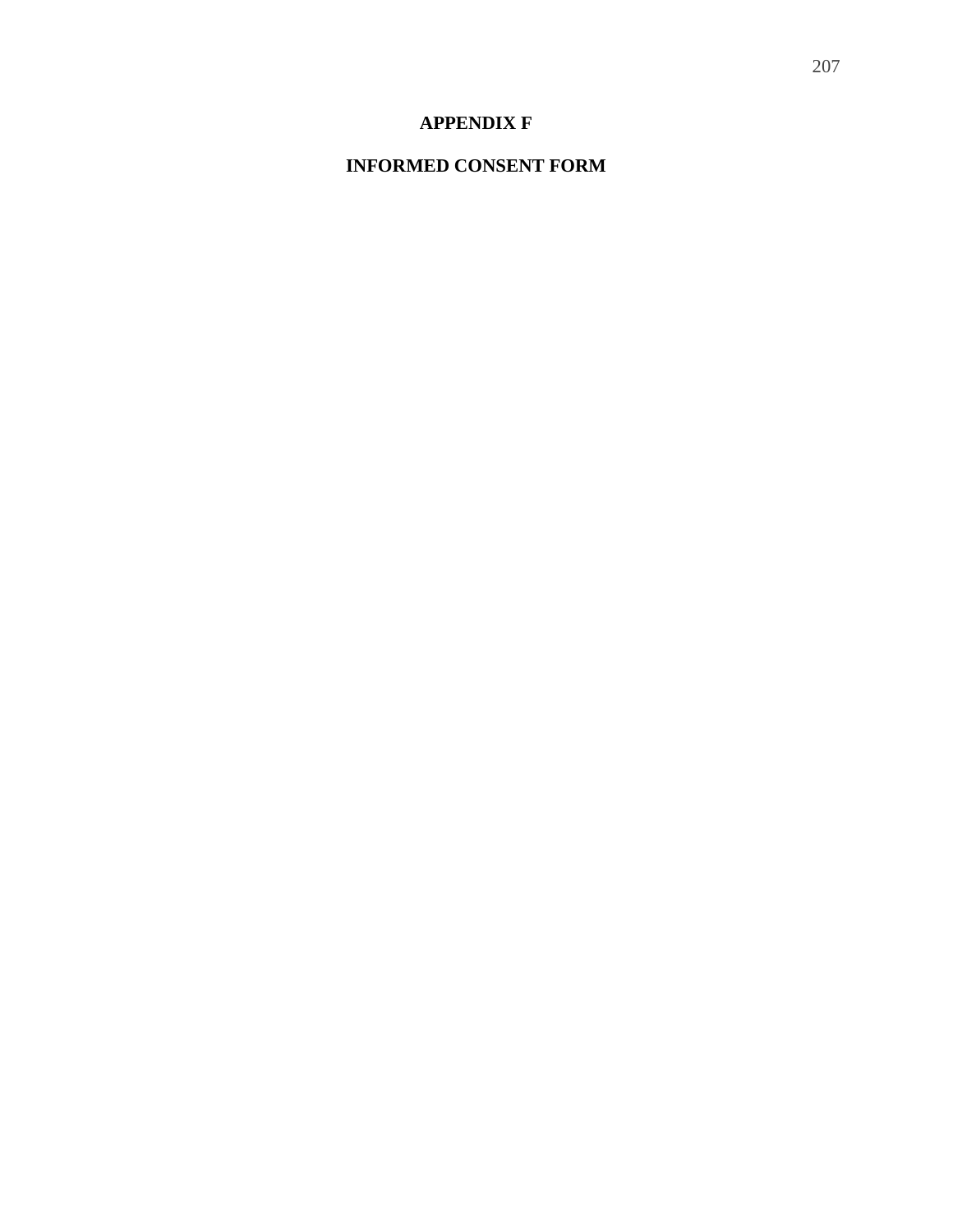GRADUATE SCHOOL OF EDUCATION



Date \_\_\_\_\_\_\_\_\_\_\_\_\_\_\_\_

Dear \_\_\_\_\_\_\_\_\_\_\_\_\_\_\_\_

### **Please read this consent document carefully before you decide to participate in this study.**

I am a graduate student conducting a research study under the direction of Dr. Sheldon Marcus, professor in the Fordham University Graduate School of Education's Education Leadership and Policy program. The purpose of this study, "Influence of Technology on the Leadership of 21st-Century Career and Technical Education Administrators," is to examine how the technology beliefs of New York State Career and Technical Education Board of Cooperative Education Services administrators influence their leadership behaviors.

I am requesting your participation, which will require at least two in-depth, 45-minute interviews sessions, completing a technology self-interest survey, and document review of pertinent material relating to technology planning, purchasing, and program design. Although there may be no direct benefit to you personally, it is anticipated that this study's findings will be helpful when planning or evaluating your CTE programs for 21st-century teaching and learning efficacy.

Your identity will be kept confidential to the extent provided by law. Your information will be assigned a code number that is unique to this study. The list connecting your name to this number will be kept in a locked file cabinet in my home as well as on a secured internet server that is password protected. Only the study director and the researcher will be able to see your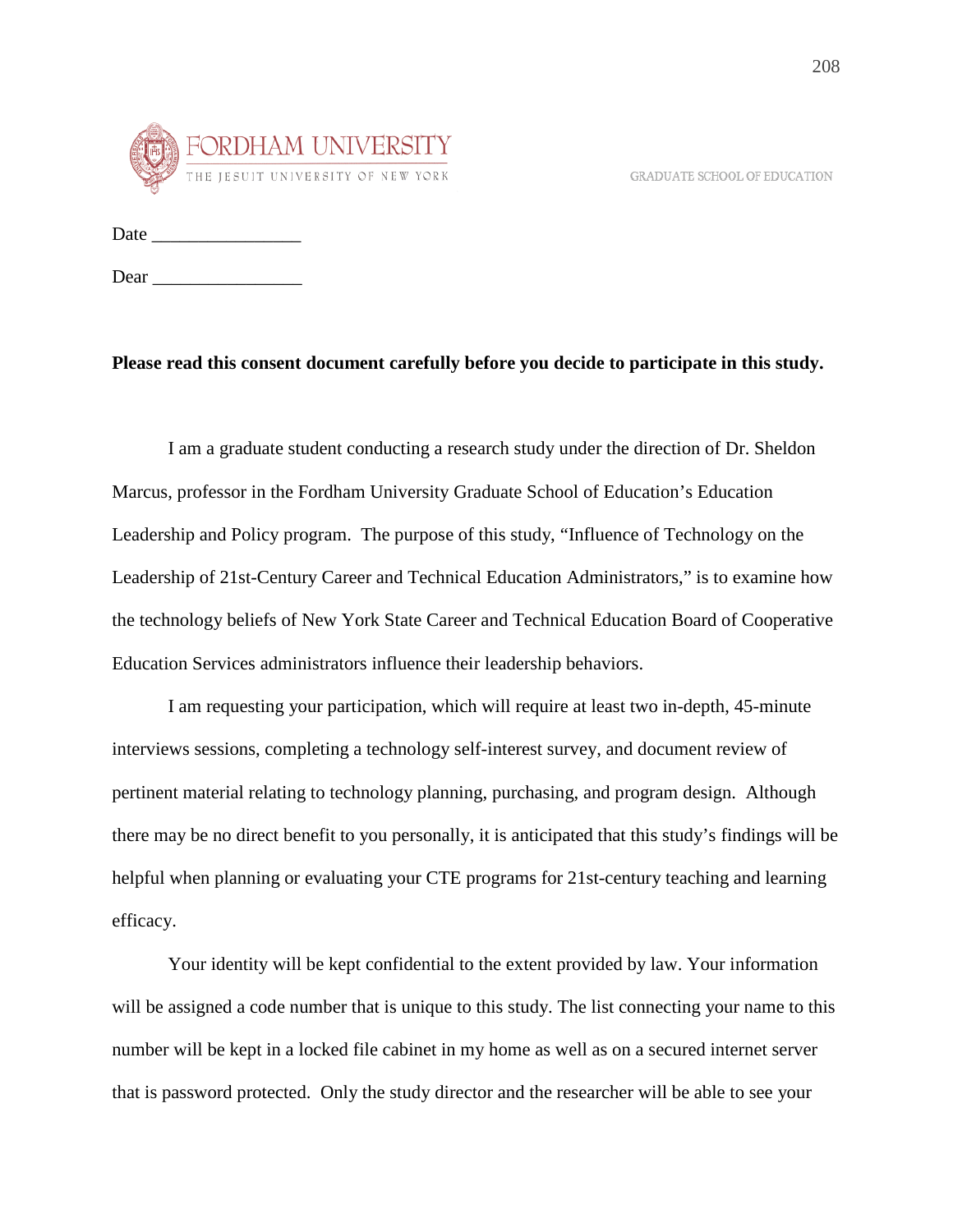interview. No one at your school or in the district will be able to see your interview or even know whether you participated in this study. When the study is completed and the data have been analyzed, the list will be destroyed. Study findings will be presented only in summary form and your name will not be used in any report.

Your participation in this study is completely voluntary. If you choose not to participate in this study, this will have no effect on your employment or position. You may refuse to answer any of the questions and you may stop or end the interview at any time. You may choose to stop participating in the study at any time. This will have no effect on your employment or position.

If you have any questions concerning this study, please feel free to contact me at (xxx) xxx-xxxx or e-mail me xxx@xxx.xxx. For additional explanation about your rights as a research participant in the study, contact Name, Chair of the Fordham University Institutional Review Board, Address, City, Phone, and E-mail

Sincerely,

Linda Maria Suarez

# **YOU WILL RECEIVE A COPY OF THIS FORM WHETHER OR NOT YOU AGREE TO PARTICIPATE**.

**If you agree to participate in this study, please sign on the next page. Thank you.**

#### **Agreement:**

I have read the procedure described above. I voluntarily agree to participate in the procedure and

#### **I have received a copy of this description.**

| Name (Printed)          |       |
|-------------------------|-------|
| Signature:              | Date: |
| Principal Investigator: | Date: |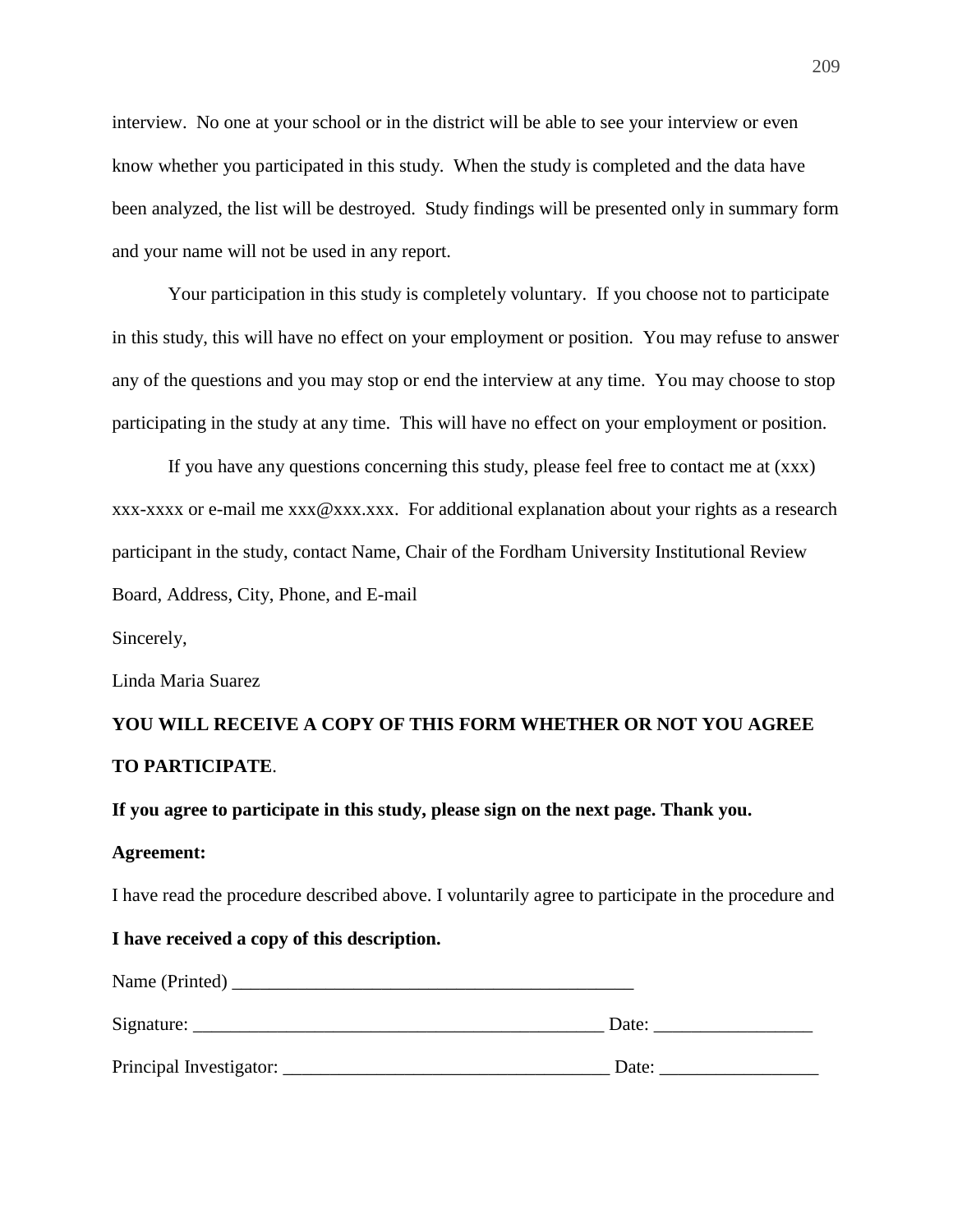**APPENDIX G** 

**IRB APPROVAL**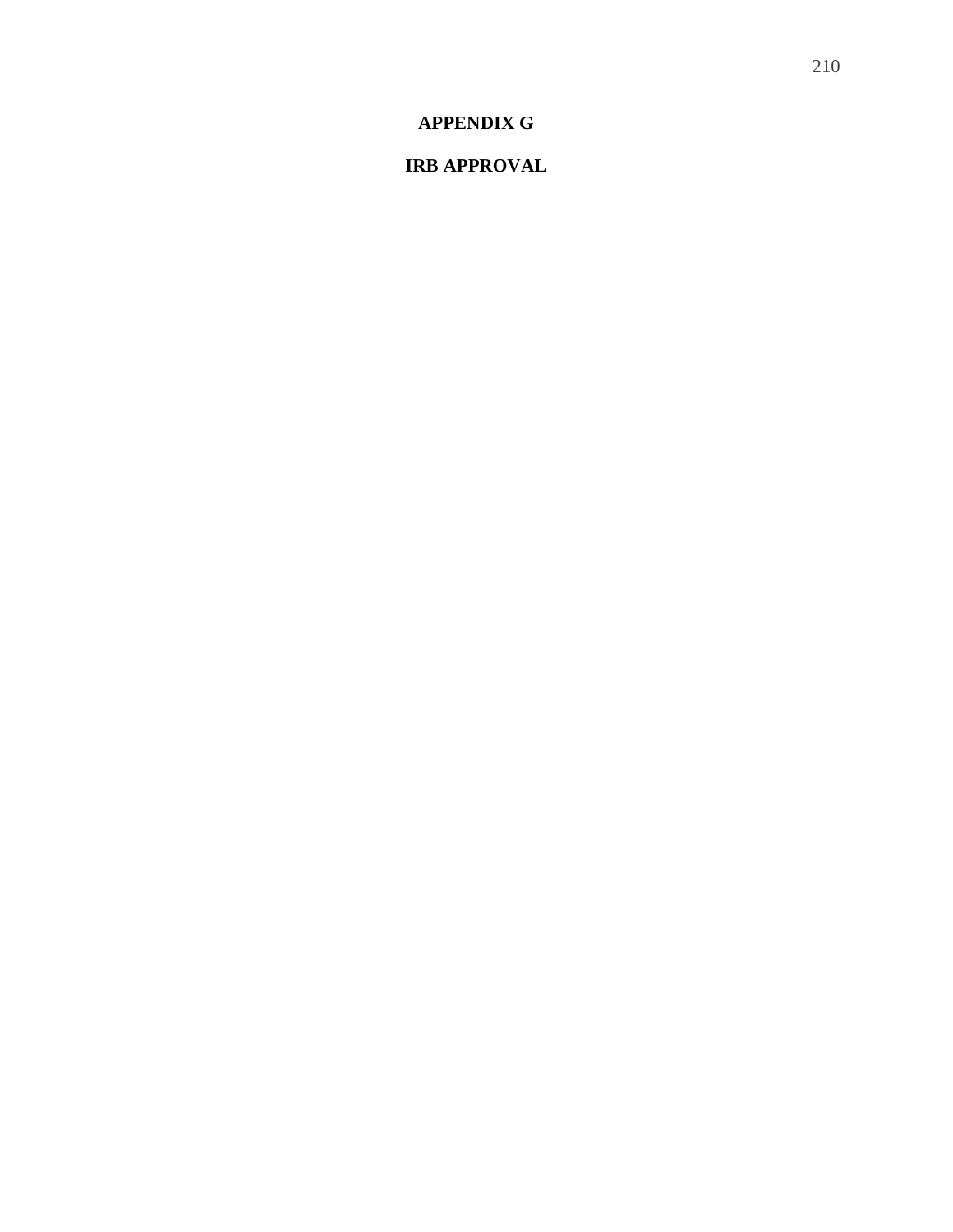Dear LindaMaria,

Attached is the final report of action approving your study for data collection. You should use the attached letterhead for all consent forms. Please keep in mind that any changes to protocol cannot be made without IRB approval. You should also promptly alert the IRB office of any negative or unanticipated effects of your research. Finally, if this protocol relates to your dissertation research, please make sure that you submit a copy of your proposal to the Dean's office *before* you begin to collect data as per Graduate School of Education guidelines.

Best of luck with your research,

Akane Zusho (for the IRB)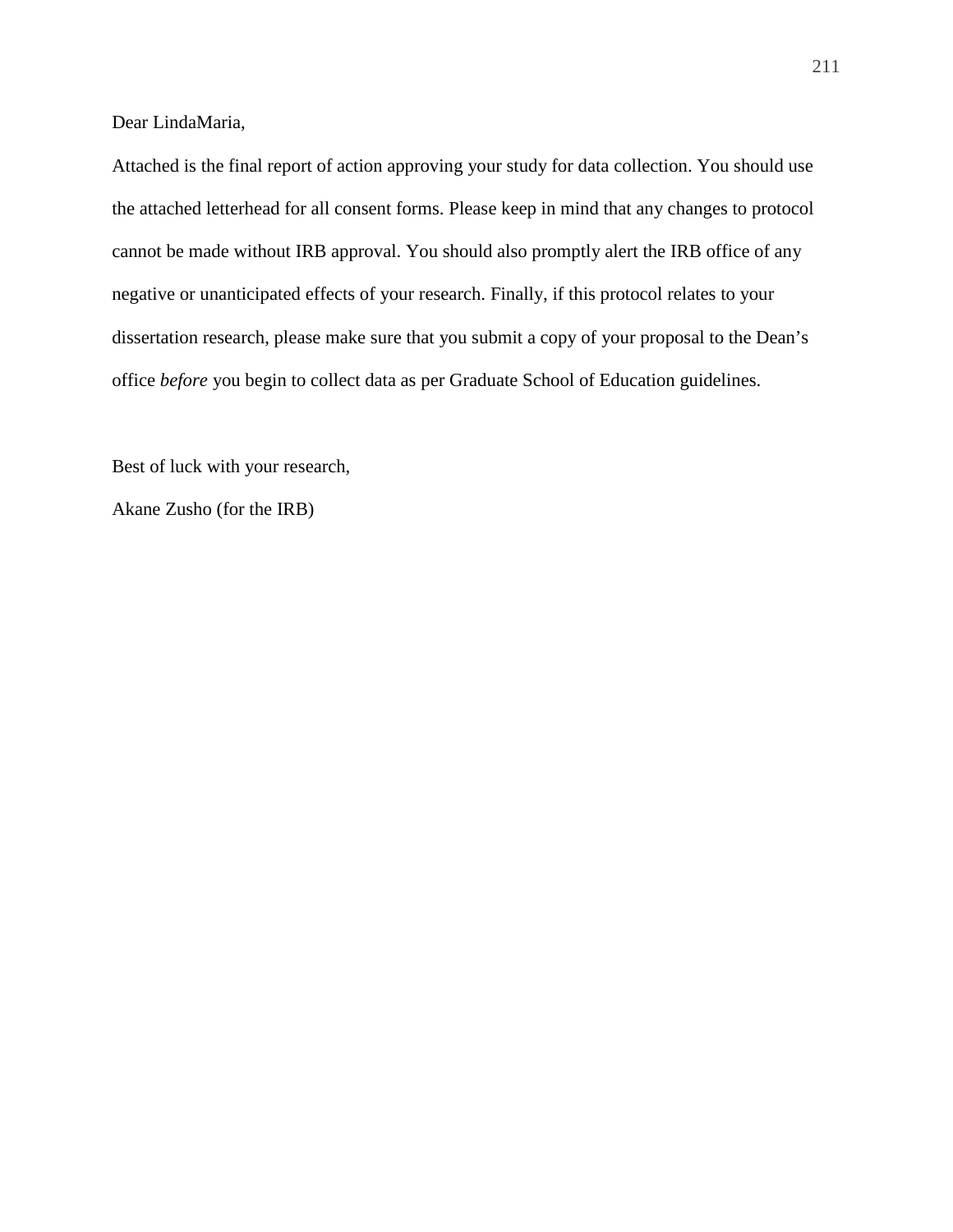

**GRADUATE SCHOOL OF EDUCATION** 

## Greetings:

I would like to invite you to participate in a Fordham University doctoral research study that I am conducting under the supervision of Dr. Sheldon Marcus. This study will examine the technology beliefs and perceptions of the New York State Career and Technical Administrator; and how their beliefs and perceptions influence the transformation process of the career and technical education (CTE) programs they supervise.

Your selection to participate in this study was thoughtful as it should provide an opportunity for participants to self-access how new technology is influencing their roles as an CTE administrator and CTE programs; as well as provide the researcher with authentic CTE supervision and leadership data to analyze.

The study will require the participant to participate in at least two in-depth interviews, submit requested program documents for review and completing a short self-interest survey. All information acquired for the purpose of analysis will be destroyed at the completion of this study. Your names and location of your centers will remain anonymous.

If you decide you would be interested in participating, or would like additional information regarding this study, please call me at  $xxxxxxxx$  or e-mail:  $xxx@xxx$ .com

Sincerely,

Linda Maria Suarez

**FORDHAM IRB APPROVED** 1/18/2012 1/17/2013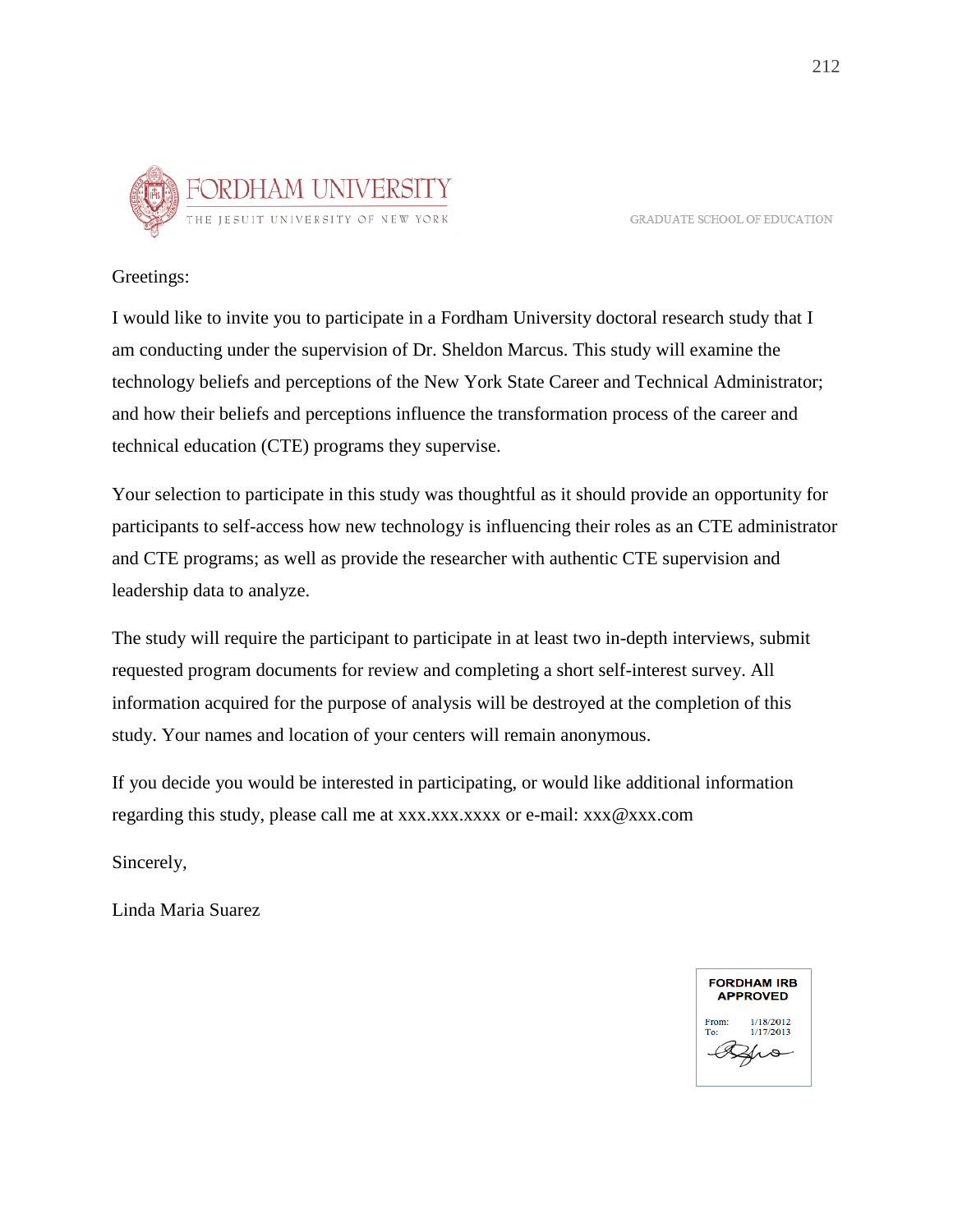# **APPENDIX H**

# **ANALYSIS OF RESEARCH FINDINGS**